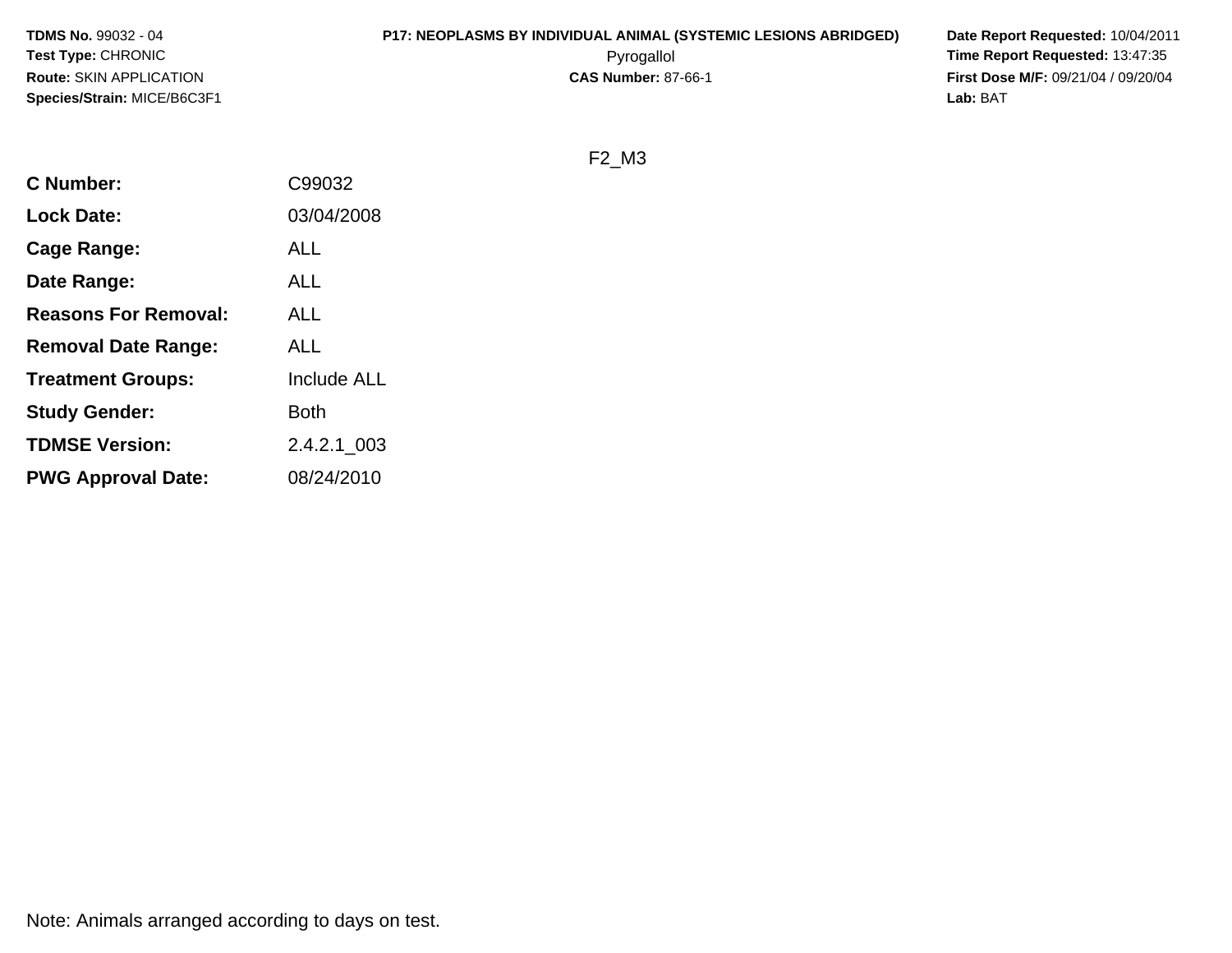### **P17: NEOPLASMS BY INDIVIDUAL ANIMAL (SYSTEMIC LESIONS ABRIDGED) Date Report Requested:** 10/04/2011 Pyrogallol **Time Report Requested:** 13:47:35

**First Dose M/F:** 09/21/04 / 09/20/04<br>Lab: BAT **Lab:** BAT

| <b>B6C3F1 MICE MALE</b>                                                                                                                        | DAY ON TEST                                                                     | 0<br>4<br>$\ensuremath{\mathsf{3}}$<br>$\overline{7}$   | $\begin{array}{c} 0 \\ 5 \\ 2 \end{array}$<br>$\mathbf{1}$ | $\pmb{0}$<br>$\,$ 5 $\,$<br>$\overline{3}$<br>$\overline{4}$ | $\begin{array}{c} 0 \\ 5 \end{array}$<br>$\overline{4}$<br>$\overline{7}$ | 0<br>$\overline{5}$<br>$\overline{9}$<br>$\sqrt{5}$ | $\mathbf 0$<br>$\,6\,$<br>$\mathbf 0$<br>3                 | 0<br>$\,6\,$<br>$\sqrt{3}$<br>$\mathbf 0$        | 0<br>$\,6\,$<br>$\sqrt{3}$<br>$\overline{2}$           | $\pmb{0}$<br>$\,6\,$<br>$\overline{3}$<br>5                    | $\pmb{0}$<br>$6\phantom{1}$<br>$\,6\,$<br>2                           | 0<br>$\,6\,$<br>8<br>6                               | 0<br>$\overline{7}$<br>$\mathbf 0$<br>4           | $\pmb{0}$<br>$\overline{7}$<br>$\sqrt{2}$<br>$\overline{4}$   | $\frac{0}{7}$<br>$\overline{c}$<br>$\boldsymbol{9}$             | 0<br>$\overline{7}$<br>$\overline{a}$<br>9               | $\pmb{0}$<br>$\overline{7}$<br>$\boldsymbol{2}$<br>9 | 0<br>$\overline{7}$<br>$\overline{2}$<br>9                                | 0<br>$\overline{7}$<br>$\overline{2}$<br>9                                    | 0<br>$\overline{7}$<br>3<br>$\mathbf 0$        | 0<br>$\overline{7}$<br>3<br>$\mathbf 0$             | $\pmb{0}$<br>$\overline{7}$<br>$\mathbf{3}$<br>$\mathbf 0$                 | $\boldsymbol{0}$<br>$\overline{7}$<br>3<br>$\mathbf 0$   | $\pmb{0}$<br>$\overline{7}$<br>$\sqrt{3}$<br>$\mathbf 0$                 | $\pmb{0}$<br>$\overline{7}$<br>$\mathbf{3}$<br>$\mathbf 0$       | $\pmb{0}$<br>$\overline{7}$<br>$\mathbf{3}$<br>$\mathbf 0$         |                       |
|------------------------------------------------------------------------------------------------------------------------------------------------|---------------------------------------------------------------------------------|---------------------------------------------------------|------------------------------------------------------------|--------------------------------------------------------------|---------------------------------------------------------------------------|-----------------------------------------------------|------------------------------------------------------------|--------------------------------------------------|--------------------------------------------------------|----------------------------------------------------------------|-----------------------------------------------------------------------|------------------------------------------------------|---------------------------------------------------|---------------------------------------------------------------|-----------------------------------------------------------------|----------------------------------------------------------|------------------------------------------------------|---------------------------------------------------------------------------|-------------------------------------------------------------------------------|------------------------------------------------|-----------------------------------------------------|----------------------------------------------------------------------------|----------------------------------------------------------|--------------------------------------------------------------------------|------------------------------------------------------------------|--------------------------------------------------------------------|-----------------------|
| 0 MG/KG                                                                                                                                        | <b>ANIMAL ID</b>                                                                | $\boldsymbol{0}$<br>0<br>$\pmb{0}$<br>$\mathbf{1}$<br>6 | 0<br>0<br>$\mathbf 0$<br>3<br>$\overline{2}$               | $\mathbf 0$<br>$\mathbf 0$<br>0<br>4<br>$\overline{c}$       | $\pmb{0}$<br>$\mathbf 0$<br>$\mathbf 0$<br>$\mathbf{1}$<br>2              | 0<br>$\mathbf 0$<br>$\mathsf 0$<br>$\overline{1}$   | $\mathbf 0$<br>$\mathbf 0$<br>$\pmb{0}$<br>$\sqrt{3}$<br>5 | 0<br>$\mathbf 0$<br>$\mathbf 0$<br>4<br>$\Omega$ | $\mathbf 0$<br>$\mathbf 0$<br>0<br>$\overline{4}$<br>6 | $\mathbf 0$<br>$\mathbf 0$<br>$\pmb{0}$<br>$\overline{4}$<br>9 | $\mathbf 0$<br>$\mathbf 0$<br>$\mathsf{O}\xspace$<br>$\mathsf 3$<br>6 | 0<br>$\mathbf 0$<br>$\mathbf 0$<br>$\mathbf{3}$<br>9 | $\mathbf 0$<br>$\mathbf 0$<br>$\pmb{0}$<br>3<br>3 | $\mathbf 0$<br>$\mathbf 0$<br>$\mathbf 0$<br>$\mathbf 0$<br>9 | 0<br>$\mathbf 0$<br>$\pmb{0}$<br>$\mathbf{1}$<br>$\overline{7}$ | 0<br>$\mathbf 0$<br>$\mathsf{O}\xspace$<br>$\frac{2}{3}$ | $\pmb{0}$<br>$\pmb{0}$<br>$\pmb{0}$<br>$\frac{2}{5}$ | $\mathbf 0$<br>$\mathbf 0$<br>$\mathbf 0$<br>$\sqrt{3}$<br>$\overline{7}$ | $\mathbf 0$<br>$\mathbf 0$<br>$\mathbf 0$<br>$\overline{4}$<br>$\overline{1}$ | 0<br>$\mathbf 0$<br>$\mathbf 0$<br>$\mathbf 0$ | 0<br>$\mathbf 0$<br>$\mathbf 0$<br>$\mathbf 0$<br>3 | $\mathbf 0$<br>$\mathbf 0$<br>$\mathbf 0$<br>$\mathsf 0$<br>$\overline{4}$ | $\mathbf 0$<br>$\mathbf 0$<br>0<br>$\boldsymbol{0}$<br>5 | $\mathbf 0$<br>$\Omega$<br>$\Omega$<br>$\mathbf 0$<br>6                  | 0<br>$\mathbf 0$<br>$\mathbf 0$<br>$\mathbf 0$<br>$\overline{7}$ | $\mathbf 0$<br>$\mathbf 0$<br>$\boldsymbol{0}$<br>$\mathbf 0$<br>8 | males<br>$($ cont $)$ |
| <b>ALIMENTARY SYSTEM</b>                                                                                                                       |                                                                                 |                                                         |                                                            |                                                              |                                                                           |                                                     |                                                            |                                                  |                                                        |                                                                |                                                                       |                                                      |                                                   |                                                               |                                                                 |                                                          |                                                      |                                                                           |                                                                               |                                                |                                                     |                                                                            |                                                          |                                                                          |                                                                  |                                                                    |                       |
| Esophagus                                                                                                                                      |                                                                                 |                                                         |                                                            |                                                              |                                                                           |                                                     |                                                            |                                                  |                                                        |                                                                |                                                                       |                                                      |                                                   |                                                               |                                                                 |                                                          |                                                      |                                                                           |                                                                               |                                                |                                                     |                                                                            |                                                          |                                                                          |                                                                  |                                                                    |                       |
| Gallbladder                                                                                                                                    |                                                                                 |                                                         |                                                            |                                                              |                                                                           |                                                     |                                                            |                                                  |                                                        |                                                                |                                                                       |                                                      |                                                   |                                                               |                                                                 |                                                          |                                                      |                                                                           |                                                                               |                                                |                                                     |                                                                            |                                                          |                                                                          |                                                                  |                                                                    |                       |
| Intestine Large, Cecum                                                                                                                         |                                                                                 |                                                         |                                                            |                                                              |                                                                           |                                                     |                                                            |                                                  |                                                        |                                                                |                                                                       |                                                      |                                                   |                                                               |                                                                 |                                                          |                                                      |                                                                           |                                                                               |                                                |                                                     |                                                                            |                                                          |                                                                          |                                                                  | $\overline{+}$                                                     |                       |
| Intestine Large, Colon                                                                                                                         |                                                                                 |                                                         |                                                            |                                                              |                                                                           |                                                     |                                                            |                                                  |                                                        |                                                                |                                                                       |                                                      |                                                   |                                                               |                                                                 |                                                          |                                                      |                                                                           |                                                                               |                                                |                                                     |                                                                            |                                                          |                                                                          |                                                                  | $\overline{+}$                                                     |                       |
| Intestine Large, Rectum                                                                                                                        |                                                                                 |                                                         |                                                            |                                                              |                                                                           |                                                     |                                                            |                                                  |                                                        |                                                                |                                                                       |                                                      |                                                   |                                                               |                                                                 |                                                          |                                                      |                                                                           |                                                                               |                                                |                                                     |                                                                            |                                                          |                                                                          | $\div$                                                           | $\overline{+}$                                                     |                       |
| Intestine Small, Duodenum                                                                                                                      |                                                                                 |                                                         |                                                            |                                                              |                                                                           |                                                     |                                                            |                                                  |                                                        |                                                                |                                                                       |                                                      |                                                   |                                                               |                                                                 |                                                          |                                                      |                                                                           |                                                                               |                                                |                                                     |                                                                            |                                                          |                                                                          |                                                                  | $\overline{+}$                                                     |                       |
| Intestine Small, Ileum                                                                                                                         |                                                                                 |                                                         |                                                            |                                                              |                                                                           |                                                     |                                                            |                                                  |                                                        |                                                                |                                                                       |                                                      |                                                   |                                                               |                                                                 |                                                          |                                                      |                                                                           |                                                                               |                                                |                                                     |                                                                            |                                                          |                                                                          |                                                                  |                                                                    |                       |
| Intestine Small, Jejunum<br>Carcinoma                                                                                                          |                                                                                 |                                                         |                                                            |                                                              |                                                                           |                                                     |                                                            |                                                  |                                                        |                                                                |                                                                       |                                                      |                                                   |                                                               |                                                                 |                                                          |                                                      |                                                                           |                                                                               | X                                              |                                                     |                                                                            |                                                          |                                                                          |                                                                  | $\ddot{}$                                                          |                       |
| Liver<br>Hemangiosarcoma                                                                                                                       |                                                                                 |                                                         |                                                            |                                                              |                                                                           |                                                     |                                                            |                                                  | X                                                      |                                                                |                                                                       |                                                      |                                                   |                                                               |                                                                 |                                                          |                                                      |                                                                           |                                                                               |                                                |                                                     |                                                                            |                                                          |                                                                          |                                                                  |                                                                    |                       |
| Hepatoblastoma<br>Hepatocellular Adenoma<br>Hepatocellular Adenoma, Multiple<br>Hepatocellular Carcinoma<br>Hepatocellular Carcinoma, Multiple |                                                                                 |                                                         | X<br>$\mathsf{x}$                                          |                                                              | X<br>$X$ $X$                                                              |                                                     | $\mathsf X$                                                |                                                  | $\mathsf X$<br>$\mathsf{X}$                            |                                                                | X<br>X                                                                | $\mathsf X$                                          | X                                                 | X                                                             |                                                                 | $X$ $X$<br>X                                             |                                                      | $\mathsf X$                                                               | $X$ $X$                                                                       | $X$ $X$ $X$                                    |                                                     | $\pmb{\times}$                                                             | X<br>$\mathsf{X}$                                        | X<br>$\mathsf{X}$<br>$\sf X$                                             | $\boldsymbol{\mathsf{X}}$                                        | X                                                                  |                       |
| Mesentery<br>Sarcoma                                                                                                                           |                                                                                 | $\ddot{}$                                               |                                                            |                                                              |                                                                           |                                                     |                                                            |                                                  |                                                        |                                                                |                                                                       |                                                      |                                                   |                                                               |                                                                 |                                                          |                                                      |                                                                           |                                                                               |                                                |                                                     |                                                                            | $\ddot{}$                                                |                                                                          |                                                                  |                                                                    |                       |
| Pancreas                                                                                                                                       |                                                                                 |                                                         |                                                            |                                                              |                                                                           |                                                     |                                                            |                                                  |                                                        |                                                                |                                                                       |                                                      |                                                   |                                                               |                                                                 |                                                          |                                                      |                                                                           |                                                                               |                                                |                                                     |                                                                            |                                                          |                                                                          |                                                                  | $\overline{+}$                                                     |                       |
| Salivary Glands                                                                                                                                |                                                                                 |                                                         |                                                            |                                                              |                                                                           |                                                     |                                                            |                                                  | $+$                                                    | $\ddot{}$                                                      | $\ddot{}$                                                             | $\ddot{}$                                            |                                                   |                                                               |                                                                 |                                                          |                                                      |                                                                           |                                                                               | $\ddot{}$                                      | $+$                                                 | $+$                                                                        | $+$                                                      | $+$                                                                      | $+$                                                              | $+$                                                                |                       |
| +  Tissue examined microscopically<br>X Lesion present<br>I Insufficient tissue                                                                | *  Total animals with tissue examined microscopically; Total animals with tumor |                                                         |                                                            |                                                              |                                                                           |                                                     |                                                            |                                                  |                                                        |                                                                | $D_{200}$                                                             |                                                      |                                                   |                                                               |                                                                 |                                                          |                                                      |                                                                           |                                                                               | M  Missing tissue                              |                                                     |                                                                            |                                                          | A  Autolysis precludes evaluation<br>BLANK  Not examined microscopically |                                                                  |                                                                    |                       |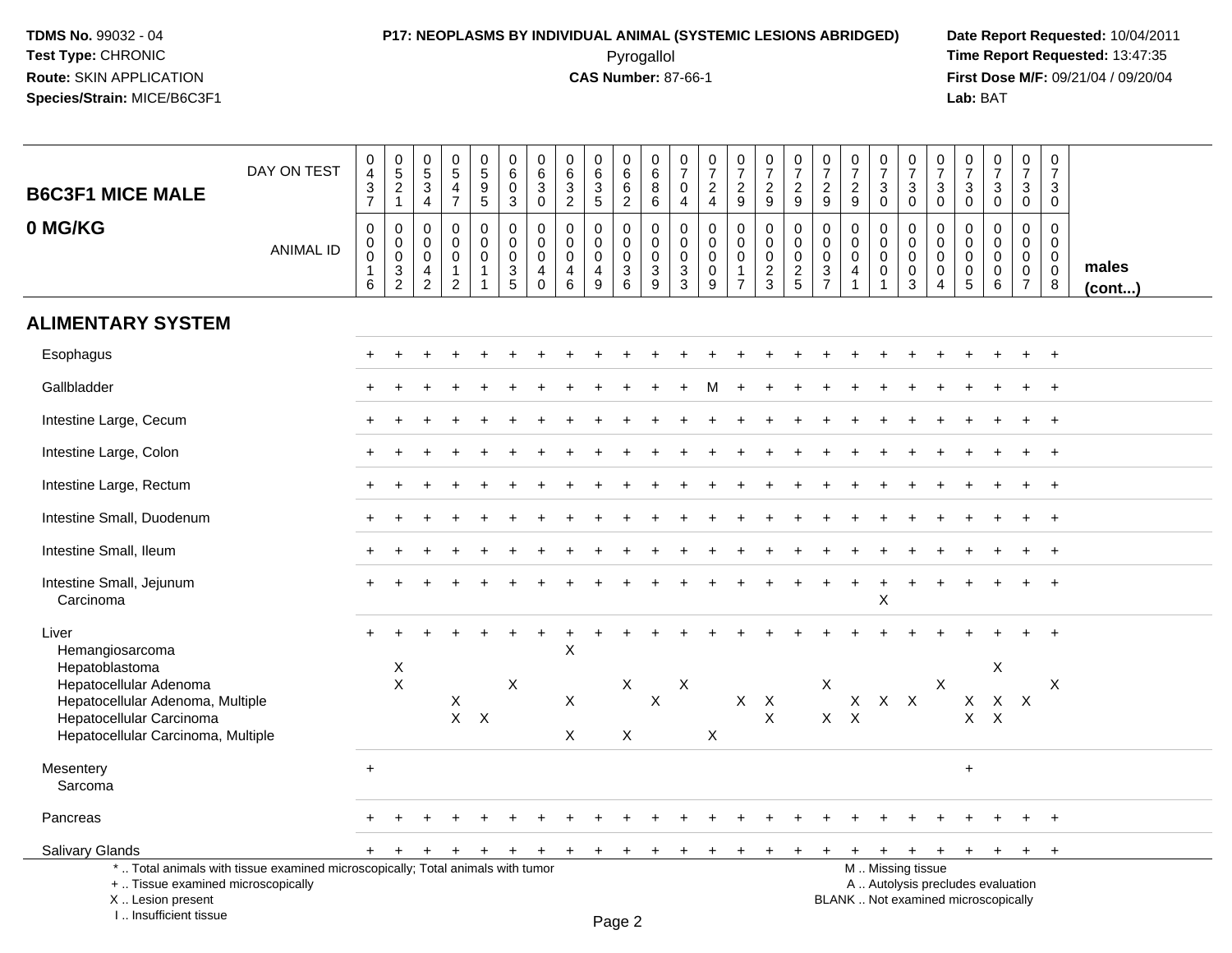I .. Insufficient tissue

# **P17: NEOPLASMS BY INDIVIDUAL ANIMAL (SYSTEMIC LESIONS ABRIDGED) Date Report Requested:** 10/04/2011

 Pyrogallol **Time Report Requested:** 13:47:35 **First Dose M/F:** 09/21/04 / 09/20/04<br>Lab: BAT **Lab:** BAT

| <b>B6C3F1 MICE MALE</b>                                                         | DAY ON TEST                                                                     | $\pmb{0}$<br>$\overline{4}$<br>$\ensuremath{\mathsf{3}}$<br>$\overline{7}$ | $\mathbf 0$<br>$\sqrt{5}$<br>$\sqrt{2}$<br>$\mathbf{1}$ | $\begin{array}{c} 0 \\ 5 \end{array}$<br>$\mathbf{3}$<br>4       | $\begin{matrix} 0 \\ 5 \end{matrix}$<br>$\overline{4}$<br>$\overline{7}$ | $\begin{array}{c} 0 \\ 5 \end{array}$<br>$\overline{9}$<br>5 | $\pmb{0}$<br>$\,6\,$<br>$\mathbf 0$<br>3                   | 0<br>6<br>$\mathbf{3}$<br>$\mathbf 0$                   | $\pmb{0}$<br>$6\phantom{1}$<br>$\mathbf{3}$<br>$\overline{2}$ | 0<br>$\,6$<br>$\overline{3}$<br>$\sqrt{5}$ | 0<br>6<br>$\,6\,$<br>$\overline{2}$                 | 0<br>$\,6\,$<br>$\,8\,$<br>$\,6\,$                           | 0<br>$\overline{7}$<br>$\mathbf 0$<br>$\overline{4}$       | $\begin{smallmatrix}0\\7\end{smallmatrix}$<br>$\boldsymbol{2}$<br>$\overline{4}$ | $\frac{0}{7}$<br>$\sqrt{2}$<br>9                       | $\begin{smallmatrix}0\\7\end{smallmatrix}$<br>$\overline{c}$<br>9 | $\begin{smallmatrix}0\\7\end{smallmatrix}$<br>$\overline{c}$<br>9 | $\pmb{0}$<br>$\overline{7}$<br>$\overline{2}$<br>9                                       | $\frac{0}{7}$<br>$\sqrt{2}$<br>9                                  | $\frac{0}{7}$<br>$\mathbf{3}$<br>$\mathbf 0$         | $\frac{0}{7}$<br>$\mathbf{3}$<br>$\mathsf 0$                             | 0<br>$\overline{7}$<br>$\mathbf{3}$<br>$\mathbf 0$      | $\frac{0}{7}$<br>3<br>0                                  | $\frac{0}{7}$<br>$\sqrt{3}$<br>$\pmb{0}$                                 | $\pmb{0}$<br>$\overline{7}$<br>$\mathbf{3}$<br>$\mathbf 0$                 | $\pmb{0}$<br>$\overline{7}$<br>3<br>$\mathbf 0$         |                       |
|---------------------------------------------------------------------------------|---------------------------------------------------------------------------------|----------------------------------------------------------------------------|---------------------------------------------------------|------------------------------------------------------------------|--------------------------------------------------------------------------|--------------------------------------------------------------|------------------------------------------------------------|---------------------------------------------------------|---------------------------------------------------------------|--------------------------------------------|-----------------------------------------------------|--------------------------------------------------------------|------------------------------------------------------------|----------------------------------------------------------------------------------|--------------------------------------------------------|-------------------------------------------------------------------|-------------------------------------------------------------------|------------------------------------------------------------------------------------------|-------------------------------------------------------------------|------------------------------------------------------|--------------------------------------------------------------------------|---------------------------------------------------------|----------------------------------------------------------|--------------------------------------------------------------------------|----------------------------------------------------------------------------|---------------------------------------------------------|-----------------------|
| 0 MG/KG                                                                         | <b>ANIMAL ID</b>                                                                | $\mathbf 0$<br>$\mathbf 0$<br>$\mathbf 0$<br>$\mathbf{1}$<br>6             | 0<br>$\mathbf 0$<br>$\mathbf 0$<br>3<br>$\overline{2}$  | $\mathbf 0$<br>$\mathbf 0$<br>$\mathbf 0$<br>4<br>$\overline{2}$ | $\mathbf 0$<br>$\mathbf 0$<br>$\mathbf 0$<br>$\overline{2}$              | $\mathbf 0$<br>$\overline{0}$<br>$\mathbf 0$                 | $\mathbf 0$<br>$\mathbf 0$<br>$\mathbf 0$<br>$\frac{3}{5}$ | $\mathbf 0$<br>$\mathbf 0$<br>$\Omega$<br>4<br>$\Omega$ | $\mathbf 0$<br>$\Omega$<br>$\mathbf 0$<br>$\overline{4}$<br>6 | 0<br>$\mathbf 0$<br>$\mathbf 0$<br>4<br>9  | $\mathbf 0$<br>0<br>$\mathbf 0$<br>$\mathsf 3$<br>6 | $\mathbf 0$<br>$\mathbf 0$<br>$\mathsf 0$<br>$\sqrt{3}$<br>9 | $\mathbf 0$<br>$\mathbf 0$<br>$\mathbf 0$<br>$\frac{3}{3}$ | $\mathbf 0$<br>$\Omega$<br>$\Omega$<br>$\mathbf 0$<br>9                          | $\mathbf 0$<br>0<br>$\mathbf 0$<br>1<br>$\overline{7}$ | $\mathbf 0$<br>$\mathbf 0$<br>$\frac{0}{2}$                       | $\mathbf 0$<br>$\mathbf 0$<br>$\mathbf 0$<br>$rac{2}{5}$          | $\mathbf 0$<br>$\mathbf 0$<br>$\mathbf 0$<br>$\ensuremath{\mathsf{3}}$<br>$\overline{7}$ | $\mathbf 0$<br>$\mathbf 0$<br>$\mathbf 0$<br>$\overline{4}$<br>-1 | 0<br>$\mathbf 0$<br>$\mathbf 0$<br>$\mathbf{0}$<br>1 | $\mathbf 0$<br>$\mathbf 0$<br>$\mathbf 0$<br>$\mathbf 0$<br>$\mathbf{3}$ | $\Omega$<br>$\mathbf 0$<br>$\Omega$<br>$\mathbf 0$<br>4 | $\Omega$<br>$\mathbf{0}$<br>$\Omega$<br>$\mathbf 0$<br>5 | $\mathbf 0$<br>$\mathbf 0$<br>$\mathbf 0$<br>0<br>6                      | $\mathbf 0$<br>$\mathbf 0$<br>$\mathbf 0$<br>$\mathbf 0$<br>$\overline{7}$ | $\Omega$<br>$\Omega$<br>$\mathbf 0$<br>$\mathbf 0$<br>8 | males<br>$($ cont $)$ |
| Mast Cell Tumor Malignant, Metastatic, Skin                                     |                                                                                 |                                                                            |                                                         |                                                                  |                                                                          |                                                              |                                                            |                                                         |                                                               |                                            |                                                     |                                                              |                                                            |                                                                                  |                                                        |                                                                   |                                                                   |                                                                                          |                                                                   |                                                      |                                                                          |                                                         |                                                          |                                                                          |                                                                            |                                                         |                       |
| Stomach, Forestomach<br>Squamous Cell Papilloma, Multiple                       |                                                                                 |                                                                            |                                                         |                                                                  |                                                                          |                                                              |                                                            |                                                         |                                                               |                                            |                                                     |                                                              |                                                            |                                                                                  |                                                        |                                                                   |                                                                   |                                                                                          |                                                                   |                                                      |                                                                          |                                                         |                                                          |                                                                          |                                                                            |                                                         |                       |
| Stomach, Glandular                                                              |                                                                                 |                                                                            |                                                         |                                                                  |                                                                          |                                                              |                                                            |                                                         |                                                               |                                            |                                                     |                                                              |                                                            |                                                                                  |                                                        |                                                                   |                                                                   |                                                                                          |                                                                   |                                                      |                                                                          |                                                         |                                                          |                                                                          |                                                                            | $\ddot{}$                                               |                       |
| Tooth<br>Odontoma                                                               |                                                                                 |                                                                            |                                                         | $\ddot{}$                                                        |                                                                          |                                                              |                                                            |                                                         |                                                               |                                            |                                                     |                                                              |                                                            |                                                                                  |                                                        |                                                                   |                                                                   |                                                                                          |                                                                   |                                                      |                                                                          |                                                         |                                                          |                                                                          |                                                                            | $+$                                                     |                       |
| <b>CARDIOVASCULAR SYSTEM</b>                                                    |                                                                                 |                                                                            |                                                         |                                                                  |                                                                          |                                                              |                                                            |                                                         |                                                               |                                            |                                                     |                                                              |                                                            |                                                                                  |                                                        |                                                                   |                                                                   |                                                                                          |                                                                   |                                                      |                                                                          |                                                         |                                                          |                                                                          |                                                                            |                                                         |                       |
| <b>Blood Vessel</b>                                                             |                                                                                 |                                                                            |                                                         |                                                                  |                                                                          |                                                              |                                                            |                                                         |                                                               |                                            |                                                     |                                                              |                                                            |                                                                                  |                                                        |                                                                   |                                                                   |                                                                                          |                                                                   |                                                      |                                                                          |                                                         |                                                          |                                                                          |                                                                            |                                                         |                       |
| Heart                                                                           |                                                                                 |                                                                            |                                                         |                                                                  |                                                                          |                                                              |                                                            |                                                         |                                                               |                                            |                                                     |                                                              |                                                            |                                                                                  |                                                        |                                                                   |                                                                   |                                                                                          |                                                                   |                                                      |                                                                          |                                                         |                                                          |                                                                          |                                                                            |                                                         |                       |
| <b>ENDOCRINE SYSTEM</b>                                                         |                                                                                 |                                                                            |                                                         |                                                                  |                                                                          |                                                              |                                                            |                                                         |                                                               |                                            |                                                     |                                                              |                                                            |                                                                                  |                                                        |                                                                   |                                                                   |                                                                                          |                                                                   |                                                      |                                                                          |                                                         |                                                          |                                                                          |                                                                            |                                                         |                       |
| <b>Adrenal Cortex</b><br>Subcapsular, Adenoma<br>Subcapsular, Adenoma, Multiple |                                                                                 |                                                                            |                                                         |                                                                  |                                                                          |                                                              |                                                            |                                                         |                                                               |                                            |                                                     |                                                              |                                                            | $\ddot{}$                                                                        | $+$<br>X                                               |                                                                   | $\ddot{}$                                                         | X                                                                                        |                                                                   | $+$                                                  | $\ddot{}$<br>X                                                           | $\ddot{}$                                               |                                                          |                                                                          | $\ddot{}$                                                                  | $+$                                                     |                       |
| Adrenal Medulla                                                                 |                                                                                 |                                                                            |                                                         |                                                                  |                                                                          |                                                              |                                                            |                                                         |                                                               |                                            |                                                     |                                                              |                                                            |                                                                                  |                                                        |                                                                   |                                                                   |                                                                                          |                                                                   |                                                      |                                                                          |                                                         |                                                          |                                                                          |                                                                            | $+$                                                     |                       |
| Islets, Pancreatic<br>Adenoma                                                   |                                                                                 |                                                                            |                                                         |                                                                  |                                                                          |                                                              |                                                            |                                                         |                                                               |                                            |                                                     |                                                              |                                                            |                                                                                  |                                                        |                                                                   |                                                                   |                                                                                          |                                                                   |                                                      |                                                                          |                                                         |                                                          |                                                                          |                                                                            |                                                         |                       |
| Carcinoma                                                                       |                                                                                 |                                                                            |                                                         |                                                                  |                                                                          |                                                              |                                                            |                                                         |                                                               |                                            |                                                     |                                                              |                                                            |                                                                                  |                                                        |                                                                   |                                                                   |                                                                                          |                                                                   |                                                      |                                                                          |                                                         |                                                          |                                                                          | X                                                                          |                                                         |                       |
| Parathyroid Gland                                                               |                                                                                 |                                                                            |                                                         |                                                                  | M                                                                        |                                                              |                                                            |                                                         |                                                               |                                            |                                                     |                                                              |                                                            |                                                                                  |                                                        |                                                                   |                                                                   |                                                                                          |                                                                   |                                                      |                                                                          |                                                         |                                                          |                                                                          | м                                                                          | $+$                                                     |                       |
| <b>Pituitary Gland</b>                                                          |                                                                                 |                                                                            |                                                         |                                                                  |                                                                          |                                                              |                                                            |                                                         |                                                               |                                            |                                                     |                                                              |                                                            |                                                                                  |                                                        |                                                                   |                                                                   |                                                                                          |                                                                   |                                                      |                                                                          |                                                         |                                                          |                                                                          |                                                                            |                                                         |                       |
| <b>Thyroid Gland</b>                                                            |                                                                                 |                                                                            |                                                         |                                                                  |                                                                          |                                                              |                                                            |                                                         |                                                               |                                            |                                                     |                                                              |                                                            |                                                                                  |                                                        |                                                                   |                                                                   |                                                                                          |                                                                   |                                                      |                                                                          |                                                         |                                                          |                                                                          |                                                                            | $^{+}$                                                  |                       |
| +  Tissue examined microscopically<br>X Lesion present                          | *  Total animals with tissue examined microscopically; Total animals with tumor |                                                                            |                                                         |                                                                  |                                                                          |                                                              |                                                            |                                                         |                                                               |                                            |                                                     |                                                              |                                                            |                                                                                  |                                                        |                                                                   |                                                                   |                                                                                          |                                                                   |                                                      | M  Missing tissue                                                        |                                                         |                                                          | A  Autolysis precludes evaluation<br>BLANK  Not examined microscopically |                                                                            |                                                         |                       |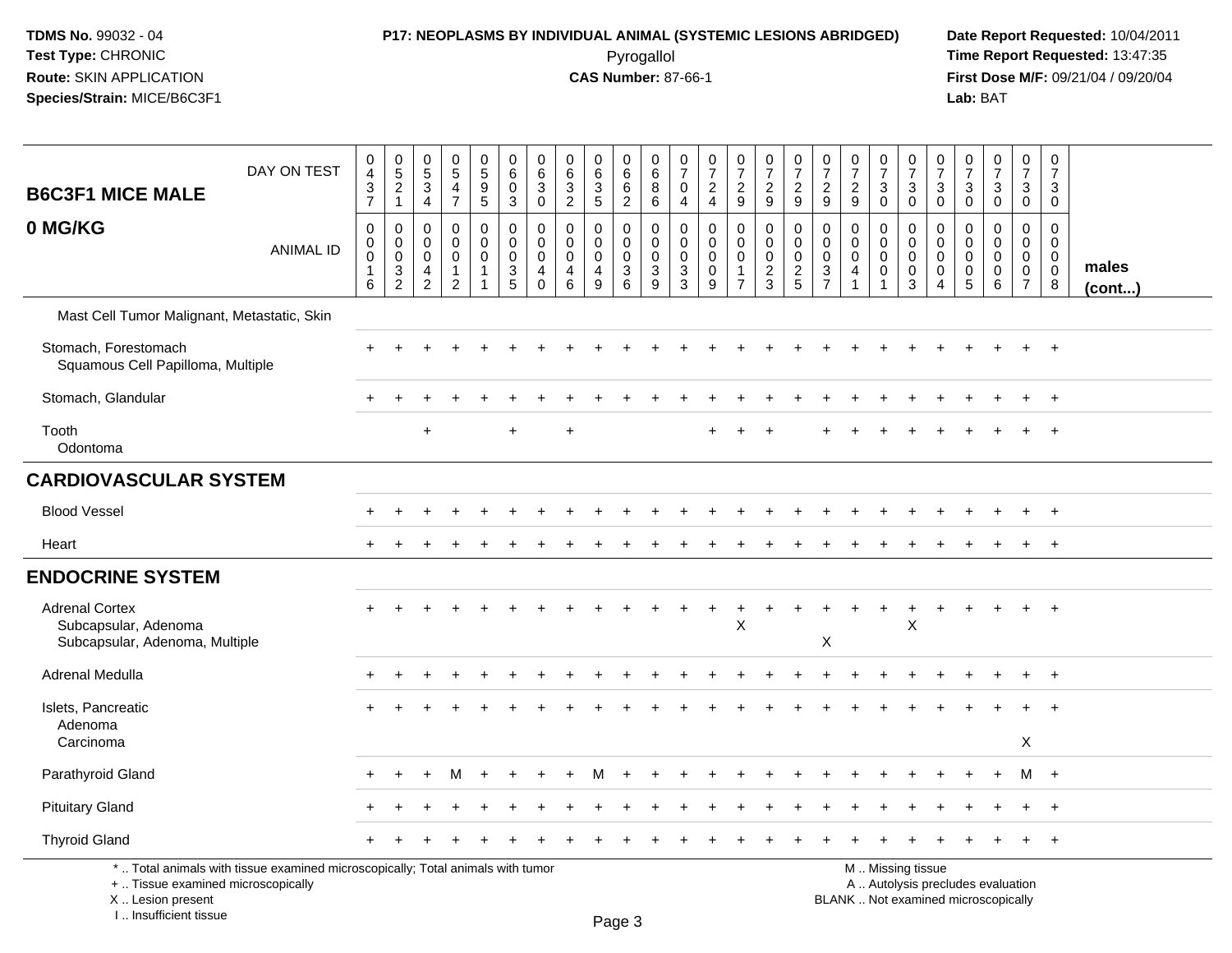### **P17: NEOPLASMS BY INDIVIDUAL ANIMAL (SYSTEMIC LESIONS ABRIDGED) Date Report Requested:** 10/04/2011

 Pyrogallol **Time Report Requested:** 13:47:35 **First Dose M/F:** 09/21/04 / 09/20/04<br>Lab: BAT **Lab:** BAT

| <b>B6C3F1 MICE MALE</b> | DAY ON TEST      | U<br>4<br>3       | U<br>$\mathbf{p}$<br>ി             | ັ | u | 0<br><sub>5</sub><br>9<br>$\mathbf b$ | U<br>6<br>◡<br>3            | 0<br>6<br>3<br>0 | ບ      | 6<br>3 | 0<br>6<br>6<br>◠<br><u>_</u> | U<br>6<br>O<br>6 | U<br>U<br>4           | 0<br><sup>o</sup>     | ∼<br>9         | 0<br>◠<br><u>_</u><br>9           | υ<br><u>_</u><br>9       | 0<br>ົ<br><u>.</u><br>9           | 0<br>ົ<br><u>_</u><br>9 | ບ | ت      | v<br>J | <b>U</b><br>-3<br>0         | ◡<br>◡            | 0<br>3<br>$\mathbf 0$             | ت<br>◡ |                 |
|-------------------------|------------------|-------------------|------------------------------------|---|---|---------------------------------------|-----------------------------|------------------|--------|--------|------------------------------|------------------|-----------------------|-----------------------|----------------|-----------------------------------|--------------------------|-----------------------------------|-------------------------|---|--------|--------|-----------------------------|-------------------|-----------------------------------|--------|-----------------|
| 0 MG/KG                 | <b>ANIMAL ID</b> | U<br>v.<br>◡<br>6 | U<br>J.<br>v<br>3<br>$\mathcal{D}$ |   | u | O                                     | U<br>ົ<br>ত<br>$\mathbf{p}$ | U<br>U<br>U<br>0 | 4<br>6 | 9      | U<br>U<br>U<br>ົ<br>د<br>6   | U<br>ູບ<br>9     | v<br>ν<br>U<br>3<br>3 | 0<br>0<br>0<br>0<br>9 | $\overline{ }$ | 0<br>0<br>0<br>ົ<br><u>_</u><br>3 | U<br><u>.</u><br>Б.<br>J | 0<br>0<br>U<br>3<br>$\rightarrow$ | 0<br>0<br>0             |   | ົ<br>ت | v<br>ν | 0<br>0<br>0<br><sub>5</sub> | ັ<br>◡<br>A.<br>v | 0<br>0<br>0<br>0<br>$\rightarrow$ |        | males<br>(cont) |

#### **GENERAL BODY SYSTEM**

NONE

| <b>GENITAL SYSTEM</b>                                                                                                 |           |  |     |  |  |     |  |     |  |  |  |                   |  |                                   |     |         |  |
|-----------------------------------------------------------------------------------------------------------------------|-----------|--|-----|--|--|-----|--|-----|--|--|--|-------------------|--|-----------------------------------|-----|---------|--|
| Epididymis                                                                                                            | $+$       |  |     |  |  |     |  |     |  |  |  |                   |  |                                   | $+$ | $+$     |  |
| Penis                                                                                                                 |           |  |     |  |  |     |  | $+$ |  |  |  |                   |  |                                   |     |         |  |
| <b>Preputial Gland</b><br>Hemangioma<br>Hemangiosarcoma                                                               | $\ddot{}$ |  |     |  |  |     |  |     |  |  |  |                   |  |                                   |     | $+$     |  |
| Prostate                                                                                                              | $+$       |  |     |  |  |     |  |     |  |  |  |                   |  |                                   |     | $+$ $+$ |  |
| Seminal Vesicle                                                                                                       |           |  |     |  |  |     |  |     |  |  |  |                   |  |                                   |     | $+$     |  |
| <b>Testes</b>                                                                                                         | $\ddot{}$ |  |     |  |  |     |  |     |  |  |  |                   |  |                                   |     | $+$ $+$ |  |
| <b>HEMATOPOIETIC SYSTEM</b>                                                                                           |           |  |     |  |  |     |  |     |  |  |  |                   |  |                                   |     |         |  |
| <b>Bone Marrow</b>                                                                                                    |           |  |     |  |  |     |  |     |  |  |  |                   |  |                                   |     | $+$     |  |
| Lymph Node                                                                                                            | $+$       |  | $+$ |  |  | $+$ |  |     |  |  |  |                   |  |                                   | $+$ |         |  |
| Lymph Node, Mandibular<br>Mast Cell Tumor Malignant, Metastatic, Skin                                                 | $\ddot{}$ |  |     |  |  |     |  |     |  |  |  |                   |  |                                   |     | $+$     |  |
| Lymph Node, Mesenteric                                                                                                |           |  |     |  |  |     |  |     |  |  |  |                   |  |                                   |     | $+$ $+$ |  |
| Spleen<br>Hemangiosarcoma                                                                                             | $+$       |  |     |  |  |     |  |     |  |  |  |                   |  |                                   |     | $+$     |  |
| *  Total animals with tissue examined microscopically; Total animals with tumor<br>+  Tissue examined microscopically |           |  |     |  |  |     |  |     |  |  |  | M  Missing tissue |  | A  Autolysis precludes evaluation |     |         |  |

 Lesion present BLANK .. Not examined microscopicallyX .. Lesion present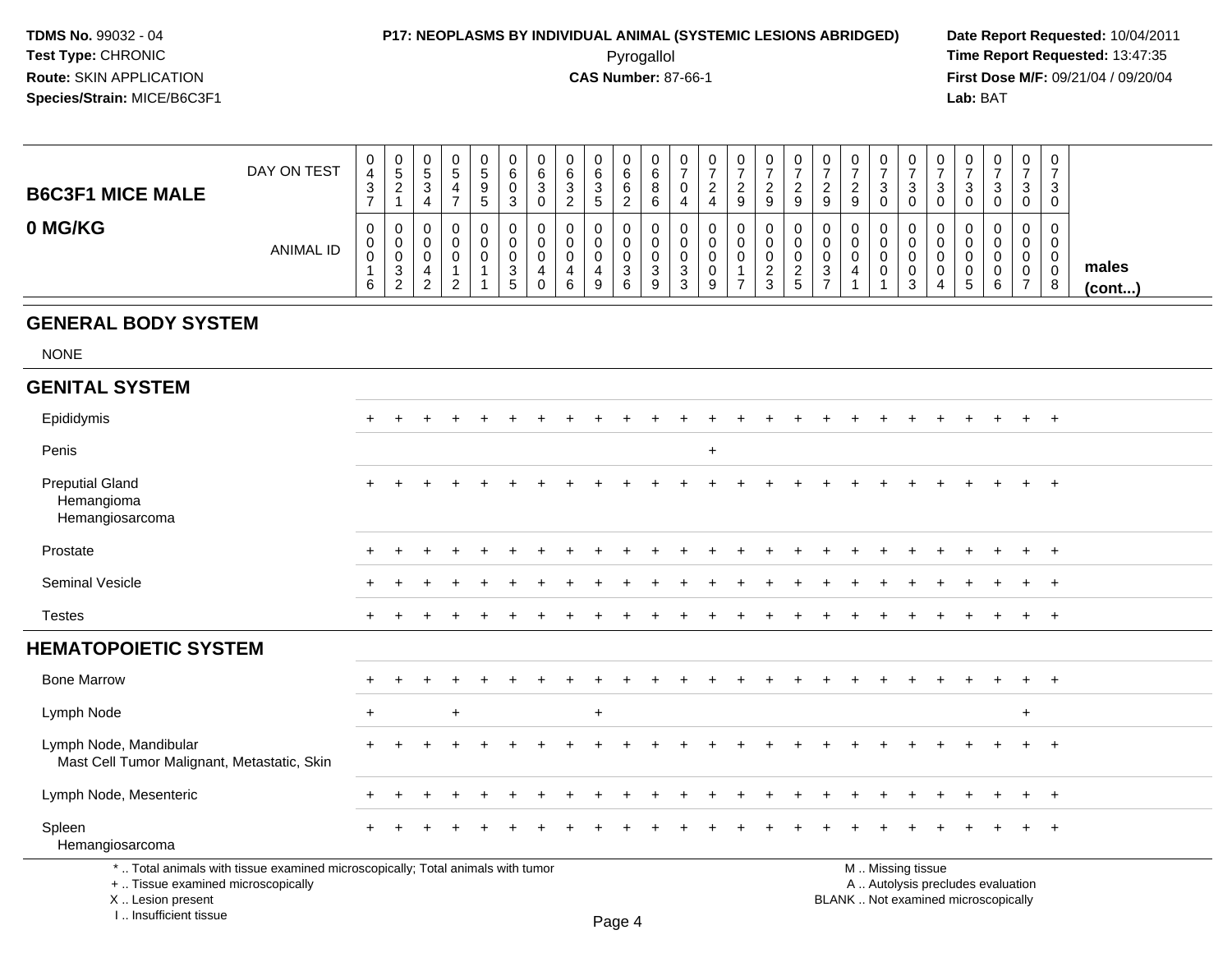I .. Insufficient tissue

# **P17: NEOPLASMS BY INDIVIDUAL ANIMAL (SYSTEMIC LESIONS ABRIDGED) Date Report Requested:** 10/04/2011

 Pyrogallol **Time Report Requested:** 13:47:35 **First Dose M/F:** 09/21/04 / 09/20/04<br>Lab: BAT **Lab:** BAT

| <b>B6C3F1 MICE MALE</b>                                                                                                                                         | DAY ON TEST                                                                     | $\pmb{0}$<br>$\overline{4}$<br>3<br>$\overline{7}$ | $\begin{array}{c} 0 \\ 5 \\ 2 \end{array}$<br>$\mathbf{1}$ | $\begin{array}{c} 0 \\ 5 \end{array}$<br>$\ensuremath{\mathsf{3}}$<br>$\overline{4}$ | $\begin{array}{c} 0 \\ 5 \end{array}$<br>4<br>$\overline{7}$ | $\begin{array}{c} 0 \\ 5 \end{array}$<br>$\boldsymbol{9}$<br>5  | 0<br>$\overline{6}$<br>$\mathbf 0$<br>3 | 0<br>6<br>$\mathfrak{S}$<br>0 | $\mathbf 0$<br>$\overline{6}$<br>$\sqrt{3}$<br>$\overline{2}$ | $\pmb{0}$<br>$6\phantom{a}$<br>$\sqrt{3}$<br>$\overline{5}$        | 0<br>$6\phantom{1}$<br>6<br>$\overline{c}$                          | 0<br>$\,6\,$<br>8<br>6                              | 0<br>$\overline{7}$<br>$\mathbf 0$<br>4                        | $\frac{0}{7}$<br>$\overline{a}$<br>4 | $\begin{smallmatrix}0\\7\end{smallmatrix}$<br>$\frac{2}{9}$ | $\frac{0}{7}$<br>$\frac{2}{9}$                             | $\begin{array}{c} 0 \\ 7 \end{array}$<br>$\frac{2}{9}$     | $\begin{array}{c} 0 \\ 7 \end{array}$<br>$\frac{2}{9}$      | $\frac{0}{7}$<br>$\frac{2}{9}$ | $\frac{0}{7}$<br>$\ensuremath{\mathsf{3}}$<br>$\pmb{0}$                | $\frac{0}{7}$<br>3<br>$\mathbf 0$             | $\frac{0}{7}$<br>3<br>$\pmb{0}$            | $\frac{0}{7}$<br>3<br>$\mathbf 0$                                        | $\begin{array}{c} 0 \\ 7 \end{array}$<br>$\mathbf{3}$<br>$\overline{0}$ | $\pmb{0}$<br>$\overline{7}$<br>3<br>$\mathbf 0$                         | $\mathbf 0$<br>$\overline{7}$<br>3<br>$\mathbf 0$   |                 |
|-----------------------------------------------------------------------------------------------------------------------------------------------------------------|---------------------------------------------------------------------------------|----------------------------------------------------|------------------------------------------------------------|--------------------------------------------------------------------------------------|--------------------------------------------------------------|-----------------------------------------------------------------|-----------------------------------------|-------------------------------|---------------------------------------------------------------|--------------------------------------------------------------------|---------------------------------------------------------------------|-----------------------------------------------------|----------------------------------------------------------------|--------------------------------------|-------------------------------------------------------------|------------------------------------------------------------|------------------------------------------------------------|-------------------------------------------------------------|--------------------------------|------------------------------------------------------------------------|-----------------------------------------------|--------------------------------------------|--------------------------------------------------------------------------|-------------------------------------------------------------------------|-------------------------------------------------------------------------|-----------------------------------------------------|-----------------|
| 0 MG/KG                                                                                                                                                         | <b>ANIMAL ID</b>                                                                | $\mathbf 0$<br>0<br>0<br>6                         | 0<br>0<br>$\pmb{0}$<br>$\frac{3}{2}$                       | $\Omega$<br>$\mathbf{0}$<br>$\mathbf 0$<br>4<br>$\overline{2}$                       | 0<br>$\mathbf 0$<br>$\mathbf 0$<br>1<br>$\overline{c}$       | 0<br>$\mathbf 0$<br>$\mathbf 0$<br>$\mathbf{1}$<br>$\mathbf{1}$ | 0<br>0<br>0<br>3<br>5                   | 0<br>0<br>0<br>4<br>$\Omega$  | $\mathbf{0}$<br>$\mathbf{0}$<br>$\mathbf 0$<br>4<br>$\,6\,$   | $\mathbf 0$<br>$\mathbf 0$<br>$\mathbf 0$<br>4<br>$\boldsymbol{9}$ | $\mathbf{0}$<br>$\mathbf 0$<br>$\mathbf 0$<br>$\sqrt{3}$<br>$\,6\,$ | $\mathbf 0$<br>$\mathbf 0$<br>$\mathbf 0$<br>3<br>9 | $\mathbf 0$<br>$\mathbf 0$<br>$\mathbf 0$<br>3<br>$\mathbf{3}$ | $\Omega$<br>$\Omega$<br>0<br>0<br>9  | 0<br>0<br>$\pmb{0}$<br>$\mathbf{1}$<br>$\overline{7}$       | $\mathbf 0$<br>$\mathbf 0$<br>$\mathbf 0$<br>$\frac{2}{3}$ | $\mathbf 0$<br>$\mathbf 0$<br>$\mathbf 0$<br>$\frac{2}{5}$ | $\mathbf{0}$<br>$\mathbf 0$<br>$\mathbf 0$<br>$\frac{3}{7}$ | $\Omega$<br>0<br>0<br>4<br>1   | $\mathbf 0$<br>$\mathbf 0$<br>$\mathbf 0$<br>$\pmb{0}$<br>$\mathbf{1}$ | $\Omega$<br>$\Omega$<br>$\mathbf 0$<br>0<br>3 | 0<br>0<br>0<br>$\pmb{0}$<br>$\overline{4}$ | $\mathbf 0$<br>$\Omega$<br>$\mathbf 0$<br>0<br>$\sqrt{5}$                | $\mathbf 0$<br>$\mathbf 0$<br>$\mathbf 0$<br>$\mathbf 0$<br>6           | $\Omega$<br>$\mathbf 0$<br>$\mathbf 0$<br>$\mathbf 0$<br>$\overline{7}$ | $\Omega$<br>0<br>$\overline{0}$<br>$\mathbf 0$<br>8 | males<br>(cont) |
| Thymus<br>Mast Cell Tumor Malignant, Metastatic, Skin                                                                                                           |                                                                                 |                                                    |                                                            |                                                                                      |                                                              |                                                                 |                                         |                               |                                                               |                                                                    |                                                                     |                                                     |                                                                |                                      |                                                             |                                                            |                                                            |                                                             |                                |                                                                        |                                               |                                            |                                                                          |                                                                         |                                                                         | $\ddot{}$                                           |                 |
| <b>INTEGUMENTARY SYSTEM</b>                                                                                                                                     |                                                                                 |                                                    |                                                            |                                                                                      |                                                              |                                                                 |                                         |                               |                                                               |                                                                    |                                                                     |                                                     |                                                                |                                      |                                                             |                                                            |                                                            |                                                             |                                |                                                                        |                                               |                                            |                                                                          |                                                                         |                                                                         |                                                     |                 |
| <b>Mammary Gland</b>                                                                                                                                            |                                                                                 | м                                                  | м                                                          | м                                                                                    | M                                                            | M                                                               | M                                       | M                             | M                                                             | M                                                                  | M                                                                   | M                                                   | M                                                              | M                                    | M                                                           | M                                                          | M                                                          | M                                                           | M                              | M                                                                      | M                                             | M                                          | M                                                                        | - M                                                                     |                                                                         | M M                                                 |                 |
| Skin<br>Control, Mast Cell Tumor Malignant<br>Site Of Application, Subcutaneous Tissue,<br>Hemangiosarcoma<br>Subcutaneous Tissue, Fibrous Histiocytoma         |                                                                                 |                                                    |                                                            |                                                                                      |                                                              |                                                                 |                                         |                               |                                                               |                                                                    |                                                                     |                                                     |                                                                |                                      |                                                             |                                                            |                                                            |                                                             | Χ                              |                                                                        |                                               |                                            |                                                                          | X                                                                       |                                                                         |                                                     |                 |
| <b>MUSCULOSKELETAL SYSTEM</b>                                                                                                                                   |                                                                                 |                                                    |                                                            |                                                                                      |                                                              |                                                                 |                                         |                               |                                                               |                                                                    |                                                                     |                                                     |                                                                |                                      |                                                             |                                                            |                                                            |                                                             |                                |                                                                        |                                               |                                            |                                                                          |                                                                         |                                                                         |                                                     |                 |
| <b>Bone</b>                                                                                                                                                     |                                                                                 | $+$                                                |                                                            |                                                                                      |                                                              |                                                                 |                                         |                               |                                                               |                                                                    |                                                                     |                                                     |                                                                |                                      |                                                             |                                                            |                                                            |                                                             |                                |                                                                        |                                               |                                            | $\div$                                                                   | $\pm$                                                                   | $+$                                                                     | $+$                                                 |                 |
| <b>NERVOUS SYSTEM</b>                                                                                                                                           |                                                                                 |                                                    |                                                            |                                                                                      |                                                              |                                                                 |                                         |                               |                                                               |                                                                    |                                                                     |                                                     |                                                                |                                      |                                                             |                                                            |                                                            |                                                             |                                |                                                                        |                                               |                                            |                                                                          |                                                                         |                                                                         |                                                     |                 |
| <b>Brain</b>                                                                                                                                                    |                                                                                 | $\pm$                                              | $\pm$                                                      |                                                                                      |                                                              |                                                                 |                                         |                               |                                                               |                                                                    |                                                                     |                                                     |                                                                |                                      |                                                             |                                                            |                                                            |                                                             |                                |                                                                        |                                               |                                            | $\ddot{}$                                                                | $\pm$                                                                   | $\ddot{}$                                                               | $+$                                                 |                 |
| <b>RESPIRATORY SYSTEM</b>                                                                                                                                       |                                                                                 |                                                    |                                                            |                                                                                      |                                                              |                                                                 |                                         |                               |                                                               |                                                                    |                                                                     |                                                     |                                                                |                                      |                                                             |                                                            |                                                            |                                                             |                                |                                                                        |                                               |                                            |                                                                          |                                                                         |                                                                         |                                                     |                 |
| Lung<br>Alveolar/Bronchiolar Adenoma<br>Alveolar/Bronchiolar Adenoma, Multiple<br>Alveolar/Bronchiolar Carcinoma<br>Hepatocellular Carcinoma, Metastatic, Liver |                                                                                 |                                                    |                                                            |                                                                                      |                                                              | X                                                               |                                         |                               |                                                               |                                                                    | X                                                                   |                                                     |                                                                | X                                    | X                                                           | X                                                          |                                                            | $\times$                                                    |                                | X                                                                      |                                               |                                            |                                                                          | X                                                                       | X                                                                       |                                                     |                 |
| Nose                                                                                                                                                            |                                                                                 |                                                    |                                                            |                                                                                      |                                                              |                                                                 |                                         |                               |                                                               |                                                                    |                                                                     |                                                     |                                                                |                                      |                                                             |                                                            |                                                            |                                                             |                                |                                                                        |                                               |                                            |                                                                          |                                                                         |                                                                         | $\ddot{}$                                           |                 |
| Trachea                                                                                                                                                         |                                                                                 |                                                    |                                                            |                                                                                      |                                                              |                                                                 |                                         |                               |                                                               |                                                                    |                                                                     |                                                     |                                                                |                                      |                                                             |                                                            |                                                            |                                                             |                                |                                                                        |                                               |                                            |                                                                          |                                                                         |                                                                         |                                                     |                 |
| +  Tissue examined microscopically<br>X  Lesion present                                                                                                         | *  Total animals with tissue examined microscopically; Total animals with tumor |                                                    |                                                            |                                                                                      |                                                              |                                                                 |                                         |                               |                                                               |                                                                    |                                                                     |                                                     |                                                                |                                      |                                                             |                                                            |                                                            |                                                             |                                |                                                                        | M  Missing tissue                             |                                            | A  Autolysis precludes evaluation<br>BLANK  Not examined microscopically |                                                                         |                                                                         |                                                     |                 |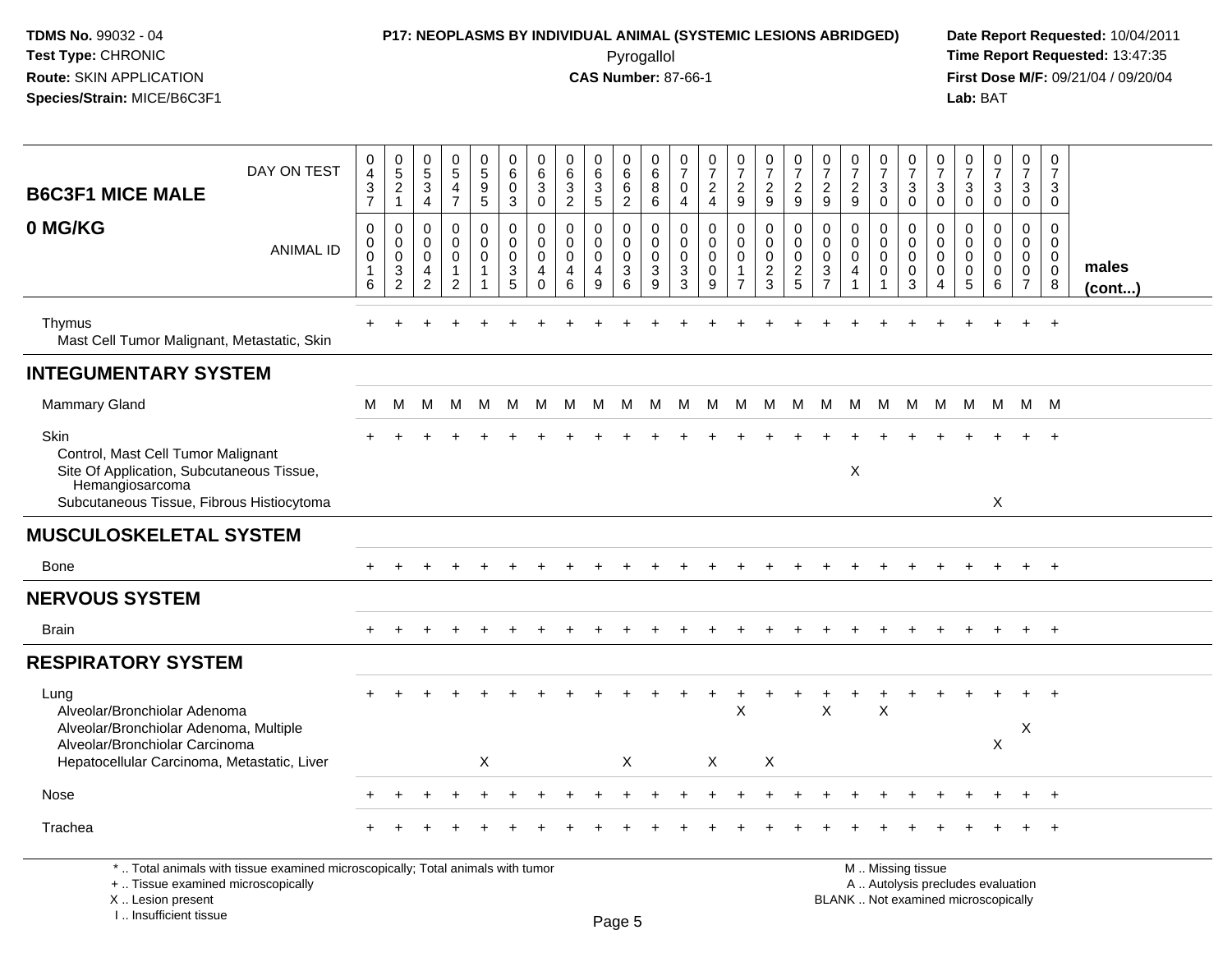### **P17: NEOPLASMS BY INDIVIDUAL ANIMAL (SYSTEMIC LESIONS ABRIDGED) Date Report Requested:** 10/04/2011 Pyrogallol **Time Report Requested:** 13:47:35

**First Dose M/F:** 09/21/04 / 09/20/04<br>Lab: BAT **Lab:** BAT

| <b>B6C3F1 MICE MALE</b><br>0 MG/KG                          | DAY ON TEST<br><b>ANIMAL ID</b> | 0<br>$\overline{\mathbf{4}}$<br>$\ensuremath{\mathsf{3}}$<br>$\overline{ }$<br>0<br>$\pmb{0}$<br>$\pmb{0}$<br>6 | $\begin{array}{c} 0 \\ 5 \end{array}$<br>$\boldsymbol{2}$<br>0<br>$\pmb{0}$<br>$\frac{0}{3}$<br>$\overline{2}$ | $\begin{array}{c} 0 \\ 5 \end{array}$<br>$\sqrt{3}$<br>$\overline{4}$<br>$\mathbf 0$<br>$\pmb{0}$<br>$\pmb{0}$<br>$\overline{\mathbf{4}}$<br>$\overline{2}$ | $\begin{matrix} 0 \\ 5 \end{matrix}$<br>4<br>$\overline{ }$<br>0<br>$\mathbf 0$<br>$\mathbf 0$<br>$\mathfrak{D}$ | $\begin{array}{c} 0 \\ 5 \end{array}$<br>$\begin{array}{c} 9 \\ 5 \end{array}$<br>0<br>$\pmb{0}$<br>$\pmb{0}$<br>$\mathbf{1}$ | $\begin{array}{c} 0 \\ 6 \end{array}$<br>$\pmb{0}$<br>$\sqrt{3}$<br>0<br>$\mathsf 0$<br>$\pmb{0}$<br>$\overline{3}$<br>5 | $\begin{array}{c} 0 \\ 6 \end{array}$<br>$\ensuremath{\mathsf{3}}$<br>$\mathbf 0$<br>0<br>$\mathbf 0$<br>0<br>4<br>$\Omega$ | $\begin{array}{c} 0 \\ 6 \end{array}$<br>$\sqrt{3}$<br>$\overline{2}$<br>0<br>$\boldsymbol{0}$<br>$\pmb{0}$<br>$\overline{\mathbf{4}}$<br>6 | $_{6}^{\rm 0}$<br>$\mathbf{3}$<br>5<br>0<br>0<br>$\mathbf 0$<br>$\overline{\mathbf{4}}$<br>9 | $_{6}^{\rm 0}$<br>6<br>$\overline{c}$<br>0<br>$\pmb{0}$<br>$\mathbf 0$<br>$\ensuremath{\mathsf{3}}$<br>6 | $\begin{array}{c} 0 \\ 6 \end{array}$<br>$\bf 8$<br>$\,6\,$<br>0<br>$_{\rm 0}^{\rm 0}$<br>$\overline{3}$<br>9 | $\frac{0}{7}$<br>$\pmb{0}$<br>$\overline{4}$<br>0<br>$\pmb{0}$<br>$\pmb{0}$<br>$\ensuremath{\mathsf{3}}$<br>3 | $\begin{array}{c} 0 \\ 7 \\ 2 \end{array}$<br>$\overline{4}$<br>0<br>$\pmb{0}$<br>$\pmb{0}$<br>$\pmb{0}$<br>9 | $\frac{0}{7}$<br>$\overline{c}$<br>$\boldsymbol{9}$<br>0<br>$\mathbf 0$<br>$\mathbf 0$<br>$\overline{ }$ | $\frac{0}{7}$<br>$\frac{2}{9}$<br>0<br>$\pmb{0}$<br>$\pmb{0}$<br>$\frac{2}{3}$ | $\frac{0}{7}$<br>$\frac{2}{9}$<br>0<br>$\mathbf 0$<br>$\begin{array}{c} 0 \\ 2 \\ 5 \end{array}$ | $\frac{0}{7}$<br>$\frac{2}{9}$<br>0<br>$\mathbf 0$<br>$\mathbf 0$<br>$\ensuremath{\mathsf{3}}$<br>$\overline{z}$ | $\begin{array}{c} 0 \\ 7 \\ 2 \end{array}$<br>$\boldsymbol{9}$<br>0<br>$\pmb{0}$<br>$\pmb{0}$<br>4 | $\frac{0}{7}$<br>$\mathbf{3}$<br>$\mathbf 0$<br>$\mathbf{0}$<br>0<br>$\mathbf 0$<br>$\mathbf 0$ | $\begin{array}{c} 0 \\ 7 \\ 3 \end{array}$<br>$\pmb{0}$<br>0<br>$\mathsf{O}\xspace$<br>$\pmb{0}$<br>0<br>3 | $\frac{0}{7}$<br>$\mathbf 3$<br>$\mathsf 0$<br>0<br>$\pmb{0}$<br>$\pmb{0}$<br>$\pmb{0}$<br>$\overline{4}$ | $\frac{0}{7}$<br>$_{0}^{3}$<br>0<br>$\mathbf 0$<br>$\pmb{0}$<br>$\pmb{0}$<br>5 | $\frac{0}{7}$<br>$\mathbf{3}$<br>$\mathbf 0$<br>$\pmb{0}$<br>$\pmb{0}$<br>$\pmb{0}$<br>6 | $\frac{0}{7}$<br>$\mathbf{3}$<br>0<br>0<br>$\mathbf 0$<br>$\mathbf 0$<br>$\mathbf 0$<br>$\overline{7}$ | $\begin{array}{c} 0 \\ 7 \end{array}$<br>$\sqrt{3}$<br>$\mathbf 0$<br>$\mathbf 0$<br>0<br>0<br>$\pmb{0}$<br>8 | males<br>(cont) |
|-------------------------------------------------------------|---------------------------------|-----------------------------------------------------------------------------------------------------------------|----------------------------------------------------------------------------------------------------------------|-------------------------------------------------------------------------------------------------------------------------------------------------------------|------------------------------------------------------------------------------------------------------------------|-------------------------------------------------------------------------------------------------------------------------------|--------------------------------------------------------------------------------------------------------------------------|-----------------------------------------------------------------------------------------------------------------------------|---------------------------------------------------------------------------------------------------------------------------------------------|----------------------------------------------------------------------------------------------|----------------------------------------------------------------------------------------------------------|---------------------------------------------------------------------------------------------------------------|---------------------------------------------------------------------------------------------------------------|---------------------------------------------------------------------------------------------------------------|----------------------------------------------------------------------------------------------------------|--------------------------------------------------------------------------------|--------------------------------------------------------------------------------------------------|------------------------------------------------------------------------------------------------------------------|----------------------------------------------------------------------------------------------------|-------------------------------------------------------------------------------------------------|------------------------------------------------------------------------------------------------------------|-----------------------------------------------------------------------------------------------------------|--------------------------------------------------------------------------------|------------------------------------------------------------------------------------------|--------------------------------------------------------------------------------------------------------|---------------------------------------------------------------------------------------------------------------|-----------------|
| <b>SPECIAL SENSES SYSTEM</b>                                |                                 |                                                                                                                 |                                                                                                                |                                                                                                                                                             |                                                                                                                  |                                                                                                                               |                                                                                                                          |                                                                                                                             |                                                                                                                                             |                                                                                              |                                                                                                          |                                                                                                               |                                                                                                               |                                                                                                               |                                                                                                          |                                                                                |                                                                                                  |                                                                                                                  |                                                                                                    |                                                                                                 |                                                                                                            |                                                                                                           |                                                                                |                                                                                          |                                                                                                        |                                                                                                               |                 |
| Eye                                                         |                                 |                                                                                                                 |                                                                                                                |                                                                                                                                                             |                                                                                                                  |                                                                                                                               |                                                                                                                          |                                                                                                                             |                                                                                                                                             |                                                                                              |                                                                                                          |                                                                                                               |                                                                                                               |                                                                                                               |                                                                                                          |                                                                                |                                                                                                  |                                                                                                                  |                                                                                                    |                                                                                                 |                                                                                                            |                                                                                                           |                                                                                |                                                                                          | $\ddot{}$                                                                                              | $+$                                                                                                           |                 |
| <b>Harderian Gland</b><br>Adenoma<br>Carcinoma              |                                 |                                                                                                                 | X                                                                                                              |                                                                                                                                                             |                                                                                                                  |                                                                                                                               |                                                                                                                          |                                                                                                                             |                                                                                                                                             | X                                                                                            |                                                                                                          | X                                                                                                             |                                                                                                               |                                                                                                               |                                                                                                          |                                                                                |                                                                                                  |                                                                                                                  |                                                                                                    |                                                                                                 |                                                                                                            |                                                                                                           |                                                                                |                                                                                          | $\ddot{}$<br>X                                                                                         | $\overline{+}$<br>$\mathsf{X}$                                                                                |                 |
| <b>URINARY SYSTEM</b>                                       |                                 |                                                                                                                 |                                                                                                                |                                                                                                                                                             |                                                                                                                  |                                                                                                                               |                                                                                                                          |                                                                                                                             |                                                                                                                                             |                                                                                              |                                                                                                          |                                                                                                               |                                                                                                               |                                                                                                               |                                                                                                          |                                                                                |                                                                                                  |                                                                                                                  |                                                                                                    |                                                                                                 |                                                                                                            |                                                                                                           |                                                                                |                                                                                          |                                                                                                        |                                                                                                               |                 |
| Kidney                                                      |                                 |                                                                                                                 |                                                                                                                |                                                                                                                                                             |                                                                                                                  |                                                                                                                               |                                                                                                                          |                                                                                                                             |                                                                                                                                             |                                                                                              |                                                                                                          |                                                                                                               |                                                                                                               |                                                                                                               |                                                                                                          |                                                                                |                                                                                                  |                                                                                                                  |                                                                                                    |                                                                                                 |                                                                                                            |                                                                                                           |                                                                                |                                                                                          | $\ddot{}$                                                                                              | $+$                                                                                                           |                 |
| <b>Urinary Bladder</b>                                      |                                 | $\pm$                                                                                                           |                                                                                                                |                                                                                                                                                             |                                                                                                                  |                                                                                                                               |                                                                                                                          |                                                                                                                             |                                                                                                                                             |                                                                                              |                                                                                                          |                                                                                                               |                                                                                                               |                                                                                                               |                                                                                                          |                                                                                |                                                                                                  |                                                                                                                  |                                                                                                    |                                                                                                 |                                                                                                            |                                                                                                           |                                                                                |                                                                                          | $\ddot{}$                                                                                              | $+$                                                                                                           |                 |
| <b>SYSTEMIC LESIONS</b>                                     |                                 |                                                                                                                 |                                                                                                                |                                                                                                                                                             |                                                                                                                  |                                                                                                                               |                                                                                                                          |                                                                                                                             |                                                                                                                                             |                                                                                              |                                                                                                          |                                                                                                               |                                                                                                               |                                                                                                               |                                                                                                          |                                                                                |                                                                                                  |                                                                                                                  |                                                                                                    |                                                                                                 |                                                                                                            |                                                                                                           |                                                                                |                                                                                          |                                                                                                        |                                                                                                               |                 |
| Multiple Organ<br>Histiocytic Sarcoma<br>Lymphoma Malignant |                                 | X                                                                                                               |                                                                                                                |                                                                                                                                                             |                                                                                                                  |                                                                                                                               |                                                                                                                          |                                                                                                                             |                                                                                                                                             | $\pmb{\times}$                                                                               |                                                                                                          |                                                                                                               |                                                                                                               |                                                                                                               |                                                                                                          |                                                                                |                                                                                                  |                                                                                                                  |                                                                                                    |                                                                                                 |                                                                                                            |                                                                                                           |                                                                                |                                                                                          |                                                                                                        | $+$                                                                                                           |                 |

\* .. Total animals with tissue examined microscopically; Total animals with tumor

+ .. Tissue examined microscopically

X .. Lesion present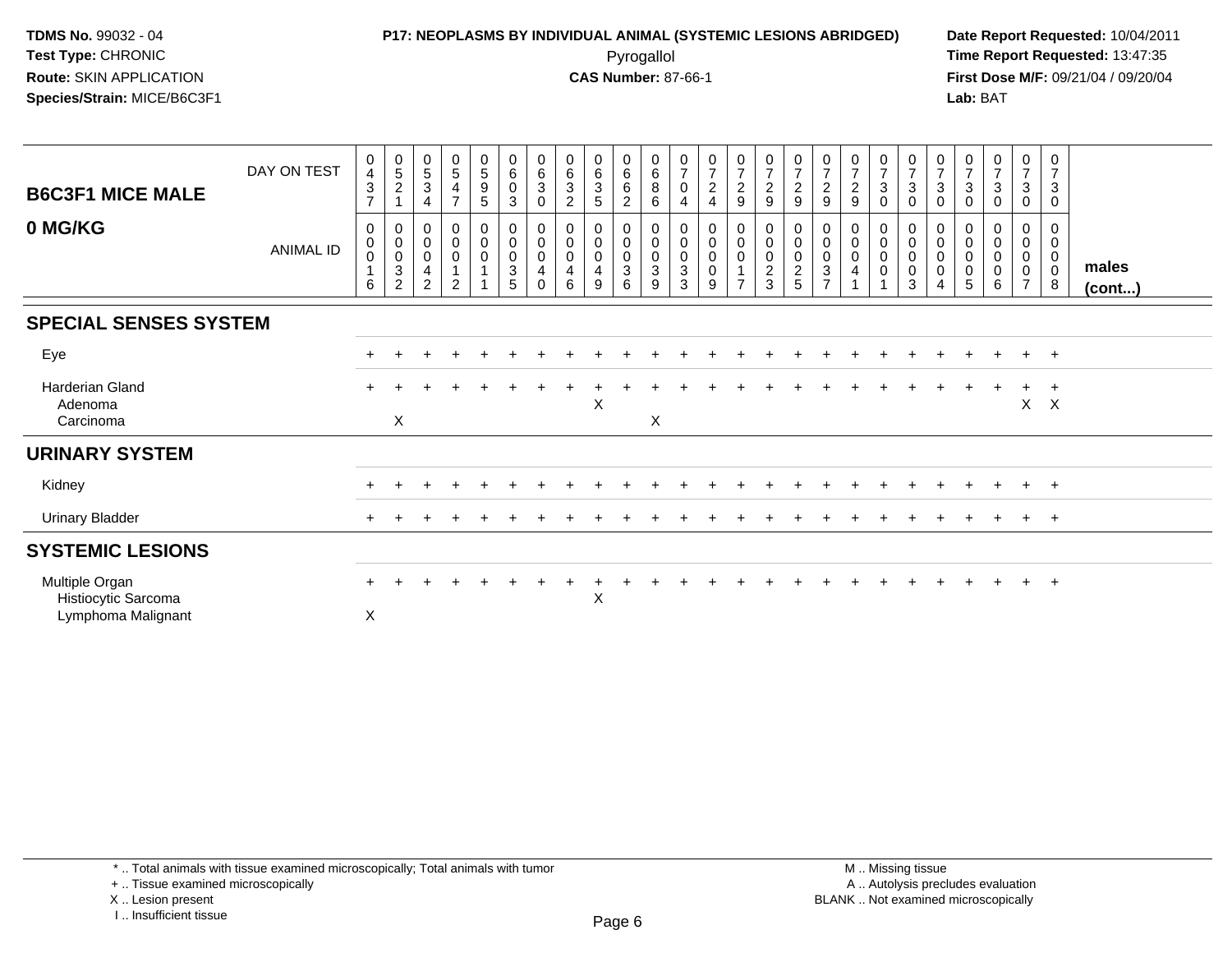I .. Insufficient tissue

# **P17: NEOPLASMS BY INDIVIDUAL ANIMAL (SYSTEMIC LESIONS ABRIDGED) Date Report Requested:** 10/04/2011

 Pyrogallol **Time Report Requested:** 13:47:35 **First Dose M/F:** 09/21/04 / 09/20/04<br>Lab: BAT **Lab:** BAT

| <b>B6C3F1 MICE MALE</b>                                                                                                              | DAY ON TEST                                                                     | $\begin{array}{c} 0 \\ 7 \end{array}$<br>$\mathsf 3$<br>$\mathbf 0$ | $\begin{matrix}0\\7\\3\\0\end{matrix}$                                   | $\begin{matrix} 0 \\ 7 \end{matrix}$<br>$\sqrt{3}$<br>$\mathbf 0$ | $\frac{0}{7}$<br>$\sqrt{3}$<br>$\mathbf 0$          | $\frac{0}{7}$<br>3<br>$\mathbf 0$                 | $\begin{array}{c} 0 \\ 7 \end{array}$<br>$\mathbf{3}$<br>$\mathbf 0$ | $\frac{0}{7}$<br>$\sqrt{3}$<br>$\mathbf 0$             | $\begin{array}{c} 0 \\ 7 \end{array}$<br>$\mathbf{3}$<br>$\mathbf 0$ | $\frac{0}{7}$<br>$\mathbf{3}$<br>$\mathsf 0$                              | $\frac{0}{7}$<br>3<br>$\mathbf 0$                                 | $\frac{0}{7}$<br>$\mathbf{3}$<br>$\mathbf 0$                           | $\frac{0}{7}$<br>$\ensuremath{\mathsf{3}}$<br>$\mathbf{1}$                     | $\begin{smallmatrix}0\\7\end{smallmatrix}$<br>$\sqrt{3}$<br>$\mathbf{1}$ | $\frac{0}{7}$<br>$\sqrt{3}$<br>$\overline{1}$                               | $\begin{array}{c} 0 \\ 7 \end{array}$<br>$\sqrt{3}$<br>$\mathbf{1}$ | $\begin{smallmatrix}0\\7\end{smallmatrix}$<br>$\overline{3}$<br>$\mathbf{1}$ | $\frac{0}{7}$<br>$\mathbf{3}$<br>$\mathbf{1}$             | $\frac{0}{7}$<br>$\sqrt{3}$<br>$\mathbf{1}$                         | $\begin{array}{c} 0 \\ 7 \end{array}$<br>$\sqrt{3}$<br>$\mathbf{1}$ | $\frac{0}{7}$<br>$\mathbf{3}$<br>$\overline{1}$       | $\frac{0}{7}$<br>$\overline{3}$<br>$\overline{1}$                           | 0<br>$\overline{7}$<br>3<br>$\mathbf{1}$               | $\frac{0}{7}$<br>$\sqrt{3}$<br>$\mathbf{1}$                              | $\begin{array}{c} 0 \\ 7 \end{array}$<br>$\sqrt{3}$<br>$\mathbf{1}$  | $\begin{array}{c} 0 \\ 7 \end{array}$<br>$\mathbf{3}$<br>$\mathbf{1}$             |                                |
|--------------------------------------------------------------------------------------------------------------------------------------|---------------------------------------------------------------------------------|---------------------------------------------------------------------|--------------------------------------------------------------------------|-------------------------------------------------------------------|-----------------------------------------------------|---------------------------------------------------|----------------------------------------------------------------------|--------------------------------------------------------|----------------------------------------------------------------------|---------------------------------------------------------------------------|-------------------------------------------------------------------|------------------------------------------------------------------------|--------------------------------------------------------------------------------|--------------------------------------------------------------------------|-----------------------------------------------------------------------------|---------------------------------------------------------------------|------------------------------------------------------------------------------|-----------------------------------------------------------|---------------------------------------------------------------------|---------------------------------------------------------------------|-------------------------------------------------------|-----------------------------------------------------------------------------|--------------------------------------------------------|--------------------------------------------------------------------------|----------------------------------------------------------------------|-----------------------------------------------------------------------------------|--------------------------------|
| 0 MG/KG                                                                                                                              | <b>ANIMAL ID</b>                                                                | 0<br>0<br>$\pmb{0}$<br>1<br>3                                       | $\mathbf 0$<br>$\pmb{0}$<br>$\overline{0}$<br>$\mathbf{1}$<br>$\sqrt{5}$ | $\mathbf 0$<br>$\mathbf 0$<br>$\mathbf 0$<br>1<br>8               | $\mathbf 0$<br>$\mathbf 0$<br>$\mathbf 0$<br>1<br>9 | 0<br>$\mathsf{O}$<br>$\mathbf 0$<br>$\frac{2}{2}$ | 0<br>$\mathbf 0$<br>$\pmb{0}$<br>$\frac{2}{7}$                       | $\mathbf 0$<br>$\pmb{0}$<br>$\pmb{0}$<br>$\frac{2}{8}$ | $\mathbf 0$<br>0<br>$\mathbf 0$<br>$\sqrt{3}$<br>$\mathbf{0}$        | $\mathbf 0$<br>$\mathbf 0$<br>$\mathsf 0$<br>$\sqrt{3}$<br>$\overline{1}$ | 0<br>$\mathbf 0$<br>$\mathbf 0$<br>$\ensuremath{\mathsf{3}}$<br>8 | 0<br>$\mathbf 0$<br>$\overline{0}$<br>$\overline{4}$<br>$\overline{4}$ | $\mathbf 0$<br>$\pmb{0}$<br>$\mathsf{O}\xspace$<br>$\pmb{0}$<br>$\overline{2}$ | $\mathbf 0$<br>0<br>0<br>$\mathbf{1}$<br>$\mathbf 0$                     | $\mathbf 0$<br>$\mathbf 0$<br>$\mathbf 0$<br>$\mathbf{1}$<br>$\overline{4}$ | $\mathbf 0$<br>$\mathsf{O}\xspace$<br>$\pmb{0}$<br>$^2_{\rm 0}$     | 0<br>$\mathbf 0$<br>$\pmb{0}$<br>$\frac{2}{1}$                               | 0<br>0<br>$\mathbf 0$<br>$\overline{c}$<br>$\overline{4}$ | $\mathbf 0$<br>0<br>$\mathbf 0$<br>$\overline{c}$<br>$6\phantom{a}$ | $\mathbf 0$<br>$\mathbf 0$<br>$\pmb{0}$<br>$\frac{2}{9}$            | 0<br>0<br>$\mathsf 0$<br>$\sqrt{3}$<br>$\overline{4}$ | $\mathbf 0$<br>$\mathbf 0$<br>$\mathbf 0$<br>$\overline{a}$<br>$\mathbf{3}$ | 0<br>$\mathbf 0$<br>$\mathbf 0$<br>$\overline{4}$<br>5 | 0<br>$\mathbf 0$<br>$\mathbf 0$<br>4<br>$\overline{7}$                   | $\mathbf 0$<br>$\mathbf 0$<br>$\pmb{0}$<br>$\overline{4}$<br>$\,8\,$ | $\mathbf 0$<br>$\mathbf 0$<br>$\mathsf{O}\xspace$<br>$\sqrt{5}$<br>$\overline{0}$ | * TOTALS                       |
| <b>ALIMENTARY SYSTEM</b>                                                                                                             |                                                                                 |                                                                     |                                                                          |                                                                   |                                                     |                                                   |                                                                      |                                                        |                                                                      |                                                                           |                                                                   |                                                                        |                                                                                |                                                                          |                                                                             |                                                                     |                                                                              |                                                           |                                                                     |                                                                     |                                                       |                                                                             |                                                        |                                                                          |                                                                      |                                                                                   |                                |
| Esophagus                                                                                                                            |                                                                                 |                                                                     |                                                                          |                                                                   |                                                     |                                                   |                                                                      |                                                        |                                                                      |                                                                           |                                                                   |                                                                        |                                                                                |                                                                          |                                                                             |                                                                     |                                                                              |                                                           |                                                                     |                                                                     |                                                       |                                                                             |                                                        |                                                                          |                                                                      |                                                                                   | 50                             |
| Gallbladder                                                                                                                          |                                                                                 |                                                                     |                                                                          |                                                                   |                                                     |                                                   |                                                                      |                                                        |                                                                      |                                                                           |                                                                   |                                                                        |                                                                                |                                                                          |                                                                             |                                                                     |                                                                              |                                                           |                                                                     |                                                                     |                                                       |                                                                             |                                                        |                                                                          |                                                                      |                                                                                   | 49                             |
| Intestine Large, Cecum                                                                                                               |                                                                                 |                                                                     |                                                                          |                                                                   |                                                     |                                                   |                                                                      |                                                        |                                                                      |                                                                           |                                                                   |                                                                        |                                                                                |                                                                          |                                                                             |                                                                     |                                                                              |                                                           |                                                                     |                                                                     |                                                       |                                                                             |                                                        |                                                                          |                                                                      |                                                                                   | 50                             |
| Intestine Large, Colon                                                                                                               |                                                                                 |                                                                     |                                                                          |                                                                   |                                                     |                                                   |                                                                      |                                                        |                                                                      |                                                                           |                                                                   |                                                                        |                                                                                |                                                                          |                                                                             |                                                                     |                                                                              |                                                           |                                                                     |                                                                     |                                                       |                                                                             |                                                        |                                                                          |                                                                      |                                                                                   | 50                             |
| Intestine Large, Rectum                                                                                                              |                                                                                 |                                                                     |                                                                          |                                                                   |                                                     |                                                   |                                                                      |                                                        |                                                                      |                                                                           |                                                                   |                                                                        |                                                                                |                                                                          |                                                                             |                                                                     |                                                                              |                                                           |                                                                     |                                                                     |                                                       |                                                                             |                                                        |                                                                          |                                                                      |                                                                                   | 50                             |
| Intestine Small, Duodenum                                                                                                            |                                                                                 |                                                                     |                                                                          |                                                                   |                                                     |                                                   |                                                                      |                                                        |                                                                      |                                                                           |                                                                   |                                                                        |                                                                                |                                                                          |                                                                             |                                                                     |                                                                              |                                                           |                                                                     |                                                                     |                                                       |                                                                             |                                                        |                                                                          |                                                                      |                                                                                   | 50                             |
| Intestine Small, Ileum                                                                                                               |                                                                                 |                                                                     |                                                                          |                                                                   |                                                     |                                                   |                                                                      |                                                        |                                                                      |                                                                           |                                                                   |                                                                        |                                                                                |                                                                          |                                                                             |                                                                     |                                                                              |                                                           |                                                                     |                                                                     |                                                       |                                                                             |                                                        |                                                                          |                                                                      |                                                                                   | 50                             |
| Intestine Small, Jejunum<br>Carcinoma                                                                                                |                                                                                 |                                                                     |                                                                          |                                                                   |                                                     |                                                   |                                                                      |                                                        |                                                                      |                                                                           |                                                                   |                                                                        |                                                                                |                                                                          |                                                                             |                                                                     |                                                                              |                                                           |                                                                     |                                                                     |                                                       |                                                                             |                                                        |                                                                          |                                                                      |                                                                                   | 50<br>$\mathbf{1}$             |
| Liver<br>Hemangiosarcoma<br>Hepatoblastoma<br>Hepatocellular Adenoma<br>Hepatocellular Adenoma, Multiple<br>Hepatocellular Carcinoma |                                                                                 |                                                                     |                                                                          | $\boldsymbol{\mathsf{X}}$<br>X                                    | $\boldsymbol{\mathsf{X}}$                           | X X X                                             |                                                                      | X<br>$\mathsf{X}$                                      | X<br>$\boldsymbol{\mathsf{X}}$                                       | X                                                                         | X<br>X                                                            | $\mathsf{X}$                                                           | $\mathsf{X}$                                                                   | X<br>X                                                                   | $\mathsf{X}$                                                                | X<br>$\boldsymbol{\mathsf{X}}$                                      |                                                                              |                                                           | x x x x x                                                           |                                                                     |                                                       | $\boldsymbol{\mathsf{X}}$                                                   | X<br>X                                                 | $\times$<br>$\mathsf{X}$                                                 |                                                                      | X                                                                                 | 50<br>3<br>4<br>10<br>29<br>13 |
| Hepatocellular Carcinoma, Multiple                                                                                                   |                                                                                 |                                                                     | X                                                                        |                                                                   |                                                     |                                                   |                                                                      |                                                        |                                                                      |                                                                           |                                                                   | X                                                                      |                                                                                |                                                                          |                                                                             |                                                                     |                                                                              |                                                           |                                                                     |                                                                     |                                                       |                                                                             |                                                        | X                                                                        |                                                                      | X                                                                                 | $\overline{7}$                 |
| Mesentery<br>Sarcoma                                                                                                                 |                                                                                 |                                                                     |                                                                          | +<br>X                                                            | $\ddot{}$                                           |                                                   |                                                                      |                                                        | $\ddot{}$                                                            |                                                                           |                                                                   |                                                                        | $\ddot{}$                                                                      |                                                                          |                                                                             |                                                                     |                                                                              | $\ddot{}$                                                 |                                                                     |                                                                     |                                                       |                                                                             | $\ddot{}$                                              |                                                                          |                                                                      |                                                                                   | 8<br>$\blacktriangleleft$      |
| Pancreas                                                                                                                             |                                                                                 |                                                                     |                                                                          |                                                                   |                                                     |                                                   |                                                                      |                                                        |                                                                      |                                                                           |                                                                   |                                                                        |                                                                                |                                                                          |                                                                             |                                                                     |                                                                              |                                                           |                                                                     |                                                                     |                                                       |                                                                             |                                                        |                                                                          |                                                                      |                                                                                   | 50                             |
| Salivary Glands                                                                                                                      |                                                                                 | ÷.                                                                  | $+$                                                                      | $\ddot{}$                                                         | $\pm$                                               | $\overline{+}$                                    | $\ddot{}$                                                            | $\ddot{}$                                              | $+$                                                                  | $+$                                                                       | $+$                                                               | $+$                                                                    | $+$                                                                            | $+$                                                                      | $+$                                                                         | $+$                                                                 | $+$                                                                          | $+$                                                       | $+$                                                                 |                                                                     | $+$ $+$                                               | $+$                                                                         | $+$                                                    | $+$                                                                      | $\ddot{}$                                                            | $+$                                                                               | 50                             |
| +  Tissue examined microscopically<br>X Lesion present                                                                               | *  Total animals with tissue examined microscopically; Total animals with tumor |                                                                     |                                                                          |                                                                   |                                                     |                                                   |                                                                      |                                                        |                                                                      |                                                                           |                                                                   |                                                                        |                                                                                |                                                                          |                                                                             |                                                                     |                                                                              |                                                           |                                                                     | M  Missing tissue                                                   |                                                       |                                                                             |                                                        | A  Autolysis precludes evaluation<br>BLANK  Not examined microscopically |                                                                      |                                                                                   |                                |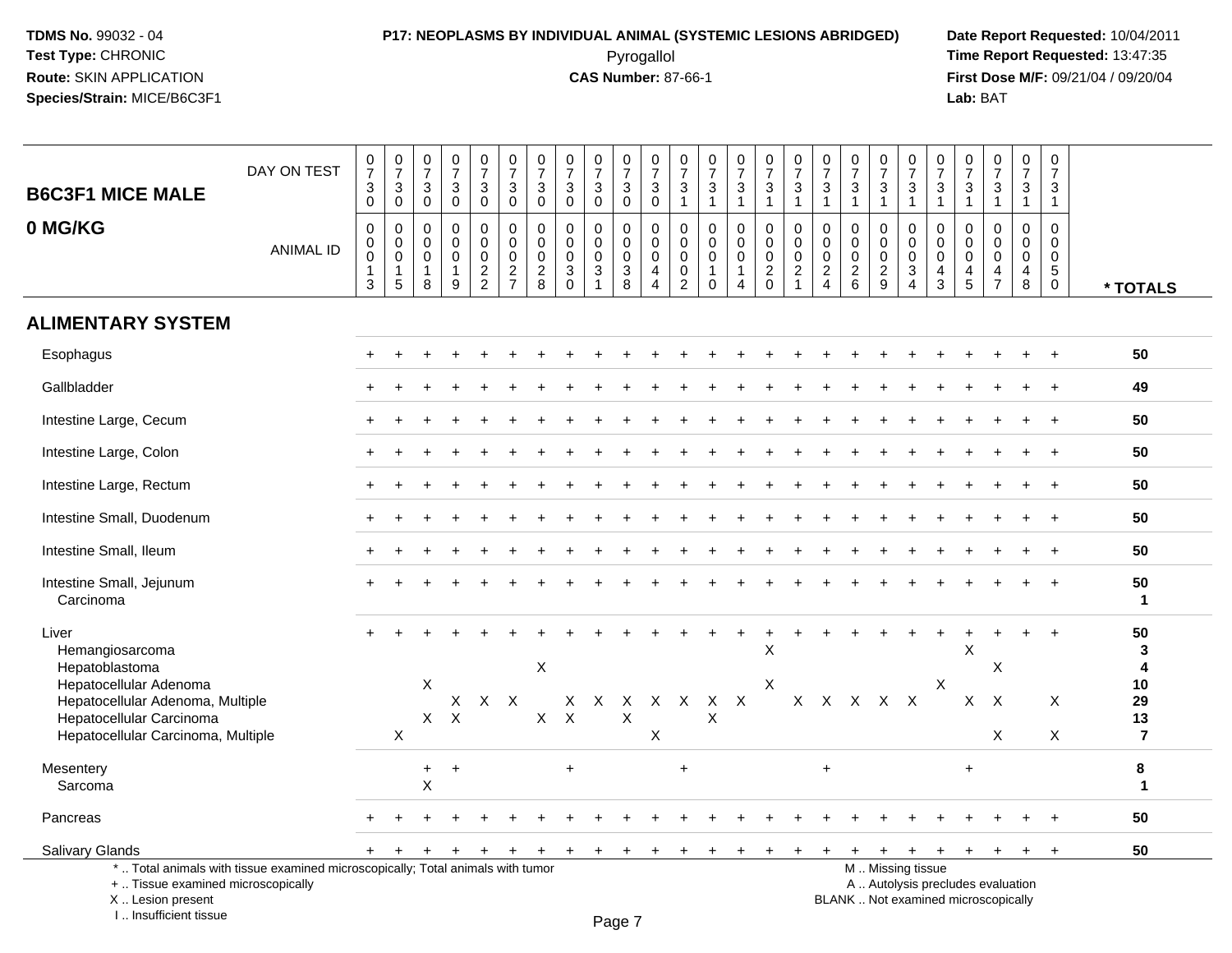# **P17: NEOPLASMS BY INDIVIDUAL ANIMAL (SYSTEMIC LESIONS ABRIDGED) Date Report Requested:** 10/04/2011

 Pyrogallol **Time Report Requested:** 13:47:35 **First Dose M/F:** 09/21/04 / 09/20/04<br>Lab: BAT **Lab:** BAT

| 0<br>$\frac{0}{7}$<br>$\frac{0}{7}$<br>$\frac{0}{7}$<br>$\frac{0}{7}$<br>$\frac{0}{7}$<br>$\frac{0}{7}$<br>$\frac{0}{7}$<br>0<br>$\frac{0}{7}$<br>$\frac{0}{7}$<br>$\overline{7}$<br>$\overline{7}$<br>$\sqrt{3}$<br>$\mathbf{3}$<br>$\ensuremath{\mathsf{3}}$<br>$\sqrt{3}$<br>3<br>$_0^3$<br>$\ensuremath{\mathsf{3}}$<br>$\mathbf{3}$<br>$\ensuremath{\mathsf{3}}$<br>$\mathbf{3}$<br>3<br>$\overline{0}$<br>$\ddot{\mathbf{0}}$<br>$\overline{0}$<br>$\overline{0}$<br>$\overline{1}$<br>$\mathbf{0}$<br>$\mathbf 0$<br>$\mathbf{1}$<br>$\mathbf{1}$<br>$\overline{1}$<br>0<br>$\mathbf 0$<br>$\mathbf 0$<br>$\mathbf 0$<br>$\mathbf 0$<br>$\mathbf 0$<br>$\pmb{0}$<br>0<br>0<br>0<br>0<br>$\pmb{0}$<br>$\mathsf{O}\xspace$<br>$\mathbf 0$<br>0<br>$\mathbf 0$<br>$\mathbf 0$<br>$\mathbf 0$<br>$\mathbf 0$<br>$\mathbf 0$<br>$\mathbf 0$<br>$\mathbf 0$<br>$\ddot{\mathbf{0}}$<br>$\mathsf{O}\xspace$<br>$\mathbf 0$<br>$\pmb{0}$<br>$\mathsf{O}\xspace$<br>$\mathbf 0$<br>$\mathbf 0$<br>$\mathbf 0$<br>$\mathbf 0$<br>$\mathbf 0$<br>$\mathbf 0$<br>$\frac{2}{2}$<br>$\overline{\mathbf{c}}$<br>$\mathbf{3}$<br>$\ensuremath{\mathsf{3}}$<br>$\overline{c}$<br>$\frac{2}{8}$<br>3<br>$\mathbf 0$<br>4<br>$\mathbf{1}$<br>1<br>$\overline{7}$<br>$\mathbf 0$<br>$\Omega$<br>8<br>$\overline{2}$<br>$\Omega$<br>4<br>4<br>X | $\frac{0}{7}$<br>$\frac{0}{7}$<br>0<br>$\frac{0}{7}$<br>$\pmb{0}$<br>$\pmb{0}$<br>0<br>0<br>0<br>0<br>$\overline{7}$<br>$\overline{7}$<br>$\overline{7}$<br>$\overline{7}$<br>$\overline{7}$<br>$\overline{7}$<br>$\overline{7}$<br>$\frac{3}{1}$<br>$\mathbf{3}$<br>$\ensuremath{\mathsf{3}}$<br>$\mathbf 3$<br>3<br>$\sqrt{3}$<br>$\sqrt{3}$<br>3<br>3<br>3<br>$\overline{1}$<br>$\overline{1}$<br>$\overline{1}$<br>$\mathbf{1}$<br>$\mathbf{1}$<br>$\mathbf{1}$<br>$\mathbf{1}$<br>$\overline{1}$<br>$\mathbf{1}$<br>0<br>$\mathbf 0$<br>$\mathbf 0$<br>0<br>0<br>0<br>0<br>0<br>0<br>0<br>$\mathbf 0$<br>$\mathbf 0$<br>$\mathbf 0$<br>$\mathbf 0$<br>$\mathbf 0$<br>$\Omega$<br>$\mathbf 0$<br>$\mathbf 0$<br>$\mathbf 0$<br>$\mathbf 0$<br>$\mathsf 0$<br>$\pmb{0}$<br>$\mathbf 0$<br>$\mathsf{O}$<br>$\mathbf 0$<br>$\mathbf 0$<br>$\mathbf 0$<br>0<br>0<br>0<br>$\overline{c}$<br>$\boldsymbol{2}$<br>$\frac{2}{9}$<br>$\overline{c}$<br>$\ensuremath{\mathsf{3}}$<br>$\sqrt{5}$<br>$\overline{4}$<br>4<br>4<br>$\frac{4}{5}$<br>6<br>3<br>8<br>$\overline{4}$<br>$\overline{4}$<br>$\overline{7}$<br>$\mathbf 0$<br>1<br>* TOTALS<br>$\mathbf{1}$<br>50<br>$\ddot{}$<br>1<br>50<br>36<br>X<br>$\mathbf 1$<br>50<br>50<br>$+$ |
|----------------------------------------------------------------------------------------------------------------------------------------------------------------------------------------------------------------------------------------------------------------------------------------------------------------------------------------------------------------------------------------------------------------------------------------------------------------------------------------------------------------------------------------------------------------------------------------------------------------------------------------------------------------------------------------------------------------------------------------------------------------------------------------------------------------------------------------------------------------------------------------------------------------------------------------------------------------------------------------------------------------------------------------------------------------------------------------------------------------------------------------------------------------------------------------------------------------------------------------------------------------------------------------------------------------------------------|----------------------------------------------------------------------------------------------------------------------------------------------------------------------------------------------------------------------------------------------------------------------------------------------------------------------------------------------------------------------------------------------------------------------------------------------------------------------------------------------------------------------------------------------------------------------------------------------------------------------------------------------------------------------------------------------------------------------------------------------------------------------------------------------------------------------------------------------------------------------------------------------------------------------------------------------------------------------------------------------------------------------------------------------------------------------------------------------------------------------------------------------------------------------------------------------------------------------------------------|
|                                                                                                                                                                                                                                                                                                                                                                                                                                                                                                                                                                                                                                                                                                                                                                                                                                                                                                                                                                                                                                                                                                                                                                                                                                                                                                                                  |                                                                                                                                                                                                                                                                                                                                                                                                                                                                                                                                                                                                                                                                                                                                                                                                                                                                                                                                                                                                                                                                                                                                                                                                                                        |
|                                                                                                                                                                                                                                                                                                                                                                                                                                                                                                                                                                                                                                                                                                                                                                                                                                                                                                                                                                                                                                                                                                                                                                                                                                                                                                                                  |                                                                                                                                                                                                                                                                                                                                                                                                                                                                                                                                                                                                                                                                                                                                                                                                                                                                                                                                                                                                                                                                                                                                                                                                                                        |
|                                                                                                                                                                                                                                                                                                                                                                                                                                                                                                                                                                                                                                                                                                                                                                                                                                                                                                                                                                                                                                                                                                                                                                                                                                                                                                                                  |                                                                                                                                                                                                                                                                                                                                                                                                                                                                                                                                                                                                                                                                                                                                                                                                                                                                                                                                                                                                                                                                                                                                                                                                                                        |
|                                                                                                                                                                                                                                                                                                                                                                                                                                                                                                                                                                                                                                                                                                                                                                                                                                                                                                                                                                                                                                                                                                                                                                                                                                                                                                                                  |                                                                                                                                                                                                                                                                                                                                                                                                                                                                                                                                                                                                                                                                                                                                                                                                                                                                                                                                                                                                                                                                                                                                                                                                                                        |
|                                                                                                                                                                                                                                                                                                                                                                                                                                                                                                                                                                                                                                                                                                                                                                                                                                                                                                                                                                                                                                                                                                                                                                                                                                                                                                                                  |                                                                                                                                                                                                                                                                                                                                                                                                                                                                                                                                                                                                                                                                                                                                                                                                                                                                                                                                                                                                                                                                                                                                                                                                                                        |
|                                                                                                                                                                                                                                                                                                                                                                                                                                                                                                                                                                                                                                                                                                                                                                                                                                                                                                                                                                                                                                                                                                                                                                                                                                                                                                                                  |                                                                                                                                                                                                                                                                                                                                                                                                                                                                                                                                                                                                                                                                                                                                                                                                                                                                                                                                                                                                                                                                                                                                                                                                                                        |
|                                                                                                                                                                                                                                                                                                                                                                                                                                                                                                                                                                                                                                                                                                                                                                                                                                                                                                                                                                                                                                                                                                                                                                                                                                                                                                                                  |                                                                                                                                                                                                                                                                                                                                                                                                                                                                                                                                                                                                                                                                                                                                                                                                                                                                                                                                                                                                                                                                                                                                                                                                                                        |
|                                                                                                                                                                                                                                                                                                                                                                                                                                                                                                                                                                                                                                                                                                                                                                                                                                                                                                                                                                                                                                                                                                                                                                                                                                                                                                                                  |                                                                                                                                                                                                                                                                                                                                                                                                                                                                                                                                                                                                                                                                                                                                                                                                                                                                                                                                                                                                                                                                                                                                                                                                                                        |
|                                                                                                                                                                                                                                                                                                                                                                                                                                                                                                                                                                                                                                                                                                                                                                                                                                                                                                                                                                                                                                                                                                                                                                                                                                                                                                                                  |                                                                                                                                                                                                                                                                                                                                                                                                                                                                                                                                                                                                                                                                                                                                                                                                                                                                                                                                                                                                                                                                                                                                                                                                                                        |
|                                                                                                                                                                                                                                                                                                                                                                                                                                                                                                                                                                                                                                                                                                                                                                                                                                                                                                                                                                                                                                                                                                                                                                                                                                                                                                                                  |                                                                                                                                                                                                                                                                                                                                                                                                                                                                                                                                                                                                                                                                                                                                                                                                                                                                                                                                                                                                                                                                                                                                                                                                                                        |
| $\mathsf X$<br>$\sf X$                                                                                                                                                                                                                                                                                                                                                                                                                                                                                                                                                                                                                                                                                                                                                                                                                                                                                                                                                                                                                                                                                                                                                                                                                                                                                                           | 50<br>$+$<br>$+$<br>$\ddot{}$<br>$\div$<br>+<br>$\pmb{\mathsf{X}}$<br>X<br>X<br>8<br>$\mathbf{1}$                                                                                                                                                                                                                                                                                                                                                                                                                                                                                                                                                                                                                                                                                                                                                                                                                                                                                                                                                                                                                                                                                                                                      |
|                                                                                                                                                                                                                                                                                                                                                                                                                                                                                                                                                                                                                                                                                                                                                                                                                                                                                                                                                                                                                                                                                                                                                                                                                                                                                                                                  | 50                                                                                                                                                                                                                                                                                                                                                                                                                                                                                                                                                                                                                                                                                                                                                                                                                                                                                                                                                                                                                                                                                                                                                                                                                                     |
|                                                                                                                                                                                                                                                                                                                                                                                                                                                                                                                                                                                                                                                                                                                                                                                                                                                                                                                                                                                                                                                                                                                                                                                                                                                                                                                                  | 50<br>X<br>$\mathbf{1}$<br>$\blacktriangleleft$                                                                                                                                                                                                                                                                                                                                                                                                                                                                                                                                                                                                                                                                                                                                                                                                                                                                                                                                                                                                                                                                                                                                                                                        |
|                                                                                                                                                                                                                                                                                                                                                                                                                                                                                                                                                                                                                                                                                                                                                                                                                                                                                                                                                                                                                                                                                                                                                                                                                                                                                                                                  | 41<br>M<br>м<br>М<br>M<br>$+$<br>$\ddot{}$<br>$+$                                                                                                                                                                                                                                                                                                                                                                                                                                                                                                                                                                                                                                                                                                                                                                                                                                                                                                                                                                                                                                                                                                                                                                                      |
|                                                                                                                                                                                                                                                                                                                                                                                                                                                                                                                                                                                                                                                                                                                                                                                                                                                                                                                                                                                                                                                                                                                                                                                                                                                                                                                                  | 50<br>$\pm$                                                                                                                                                                                                                                                                                                                                                                                                                                                                                                                                                                                                                                                                                                                                                                                                                                                                                                                                                                                                                                                                                                                                                                                                                            |
|                                                                                                                                                                                                                                                                                                                                                                                                                                                                                                                                                                                                                                                                                                                                                                                                                                                                                                                                                                                                                                                                                                                                                                                                                                                                                                                                  | 50                                                                                                                                                                                                                                                                                                                                                                                                                                                                                                                                                                                                                                                                                                                                                                                                                                                                                                                                                                                                                                                                                                                                                                                                                                     |
|                                                                                                                                                                                                                                                                                                                                                                                                                                                                                                                                                                                                                                                                                                                                                                                                                                                                                                                                                                                                                                                                                                                                                                                                                                                                                                                                  |                                                                                                                                                                                                                                                                                                                                                                                                                                                                                                                                                                                                                                                                                                                                                                                                                                                                                                                                                                                                                                                                                                                                                                                                                                        |

+ .. Tissue examined microscopically

X .. Lesion present

I .. Insufficient tissue

y the contract of the contract of the contract of the contract of the contract of  $\mathsf A$  . Autolysis precludes evaluation

Lesion present BLANK .. Not examined microscopically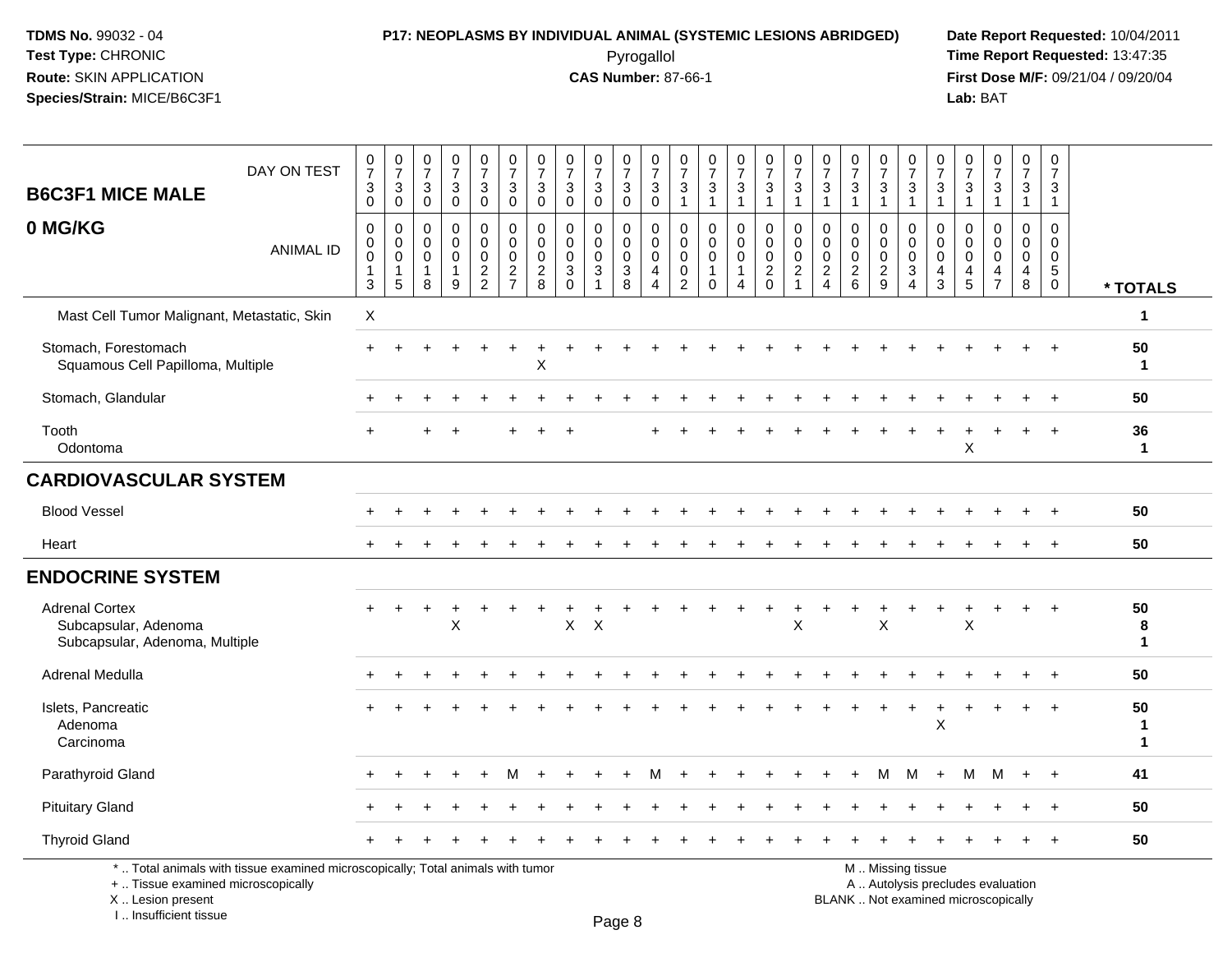### **P17: NEOPLASMS BY INDIVIDUAL ANIMAL (SYSTEMIC LESIONS ABRIDGED) Date Report Requested:** 10/04/2011

 Pyrogallol **Time Report Requested:** 13:47:35 **First Dose M/F:** 09/21/04 / 09/20/04<br>Lab: BAT **Lab:** BAT

| <b>B6C3F1 MICE MALE</b> | DAY ON TEST | U<br>$\rightarrow$<br>3 | U<br>◠<br>۰J<br>U | 0<br>$\sqrt{2}$<br>ູບ<br>0 | 0<br>-<br>3<br>0 | 0<br>ົ<br>ັ<br>0           | ◠ |          | υ<br>3      | 0<br>3<br>0      | $\mathbf 0$<br>-<br>3<br>0            | 0<br>3<br>0 | U<br><sup>o</sup><br>ັ | 0<br>- 0 | 0<br>3 | U<br>າ | 0<br>3      | <b>U</b><br>ົ | 0<br>3                | . . |                | 0<br>◠<br>د      | U<br>◠ | 0<br>3           | 0<br>-<br>ົ<br>ت      | 0<br>-3                                           |          |
|-------------------------|-------------|-------------------------|-------------------|----------------------------|------------------|----------------------------|---|----------|-------------|------------------|---------------------------------------|-------------|------------------------|----------|--------|--------|-------------|---------------|-----------------------|-----|----------------|------------------|--------|------------------|-----------------------|---------------------------------------------------|----------|
| 0 MG/KG                 | ANIMAL ID   | 0<br>υ<br>U<br>3        | U<br>U<br>U<br>đ  | 0<br>0<br>0<br>8           | 0<br>0<br>9      | 0<br>0<br>0<br>ົ<br>_<br>ົ | ∼ | <u>_</u> | U<br>J<br>U | 0<br>0<br>0<br>3 | $\mathbf{0}$<br>0<br>0<br>ີ<br>ত<br>8 | U<br>U<br>U | υ<br>υ                 |          | 0      |        | 0<br>0<br>0 | <u>_</u><br>4 | 0<br>0<br>0<br>ົ<br>6 | 9   | $\overline{ }$ | U<br>0<br>υ<br>৩ | 5      | 0<br>0<br>0<br>4 | U<br>v<br>v<br>4<br>8 | 0<br><b>U</b><br>$\ddot{\phantom{1}}$<br>ູບ<br>J. | * TOTALS |

#### **GENERAL BODY SYSTEM**

NONE

| $\ddot{}$ |                                                                                                                 |  |  |                                                                                                                 |         |  |     |  |   |  |         |             |           |                |       |                                                                          | $\ddot{}$ |                       | 50                |
|-----------|-----------------------------------------------------------------------------------------------------------------|--|--|-----------------------------------------------------------------------------------------------------------------|---------|--|-----|--|---|--|---------|-------------|-----------|----------------|-------|--------------------------------------------------------------------------|-----------|-----------------------|-------------------|
|           |                                                                                                                 |  |  |                                                                                                                 |         |  |     |  |   |  |         |             |           |                |       |                                                                          |           |                       | 1                 |
| $+$       |                                                                                                                 |  |  |                                                                                                                 |         |  |     |  | X |  |         | $\mathsf X$ |           |                |       |                                                                          | $\ddot{}$ |                       | 50                |
| $+$       |                                                                                                                 |  |  |                                                                                                                 |         |  |     |  |   |  |         |             |           |                |       |                                                                          | $+$       |                       | 50                |
| $\ddot{}$ |                                                                                                                 |  |  |                                                                                                                 |         |  |     |  |   |  |         |             |           |                |       | $\ddot{}$                                                                |           |                       | 50                |
| $\ddot{}$ |                                                                                                                 |  |  |                                                                                                                 |         |  |     |  |   |  |         |             |           |                |       | $\ddot{}$                                                                |           |                       | 50                |
|           |                                                                                                                 |  |  |                                                                                                                 |         |  |     |  |   |  |         |             |           |                |       |                                                                          |           |                       |                   |
| $+$       |                                                                                                                 |  |  |                                                                                                                 |         |  |     |  |   |  |         |             |           |                |       |                                                                          | $+$       |                       | 50                |
|           |                                                                                                                 |  |  |                                                                                                                 |         |  | $+$ |  |   |  |         |             | $\ddot{}$ |                |       |                                                                          |           |                       | 10                |
| $+$<br>X  |                                                                                                                 |  |  |                                                                                                                 |         |  |     |  |   |  |         |             |           |                |       | $+$                                                                      | $+$       |                       | 50<br>$\mathbf 1$ |
|           |                                                                                                                 |  |  |                                                                                                                 |         |  |     |  |   |  |         |             |           |                |       |                                                                          | $+$       |                       | 50                |
| $+$       |                                                                                                                 |  |  |                                                                                                                 |         |  |     |  |   |  |         |             | $\ddot{}$ | $\ddot{}$<br>X | $\pm$ |                                                                          |           |                       | 50                |
|           | the contract of the contract of the contract of the contract of the contract of the contract of the contract of |  |  | the contract of the contract of the contract of the contract of the contract of the contract of the contract of | $+$ $+$ |  |     |  |   |  | $+$ $+$ |             |           |                |       | $\mathbf{r}$ , $\mathbf{r}$ , $\mathbf{r}$ , $\mathbf{r}$ , $\mathbf{r}$ |           | $+$<br>$+$<br>$+$ $+$ |                   |

\* .. Total animals with tissue examined microscopically; Total animals with tumor

+ .. Tissue examined microscopically

 Lesion present BLANK .. Not examined microscopicallyX .. Lesion present

I .. Insufficient tissue

M .. Missing tissue

y the contract of the contract of the contract of the contract of the contract of  $\mathsf A$  . Autolysis precludes evaluation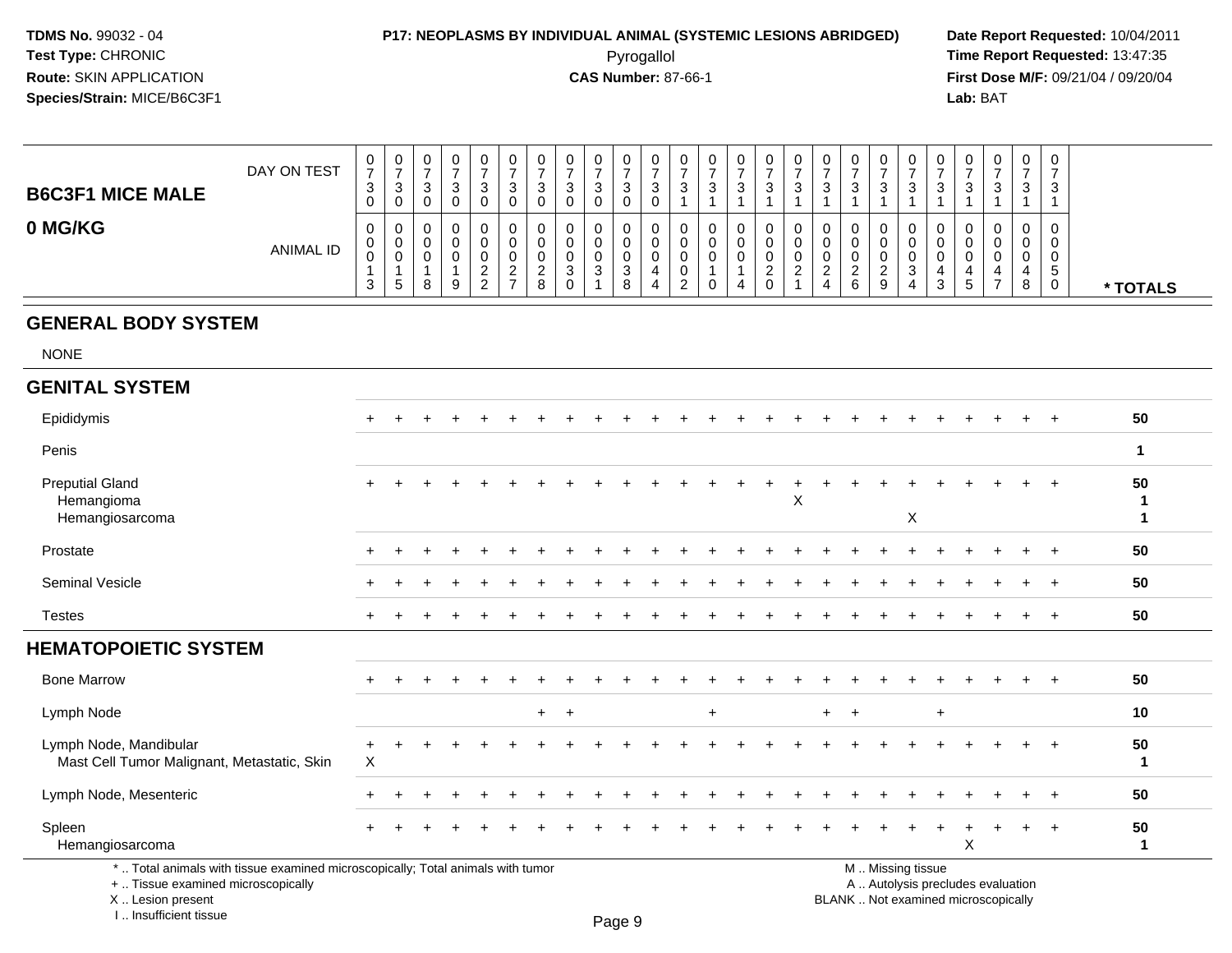# **P17: NEOPLASMS BY INDIVIDUAL ANIMAL (SYSTEMIC LESIONS ABRIDGED) Date Report Requested:** 10/04/2011

 Pyrogallol **Time Report Requested:** 13:47:35 **First Dose M/F:** 09/21/04 / 09/20/04<br>Lab: BAT **Lab:** BAT

| DAY ON TEST<br><b>B6C3F1 MICE MALE</b>                                                                                                                  | $\frac{0}{7}$<br>$\ensuremath{\mathsf{3}}$<br>$\mathbf 0$               | $\frac{0}{7}$<br>$\mathbf{3}$<br>$\mathsf 0$                   | $\frac{0}{7}$<br>$\mathbf{3}$<br>$\pmb{0}$    | $\frac{0}{7}$<br>$\frac{3}{0}$                    | $\begin{smallmatrix}0\\7\end{smallmatrix}$<br>$_0^3$     | $\frac{0}{7}$<br>$\sqrt{3}$<br>$\overline{0}$            | $\begin{array}{c} 0 \\ 7 \end{array}$<br>3<br>$\mathbf 0$ | $\frac{0}{7}$<br>$\sqrt{3}$<br>$\mathbf 0$                              | $\frac{0}{7}$<br>3<br>$\mathbf 0$  | $\frac{0}{7}$<br>$_0^3$                                       | $\begin{array}{c} 0 \\ 7 \end{array}$<br>$_{0}^{3}$                    | $\frac{0}{7}$<br>$\frac{3}{1}$                                                  | $\frac{0}{7}$<br>$\frac{3}{1}$                                   | $\frac{0}{7}$<br>$\mathbf{3}$<br>$\mathbf{1}$      | $\frac{0}{7}$<br>$\frac{3}{1}$                         | $\frac{0}{7}$<br>$\mathbf{3}$<br>$\mathbf{1}$                                       | $\frac{0}{7}$<br>$\mathbf{3}$<br>$\mathbf{1}$     | $\frac{0}{7}$<br>$\mathbf{3}$<br>$\overline{1}$            | $\frac{0}{7}$<br>$\mathbf 3$<br>$\mathbf{1}$     | 0<br>$\overline{7}$<br>3<br>$\mathbf{1}$            | $\frac{0}{7}$<br>3<br>$\mathbf{1}$                  | $\frac{0}{7}$<br>$\mathbf{3}$<br>$\mathbf{1}$     | $\begin{array}{c} 0 \\ 7 \end{array}$<br>$\frac{3}{1}$        | $\begin{smallmatrix}0\\7\end{smallmatrix}$<br>3<br>$\mathbf{1}$ | $\pmb{0}$<br>$\overline{7}$<br>3<br>$\mathbf{1}$                            |                                         |
|---------------------------------------------------------------------------------------------------------------------------------------------------------|-------------------------------------------------------------------------|----------------------------------------------------------------|-----------------------------------------------|---------------------------------------------------|----------------------------------------------------------|----------------------------------------------------------|-----------------------------------------------------------|-------------------------------------------------------------------------|------------------------------------|---------------------------------------------------------------|------------------------------------------------------------------------|---------------------------------------------------------------------------------|------------------------------------------------------------------|----------------------------------------------------|--------------------------------------------------------|-------------------------------------------------------------------------------------|---------------------------------------------------|------------------------------------------------------------|--------------------------------------------------|-----------------------------------------------------|-----------------------------------------------------|---------------------------------------------------|---------------------------------------------------------------|-----------------------------------------------------------------|-----------------------------------------------------------------------------|-----------------------------------------|
| 0 MG/KG<br><b>ANIMAL ID</b>                                                                                                                             | $\mathbf 0$<br>$\mathbf 0$<br>$\pmb{0}$<br>$\mathbf{1}$<br>$\mathbf{3}$ | $\mathbf 0$<br>$\mathbf 0$<br>$\mathsf 0$<br>$\mathbf{1}$<br>5 | $\mathbf 0$<br>$\Omega$<br>$\Omega$<br>1<br>8 | 0<br>$\mathbf 0$<br>$\Omega$<br>$\mathbf{1}$<br>9 | 0<br>$\mathbf 0$<br>$\mathsf{O}\xspace$<br>$\frac{2}{2}$ | $\mathbf 0$<br>$\mathbf 0$<br>$\pmb{0}$<br>$\frac{2}{7}$ | 0<br>$\mathbf 0$<br>$\mathsf{O}\xspace$<br>$\frac{2}{8}$  | $\mathbf 0$<br>$\mathbf 0$<br>$\pmb{0}$<br>$\sqrt{3}$<br>$\overline{0}$ | 0<br>$\mathbf 0$<br>$\pmb{0}$<br>3 | 0<br>$\mathbf 0$<br>$\pmb{0}$<br>$\sqrt{3}$<br>$\overline{8}$ | $\mathbf 0$<br>$\pmb{0}$<br>$\mathsf{O}\xspace$<br>4<br>$\overline{4}$ | $\mathbf 0$<br>$\mathbf 0$<br>$\boldsymbol{0}$<br>$\mathbf 0$<br>$\overline{2}$ | $\mathbf 0$<br>$\Omega$<br>$\pmb{0}$<br>$\mathbf{1}$<br>$\Omega$ | 0<br>$\mathbf 0$<br>$\pmb{0}$<br>$\mathbf{1}$<br>4 | $\mathbf 0$<br>$\bar{0}$<br>$\pmb{0}$<br>$\frac{2}{0}$ | $\mathbf 0$<br>$\mathsf{O}\xspace$<br>$\mathbf 0$<br>$\overline{2}$<br>$\mathbf{1}$ | $\mathbf 0$<br>$\mathbf 0$<br>$\pmb{0}$<br>$_4^2$ | $\mathbf 0$<br>$\mathbf 0$<br>$\mathbf 0$<br>$\frac{2}{6}$ | 0<br>$\mathbf 0$<br>$\mathbf 0$<br>$\frac{2}{9}$ | $\mathbf 0$<br>$\mathbf 0$<br>$\mathsf 0$<br>3<br>4 | 0<br>$\Omega$<br>$\mathbf 0$<br>4<br>$\overline{3}$ | 0<br>$\Omega$<br>$\pmb{0}$<br>$\overline{4}$<br>5 | $\mathbf 0$<br>$\Omega$<br>$\mathbf 0$<br>4<br>$\overline{7}$ | 0<br>$\mathbf{0}$<br>$\mathbf 0$<br>4<br>8                      | $\mathbf 0$<br>$\mathbf 0$<br>$\mathbf 0$<br>$5\phantom{.0}$<br>$\mathbf 0$ | * TOTALS                                |
| Thymus<br>Mast Cell Tumor Malignant, Metastatic, Skin                                                                                                   | $\ddot{}$<br>$\boldsymbol{\mathsf{X}}$                                  | M                                                              |                                               |                                                   |                                                          |                                                          |                                                           |                                                                         |                                    |                                                               |                                                                        |                                                                                 |                                                                  |                                                    |                                                        |                                                                                     |                                                   |                                                            |                                                  |                                                     |                                                     |                                                   |                                                               |                                                                 |                                                                             | 48<br>$\mathbf{1}$                      |
| <b>INTEGUMENTARY SYSTEM</b>                                                                                                                             |                                                                         |                                                                |                                               |                                                   |                                                          |                                                          |                                                           |                                                                         |                                    |                                                               |                                                                        |                                                                                 |                                                                  |                                                    |                                                        |                                                                                     |                                                   |                                                            |                                                  |                                                     |                                                     |                                                   |                                                               |                                                                 |                                                                             |                                         |
| Mammary Gland                                                                                                                                           | м                                                                       | м                                                              | M                                             | M                                                 | M                                                        | M                                                        | M                                                         | М                                                                       | M                                  | M                                                             | M                                                                      | М                                                                               | М                                                                | M                                                  | M                                                      | M                                                                                   | M                                                 | M                                                          | M                                                | M                                                   | M                                                   | M                                                 | M                                                             |                                                                 | M M                                                                         | $\bf{0}$                                |
| Skin<br>Control, Mast Cell Tumor Malignant<br>Site Of Application, Subcutaneous Tissue,<br>Hemangiosarcoma<br>Subcutaneous Tissue, Fibrous Histiocytoma | X                                                                       |                                                                |                                               |                                                   |                                                          |                                                          |                                                           |                                                                         |                                    |                                                               |                                                                        |                                                                                 |                                                                  |                                                    |                                                        |                                                                                     |                                                   |                                                            |                                                  |                                                     |                                                     |                                                   |                                                               |                                                                 |                                                                             | 50<br>1<br>$\mathbf{1}$<br>$\mathbf{1}$ |
| <b>MUSCULOSKELETAL SYSTEM</b>                                                                                                                           |                                                                         |                                                                |                                               |                                                   |                                                          |                                                          |                                                           |                                                                         |                                    |                                                               |                                                                        |                                                                                 |                                                                  |                                                    |                                                        |                                                                                     |                                                   |                                                            |                                                  |                                                     |                                                     |                                                   |                                                               |                                                                 |                                                                             |                                         |
| <b>Bone</b>                                                                                                                                             |                                                                         |                                                                |                                               |                                                   |                                                          |                                                          |                                                           |                                                                         |                                    |                                                               |                                                                        |                                                                                 |                                                                  |                                                    |                                                        |                                                                                     |                                                   |                                                            |                                                  |                                                     |                                                     |                                                   |                                                               |                                                                 |                                                                             | 50                                      |
| <b>NERVOUS SYSTEM</b>                                                                                                                                   |                                                                         |                                                                |                                               |                                                   |                                                          |                                                          |                                                           |                                                                         |                                    |                                                               |                                                                        |                                                                                 |                                                                  |                                                    |                                                        |                                                                                     |                                                   |                                                            |                                                  |                                                     |                                                     |                                                   |                                                               |                                                                 |                                                                             |                                         |
| <b>Brain</b>                                                                                                                                            | $+$                                                                     | $+$                                                            |                                               |                                                   |                                                          |                                                          |                                                           |                                                                         |                                    |                                                               |                                                                        |                                                                                 | ÷                                                                | $\ddot{}$                                          |                                                        | $\div$                                                                              |                                                   |                                                            |                                                  |                                                     |                                                     |                                                   |                                                               | $+$                                                             | $+$                                                                         | 50                                      |
| <b>RESPIRATORY SYSTEM</b>                                                                                                                               |                                                                         |                                                                |                                               |                                                   |                                                          |                                                          |                                                           |                                                                         |                                    |                                                               |                                                                        |                                                                                 |                                                                  |                                                    |                                                        |                                                                                     |                                                   |                                                            |                                                  |                                                     |                                                     |                                                   |                                                               |                                                                 |                                                                             |                                         |
| Lung<br>Alveolar/Bronchiolar Adenoma<br>Alveolar/Bronchiolar Adenoma, Multiple<br>Alveolar/Bronchiolar Carcinoma                                        |                                                                         |                                                                |                                               |                                                   | $\sf X$                                                  | Χ                                                        | Χ                                                         |                                                                         |                                    |                                                               |                                                                        | X                                                                               | X                                                                | Χ                                                  |                                                        |                                                                                     |                                                   |                                                            |                                                  | $\sf X$                                             |                                                     | X                                                 | X                                                             | $\pmb{\times}$<br>$\boldsymbol{\mathsf{X}}$                     |                                                                             | 50<br>10<br>$\mathbf{2}$<br>4           |
| Hepatocellular Carcinoma, Metastatic, Liver                                                                                                             |                                                                         | $\times$                                                       |                                               |                                                   |                                                          |                                                          | $\mathsf X$                                               |                                                                         |                                    | X                                                             |                                                                        |                                                                                 |                                                                  |                                                    |                                                        |                                                                                     |                                                   |                                                            |                                                  |                                                     |                                                     |                                                   |                                                               |                                                                 | X                                                                           | 8                                       |
| <b>Nose</b>                                                                                                                                             |                                                                         |                                                                |                                               |                                                   |                                                          |                                                          |                                                           |                                                                         |                                    |                                                               |                                                                        |                                                                                 |                                                                  |                                                    |                                                        |                                                                                     |                                                   |                                                            |                                                  |                                                     |                                                     |                                                   |                                                               |                                                                 |                                                                             | 50                                      |
| Trachea                                                                                                                                                 |                                                                         |                                                                |                                               |                                                   |                                                          |                                                          |                                                           |                                                                         |                                    |                                                               |                                                                        |                                                                                 |                                                                  |                                                    |                                                        |                                                                                     |                                                   |                                                            |                                                  |                                                     |                                                     |                                                   |                                                               |                                                                 |                                                                             | 50                                      |
| *  Total animals with tissue examined microscopically; Total animals with tumor<br>+  Tissue examined microscopically                                   |                                                                         |                                                                |                                               |                                                   |                                                          |                                                          |                                                           |                                                                         |                                    |                                                               |                                                                        |                                                                                 |                                                                  |                                                    |                                                        |                                                                                     |                                                   |                                                            |                                                  | M  Missing tissue                                   |                                                     |                                                   | A  Autolysis precludes evaluation                             |                                                                 |                                                                             |                                         |

X .. Lesion present

I .. Insufficient tissue

Lesion present BLANK .. Not examined microscopically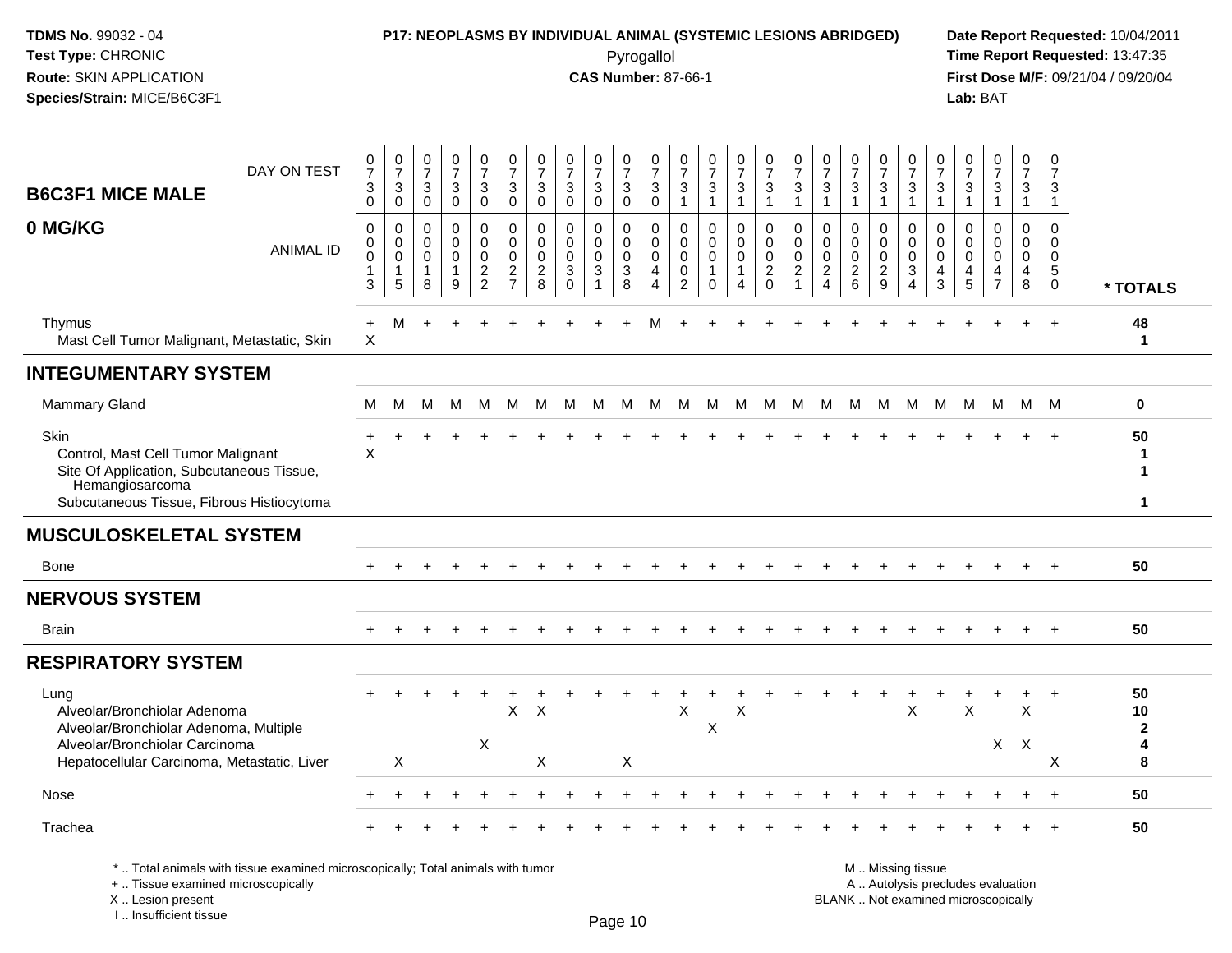#### **P17: NEOPLASMS BY INDIVIDUAL ANIMAL (SYSTEMIC LESIONS ABRIDGED) Date Report Requested:** 10/04/2011 Pyrogallol **Time Report Requested:** 13:47:35

**First Dose M/F:** 09/21/04 / 09/20/04<br>Lab: BAT **Lab:** BAT

| <b>B6C3F1 MICE MALE</b><br>0 MG/KG                          | DAY ON TEST      | 0<br>$\overline{7}$<br>3<br>0<br>0 | $\frac{0}{7}$<br>$\mathbf{3}$<br>$\pmb{0}$<br>$\pmb{0}$ | $\begin{array}{c} 0 \\ 7 \end{array}$<br>$\sqrt{3}$<br>$\pmb{0}$<br>0 | $\frac{0}{7}$<br>$\mathsf 3$<br>$\pmb{0}$<br>$\mathbf 0$ | $\frac{0}{7}$<br>$\mathbf{3}$<br>$\pmb{0}$<br>$\begin{smallmatrix} 0\\0 \end{smallmatrix}$ | $\frac{0}{7}$<br>$\mathbf{3}$<br>$\pmb{0}$<br>0                | $\frac{0}{7}$<br>$\sqrt{3}$<br>0<br>0               | $\frac{0}{7}$<br>$\overline{3}$<br>0<br>0        | $\frac{0}{7}$<br>$\mathbf{3}$<br>0<br>0    | $\begin{array}{c} 0 \\ 7 \end{array}$<br>$\mathbf{3}$<br>$\pmb{0}$<br>0 | $\frac{0}{7}$<br>$\ensuremath{\mathsf{3}}$<br>$\mathbf 0$<br>0           | $\frac{0}{7}$<br>$\sqrt{3}$<br>0         | $\frac{0}{7}$<br>3<br>0                   | $\frac{0}{7}$<br>$\overline{3}$<br>0                    | $\begin{array}{c} 0 \\ 7 \end{array}$<br>3<br>$\boldsymbol{0}$           | $\frac{0}{7}$<br>$\mathfrak{S}$<br>0 | $\begin{array}{c} 0 \\ 7 \end{array}$<br>$\overline{3}$<br>0 | $\frac{0}{7}$<br>$\mathbf{3}$<br>0              | $\begin{array}{c} 0 \\ 7 \end{array}$<br>$\overline{3}$<br>0     | $\frac{0}{7}$<br>$\mathbf{3}$<br>0      | $\frac{0}{7}$<br>$\mathbf{3}$<br>0            | $\frac{0}{7}$<br>$\sqrt{3}$<br>0 | $\frac{0}{7}$<br>3<br>1<br>0                                 | $\frac{0}{7}$<br>$\mathbf{3}$<br>$\mathbf{1}$<br>0       | 0<br>$\overline{7}$<br>3<br>0 |                           |
|-------------------------------------------------------------|------------------|------------------------------------|---------------------------------------------------------|-----------------------------------------------------------------------|----------------------------------------------------------|--------------------------------------------------------------------------------------------|----------------------------------------------------------------|-----------------------------------------------------|--------------------------------------------------|--------------------------------------------|-------------------------------------------------------------------------|--------------------------------------------------------------------------|------------------------------------------|-------------------------------------------|---------------------------------------------------------|--------------------------------------------------------------------------|--------------------------------------|--------------------------------------------------------------|-------------------------------------------------|------------------------------------------------------------------|-----------------------------------------|-----------------------------------------------|----------------------------------|--------------------------------------------------------------|----------------------------------------------------------|-------------------------------|---------------------------|
|                                                             | <b>ANIMAL ID</b> | $\pmb{0}$<br>0<br>3                | $\pmb{0}$<br>$\pmb{0}$<br>$\mathbf{1}$<br>5             | $\pmb{0}$<br>$\mathsf{O}\xspace$<br>$\mathbf{1}$<br>8                 | $\pmb{0}$<br>$\pmb{0}$<br>$\overline{1}$<br>9            | $\begin{smallmatrix} 0\\2 \end{smallmatrix}$<br>$\overline{2}$                             | $\mathbf 0$<br>$\mathbf 0$<br>$\overline{2}$<br>$\overline{ }$ | $\mathbf 0$<br>$\mathbf 0$<br>$\boldsymbol{2}$<br>8 | $\pmb{0}$<br>$\pmb{0}$<br>$\sqrt{3}$<br>$\Omega$ | $\mathbf 0$<br>$\mathbf 0$<br>$\mathbf{3}$ | $\mathbf 0$<br>$_{3}^{\rm 0}$<br>8                                      | $\boldsymbol{0}$<br>$\boldsymbol{0}$<br>$\overline{4}$<br>$\overline{4}$ | $\pmb{0}$<br>$\pmb{0}$<br>$\pmb{0}$<br>2 | $\bar{0}$<br>$\boldsymbol{0}$<br>$\Omega$ | $\pmb{0}$<br>$\pmb{0}$<br>$\mathbf 1$<br>$\overline{4}$ | $\pmb{0}$<br>$\begin{smallmatrix} 0\\2 \end{smallmatrix}$<br>$\mathbf 0$ | $\pmb{0}$<br>0<br>$\overline{c}$     | $\mathbf 0$<br>$\pmb{0}$<br>$\overline{c}$<br>$\overline{4}$ | $\mathbf 0$<br>$\pmb{0}$<br>$\overline{2}$<br>6 | $\mathsf 0$<br>$\begin{smallmatrix} 0\\2 \end{smallmatrix}$<br>9 | $\mathbf 0$<br>$_3^0$<br>$\overline{4}$ | $\,0\,$<br>$\mathbf 0$<br>$\overline{4}$<br>3 | $\pmb{0}$<br>$\,0\,$<br>4<br>5   | $\mathbf 0$<br>$\pmb{0}$<br>$\overline{4}$<br>$\overline{7}$ | $\mathbf 0$<br>$\pmb{0}$<br>$\overline{\mathbf{4}}$<br>8 | 0<br>0<br>5<br>$\mathbf 0$    | * TOTALS                  |
| <b>SPECIAL SENSES SYSTEM</b>                                |                  |                                    |                                                         |                                                                       |                                                          |                                                                                            |                                                                |                                                     |                                                  |                                            |                                                                         |                                                                          |                                          |                                           |                                                         |                                                                          |                                      |                                                              |                                                 |                                                                  |                                         |                                               |                                  |                                                              |                                                          |                               |                           |
| Eye                                                         |                  | $\ddot{}$                          |                                                         |                                                                       |                                                          |                                                                                            |                                                                |                                                     |                                                  |                                            |                                                                         |                                                                          |                                          |                                           |                                                         |                                                                          |                                      |                                                              |                                                 |                                                                  |                                         |                                               |                                  | $\ddot{}$                                                    | $+$                                                      | $+$                           | 50                        |
| <b>Harderian Gland</b><br>Adenoma<br>Carcinoma              |                  | $\ddot{}$                          | $\ddot{}$                                               | $\div$<br>X                                                           | $\ddot{}$                                                |                                                                                            |                                                                |                                                     | $\ddot{}$                                        |                                            |                                                                         |                                                                          |                                          | $\ddot{}$<br>X                            | $\ddot{}$                                               |                                                                          |                                      |                                                              | $\ddot{}$<br>X                                  | $\ddot{}$                                                        |                                         |                                               | $\ddot{}$                        | $\ddot{}$                                                    | $+$                                                      | $+$                           | 50<br>6<br>$\overline{2}$ |
| <b>URINARY SYSTEM</b>                                       |                  |                                    |                                                         |                                                                       |                                                          |                                                                                            |                                                                |                                                     |                                                  |                                            |                                                                         |                                                                          |                                          |                                           |                                                         |                                                                          |                                      |                                                              |                                                 |                                                                  |                                         |                                               |                                  |                                                              |                                                          |                               |                           |
| Kidney                                                      |                  |                                    |                                                         |                                                                       |                                                          |                                                                                            |                                                                |                                                     |                                                  |                                            |                                                                         |                                                                          |                                          |                                           |                                                         |                                                                          |                                      |                                                              |                                                 |                                                                  |                                         |                                               |                                  |                                                              |                                                          | $+$                           | 50                        |
| <b>Urinary Bladder</b>                                      |                  | $\ddot{}$                          |                                                         |                                                                       |                                                          |                                                                                            |                                                                |                                                     |                                                  |                                            |                                                                         |                                                                          |                                          |                                           |                                                         |                                                                          |                                      |                                                              |                                                 |                                                                  |                                         |                                               |                                  | $\div$                                                       | $+$                                                      | $+$                           | 50                        |
| <b>SYSTEMIC LESIONS</b>                                     |                  |                                    |                                                         |                                                                       |                                                          |                                                                                            |                                                                |                                                     |                                                  |                                            |                                                                         |                                                                          |                                          |                                           |                                                         |                                                                          |                                      |                                                              |                                                 |                                                                  |                                         |                                               |                                  |                                                              |                                                          |                               |                           |
| Multiple Organ<br>Histiocytic Sarcoma<br>Lymphoma Malignant |                  | $\ddot{}$                          |                                                         |                                                                       |                                                          |                                                                                            |                                                                |                                                     |                                                  |                                            |                                                                         |                                                                          |                                          |                                           |                                                         |                                                                          |                                      | X                                                            |                                                 |                                                                  |                                         |                                               |                                  |                                                              |                                                          | $+$                           | 50<br>$\mathbf{2}$        |

+ .. Tissue examined microscopically

X .. Lesion present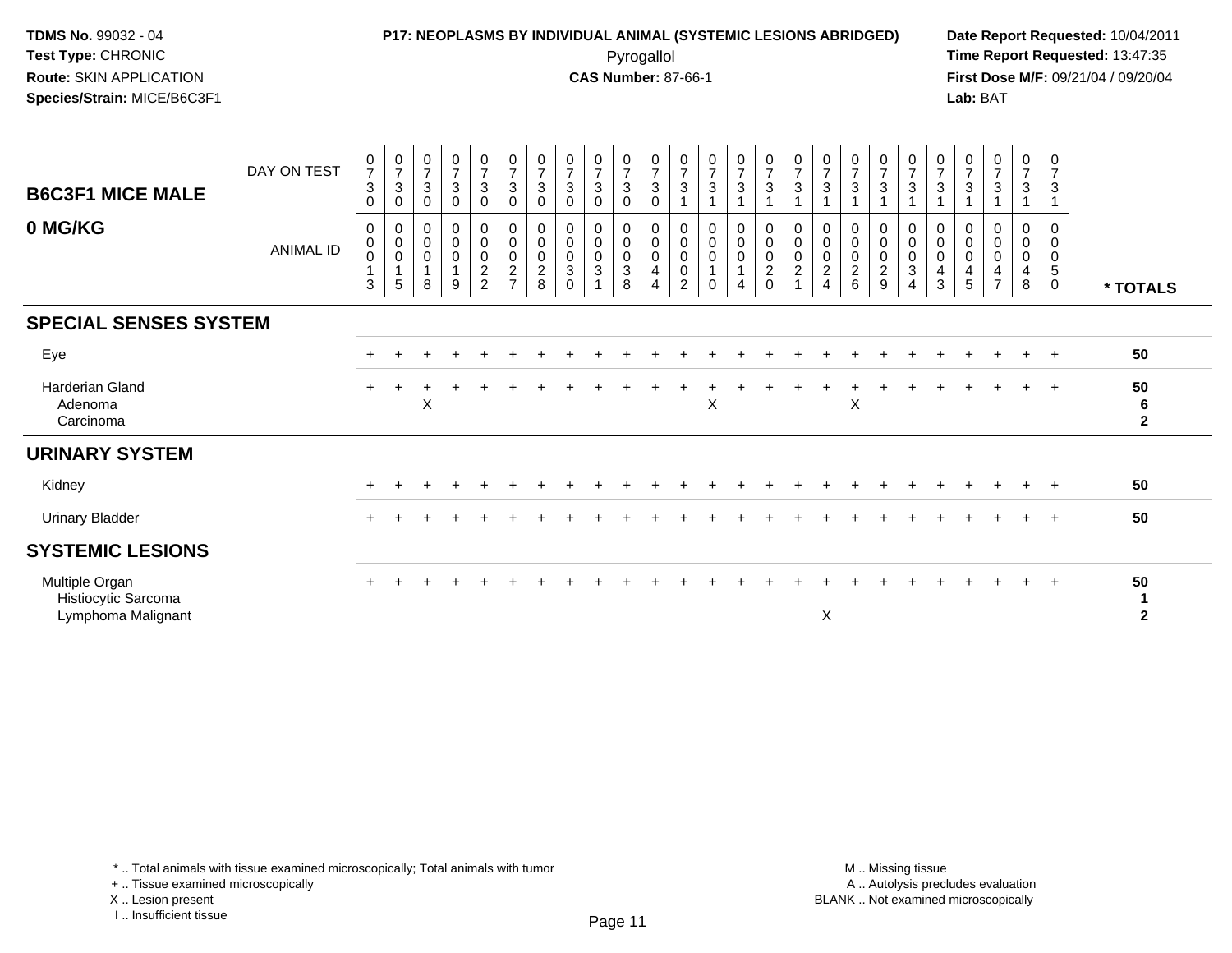# **P17: NEOPLASMS BY INDIVIDUAL ANIMAL (SYSTEMIC LESIONS ABRIDGED) Date Report Requested:** 10/04/2011

 Pyrogallol **Time Report Requested:** 13:47:35 **First Dose M/F:** 09/21/04 / 09/20/04<br>Lab: BAT **Lab:** BAT

| <b>B6C3F1 MICE MALE</b>                                                                                                 | DAY ON TEST      | $\pmb{0}$<br>$\overline{3}$<br>$\ensuremath{\mathsf{3}}$<br>$\overline{2}$ | $\mathbf 0$<br>$\begin{array}{c} 4 \\ 3 \\ 7 \end{array}$ | $\pmb{0}$<br>$\overline{4}$<br>$\begin{array}{c} 9 \\ 4 \end{array}$     | $\begin{array}{c} 0 \\ 5 \end{array}$<br>$\pmb{0}$<br>$\overline{2}$ | $\begin{array}{c} 0 \\ 5 \end{array}$<br>$\overline{4}$<br>$\mathbf{3}$ | $\begin{array}{c} 0 \\ 5 \end{array}$<br>$9\,$<br>$\overline{3}$ | 0<br>$\,6\,$<br>$\mathbf 0$                                      | $\pmb{0}$<br>$\,6\,$<br>$\,6\,$<br>$\overline{4}$                | $\pmb{0}$<br>$\,6\,$<br>$\frac{6}{5}$                                | 0<br>$6\overline{6}$<br>$\overline{7}$<br>$\mathbf 0$            | $\begin{array}{c} 0 \\ 6 \\ 7 \end{array}$<br>$\mathbf{3}$            | $\mathbf 0$<br>$\,6\,$<br>$\, 8$<br>6                      | $\begin{array}{c} 0 \\ 7 \end{array}$<br>1<br>$5\phantom{.0}$ | $\frac{0}{7}$<br>$\frac{2}{4}$            | 0729                                                     | 0729                                                                             | $\frac{0}{7}$<br>$\sqrt{3}$<br>$\mathbf 0$                       | $\frac{0}{7}$<br>$\mathbf{3}$<br>$\mathbf 0$                              | $\frac{0}{7}$<br>$\mathbf{3}$<br>$\mathbf 0$ | $\frac{0}{7}$<br>$_0^3$                                | $\begin{array}{c} 0 \\ 7 \end{array}$<br>$_{0}^{3}$   | $\begin{smallmatrix}0\\7\end{smallmatrix}$<br>$\mathbf{3}$<br>$\mathbf 0$ | $\frac{0}{7}$<br>$\ensuremath{\mathsf{3}}$<br>$\mathbf 0$        | $\frac{0}{7}$<br>$\mathbf{3}$<br>$\overline{0}$ | $\pmb{0}$<br>$\overline{7}$<br>$\mathbf{3}$<br>$\mathbf 0$ |                 |
|-------------------------------------------------------------------------------------------------------------------------|------------------|----------------------------------------------------------------------------|-----------------------------------------------------------|--------------------------------------------------------------------------|----------------------------------------------------------------------|-------------------------------------------------------------------------|------------------------------------------------------------------|------------------------------------------------------------------|------------------------------------------------------------------|----------------------------------------------------------------------|------------------------------------------------------------------|-----------------------------------------------------------------------|------------------------------------------------------------|---------------------------------------------------------------|-------------------------------------------|----------------------------------------------------------|----------------------------------------------------------------------------------|------------------------------------------------------------------|---------------------------------------------------------------------------|----------------------------------------------|--------------------------------------------------------|-------------------------------------------------------|---------------------------------------------------------------------------|------------------------------------------------------------------|-------------------------------------------------|------------------------------------------------------------|-----------------|
| 5 MG/KG                                                                                                                 | <b>ANIMAL ID</b> | $\mathsf 0$<br>0<br>$\mathbf 0$<br>$\overline{7}$<br>8                     | 0<br>$\mathbf 0$<br>$\mathsf 0$<br>$\frac{5}{3}$          | $\mathbf 0$<br>$\mathbf 0$<br>0<br>$\begin{array}{c} 5 \\ 8 \end{array}$ | $\pmb{0}$<br>$\mathbf 0$<br>$\pmb{0}$<br>$^9_9$                      | 0<br>$\mathbf 0$<br>$\mathbf 0$<br>$\frac{9}{2}$                        | $\pmb{0}$<br>$\mathbf 0$<br>$\mathbf 0$<br>$\overline{7}$<br>9   | $\mathbf 0$<br>$\mathbf 0$<br>$\mathbf 0$<br>8<br>$\overline{2}$ | $\mathbf 0$<br>$\mathbf 0$<br>$\mathbf 0$<br>6<br>$\overline{1}$ | $\mathbf 0$<br>$\mathbf 0$<br>$\pmb{0}$<br>$\bf 8$<br>$\overline{4}$ | $\mathbf 0$<br>$\mathbf 0$<br>$\mathsf 0$<br>9<br>$\overline{3}$ | $\mathbf 0$<br>$\mathbf 0$<br>$\mathsf{O}$<br>$9\,$<br>$\overline{8}$ | $\mathbf 0$<br>$\mathbf 0$<br>$\mathbf 0$<br>8<br>$\Omega$ | $\mathbf 0$<br>$\mathbf 0$<br>$\mathbf 0$<br>9<br>6           | 0<br>$\mathbf 0$<br>$\mathbf 0$<br>$^8_9$ | $\pmb{0}$<br>$\mathbf 0$<br>$\mathbf 0$<br>$\frac{8}{3}$ | $\mathbf 0$<br>$\mathbf 0$<br>$\pmb{0}$<br>$\begin{array}{c} 9 \\ 5 \end{array}$ | $\mathbf 0$<br>$\mathbf 0$<br>$\mathbf 0$<br>5<br>$\overline{4}$ | $\mathbf 0$<br>$\mathbf 0$<br>$\mathbf 0$<br>$\sqrt{5}$<br>$\overline{7}$ | 0<br>$\mathbf 0$<br>0<br>5<br>$\overline{9}$ | $\pmb{0}$<br>$\mathbf 0$<br>$\pmb{0}$<br>6<br>$\Omega$ | 0<br>$\mathbf 0$<br>$\boldsymbol{0}$<br>$\frac{6}{2}$ | 0<br>$\mathbf 0$<br>$\mathbf 0$<br>6<br>$6\phantom{a}$                    | $\mathbf 0$<br>$\mathbf 0$<br>$\mathbf 0$<br>6<br>$\overline{7}$ | $\mathbf 0$<br>$\mathbf 0$<br>0<br>$\,6\,$<br>8 | $\mathbf 0$<br>$\mathbf 0$<br>$\mathbf 0$<br>6<br>9        | males<br>(cont) |
| <b>ALIMENTARY SYSTEM</b>                                                                                                |                  |                                                                            |                                                           |                                                                          |                                                                      |                                                                         |                                                                  |                                                                  |                                                                  |                                                                      |                                                                  |                                                                       |                                                            |                                                               |                                           |                                                          |                                                                                  |                                                                  |                                                                           |                                              |                                                        |                                                       |                                                                           |                                                                  |                                                 |                                                            |                 |
| Esophagus                                                                                                               |                  |                                                                            |                                                           |                                                                          |                                                                      |                                                                         |                                                                  |                                                                  |                                                                  |                                                                      |                                                                  |                                                                       |                                                            |                                                               |                                           |                                                          |                                                                                  |                                                                  |                                                                           |                                              |                                                        |                                                       |                                                                           |                                                                  |                                                 | $\ddot{}$                                                  |                 |
| Gallbladder                                                                                                             |                  |                                                                            |                                                           |                                                                          |                                                                      |                                                                         |                                                                  |                                                                  |                                                                  |                                                                      |                                                                  |                                                                       |                                                            |                                                               |                                           |                                                          |                                                                                  |                                                                  |                                                                           |                                              |                                                        |                                                       |                                                                           |                                                                  |                                                 |                                                            |                 |
| Intestine Large, Cecum                                                                                                  |                  |                                                                            |                                                           |                                                                          |                                                                      |                                                                         |                                                                  |                                                                  |                                                                  |                                                                      |                                                                  |                                                                       |                                                            |                                                               |                                           |                                                          |                                                                                  |                                                                  |                                                                           |                                              |                                                        |                                                       |                                                                           |                                                                  |                                                 |                                                            |                 |
| Intestine Large, Colon                                                                                                  |                  |                                                                            |                                                           |                                                                          |                                                                      |                                                                         |                                                                  |                                                                  |                                                                  |                                                                      |                                                                  |                                                                       |                                                            |                                                               |                                           |                                                          |                                                                                  |                                                                  |                                                                           |                                              |                                                        |                                                       |                                                                           |                                                                  |                                                 |                                                            |                 |
| Intestine Large, Rectum                                                                                                 |                  |                                                                            |                                                           |                                                                          |                                                                      |                                                                         |                                                                  |                                                                  |                                                                  |                                                                      |                                                                  |                                                                       |                                                            |                                                               |                                           |                                                          |                                                                                  |                                                                  |                                                                           |                                              |                                                        |                                                       |                                                                           |                                                                  |                                                 |                                                            |                 |
| Intestine Small, Duodenum                                                                                               |                  |                                                                            |                                                           |                                                                          |                                                                      |                                                                         |                                                                  |                                                                  |                                                                  |                                                                      |                                                                  |                                                                       |                                                            |                                                               |                                           |                                                          |                                                                                  |                                                                  |                                                                           |                                              |                                                        |                                                       |                                                                           |                                                                  |                                                 |                                                            |                 |
| Intestine Small, Ileum                                                                                                  |                  |                                                                            |                                                           |                                                                          |                                                                      |                                                                         |                                                                  |                                                                  |                                                                  |                                                                      |                                                                  |                                                                       |                                                            |                                                               |                                           |                                                          |                                                                                  |                                                                  |                                                                           |                                              |                                                        |                                                       |                                                                           |                                                                  |                                                 |                                                            |                 |
| Intestine Small, Jejunum                                                                                                |                  |                                                                            |                                                           |                                                                          |                                                                      |                                                                         |                                                                  |                                                                  |                                                                  |                                                                      |                                                                  |                                                                       |                                                            |                                                               |                                           |                                                          |                                                                                  |                                                                  |                                                                           |                                              |                                                        |                                                       |                                                                           |                                                                  |                                                 |                                                            |                 |
| Liver<br>Hemangiosarcoma<br>Hepatoblastoma                                                                              |                  |                                                                            |                                                           |                                                                          |                                                                      |                                                                         |                                                                  |                                                                  |                                                                  |                                                                      |                                                                  |                                                                       |                                                            |                                                               | X                                         |                                                          | $\boldsymbol{\mathsf{X}}$                                                        |                                                                  |                                                                           |                                              |                                                        |                                                       |                                                                           |                                                                  |                                                 |                                                            |                 |
| Hepatocellular Adenoma<br>Hepatocellular Adenoma, Multiple                                                              |                  |                                                                            |                                                           |                                                                          | $\mathsf{X}$                                                         |                                                                         | $\sf X$                                                          | X                                                                | X                                                                |                                                                      |                                                                  | X X X                                                                 |                                                            | $\mathsf{X}$                                                  |                                           |                                                          | X X X                                                                            |                                                                  | $X \times$                                                                |                                              |                                                        | $\boldsymbol{X}$                                      |                                                                           | X                                                                |                                                 | $X$ $X$                                                    |                 |
| Hepatocellular Carcinoma<br>Hepatocellular Carcinoma, Multiple<br>Mast Cell Tumor Malignant, Metastatic, Bone<br>Marrow |                  |                                                                            |                                                           |                                                                          |                                                                      |                                                                         |                                                                  | $\mathsf{X}$                                                     |                                                                  | X                                                                    | X                                                                |                                                                       |                                                            |                                                               | $X$ $X$ $X$                               |                                                          |                                                                                  | $\times$                                                         | X                                                                         |                                              |                                                        | $\mathsf{X}$                                          |                                                                           |                                                                  |                                                 | $X$ $X$                                                    |                 |
| Mesentery                                                                                                               |                  |                                                                            |                                                           |                                                                          |                                                                      |                                                                         |                                                                  |                                                                  |                                                                  |                                                                      | $+$                                                              | $+$                                                                   |                                                            |                                                               |                                           |                                                          |                                                                                  |                                                                  | $\ddot{}$                                                                 |                                              |                                                        |                                                       |                                                                           |                                                                  |                                                 |                                                            |                 |
| Mast Cell Tumor Malignant, Metastatic, Bone<br>Marrow                                                                   |                  |                                                                            |                                                           |                                                                          |                                                                      |                                                                         |                                                                  |                                                                  |                                                                  |                                                                      |                                                                  |                                                                       |                                                            |                                                               |                                           |                                                          |                                                                                  |                                                                  |                                                                           |                                              |                                                        |                                                       |                                                                           |                                                                  |                                                 |                                                            |                 |
| Sarcoma, Metastatic, Skin                                                                                               |                  |                                                                            |                                                           |                                                                          |                                                                      |                                                                         |                                                                  |                                                                  |                                                                  |                                                                      |                                                                  |                                                                       |                                                            |                                                               |                                           |                                                          |                                                                                  |                                                                  |                                                                           |                                              |                                                        |                                                       |                                                                           |                                                                  |                                                 |                                                            |                 |
| *  Total animals with tissue examined microscopically; Total animals with tumor                                         |                  |                                                                            |                                                           |                                                                          |                                                                      |                                                                         |                                                                  |                                                                  |                                                                  |                                                                      |                                                                  |                                                                       |                                                            |                                                               |                                           |                                                          |                                                                                  |                                                                  |                                                                           |                                              | M  Missing tissue                                      |                                                       |                                                                           |                                                                  |                                                 |                                                            |                 |

+ .. Tissue examined microscopically

X .. Lesion present

I .. Insufficient tissue

 M .. Missing tissuey the contract of the contract of the contract of the contract of the contract of  $\mathsf A$  . Autolysis precludes evaluation Lesion present BLANK .. Not examined microscopically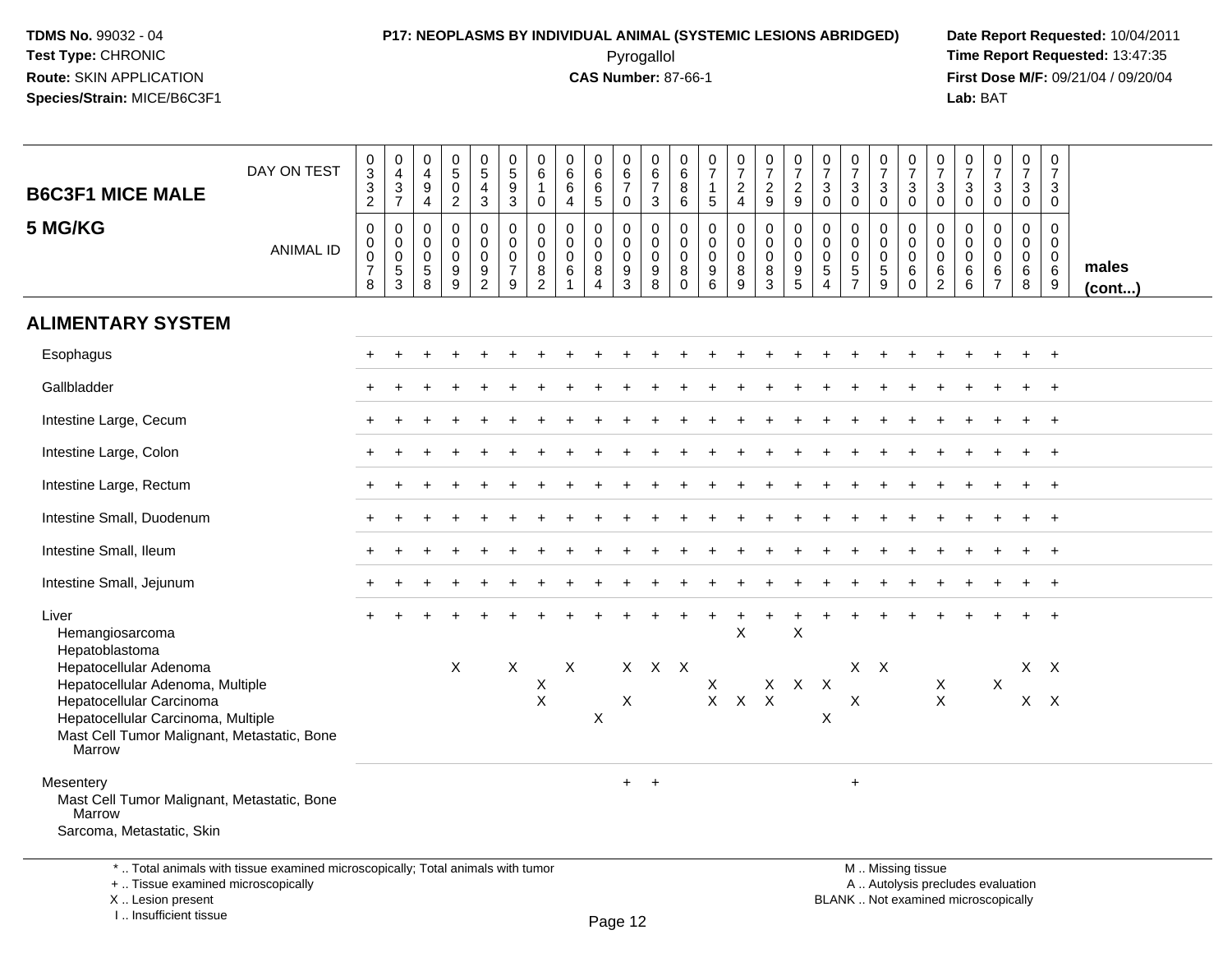### **P17: NEOPLASMS BY INDIVIDUAL ANIMAL (SYSTEMIC LESIONS ABRIDGED) Date Report Requested:** 10/04/2011

 Pyrogallol **Time Report Requested:** 13:47:35 **First Dose M/F:** 09/21/04 / 09/20/04<br>Lab: BAT **Lab:** BAT

| DAY ON TEST<br><b>B6C3F1 MICE MALE</b>                                                                                                                              | 0<br>3<br>3<br>$\overline{2}$                                    | $\mathbf 0$<br>$\overline{4}$<br>3<br>$\overline{7}$ | 0<br>$\overline{4}$<br>$\boldsymbol{9}$<br>$\overline{4}$ | $\begin{array}{c} 0 \\ 5 \end{array}$<br>$\mathbf 0$<br>$\overline{2}$ | $\begin{matrix}0\\5\end{matrix}$<br>$\overline{4}$<br>3 | $\mathbf 0$<br>$\sqrt{5}$<br>9<br>3                              | $\mathbf 0$<br>6<br>$\overline{1}$<br>0                       | $\pmb{0}$<br>$\,6$<br>6<br>$\overline{4}$                           | $\begin{array}{c} 0 \\ 6 \end{array}$<br>6<br>5 | 0<br>6<br>$\overline{7}$<br>0             | $\mathbf 0$<br>6<br>$\overline{7}$<br>3             | 0<br>6<br>8<br>6                                     | $\mathbf 0$<br>$\overline{7}$<br>1<br>5    | $\frac{0}{7}$<br>$\overline{2}$<br>$\overline{4}$   | $\begin{array}{c} 0 \\ 7 \end{array}$<br>$\overline{2}$<br>9 | $\frac{0}{7}$<br>$\overline{2}$<br>9                | 0<br>$\overline{7}$<br>3<br>$\mathbf 0$              | $\begin{array}{c} 0 \\ 7 \end{array}$<br>$\mathbf{3}$<br>$\mathbf 0$    | $\frac{0}{7}$<br>3<br>$\mathbf 0$                         | $\begin{array}{c} 0 \\ 7 \end{array}$<br>3<br>$\mathbf 0$ | 0<br>$\overline{7}$<br>3<br>$\mathbf 0$                             | $\frac{0}{7}$<br>3<br>$\mathbf 0$                | $\begin{array}{c} 0 \\ 7 \end{array}$<br>3<br>$\mathbf 0$                | $\frac{0}{7}$<br>3<br>0                          | $\pmb{0}$<br>$\frac{5}{7}$<br>3<br>$\mathbf 0$ |                       |
|---------------------------------------------------------------------------------------------------------------------------------------------------------------------|------------------------------------------------------------------|------------------------------------------------------|-----------------------------------------------------------|------------------------------------------------------------------------|---------------------------------------------------------|------------------------------------------------------------------|---------------------------------------------------------------|---------------------------------------------------------------------|-------------------------------------------------|-------------------------------------------|-----------------------------------------------------|------------------------------------------------------|--------------------------------------------|-----------------------------------------------------|--------------------------------------------------------------|-----------------------------------------------------|------------------------------------------------------|-------------------------------------------------------------------------|-----------------------------------------------------------|-----------------------------------------------------------|---------------------------------------------------------------------|--------------------------------------------------|--------------------------------------------------------------------------|--------------------------------------------------|------------------------------------------------|-----------------------|
| 5 MG/KG<br><b>ANIMAL ID</b>                                                                                                                                         | $\mathbf 0$<br>$\mathbf 0$<br>$\mathbf 0$<br>$\overline{7}$<br>8 | 0<br>$\mathbf 0$<br>$\mathbf 0$<br>$\sqrt{5}$<br>3   | $\Omega$<br>$\mathbf 0$<br>$\mathbf 0$<br>5<br>8          | $\Omega$<br>0<br>$\mathbf 0$<br>9<br>9                                 | $\mathbf 0$<br>0<br>$\mathbf 0$<br>9<br>$\overline{2}$  | $\mathbf 0$<br>$\mathbf 0$<br>$\mathbf 0$<br>$\overline{7}$<br>9 | $\Omega$<br>$\mathbf 0$<br>$\mathbf 0$<br>8<br>$\overline{2}$ | $\mathbf 0$<br>$\mathbf 0$<br>$\mathbf 0$<br>$\,6\,$<br>$\mathbf 1$ | $\Omega$<br>0<br>$\mathbf 0$<br>8<br>4          | $\mathbf 0$<br>0<br>$\mathbf 0$<br>9<br>3 | $\mathbf 0$<br>$\mathbf 0$<br>$\mathbf 0$<br>9<br>8 | $\Omega$<br>$\Omega$<br>$\mathbf 0$<br>8<br>$\Omega$ | $\Omega$<br>$\Omega$<br>$\Omega$<br>9<br>6 | $\mathbf 0$<br>$\mathbf 0$<br>$\mathbf 0$<br>8<br>9 | 0<br>$\mathbf 0$<br>$\mathbf 0$<br>8<br>$\mathbf{3}$         | $\mathbf 0$<br>$\mathbf 0$<br>$\mathbf 0$<br>9<br>5 | $\mathbf{0}$<br>$\mathbf 0$<br>$\mathbf 0$<br>5<br>4 | $\Omega$<br>$\Omega$<br>$\mathbf 0$<br>$\overline{5}$<br>$\overline{7}$ | $\Omega$<br>$\mathbf 0$<br>$\mathbf 0$<br>$\sqrt{5}$<br>9 | $\Omega$<br>0<br>$\mathbf 0$<br>6<br>$\mathbf 0$          | $\Omega$<br>$\mathbf 0$<br>$\mathbf 0$<br>$\,6\,$<br>$\overline{2}$ | $\Omega$<br>$\mathbf 0$<br>$\mathbf 0$<br>6<br>6 | $\Omega$<br>$\Omega$<br>$\Omega$<br>6<br>$\overline{7}$                  | $\Omega$<br>$\mathbf 0$<br>$\mathbf 0$<br>6<br>8 | $\Omega$<br>0<br>$\mathbf 0$<br>6<br>9         | males<br>$($ cont $)$ |
| Pancreas<br>Mast Cell Tumor Malignant, Metastatic, Bone<br>Marrow<br>Plasma Cell Tumor Malignant, Metastatic,<br>Lymph Node, Mesenteric                             |                                                                  |                                                      |                                                           |                                                                        |                                                         |                                                                  |                                                               |                                                                     |                                                 |                                           |                                                     |                                                      |                                            |                                                     |                                                              |                                                     |                                                      |                                                                         |                                                           |                                                           |                                                                     |                                                  |                                                                          |                                                  |                                                |                       |
| Salivary Glands                                                                                                                                                     |                                                                  |                                                      |                                                           |                                                                        |                                                         |                                                                  |                                                               |                                                                     |                                                 |                                           |                                                     |                                                      |                                            |                                                     |                                                              |                                                     |                                                      |                                                                         |                                                           |                                                           |                                                                     |                                                  |                                                                          |                                                  | $+$                                            |                       |
| Stomach, Forestomach<br>Squamous Cell Papilloma                                                                                                                     |                                                                  |                                                      |                                                           |                                                                        |                                                         |                                                                  |                                                               |                                                                     |                                                 |                                           |                                                     |                                                      |                                            |                                                     |                                                              |                                                     |                                                      |                                                                         |                                                           |                                                           |                                                                     |                                                  |                                                                          |                                                  | $\ddot{}$                                      |                       |
| Stomach, Glandular<br>Mast Cell Tumor Malignant, Metastatic, Bone<br>Marrow                                                                                         |                                                                  |                                                      |                                                           |                                                                        |                                                         |                                                                  |                                                               |                                                                     |                                                 |                                           |                                                     |                                                      |                                            |                                                     |                                                              |                                                     |                                                      |                                                                         |                                                           |                                                           |                                                                     |                                                  |                                                                          |                                                  |                                                |                       |
| Tooth<br>Odontoma                                                                                                                                                   |                                                                  |                                                      |                                                           | $+$                                                                    | $+$                                                     | $+$                                                              |                                                               |                                                                     |                                                 |                                           |                                                     | $\ddot{}$<br>X                                       |                                            |                                                     | $+$                                                          | $\overline{+}$                                      |                                                      | +<br>X                                                                  |                                                           |                                                           |                                                                     |                                                  |                                                                          |                                                  | $\ddot{}$                                      |                       |
| <b>CARDIOVASCULAR SYSTEM</b>                                                                                                                                        |                                                                  |                                                      |                                                           |                                                                        |                                                         |                                                                  |                                                               |                                                                     |                                                 |                                           |                                                     |                                                      |                                            |                                                     |                                                              |                                                     |                                                      |                                                                         |                                                           |                                                           |                                                                     |                                                  |                                                                          |                                                  |                                                |                       |
| <b>Blood Vessel</b>                                                                                                                                                 |                                                                  |                                                      |                                                           |                                                                        |                                                         |                                                                  |                                                               |                                                                     |                                                 |                                           |                                                     |                                                      |                                            |                                                     |                                                              |                                                     |                                                      |                                                                         |                                                           |                                                           |                                                                     |                                                  |                                                                          |                                                  | $\ddot{}$                                      |                       |
| Heart<br>Hemangiosarcoma                                                                                                                                            |                                                                  |                                                      |                                                           |                                                                        |                                                         |                                                                  |                                                               |                                                                     |                                                 |                                           |                                                     |                                                      |                                            |                                                     |                                                              |                                                     |                                                      |                                                                         |                                                           |                                                           |                                                                     |                                                  |                                                                          |                                                  | $^{+}$                                         |                       |
| <b>ENDOCRINE SYSTEM</b>                                                                                                                                             |                                                                  |                                                      |                                                           |                                                                        |                                                         |                                                                  |                                                               |                                                                     |                                                 |                                           |                                                     |                                                      |                                            |                                                     |                                                              |                                                     |                                                      |                                                                         |                                                           |                                                           |                                                                     |                                                  |                                                                          |                                                  |                                                |                       |
| <b>Adrenal Cortex</b><br>Sarcoma, Metastatic, Skin<br>Subcapsular, Adenoma<br>Subcapsular, Adenoma, Multiple                                                        |                                                                  |                                                      |                                                           |                                                                        |                                                         |                                                                  |                                                               |                                                                     |                                                 |                                           | X                                                   |                                                      |                                            |                                                     |                                                              |                                                     |                                                      |                                                                         |                                                           |                                                           |                                                                     | X                                                |                                                                          |                                                  | X                                              |                       |
| Adrenal Medulla                                                                                                                                                     |                                                                  |                                                      |                                                           |                                                                        |                                                         |                                                                  |                                                               |                                                                     |                                                 |                                           |                                                     |                                                      |                                            |                                                     |                                                              |                                                     |                                                      |                                                                         |                                                           |                                                           |                                                                     |                                                  |                                                                          |                                                  | $+$                                            |                       |
| *  Total animals with tissue examined microscopically; Total animals with tumor<br>+  Tissue examined microscopically<br>X  Lesion present<br>I Insufficient tissue |                                                                  |                                                      |                                                           |                                                                        |                                                         |                                                                  |                                                               |                                                                     |                                                 | $D2 \cap 42$                              |                                                     |                                                      |                                            |                                                     |                                                              |                                                     |                                                      |                                                                         |                                                           | M  Missing tissue                                         |                                                                     |                                                  | A  Autolysis precludes evaluation<br>BLANK  Not examined microscopically |                                                  |                                                |                       |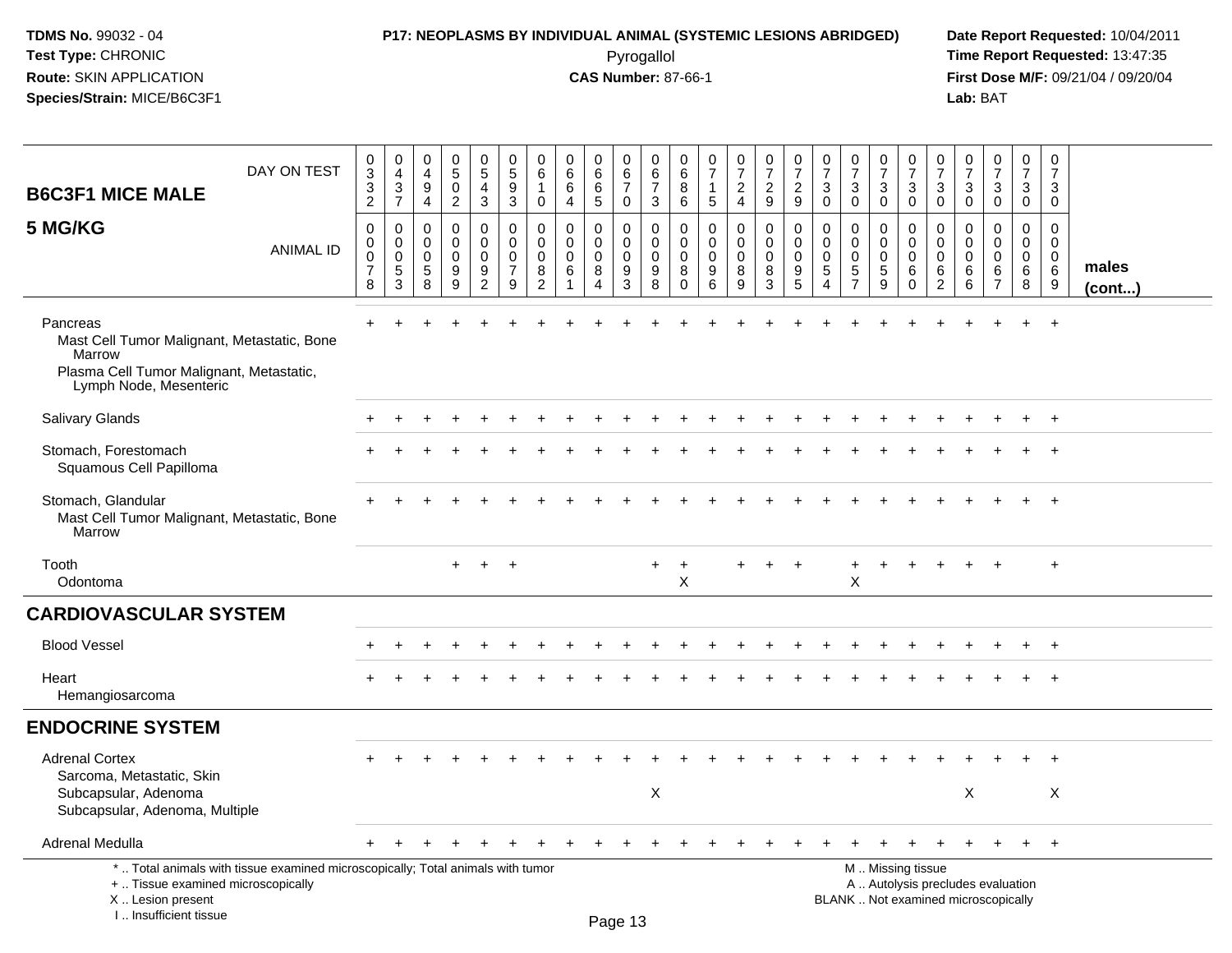I .. Insufficient tissue

### **P17: NEOPLASMS BY INDIVIDUAL ANIMAL (SYSTEMIC LESIONS ABRIDGED) Date Report Requested:** 10/04/2011 Pyrogallol **Time Report Requested:** 13:47:35

**First Dose M/F:** 09/21/04 / 09/20/04<br>Lab: BAT **Lab:** BAT

| <b>B6C3F1 MICE MALE</b>                                | DAY ON TEST                                                                     | $\pmb{0}$<br>$\ensuremath{\mathsf{3}}$<br>$\ensuremath{\mathsf{3}}$<br>$\overline{c}$ | $\pmb{0}$<br>$\overline{4}$<br>$\mathsf 3$<br>$\overline{7}$ | 0<br>$\overline{4}$<br>$\boldsymbol{9}$<br>4 | $\begin{array}{c} 0 \\ 5 \end{array}$<br>$\pmb{0}$<br>$\overline{2}$ | $\begin{array}{c} 0 \\ 5 \\ 4 \end{array}$<br>$\mathbf{3}$ | $\begin{array}{c} 0 \\ 5 \end{array}$<br>9<br>$\sqrt{3}$ | 0<br>$6\phantom{1}6$<br>1<br>0                         | $\begin{array}{c} 0 \\ 6 \end{array}$<br>$\,6\,$<br>$\overline{4}$ | $\begin{array}{c} 0 \\ 6 \end{array}$<br>$\,6$<br>5  | $\begin{array}{c} 0 \\ 6 \\ 7 \end{array}$<br>$\mathsf{O}$ | $\begin{array}{c} 0 \\ 6 \end{array}$<br>$\overline{7}$<br>3 | 0<br>6<br>8<br>6                              | $\frac{0}{7}$<br>$\overline{1}$<br>$\sqrt{5}$    | $\frac{0}{7}$<br>$\overline{a}$<br>4 | $\begin{array}{c} 0 \\ 7 \end{array}$<br>$\overline{c}$<br>9 | $\begin{array}{c} 0 \\ 7 \end{array}$<br>$\sqrt{2}$<br>9 | $\begin{array}{c} 0 \\ 7 \end{array}$<br>$\sqrt{3}$<br>$\mathbf 0$ | $\frac{0}{7}$<br>$\sqrt{3}$<br>$\mathbf 0$                      | $\frac{0}{7}$<br>3<br>0                   | $\frac{0}{7}$<br>$\mathbf{3}$<br>$\mathbf 0$    | $\begin{array}{c} 0 \\ 7 \end{array}$<br>$\mathbf{3}$<br>0 | $\frac{0}{7}$<br>$\mathbf{3}$<br>0 | $\begin{array}{c} 0 \\ 7 \end{array}$<br>$\sqrt{3}$<br>$\mathbf 0$       | $\frac{0}{7}$<br>$\mathbf{3}$<br>$\mathbf 0$           | $\pmb{0}$<br>$\boldsymbol{7}$<br>3<br>$\mathbf 0$                  |                       |
|--------------------------------------------------------|---------------------------------------------------------------------------------|---------------------------------------------------------------------------------------|--------------------------------------------------------------|----------------------------------------------|----------------------------------------------------------------------|------------------------------------------------------------|----------------------------------------------------------|--------------------------------------------------------|--------------------------------------------------------------------|------------------------------------------------------|------------------------------------------------------------|--------------------------------------------------------------|-----------------------------------------------|--------------------------------------------------|--------------------------------------|--------------------------------------------------------------|----------------------------------------------------------|--------------------------------------------------------------------|-----------------------------------------------------------------|-------------------------------------------|-------------------------------------------------|------------------------------------------------------------|------------------------------------|--------------------------------------------------------------------------|--------------------------------------------------------|--------------------------------------------------------------------|-----------------------|
| 5 MG/KG                                                | <b>ANIMAL ID</b>                                                                | $\mathbf 0$<br>$\mathbf 0$<br>$\mathbf 0$<br>$\boldsymbol{7}$<br>8                    | 0<br>0<br>$\mathbf 0$<br>5<br>$\mathsf 3$                    | 0<br>0<br>$\mathbf 0$<br>5<br>8              | 0<br>0<br>$\mathbf 0$<br>9<br>$\boldsymbol{9}$                       | $\mathbf 0$<br>0<br>$\mathbf 0$<br>9<br>$\overline{2}$     | $\mathbf 0$<br>$\mathbf 0$<br>$\mathbf 0$<br>7<br>9      | 0<br>$\mathbf 0$<br>$\mathbf 0$<br>8<br>$\overline{2}$ | 0<br>$\mathbf 0$<br>$\mathbf 0$<br>6<br>1                          | 0<br>0<br>$\mathbf 0$<br>8<br>$\boldsymbol{\Lambda}$ | 0<br>0<br>$\pmb{0}$<br>9<br>3                              | $\mathbf 0$<br>$\mathbf 0$<br>$\pmb{0}$<br>9<br>8            | $\Omega$<br>0<br>$\mathbf 0$<br>8<br>$\Omega$ | $\mathbf 0$<br>$\Omega$<br>$\mathbf 0$<br>9<br>6 | 0<br>0<br>0<br>8<br>9                | 0<br>0<br>$\mathsf{O}\xspace$<br>8<br>3                      | $\mathbf 0$<br>$\mathbf 0$<br>$\mathbf 0$<br>9<br>5      | 0<br>0<br>$\mathbf 0$<br>$\sqrt{5}$<br>$\overline{4}$              | 0<br>$\mathbf 0$<br>$\mathbf 0$<br>$\sqrt{5}$<br>$\overline{7}$ | 0<br>$\mathbf 0$<br>$\mathbf 0$<br>5<br>9 | 0<br>$\pmb{0}$<br>$\pmb{0}$<br>6<br>$\mathbf 0$ | 0<br>$\mathbf 0$<br>0<br>6<br>$\overline{2}$               | 0<br>0<br>$\mathbf 0$<br>6<br>6    | $\mathbf 0$<br>$\mathbf 0$<br>$\mathbf 0$<br>6<br>$\overline{7}$         | $\mathbf 0$<br>$\overline{0}$<br>$\mathbf 0$<br>6<br>8 | $\mathbf 0$<br>$\mathbf 0$<br>$\mathbf 0$<br>6<br>$\boldsymbol{9}$ | males<br>$($ cont $)$ |
| Islets, Pancreatic<br>Carcinoma                        |                                                                                 | $+$                                                                                   |                                                              |                                              | $\ddot{}$                                                            | $\ddot{}$                                                  | $\ddot{}$<br>X                                           |                                                        |                                                                    |                                                      |                                                            |                                                              |                                               |                                                  |                                      |                                                              |                                                          |                                                                    |                                                                 |                                           |                                                 |                                                            |                                    |                                                                          |                                                        | $^+$                                                               |                       |
| Parathyroid Gland                                      |                                                                                 |                                                                                       |                                                              |                                              | $\div$                                                               | м                                                          |                                                          |                                                        |                                                                    |                                                      |                                                            |                                                              |                                               | M                                                | M                                    | $\ddot{}$                                                    |                                                          |                                                                    |                                                                 |                                           |                                                 |                                                            |                                    |                                                                          | $\ddot{}$                                              | M                                                                  |                       |
| <b>Pituitary Gland</b>                                 |                                                                                 |                                                                                       |                                                              |                                              |                                                                      |                                                            |                                                          |                                                        |                                                                    |                                                      |                                                            |                                                              |                                               |                                                  |                                      |                                                              |                                                          |                                                                    |                                                                 |                                           |                                                 |                                                            |                                    |                                                                          |                                                        | $\ddot{}$                                                          |                       |
| <b>Thyroid Gland</b><br>C-cell, Carcinoma              |                                                                                 |                                                                                       |                                                              |                                              |                                                                      | X                                                          |                                                          |                                                        |                                                                    |                                                      |                                                            |                                                              |                                               |                                                  |                                      |                                                              |                                                          |                                                                    |                                                                 |                                           |                                                 |                                                            |                                    |                                                                          |                                                        | $\overline{1}$                                                     |                       |
| <b>GENERAL BODY SYSTEM</b>                             |                                                                                 |                                                                                       |                                                              |                                              |                                                                      |                                                            |                                                          |                                                        |                                                                    |                                                      |                                                            |                                                              |                                               |                                                  |                                      |                                                              |                                                          |                                                                    |                                                                 |                                           |                                                 |                                                            |                                    |                                                                          |                                                        |                                                                    |                       |
| Peritoneum                                             |                                                                                 |                                                                                       |                                                              |                                              |                                                                      |                                                            |                                                          |                                                        |                                                                    |                                                      |                                                            | $+$                                                          |                                               |                                                  |                                      |                                                              |                                                          |                                                                    |                                                                 |                                           |                                                 |                                                            |                                    |                                                                          |                                                        |                                                                    |                       |
| <b>GENITAL SYSTEM</b>                                  |                                                                                 |                                                                                       |                                                              |                                              |                                                                      |                                                            |                                                          |                                                        |                                                                    |                                                      |                                                            |                                                              |                                               |                                                  |                                      |                                                              |                                                          |                                                                    |                                                                 |                                           |                                                 |                                                            |                                    |                                                                          |                                                        |                                                                    |                       |
| <b>Coagulating Gland</b><br>Sarcoma, Metastatic, Skin  |                                                                                 |                                                                                       |                                                              |                                              |                                                                      |                                                            |                                                          |                                                        |                                                                    |                                                      |                                                            |                                                              |                                               |                                                  |                                      |                                                              |                                                          |                                                                    |                                                                 |                                           |                                                 |                                                            |                                    |                                                                          |                                                        |                                                                    |                       |
| Epididymis<br>Sarcoma, Metastatic, Skin                |                                                                                 |                                                                                       |                                                              |                                              |                                                                      |                                                            |                                                          |                                                        |                                                                    |                                                      |                                                            |                                                              |                                               |                                                  |                                      |                                                              |                                                          |                                                                    |                                                                 |                                           |                                                 |                                                            |                                    |                                                                          |                                                        |                                                                    |                       |
| <b>Preputial Gland</b><br>Squamous Cell Carcinoma      |                                                                                 |                                                                                       |                                                              |                                              |                                                                      |                                                            |                                                          |                                                        |                                                                    |                                                      |                                                            |                                                              |                                               |                                                  |                                      |                                                              |                                                          |                                                                    |                                                                 |                                           |                                                 |                                                            |                                    |                                                                          | $\ddot{}$<br>X                                         | $+$                                                                |                       |
| Prostate<br>Sarcoma, Metastatic, Skin                  |                                                                                 |                                                                                       |                                                              |                                              |                                                                      |                                                            |                                                          |                                                        |                                                                    |                                                      |                                                            |                                                              |                                               |                                                  |                                      |                                                              |                                                          |                                                                    |                                                                 |                                           |                                                 |                                                            |                                    |                                                                          |                                                        |                                                                    |                       |
| Seminal Vesicle<br>Sarcoma, Metastatic, Skin           |                                                                                 |                                                                                       |                                                              |                                              |                                                                      |                                                            |                                                          |                                                        |                                                                    |                                                      |                                                            |                                                              |                                               |                                                  |                                      |                                                              |                                                          |                                                                    |                                                                 |                                           |                                                 |                                                            |                                    |                                                                          |                                                        | $+$                                                                |                       |
| <b>Testes</b><br>Hemangioma                            |                                                                                 | $\pm$                                                                                 | $\,^+$<br>X                                                  |                                              |                                                                      |                                                            |                                                          |                                                        |                                                                    |                                                      |                                                            |                                                              |                                               |                                                  |                                      |                                                              |                                                          |                                                                    |                                                                 |                                           |                                                 |                                                            |                                    |                                                                          | $\ddot{}$                                              | $^{+}$                                                             |                       |
| +  Tissue examined microscopically<br>X Lesion present | *  Total animals with tissue examined microscopically; Total animals with tumor |                                                                                       |                                                              |                                              |                                                                      |                                                            |                                                          |                                                        |                                                                    |                                                      |                                                            |                                                              |                                               |                                                  |                                      |                                                              |                                                          |                                                                    |                                                                 |                                           | M  Missing tissue                               |                                                            |                                    | A  Autolysis precludes evaluation<br>BLANK  Not examined microscopically |                                                        |                                                                    |                       |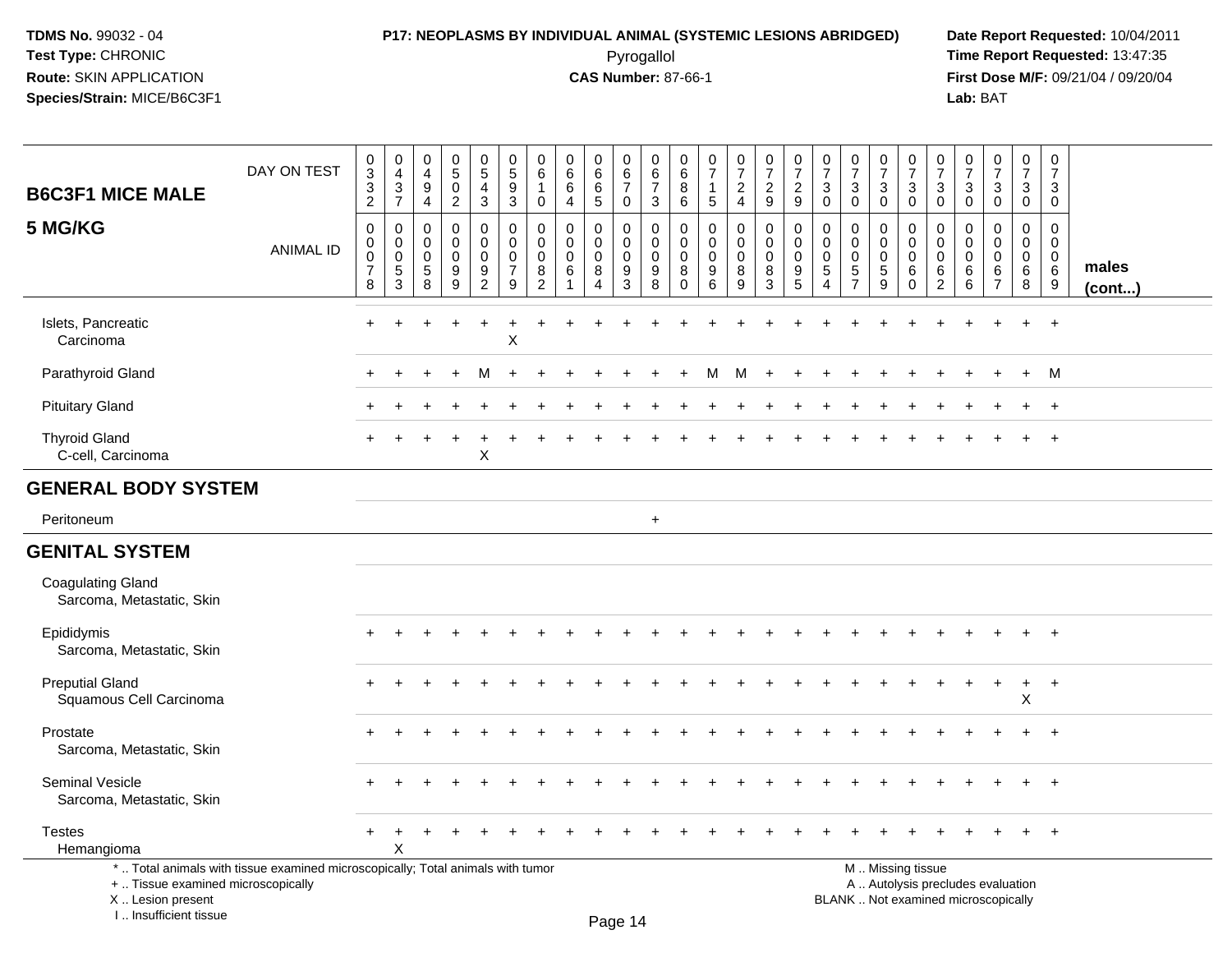### **P17: NEOPLASMS BY INDIVIDUAL ANIMAL (SYSTEMIC LESIONS ABRIDGED) Date Report Requested:** 10/04/2011

 Pyrogallol **Time Report Requested:** 13:47:35 **First Dose M/F:** 09/21/04 / 09/20/04<br>Lab: BAT **Lab:** BAT

| <b>B6C3F1 MICE MALE</b>                                                                                   | DAY ON TEST                                                                     | 0<br>3<br>$\mathbf 3$<br>$\overline{2}$                        | $\pmb{0}$<br>$\overline{4}$<br>$\mathbf{3}$<br>$\overline{7}$         | 0<br>$\overline{4}$<br>9<br>4                      | $\pmb{0}$<br>$\sqrt{5}$<br>$\Omega$<br>$\overline{2}$ | 0<br>$\sqrt{5}$<br>$\overline{4}$<br>3                     | 0<br>5<br>9<br>$\mathbf{3}$                            | 0<br>$\,6\,$<br>$\mathbf 1$<br>0                       | 0<br>$6\phantom{1}$<br>6<br>$\overline{4}$   | 0<br>$\,6\,$<br>6<br>5                    | $\pmb{0}$<br>$6\phantom{a}$<br>$\overline{7}$<br>$\mathbf 0$ | 0<br>$\,6\,$<br>$\overline{7}$<br>$\mathbf{3}$      | $\mathbf 0$<br>6<br>8<br>$\,6\,$                              | 0<br>$\overline{7}$<br>$\mathbf{1}$<br>$\overline{5}$              | $\frac{0}{7}$<br>$\overline{a}$<br>$\overline{4}$ | $\begin{smallmatrix}0\\7\end{smallmatrix}$<br>$\overline{2}$<br>9 | $\frac{0}{7}$<br>$\boldsymbol{2}$<br>9                                          | $\begin{array}{c} 0 \\ 7 \end{array}$<br>$\ensuremath{\mathsf{3}}$<br>$\mathbf 0$ | $\begin{array}{c} 0 \\ 7 \end{array}$<br>$\mathbf{3}$<br>$\mathbf 0$      | $\begin{array}{c} 0 \\ 7 \end{array}$<br>3<br>$\mathbf 0$ | 0<br>$\overline{7}$<br>$\mathbf{3}$<br>$\mathbf 0$ | 0<br>$\overline{7}$<br>3<br>$\mathbf 0$                   | 0<br>$\overline{7}$<br>$\mathbf{3}$<br>$\mathbf 0$ | $\begin{array}{c} 0 \\ 7 \end{array}$<br>$\sqrt{3}$<br>$\mathbf 0$       | $\begin{smallmatrix} 0\\7 \end{smallmatrix}$<br>$\mathbf{3}$<br>$\mathbf 0$ | $\mathbf 0$<br>$\overline{7}$<br>3<br>$\mathbf{0}$  |                      |
|-----------------------------------------------------------------------------------------------------------|---------------------------------------------------------------------------------|----------------------------------------------------------------|-----------------------------------------------------------------------|----------------------------------------------------|-------------------------------------------------------|------------------------------------------------------------|--------------------------------------------------------|--------------------------------------------------------|----------------------------------------------|-------------------------------------------|--------------------------------------------------------------|-----------------------------------------------------|---------------------------------------------------------------|--------------------------------------------------------------------|---------------------------------------------------|-------------------------------------------------------------------|---------------------------------------------------------------------------------|-----------------------------------------------------------------------------------|---------------------------------------------------------------------------|-----------------------------------------------------------|----------------------------------------------------|-----------------------------------------------------------|----------------------------------------------------|--------------------------------------------------------------------------|-----------------------------------------------------------------------------|-----------------------------------------------------|----------------------|
| 5 MG/KG                                                                                                   | <b>ANIMAL ID</b>                                                                | 0<br>$\mathbf 0$<br>$\mathsf{O}\xspace$<br>$\overline{7}$<br>8 | $\,0\,$<br>$\mathbf 0$<br>$\,0\,$<br>$\overline{5}$<br>$\overline{3}$ | 0<br>$\mathbf 0$<br>$\mathbf 0$<br>$\sqrt{5}$<br>8 | $\mathbf 0$<br>$\mathbf 0$<br>$\mathbf 0$<br>9<br>9   | 0<br>$\mathbf 0$<br>$\mathbf 0$<br>$9\,$<br>$\overline{2}$ | 0<br>$\mathbf 0$<br>$\mathbf 0$<br>$\overline{7}$<br>9 | $\mathbf 0$<br>$\mathbf 0$<br>0<br>8<br>$\overline{2}$ | 0<br>$\Omega$<br>$\mathbf 0$<br>$\,6\,$<br>1 | $\mathbf 0$<br>$\mathbf 0$<br>0<br>8<br>Δ | 0<br>$\mathbf 0$<br>$\mathbf 0$<br>9<br>$\mathbf{3}$         | $\mathbf 0$<br>$\mathbf 0$<br>$\mathbf 0$<br>9<br>8 | $\mathbf 0$<br>$\mathbf 0$<br>$\overline{0}$<br>8<br>$\Omega$ | $\mathbf 0$<br>$\mathbf 0$<br>$\mathbf 0$<br>$\boldsymbol{9}$<br>6 | 0<br>$\mathbf 0$<br>$\mathbf 0$<br>8<br>9         | $\pmb{0}$<br>$\pmb{0}$<br>$\mathbf 0$<br>8<br>$\overline{3}$      | $\mathbf 0$<br>$\mathbf 0$<br>$\mathbf 0$<br>$\boldsymbol{9}$<br>$\overline{5}$ | 0<br>$\mathbf 0$<br>0<br>$\sqrt{5}$<br>$\Delta$                                   | $\mathbf 0$<br>$\mathbf 0$<br>$\mathbf 0$<br>$\sqrt{5}$<br>$\overline{7}$ | 0<br>$\mathbf 0$<br>$\mathbf 0$<br>$\sqrt{5}$<br>9        | 0<br>$\mathbf 0$<br>$\mathbf 0$<br>6<br>$\Omega$   | 0<br>$\Omega$<br>$\mathbf 0$<br>$\,6\,$<br>$\overline{2}$ | 0<br>$\mathbf 0$<br>0<br>6<br>6                    | $\mathbf 0$<br>$\mathbf 0$<br>$\mathbf 0$<br>$\,6\,$<br>$\overline{7}$   | $\mathbf 0$<br>$\mathbf 0$<br>$\boldsymbol{0}$<br>$\,6\,$<br>$\,8\,$        | $\mathbf 0$<br>$\mathbf 0$<br>$\mathbf 0$<br>6<br>9 | males<br>$($ cont $$ |
| Hemangiosarcoma                                                                                           |                                                                                 |                                                                |                                                                       |                                                    |                                                       |                                                            |                                                        |                                                        |                                              |                                           |                                                              |                                                     |                                                               |                                                                    |                                                   |                                                                   | X                                                                               |                                                                                   |                                                                           |                                                           |                                                    |                                                           |                                                    |                                                                          |                                                                             |                                                     |                      |
| <b>HEMATOPOIETIC SYSTEM</b>                                                                               |                                                                                 |                                                                |                                                                       |                                                    |                                                       |                                                            |                                                        |                                                        |                                              |                                           |                                                              |                                                     |                                                               |                                                                    |                                                   |                                                                   |                                                                                 |                                                                                   |                                                                           |                                                           |                                                    |                                                           |                                                    |                                                                          |                                                                             |                                                     |                      |
| <b>Bone Marrow</b><br>Hemangiosarcoma<br>Hemangiosarcoma, Metastatic, Spleen<br>Mast Cell Tumor Malignant |                                                                                 |                                                                |                                                                       |                                                    |                                                       |                                                            |                                                        |                                                        |                                              |                                           |                                                              |                                                     |                                                               |                                                                    | X                                                 |                                                                   |                                                                                 |                                                                                   |                                                                           |                                                           |                                                    |                                                           |                                                    |                                                                          |                                                                             | $\ddot{+}$                                          |                      |
| Lymph Node<br>Axillary, Hemangiosarcoma<br>Lumbar, Sarcoma, Metastatic, Skin                              |                                                                                 | $+$                                                            | $+$                                                                   |                                                    |                                                       |                                                            |                                                        |                                                        |                                              | $+$                                       | $+$                                                          | $+$                                                 |                                                               |                                                                    |                                                   |                                                                   |                                                                                 |                                                                                   |                                                                           |                                                           | $\ddot{}$                                          |                                                           |                                                    |                                                                          |                                                                             |                                                     |                      |
| Lymph Node, Mandibular                                                                                    |                                                                                 |                                                                |                                                                       |                                                    |                                                       |                                                            |                                                        |                                                        |                                              |                                           |                                                              |                                                     |                                                               |                                                                    |                                                   |                                                                   |                                                                                 |                                                                                   |                                                                           |                                                           |                                                    |                                                           |                                                    |                                                                          |                                                                             |                                                     |                      |
| Lymph Node, Mesenteric<br>Plasma Cell Tumor Malignant<br>Sarcoma, Metastatic, Skin                        |                                                                                 |                                                                |                                                                       |                                                    |                                                       |                                                            |                                                        |                                                        |                                              |                                           |                                                              |                                                     |                                                               |                                                                    |                                                   |                                                                   |                                                                                 |                                                                                   |                                                                           |                                                           |                                                    |                                                           |                                                    |                                                                          |                                                                             |                                                     |                      |
| Spleen<br>Hemangiosarcoma<br>Mast Cell Tumor Malignant, Metastatic, Bone<br>Marrow                        |                                                                                 |                                                                |                                                                       |                                                    |                                                       |                                                            |                                                        |                                                        |                                              |                                           |                                                              |                                                     |                                                               |                                                                    |                                                   |                                                                   |                                                                                 |                                                                                   |                                                                           |                                                           |                                                    |                                                           |                                                    |                                                                          |                                                                             | $+$                                                 |                      |
| Thymus<br>Mast Cell Tumor Malignant, Metastatic, Bone<br>Marrow                                           |                                                                                 |                                                                |                                                                       |                                                    |                                                       |                                                            |                                                        |                                                        |                                              |                                           |                                                              |                                                     |                                                               |                                                                    |                                                   |                                                                   |                                                                                 |                                                                                   |                                                                           |                                                           |                                                    |                                                           |                                                    |                                                                          | $+$                                                                         | $+$                                                 |                      |
| <b>INTEGUMENTARY SYSTEM</b>                                                                               |                                                                                 |                                                                |                                                                       |                                                    |                                                       |                                                            |                                                        |                                                        |                                              |                                           |                                                              |                                                     |                                                               |                                                                    |                                                   |                                                                   |                                                                                 |                                                                                   |                                                                           |                                                           |                                                    |                                                           |                                                    |                                                                          |                                                                             |                                                     |                      |
| <b>Mammary Gland</b>                                                                                      |                                                                                 | M                                                              | M                                                                     | м                                                  | м                                                     | M                                                          | M                                                      | M                                                      | M                                            | M                                         | M                                                            | M                                                   | M                                                             | M                                                                  | M                                                 | M                                                                 | M                                                                               | M                                                                                 | M                                                                         | M                                                         | M                                                  | M                                                         | M                                                  | M                                                                        |                                                                             | M M                                                 |                      |
| <b>Skin</b>                                                                                               |                                                                                 |                                                                |                                                                       |                                                    |                                                       |                                                            |                                                        |                                                        |                                              |                                           |                                                              |                                                     |                                                               |                                                                    |                                                   |                                                                   |                                                                                 |                                                                                   |                                                                           |                                                           |                                                    |                                                           |                                                    |                                                                          |                                                                             | $+$                                                 |                      |
| +  Tissue examined microscopically<br>X  Lesion present<br>I Insufficient tissue                          | *  Total animals with tissue examined microscopically; Total animals with tumor |                                                                |                                                                       |                                                    |                                                       |                                                            |                                                        |                                                        |                                              |                                           | $D_{200}$ 15                                                 |                                                     |                                                               |                                                                    |                                                   |                                                                   |                                                                                 |                                                                                   |                                                                           |                                                           | M  Missing tissue                                  |                                                           |                                                    | A  Autolysis precludes evaluation<br>BLANK  Not examined microscopically |                                                                             |                                                     |                      |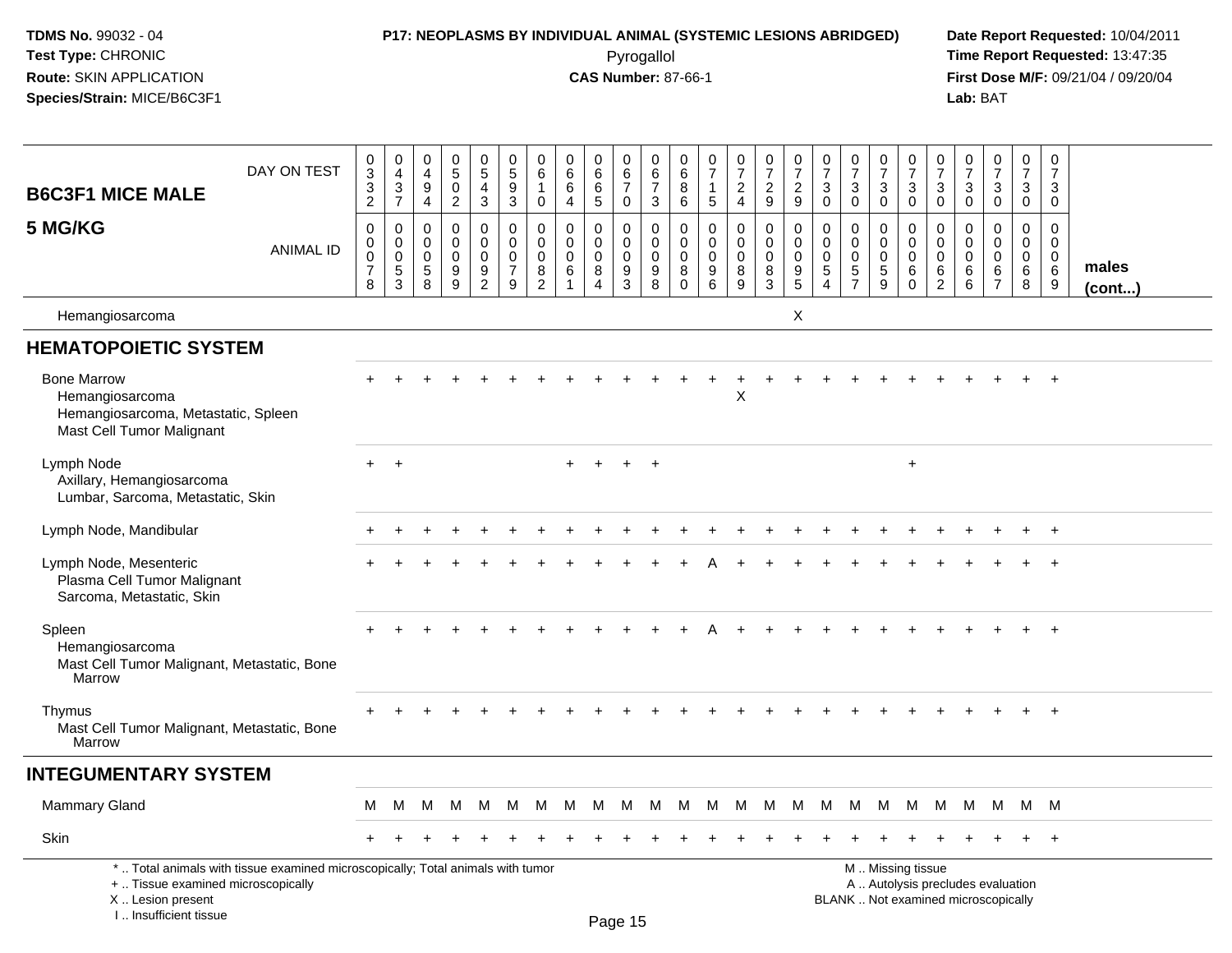### **P17: NEOPLASMS BY INDIVIDUAL ANIMAL (SYSTEMIC LESIONS ABRIDGED) Date Report Requested:** 10/04/2011

 Pyrogallol **Time Report Requested:** 13:47:35 **First Dose M/F:** 09/21/04 / 09/20/04<br>Lab: BAT **Lab:** BAT

| <b>B6C3F1 MICE MALE</b>                                                                                                                    | DAY ON TEST      | 0<br>$\overline{3}$<br>$\frac{3}{2}$                       | 0<br>$\overline{4}$<br>$\frac{3}{7}$      | $\pmb{0}$<br>$\overline{4}$<br>9<br>$\overline{4}$ | $\begin{array}{c} 0 \\ 5 \end{array}$<br>$\pmb{0}$<br>$\overline{2}$ | $\begin{array}{c} 0 \\ 5 \end{array}$<br>$\overline{4}$<br>$\overline{3}$ | 0<br>$\overline{5}$<br>$9\,$<br>$\overline{3}$                     | 0<br>$\,6\,$<br>$\mathbf{1}$<br>$\mathbf 0$                   | $\begin{array}{c} 0 \\ 6 \end{array}$<br>6<br>$\overline{4}$   | 0<br>$\overline{6}$<br>6<br>$\overline{5}$                    | $_{6}^{\rm 0}$<br>$\overline{7}$<br>$\mathbf 0$        | $\mathbf 0$<br>$6\phantom{a}$<br>$\overline{7}$<br>$\mathbf{3}$ | $\begin{array}{c} 0 \\ 6 \end{array}$<br>$^8_6$         | $\frac{0}{7}$<br>$\mathbf{1}$<br>$\sqrt{5}$      | $\frac{0}{7}$<br>$\frac{2}{4}$                                | $\frac{0}{7}$<br>$\frac{2}{9}$                    | $\frac{0}{7}$<br>$\overline{c}$<br>$\overline{9}$ | $\frac{0}{7}$<br>$\mathbf{3}$<br>$\ddot{\mathbf{0}}$             | $\frac{0}{7}$<br>$\mathbf{3}$<br>$\overline{0}$            | $\frac{0}{7}$<br>$_{0}^{3}$              | $\frac{0}{7}$<br>$\mathsf 3$<br>$\overline{0}$             | $\frac{0}{7}$<br>3<br>$\mathsf{O}\xspace$                     | $\frac{0}{7}$<br>$_0^3$                             | $\frac{0}{7}$<br>$\frac{3}{0}$                                | $\frac{0}{7}$<br>$\frac{3}{0}$      | 0<br>$\overline{7}$<br>3<br>$\mathbf 0$                 |                       |
|--------------------------------------------------------------------------------------------------------------------------------------------|------------------|------------------------------------------------------------|-------------------------------------------|----------------------------------------------------|----------------------------------------------------------------------|---------------------------------------------------------------------------|--------------------------------------------------------------------|---------------------------------------------------------------|----------------------------------------------------------------|---------------------------------------------------------------|--------------------------------------------------------|-----------------------------------------------------------------|---------------------------------------------------------|--------------------------------------------------|---------------------------------------------------------------|---------------------------------------------------|---------------------------------------------------|------------------------------------------------------------------|------------------------------------------------------------|------------------------------------------|------------------------------------------------------------|---------------------------------------------------------------|-----------------------------------------------------|---------------------------------------------------------------|-------------------------------------|---------------------------------------------------------|-----------------------|
| 5 MG/KG                                                                                                                                    | <b>ANIMAL ID</b> | $\pmb{0}$<br>$\pmb{0}$<br>$\pmb{0}$<br>$\overline{7}$<br>8 | $\mathbf 0$<br>$\mathbf 0$<br>0<br>5<br>3 | $\pmb{0}$<br>0<br>0<br>$\overline{5}$<br>8         | $\mathbf 0$<br>$\mathbf 0$<br>$\mathbf 0$<br>$^9_9$                  | $\mathbf 0$<br>$\mathbf 0$<br>$\pmb{0}$<br>$\frac{9}{2}$                  | $\mathbf 0$<br>$\mathbf 0$<br>$\mathbf 0$<br>$\boldsymbol{7}$<br>9 | $\mathbf 0$<br>$\Omega$<br>$\mathbf 0$<br>8<br>$\overline{c}$ | $\mathbf 0$<br>$\mathbf 0$<br>$\mathbf 0$<br>6<br>$\mathbf{1}$ | $\mathbf 0$<br>$\Omega$<br>$\mathbf 0$<br>8<br>$\overline{4}$ | 0<br>$\mathsf{O}\xspace$<br>$\pmb{0}$<br>$\frac{9}{3}$ | $\mathbf 0$<br>$\mathbf 0$<br>$\mathbf 0$<br>$_{8}^{\rm 9}$     | $\mathbf 0$<br>$\mathbf 0$<br>$\mathbf 0$<br>$_{0}^{8}$ | $\mathbf 0$<br>$\Omega$<br>$\mathbf 0$<br>9<br>6 | $\mathbf 0$<br>$\mathbf 0$<br>$\mathbf 0$<br>$\bf 8$<br>$9\,$ | $\pmb{0}$<br>$\mathbf 0$<br>$\mathsf 0$<br>8<br>3 | $\boldsymbol{0}$<br>$\Omega$<br>0<br>9<br>5       | $\mathbf 0$<br>$\mathbf 0$<br>0<br>$\,$ 5 $\,$<br>$\overline{4}$ | $\mathbf 0$<br>$\mathbf 0$<br>$\mathbf 0$<br>$\frac{5}{7}$ | 0<br>$\mathbf 0$<br>0<br>$\sqrt{5}$<br>9 | $\mathbf 0$<br>$\mathbf 0$<br>$\mathbf 0$<br>6<br>$\Omega$ | $\mathbf 0$<br>$\Omega$<br>$\mathbf 0$<br>6<br>$\overline{2}$ | $\mathbf 0$<br>$\mathbf 0$<br>$\mathbf 0$<br>6<br>6 | $\mathbf 0$<br>$\Omega$<br>$\mathbf 0$<br>6<br>$\overline{7}$ | $\pmb{0}$<br>0<br>0<br>$\,6\,$<br>8 | $\mathbf 0$<br>$\mathbf 0$<br>$\mathbf 0$<br>6<br>$9\,$ | males<br>$($ cont $)$ |
| <b>Basal Cell Carcinoma</b><br>Fibrous Histiocytoma<br>Trichoepithelioma<br>Site Of Application, Hamartoma<br>Subcutaneous Tissue, Sarcoma |                  |                                                            |                                           |                                                    |                                                                      |                                                                           |                                                                    |                                                               |                                                                |                                                               | X                                                      |                                                                 | X                                                       |                                                  | $\times$                                                      |                                                   |                                                   |                                                                  |                                                            |                                          |                                                            |                                                               |                                                     |                                                               | Χ                                   |                                                         |                       |
| <b>MUSCULOSKELETAL SYSTEM</b>                                                                                                              |                  |                                                            |                                           |                                                    |                                                                      |                                                                           |                                                                    |                                                               |                                                                |                                                               |                                                        |                                                                 |                                                         |                                                  |                                                               |                                                   |                                                   |                                                                  |                                                            |                                          |                                                            |                                                               |                                                     |                                                               |                                     |                                                         |                       |
| <b>Bone</b><br>Hemangiosarcoma<br>Mast Cell Tumor Malignant, Metastatic, Bone<br>Marrow                                                    |                  |                                                            |                                           |                                                    |                                                                      |                                                                           |                                                                    |                                                               |                                                                |                                                               |                                                        |                                                                 |                                                         |                                                  | X                                                             |                                                   |                                                   |                                                                  |                                                            |                                          |                                                            |                                                               |                                                     |                                                               |                                     | $\overline{+}$                                          |                       |
| <b>NERVOUS SYSTEM</b>                                                                                                                      |                  |                                                            |                                           |                                                    |                                                                      |                                                                           |                                                                    |                                                               |                                                                |                                                               |                                                        |                                                                 |                                                         |                                                  |                                                               |                                                   |                                                   |                                                                  |                                                            |                                          |                                                            |                                                               |                                                     |                                                               |                                     |                                                         |                       |
| <b>Brain</b>                                                                                                                               |                  |                                                            |                                           |                                                    |                                                                      |                                                                           |                                                                    |                                                               |                                                                |                                                               |                                                        |                                                                 |                                                         |                                                  |                                                               |                                                   |                                                   |                                                                  |                                                            |                                          |                                                            |                                                               |                                                     |                                                               |                                     | $+$                                                     |                       |
| <b>RESPIRATORY SYSTEM</b>                                                                                                                  |                  |                                                            |                                           |                                                    |                                                                      |                                                                           |                                                                    |                                                               |                                                                |                                                               |                                                        |                                                                 |                                                         |                                                  |                                                               |                                                   |                                                   |                                                                  |                                                            |                                          |                                                            |                                                               |                                                     |                                                               |                                     |                                                         |                       |
| Lung<br>Alveolar/Bronchiolar Adenoma<br>Alveolar/Bronchiolar Adenoma, Multiple<br>Alveolar/Bronchiolar Carcinoma                           |                  |                                                            |                                           |                                                    | X                                                                    |                                                                           |                                                                    |                                                               | X                                                              |                                                               |                                                        |                                                                 |                                                         |                                                  | X<br>$\mathsf{X}$                                             |                                                   | $\sf X$                                           |                                                                  |                                                            |                                          |                                                            | $\times$                                                      |                                                     |                                                               |                                     |                                                         |                       |
| Alveolar/Bronchiolar Carcinoma, Multiple<br>Hepatocellular Carcinoma, Metastatic, Liver<br>Sarcoma, Metastatic, Skin                       |                  |                                                            |                                           |                                                    |                                                                      | $\boldsymbol{\mathsf{X}}$                                                 |                                                                    | $\sf X$                                                       |                                                                |                                                               | $X$ $X$                                                |                                                                 |                                                         | $\mathsf X$                                      |                                                               |                                                   |                                                   | X                                                                |                                                            |                                          |                                                            |                                                               |                                                     |                                                               | X                                   |                                                         |                       |
| Nose<br>Mast Cell Tumor Malignant, Metastatic, Bone<br>Marrow                                                                              |                  |                                                            |                                           |                                                    |                                                                      |                                                                           |                                                                    |                                                               |                                                                |                                                               |                                                        |                                                                 |                                                         |                                                  |                                                               |                                                   |                                                   |                                                                  |                                                            |                                          |                                                            |                                                               |                                                     |                                                               |                                     |                                                         |                       |
| Trachea                                                                                                                                    |                  |                                                            |                                           |                                                    |                                                                      |                                                                           |                                                                    |                                                               |                                                                |                                                               |                                                        |                                                                 |                                                         |                                                  |                                                               |                                                   |                                                   |                                                                  |                                                            |                                          |                                                            |                                                               |                                                     |                                                               |                                     | $^{+}$                                                  |                       |
| *  Total animals with tissue examined microscopically; Total animals with tumor<br>+  Tissue examined microscopically                      |                  |                                                            |                                           |                                                    |                                                                      |                                                                           |                                                                    |                                                               |                                                                |                                                               |                                                        |                                                                 |                                                         |                                                  |                                                               |                                                   |                                                   |                                                                  |                                                            |                                          | M  Missing tissue<br>A  Autolysis precludes evaluation     |                                                               |                                                     |                                                               |                                     |                                                         |                       |

 Lesion present BLANK .. Not examined microscopicallyX .. Lesion present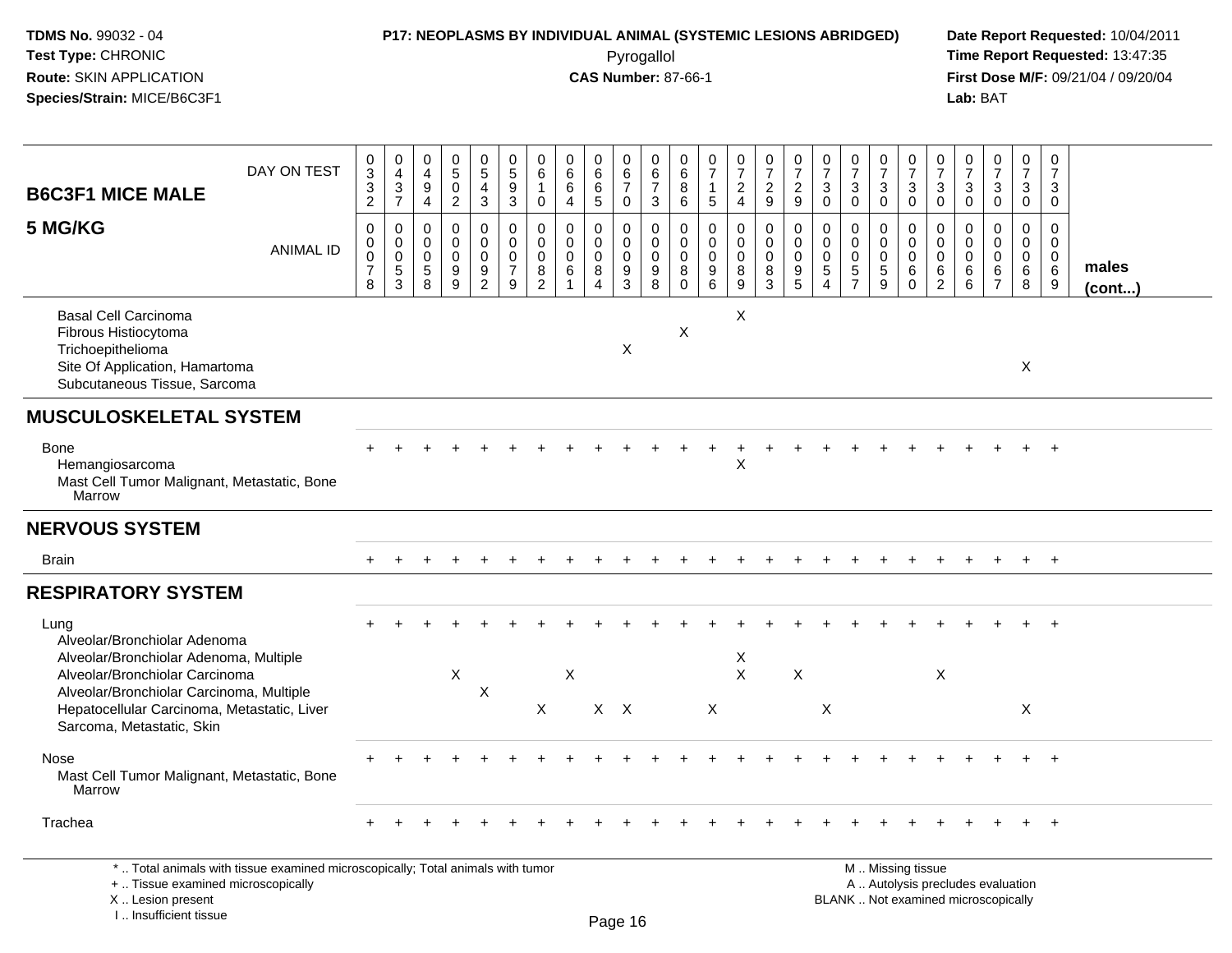# **P17: NEOPLASMS BY INDIVIDUAL ANIMAL (SYSTEMIC LESIONS ABRIDGED) Date Report Requested:** 10/04/2011

 Pyrogallol **Time Report Requested:** 13:47:35 **First Dose M/F:** 09/21/04 / 09/20/04<br>Lab: BAT **Lab:** BAT

| <b>B6C3F1 MICE MALE</b>                                         | DAY ON TEST      | $\frac{0}{3}$<br>$\ensuremath{\mathsf{3}}$<br>$\overline{c}$ | 0<br>$\overline{\mathbf{4}}$<br>$\sqrt{3}$<br>$\overline{7}$  | $\begin{smallmatrix} 0\\4 \end{smallmatrix}$<br>$\boldsymbol{9}$<br>$\overline{4}$ | $\frac{0}{5}$<br>$\mathsf{O}\xspace$<br>$\overline{c}$ | $\begin{array}{c} 0 \\ 5 \end{array}$<br>$\overline{\mathbf{4}}$<br>$\mathbf{3}$ | $\begin{array}{c} 0 \\ 5 \end{array}$<br>$\boldsymbol{9}$<br>$\ensuremath{\mathsf{3}}$ | 0<br>$\,6\,$<br>0                                      | $_{6}^{\rm 0}$<br>$\,6\,$<br>$\overline{4}$ | 0<br>$\,6$<br>$\,6$<br>5                               | 0<br>$\frac{6}{7}$<br>$\mathbf 0$                         | 0<br>$\,6\,$<br>$\overline{7}$<br>$\sqrt{3}$             | 0<br>$\,6$<br>8<br>6                                     | $\frac{0}{7}$<br>$\mathbf{1}$<br>5        | $\frac{0}{7}$<br>$\overline{c}$<br>4 | $\frac{0}{7}$<br>$\sqrt{2}$<br>$\boldsymbol{9}$              | $\frac{0}{7}$<br>$\overline{c}$<br>$\boldsymbol{9}$ | 0<br>$\overline{7}$<br>$\mathbf{3}$<br>0                     | $\frac{0}{7}$<br>$\ensuremath{\mathsf{3}}$<br>$\mathbf 0$ | $\frac{0}{7}$<br>3<br>0         | $\frac{0}{7}$<br>$\mathsf 3$<br>$\mathbf 0$                           | 0<br>$\boldsymbol{7}$<br>$\ensuremath{\mathsf{3}}$<br>$\pmb{0}$ | 0<br>$\overline{7}$<br>3<br>0                    | $\frac{0}{7}$<br>$\mathbf{3}$<br>0                               | $\frac{0}{7}$<br>3<br>$\pmb{0}$ | 0<br>$\boldsymbol{7}$<br>$\sqrt{3}$<br>$\mathbf 0$ |                 |  |
|-----------------------------------------------------------------|------------------|--------------------------------------------------------------|---------------------------------------------------------------|------------------------------------------------------------------------------------|--------------------------------------------------------|----------------------------------------------------------------------------------|----------------------------------------------------------------------------------------|--------------------------------------------------------|---------------------------------------------|--------------------------------------------------------|-----------------------------------------------------------|----------------------------------------------------------|----------------------------------------------------------|-------------------------------------------|--------------------------------------|--------------------------------------------------------------|-----------------------------------------------------|--------------------------------------------------------------|-----------------------------------------------------------|---------------------------------|-----------------------------------------------------------------------|-----------------------------------------------------------------|--------------------------------------------------|------------------------------------------------------------------|---------------------------------|----------------------------------------------------|-----------------|--|
| 5 MG/KG                                                         | <b>ANIMAL ID</b> | 0<br>$\pmb{0}$<br>$\pmb{0}$<br>$\overline{7}$<br>8           | $\mathbf 0$<br>$\mathbf 0$<br>$\mathbf 0$<br>$\,$ 5 $\,$<br>3 | $\mathbf 0$<br>$\mathsf{O}\xspace$<br>$\mathsf 0$<br>5<br>8                        | 0<br>$\mathbf 0$<br>0<br>9<br>9                        | 0<br>$\ddot{\mathbf{0}}$<br>$\ddot{\mathbf{0}}$<br>$\boldsymbol{9}$<br>2         | $_{\rm 0}^{\rm 0}$<br>$\pmb{0}$<br>$\overline{7}$<br>9                                 | 0<br>$\mathbf 0$<br>$\mathbf 0$<br>8<br>$\overline{2}$ | 0<br>$\mathbf 0$<br>$\mathbf 0$<br>6        | 0<br>$\mathbf 0$<br>$\mathbf 0$<br>8<br>$\overline{4}$ | 0<br>$\mathbf 0$<br>$\overline{0}$<br>$\overline{9}$<br>3 | 0<br>$\mathbf 0$<br>$\mathbf 0$<br>$\boldsymbol{9}$<br>8 | 0<br>$\mathsf{O}\xspace$<br>$\mathbf 0$<br>8<br>$\Omega$ | 0<br>$\mathbf 0$<br>$\mathbf 0$<br>9<br>6 | 0<br>$\mathbf 0$<br>0<br>8<br>9      | 0<br>$\overline{0}$<br>$\overline{0}$<br>8<br>$\overline{3}$ | $_{\rm 0}^{\rm 0}$<br>$\pmb{0}$<br>9<br>5           | $\mathbf 0$<br>$\mathbf 0$<br>$\mathbf 0$<br>$\sqrt{5}$<br>4 | 0<br>$\mathbf 0$<br>$\mathbf 0$<br>5<br>$\overline{ }$    | 0<br>$\mathbf 0$<br>0<br>5<br>9 | 0<br>$\boldsymbol{0}$<br>$\overline{0}$<br>$6\phantom{1}$<br>$\Omega$ | 0<br>$\mathsf{O}\xspace$<br>$\mathbf 0$<br>6<br>$\overline{2}$  | $\Omega$<br>$\mathbf 0$<br>$\mathbf 0$<br>6<br>6 | $\mathbf 0$<br>$\mathbf 0$<br>$\mathbf 0$<br>6<br>$\overline{7}$ | 0<br>$\mathbf 0$<br>0<br>6<br>8 | 0<br>$\mathbf 0$<br>$\mathbf 0$<br>$\,6\,$<br>9    | males<br>(cont) |  |
| <b>SPECIAL SENSES SYSTEM</b>                                    |                  |                                                              |                                                               |                                                                                    |                                                        |                                                                                  |                                                                                        |                                                        |                                             |                                                        |                                                           |                                                          |                                                          |                                           |                                      |                                                              |                                                     |                                                              |                                                           |                                 |                                                                       |                                                                 |                                                  |                                                                  |                                 |                                                    |                 |  |
| Eye                                                             |                  |                                                              |                                                               |                                                                                    |                                                        |                                                                                  |                                                                                        |                                                        |                                             |                                                        |                                                           |                                                          |                                                          |                                           |                                      |                                                              |                                                     |                                                              |                                                           |                                 |                                                                       |                                                                 |                                                  |                                                                  | $\ddot{}$                       | $+$                                                |                 |  |
| <b>Harderian Gland</b><br>Adenoma<br>Carcinoma                  |                  |                                                              |                                                               |                                                                                    |                                                        |                                                                                  |                                                                                        |                                                        |                                             |                                                        |                                                           |                                                          |                                                          |                                           |                                      |                                                              | X                                                   |                                                              |                                                           |                                 |                                                                       |                                                                 |                                                  | X                                                                | $\ddot{}$                       | $+$                                                |                 |  |
| <b>URINARY SYSTEM</b>                                           |                  |                                                              |                                                               |                                                                                    |                                                        |                                                                                  |                                                                                        |                                                        |                                             |                                                        |                                                           |                                                          |                                                          |                                           |                                      |                                                              |                                                     |                                                              |                                                           |                                 |                                                                       |                                                                 |                                                  |                                                                  |                                 |                                                    |                 |  |
| Kidney<br>Mast Cell Tumor Malignant, Metastatic, Bone<br>Marrow |                  |                                                              |                                                               |                                                                                    |                                                        |                                                                                  |                                                                                        |                                                        |                                             |                                                        |                                                           |                                                          |                                                          |                                           |                                      |                                                              |                                                     |                                                              |                                                           |                                 |                                                                       |                                                                 |                                                  |                                                                  | $\ddot{}$                       | $+$                                                |                 |  |
| Urethra                                                         |                  |                                                              |                                                               |                                                                                    |                                                        |                                                                                  | $\ddot{}$                                                                              |                                                        |                                             |                                                        |                                                           |                                                          |                                                          |                                           |                                      |                                                              |                                                     |                                                              |                                                           |                                 |                                                                       |                                                                 |                                                  |                                                                  |                                 |                                                    |                 |  |
| <b>Urinary Bladder</b>                                          |                  |                                                              |                                                               |                                                                                    |                                                        |                                                                                  |                                                                                        |                                                        |                                             |                                                        |                                                           |                                                          |                                                          |                                           |                                      |                                                              |                                                     |                                                              |                                                           |                                 |                                                                       |                                                                 |                                                  |                                                                  | $\pm$                           | $+$                                                |                 |  |
| <b>SYSTEMIC LESIONS</b>                                         |                  |                                                              |                                                               |                                                                                    |                                                        |                                                                                  |                                                                                        |                                                        |                                             |                                                        |                                                           |                                                          |                                                          |                                           |                                      |                                                              |                                                     |                                                              |                                                           |                                 |                                                                       |                                                                 |                                                  |                                                                  |                                 |                                                    |                 |  |
| Multiple Organ<br>Lymphoma Malignant                            |                  |                                                              |                                                               |                                                                                    |                                                        |                                                                                  |                                                                                        |                                                        |                                             |                                                        |                                                           | X                                                        |                                                          |                                           |                                      |                                                              |                                                     |                                                              |                                                           |                                 |                                                                       |                                                                 |                                                  |                                                                  |                                 |                                                    |                 |  |

+ .. Tissue examined microscopically

X .. Lesion present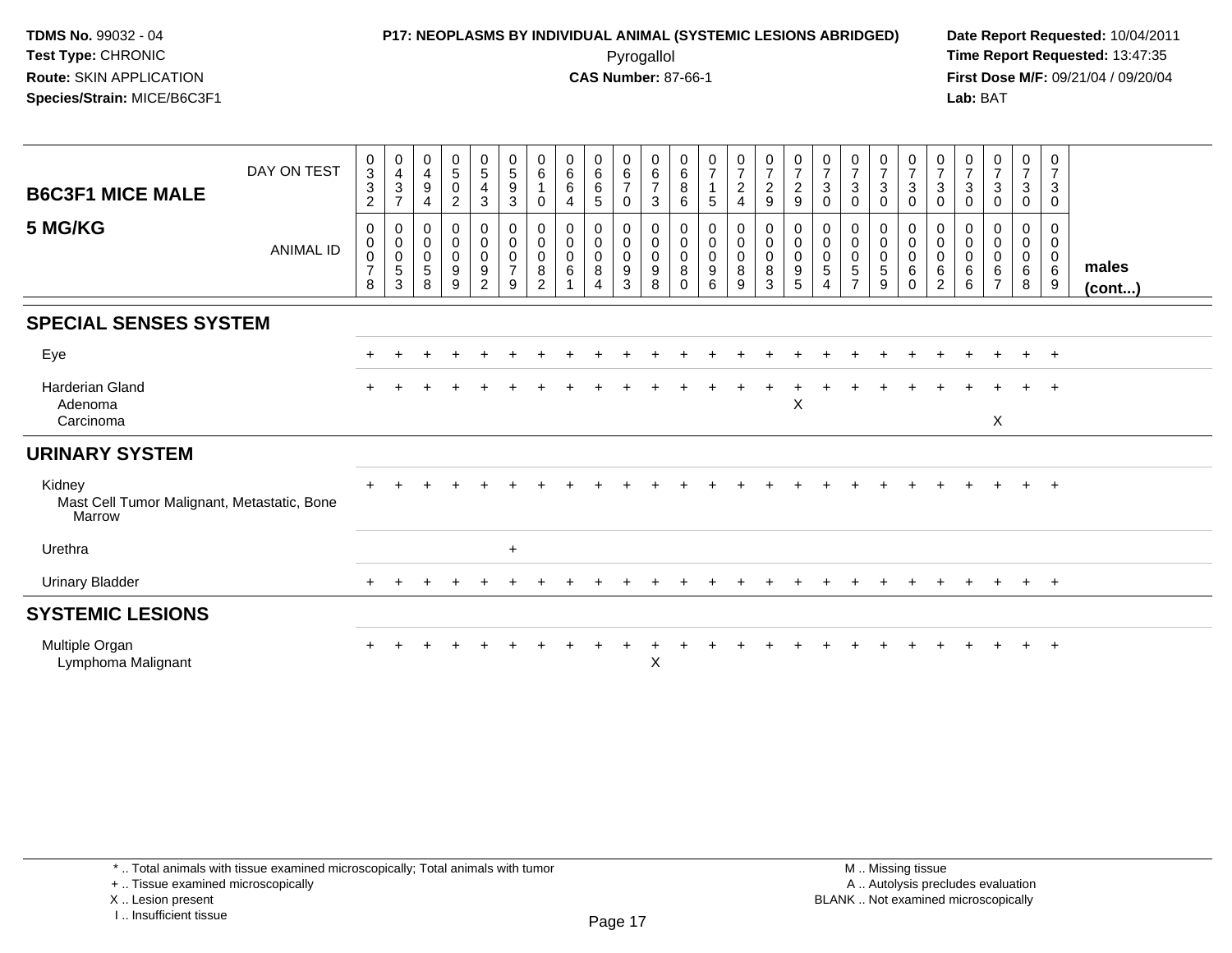## **P17: NEOPLASMS BY INDIVIDUAL ANIMAL (SYSTEMIC LESIONS ABRIDGED) Date Report Requested:** 10/04/2011

 Pyrogallol **Time Report Requested:** 13:47:35 **First Dose M/F:** 09/21/04 / 09/20/04<br>Lab: BAT **Lab:** BAT

| <b>B6C3F1 MICE MALE</b>                                                                                                                                                                                                             | DAY ON TEST      | $\frac{0}{7}$<br>$\mathbf{3}$<br>0                                                         | $\begin{array}{c} 0 \\ 7 \end{array}$<br>3<br>0                     | $\frac{0}{7}$<br>$\mathbf{3}$<br>$\mathbf 0$                 | $\begin{smallmatrix}0\\7\end{smallmatrix}$<br>$\ensuremath{\mathsf{3}}$<br>$\pmb{0}$ | $\frac{0}{7}$<br>3<br>0                 | $\frac{0}{7}$<br>$\sqrt{3}$<br>$\mathbf 0$                    | $\frac{0}{7}$<br>$\mathbf{3}$<br>$\mathbf 0$                     | $\frac{0}{7}$<br>$\mathbf{3}$<br>$\mathbf 0$          | $\begin{array}{c} 0 \\ 7 \end{array}$<br>$\sqrt{3}$<br>$\mathbf 0$       | $\frac{0}{7}$<br>$\mathbf{3}$<br>$\mathbf 0$     | $\frac{0}{7}$<br>$\sqrt{3}$<br>$\mathbf 0$                                              | 0<br>$\overline{7}$<br>3<br>$\mathbf{1}$                                     | $\frac{0}{7}$<br>$\sqrt{3}$<br>$\mathbf{1}$                                | $\frac{0}{7}$<br>$\mathbf{3}$<br>$\mathbf{1}$                    | $\begin{array}{c} 0 \\ 7 \\ 3 \end{array}$<br>$\mathbf{1}$                                 | $\frac{0}{7}$<br>$\ensuremath{\mathsf{3}}$<br>$\mathbf{1}$     | $\begin{array}{c} 0 \\ 7 \end{array}$<br>$\ensuremath{\mathsf{3}}$<br>$\mathbf{1}$ | $\frac{0}{7}$<br>$\frac{3}{1}$                                         | $\frac{0}{7}$<br>$\mathbf{3}$<br>1                                | $\frac{0}{7}$<br>$\sqrt{3}$<br>$\mathbf{1}$                                                  | 0<br>$\overline{7}$<br>3<br>$\mathbf{1}$                                      | $\frac{0}{7}$<br>$\mathbf{3}$<br>$\mathbf{1}$                       | $\begin{smallmatrix}0\\7\end{smallmatrix}$<br>$\ensuremath{\mathsf{3}}$<br>$\mathbf{1}$ | $\frac{0}{7}$<br>$\mathbf{3}$<br>$\overline{1}$                  | $\pmb{0}$<br>$\overline{7}$<br>3<br>$\mathbf{1}$                              |                                                                |
|-------------------------------------------------------------------------------------------------------------------------------------------------------------------------------------------------------------------------------------|------------------|--------------------------------------------------------------------------------------------|---------------------------------------------------------------------|--------------------------------------------------------------|--------------------------------------------------------------------------------------|-----------------------------------------|---------------------------------------------------------------|------------------------------------------------------------------|-------------------------------------------------------|--------------------------------------------------------------------------|--------------------------------------------------|-----------------------------------------------------------------------------------------|------------------------------------------------------------------------------|----------------------------------------------------------------------------|------------------------------------------------------------------|--------------------------------------------------------------------------------------------|----------------------------------------------------------------|------------------------------------------------------------------------------------|------------------------------------------------------------------------|-------------------------------------------------------------------|----------------------------------------------------------------------------------------------|-------------------------------------------------------------------------------|---------------------------------------------------------------------|-----------------------------------------------------------------------------------------|------------------------------------------------------------------|-------------------------------------------------------------------------------|----------------------------------------------------------------|
| 5 MG/KG                                                                                                                                                                                                                             | <b>ANIMAL ID</b> | $\pmb{0}$<br>$\mathsf{O}\xspace$<br>$\mathbf 0$<br>$\boldsymbol{7}$<br>$\mathsf{O}\xspace$ | 0<br>$\mathbf 0$<br>$\mathbf 0$<br>$\overline{7}$<br>$\overline{2}$ | $\mathbf 0$<br>0<br>0<br>$\boldsymbol{7}$<br>$5\phantom{.0}$ | $\mathbf 0$<br>$\pmb{0}$<br>$\pmb{0}$<br>$\overline{7}$<br>6                         | 0<br>$\mathbf 0$<br>$\pmb{0}$<br>$^8$ 5 | $\pmb{0}$<br>$\mathbf 0$<br>$\mathbf 0$<br>$\bf 8$<br>$\,6\,$ | $\mathbf 0$<br>$\mathbf 0$<br>$\mathbf 0$<br>8<br>$\overline{7}$ | $\pmb{0}$<br>$\pmb{0}$<br>$\mathbf 0$<br>$\bf 8$<br>8 | 0<br>$\pmb{0}$<br>$\pmb{0}$<br>$\boldsymbol{9}$<br>$\boldsymbol{\Delta}$ | 0<br>$\mathbf 0$<br>$\mathbf 0$<br>$\frac{9}{7}$ | $\mathbf 0$<br>$\mathsf{O}\xspace$<br>$\overline{1}$<br>$\boldsymbol{0}$<br>$\mathbf 0$ | $\mathbf 0$<br>$\boldsymbol{0}$<br>$\mathbf 0$<br>$\sqrt{5}$<br>$\mathbf{1}$ | $\mathbf 0$<br>$\mathbf 0$<br>$\mathbf 0$<br>$\mathbf 5$<br>$\overline{c}$ | 0<br>$\mathsf{O}\xspace$<br>$\mathsf{O}\xspace$<br>$\frac{5}{5}$ | $\mathsf{O}$<br>$\mathsf{O}\xspace$<br>$\mathsf{O}\xspace$<br>$\sqrt{5}$<br>$6\phantom{1}$ | $\pmb{0}$<br>$\pmb{0}$<br>$\pmb{0}$<br>$\,6\,$<br>$\mathbf{3}$ | $\mathbf 0$<br>$\pmb{0}$<br>$\pmb{0}$<br>$\,6\,$<br>$\overline{4}$                 | $\mathbf 0$<br>$\mathbf 0$<br>$\mathbf 0$<br>$\,6\,$<br>$5\phantom{1}$ | $\mathbf{0}$<br>$\mathbf 0$<br>$\mathbf 0$<br>$\overline{7}$<br>1 | $\boldsymbol{0}$<br>$\mathbf 0$<br>$\mathsf{O}\xspace$<br>$\boldsymbol{7}$<br>$\mathfrak{S}$ | $\mathbf 0$<br>$\mathbf 0$<br>$\mathbf 0$<br>$\overline{7}$<br>$\overline{4}$ | $\mathbf 0$<br>0<br>$\pmb{0}$<br>$\boldsymbol{7}$<br>$\overline{7}$ | $\mathbf 0$<br>$\pmb{0}$<br>$\mathsf{O}\xspace$<br>$\bf 8$<br>$\mathbf{1}$              | 0<br>$\mathbf 0$<br>$\mathbf 0$<br>$\boldsymbol{9}$<br>$\pmb{0}$ | $\mathbf 0$<br>$\mathbf 0$<br>$\mathbf 0$<br>$\boldsymbol{9}$<br>$\mathbf{1}$ | * TOTALS                                                       |
| <b>ALIMENTARY SYSTEM</b>                                                                                                                                                                                                            |                  |                                                                                            |                                                                     |                                                              |                                                                                      |                                         |                                                               |                                                                  |                                                       |                                                                          |                                                  |                                                                                         |                                                                              |                                                                            |                                                                  |                                                                                            |                                                                |                                                                                    |                                                                        |                                                                   |                                                                                              |                                                                               |                                                                     |                                                                                         |                                                                  |                                                                               |                                                                |
| Esophagus                                                                                                                                                                                                                           |                  |                                                                                            |                                                                     |                                                              |                                                                                      |                                         |                                                               |                                                                  |                                                       |                                                                          |                                                  |                                                                                         |                                                                              |                                                                            |                                                                  |                                                                                            |                                                                |                                                                                    |                                                                        |                                                                   |                                                                                              |                                                                               |                                                                     |                                                                                         |                                                                  |                                                                               | 50                                                             |
| Gallbladder                                                                                                                                                                                                                         |                  |                                                                                            |                                                                     |                                                              |                                                                                      |                                         |                                                               |                                                                  |                                                       |                                                                          |                                                  |                                                                                         |                                                                              |                                                                            |                                                                  |                                                                                            |                                                                |                                                                                    |                                                                        |                                                                   |                                                                                              |                                                                               |                                                                     |                                                                                         |                                                                  |                                                                               | 49                                                             |
| Intestine Large, Cecum                                                                                                                                                                                                              |                  |                                                                                            |                                                                     |                                                              |                                                                                      |                                         |                                                               |                                                                  |                                                       |                                                                          |                                                  |                                                                                         |                                                                              |                                                                            |                                                                  |                                                                                            |                                                                |                                                                                    |                                                                        |                                                                   |                                                                                              |                                                                               |                                                                     |                                                                                         |                                                                  |                                                                               | 50                                                             |
| Intestine Large, Colon                                                                                                                                                                                                              |                  |                                                                                            |                                                                     |                                                              |                                                                                      |                                         |                                                               |                                                                  |                                                       |                                                                          |                                                  |                                                                                         |                                                                              |                                                                            |                                                                  |                                                                                            |                                                                |                                                                                    |                                                                        |                                                                   |                                                                                              |                                                                               |                                                                     |                                                                                         |                                                                  |                                                                               | 50                                                             |
| Intestine Large, Rectum                                                                                                                                                                                                             |                  |                                                                                            |                                                                     |                                                              |                                                                                      |                                         |                                                               |                                                                  |                                                       |                                                                          |                                                  |                                                                                         |                                                                              |                                                                            |                                                                  |                                                                                            |                                                                |                                                                                    |                                                                        |                                                                   |                                                                                              |                                                                               |                                                                     |                                                                                         |                                                                  |                                                                               | 50                                                             |
| Intestine Small, Duodenum                                                                                                                                                                                                           |                  |                                                                                            |                                                                     |                                                              |                                                                                      |                                         |                                                               |                                                                  |                                                       |                                                                          |                                                  |                                                                                         |                                                                              |                                                                            |                                                                  |                                                                                            |                                                                |                                                                                    |                                                                        |                                                                   |                                                                                              |                                                                               |                                                                     |                                                                                         |                                                                  |                                                                               | 50                                                             |
| Intestine Small, Ileum                                                                                                                                                                                                              |                  |                                                                                            |                                                                     |                                                              |                                                                                      |                                         |                                                               |                                                                  |                                                       |                                                                          |                                                  |                                                                                         |                                                                              |                                                                            |                                                                  |                                                                                            |                                                                |                                                                                    |                                                                        |                                                                   |                                                                                              |                                                                               |                                                                     |                                                                                         |                                                                  | $\ddot{}$                                                                     | 50                                                             |
| Intestine Small, Jejunum                                                                                                                                                                                                            |                  |                                                                                            |                                                                     |                                                              |                                                                                      |                                         |                                                               |                                                                  |                                                       |                                                                          |                                                  |                                                                                         |                                                                              |                                                                            |                                                                  |                                                                                            |                                                                |                                                                                    |                                                                        |                                                                   |                                                                                              |                                                                               |                                                                     |                                                                                         |                                                                  |                                                                               | 50                                                             |
| Liver<br>Hemangiosarcoma<br>Hepatoblastoma<br>Hepatocellular Adenoma<br>Hepatocellular Adenoma, Multiple<br>Hepatocellular Carcinoma<br>Hepatocellular Carcinoma, Multiple<br>Mast Cell Tumor Malignant, Metastatic, Bone<br>Marrow |                  | X                                                                                          |                                                                     | $\mathsf X$                                                  | $\mathsf X$                                                                          | $\boldsymbol{\mathsf{X}}$               | $\mathsf X$                                                   | X                                                                | $\mathsf X$                                           | X                                                                        |                                                  | Х<br>$\mathsf X$                                                                        | X X X                                                                        |                                                                            | X<br>X                                                           |                                                                                            | X                                                              |                                                                                    | X<br>$X$ $X$                                                           | $\ddot{}$<br>X                                                    | $X$ $X$                                                                                      |                                                                               | $X$ $X$                                                             | $\pmb{\times}$<br>X                                                                     | $\ddot{}$<br>$\mathsf{X}$                                        | $\ddot{}$<br>$\times$<br>$\mathsf{X}$<br>X<br>X                               | 50<br>5<br>$\mathbf{1}$<br>17<br>19<br>15<br>3<br>$\mathbf{1}$ |
| Mesentery<br>Mast Cell Tumor Malignant, Metastatic, Bone<br>Marrow<br>Sarcoma, Metastatic, Skin                                                                                                                                     |                  |                                                                                            |                                                                     |                                                              |                                                                                      |                                         |                                                               | $\ddot{}$                                                        |                                                       |                                                                          |                                                  |                                                                                         |                                                                              |                                                                            |                                                                  |                                                                                            |                                                                |                                                                                    |                                                                        |                                                                   | $+$<br>X                                                                                     |                                                                               |                                                                     |                                                                                         |                                                                  | $\ddot{}$<br>$\boldsymbol{\mathsf{X}}$                                        | 6<br>1<br>$\mathbf 1$                                          |

\* .. Total animals with tissue examined microscopically; Total animals with tumor

+ .. Tissue examined microscopically

X .. Lesion present

I .. Insufficient tissue

 M .. Missing tissuey the contract of the contract of the contract of the contract of the contract of  $\mathsf A$  . Autolysis precludes evaluation Lesion present BLANK .. Not examined microscopically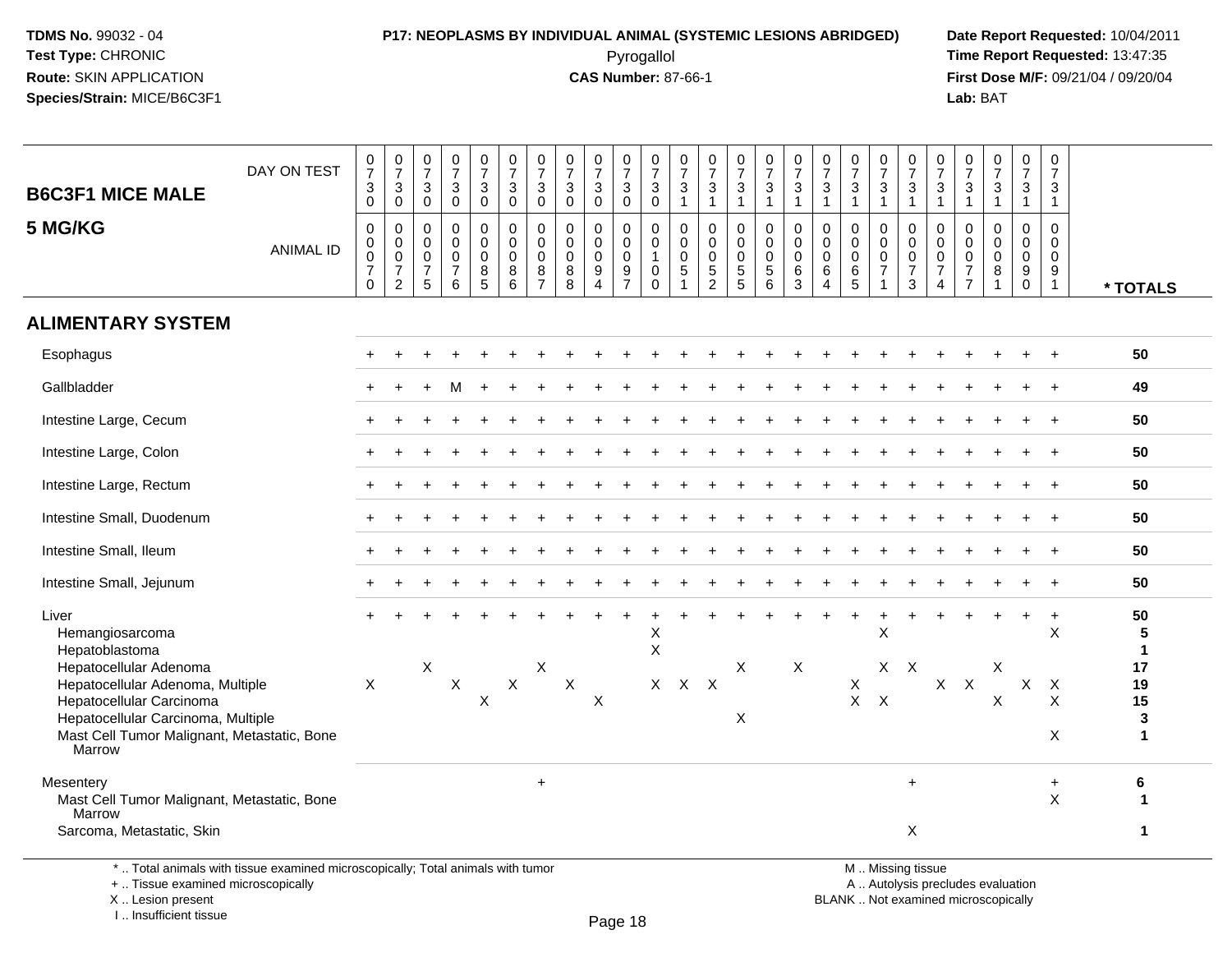### **P17: NEOPLASMS BY INDIVIDUAL ANIMAL (SYSTEMIC LESIONS ABRIDGED) Date Report Requested:** 10/04/2011

 Pyrogallol **Time Report Requested:** 13:47:35 **First Dose M/F:** 09/21/04 / 09/20/04<br>Lab: BAT **Lab:** BAT

| <b>B6C3F1 MICE MALE</b>                                                                                                                    | DAY ON TEST      | 0<br>$\overline{7}$<br>3<br>$\mathbf 0$                                 | 0<br>$\overline{7}$<br>3<br>$\mathbf 0$                   | $\frac{0}{7}$<br>$\mathbf{3}$<br>$\mathsf{O}\xspace$   | $\frac{0}{7}$<br>$\mathbf{3}$<br>$\pmb{0}$             | $\begin{smallmatrix}0\\7\end{smallmatrix}$<br>$\sqrt{3}$<br>$\mathsf{O}\xspace$ | $\pmb{0}$<br>$\overline{7}$<br>$\mathbf{3}$<br>$\mathbf 0$ | 0<br>$\overline{7}$<br>3<br>$\mathbf 0$      | $\begin{array}{c} 0 \\ 7 \end{array}$<br>$\sqrt{3}$<br>$\mathbf 0$ | $\frac{0}{7}$<br>$\mathbf{3}$<br>$\mathbf 0$ | $\begin{array}{c} 0 \\ 7 \end{array}$<br>$\ensuremath{\mathsf{3}}$<br>$\mathbf 0$ | $\pmb{0}$<br>$\overline{7}$<br>$\sqrt{3}$<br>$\mathbf 0$                    | $\pmb{0}$<br>$\overline{7}$<br>$\ensuremath{\mathsf{3}}$<br>$\mathbf{1}$ | $\begin{array}{c} 0 \\ 7 \end{array}$<br>$\ensuremath{\mathsf{3}}$<br>$\mathbf{1}$ | $\frac{0}{7}$<br>$\mathbf{3}$<br>$\mathbf{1}$    | $\begin{smallmatrix}0\\7\end{smallmatrix}$<br>$\mathbf{3}$<br>$\mathbf{1}$ | $\frac{0}{7}$<br>$\sqrt{3}$<br>$\overline{1}$                        | $\pmb{0}$<br>$\overline{7}$<br>$\sqrt{3}$<br>$\mathbf{1}$              | $\frac{0}{7}$<br>$\ensuremath{\mathsf{3}}$<br>$\mathbf{1}$ | $\frac{0}{7}$<br>3<br>$\mathbf{1}$                   | $\begin{array}{c} 0 \\ 7 \end{array}$<br>$\ensuremath{\mathsf{3}}$<br>$\mathbf{1}$            | $\pmb{0}$<br>$\overline{7}$<br>$\sqrt{3}$<br>$\overline{1}$                | $\pmb{0}$<br>$\overline{7}$<br>3<br>$\mathbf{1}$                    | $\begin{smallmatrix}0\\7\end{smallmatrix}$<br>$\ensuremath{\mathsf{3}}$<br>$\mathbf{1}$ | $\frac{0}{7}$<br>3<br>$\mathbf{1}$                                | $\mathbf 0$<br>$\overline{7}$<br>3<br>$\mathbf{1}$               |                                                    |
|--------------------------------------------------------------------------------------------------------------------------------------------|------------------|-------------------------------------------------------------------------|-----------------------------------------------------------|--------------------------------------------------------|--------------------------------------------------------|---------------------------------------------------------------------------------|------------------------------------------------------------|----------------------------------------------|--------------------------------------------------------------------|----------------------------------------------|-----------------------------------------------------------------------------------|-----------------------------------------------------------------------------|--------------------------------------------------------------------------|------------------------------------------------------------------------------------|--------------------------------------------------|----------------------------------------------------------------------------|----------------------------------------------------------------------|------------------------------------------------------------------------|------------------------------------------------------------|------------------------------------------------------|-----------------------------------------------------------------------------------------------|----------------------------------------------------------------------------|---------------------------------------------------------------------|-----------------------------------------------------------------------------------------|-------------------------------------------------------------------|------------------------------------------------------------------|----------------------------------------------------|
| 5 MG/KG                                                                                                                                    | <b>ANIMAL ID</b> | $\mathbf 0$<br>$\mathbf 0$<br>$\mathbf 0$<br>$\overline{7}$<br>$\Omega$ | 0<br>0<br>$\mathbf 0$<br>$\overline{7}$<br>$\overline{c}$ | $\mathbf 0$<br>0<br>$\mathbf 0$<br>$\overline{7}$<br>5 | $\mathbf 0$<br>$\mathsf 0$<br>0<br>$\overline{7}$<br>6 | $\mathbf 0$<br>$\mathbf 0$<br>$\mathbf 0$<br>$\bf 8$<br>$\overline{5}$          | $\mathbf 0$<br>$\mathbf 0$<br>$\mathbf 0$<br>$\,8\,$<br>6  | 0<br>0<br>$\mathbf 0$<br>8<br>$\overline{7}$ | $\mathbf 0$<br>$\pmb{0}$<br>$\mathbf 0$<br>8<br>8                  | 0<br>$\mathbf 0$<br>0<br>9<br>$\overline{4}$ | 0<br>$\mathbf 0$<br>0<br>$\frac{9}{7}$                                            | $\mathbf 0$<br>$\mathbf 0$<br>$\overline{1}$<br>$\mathsf{O}$<br>$\mathbf 0$ | 0<br>$\mathbf 0$<br>$\mathbf 0$<br>$\sqrt{5}$                            | $\mathbf 0$<br>$\mathbf 0$<br>$\mathbf 0$<br>5<br>$\overline{2}$                   | 0<br>$\mathbf 0$<br>$\mathsf 0$<br>$\frac{5}{5}$ | $\mathbf 0$<br>$\overline{0}$<br>$\mathbf 0$<br>5<br>$6^{\circ}$           | $\mathbf 0$<br>$\mathbf 0$<br>$\mathbf 0$<br>$6\,$<br>$\overline{3}$ | $\mathbf 0$<br>$\mathbf 0$<br>$\mathbf 0$<br>$\,6\,$<br>$\overline{4}$ | 0<br>$\pmb{0}$<br>$\mathbf 0$<br>6<br>$\overline{5}$       | 0<br>$\mathbf 0$<br>$\pmb{0}$<br>$\overline{7}$<br>1 | 0<br>$\mathbf 0$<br>$\mathbf 0$<br>$\overline{7}$<br>$\mathbf{3}$                             | $\Omega$<br>$\mathbf 0$<br>$\mathbf 0$<br>$\overline{7}$<br>$\overline{4}$ | 0<br>$\mathbf 0$<br>$\mathbf 0$<br>$\overline{7}$<br>$\overline{7}$ | $\mathbf 0$<br>$\mathbf 0$<br>$\mathbf 0$<br>8                                          | $\mathbf 0$<br>$\mathbf 0$<br>$\mathbf 0$<br>$9\,$<br>$\mathbf 0$ | $\Omega$<br>$\mathbf 0$<br>0<br>$\boldsymbol{9}$<br>$\mathbf{1}$ | * TOTALS                                           |
| Pancreas<br>Mast Cell Tumor Malignant, Metastatic, Bone<br>Marrow                                                                          |                  |                                                                         |                                                           |                                                        |                                                        |                                                                                 |                                                            |                                              |                                                                    |                                              |                                                                                   |                                                                             |                                                                          |                                                                                    |                                                  |                                                                            |                                                                      |                                                                        |                                                            |                                                      |                                                                                               |                                                                            |                                                                     |                                                                                         | $\ddot{}$<br>X                                                    | $\ddot{}$<br>X                                                   | 50<br>$\mathbf 1$<br>1                             |
| Plasma Cell Tumor Malignant, Metastatic,<br>Lymph Node, Mesenteric                                                                         |                  |                                                                         |                                                           |                                                        |                                                        |                                                                                 |                                                            |                                              |                                                                    |                                              |                                                                                   |                                                                             |                                                                          |                                                                                    |                                                  |                                                                            |                                                                      |                                                                        |                                                            |                                                      |                                                                                               |                                                                            |                                                                     |                                                                                         |                                                                   |                                                                  |                                                    |
| Salivary Glands                                                                                                                            |                  |                                                                         |                                                           |                                                        |                                                        |                                                                                 |                                                            |                                              |                                                                    |                                              |                                                                                   |                                                                             |                                                                          |                                                                                    |                                                  |                                                                            |                                                                      |                                                                        |                                                            |                                                      |                                                                                               |                                                                            |                                                                     |                                                                                         |                                                                   |                                                                  | 50                                                 |
| Stomach, Forestomach<br>Squamous Cell Papilloma                                                                                            |                  |                                                                         |                                                           |                                                        |                                                        |                                                                                 |                                                            |                                              |                                                                    |                                              |                                                                                   |                                                                             |                                                                          |                                                                                    |                                                  |                                                                            | $\boldsymbol{\mathsf{X}}$                                            |                                                                        |                                                            |                                                      |                                                                                               |                                                                            |                                                                     |                                                                                         |                                                                   |                                                                  | 50<br>$\mathbf{1}$                                 |
| Stomach, Glandular<br>Mast Cell Tumor Malignant, Metastatic, Bone<br><b>Marrow</b>                                                         |                  |                                                                         |                                                           |                                                        |                                                        |                                                                                 |                                                            |                                              |                                                                    |                                              |                                                                                   |                                                                             |                                                                          |                                                                                    |                                                  |                                                                            |                                                                      |                                                                        |                                                            |                                                      |                                                                                               |                                                                            |                                                                     |                                                                                         |                                                                   | $\ddot{}$<br>X                                                   | 50<br>$\mathbf{1}$                                 |
| Tooth<br>Odontoma                                                                                                                          |                  |                                                                         |                                                           |                                                        |                                                        |                                                                                 |                                                            | X                                            |                                                                    |                                              |                                                                                   |                                                                             |                                                                          |                                                                                    |                                                  |                                                                            |                                                                      |                                                                        |                                                            |                                                      |                                                                                               | $\overline{+}$                                                             |                                                                     |                                                                                         |                                                                   |                                                                  | 30<br>$\mathbf{3}$                                 |
| <b>CARDIOVASCULAR SYSTEM</b>                                                                                                               |                  |                                                                         |                                                           |                                                        |                                                        |                                                                                 |                                                            |                                              |                                                                    |                                              |                                                                                   |                                                                             |                                                                          |                                                                                    |                                                  |                                                                            |                                                                      |                                                                        |                                                            |                                                      |                                                                                               |                                                                            |                                                                     |                                                                                         |                                                                   |                                                                  |                                                    |
| <b>Blood Vessel</b>                                                                                                                        |                  |                                                                         |                                                           |                                                        |                                                        |                                                                                 |                                                            |                                              |                                                                    |                                              |                                                                                   |                                                                             |                                                                          |                                                                                    |                                                  |                                                                            |                                                                      |                                                                        |                                                            |                                                      |                                                                                               |                                                                            |                                                                     |                                                                                         |                                                                   |                                                                  | 50                                                 |
| Heart<br>Hemangiosarcoma                                                                                                                   |                  |                                                                         |                                                           |                                                        |                                                        |                                                                                 |                                                            |                                              |                                                                    |                                              |                                                                                   |                                                                             |                                                                          |                                                                                    |                                                  |                                                                            |                                                                      |                                                                        |                                                            | X                                                    |                                                                                               |                                                                            |                                                                     |                                                                                         |                                                                   |                                                                  | 50<br>$\mathbf{1}$                                 |
| <b>ENDOCRINE SYSTEM</b>                                                                                                                    |                  |                                                                         |                                                           |                                                        |                                                        |                                                                                 |                                                            |                                              |                                                                    |                                              |                                                                                   |                                                                             |                                                                          |                                                                                    |                                                  |                                                                            |                                                                      |                                                                        |                                                            |                                                      |                                                                                               |                                                                            |                                                                     |                                                                                         |                                                                   |                                                                  |                                                    |
| <b>Adrenal Cortex</b><br>Sarcoma, Metastatic, Skin<br>Subcapsular, Adenoma<br>Subcapsular, Adenoma, Multiple                               |                  |                                                                         | X                                                         |                                                        |                                                        |                                                                                 |                                                            |                                              |                                                                    |                                              |                                                                                   |                                                                             | X                                                                        |                                                                                    |                                                  |                                                                            | $X$ $X$                                                              |                                                                        |                                                            |                                                      | X                                                                                             | X                                                                          |                                                                     |                                                                                         |                                                                   |                                                                  | 50<br>$\mathbf{1}$<br>$\overline{\mathbf{r}}$<br>1 |
| Adrenal Medulla                                                                                                                            |                  |                                                                         |                                                           |                                                        |                                                        |                                                                                 |                                                            |                                              |                                                                    |                                              |                                                                                   |                                                                             |                                                                          |                                                                                    |                                                  |                                                                            |                                                                      |                                                                        |                                                            |                                                      |                                                                                               |                                                                            |                                                                     |                                                                                         |                                                                   | $\ddot{}$                                                        | 50                                                 |
| *  Total animals with tissue examined microscopically; Total animals with tumor<br>+  Tissue examined microscopically<br>X  Lesion present |                  |                                                                         |                                                           |                                                        |                                                        |                                                                                 |                                                            |                                              |                                                                    |                                              |                                                                                   |                                                                             |                                                                          |                                                                                    |                                                  |                                                                            |                                                                      |                                                                        |                                                            |                                                      | M  Missing tissue<br>A  Autolysis precludes evaluation<br>BLANK  Not examined microscopically |                                                                            |                                                                     |                                                                                         |                                                                   |                                                                  |                                                    |

I .. Insufficient tissue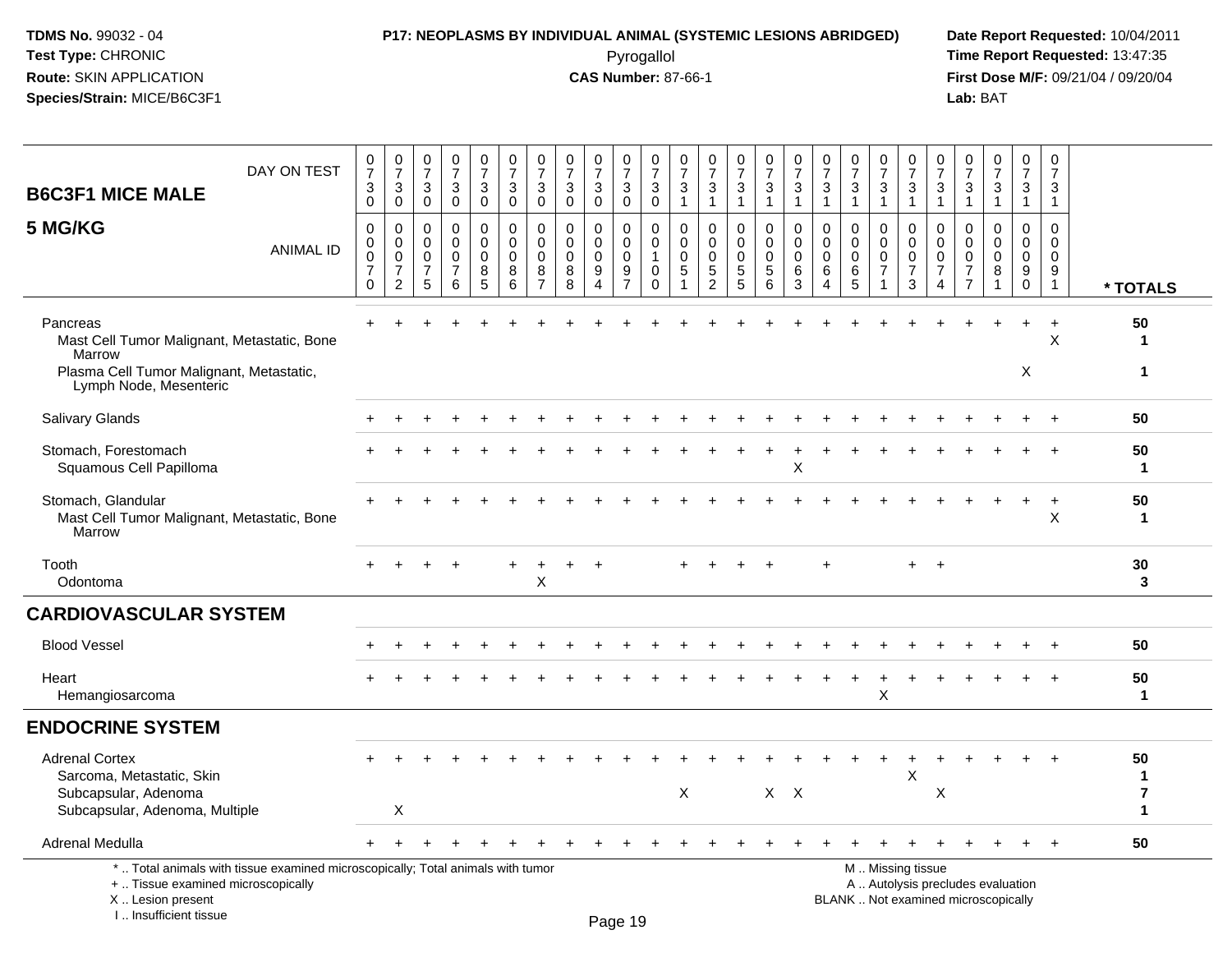#### **P17: NEOPLASMS BY INDIVIDUAL ANIMAL (SYSTEMIC LESIONS ABRIDGED) Date Report Requested:** 10/04/2011 Pyrogallol **Time Report Requested:** 13:47:35

**First Dose M/F:** 09/21/04 / 09/20/04<br>Lab: BAT **Lab:** BAT

| <b>B6C3F1 MICE MALE</b>                               | DAY ON TEST                                                                     | $\frac{0}{7}$<br>3<br>$\mathbf 0$                                | $\frac{0}{7}$<br>$\mathbf{3}$<br>$\overline{0}$                       | $\begin{smallmatrix}0\\7\end{smallmatrix}$<br>$\sqrt{3}$<br>$\mathbf 0$ | $\frac{0}{7}$<br>$\sqrt{3}$<br>$\overline{0}$                    | $\frac{0}{7}$<br>3<br>$\mathbf 0$                              | $\frac{0}{7}$<br>$\sqrt{3}$<br>$\mathbf 0$               | $\frac{0}{7}$<br>3<br>$\mathbf 0$                      | $\frac{0}{7}$<br>$\mathbf{3}$<br>$\Omega$           | $\frac{0}{7}$<br>$\mathbf{3}$<br>$\Omega$                       | $\frac{0}{7}$<br>$_{0}^{3}$                                           | $\frac{0}{7}$<br>3<br>$\mathbf 0$                              | $\frac{0}{7}$<br>3<br>$\overline{1}$          | $\frac{0}{7}$<br>$\mathbf{3}$<br>$\mathbf{1}$                   | $\frac{0}{7}$<br>3<br>$\mathbf{1}$       | $\frac{0}{7}$<br>3<br>$\mathbf{1}$       | $\frac{0}{7}$<br>$\ensuremath{\mathsf{3}}$<br>$\overline{1}$ | $\frac{0}{7}$<br>3<br>$\overline{1}$                   | 0<br>$\overline{7}$<br>$\mathbf{3}$<br>$\mathbf{1}$       | $\frac{0}{7}$<br>3<br>-1                | $\frac{0}{7}$<br>$\ensuremath{\mathsf{3}}$<br>$\mathbf{1}$      | $\begin{array}{c} 0 \\ 7 \end{array}$<br>$\sqrt{3}$<br>$\mathbf{1}$ | $\frac{0}{7}$<br>3<br>$\overline{1}$                                  | $\frac{0}{7}$<br>$\mathbf{3}$<br>$\overline{1}$ | $\frac{0}{7}$<br>3<br>1                                       | 0<br>$\overline{7}$<br>3<br>$\overline{1}$                          |                            |
|-------------------------------------------------------|---------------------------------------------------------------------------------|------------------------------------------------------------------|-----------------------------------------------------------------------|-------------------------------------------------------------------------|------------------------------------------------------------------|----------------------------------------------------------------|----------------------------------------------------------|--------------------------------------------------------|-----------------------------------------------------|-----------------------------------------------------------------|-----------------------------------------------------------------------|----------------------------------------------------------------|-----------------------------------------------|-----------------------------------------------------------------|------------------------------------------|------------------------------------------|--------------------------------------------------------------|--------------------------------------------------------|-----------------------------------------------------------|-----------------------------------------|-----------------------------------------------------------------|---------------------------------------------------------------------|-----------------------------------------------------------------------|-------------------------------------------------|---------------------------------------------------------------|---------------------------------------------------------------------|----------------------------|
| 5 MG/KG                                               | <b>ANIMAL ID</b>                                                                | $\mathbf 0$<br>$\mathbf 0$<br>0<br>$\overline{7}$<br>$\mathbf 0$ | 0<br>$\mathbf 0$<br>$\mathbf 0$<br>$\boldsymbol{7}$<br>$\overline{2}$ | 0<br>$\mathbf 0$<br>0<br>$\overline{7}$<br>$5\phantom{.0}$              | $\mathbf 0$<br>$\mathbf 0$<br>$\mathbf 0$<br>$\overline{7}$<br>6 | 0<br>0<br>$\mathbf 0$<br>$\begin{array}{c} 8 \\ 5 \end{array}$ | $\mathbf 0$<br>$\mathbf 0$<br>$\mathbf 0$<br>$\, 8$<br>6 | 0<br>$\mathbf 0$<br>$\mathbf 0$<br>8<br>$\overline{7}$ | $\mathbf 0$<br>$\mathbf 0$<br>$\mathbf 0$<br>8<br>8 | 0<br>$\mathbf 0$<br>$\mathbf 0$<br>$\boldsymbol{9}$<br>$\Delta$ | 0<br>$\mathbf 0$<br>$\mathbf 0$<br>$\boldsymbol{9}$<br>$\overline{7}$ | 0<br>$\mathbf 0$<br>$\mathbf{1}$<br>$\mathbf 0$<br>$\mathbf 0$ | 0<br>$\mathbf 0$<br>$\mathbf 0$<br>$\sqrt{5}$ | 0<br>$\mathbf 0$<br>$\mathbf 0$<br>$\sqrt{5}$<br>$\overline{2}$ | 0<br>$\mathbf 0$<br>0<br>$\sqrt{5}$<br>5 | 0<br>$\mathbf 0$<br>0<br>$\sqrt{5}$<br>6 | 0<br>$\mathbf 0$<br>$\mathbf 0$<br>$\,6\,$<br>3              | 0<br>$\mathbf 0$<br>$\mathbf 0$<br>6<br>$\overline{4}$ | $\mathbf 0$<br>$\mathbf 0$<br>$\mathbf 0$<br>$\,6\,$<br>5 | 0<br>$\mathbf 0$<br>0<br>$\overline{7}$ | 0<br>$\mathbf 0$<br>$\pmb{0}$<br>$\overline{7}$<br>$\mathbf{3}$ | $\mathbf 0$<br>$\Omega$<br>$\mathbf 0$<br>$\overline{7}$<br>4       | 0<br>$\mathbf{0}$<br>$\mathbf{0}$<br>$\overline{7}$<br>$\overline{7}$ | $\mathbf 0$<br>$\Omega$<br>$\Omega$<br>8<br>1   | $\mathbf 0$<br>$\mathbf 0$<br>$\mathbf 0$<br>9<br>$\mathbf 0$ | $\mathbf 0$<br>$\mathbf 0$<br>0<br>$\boldsymbol{9}$<br>$\mathbf{1}$ | * TOTALS                   |
| Islets, Pancreatic<br>Carcinoma                       |                                                                                 |                                                                  |                                                                       |                                                                         |                                                                  |                                                                |                                                          |                                                        |                                                     |                                                                 |                                                                       |                                                                |                                               |                                                                 |                                          |                                          |                                                              |                                                        |                                                           |                                         |                                                                 |                                                                     |                                                                       |                                                 |                                                               | $\ddot{}$                                                           | 50<br>$\mathbf{1}$         |
| Parathyroid Gland                                     |                                                                                 |                                                                  |                                                                       |                                                                         |                                                                  |                                                                |                                                          |                                                        |                                                     |                                                                 |                                                                       | м                                                              |                                               |                                                                 |                                          |                                          |                                                              |                                                        |                                                           | м                                       |                                                                 |                                                                     |                                                                       |                                                 |                                                               |                                                                     | 44                         |
| <b>Pituitary Gland</b>                                |                                                                                 |                                                                  |                                                                       |                                                                         |                                                                  |                                                                |                                                          |                                                        |                                                     |                                                                 |                                                                       |                                                                |                                               |                                                                 |                                          |                                          |                                                              |                                                        |                                                           |                                         |                                                                 |                                                                     |                                                                       |                                                 |                                                               |                                                                     | 50                         |
| <b>Thyroid Gland</b><br>C-cell, Carcinoma             |                                                                                 |                                                                  |                                                                       |                                                                         |                                                                  |                                                                |                                                          |                                                        |                                                     |                                                                 |                                                                       |                                                                |                                               |                                                                 |                                          |                                          |                                                              |                                                        |                                                           |                                         |                                                                 |                                                                     |                                                                       |                                                 |                                                               |                                                                     | 50<br>$\mathbf{1}$         |
| <b>GENERAL BODY SYSTEM</b>                            |                                                                                 |                                                                  |                                                                       |                                                                         |                                                                  |                                                                |                                                          |                                                        |                                                     |                                                                 |                                                                       |                                                                |                                               |                                                                 |                                          |                                          |                                                              |                                                        |                                                           |                                         |                                                                 |                                                                     |                                                                       |                                                 |                                                               |                                                                     |                            |
| Peritoneum                                            |                                                                                 |                                                                  |                                                                       |                                                                         |                                                                  |                                                                |                                                          |                                                        |                                                     |                                                                 |                                                                       |                                                                |                                               |                                                                 |                                          |                                          |                                                              |                                                        |                                                           |                                         |                                                                 |                                                                     |                                                                       |                                                 |                                                               |                                                                     | $\mathbf{1}$               |
| <b>GENITAL SYSTEM</b>                                 |                                                                                 |                                                                  |                                                                       |                                                                         |                                                                  |                                                                |                                                          |                                                        |                                                     |                                                                 |                                                                       |                                                                |                                               |                                                                 |                                          |                                          |                                                              |                                                        |                                                           |                                         |                                                                 |                                                                     |                                                                       |                                                 |                                                               |                                                                     |                            |
| <b>Coagulating Gland</b><br>Sarcoma, Metastatic, Skin |                                                                                 |                                                                  |                                                                       |                                                                         |                                                                  |                                                                |                                                          |                                                        |                                                     |                                                                 |                                                                       |                                                                |                                               | $+$                                                             |                                          |                                          |                                                              |                                                        |                                                           |                                         | $\ddot{}$<br>X                                                  |                                                                     |                                                                       |                                                 |                                                               |                                                                     | $\mathbf 2$<br>$\mathbf 1$ |
| Epididymis<br>Sarcoma, Metastatic, Skin               |                                                                                 |                                                                  |                                                                       |                                                                         |                                                                  |                                                                |                                                          |                                                        |                                                     |                                                                 |                                                                       |                                                                |                                               |                                                                 |                                          |                                          |                                                              |                                                        |                                                           |                                         | X                                                               |                                                                     |                                                                       |                                                 |                                                               |                                                                     | 50<br>$\mathbf 1$          |
| <b>Preputial Gland</b><br>Squamous Cell Carcinoma     |                                                                                 |                                                                  |                                                                       |                                                                         |                                                                  |                                                                |                                                          |                                                        |                                                     |                                                                 |                                                                       |                                                                |                                               |                                                                 |                                          |                                          |                                                              |                                                        |                                                           |                                         |                                                                 |                                                                     |                                                                       |                                                 |                                                               |                                                                     | 50<br>$\mathbf{1}$         |
| Prostate<br>Sarcoma, Metastatic, Skin                 |                                                                                 |                                                                  |                                                                       |                                                                         |                                                                  |                                                                |                                                          |                                                        |                                                     |                                                                 |                                                                       |                                                                |                                               |                                                                 |                                          |                                          |                                                              |                                                        |                                                           |                                         | X                                                               |                                                                     |                                                                       |                                                 |                                                               |                                                                     | 50<br>$\mathbf{1}$         |
| <b>Seminal Vesicle</b><br>Sarcoma, Metastatic, Skin   |                                                                                 |                                                                  |                                                                       |                                                                         |                                                                  |                                                                |                                                          |                                                        |                                                     |                                                                 |                                                                       |                                                                |                                               |                                                                 |                                          |                                          |                                                              |                                                        |                                                           |                                         | X                                                               |                                                                     |                                                                       |                                                 |                                                               |                                                                     | 50<br>$\mathbf{1}$         |
| <b>Testes</b><br>Hemangioma                           |                                                                                 |                                                                  |                                                                       |                                                                         |                                                                  |                                                                |                                                          |                                                        |                                                     |                                                                 |                                                                       |                                                                |                                               |                                                                 |                                          |                                          |                                                              |                                                        |                                                           |                                         |                                                                 |                                                                     |                                                                       |                                                 |                                                               |                                                                     | 50<br>$\mathbf 1$          |
|                                                       | *  Total animals with tissue examined microscopically; Total animals with tumor |                                                                  |                                                                       |                                                                         |                                                                  |                                                                |                                                          |                                                        |                                                     |                                                                 |                                                                       |                                                                |                                               |                                                                 |                                          |                                          |                                                              |                                                        |                                                           |                                         | M  Missing tissue                                               |                                                                     |                                                                       |                                                 |                                                               |                                                                     |                            |

+ .. Tissue examined microscopically

 Lesion present BLANK .. Not examined microscopicallyX .. Lesion present

I .. Insufficient tissue

y the contract of the contract of the contract of the contract of the contract of  $\mathsf A$  . Autolysis precludes evaluation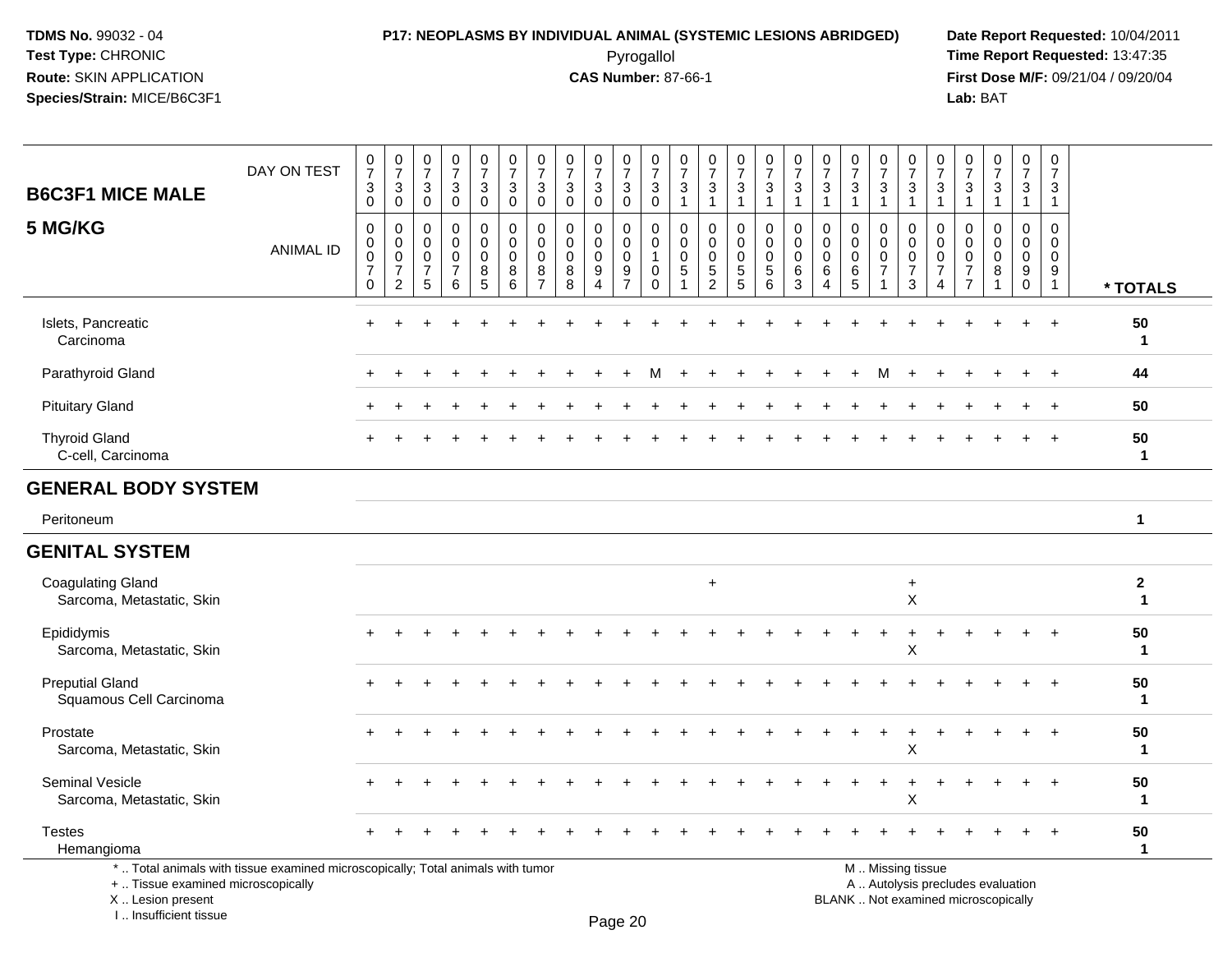### **P17: NEOPLASMS BY INDIVIDUAL ANIMAL (SYSTEMIC LESIONS ABRIDGED) Date Report Requested:** 10/04/2011

 Pyrogallol **Time Report Requested:** 13:47:35 **First Dose M/F:** 09/21/04 / 09/20/04<br>Lab: BAT **Lab:** BAT

| <b>B6C3F1 MICE MALE</b>                                                                                   | DAY ON TEST                                                                     | 0<br>$\overline{7}$<br>$\mathbf{3}$<br>$\pmb{0}$                            | $\frac{0}{7}$<br>$\sqrt{3}$<br>$\pmb{0}$                              | 0<br>$\overline{7}$<br>3<br>0                       | 0<br>$\overline{7}$<br>$\mathbf{3}$<br>0                | $\frac{0}{7}$<br>$\mathbf{3}$<br>$\mathbf 0$ | 0<br>$\boldsymbol{7}$<br>3<br>$\mathbf 0$ | $\frac{0}{7}$<br>$\mathbf{3}$<br>$\pmb{0}$          | 0<br>$\overline{7}$<br>$\mathbf{3}$<br>0             | $\frac{0}{7}$<br>$\sqrt{3}$<br>0                                      | 0<br>$\overline{7}$<br>3<br>$\mathsf 0$             | 0<br>$\overline{7}$<br>$\mathbf{3}$<br>$\mathbf 0$                   | 0<br>$\overline{7}$<br>3<br>$\mathbf{1}$    | 0<br>$\overline{7}$<br>3<br>$\mathbf{1}$                            | $\frac{0}{7}$<br>$\sqrt{3}$<br>$\mathbf{1}$                             | 0<br>$\overline{7}$<br>$\mathbf{3}$<br>$\overline{1}$        | $\frac{0}{7}$<br>$\sqrt{3}$<br>$\mathbf{1}$                 | 0<br>$\boldsymbol{7}$<br>3<br>$\mathbf{1}$                    | 0<br>$\overline{7}$<br>$\mathbf{3}$<br>$\overline{1}$ | $\frac{0}{7}$<br>3<br>1                                        | $\pmb{0}$<br>$\boldsymbol{7}$<br>$\mathbf{3}$<br>$\mathbf{1}$         | 0<br>$\overline{7}$<br>$\sqrt{3}$<br>$\mathbf{1}$                          | 0<br>$\overline{7}$<br>$\mathbf{3}$<br>$\overline{1}$                      | $\begin{smallmatrix}0\\7\end{smallmatrix}$<br>$\sqrt{3}$<br>$\mathbf{1}$ | $\frac{0}{7}$<br>3<br>$\mathbf{1}$                         | 0<br>$\boldsymbol{7}$<br>$\mathbf{3}$<br>$\mathbf{1}$               |                                   |
|-----------------------------------------------------------------------------------------------------------|---------------------------------------------------------------------------------|-----------------------------------------------------------------------------|-----------------------------------------------------------------------|-----------------------------------------------------|---------------------------------------------------------|----------------------------------------------|-------------------------------------------|-----------------------------------------------------|------------------------------------------------------|-----------------------------------------------------------------------|-----------------------------------------------------|----------------------------------------------------------------------|---------------------------------------------|---------------------------------------------------------------------|-------------------------------------------------------------------------|--------------------------------------------------------------|-------------------------------------------------------------|---------------------------------------------------------------|-------------------------------------------------------|----------------------------------------------------------------|-----------------------------------------------------------------------|----------------------------------------------------------------------------|----------------------------------------------------------------------------|--------------------------------------------------------------------------|------------------------------------------------------------|---------------------------------------------------------------------|-----------------------------------|
| 5 MG/KG                                                                                                   | <b>ANIMAL ID</b>                                                                | $\mathbf 0$<br>$\mathsf{O}$<br>$\mathsf 0$<br>$\overline{7}$<br>$\mathbf 0$ | $\mathbf 0$<br>$\boldsymbol{0}$<br>$\mathbf 0$<br>$\overline{7}$<br>2 | $\Omega$<br>0<br>$\mathbf 0$<br>$\overline{7}$<br>5 | $\Omega$<br>$\Omega$<br>$\Omega$<br>$\overline{7}$<br>6 | 0<br>0<br>$\mathbf 0$<br>8<br>5              | $\Omega$<br>0<br>$\mathbf 0$<br>8<br>6    | $\Omega$<br>0<br>$\mathbf 0$<br>8<br>$\overline{7}$ | $\mathbf{0}$<br>$\mathbf 0$<br>$\mathbf 0$<br>8<br>8 | $\Omega$<br>$\mathbf 0$<br>$\mathbf 0$<br>9<br>$\boldsymbol{\Lambda}$ | $\Omega$<br>0<br>$\mathbf 0$<br>9<br>$\overline{7}$ | $\Omega$<br>$\mathbf 0$<br>$\overline{1}$<br>$\mathbf 0$<br>$\Omega$ | $\Omega$<br>$\mathbf 0$<br>$\mathbf 0$<br>5 | $\Omega$<br>$\mathbf 0$<br>$\Omega$<br>$\sqrt{5}$<br>$\overline{2}$ | $\Omega$<br>$\mathbf 0$<br>$\mathbf 0$<br>$\,$ 5 $\,$<br>$\overline{5}$ | $\mathbf 0$<br>$\mathbf 0$<br>$\mathbf 0$<br>$\sqrt{5}$<br>6 | $\Omega$<br>$\mathbf 0$<br>$\mathbf 0$<br>6<br>$\mathbf{3}$ | $\Omega$<br>$\mathbf 0$<br>$\mathbf 0$<br>6<br>$\overline{4}$ | $\Omega$<br>$\mathbf 0$<br>$\mathbf 0$<br>6<br>5      | $\Omega$<br>0<br>$\mathbf 0$<br>$\overline{7}$<br>$\mathbf{1}$ | $\Omega$<br>$\mathbf 0$<br>$\mathsf{O}\xspace$<br>$\overline{7}$<br>3 | $\Omega$<br>$\mathbf 0$<br>$\mathbf 0$<br>$\overline{7}$<br>$\overline{4}$ | $\Omega$<br>$\mathbf 0$<br>$\mathbf 0$<br>$\overline{7}$<br>$\overline{7}$ | $\Omega$<br>$\Omega$<br>$\Omega$<br>8<br>$\mathbf{1}$                    | $\Omega$<br>$\mathbf 0$<br>$\mathbf 0$<br>9<br>$\mathbf 0$ | $\Omega$<br>$\mathbf 0$<br>$\mathsf{O}\xspace$<br>9<br>$\mathbf{1}$ | * TOTALS                          |
| Hemangiosarcoma                                                                                           |                                                                                 |                                                                             |                                                                       |                                                     |                                                         |                                              |                                           |                                                     |                                                      |                                                                       |                                                     |                                                                      |                                             |                                                                     |                                                                         |                                                              |                                                             |                                                               |                                                       |                                                                |                                                                       |                                                                            |                                                                            |                                                                          |                                                            |                                                                     | $\mathbf 1$                       |
| <b>HEMATOPOIETIC SYSTEM</b>                                                                               |                                                                                 |                                                                             |                                                                       |                                                     |                                                         |                                              |                                           |                                                     |                                                      |                                                                       |                                                     |                                                                      |                                             |                                                                     |                                                                         |                                                              |                                                             |                                                               |                                                       |                                                                |                                                                       |                                                                            |                                                                            |                                                                          |                                                            |                                                                     |                                   |
| <b>Bone Marrow</b><br>Hemangiosarcoma<br>Hemangiosarcoma, Metastatic, Spleen<br>Mast Cell Tumor Malignant |                                                                                 |                                                                             |                                                                       |                                                     |                                                         |                                              |                                           |                                                     |                                                      |                                                                       |                                                     |                                                                      |                                             |                                                                     | X                                                                       |                                                              |                                                             |                                                               |                                                       | X                                                              |                                                                       |                                                                            |                                                                            |                                                                          |                                                            | $\times$                                                            | 50<br>$\mathbf{2}$<br>1<br>1      |
| Lymph Node<br>Axillary, Hemangiosarcoma<br>Lumbar, Sarcoma, Metastatic, Skin                              |                                                                                 |                                                                             |                                                                       |                                                     |                                                         |                                              |                                           |                                                     | $\ddot{}$                                            |                                                                       |                                                     |                                                                      |                                             |                                                                     |                                                                         |                                                              |                                                             |                                                               |                                                       | X                                                              | Χ                                                                     | $\ddot{}$                                                                  |                                                                            |                                                                          | $+$                                                        |                                                                     | 12<br>-1<br>$\mathbf 1$           |
| Lymph Node, Mandibular                                                                                    |                                                                                 |                                                                             |                                                                       |                                                     |                                                         |                                              |                                           |                                                     |                                                      |                                                                       |                                                     |                                                                      |                                             |                                                                     |                                                                         |                                                              |                                                             |                                                               |                                                       |                                                                |                                                                       |                                                                            |                                                                            |                                                                          |                                                            |                                                                     | 50                                |
| Lymph Node, Mesenteric<br>Plasma Cell Tumor Malignant<br>Sarcoma, Metastatic, Skin                        |                                                                                 |                                                                             |                                                                       |                                                     |                                                         |                                              |                                           |                                                     |                                                      |                                                                       |                                                     |                                                                      |                                             |                                                                     |                                                                         |                                                              |                                                             |                                                               |                                                       |                                                                | X                                                                     |                                                                            |                                                                            |                                                                          | X                                                          | $\ddot{}$                                                           | 49<br>-1<br>1                     |
| Spleen<br>Hemangiosarcoma<br>Mast Cell Tumor Malignant, Metastatic, Bone<br>Marrow                        |                                                                                 |                                                                             |                                                                       |                                                     |                                                         |                                              |                                           |                                                     |                                                      |                                                                       |                                                     |                                                                      |                                             |                                                                     | X                                                                       |                                                              |                                                             |                                                               |                                                       | X                                                              |                                                                       |                                                                            |                                                                            |                                                                          |                                                            | X                                                                   | 49<br>$\mathbf{2}$<br>$\mathbf 1$ |
| Thymus<br>Mast Cell Tumor Malignant, Metastatic, Bone<br>Marrow                                           |                                                                                 |                                                                             |                                                                       |                                                     |                                                         |                                              |                                           |                                                     |                                                      |                                                                       |                                                     |                                                                      |                                             |                                                                     |                                                                         |                                                              |                                                             |                                                               |                                                       |                                                                |                                                                       |                                                                            |                                                                            |                                                                          | $\ddot{}$                                                  | $\ddot{}$<br>X                                                      | 50<br>$\mathbf{1}$                |
| <b>INTEGUMENTARY SYSTEM</b>                                                                               |                                                                                 |                                                                             |                                                                       |                                                     |                                                         |                                              |                                           |                                                     |                                                      |                                                                       |                                                     |                                                                      |                                             |                                                                     |                                                                         |                                                              |                                                             |                                                               |                                                       |                                                                |                                                                       |                                                                            |                                                                            |                                                                          |                                                            |                                                                     |                                   |
| Mammary Gland                                                                                             |                                                                                 | M                                                                           | M                                                                     | м                                                   | M                                                       | M                                            | M                                         | M                                                   | M                                                    | M                                                                     | M                                                   | M                                                                    | M                                           | M                                                                   | M                                                                       | M                                                            | M                                                           | M                                                             | M                                                     | <b>M</b>                                                       | M                                                                     | M                                                                          | M                                                                          | M                                                                        |                                                            | M M                                                                 | $\mathbf 0$                       |
| <b>Skin</b>                                                                                               |                                                                                 |                                                                             |                                                                       |                                                     |                                                         |                                              |                                           |                                                     |                                                      |                                                                       |                                                     |                                                                      |                                             |                                                                     |                                                                         |                                                              |                                                             |                                                               |                                                       |                                                                |                                                                       |                                                                            |                                                                            |                                                                          |                                                            |                                                                     | 50                                |
| +  Tissue examined microscopically<br>X  Lesion present<br>I Insufficient tissue                          | *  Total animals with tissue examined microscopically; Total animals with tumor |                                                                             |                                                                       |                                                     |                                                         |                                              |                                           |                                                     |                                                      |                                                                       | D <sub>2</sub> 222                                  |                                                                      |                                             |                                                                     |                                                                         |                                                              |                                                             |                                                               |                                                       |                                                                | M  Missing tissue                                                     |                                                                            |                                                                            | BLANK  Not examined microscopically                                      | A  Autolysis precludes evaluation                          |                                                                     |                                   |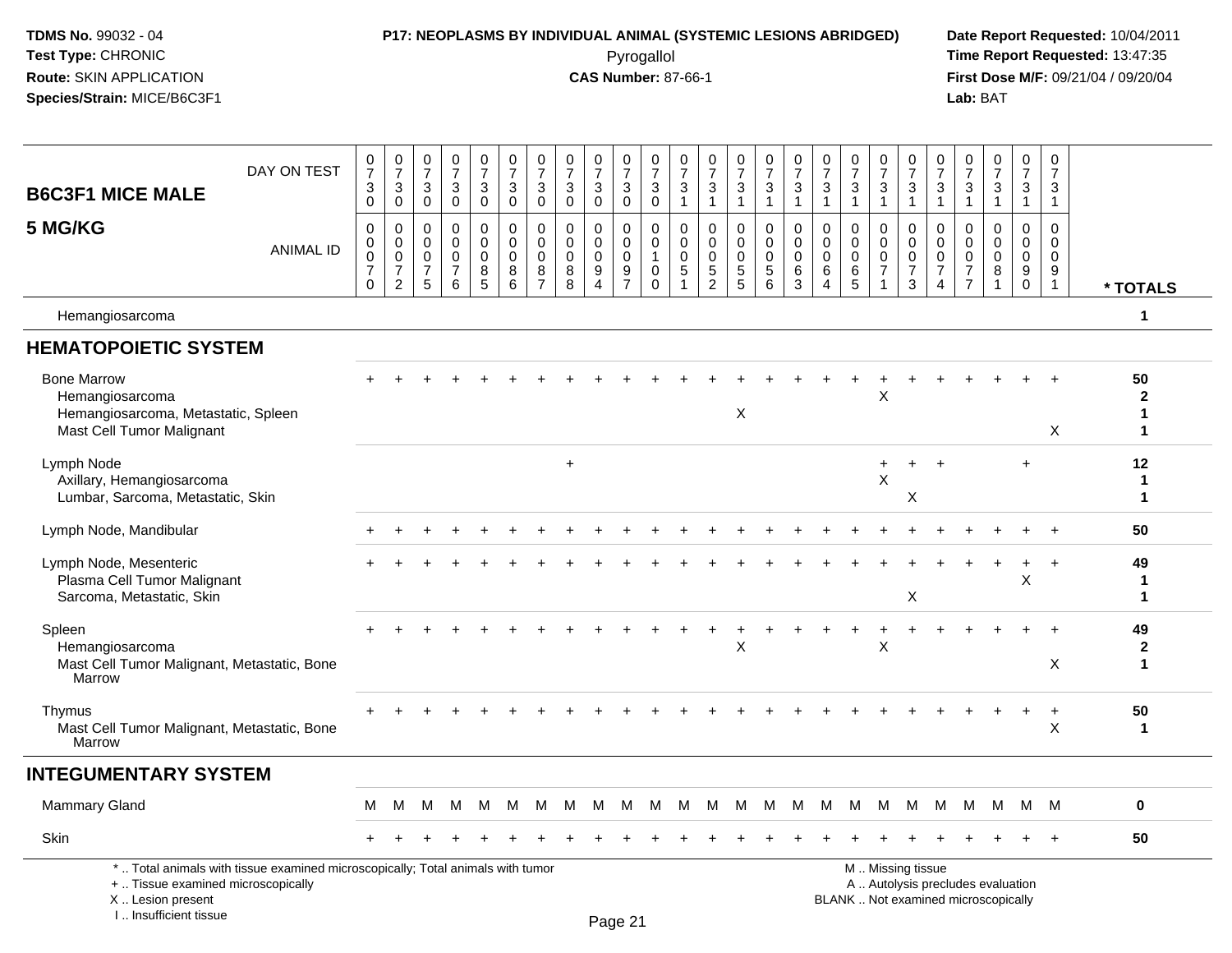## **P17: NEOPLASMS BY INDIVIDUAL ANIMAL (SYSTEMIC LESIONS ABRIDGED) Date Report Requested:** 10/04/2011

 Pyrogallol **Time Report Requested:** 13:47:35 **First Dose M/F:** 09/21/04 / 09/20/04<br>Lab: BAT **Lab:** BAT

| <b>B6C3F1 MICE MALE</b>                                                                                                                                                                                                                  | DAY ON TEST      | $\frac{0}{7}$<br>3<br>0                           | $\begin{array}{c} 0 \\ 7 \end{array}$<br>$\mathbf{3}$<br>$\mathbf 0$             | $\frac{0}{7}$<br>3<br>$\mathbf 0$                                         | $\begin{array}{c} 0 \\ 7 \end{array}$<br>$\sqrt{3}$<br>$\mathbf 0$ | $\frac{0}{7}$<br>$\ensuremath{\mathsf{3}}$<br>$\mathbf 0$    | 0<br>$\overline{7}$<br>3<br>$\mathbf{0}$               | $\frac{0}{7}$<br>$\mathbf{3}$<br>$\mathbf 0$           | $\frac{0}{7}$<br>$\mathbf{3}$<br>$\mathbf 0$ | $\frac{0}{7}$<br>$\mathbf{3}$<br>$\Omega$             | $\frac{0}{7}$<br>$\ensuremath{\mathsf{3}}$<br>$\mathbf 0$  | 0<br>$\overline{7}$<br>$\ensuremath{\mathsf{3}}$<br>$\mathbf 0$ | 0<br>$\overline{7}$<br>3<br>$\mathbf{1}$                      | $\frac{0}{7}$<br>$\mathbf{3}$<br>$\mathbf{1}$                             | $\frac{0}{7}$<br>3<br>$\mathbf{1}$               | $\frac{0}{7}$<br>$\mathbf{3}$<br>$\mathbf{1}$                        | $\frac{0}{7}$<br>$\mathbf{3}$<br>$\mathbf{1}$                      | $\frac{0}{7}$<br>$\sqrt{3}$<br>$\mathbf{1}$                      | $\frac{0}{7}$<br>$\ensuremath{\mathsf{3}}$<br>$\mathbf{1}$       | $\frac{0}{7}$<br>$\ensuremath{\mathsf{3}}$<br>$\mathbf{1}$     | $\frac{0}{7}$<br>$\ensuremath{\mathsf{3}}$<br>$\mathbf{1}$ | $\frac{0}{7}$<br>3<br>$\mathbf{1}$                  | $\frac{0}{7}$<br>$\ensuremath{\mathsf{3}}$<br>$\mathbf{1}$                   | $\frac{0}{7}$<br>$\ensuremath{\mathsf{3}}$<br>$\mathbf{1}$ | $\begin{array}{c} 0 \\ 7 \end{array}$<br>$\sqrt{3}$<br>$\mathbf{1}$     | 0<br>$\overline{7}$<br>3<br>$\mathbf{1}$               |              |
|------------------------------------------------------------------------------------------------------------------------------------------------------------------------------------------------------------------------------------------|------------------|---------------------------------------------------|----------------------------------------------------------------------------------|---------------------------------------------------------------------------|--------------------------------------------------------------------|--------------------------------------------------------------|--------------------------------------------------------|--------------------------------------------------------|----------------------------------------------|-------------------------------------------------------|------------------------------------------------------------|-----------------------------------------------------------------|---------------------------------------------------------------|---------------------------------------------------------------------------|--------------------------------------------------|----------------------------------------------------------------------|--------------------------------------------------------------------|------------------------------------------------------------------|------------------------------------------------------------------|----------------------------------------------------------------|------------------------------------------------------------|-----------------------------------------------------|------------------------------------------------------------------------------|------------------------------------------------------------|-------------------------------------------------------------------------|--------------------------------------------------------|--------------|
| 5 MG/KG                                                                                                                                                                                                                                  | <b>ANIMAL ID</b> | 0<br>0<br>$\bar{0}$<br>$\overline{7}$<br>$\Omega$ | $\mathbf 0$<br>$\mathbf 0$<br>$\overline{0}$<br>$\overline{7}$<br>$\overline{2}$ | $\mathbf 0$<br>$\mathbf 0$<br>$\mathbf 0$<br>$\overline{7}$<br>$\sqrt{5}$ | $\pmb{0}$<br>$\mathbf 0$<br>$\mathbf 0$<br>$\overline{7}$<br>6     | 0<br>$\mathbf 0$<br>$\mathbf 0$<br>$\,8\,$<br>$\overline{5}$ | 0<br>$\mathbf 0$<br>$\mathbf 0$<br>8<br>$6\phantom{a}$ | $\mathbf 0$<br>$\mathbf 0$<br>0<br>8<br>$\overline{7}$ | 0<br>$\Omega$<br>0<br>8<br>$\overline{8}$    | 0<br>$\mathbf 0$<br>0<br>$\boldsymbol{9}$<br>$\Delta$ | $\mathbf 0$<br>$\mathbf 0$<br>$\mathsf 0$<br>$\frac{9}{7}$ | 0<br>$\Omega$<br>$\overline{1}$<br>$\mathbf 0$<br>$\mathbf 0$   | $\mathbf 0$<br>$\Omega$<br>$\mathbf 0$<br>$\overline{5}$<br>1 | $\pmb{0}$<br>$\Omega$<br>$\mathbf 0$<br>$5\phantom{.0}$<br>$\overline{2}$ | 0<br>$\mathbf 0$<br>$\mathbf 0$<br>$\frac{5}{5}$ | 0<br>$\mathbf 0$<br>$\ddot{\mathbf{0}}$<br>$\sqrt{5}$<br>$6^{\circ}$ | $\mathbf 0$<br>$\mathbf 0$<br>$\pmb{0}$<br>$\,6\,$<br>$\mathbf{3}$ | $\mathbf 0$<br>$\mathbf 0$<br>$\mathbf 0$<br>6<br>$\overline{4}$ | $\Omega$<br>$\Omega$<br>$\mathbf 0$<br>$\,6\,$<br>$5\phantom{1}$ | 0<br>$\mathbf 0$<br>$\mathsf{O}\xspace$<br>$\overline{7}$<br>1 | 0<br>$\mathbf 0$<br>$\pmb{0}$<br>$\boldsymbol{7}$<br>3     | 0<br>$\Omega$<br>$\mathbf 0$<br>$\overline{7}$<br>4 | $\mathbf 0$<br>$\Omega$<br>$\mathbf 0$<br>$\boldsymbol{7}$<br>$\overline{7}$ | $\pmb{0}$<br>$\Omega$<br>$\pmb{0}$<br>$\bf 8$              | $\mathbf 0$<br>$\mathbf 0$<br>$\mathsf{O}\xspace$<br>$_{\rm 0}^{\rm 9}$ | 0<br>$\mathbf 0$<br>$\mathbf 0$<br>9<br>$\overline{1}$ | * TOTALS     |
| <b>Basal Cell Carcinoma</b><br>Fibrous Histiocytoma<br>Trichoepithelioma<br>Site Of Application, Hamartoma<br>Subcutaneous Tissue, Sarcoma                                                                                               |                  |                                                   |                                                                                  |                                                                           |                                                                    |                                                              |                                                        | X                                                      |                                              |                                                       |                                                            |                                                                 |                                                               | X                                                                         |                                                  |                                                                      |                                                                    |                                                                  |                                                                  |                                                                | $\boldsymbol{\mathsf{X}}$                                  |                                                     |                                                                              |                                                            |                                                                         |                                                        | з            |
| <b>MUSCULOSKELETAL SYSTEM</b>                                                                                                                                                                                                            |                  |                                                   |                                                                                  |                                                                           |                                                                    |                                                              |                                                        |                                                        |                                              |                                                       |                                                            |                                                                 |                                                               |                                                                           |                                                  |                                                                      |                                                                    |                                                                  |                                                                  |                                                                |                                                            |                                                     |                                                                              |                                                            |                                                                         |                                                        |              |
| <b>Bone</b><br>Hemangiosarcoma<br>Mast Cell Tumor Malignant, Metastatic, Bone<br>Marrow                                                                                                                                                  |                  |                                                   |                                                                                  |                                                                           |                                                                    |                                                              |                                                        |                                                        |                                              |                                                       |                                                            |                                                                 |                                                               |                                                                           |                                                  |                                                                      |                                                                    |                                                                  |                                                                  |                                                                |                                                            |                                                     |                                                                              |                                                            |                                                                         | $\boldsymbol{\mathsf{X}}$                              | 50<br>1<br>1 |
| <b>NERVOUS SYSTEM</b>                                                                                                                                                                                                                    |                  |                                                   |                                                                                  |                                                                           |                                                                    |                                                              |                                                        |                                                        |                                              |                                                       |                                                            |                                                                 |                                                               |                                                                           |                                                  |                                                                      |                                                                    |                                                                  |                                                                  |                                                                |                                                            |                                                     |                                                                              |                                                            |                                                                         |                                                        |              |
| <b>Brain</b>                                                                                                                                                                                                                             |                  |                                                   |                                                                                  |                                                                           |                                                                    |                                                              |                                                        |                                                        |                                              |                                                       |                                                            |                                                                 |                                                               |                                                                           |                                                  |                                                                      |                                                                    |                                                                  |                                                                  |                                                                |                                                            |                                                     |                                                                              |                                                            | $+$                                                                     | $+$                                                    | 50           |
| <b>RESPIRATORY SYSTEM</b>                                                                                                                                                                                                                |                  |                                                   |                                                                                  |                                                                           |                                                                    |                                                              |                                                        |                                                        |                                              |                                                       |                                                            |                                                                 |                                                               |                                                                           |                                                  |                                                                      |                                                                    |                                                                  |                                                                  |                                                                |                                                            |                                                     |                                                                              |                                                            |                                                                         |                                                        |              |
| Lung<br>Alveolar/Bronchiolar Adenoma<br>Alveolar/Bronchiolar Adenoma, Multiple<br>Alveolar/Bronchiolar Carcinoma<br>Alveolar/Bronchiolar Carcinoma, Multiple<br>Hepatocellular Carcinoma, Metastatic, Liver<br>Sarcoma, Metastatic, Skin |                  |                                                   |                                                                                  |                                                                           |                                                                    |                                                              |                                                        |                                                        |                                              |                                                       | X                                                          |                                                                 | X                                                             | X                                                                         |                                                  |                                                                      |                                                                    | X                                                                | X<br>X                                                           |                                                                | X<br>X                                                     |                                                     |                                                                              |                                                            | $\pmb{\times}$                                                          | $\times$                                               | 50<br>6<br>1 |
| Nose<br>Mast Cell Tumor Malignant, Metastatic, Bone<br>Marrow                                                                                                                                                                            |                  |                                                   |                                                                                  |                                                                           |                                                                    |                                                              |                                                        |                                                        |                                              |                                                       |                                                            |                                                                 |                                                               |                                                                           |                                                  |                                                                      |                                                                    |                                                                  |                                                                  |                                                                |                                                            |                                                     |                                                                              |                                                            |                                                                         | $\ddot{}$<br>X                                         | 50<br>1      |
| Trachea                                                                                                                                                                                                                                  |                  |                                                   |                                                                                  |                                                                           |                                                                    |                                                              |                                                        |                                                        |                                              |                                                       |                                                            |                                                                 |                                                               |                                                                           |                                                  |                                                                      |                                                                    |                                                                  |                                                                  |                                                                |                                                            |                                                     |                                                                              |                                                            |                                                                         |                                                        | 50           |
| *  Total animals with tissue examined microscopically; Total animals with tumor<br>+  Tissue examined microscopically                                                                                                                    |                  |                                                   |                                                                                  |                                                                           |                                                                    |                                                              |                                                        |                                                        |                                              |                                                       |                                                            |                                                                 |                                                               |                                                                           |                                                  |                                                                      |                                                                    |                                                                  |                                                                  |                                                                | M  Missing tissue                                          | A  Autolysis precludes evaluation                   |                                                                              |                                                            |                                                                         |                                                        |              |

 Lesion present BLANK .. Not examined microscopicallyX .. Lesion present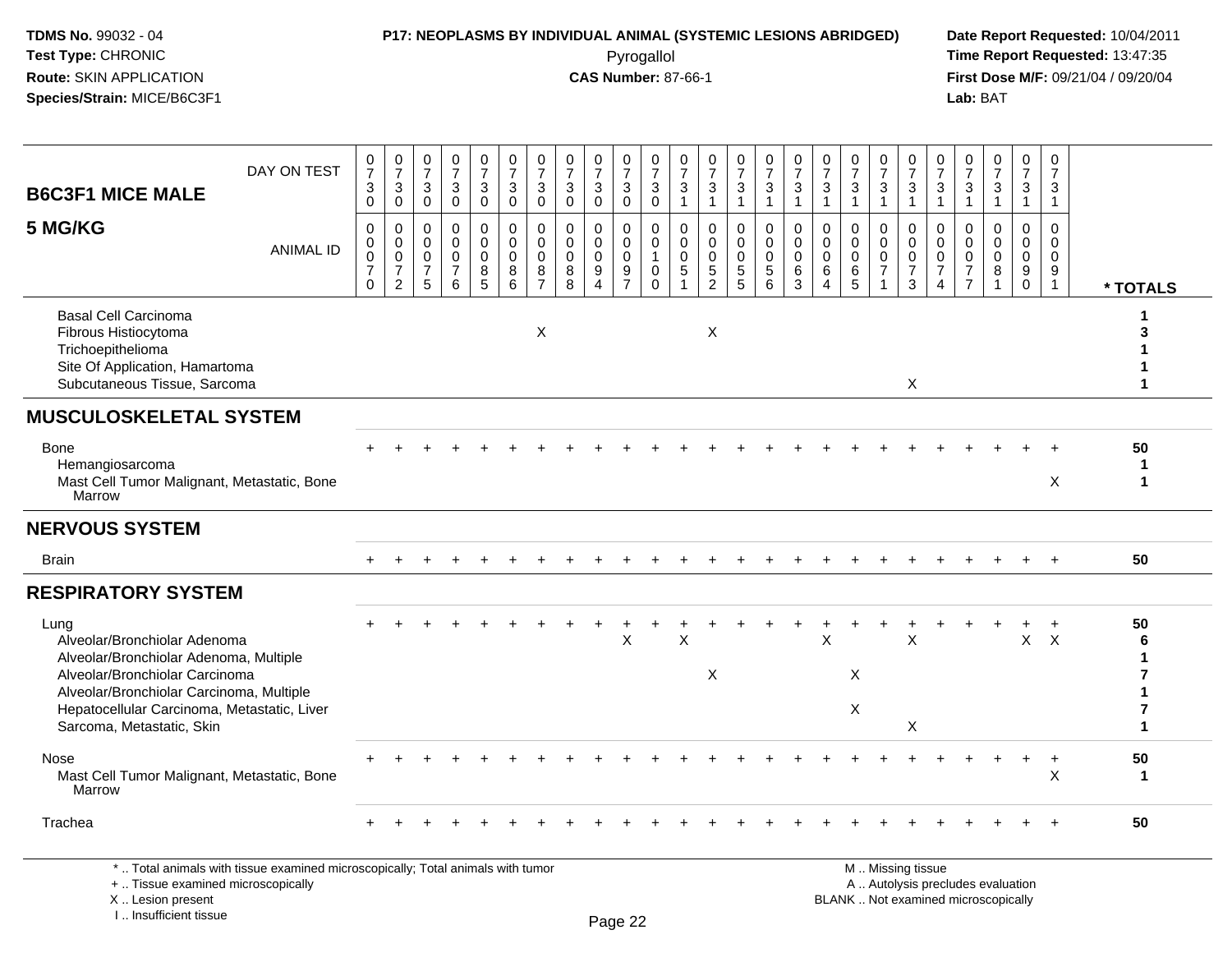# **P17: NEOPLASMS BY INDIVIDUAL ANIMAL (SYSTEMIC LESIONS ABRIDGED) Date Report Requested:** 10/04/2011

 Pyrogallol **Time Report Requested:** 13:47:35 **First Dose M/F:** 09/21/04 / 09/20/04<br>Lab: BAT **Lab:** BAT

| <b>B6C3F1 MICE MALE</b><br>5 MG/KG                              | DAY ON TEST<br><b>ANIMAL ID</b> | $\frac{0}{7}$<br>$\sqrt{3}$<br>$\mathbf 0$<br>0<br>$\pmb{0}$<br>$\pmb{0}$ | $\frac{0}{7}$<br>3<br>0<br>0<br>0<br>0 | $\frac{0}{7}$<br>$\sqrt{3}$<br>$\mathbf 0$<br>$\mathbf 0$<br>$\pmb{0}$<br>$\mathbf 0$ | $\frac{0}{7}$<br>$\mathbf{3}$<br>$\mathbf 0$<br>$\mathbf 0$<br>$\mathbf 0$<br>0 | $\frac{0}{7}$<br>$\mathfrak{S}$<br>$\mathbf 0$<br>0<br>$\pmb{0}$<br>0 | $\begin{array}{c} 0 \\ 7 \end{array}$<br>$\sqrt{3}$<br>$\mathbf 0$<br>$\mathbf 0$<br>$\pmb{0}$<br>$\pmb{0}$ | $\frac{0}{7}$<br>$\sqrt{3}$<br>$\mathbf 0$<br>0<br>$\pmb{0}$<br>0 | $\frac{0}{7}$<br>$\sqrt{3}$<br>$\mathbf 0$<br>0<br>$\pmb{0}$<br>$\pmb{0}$ | $\begin{array}{c} 0 \\ 7 \\ 3 \end{array}$<br>$\mathbf 0$<br>0<br>$\pmb{0}$<br>0 | $\frac{0}{7}$<br>$\mathbf{3}$<br>$\mathbf 0$<br>0<br>$\mathbf 0$<br>$\mathbf 0$ | $\frac{0}{7}$<br>3<br>$\Omega$<br>0<br>0<br>$\mathbf{1}$ | $\frac{0}{7}$<br>$\mathbf{3}$<br>0<br>0<br>$\pmb{0}$ | $\frac{0}{7}$<br>$\sqrt{3}$<br>$\mathbf 0$<br>$\pmb{0}$ | $\begin{array}{c} 0 \\ 7 \\ 3 \end{array}$<br>0<br>$\boldsymbol{0}$<br>0 | $\frac{0}{7}$<br>$\mathbf{3}$<br>1<br>$\boldsymbol{0}$<br>$\pmb{0}$<br>$\pmb{0}$ | $\frac{0}{7}$<br>$\mathbf{3}$<br>0<br>$\mathbf 0$<br>0 | $\frac{0}{7}$<br>$\mathbf{3}$<br>0<br>$\pmb{0}$<br>$\mathbf 0$ | $\frac{0}{7}$<br>$\mathfrak{Z}$<br>0<br>$\pmb{0}$<br>$\pmb{0}$ | $\frac{0}{7}$<br>$\mathbf{3}$<br>0<br>$\pmb{0}$<br>$\mathbf 0$ | $\frac{0}{7}$<br>$\mathbf{3}$<br>0<br>0<br>$\mathbf 0$ | $\frac{0}{7}$<br>$\sqrt{3}$<br>0<br>$\boldsymbol{0}$<br>0 | $\frac{0}{7}$<br>3<br>$\mathbf 0$<br>0<br>0 | $\frac{0}{7}$<br>3<br>0<br>0<br>0 | $\frac{0}{7}$<br>$\mathbf{3}$<br>0<br>$\mathbf 0$<br>$\mathbf 0$ | $\frac{0}{7}$<br>$\mathbf{3}$<br>$\mathbf 0$<br>0<br>0 |                                    |
|-----------------------------------------------------------------|---------------------------------|---------------------------------------------------------------------------|----------------------------------------|---------------------------------------------------------------------------------------|---------------------------------------------------------------------------------|-----------------------------------------------------------------------|-------------------------------------------------------------------------------------------------------------|-------------------------------------------------------------------|---------------------------------------------------------------------------|----------------------------------------------------------------------------------|---------------------------------------------------------------------------------|----------------------------------------------------------|------------------------------------------------------|---------------------------------------------------------|--------------------------------------------------------------------------|----------------------------------------------------------------------------------|--------------------------------------------------------|----------------------------------------------------------------|----------------------------------------------------------------|----------------------------------------------------------------|--------------------------------------------------------|-----------------------------------------------------------|---------------------------------------------|-----------------------------------|------------------------------------------------------------------|--------------------------------------------------------|------------------------------------|
|                                                                 |                                 | $\overline{7}$<br>0                                                       | $\overline{7}$<br>$\overline{2}$       | $\overline{7}$<br>5                                                                   | $\overline{7}$<br>6                                                             | 8<br>5                                                                | 8<br>6                                                                                                      | 8<br>$\overline{7}$                                               | $\bf8$<br>8                                                               | 9<br>$\overline{4}$                                                              | 9<br>$\overline{7}$                                                             | 0<br>$\Omega$                                            | $\overline{5}$                                       | $\begin{array}{c} 0 \\ 5 \end{array}$<br>$\overline{2}$ | $\overline{5}$<br>5                                                      | $\sqrt{5}$<br>6                                                                  | 6<br>3                                                 | 6                                                              | 6<br>5                                                         | $\overline{7}$                                                 | $\overline{7}$<br>3                                    | $\overline{7}$<br>$\overline{4}$                          | $\overline{7}$<br>$\overline{7}$            | 8                                 | 9<br>$\mathbf 0$                                                 | 9<br>$\mathbf{1}$                                      | * TOTALS                           |
| <b>SPECIAL SENSES SYSTEM</b>                                    |                                 |                                                                           |                                        |                                                                                       |                                                                                 |                                                                       |                                                                                                             |                                                                   |                                                                           |                                                                                  |                                                                                 |                                                          |                                                      |                                                         |                                                                          |                                                                                  |                                                        |                                                                |                                                                |                                                                |                                                        |                                                           |                                             |                                   |                                                                  |                                                        |                                    |
| Eye                                                             |                                 |                                                                           |                                        |                                                                                       |                                                                                 |                                                                       |                                                                                                             |                                                                   |                                                                           |                                                                                  |                                                                                 |                                                          |                                                      |                                                         |                                                                          |                                                                                  |                                                        |                                                                |                                                                |                                                                |                                                        |                                                           |                                             |                                   |                                                                  | $\overline{ }$                                         | 50                                 |
| <b>Harderian Gland</b><br>Adenoma<br>Carcinoma                  |                                 |                                                                           |                                        |                                                                                       | Χ                                                                               |                                                                       |                                                                                                             | X                                                                 |                                                                           |                                                                                  |                                                                                 |                                                          |                                                      |                                                         |                                                                          |                                                                                  |                                                        |                                                                | X                                                              |                                                                |                                                        |                                                           |                                             |                                   |                                                                  |                                                        | 50<br>$\mathbf{3}$<br>$\mathbf{2}$ |
| <b>URINARY SYSTEM</b>                                           |                                 |                                                                           |                                        |                                                                                       |                                                                                 |                                                                       |                                                                                                             |                                                                   |                                                                           |                                                                                  |                                                                                 |                                                          |                                                      |                                                         |                                                                          |                                                                                  |                                                        |                                                                |                                                                |                                                                |                                                        |                                                           |                                             |                                   |                                                                  |                                                        |                                    |
| Kidney<br>Mast Cell Tumor Malignant, Metastatic, Bone<br>Marrow |                                 |                                                                           |                                        |                                                                                       |                                                                                 |                                                                       |                                                                                                             |                                                                   |                                                                           |                                                                                  |                                                                                 |                                                          |                                                      |                                                         |                                                                          |                                                                                  |                                                        |                                                                |                                                                |                                                                |                                                        |                                                           |                                             |                                   | $\ddot{}$                                                        | $+$<br>$\sf X$                                         | 50<br>$\mathbf 1$                  |
| Urethra                                                         |                                 |                                                                           |                                        |                                                                                       |                                                                                 |                                                                       |                                                                                                             |                                                                   |                                                                           |                                                                                  |                                                                                 |                                                          |                                                      |                                                         |                                                                          |                                                                                  |                                                        |                                                                |                                                                |                                                                |                                                        |                                                           |                                             |                                   |                                                                  |                                                        | $\mathbf 1$                        |
| <b>Urinary Bladder</b>                                          |                                 |                                                                           |                                        |                                                                                       |                                                                                 |                                                                       |                                                                                                             |                                                                   |                                                                           |                                                                                  |                                                                                 |                                                          |                                                      |                                                         |                                                                          |                                                                                  |                                                        |                                                                |                                                                |                                                                |                                                        |                                                           |                                             |                                   |                                                                  | $\overline{ }$                                         | 50                                 |
| <b>SYSTEMIC LESIONS</b>                                         |                                 |                                                                           |                                        |                                                                                       |                                                                                 |                                                                       |                                                                                                             |                                                                   |                                                                           |                                                                                  |                                                                                 |                                                          |                                                      |                                                         |                                                                          |                                                                                  |                                                        |                                                                |                                                                |                                                                |                                                        |                                                           |                                             |                                   |                                                                  |                                                        |                                    |
| Multiple Organ<br>Lymphoma Malignant                            |                                 |                                                                           |                                        |                                                                                       |                                                                                 |                                                                       |                                                                                                             |                                                                   | X                                                                         |                                                                                  |                                                                                 |                                                          |                                                      |                                                         |                                                                          |                                                                                  |                                                        |                                                                |                                                                |                                                                |                                                        |                                                           |                                             |                                   | $\ddot{}$<br>X                                                   | $^{+}$                                                 | 50<br>3                            |

+ .. Tissue examined microscopically

X .. Lesion present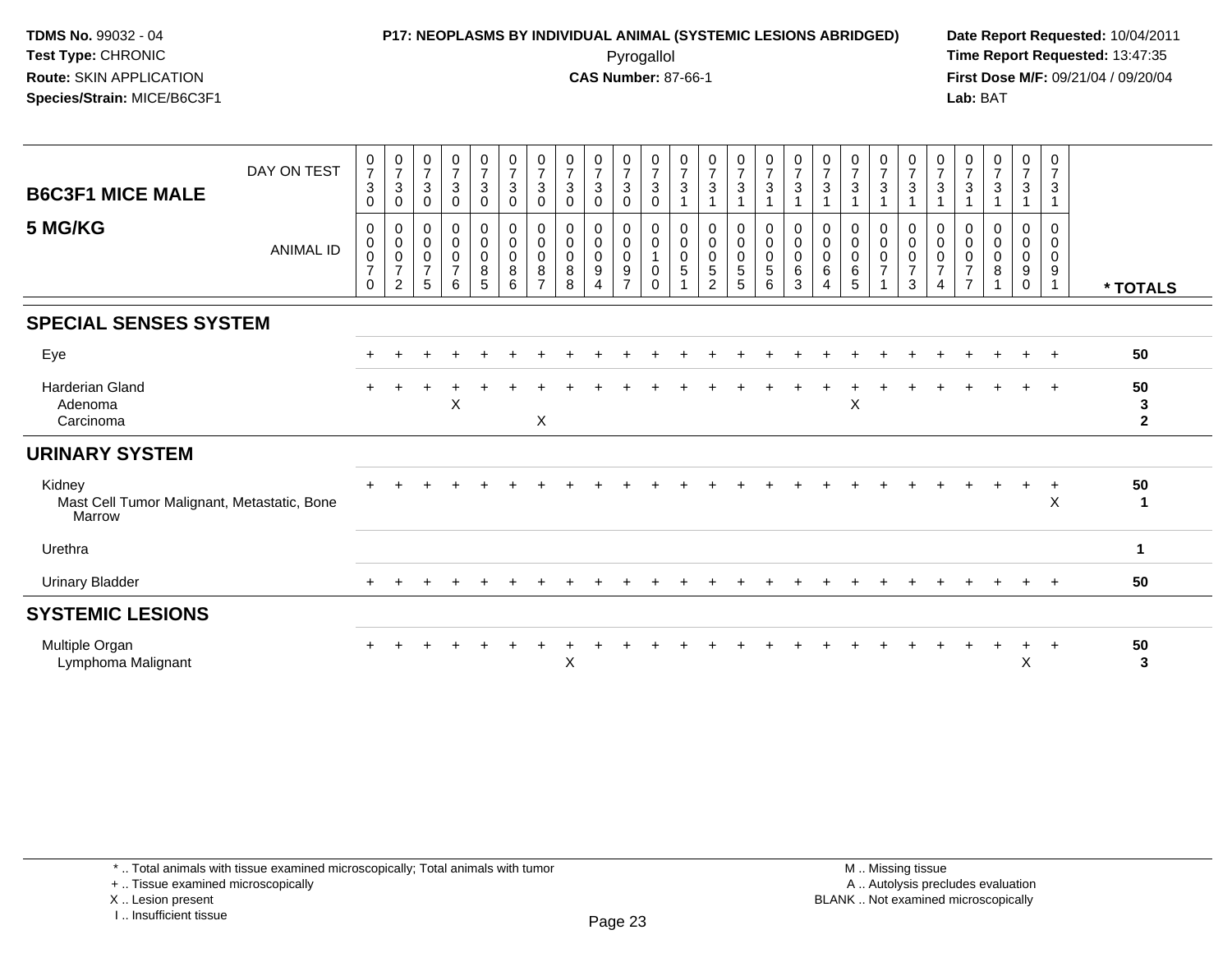# **P17: NEOPLASMS BY INDIVIDUAL ANIMAL (SYSTEMIC LESIONS ABRIDGED) Date Report Requested:** 10/04/2011

 Pyrogallol **Time Report Requested:** 13:47:35 **First Dose M/F:** 09/21/04 / 09/20/04<br>Lab: BAT **Lab:** BAT

| <b>B6C3F1 MICE MALE</b><br>20 MG/KG                            | DAY ON TEST<br><b>ANIMAL ID</b> | $\pmb{0}$<br>$\frac{4}{7}$<br>$\boldsymbol{0}$<br>$\boldsymbol{0}$<br>$\mathbf 0$<br>$\overline{1}$<br>$\mathbf{3}$<br>$\mathbf{1}$ | $\begin{array}{c} 0 \\ 5 \end{array}$<br>$\mathbf{3}$<br>$\mathbf{1}$<br>0<br>$\mathbf 0$<br>$\mathbf{1}$<br>$\mathbf{1}$<br>8 | $\begin{array}{c} 0 \\ 5 \end{array}$<br>$\overline{4}$<br>8<br>$\pmb{0}$<br>$\mathsf{O}\xspace$<br>$\mathbf{1}$<br>$\overline{c}$<br>$\overline{1}$ | $\begin{array}{c} 0 \\ 5 \end{array}$<br>$\overline{4}$<br>$\boldsymbol{9}$<br>$\pmb{0}$<br>$\pmb{0}$<br>1<br>$\frac{2}{4}$ | $\begin{array}{c} 0 \\ 5 \end{array}$<br>$6\phantom{a}$<br>$\overline{4}$<br>$\mathbf 0$<br>$\mathbf 0$<br>$\mathbf{1}$<br>$\begin{array}{c} 5 \\ 0 \end{array}$ | $\begin{array}{c} 0 \\ 5 \end{array}$<br>$\,6\,$<br>$\overline{7}$<br>$\mathsf 0$<br>$\mathsf{O}\xspace$<br>$\mathbf{1}$<br>$\overline{c}$<br>$\mathbf 0$ | $\begin{array}{c} 0 \\ 5 \end{array}$<br>8<br>8<br>$\mathbf 0$<br>0<br>$\mathbf{1}$<br>$\mathbf{1}$<br>4 | $\begin{array}{c} 0 \\ 5 \end{array}$<br>$\frac{9}{5}$<br>$\mathbf 0$<br>$\ddot{\mathbf{0}}$<br>$\mathbf{1}$<br>$\frac{2}{3}$ | $_{6}^{\rm 0}$<br>$\mathbf{3}$<br>$6\phantom{1}$<br>$\mathsf{O}$<br>$\pmb{0}$<br>$\mathbf{1}$<br>$\mathbf{3}$<br>$\overline{4}$ | 0<br>$\,6$<br>$\overline{4}$<br>8<br>0<br>$\pmb{0}$<br>$\mathbf{1}$<br>$\mathsf{O}\xspace$ | $\begin{array}{c} 0 \\ 6 \end{array}$<br>$\bf 8$<br>$\overline{1}$<br>$\pmb{0}$<br>$\ddot{\mathbf{0}}$<br>$\mathbf{1}$<br>$\frac{3}{0}$ | 0<br>$\,6\,$<br>8<br>6<br>0<br>$\mathbf 0$<br>$\mathbf{1}$<br>$\mathsf 3$<br>9 | $\mathbf 0$<br>$\,6\,$<br>$9\,$<br>$\overline{1}$<br>$\mathsf{O}\xspace$<br>$\pmb{0}$<br>$\mathbf{1}$<br>$\overline{\mathbf{4}}$<br>$\overline{7}$ | $_6^0$<br>$\boldsymbol{9}$<br>$\overline{7}$<br>0<br>$\mathbf 0$<br>$\mathbf{1}$<br>4<br>9 | $\begin{smallmatrix}0\\7\end{smallmatrix}$<br>$\frac{2}{2}$<br>$\pmb{0}$<br>$\mathsf{O}\xspace$<br>$\mathbf{1}$<br>$\pmb{0}$<br>$\overline{8}$ | $\frac{0}{7}$<br>$\frac{2}{5}$<br>$\pmb{0}$<br>$\ddot{\mathbf{0}}$<br>$\mathbf{1}$<br>$\frac{2}{7}$ | $\frac{0}{7}$<br>$\frac{2}{9}$<br>$\mathbf 0$<br>$\pmb{0}$<br>$\mathbf{1}$<br>$\mathbf{1}$<br>$\mathbf 0$ | $\frac{0}{7}$<br>$\mathbf{3}$<br>$\mathbf{0}$<br>$\mathbf 0$<br>$\mathbf 0$<br>$\mathbf{1}$<br>$\mathbf 0$<br>$\overline{3}$ | $\frac{0}{7}$<br>3<br>$\mathbf 0$<br>0<br>$\mathbf 0$<br>$\mathbf{1}$<br>0<br>$\overline{7}$ | $\frac{0}{7}$<br>$\mathbf{3}$<br>$\mathbf 0$<br>$\pmb{0}$<br>$\overline{0}$<br>$\overline{1}$<br>$\mathbf{1}$<br>$\mathbf{1}$ | $\frac{0}{7}$<br>$\mathbf{3}$<br>$\mathbf 0$<br>0<br>$\mathsf{O}\xspace$<br>$\mathbf{1}$<br>$\mathbf{1}$<br>$9\,$ | 0<br>$\overline{7}$<br>$\mathbf{3}$<br>$\mathbf 0$<br>0<br>0<br>$\mathbf{1}$<br>$\frac{2}{9}$ | $\begin{array}{c} 0 \\ 7 \end{array}$<br>$\ensuremath{\mathsf{3}}$<br>$\mathbf 0$<br>$\pmb{0}$<br>$\pmb{0}$<br>$\mathbf{1}$<br>$\frac{3}{2}$ | $\begin{array}{c} 0 \\ 7 \end{array}$<br>$\mathbf{3}$<br>$\mathbf 0$<br>0<br>$\mathbf 0$<br>$\mathbf{1}$<br>$\mathbf{3}$<br>6 | $\pmb{0}$<br>$\overline{7}$<br>3<br>$\mathbf 0$<br>$\mathbf 0$<br>$\mathbf 0$<br>$\mathbf{1}$<br>4<br>$\overline{1}$ | males        |
|----------------------------------------------------------------|---------------------------------|-------------------------------------------------------------------------------------------------------------------------------------|--------------------------------------------------------------------------------------------------------------------------------|------------------------------------------------------------------------------------------------------------------------------------------------------|-----------------------------------------------------------------------------------------------------------------------------|------------------------------------------------------------------------------------------------------------------------------------------------------------------|-----------------------------------------------------------------------------------------------------------------------------------------------------------|----------------------------------------------------------------------------------------------------------|-------------------------------------------------------------------------------------------------------------------------------|---------------------------------------------------------------------------------------------------------------------------------|--------------------------------------------------------------------------------------------|-----------------------------------------------------------------------------------------------------------------------------------------|--------------------------------------------------------------------------------|----------------------------------------------------------------------------------------------------------------------------------------------------|--------------------------------------------------------------------------------------------|------------------------------------------------------------------------------------------------------------------------------------------------|-----------------------------------------------------------------------------------------------------|-----------------------------------------------------------------------------------------------------------|------------------------------------------------------------------------------------------------------------------------------|----------------------------------------------------------------------------------------------|-------------------------------------------------------------------------------------------------------------------------------|-------------------------------------------------------------------------------------------------------------------|-----------------------------------------------------------------------------------------------|----------------------------------------------------------------------------------------------------------------------------------------------|-------------------------------------------------------------------------------------------------------------------------------|----------------------------------------------------------------------------------------------------------------------|--------------|
| <b>ALIMENTARY SYSTEM</b>                                       |                                 |                                                                                                                                     |                                                                                                                                |                                                                                                                                                      |                                                                                                                             |                                                                                                                                                                  |                                                                                                                                                           |                                                                                                          |                                                                                                                               |                                                                                                                                 |                                                                                            |                                                                                                                                         |                                                                                |                                                                                                                                                    |                                                                                            |                                                                                                                                                |                                                                                                     |                                                                                                           |                                                                                                                              |                                                                                              |                                                                                                                               |                                                                                                                   |                                                                                               |                                                                                                                                              |                                                                                                                               |                                                                                                                      | $($ cont $)$ |
|                                                                |                                 |                                                                                                                                     |                                                                                                                                |                                                                                                                                                      |                                                                                                                             |                                                                                                                                                                  |                                                                                                                                                           |                                                                                                          |                                                                                                                               |                                                                                                                                 |                                                                                            |                                                                                                                                         |                                                                                |                                                                                                                                                    |                                                                                            |                                                                                                                                                |                                                                                                     |                                                                                                           |                                                                                                                              |                                                                                              |                                                                                                                               |                                                                                                                   |                                                                                               |                                                                                                                                              |                                                                                                                               |                                                                                                                      |              |
| Esophagus                                                      |                                 |                                                                                                                                     |                                                                                                                                |                                                                                                                                                      |                                                                                                                             |                                                                                                                                                                  |                                                                                                                                                           |                                                                                                          |                                                                                                                               |                                                                                                                                 |                                                                                            |                                                                                                                                         |                                                                                |                                                                                                                                                    |                                                                                            |                                                                                                                                                |                                                                                                     |                                                                                                           |                                                                                                                              |                                                                                              |                                                                                                                               |                                                                                                                   |                                                                                               |                                                                                                                                              |                                                                                                                               | $\ddot{}$                                                                                                            |              |
| Gallbladder                                                    |                                 |                                                                                                                                     |                                                                                                                                |                                                                                                                                                      |                                                                                                                             |                                                                                                                                                                  |                                                                                                                                                           |                                                                                                          |                                                                                                                               |                                                                                                                                 |                                                                                            |                                                                                                                                         |                                                                                |                                                                                                                                                    |                                                                                            |                                                                                                                                                |                                                                                                     |                                                                                                           |                                                                                                                              |                                                                                              |                                                                                                                               |                                                                                                                   |                                                                                               |                                                                                                                                              |                                                                                                                               |                                                                                                                      |              |
| Intestine Large, Cecum                                         |                                 |                                                                                                                                     |                                                                                                                                |                                                                                                                                                      |                                                                                                                             |                                                                                                                                                                  |                                                                                                                                                           |                                                                                                          |                                                                                                                               |                                                                                                                                 |                                                                                            |                                                                                                                                         |                                                                                |                                                                                                                                                    |                                                                                            |                                                                                                                                                |                                                                                                     |                                                                                                           |                                                                                                                              |                                                                                              |                                                                                                                               |                                                                                                                   |                                                                                               |                                                                                                                                              |                                                                                                                               | $\ddot{}$                                                                                                            |              |
| Intestine Large, Colon                                         |                                 |                                                                                                                                     |                                                                                                                                |                                                                                                                                                      |                                                                                                                             |                                                                                                                                                                  |                                                                                                                                                           |                                                                                                          |                                                                                                                               |                                                                                                                                 |                                                                                            |                                                                                                                                         |                                                                                |                                                                                                                                                    |                                                                                            |                                                                                                                                                |                                                                                                     |                                                                                                           |                                                                                                                              |                                                                                              |                                                                                                                               |                                                                                                                   |                                                                                               |                                                                                                                                              |                                                                                                                               |                                                                                                                      |              |
| Intestine Large, Rectum                                        |                                 |                                                                                                                                     |                                                                                                                                |                                                                                                                                                      |                                                                                                                             |                                                                                                                                                                  |                                                                                                                                                           |                                                                                                          |                                                                                                                               |                                                                                                                                 |                                                                                            |                                                                                                                                         |                                                                                |                                                                                                                                                    |                                                                                            |                                                                                                                                                |                                                                                                     |                                                                                                           |                                                                                                                              |                                                                                              |                                                                                                                               |                                                                                                                   |                                                                                               |                                                                                                                                              |                                                                                                                               | $\ddot{}$                                                                                                            |              |
| Intestine Small, Duodenum                                      |                                 |                                                                                                                                     |                                                                                                                                |                                                                                                                                                      |                                                                                                                             |                                                                                                                                                                  |                                                                                                                                                           |                                                                                                          |                                                                                                                               |                                                                                                                                 |                                                                                            |                                                                                                                                         |                                                                                |                                                                                                                                                    |                                                                                            |                                                                                                                                                |                                                                                                     |                                                                                                           |                                                                                                                              |                                                                                              |                                                                                                                               |                                                                                                                   |                                                                                               |                                                                                                                                              |                                                                                                                               | $\ddot{}$                                                                                                            |              |
| Intestine Small, Ileum                                         |                                 |                                                                                                                                     |                                                                                                                                |                                                                                                                                                      |                                                                                                                             |                                                                                                                                                                  |                                                                                                                                                           |                                                                                                          |                                                                                                                               |                                                                                                                                 |                                                                                            |                                                                                                                                         |                                                                                |                                                                                                                                                    |                                                                                            |                                                                                                                                                |                                                                                                     |                                                                                                           |                                                                                                                              |                                                                                              |                                                                                                                               |                                                                                                                   |                                                                                               |                                                                                                                                              |                                                                                                                               | $+$                                                                                                                  |              |
| Intestine Small, Jejunum                                       |                                 |                                                                                                                                     |                                                                                                                                |                                                                                                                                                      |                                                                                                                             |                                                                                                                                                                  |                                                                                                                                                           |                                                                                                          |                                                                                                                               |                                                                                                                                 |                                                                                            |                                                                                                                                         |                                                                                |                                                                                                                                                    |                                                                                            |                                                                                                                                                |                                                                                                     |                                                                                                           |                                                                                                                              |                                                                                              |                                                                                                                               |                                                                                                                   |                                                                                               |                                                                                                                                              |                                                                                                                               |                                                                                                                      |              |
| Liver<br>Hemangioma<br>Hemangiosarcoma                         |                                 |                                                                                                                                     |                                                                                                                                |                                                                                                                                                      |                                                                                                                             |                                                                                                                                                                  |                                                                                                                                                           |                                                                                                          |                                                                                                                               |                                                                                                                                 |                                                                                            |                                                                                                                                         |                                                                                |                                                                                                                                                    |                                                                                            |                                                                                                                                                |                                                                                                     |                                                                                                           |                                                                                                                              |                                                                                              |                                                                                                                               | $\ddot{}$                                                                                                         | X                                                                                             |                                                                                                                                              | $\ddot{}$                                                                                                                     | $+$                                                                                                                  |              |
| Hepatoblastoma                                                 |                                 |                                                                                                                                     |                                                                                                                                |                                                                                                                                                      |                                                                                                                             |                                                                                                                                                                  |                                                                                                                                                           |                                                                                                          |                                                                                                                               |                                                                                                                                 | X                                                                                          |                                                                                                                                         |                                                                                |                                                                                                                                                    |                                                                                            |                                                                                                                                                |                                                                                                     |                                                                                                           |                                                                                                                              | X                                                                                            |                                                                                                                               |                                                                                                                   |                                                                                               |                                                                                                                                              | $\mathsf X$                                                                                                                   |                                                                                                                      |              |
| Hepatoblastoma, Multiple<br>Hepatocellular Adenoma             |                                 |                                                                                                                                     | X                                                                                                                              |                                                                                                                                                      | $X$ $X$ $X$                                                                                                                 |                                                                                                                                                                  |                                                                                                                                                           |                                                                                                          |                                                                                                                               |                                                                                                                                 |                                                                                            | $\mathsf{X}$                                                                                                                            | $\mathsf{X}$                                                                   | $\mathsf{X}$                                                                                                                                       |                                                                                            | X                                                                                                                                              |                                                                                                     |                                                                                                           |                                                                                                                              |                                                                                              |                                                                                                                               |                                                                                                                   |                                                                                               |                                                                                                                                              | $X$ $X$                                                                                                                       |                                                                                                                      |              |
| Hepatocellular Adenoma, Multiple                               |                                 |                                                                                                                                     |                                                                                                                                |                                                                                                                                                      |                                                                                                                             |                                                                                                                                                                  |                                                                                                                                                           |                                                                                                          | $\mathsf X$                                                                                                                   |                                                                                                                                 | $\mathsf{X}$                                                                               |                                                                                                                                         |                                                                                |                                                                                                                                                    | $\pmb{\times}$                                                                             |                                                                                                                                                |                                                                                                     |                                                                                                           | $X$ $X$ $X$                                                                                                                  |                                                                                              |                                                                                                                               |                                                                                                                   | $X$ $X$                                                                                       |                                                                                                                                              |                                                                                                                               |                                                                                                                      |              |
| Hepatocellular Carcinoma<br>Hepatocellular Carcinoma, Multiple |                                 |                                                                                                                                     |                                                                                                                                | X                                                                                                                                                    |                                                                                                                             |                                                                                                                                                                  |                                                                                                                                                           | $\sf X$                                                                                                  |                                                                                                                               |                                                                                                                                 | $X$ $X$                                                                                    |                                                                                                                                         | $\times$                                                                       | X                                                                                                                                                  | $\boldsymbol{\mathsf{X}}$                                                                  |                                                                                                                                                | X                                                                                                   |                                                                                                           |                                                                                                                              |                                                                                              |                                                                                                                               | X                                                                                                                 |                                                                                               | $X -$                                                                                                                                        | $\boldsymbol{\mathsf{X}}$                                                                                                     |                                                                                                                      |              |
| Mesentery                                                      |                                 |                                                                                                                                     |                                                                                                                                |                                                                                                                                                      | $\ddot{}$                                                                                                                   |                                                                                                                                                                  |                                                                                                                                                           | $\ddot{}$                                                                                                |                                                                                                                               |                                                                                                                                 |                                                                                            |                                                                                                                                         |                                                                                |                                                                                                                                                    | $\ddot{}$                                                                                  |                                                                                                                                                |                                                                                                     |                                                                                                           |                                                                                                                              |                                                                                              |                                                                                                                               |                                                                                                                   |                                                                                               |                                                                                                                                              | $+$                                                                                                                           |                                                                                                                      |              |
| Pancreas                                                       |                                 |                                                                                                                                     |                                                                                                                                |                                                                                                                                                      |                                                                                                                             |                                                                                                                                                                  |                                                                                                                                                           |                                                                                                          |                                                                                                                               |                                                                                                                                 |                                                                                            |                                                                                                                                         |                                                                                |                                                                                                                                                    |                                                                                            |                                                                                                                                                |                                                                                                     |                                                                                                           |                                                                                                                              |                                                                                              |                                                                                                                               |                                                                                                                   |                                                                                               |                                                                                                                                              |                                                                                                                               |                                                                                                                      |              |

\* .. Total animals with tissue examined microscopically; Total animals with tumor

+ .. Tissue examined microscopically

X .. Lesion present

I .. Insufficient tissue

M .. Missing tissue y the contract of the contract of the contract of the contract of the contract of  $\mathsf A$  . Autolysis precludes evaluation Lesion present BLANK .. Not examined microscopically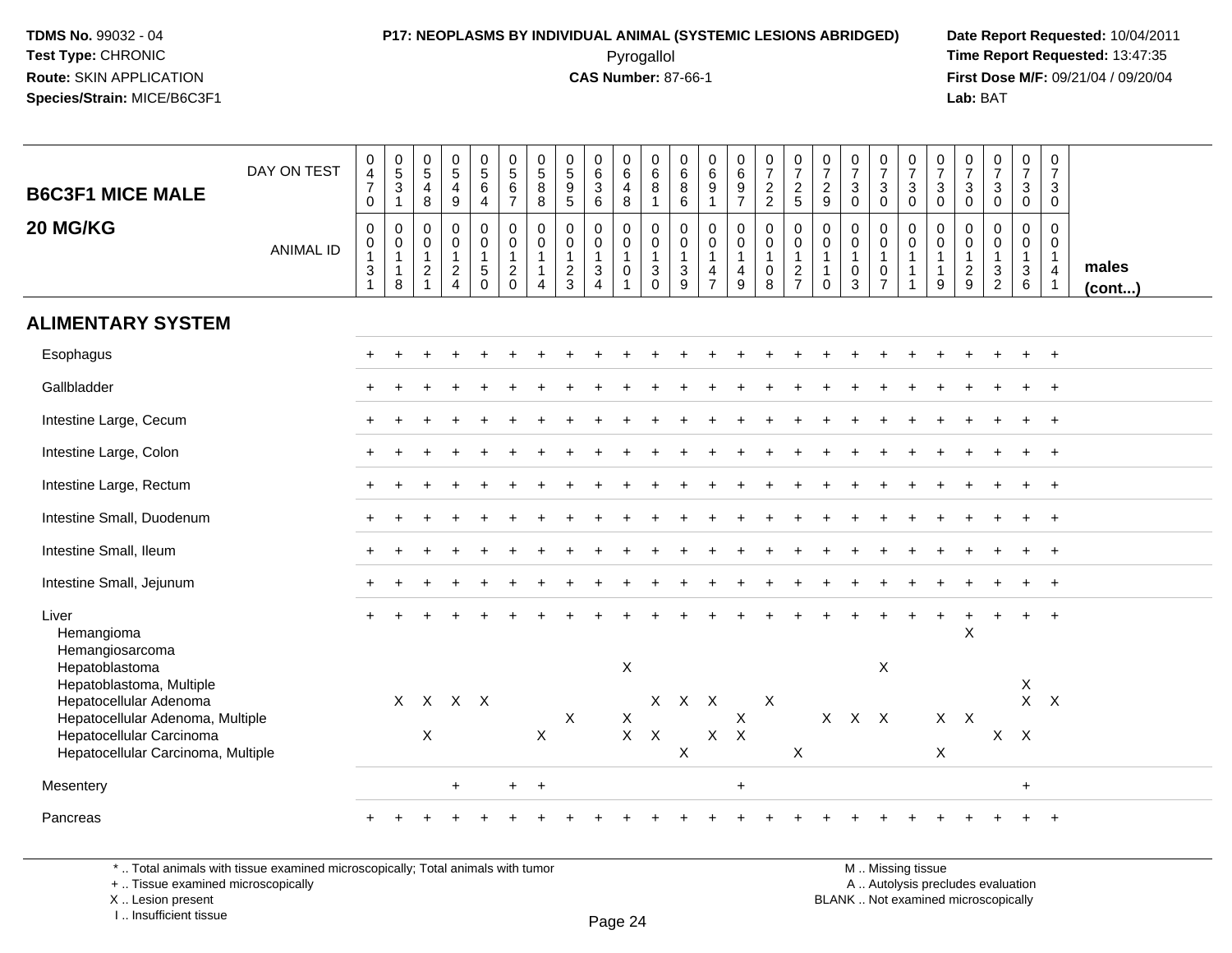### **P17: NEOPLASMS BY INDIVIDUAL ANIMAL (SYSTEMIC LESIONS ABRIDGED) Date Report Requested:** 10/04/2011 Pyrogallol **Time Report Requested:** 13:47:35

**First Dose M/F:** 09/21/04 / 09/20/04<br>Lab: BAT **Lab:** BAT

| <b>B6C3F1 MICE MALE</b>                       | DAY ON TEST                                                                     | $\pmb{0}$<br>$\overline{4}$<br>$\overline{7}$<br>$\mathbf 0$                        | $\begin{array}{c} 0 \\ 5 \\ 3 \end{array}$<br>$\mathbf{1}$ | $\begin{array}{c} 0 \\ 5 \end{array}$<br>$\overline{4}$<br>8         | $\begin{array}{c} 0 \\ 5 \\ 4 \end{array}$<br>9 | $\begin{array}{c} 0 \\ 5 \\ 6 \end{array}$<br>$\overline{4}$ | $\begin{array}{c} 0 \\ 5 \\ 6 \end{array}$<br>$\overline{7}$ | 0<br>$\sqrt{5}$<br>8<br>8 | 0<br>$\sqrt{5}$<br>9<br>$\overline{5}$            | 0<br>$^6_3$<br>$\,6\,$                            | $\begin{array}{c} 0 \\ 6 \end{array}$<br>4<br>8               | $\pmb{0}$<br>$\,6\,$<br>$\bf 8$<br>$\mathbf{1}$                                          | $\pmb{0}$<br>$\,6\,$<br>8<br>$\,6\,$              | $\pmb{0}$<br>$\,6\,$<br>9<br>$\mathbf{1}$         | $\begin{array}{c} 0 \\ 6 \end{array}$<br>$\boldsymbol{9}$<br>$\overline{7}$ | $\frac{0}{7}$<br>2<br>2                            | $\begin{array}{c} 0 \\ 7 \end{array}$<br>$\frac{2}{5}$ | 0729                                                 | $\begin{array}{c} 0 \\ 7 \end{array}$<br>$\sqrt{3}$<br>$\mathbf 0$                | $\frac{0}{7}$<br>$\mathbf{3}$<br>$\mathbf 0$ | $\frac{0}{7}$<br>$\mathbf{3}$<br>$\overline{0}$                  | $\frac{0}{7}$<br>$\mathbf{3}$<br>$\overline{0}$           | $\frac{0}{7}$<br>$\mathbf{3}$<br>$\mathbf 0$ | $\begin{array}{c} 0 \\ 7 \end{array}$<br>$\sqrt{3}$<br>0    | $\frac{0}{7}$<br>3<br>$\mathbf 0$          | $\begin{smallmatrix}0\\7\end{smallmatrix}$<br>3<br>$\mathbf 0$               |                       |
|-----------------------------------------------|---------------------------------------------------------------------------------|-------------------------------------------------------------------------------------|------------------------------------------------------------|----------------------------------------------------------------------|-------------------------------------------------|--------------------------------------------------------------|--------------------------------------------------------------|---------------------------|---------------------------------------------------|---------------------------------------------------|---------------------------------------------------------------|------------------------------------------------------------------------------------------|---------------------------------------------------|---------------------------------------------------|-----------------------------------------------------------------------------|----------------------------------------------------|--------------------------------------------------------|------------------------------------------------------|-----------------------------------------------------------------------------------|----------------------------------------------|------------------------------------------------------------------|-----------------------------------------------------------|----------------------------------------------|-------------------------------------------------------------|--------------------------------------------|------------------------------------------------------------------------------|-----------------------|
| 20 MG/KG                                      | <b>ANIMAL ID</b>                                                                | $\mathbf 0$<br>$\,0\,$<br>$\mathbf{1}$<br>$\ensuremath{\mathsf{3}}$<br>$\mathbf{1}$ | 0<br>0<br>$\mathbf{1}$<br>$\mathbf{1}$<br>8                | 0<br>$\mathbf 0$<br>$\mathbf{1}$<br>$\boldsymbol{2}$<br>$\mathbf{1}$ | 0<br>0<br>$\mathbf{1}$<br>$\frac{2}{4}$         | $\pmb{0}$<br>$\mathbf 0$<br>$\mathbf{1}$<br>$^5_{\rm 0}$     | $\mathbf 0$<br>$\mathbf 0$<br>$\overline{1}$<br>$^2_{\rm 0}$ | 0<br>$\Omega$<br>4        | $\mathbf 0$<br>0<br>$\mathbf{1}$<br>$\frac{2}{3}$ | 0<br>$\mathbf 0$<br>$\mathbf{1}$<br>$\frac{3}{4}$ | 0<br>$\mathbf 0$<br>$\mathbf{1}$<br>$\pmb{0}$<br>$\mathbf{1}$ | $\mathbf 0$<br>$\mathbf 0$<br>$\overline{1}$<br>$\ensuremath{\mathsf{3}}$<br>$\mathbf 0$ | $\mathbf 0$<br>0<br>$\mathbf{1}$<br>$\frac{3}{9}$ | 0<br>$\mathbf 0$<br>$\mathbf{1}$<br>$\frac{4}{7}$ | 0<br>0<br>1<br>$\overline{4}$<br>9                                          | 0<br>$\mathbf 0$<br>$\mathbf{1}$<br>$\pmb{0}$<br>8 | 0<br>0<br>1<br>$\frac{2}{7}$                           | 0<br>0<br>$\overline{1}$<br>$\mathbf{1}$<br>$\Omega$ | 0<br>$\mathbf 0$<br>$\mathbf{1}$<br>$\begin{smallmatrix} 0\\ 3 \end{smallmatrix}$ | 0<br>$\mathbf 0$<br>$\frac{0}{7}$            | 0<br>$\mathbf 0$<br>$\mathbf{1}$<br>$\mathbf{1}$<br>$\mathbf{1}$ | 0<br>$\mathbf 0$<br>$\mathbf{1}$<br>$\mathbf{1}$<br>$9\,$ | 0<br>0<br>$\overline{1}$<br>$\frac{2}{9}$    | $\mathbf 0$<br>$\mathbf 0$<br>$\mathbf{1}$<br>$\frac{3}{2}$ | 0<br>$\mathbf 0$<br>1<br>$\mathbf{3}$<br>6 | $\mathbf 0$<br>$\mathbf 0$<br>$\mathbf{1}$<br>$\overline{4}$<br>$\mathbf{1}$ | males<br>$($ cont $)$ |
| Salivary Glands                               |                                                                                 |                                                                                     |                                                            |                                                                      |                                                 |                                                              |                                                              |                           |                                                   |                                                   |                                                               |                                                                                          |                                                   |                                                   |                                                                             |                                                    |                                                        |                                                      |                                                                                   |                                              |                                                                  |                                                           |                                              |                                                             | $\ddot{}$                                  | $\overline{+}$                                                               |                       |
| Stomach, Forestomach                          |                                                                                 |                                                                                     |                                                            |                                                                      |                                                 |                                                              |                                                              |                           |                                                   |                                                   |                                                               |                                                                                          |                                                   |                                                   |                                                                             |                                                    |                                                        |                                                      |                                                                                   |                                              |                                                                  |                                                           |                                              |                                                             |                                            | $\ddot{}$                                                                    |                       |
| Stomach, Glandular                            |                                                                                 |                                                                                     |                                                            |                                                                      |                                                 |                                                              |                                                              |                           |                                                   |                                                   |                                                               |                                                                                          |                                                   |                                                   |                                                                             |                                                    |                                                        |                                                      |                                                                                   |                                              |                                                                  |                                                           |                                              |                                                             | $\ddot{}$                                  | $\ddot{}$                                                                    |                       |
| Tooth<br>Odontoma                             |                                                                                 |                                                                                     |                                                            |                                                                      |                                                 | $\ddot{}$<br>$\pmb{\times}$                                  | $\ddot{}$                                                    |                           | $\ddot{}$                                         |                                                   |                                                               |                                                                                          |                                                   | $+$                                               | $\overline{ }$                                                              |                                                    |                                                        | $\ddot{}$                                            |                                                                                   |                                              |                                                                  | $\ddot{}$                                                 |                                              |                                                             | $\ddot{}$                                  |                                                                              |                       |
| <b>CARDIOVASCULAR SYSTEM</b>                  |                                                                                 |                                                                                     |                                                            |                                                                      |                                                 |                                                              |                                                              |                           |                                                   |                                                   |                                                               |                                                                                          |                                                   |                                                   |                                                                             |                                                    |                                                        |                                                      |                                                                                   |                                              |                                                                  |                                                           |                                              |                                                             |                                            |                                                                              |                       |
| <b>Blood Vessel</b>                           |                                                                                 |                                                                                     |                                                            |                                                                      |                                                 |                                                              |                                                              |                           |                                                   |                                                   |                                                               |                                                                                          |                                                   |                                                   |                                                                             |                                                    |                                                        |                                                      |                                                                                   |                                              |                                                                  |                                                           |                                              |                                                             |                                            | $\overline{ }$                                                               |                       |
| Heart                                         |                                                                                 | $\pm$                                                                               |                                                            |                                                                      |                                                 |                                                              |                                                              |                           |                                                   |                                                   |                                                               |                                                                                          |                                                   |                                                   |                                                                             |                                                    |                                                        |                                                      |                                                                                   |                                              |                                                                  |                                                           |                                              |                                                             | $\ddot{}$                                  | $+$                                                                          |                       |
| <b>ENDOCRINE SYSTEM</b>                       |                                                                                 |                                                                                     |                                                            |                                                                      |                                                 |                                                              |                                                              |                           |                                                   |                                                   |                                                               |                                                                                          |                                                   |                                                   |                                                                             |                                                    |                                                        |                                                      |                                                                                   |                                              |                                                                  |                                                           |                                              |                                                             |                                            |                                                                              |                       |
| <b>Adrenal Cortex</b><br>Subcapsular, Adenoma |                                                                                 |                                                                                     |                                                            |                                                                      |                                                 |                                                              |                                                              |                           | $\boldsymbol{\mathsf{X}}$                         |                                                   |                                                               |                                                                                          |                                                   |                                                   |                                                                             |                                                    |                                                        |                                                      | X                                                                                 |                                              |                                                                  |                                                           | X                                            |                                                             | $+$                                        | $+$                                                                          |                       |
| Adrenal Medulla                               |                                                                                 |                                                                                     |                                                            |                                                                      |                                                 |                                                              |                                                              |                           |                                                   |                                                   |                                                               |                                                                                          |                                                   |                                                   |                                                                             |                                                    |                                                        |                                                      |                                                                                   |                                              |                                                                  |                                                           |                                              |                                                             |                                            | $\ddot{}$                                                                    |                       |
| Islets, Pancreatic                            |                                                                                 |                                                                                     |                                                            |                                                                      |                                                 |                                                              |                                                              |                           |                                                   |                                                   |                                                               |                                                                                          |                                                   |                                                   |                                                                             |                                                    |                                                        |                                                      |                                                                                   |                                              |                                                                  |                                                           |                                              |                                                             | $\ddot{}$                                  | $\overline{+}$                                                               |                       |
| Parathyroid Gland                             |                                                                                 |                                                                                     |                                                            |                                                                      |                                                 |                                                              | М                                                            | м                         |                                                   |                                                   |                                                               |                                                                                          |                                                   |                                                   |                                                                             |                                                    |                                                        |                                                      | M                                                                                 |                                              |                                                                  |                                                           |                                              |                                                             | ÷                                          | $\overline{+}$                                                               |                       |
| <b>Pituitary Gland</b>                        |                                                                                 |                                                                                     |                                                            |                                                                      |                                                 |                                                              |                                                              |                           |                                                   |                                                   |                                                               |                                                                                          |                                                   |                                                   |                                                                             |                                                    |                                                        |                                                      |                                                                                   |                                              |                                                                  |                                                           |                                              |                                                             |                                            |                                                                              |                       |
| <b>Thyroid Gland</b>                          |                                                                                 |                                                                                     |                                                            |                                                                      |                                                 |                                                              |                                                              |                           |                                                   |                                                   |                                                               |                                                                                          |                                                   |                                                   |                                                                             |                                                    |                                                        |                                                      |                                                                                   |                                              |                                                                  |                                                           |                                              |                                                             | $\ddot{}$                                  | $+$                                                                          |                       |
| <b>GENERAL BODY SYSTEM</b>                    |                                                                                 |                                                                                     |                                                            |                                                                      |                                                 |                                                              |                                                              |                           |                                                   |                                                   |                                                               |                                                                                          |                                                   |                                                   |                                                                             |                                                    |                                                        |                                                      |                                                                                   |                                              |                                                                  |                                                           |                                              |                                                             |                                            |                                                                              |                       |
| Peritoneum                                    |                                                                                 |                                                                                     |                                                            |                                                                      |                                                 |                                                              |                                                              |                           |                                                   |                                                   |                                                               |                                                                                          |                                                   |                                                   |                                                                             |                                                    |                                                        |                                                      |                                                                                   |                                              |                                                                  |                                                           |                                              |                                                             | $+$                                        |                                                                              |                       |
|                                               | *  Total animals with tissue examined microscopically; Total animals with tumor |                                                                                     |                                                            |                                                                      |                                                 |                                                              |                                                              |                           |                                                   |                                                   |                                                               |                                                                                          |                                                   |                                                   |                                                                             |                                                    |                                                        |                                                      | M  Missing tissue                                                                 | $A \cup A$ is the set of $A$                 |                                                                  |                                                           |                                              | والمتلاف والمستنقذ والمستنقذ والمتمارية والمتناور           |                                            |                                                                              |                       |

+ .. Tissue examined microscopically

X .. Lesion present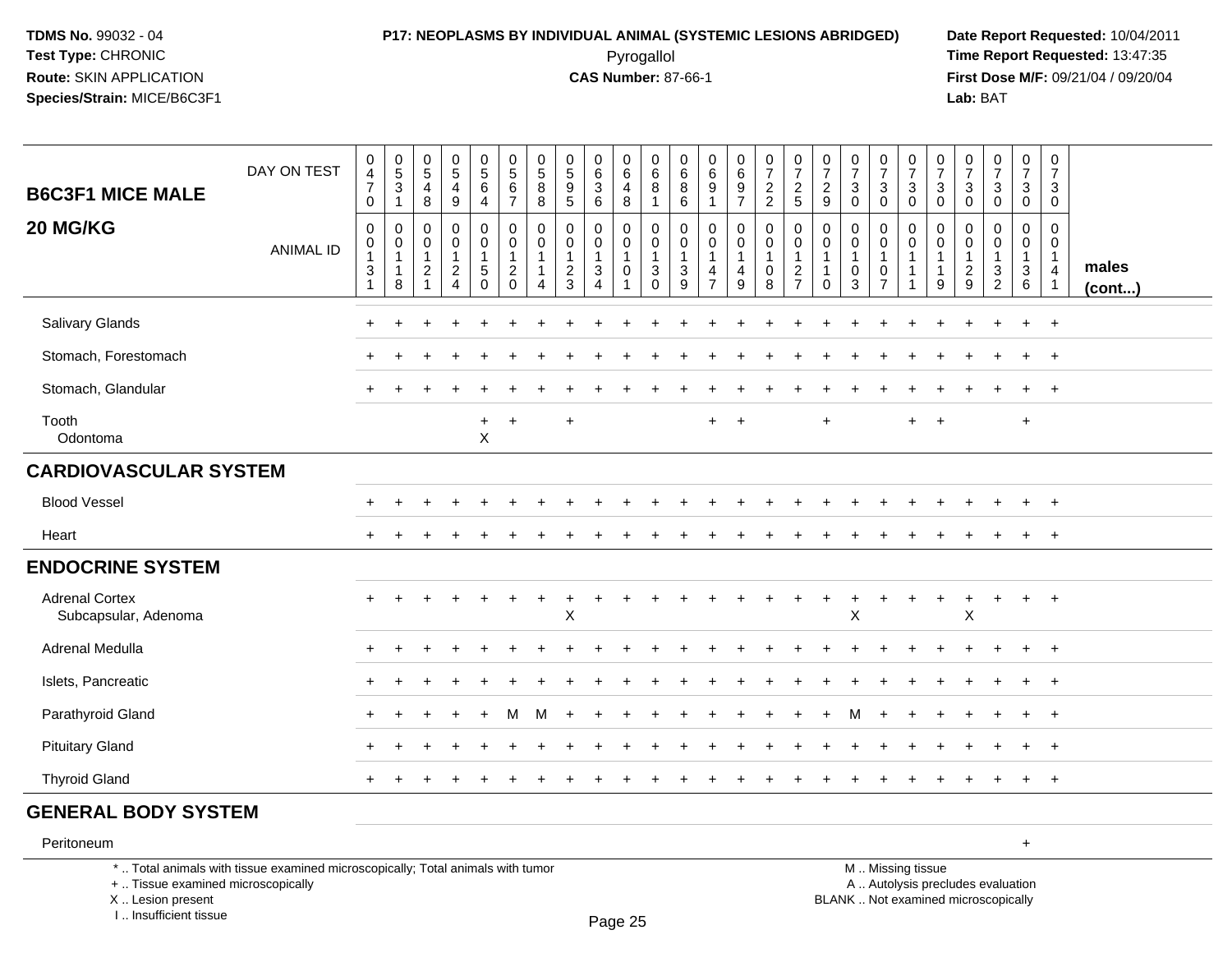### **P17: NEOPLASMS BY INDIVIDUAL ANIMAL (SYSTEMIC LESIONS ABRIDGED) Date Report Requested:** 10/04/2011

 Pyrogallol **Time Report Requested:** 13:47:35 **First Dose M/F:** 09/21/04 / 09/20/04<br>Lab: BAT **Lab:** BAT

| <b>B6C3F1 MICE MALE</b>                                                                                                                    | DAY ON TEST      | 0<br>$\overline{4}$<br>$\overline{7}$<br>0 | $\pmb{0}$<br>$5\,$<br>$\overline{3}$<br>$\mathbf{1}$         | $\mathbf 0$<br>5<br>4<br>8                                          | $\boldsymbol{0}$<br>$\sqrt{5}$<br>$\overline{4}$<br>$9\,$                        | 0<br>$\sqrt{5}$<br>$\,6\,$<br>4                               | $\mathbf 0$<br>$\sqrt{5}$<br>$\,6\,$<br>$\overline{7}$           | 0<br>$\sqrt{5}$<br>$\,8\,$<br>8                       | 0<br>5<br>$\boldsymbol{9}$<br>$\sqrt{5}$                        | 0<br>$\,6\,$<br>$\mathfrak{Z}$<br>6                                     | 0<br>$\,6\,$<br>4<br>8                                | $\mathbf 0$<br>$\,6\,$<br>8<br>$\mathbf{1}$                   | $\mathbf 0$<br>6<br>8<br>6                   | 0<br>6<br>$\boldsymbol{9}$<br>$\mathbf{1}$              | 0<br>6<br>$\overline{9}$<br>$\overline{7}$                       | 0<br>$\overline{7}$<br>$\sqrt{2}$<br>$\overline{2}$             | $\boldsymbol{0}$<br>$\overline{7}$<br>$\sqrt{2}$<br>$\sqrt{5}$ | 0<br>$\overline{7}$<br>$\overline{2}$<br>9      | 0<br>$\overline{7}$<br>$\sqrt{3}$<br>$\mathbf 0$                          | 0<br>$\overline{7}$<br>3<br>$\mathbf 0$ | 0<br>$\overline{7}$<br>$\ensuremath{\mathsf{3}}$<br>$\mathbf 0$ | 0<br>$\overline{7}$<br>3<br>$\mathbf 0$                      | 0<br>$\overline{7}$<br>3<br>0                                         | $\mathbf 0$<br>$\overline{7}$<br>$\sqrt{3}$<br>$\mathbf 0$               | 0<br>$\overline{7}$<br>3<br>0                | $\mathbf 0$<br>$\overline{7}$<br>3<br>$\mathbf 0$                          |                 |
|--------------------------------------------------------------------------------------------------------------------------------------------|------------------|--------------------------------------------|--------------------------------------------------------------|---------------------------------------------------------------------|----------------------------------------------------------------------------------|---------------------------------------------------------------|------------------------------------------------------------------|-------------------------------------------------------|-----------------------------------------------------------------|-------------------------------------------------------------------------|-------------------------------------------------------|---------------------------------------------------------------|----------------------------------------------|---------------------------------------------------------|------------------------------------------------------------------|-----------------------------------------------------------------|----------------------------------------------------------------|-------------------------------------------------|---------------------------------------------------------------------------|-----------------------------------------|-----------------------------------------------------------------|--------------------------------------------------------------|-----------------------------------------------------------------------|--------------------------------------------------------------------------|----------------------------------------------|----------------------------------------------------------------------------|-----------------|
| 20 MG/KG                                                                                                                                   | <b>ANIMAL ID</b> | 0<br>0<br>$\mathbf{1}$<br>3<br>1           | $\mathbf 0$<br>$\pmb{0}$<br>$\mathbf{1}$<br>$\mathbf 1$<br>8 | $\mathbf{0}$<br>$\mathbf 0$<br>$\mathbf{1}$<br>$\overline{2}$<br>-1 | $\mathbf 0$<br>$\mathbf 0$<br>$\overline{1}$<br>$\overline{2}$<br>$\overline{4}$ | 0<br>$\mathbf 0$<br>$\mathbf{1}$<br>$\sqrt{5}$<br>$\mathbf 0$ | $\mathbf 0$<br>$\mathbf 0$<br>1<br>$\overline{2}$<br>$\mathbf 0$ | $\mathbf 0$<br>0<br>$\mathbf{1}$<br>$\mathbf{1}$<br>4 | $\Omega$<br>0<br>$\mathbf{1}$<br>$\overline{2}$<br>$\mathbf{3}$ | $\Omega$<br>0<br>$\mathbf{1}$<br>$\mathbf{3}$<br>$\boldsymbol{\Lambda}$ | $\mathbf 0$<br>0<br>$\mathbf{1}$<br>$\mathbf 0$<br>-1 | $\mathbf 0$<br>$\mathbf 0$<br>$\overline{1}$<br>3<br>$\Omega$ | 0<br>$\mathbf 0$<br>$\overline{1}$<br>3<br>9 | $\mathbf 0$<br>0<br>$\mathbf{1}$<br>4<br>$\overline{7}$ | $\mathbf 0$<br>$\mathbf 0$<br>$\mathbf 1$<br>4<br>$\overline{9}$ | $\pmb{0}$<br>0<br>$\overline{1}$<br>$\pmb{0}$<br>$\overline{8}$ | $\pmb{0}$<br>$\mathbf 0$<br>$\overline{1}$<br>$\frac{2}{7}$    | $\mathbf 0$<br>$\Omega$<br>-1<br>-1<br>$\Omega$ | $\mathbf 0$<br>$\mathbf 0$<br>$\mathbf{1}$<br>$\mathbf 0$<br>$\mathbf{3}$ | 0<br>0<br>1<br>0<br>7                   | 0<br>0<br>$\mathbf{1}$<br>$\mathbf{1}$<br>$\mathbf{1}$          | $\Omega$<br>$\mathbf 0$<br>$\mathbf{1}$<br>$\mathbf{1}$<br>9 | $\Omega$<br>$\Omega$<br>$\mathbf{1}$<br>$\overline{2}$<br>$\mathsf g$ | $\mathbf 0$<br>0<br>$\mathbf{1}$<br>3<br>$\overline{2}$                  | 0<br>$\mathbf 0$<br>$\overline{1}$<br>3<br>6 | $\Omega$<br>$\Omega$<br>$\overline{1}$<br>$\overline{a}$<br>$\overline{1}$ | males<br>(cont) |
| <b>GENITAL SYSTEM</b>                                                                                                                      |                  |                                            |                                                              |                                                                     |                                                                                  |                                                               |                                                                  |                                                       |                                                                 |                                                                         |                                                       |                                                               |                                              |                                                         |                                                                  |                                                                 |                                                                |                                                 |                                                                           |                                         |                                                                 |                                                              |                                                                       |                                                                          |                                              |                                                                            |                 |
| <b>Coagulating Gland</b><br>Carcinoma                                                                                                      |                  |                                            |                                                              |                                                                     |                                                                                  |                                                               |                                                                  |                                                       |                                                                 |                                                                         |                                                       |                                                               |                                              |                                                         |                                                                  |                                                                 |                                                                |                                                 |                                                                           |                                         |                                                                 |                                                              |                                                                       |                                                                          |                                              |                                                                            |                 |
| Epididymis                                                                                                                                 |                  |                                            |                                                              |                                                                     |                                                                                  |                                                               |                                                                  |                                                       |                                                                 |                                                                         |                                                       |                                                               |                                              |                                                         |                                                                  |                                                                 |                                                                |                                                 |                                                                           |                                         |                                                                 |                                                              |                                                                       |                                                                          | $\ddot{}$                                    | $+$                                                                        |                 |
| <b>Preputial Gland</b>                                                                                                                     |                  |                                            |                                                              |                                                                     |                                                                                  |                                                               |                                                                  |                                                       |                                                                 |                                                                         |                                                       |                                                               |                                              |                                                         |                                                                  |                                                                 |                                                                |                                                 |                                                                           |                                         |                                                                 |                                                              |                                                                       |                                                                          | $\ddot{}$                                    | $+$                                                                        |                 |
| Prostate                                                                                                                                   |                  |                                            |                                                              |                                                                     |                                                                                  |                                                               |                                                                  |                                                       |                                                                 |                                                                         |                                                       |                                                               |                                              |                                                         |                                                                  |                                                                 |                                                                |                                                 |                                                                           |                                         |                                                                 |                                                              |                                                                       |                                                                          |                                              | $\overline{+}$                                                             |                 |
| Seminal Vesicle                                                                                                                            |                  |                                            |                                                              |                                                                     |                                                                                  |                                                               |                                                                  |                                                       |                                                                 |                                                                         |                                                       |                                                               |                                              |                                                         |                                                                  |                                                                 |                                                                |                                                 |                                                                           |                                         |                                                                 |                                                              |                                                                       |                                                                          |                                              | $\ddot{}$                                                                  |                 |
| <b>Testes</b><br>Interstitial Cell, Adenoma                                                                                                |                  |                                            |                                                              |                                                                     |                                                                                  |                                                               |                                                                  |                                                       | X                                                               |                                                                         |                                                       |                                                               |                                              |                                                         |                                                                  |                                                                 |                                                                |                                                 |                                                                           |                                         |                                                                 |                                                              |                                                                       |                                                                          |                                              | $\ddot{}$                                                                  |                 |
| <b>HEMATOPOIETIC SYSTEM</b>                                                                                                                |                  |                                            |                                                              |                                                                     |                                                                                  |                                                               |                                                                  |                                                       |                                                                 |                                                                         |                                                       |                                                               |                                              |                                                         |                                                                  |                                                                 |                                                                |                                                 |                                                                           |                                         |                                                                 |                                                              |                                                                       |                                                                          |                                              |                                                                            |                 |
| <b>Bone Marrow</b>                                                                                                                         |                  |                                            |                                                              |                                                                     |                                                                                  |                                                               |                                                                  |                                                       |                                                                 |                                                                         |                                                       |                                                               |                                              |                                                         |                                                                  |                                                                 |                                                                |                                                 |                                                                           |                                         |                                                                 |                                                              |                                                                       |                                                                          |                                              | $\overline{+}$                                                             |                 |
| Lymph Node<br>Bronchial, Alveolar/Bronchiolar Carcinoma,<br>Metastatic, Lung                                                               |                  | $\ddot{}$                                  |                                                              |                                                                     |                                                                                  |                                                               | $\ddot{}$                                                        |                                                       |                                                                 | $+$<br>$\pmb{\times}$                                                   |                                                       |                                                               |                                              |                                                         |                                                                  |                                                                 |                                                                |                                                 |                                                                           |                                         |                                                                 |                                                              |                                                                       | $\ddot{}$                                                                |                                              |                                                                            |                 |
| Lymph Node, Mandibular                                                                                                                     |                  |                                            |                                                              |                                                                     |                                                                                  |                                                               |                                                                  |                                                       |                                                                 |                                                                         |                                                       |                                                               |                                              |                                                         |                                                                  |                                                                 |                                                                |                                                 |                                                                           |                                         |                                                                 |                                                              |                                                                       |                                                                          | $\ddot{}$                                    | $\ddot{}$                                                                  |                 |
| Lymph Node, Mesenteric                                                                                                                     |                  |                                            |                                                              |                                                                     |                                                                                  |                                                               |                                                                  |                                                       |                                                                 |                                                                         |                                                       |                                                               |                                              |                                                         |                                                                  |                                                                 |                                                                |                                                 |                                                                           |                                         |                                                                 |                                                              |                                                                       |                                                                          |                                              | $\ddot{}$                                                                  |                 |
| Spleen                                                                                                                                     |                  |                                            |                                                              |                                                                     |                                                                                  |                                                               |                                                                  |                                                       |                                                                 |                                                                         |                                                       |                                                               |                                              |                                                         |                                                                  |                                                                 |                                                                |                                                 |                                                                           |                                         |                                                                 |                                                              |                                                                       |                                                                          | $\ddot{}$                                    | $+$                                                                        |                 |
| Thymus                                                                                                                                     |                  | $+$                                        | $+$                                                          |                                                                     |                                                                                  |                                                               |                                                                  |                                                       |                                                                 |                                                                         | $\ddot{}$                                             | м                                                             | $\ddot{}$                                    |                                                         | $\ddot{}$                                                        | $\div$                                                          |                                                                |                                                 |                                                                           | $\ddot{}$                               | $+$                                                             | M                                                            |                                                                       | $+$ M M $+$                                                              |                                              |                                                                            |                 |
| <b>INTEGUMENTARY SYSTEM</b>                                                                                                                |                  |                                            |                                                              |                                                                     |                                                                                  |                                                               |                                                                  |                                                       |                                                                 |                                                                         |                                                       |                                                               |                                              |                                                         |                                                                  |                                                                 |                                                                |                                                 |                                                                           |                                         |                                                                 |                                                              |                                                                       |                                                                          |                                              |                                                                            |                 |
| *  Total animals with tissue examined microscopically; Total animals with tumor<br>+  Tissue examined microscopically<br>X  Lesion present |                  |                                            |                                                              |                                                                     |                                                                                  |                                                               |                                                                  |                                                       |                                                                 |                                                                         |                                                       |                                                               |                                              |                                                         |                                                                  |                                                                 |                                                                |                                                 |                                                                           |                                         | M  Missing tissue                                               |                                                              |                                                                       | A  Autolysis precludes evaluation<br>BLANK  Not examined microscopically |                                              |                                                                            |                 |

I .. Insufficient tissue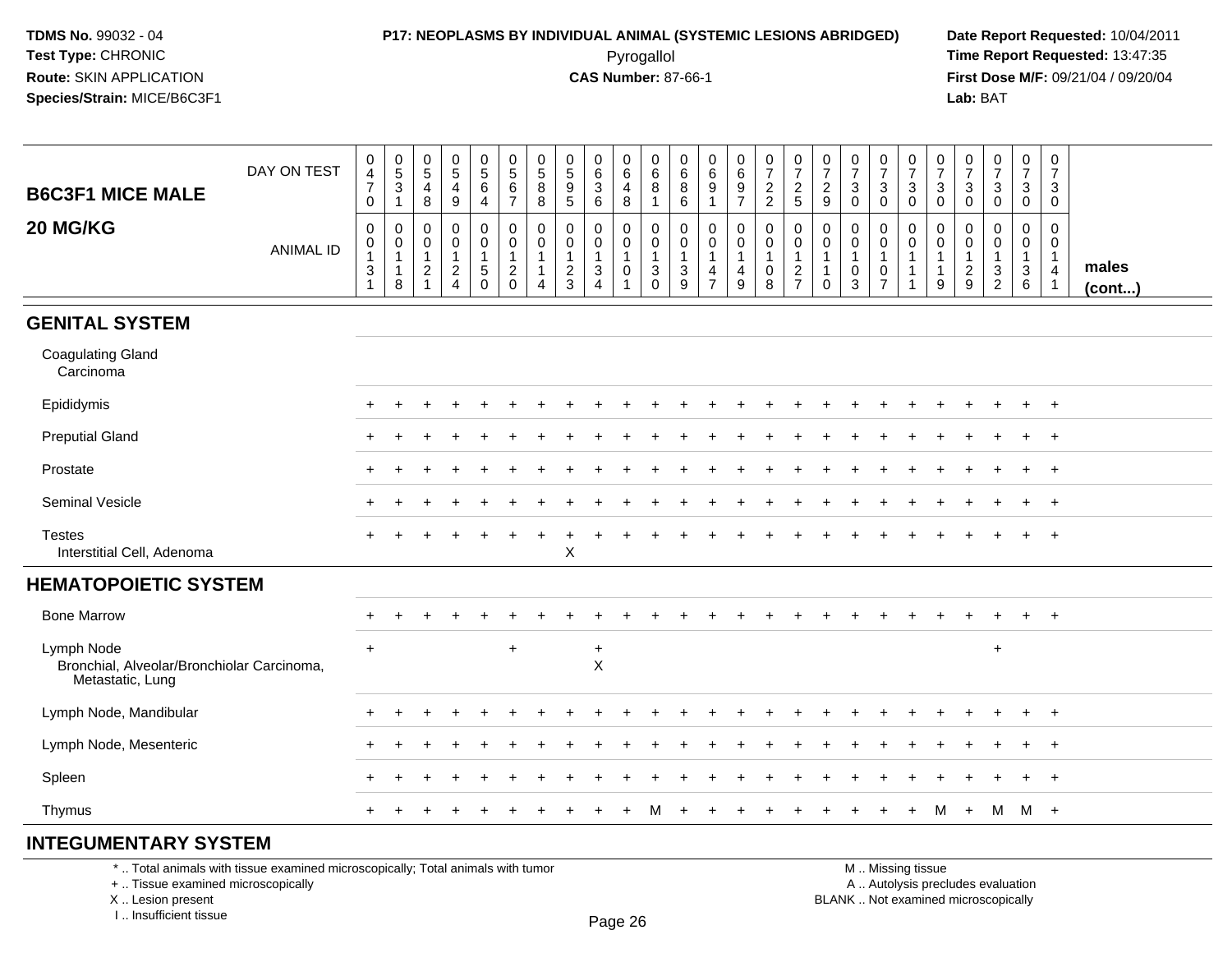#### **P17: NEOPLASMS BY INDIVIDUAL ANIMAL (SYSTEMIC LESIONS ABRIDGED) Date Report Requested:** 10/04/2011 Pyrogallol **Time Report Requested:** 13:47:35

**First Dose M/F:** 09/21/04 / 09/20/04<br>Lab: BAT **Lab:** BAT

| DAY ON TEST<br><b>B6C3F1 MICE MALE</b>                                                                                | 0<br>4<br>$\overline{7}$<br>$\mathbf 0$ | $\begin{array}{c} 0 \\ 5 \\ 3 \end{array}$<br>$\mathbf{1}$    | $\begin{smallmatrix}0\0\5\end{smallmatrix}$<br>4<br>8              | $^{\rm 0}_{\rm 5}$<br>4<br>9         | $\begin{array}{c} 0 \\ 5 \end{array}$<br>$\,6$<br>$\overline{4}$   | $\begin{array}{c} 0 \\ 5 \end{array}$<br>6<br>$\overline{7}$             | $\begin{array}{c} 0 \\ 5 \end{array}$<br>8<br>8                                      | $\begin{array}{c} 0 \\ 5 \\ 9 \end{array}$<br>5                     | $\begin{matrix} 0 \\ 6 \\ 3 \end{matrix}$<br>6                                            | $\begin{array}{c} 0 \\ 6 \end{array}$<br>4<br>8           | 0<br>6<br>8<br>-1                         | $\mathbf 0$<br>$\,6\,$<br>8<br>6                  | $_{6}^{\rm 0}$<br>9           | $\begin{array}{c} 0 \\ 6 \end{array}$<br>$\boldsymbol{9}$<br>$\overline{7}$ | $\begin{array}{c} 0 \\ 7 \end{array}$<br>$\frac{2}{2}$ | $\frac{0}{7}$<br>$\frac{2}{5}$                              | $\frac{0}{7}$<br>$\frac{2}{9}$                                         | $\frac{0}{7}$<br>3<br>$\mathbf{0}$   | $\frac{0}{7}$<br>$\mathbf{3}$<br>$\mathbf 0$           | $\frac{0}{7}$<br>$\ensuremath{\mathsf{3}}$<br>$\Omega$                  | $\frac{0}{7}$<br>3<br>$\mathbf 0$ | $\frac{0}{7}$<br>$\mathbf{3}$<br>$\Omega$                  | $\frac{0}{7}$<br>$\mathbf{3}$<br>$\mathbf 0$                                 | $\frac{0}{7}$<br>$\mathbf{3}$<br>$\overline{0}$ | 0<br>$\overline{7}$<br>3<br>0             |                 |
|-----------------------------------------------------------------------------------------------------------------------|-----------------------------------------|---------------------------------------------------------------|--------------------------------------------------------------------|--------------------------------------|--------------------------------------------------------------------|--------------------------------------------------------------------------|--------------------------------------------------------------------------------------|---------------------------------------------------------------------|-------------------------------------------------------------------------------------------|-----------------------------------------------------------|-------------------------------------------|---------------------------------------------------|-------------------------------|-----------------------------------------------------------------------------|--------------------------------------------------------|-------------------------------------------------------------|------------------------------------------------------------------------|--------------------------------------|--------------------------------------------------------|-------------------------------------------------------------------------|-----------------------------------|------------------------------------------------------------|------------------------------------------------------------------------------|-------------------------------------------------|-------------------------------------------|-----------------|
| 20 MG/KG<br><b>ANIMAL ID</b>                                                                                          | 0<br>0<br>3                             | $\mathbf 0$<br>$\,0\,$<br>$\mathbf{1}$<br>$\overline{1}$<br>8 | 0<br>$\pmb{0}$<br>$\mathbf{1}$<br>$\overline{2}$<br>$\overline{ }$ | 0<br>$\overline{0}$<br>$\frac{2}{4}$ | $\mathbf 0$<br>$\pmb{0}$<br>$\mathbf{1}$<br>$\sqrt{5}$<br>$\Omega$ | $\mathbf 0$<br>$\mathbf 0$<br>$\mathbf{1}$<br>$\overline{2}$<br>$\Omega$ | $\mathbf 0$<br>$\mathbf 0$<br>$\mathbf{1}$<br>$\mathbf{1}$<br>$\boldsymbol{\Lambda}$ | $\mathbf 0$<br>$\mathbf 0$<br>1<br>$\overline{c}$<br>$\overline{3}$ | $\mathbf 0$<br>$\mathbf 0$<br>$\mathbf{1}$<br>$\ensuremath{\mathsf{3}}$<br>$\overline{4}$ | $\mathbf 0$<br>$\mathsf 0$<br>$\mathbf{1}$<br>$\mathbf 0$ | 0<br>0<br>$\overline{1}$<br>3<br>$\Omega$ | $\Omega$<br>$\mathbf 0$<br>$\mathbf{1}$<br>3<br>9 | 0<br>0<br>4<br>$\overline{7}$ | $\mathbf 0$<br>$\mathbf 0$<br>$\mathbf{1}$<br>4<br>9                        | $\mathbf 0$<br>$\pmb{0}$<br>1<br>0<br>8                | $\mathbf 0$<br>$\pmb{0}$<br>$\overline{1}$<br>$\frac{2}{7}$ | $\mathbf 0$<br>$\mathbf 0$<br>$\mathbf{1}$<br>$\mathbf{1}$<br>$\Omega$ | 0<br>$\mathbf 0$<br>$\mathbf 0$<br>3 | 0<br>$\mathbf 0$<br>$\mathbf 1$<br>0<br>$\overline{7}$ | $\mathbf 0$<br>$\mathsf{O}\xspace$<br>$\mathbf{1}$<br>$\mathbf{1}$<br>1 | $\mathbf 0$<br>0<br>9             | $\mathbf 0$<br>$\mathbf 0$<br>$\mathbf 1$<br>$\frac{2}{9}$ | $\mathbf 0$<br>$\mathbf 0$<br>$\mathbf{1}$<br>$\mathbf{3}$<br>$\overline{2}$ | $\mathbf 0$<br>0<br>$\mathbf{1}$<br>3<br>6      | $\Omega$<br>0<br>1<br>$\overline{4}$<br>1 | males<br>(cont) |
| Mammary Gland                                                                                                         | M                                       | М                                                             | M                                                                  | M                                    | м                                                                  | M                                                                        | M                                                                                    | M                                                                   | M                                                                                         | M                                                         | M                                         | M                                                 | M                             | M                                                                           | M                                                      | M                                                           | M                                                                      | M                                    | M                                                      | M                                                                       | M                                 | м                                                          | M                                                                            | M M                                             |                                           |                 |
| Skin<br>Fibrous Histiocytoma<br>Subcutaneous Tissue, Schwannoma Malignant                                             |                                         |                                                               |                                                                    |                                      |                                                                    |                                                                          |                                                                                      |                                                                     |                                                                                           |                                                           |                                           |                                                   |                               |                                                                             |                                                        |                                                             |                                                                        |                                      |                                                        |                                                                         | X                                 |                                                            |                                                                              |                                                 | $\ddot{}$                                 |                 |
| <b>MUSCULOSKELETAL SYSTEM</b>                                                                                         |                                         |                                                               |                                                                    |                                      |                                                                    |                                                                          |                                                                                      |                                                                     |                                                                                           |                                                           |                                           |                                                   |                               |                                                                             |                                                        |                                                             |                                                                        |                                      |                                                        |                                                                         |                                   |                                                            |                                                                              |                                                 |                                           |                 |
| Bone                                                                                                                  |                                         |                                                               |                                                                    |                                      |                                                                    |                                                                          |                                                                                      |                                                                     |                                                                                           |                                                           |                                           |                                                   |                               |                                                                             |                                                        |                                                             |                                                                        |                                      |                                                        |                                                                         |                                   |                                                            |                                                                              |                                                 | $\ddot{}$                                 |                 |
| <b>Skeletal Muscle</b>                                                                                                |                                         |                                                               |                                                                    |                                      |                                                                    |                                                                          |                                                                                      |                                                                     |                                                                                           |                                                           |                                           |                                                   |                               |                                                                             |                                                        |                                                             |                                                                        |                                      |                                                        |                                                                         |                                   |                                                            |                                                                              |                                                 |                                           |                 |
| <b>NERVOUS SYSTEM</b>                                                                                                 |                                         |                                                               |                                                                    |                                      |                                                                    |                                                                          |                                                                                      |                                                                     |                                                                                           |                                                           |                                           |                                                   |                               |                                                                             |                                                        |                                                             |                                                                        |                                      |                                                        |                                                                         |                                   |                                                            |                                                                              |                                                 |                                           |                 |
| <b>Brain</b>                                                                                                          |                                         |                                                               |                                                                    |                                      |                                                                    |                                                                          |                                                                                      |                                                                     |                                                                                           |                                                           |                                           |                                                   |                               |                                                                             |                                                        |                                                             |                                                                        |                                      |                                                        |                                                                         |                                   |                                                            |                                                                              |                                                 | $\ddot{}$                                 |                 |
| <b>Peripheral Nerve</b>                                                                                               |                                         |                                                               |                                                                    |                                      |                                                                    |                                                                          |                                                                                      |                                                                     |                                                                                           |                                                           |                                           |                                                   |                               | $+$                                                                         |                                                        |                                                             |                                                                        |                                      |                                                        |                                                                         |                                   |                                                            |                                                                              |                                                 |                                           |                 |
| Spinal Cord                                                                                                           |                                         |                                                               |                                                                    |                                      |                                                                    |                                                                          |                                                                                      |                                                                     |                                                                                           |                                                           |                                           |                                                   |                               | $+$                                                                         |                                                        |                                                             |                                                                        |                                      |                                                        |                                                                         |                                   |                                                            |                                                                              |                                                 |                                           |                 |
| <b>RESPIRATORY SYSTEM</b>                                                                                             |                                         |                                                               |                                                                    |                                      |                                                                    |                                                                          |                                                                                      |                                                                     |                                                                                           |                                                           |                                           |                                                   |                               |                                                                             |                                                        |                                                             |                                                                        |                                      |                                                        |                                                                         |                                   |                                                            |                                                                              |                                                 |                                           |                 |
| Lung<br>Alveolar/Bronchiolar Adenoma<br>Alveolar/Bronchiolar Carcinoma<br>Hepatocellular Carcinoma, Metastatic, Liver |                                         |                                                               | X                                                                  |                                      |                                                                    |                                                                          | $\mathsf X$                                                                          |                                                                     | X                                                                                         | $\boldsymbol{\mathsf{X}}$<br>$\mathsf{X}$                 | $\boldsymbol{X}$                          |                                                   | X                             |                                                                             | X                                                      | $\mathsf X$                                                 |                                                                        | X                                    |                                                        |                                                                         |                                   |                                                            |                                                                              | $\mathsf X$<br>X                                | $\mathsf{X}$                              |                 |
| Nose                                                                                                                  |                                         |                                                               |                                                                    |                                      |                                                                    |                                                                          |                                                                                      |                                                                     |                                                                                           |                                                           |                                           |                                                   |                               |                                                                             |                                                        |                                                             |                                                                        |                                      |                                                        |                                                                         |                                   |                                                            |                                                                              |                                                 | $\ddot{}$                                 |                 |
| Trachea                                                                                                               |                                         |                                                               |                                                                    |                                      |                                                                    |                                                                          |                                                                                      |                                                                     |                                                                                           |                                                           |                                           |                                                   |                               |                                                                             |                                                        |                                                             |                                                                        |                                      |                                                        |                                                                         |                                   |                                                            |                                                                              |                                                 | $+$                                       |                 |
| <b>SPECIAL SENSES SYSTEM</b>                                                                                          |                                         |                                                               |                                                                    |                                      |                                                                    |                                                                          |                                                                                      |                                                                     |                                                                                           |                                                           |                                           |                                                   |                               |                                                                             |                                                        |                                                             |                                                                        |                                      |                                                        |                                                                         |                                   |                                                            |                                                                              |                                                 |                                           |                 |

\* .. Total animals with tissue examined microscopically; Total animals with tumor

+ .. Tissue examined microscopically

X .. Lesion present

I .. Insufficient tissue

 M .. Missing tissuey the contract of the contract of the contract of the contract of the contract of  $\mathsf A$  . Autolysis precludes evaluation Lesion present BLANK .. Not examined microscopically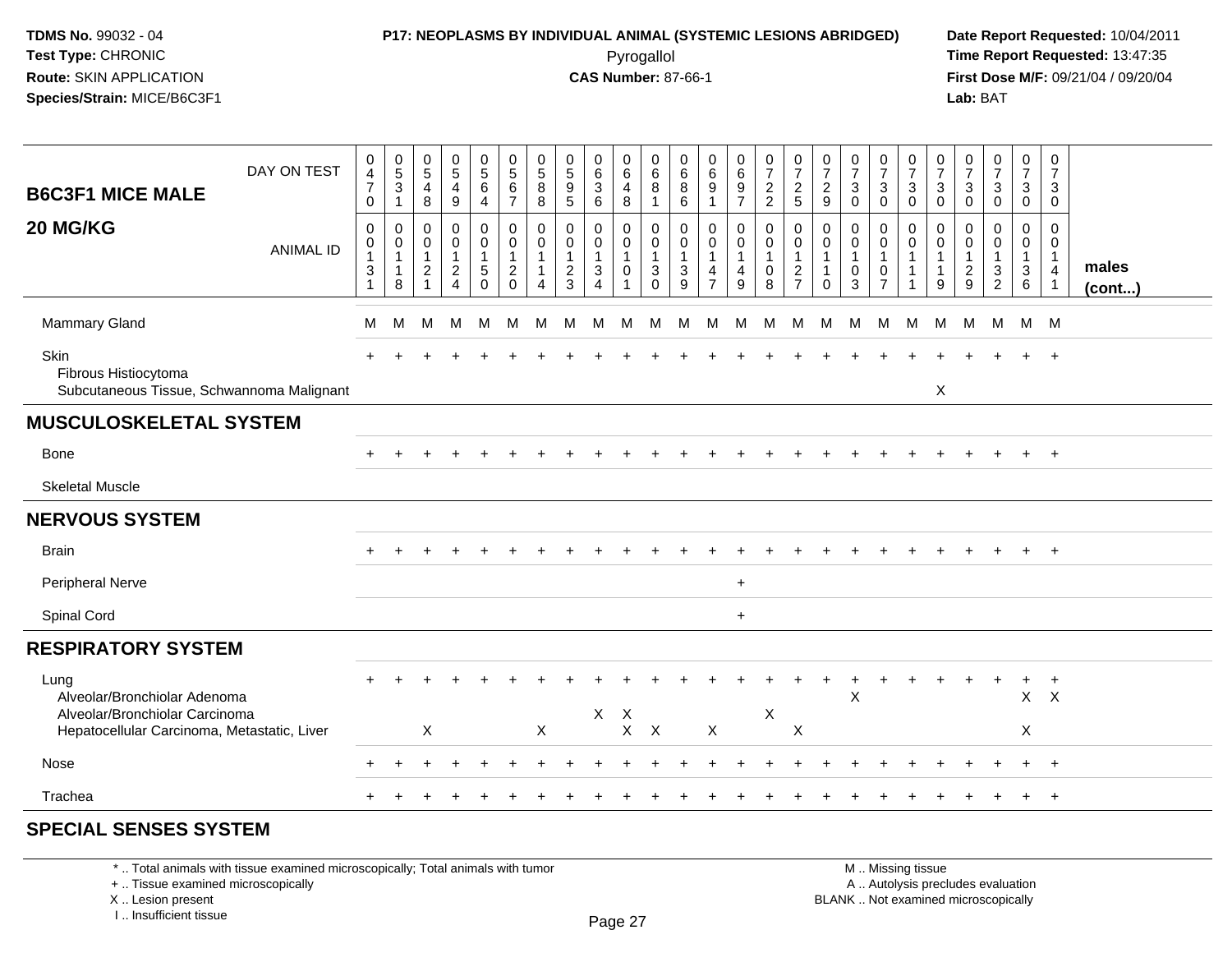#### **P17: NEOPLASMS BY INDIVIDUAL ANIMAL (SYSTEMIC LESIONS ABRIDGED) Date Report Requested:** 10/04/2011 Pyrogallol **Time Report Requested:** 13:47:35

**First Dose M/F:** 09/21/04 / 09/20/04<br>Lab: BAT **Lab:** BAT

| <b>B6C3F1 MICE MALE</b><br>20 MG/KG                         | DAY ON TEST<br>ANIMAL ID | 0<br>$\overline{4}$<br>$\overline{7}$<br>$\mathbf 0$<br>0<br>$\mathbf 0$<br>$\sqrt{3}$ | $\begin{array}{c} 0 \\ 5 \\ 3 \end{array}$<br>$\mathbf 0$<br>$\overline{0}$<br>1<br>$\mathbf{1}$<br>8 | $\begin{array}{c} 0 \\ 5 \end{array}$<br>$\overline{4}$<br>8<br>0<br>$\pmb{0}$<br>$\mathbf{1}$<br>$\frac{2}{1}$ | $\begin{matrix} 0 \\ 5 \end{matrix}$<br>$\overline{4}$<br>$9\,$<br>$_0^0$<br>$\overline{A}$<br>$\frac{2}{4}$ | $\begin{array}{c} 0 \\ 5 \end{array}$<br>$\,6$<br>$\overline{4}$<br>$\begin{matrix} 0 \\ 0 \\ 1 \end{matrix}$<br>$\overline{5}$<br>$\pmb{0}$ | $\begin{array}{c} 0 \\ 5 \end{array}$<br>$\,6\,$<br>$\overline{7}$<br>$_{\rm 0}^{\rm 0}$<br>$\mathbf{1}$<br>$\overline{c}$<br>$\mathbf 0$ | $\begin{array}{c} 0 \\ 5 \end{array}$<br>$\bf 8$<br>8<br>$\boldsymbol{0}$<br>$\pmb{0}$<br>$\mathbf{1}$<br>4 | $\begin{array}{c} 0 \\ 5 \end{array}$<br>$9\,$<br>5<br>0<br>$\mathsf{O}\xspace$<br>$\blacktriangleleft$<br>$\frac{2}{3}$ | $\begin{matrix} 0 \\ 6 \\ 3 \end{matrix}$<br>6<br>0<br>$\pmb{0}$<br>$\ensuremath{\mathsf{3}}$<br>$\overline{\mathbf{4}}$ | $\begin{array}{c} 0 \\ 6 \end{array}$<br>$\overline{4}$<br>$\, 8$<br>$\begin{matrix} 0 \\ 0 \\ 1 \end{matrix}$<br>$\pmb{0}$ | $\begin{array}{c} 0 \\ 6 \end{array}$<br>$\,8\,$<br>$\overline{1}$<br>$_{\rm 0}^{\rm 0}$<br>$\mathbf{1}$<br>$\sqrt{3}$<br>$\Omega$ | $\begin{array}{c} 0 \\ 6 \end{array}$<br>8<br>6<br>$_{\rm 0}^{\rm 0}$<br>$\mathbf{1}$<br>$\sqrt{3}$<br>$\boldsymbol{9}$ | $_6^0$<br>9<br>$_0^0$<br>$\frac{4}{7}$ | $\begin{array}{c} 0 \\ 6 \\ 9 \end{array}$<br>$\overline{7}$<br>$_{\rm 0}^{\rm 0}$<br>$\overline{1}$<br>$\overline{4}$<br>9 | $\begin{smallmatrix}0\\7\end{smallmatrix}$<br>$\sqrt{2}$<br>$\overline{2}$<br>$_{\rm 0}^{\rm 0}$<br>$\overline{1}$<br>$\pmb{0}$<br>$\,8\,$ | $\frac{0}{7}$<br>$\overline{2}$<br>$\sqrt{5}$<br>$\begin{matrix} 0 \\ 0 \end{matrix}$<br>$\mathbf{1}$<br>$\overline{c}$<br>$\overline{7}$ | $\begin{array}{c} 0 \\ 7 \\ 2 \end{array}$<br>9<br>0<br>$\pmb{0}$<br>$\Omega$ | $\frac{0}{7}$<br>3<br>0<br>0<br>$\mathbf 0$<br>0<br>3 | $\begin{array}{c} 0 \\ 7 \\ 3 \end{array}$<br>$\pmb{0}$<br>$\begin{matrix} 0 \\ 0 \\ 1 \end{matrix}$<br>$\pmb{0}$<br>$\overline{7}$ | $\begin{array}{c} 0 \\ 7 \end{array}$<br>$\sqrt{3}$<br>$\pmb{0}$<br>0<br>$\pmb{0}$ | $\frac{0}{7}$<br>$\sqrt{3}$<br>0<br>0<br>$\mathbf 0$<br>9 | $\frac{0}{7}$<br>$\overline{3}$<br>$\mathbf 0$<br>$\mathbf 0$<br>$\boldsymbol{0}$<br>$\mathbf{1}$<br>$\overline{c}$<br>$\boldsymbol{9}$ | $\frac{0}{7}$<br>$\mathbf{3}$<br>0<br>0<br>0<br>$\mathbf{3}$<br>$\overline{c}$ | $\frac{0}{7}$<br>$\mathbf{3}$<br>$\pmb{0}$<br>0<br>$\mathsf{O}\xspace$<br>$\overline{1}$<br>$\ensuremath{\mathsf{3}}$<br>$6\phantom{a}$ | 0<br>$\overline{7}$<br>$\sqrt{3}$<br>0<br>0<br>$\mathbf 0$<br>$\overline{4}$ | males<br>$($ cont $)$ |
|-------------------------------------------------------------|--------------------------|----------------------------------------------------------------------------------------|-------------------------------------------------------------------------------------------------------|-----------------------------------------------------------------------------------------------------------------|--------------------------------------------------------------------------------------------------------------|----------------------------------------------------------------------------------------------------------------------------------------------|-------------------------------------------------------------------------------------------------------------------------------------------|-------------------------------------------------------------------------------------------------------------|--------------------------------------------------------------------------------------------------------------------------|--------------------------------------------------------------------------------------------------------------------------|-----------------------------------------------------------------------------------------------------------------------------|------------------------------------------------------------------------------------------------------------------------------------|-------------------------------------------------------------------------------------------------------------------------|----------------------------------------|-----------------------------------------------------------------------------------------------------------------------------|--------------------------------------------------------------------------------------------------------------------------------------------|-------------------------------------------------------------------------------------------------------------------------------------------|-------------------------------------------------------------------------------|-------------------------------------------------------|-------------------------------------------------------------------------------------------------------------------------------------|------------------------------------------------------------------------------------|-----------------------------------------------------------|-----------------------------------------------------------------------------------------------------------------------------------------|--------------------------------------------------------------------------------|-----------------------------------------------------------------------------------------------------------------------------------------|------------------------------------------------------------------------------|-----------------------|
| Eye                                                         |                          |                                                                                        |                                                                                                       |                                                                                                                 |                                                                                                              |                                                                                                                                              |                                                                                                                                           |                                                                                                             |                                                                                                                          |                                                                                                                          |                                                                                                                             |                                                                                                                                    |                                                                                                                         |                                        |                                                                                                                             |                                                                                                                                            |                                                                                                                                           |                                                                               |                                                       |                                                                                                                                     |                                                                                    |                                                           |                                                                                                                                         |                                                                                | $+$                                                                                                                                     | $+$                                                                          |                       |
| <b>Harderian Gland</b><br>Adenoma<br>Carcinoma              |                          |                                                                                        |                                                                                                       |                                                                                                                 |                                                                                                              |                                                                                                                                              |                                                                                                                                           |                                                                                                             |                                                                                                                          |                                                                                                                          |                                                                                                                             | X                                                                                                                                  |                                                                                                                         |                                        |                                                                                                                             |                                                                                                                                            |                                                                                                                                           |                                                                               | X                                                     | $\boldsymbol{\mathsf{X}}$                                                                                                           |                                                                                    |                                                           |                                                                                                                                         |                                                                                | $+$<br>$\mathsf X$                                                                                                                      | $+$                                                                          |                       |
| <b>URINARY SYSTEM</b>                                       |                          |                                                                                        |                                                                                                       |                                                                                                                 |                                                                                                              |                                                                                                                                              |                                                                                                                                           |                                                                                                             |                                                                                                                          |                                                                                                                          |                                                                                                                             |                                                                                                                                    |                                                                                                                         |                                        |                                                                                                                             |                                                                                                                                            |                                                                                                                                           |                                                                               |                                                       |                                                                                                                                     |                                                                                    |                                                           |                                                                                                                                         |                                                                                |                                                                                                                                         |                                                                              |                       |
| Kidney<br>Renal Tubule, Adenoma                             |                          |                                                                                        |                                                                                                       |                                                                                                                 |                                                                                                              |                                                                                                                                              |                                                                                                                                           |                                                                                                             |                                                                                                                          | $\mathsf X$                                                                                                              |                                                                                                                             |                                                                                                                                    |                                                                                                                         |                                        |                                                                                                                             |                                                                                                                                            |                                                                                                                                           |                                                                               |                                                       |                                                                                                                                     |                                                                                    |                                                           |                                                                                                                                         |                                                                                | $+$                                                                                                                                     | $+$                                                                          |                       |
| Urethra                                                     |                          |                                                                                        |                                                                                                       |                                                                                                                 |                                                                                                              |                                                                                                                                              |                                                                                                                                           |                                                                                                             | $\ddot{}$                                                                                                                |                                                                                                                          |                                                                                                                             |                                                                                                                                    |                                                                                                                         |                                        |                                                                                                                             |                                                                                                                                            |                                                                                                                                           |                                                                               |                                                       |                                                                                                                                     |                                                                                    |                                                           |                                                                                                                                         |                                                                                |                                                                                                                                         |                                                                              |                       |
| <b>Urinary Bladder</b>                                      |                          |                                                                                        |                                                                                                       |                                                                                                                 |                                                                                                              |                                                                                                                                              |                                                                                                                                           |                                                                                                             |                                                                                                                          |                                                                                                                          |                                                                                                                             |                                                                                                                                    |                                                                                                                         |                                        |                                                                                                                             |                                                                                                                                            |                                                                                                                                           |                                                                               |                                                       |                                                                                                                                     |                                                                                    |                                                           |                                                                                                                                         |                                                                                | $+$                                                                                                                                     | $+$                                                                          |                       |
| <b>SYSTEMIC LESIONS</b>                                     |                          |                                                                                        |                                                                                                       |                                                                                                                 |                                                                                                              |                                                                                                                                              |                                                                                                                                           |                                                                                                             |                                                                                                                          |                                                                                                                          |                                                                                                                             |                                                                                                                                    |                                                                                                                         |                                        |                                                                                                                             |                                                                                                                                            |                                                                                                                                           |                                                                               |                                                       |                                                                                                                                     |                                                                                    |                                                           |                                                                                                                                         |                                                                                |                                                                                                                                         |                                                                              |                       |
| Multiple Organ<br>Histiocytic Sarcoma<br>Lymphoma Malignant |                          | ÷                                                                                      |                                                                                                       |                                                                                                                 |                                                                                                              |                                                                                                                                              | $\mathsf X$                                                                                                                               | X                                                                                                           |                                                                                                                          |                                                                                                                          |                                                                                                                             |                                                                                                                                    |                                                                                                                         |                                        | X<br>X                                                                                                                      |                                                                                                                                            |                                                                                                                                           |                                                                               |                                                       |                                                                                                                                     |                                                                                    |                                                           |                                                                                                                                         |                                                                                |                                                                                                                                         | $+$                                                                          |                       |

<sup>+ ..</sup> Tissue examined microscopically

X .. Lesion present

I .. Insufficient tissue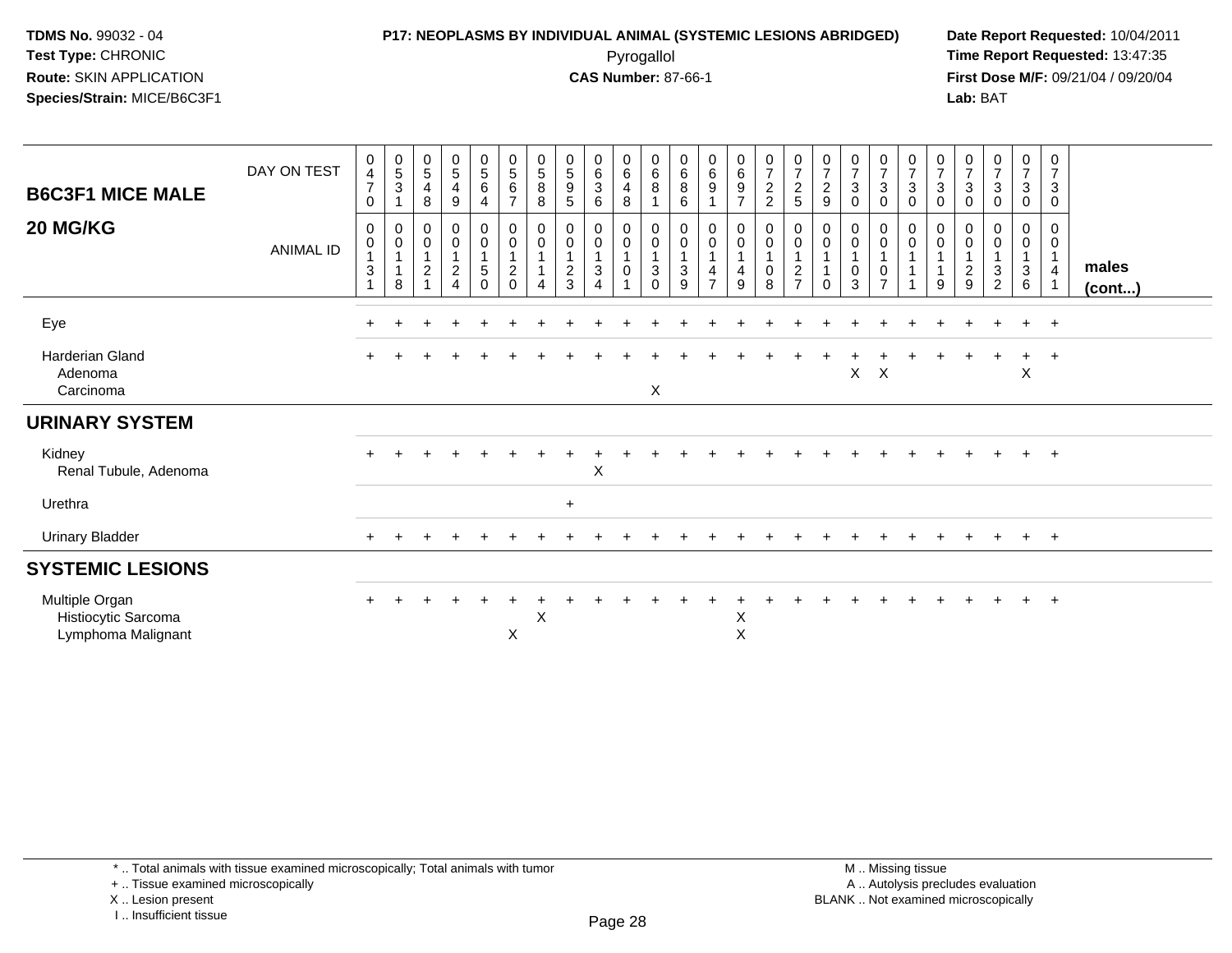## **P17: NEOPLASMS BY INDIVIDUAL ANIMAL (SYSTEMIC LESIONS ABRIDGED) Date Report Requested:** 10/04/2011

 Pyrogallol **Time Report Requested:** 13:47:35 **First Dose M/F:** 09/21/04 / 09/20/04<br>Lab: BAT **Lab:** BAT

| <b>B6C3F1 MICE MALE</b><br>20 MG/KG                                                                                                                                                                                  | DAY ON TEST<br><b>ANIMAL ID</b> | $\begin{array}{c} 0 \\ 7 \end{array}$<br>$\mathbf 3$<br>$\mathbf 0$<br>$\mathbf 0$<br>0<br>$\mathbf{1}$<br>4<br>5 | $\frac{0}{7}$<br>$\mathbf 3$<br>$\mathbf 0$<br>0<br>0<br>$\mathbf{1}$<br>4<br>6 | $\frac{0}{7}$<br>$\sqrt{3}$<br>$\mathbf 0$<br>$\mathbf 0$<br>$\mathbf 0$<br>$\mathbf{1}$<br>$\overline{4}$<br>8 | $\frac{0}{7}$<br>$\mathbf{3}$<br>$\blacktriangleleft$<br>$\mathbf 0$<br>$\mathsf{O}\xspace$<br>$\mathbf{1}$<br>$\mathsf{O}$<br>$\overline{2}$ | $\begin{array}{c} 0 \\ 7 \end{array}$<br>$\mathbf{3}$<br>$\overline{1}$<br>0<br>$\mathbf 0$<br>$\mathbf{1}$<br>0<br>$\overline{4}$ | $\frac{0}{7}$<br>$\mathbf{3}$<br>$\mathbf{1}$<br>$\mathbf 0$<br>$\mathbf 0$<br>$\mathbf{1}$<br>$\pmb{0}$<br>$\overline{5}$ | $\frac{0}{7}$<br>$\ensuremath{\mathsf{3}}$<br>$\overline{1}$<br>$\mathbf 0$<br>$\mathbf 0$<br>$\overline{1}$<br>0<br>6 | $\frac{0}{7}$<br>$\mathbf{3}$<br>$\overline{1}$<br>$\mathbf 0$<br>$\mathbf 0$<br>$\mathbf{1}$<br>$\mathbf 0$<br>9 | $\frac{0}{7}$<br>$\mathbf{3}$<br>$\mathbf 1$<br>0<br>$\mathbf 0$<br>$\mathbf{1}$<br>$\mathbf{1}$<br>2 | $\frac{0}{7}$<br>$\mathbf{3}$<br>$\overline{1}$<br>$\mathbf 0$<br>$\mathbf 0$<br>$\overline{1}$<br>$\overline{1}$<br>$\mathbf{3}$ | $\begin{array}{c} 0 \\ 7 \end{array}$<br>$\sqrt{3}$<br>$\mathbf{1}$<br>$\mathbf 0$<br>$\mathsf{O}\xspace$<br>$\mathbf{1}$<br>$\mathbf{1}$<br>5 | $\frac{0}{7}$<br>$\sqrt{3}$<br>$\overline{1}$<br>$\mathbf 0$<br>$\mathbf 0$<br>$\overline{1}$<br>$\mathbf{1}$<br>6 | $\begin{array}{c} 0 \\ 7 \end{array}$<br>$\sqrt{3}$<br>$\overline{1}$<br>$\mathsf{O}\xspace$<br>$\mathsf{O}\xspace$<br>$\overline{1}$<br>$\mathbf{1}$<br>$\overline{7}$ | $\begin{array}{c} 0 \\ 7 \end{array}$<br>$\mathsf 3$<br>$\mathbf{1}$<br>0<br>$\mathbf 0$<br>$\mathbf{1}$<br>$\frac{2}{2}$ | $\frac{0}{7}$<br>$\mathbf{3}$<br>$\mathbf{1}$<br>$\mathbf 0$<br>0<br>$\mathbf{1}$<br>$rac{2}{5}$ | $\frac{0}{7}$<br>3<br>$\mathbf{1}$<br>0<br>$\mathbf 0$<br>$\mathbf{1}$<br>$\frac{2}{6}$ | $\frac{0}{7}$<br>$\mathsf 3$<br>$\overline{1}$<br>0<br>0<br>$\mathbf{1}$<br>$^2_8$ | $\frac{0}{7}$<br>$\ensuremath{\mathsf{3}}$<br>$\overline{1}$<br>$\mathbf 0$<br>$\mathbf 0$<br>$\mathbf{1}$<br>$\frac{3}{3}$ | $\begin{array}{c} 0 \\ 7 \end{array}$<br>$\mathbf 3$<br>$\overline{1}$<br>$\mathbf 0$<br>$\mathbf 0$<br>$\overline{1}$<br>$\frac{3}{5}$ | $\frac{0}{7}$<br>$\sqrt{3}$<br>$\overline{1}$<br>$\mathbf 0$<br>$\mathbf 0$<br>$\overline{1}$<br>$\frac{3}{7}$ | $\frac{0}{7}$<br>3<br>1<br>$\mathbf 0$<br>$\mathbf 0$<br>$\mathbf{1}$<br>3<br>8 | $\frac{0}{7}$<br>$\mathsf 3$<br>$\mathbf{1}$<br>$\mathbf 0$<br>$\mathbf 0$<br>$\mathbf{1}$<br>$\overline{4}$<br>$\mathbf 0$ | $\frac{0}{7}$<br>$\mathbf{3}$<br>$\mathbf{1}$<br>0<br>$\mathsf{O}$<br>$\mathbf{1}$<br>4<br>$\overline{2}$ | 0<br>$\overline{7}$<br>$\mathbf{3}$<br>$\mathbf{1}$<br>0<br>$\mathbf 0$<br>$\mathbf{1}$<br>$\frac{4}{3}$ | 0<br>$\overline{7}$<br>$\mathsf 3$<br>$\overline{1}$<br>0<br>0<br>$\mathbf{1}$<br>4<br>$\overline{4}$ | * TOTALS                                                                              |
|----------------------------------------------------------------------------------------------------------------------------------------------------------------------------------------------------------------------|---------------------------------|-------------------------------------------------------------------------------------------------------------------|---------------------------------------------------------------------------------|-----------------------------------------------------------------------------------------------------------------|-----------------------------------------------------------------------------------------------------------------------------------------------|------------------------------------------------------------------------------------------------------------------------------------|----------------------------------------------------------------------------------------------------------------------------|------------------------------------------------------------------------------------------------------------------------|-------------------------------------------------------------------------------------------------------------------|-------------------------------------------------------------------------------------------------------|-----------------------------------------------------------------------------------------------------------------------------------|------------------------------------------------------------------------------------------------------------------------------------------------|--------------------------------------------------------------------------------------------------------------------|-------------------------------------------------------------------------------------------------------------------------------------------------------------------------|---------------------------------------------------------------------------------------------------------------------------|--------------------------------------------------------------------------------------------------|-----------------------------------------------------------------------------------------|------------------------------------------------------------------------------------|-----------------------------------------------------------------------------------------------------------------------------|-----------------------------------------------------------------------------------------------------------------------------------------|----------------------------------------------------------------------------------------------------------------|---------------------------------------------------------------------------------|-----------------------------------------------------------------------------------------------------------------------------|-----------------------------------------------------------------------------------------------------------|----------------------------------------------------------------------------------------------------------|-------------------------------------------------------------------------------------------------------|---------------------------------------------------------------------------------------|
| <b>ALIMENTARY SYSTEM</b>                                                                                                                                                                                             |                                 |                                                                                                                   |                                                                                 |                                                                                                                 |                                                                                                                                               |                                                                                                                                    |                                                                                                                            |                                                                                                                        |                                                                                                                   |                                                                                                       |                                                                                                                                   |                                                                                                                                                |                                                                                                                    |                                                                                                                                                                         |                                                                                                                           |                                                                                                  |                                                                                         |                                                                                    |                                                                                                                             |                                                                                                                                         |                                                                                                                |                                                                                 |                                                                                                                             |                                                                                                           |                                                                                                          |                                                                                                       |                                                                                       |
| Esophagus                                                                                                                                                                                                            |                                 |                                                                                                                   |                                                                                 |                                                                                                                 |                                                                                                                                               |                                                                                                                                    |                                                                                                                            |                                                                                                                        |                                                                                                                   |                                                                                                       |                                                                                                                                   |                                                                                                                                                |                                                                                                                    |                                                                                                                                                                         |                                                                                                                           |                                                                                                  |                                                                                         |                                                                                    |                                                                                                                             |                                                                                                                                         |                                                                                                                |                                                                                 |                                                                                                                             |                                                                                                           |                                                                                                          |                                                                                                       | 50                                                                                    |
| Gallbladder                                                                                                                                                                                                          |                                 |                                                                                                                   |                                                                                 |                                                                                                                 |                                                                                                                                               |                                                                                                                                    |                                                                                                                            |                                                                                                                        |                                                                                                                   |                                                                                                       |                                                                                                                                   |                                                                                                                                                |                                                                                                                    |                                                                                                                                                                         |                                                                                                                           |                                                                                                  |                                                                                         |                                                                                    |                                                                                                                             |                                                                                                                                         |                                                                                                                |                                                                                 |                                                                                                                             |                                                                                                           |                                                                                                          | $\overline{+}$                                                                                        | 50                                                                                    |
| Intestine Large, Cecum                                                                                                                                                                                               |                                 |                                                                                                                   |                                                                                 |                                                                                                                 |                                                                                                                                               |                                                                                                                                    |                                                                                                                            |                                                                                                                        |                                                                                                                   |                                                                                                       |                                                                                                                                   |                                                                                                                                                |                                                                                                                    |                                                                                                                                                                         |                                                                                                                           |                                                                                                  |                                                                                         |                                                                                    |                                                                                                                             |                                                                                                                                         |                                                                                                                |                                                                                 |                                                                                                                             |                                                                                                           |                                                                                                          |                                                                                                       | 50                                                                                    |
| Intestine Large, Colon                                                                                                                                                                                               |                                 |                                                                                                                   |                                                                                 |                                                                                                                 |                                                                                                                                               |                                                                                                                                    |                                                                                                                            |                                                                                                                        |                                                                                                                   |                                                                                                       |                                                                                                                                   |                                                                                                                                                |                                                                                                                    |                                                                                                                                                                         |                                                                                                                           |                                                                                                  |                                                                                         |                                                                                    |                                                                                                                             |                                                                                                                                         |                                                                                                                |                                                                                 |                                                                                                                             |                                                                                                           |                                                                                                          |                                                                                                       | 50                                                                                    |
| Intestine Large, Rectum                                                                                                                                                                                              |                                 |                                                                                                                   |                                                                                 |                                                                                                                 |                                                                                                                                               |                                                                                                                                    |                                                                                                                            |                                                                                                                        |                                                                                                                   |                                                                                                       |                                                                                                                                   |                                                                                                                                                |                                                                                                                    |                                                                                                                                                                         |                                                                                                                           |                                                                                                  |                                                                                         |                                                                                    |                                                                                                                             |                                                                                                                                         |                                                                                                                |                                                                                 |                                                                                                                             |                                                                                                           |                                                                                                          | $\overline{+}$                                                                                        | 50                                                                                    |
| Intestine Small, Duodenum                                                                                                                                                                                            |                                 |                                                                                                                   |                                                                                 |                                                                                                                 |                                                                                                                                               |                                                                                                                                    |                                                                                                                            |                                                                                                                        |                                                                                                                   |                                                                                                       |                                                                                                                                   |                                                                                                                                                |                                                                                                                    |                                                                                                                                                                         |                                                                                                                           |                                                                                                  |                                                                                         |                                                                                    |                                                                                                                             |                                                                                                                                         |                                                                                                                |                                                                                 |                                                                                                                             |                                                                                                           |                                                                                                          | $+$                                                                                                   | 50                                                                                    |
| Intestine Small, Ileum                                                                                                                                                                                               |                                 |                                                                                                                   |                                                                                 |                                                                                                                 |                                                                                                                                               |                                                                                                                                    |                                                                                                                            |                                                                                                                        |                                                                                                                   |                                                                                                       |                                                                                                                                   |                                                                                                                                                |                                                                                                                    |                                                                                                                                                                         |                                                                                                                           |                                                                                                  |                                                                                         |                                                                                    |                                                                                                                             |                                                                                                                                         |                                                                                                                |                                                                                 |                                                                                                                             |                                                                                                           |                                                                                                          | $\overline{+}$                                                                                        | 50                                                                                    |
| Intestine Small, Jejunum                                                                                                                                                                                             |                                 |                                                                                                                   |                                                                                 |                                                                                                                 |                                                                                                                                               |                                                                                                                                    |                                                                                                                            |                                                                                                                        |                                                                                                                   |                                                                                                       |                                                                                                                                   |                                                                                                                                                |                                                                                                                    |                                                                                                                                                                         |                                                                                                                           |                                                                                                  |                                                                                         |                                                                                    |                                                                                                                             |                                                                                                                                         |                                                                                                                |                                                                                 |                                                                                                                             |                                                                                                           |                                                                                                          |                                                                                                       | 50                                                                                    |
| Liver<br>Hemangioma<br>Hemangiosarcoma<br>Hepatoblastoma<br>Hepatoblastoma, Multiple<br>Hepatocellular Adenoma<br>Hepatocellular Adenoma, Multiple<br>Hepatocellular Carcinoma<br>Hepatocellular Carcinoma, Multiple |                                 |                                                                                                                   |                                                                                 | $\boldsymbol{\mathsf{X}}$                                                                                       | $\mathsf X$<br>Χ<br>X                                                                                                                         | Χ                                                                                                                                  | X                                                                                                                          | Χ<br>X                                                                                                                 |                                                                                                                   | X                                                                                                     | X<br>X                                                                                                                            | X                                                                                                                                              | X<br>$\mathsf{X}$                                                                                                  | $\times$<br>$\mathsf{X}$                                                                                                                                                | X<br>$\mathsf{X}$                                                                                                         | X<br>X<br>$\mathsf{X}$                                                                           | X                                                                                       | X                                                                                  | X<br>$\times$<br>$\times$                                                                                                   | $\mathsf{X}$                                                                                                                            | $\mathsf{X}$                                                                                                   | X                                                                               | X                                                                                                                           | $X$ $X$                                                                                                   |                                                                                                          |                                                                                                       | 50<br>1<br>$\mathbf 2$<br>3<br>$\blacktriangleleft$<br>16<br>22<br>17<br>$\mathbf{3}$ |
| Mesentery                                                                                                                                                                                                            |                                 |                                                                                                                   |                                                                                 |                                                                                                                 |                                                                                                                                               | $\ddot{}$                                                                                                                          |                                                                                                                            |                                                                                                                        |                                                                                                                   |                                                                                                       | $\ddot{}$                                                                                                                         |                                                                                                                                                |                                                                                                                    |                                                                                                                                                                         |                                                                                                                           |                                                                                                  |                                                                                         |                                                                                    |                                                                                                                             |                                                                                                                                         |                                                                                                                |                                                                                 |                                                                                                                             | $\ddot{}$                                                                                                 |                                                                                                          |                                                                                                       | 8                                                                                     |
| Pancreas                                                                                                                                                                                                             |                                 |                                                                                                                   |                                                                                 |                                                                                                                 |                                                                                                                                               |                                                                                                                                    |                                                                                                                            |                                                                                                                        |                                                                                                                   |                                                                                                       |                                                                                                                                   |                                                                                                                                                |                                                                                                                    |                                                                                                                                                                         |                                                                                                                           |                                                                                                  |                                                                                         |                                                                                    |                                                                                                                             |                                                                                                                                         |                                                                                                                |                                                                                 |                                                                                                                             |                                                                                                           |                                                                                                          |                                                                                                       | 50                                                                                    |

\* .. Total animals with tissue examined microscopically; Total animals with tumor

+ .. Tissue examined microscopically

 Lesion present BLANK .. Not examined microscopicallyX .. Lesion present

I .. Insufficient tissue

M .. Missing tissue y the contract of the contract of the contract of the contract of the contract of  $\mathsf A$  . Autolysis precludes evaluation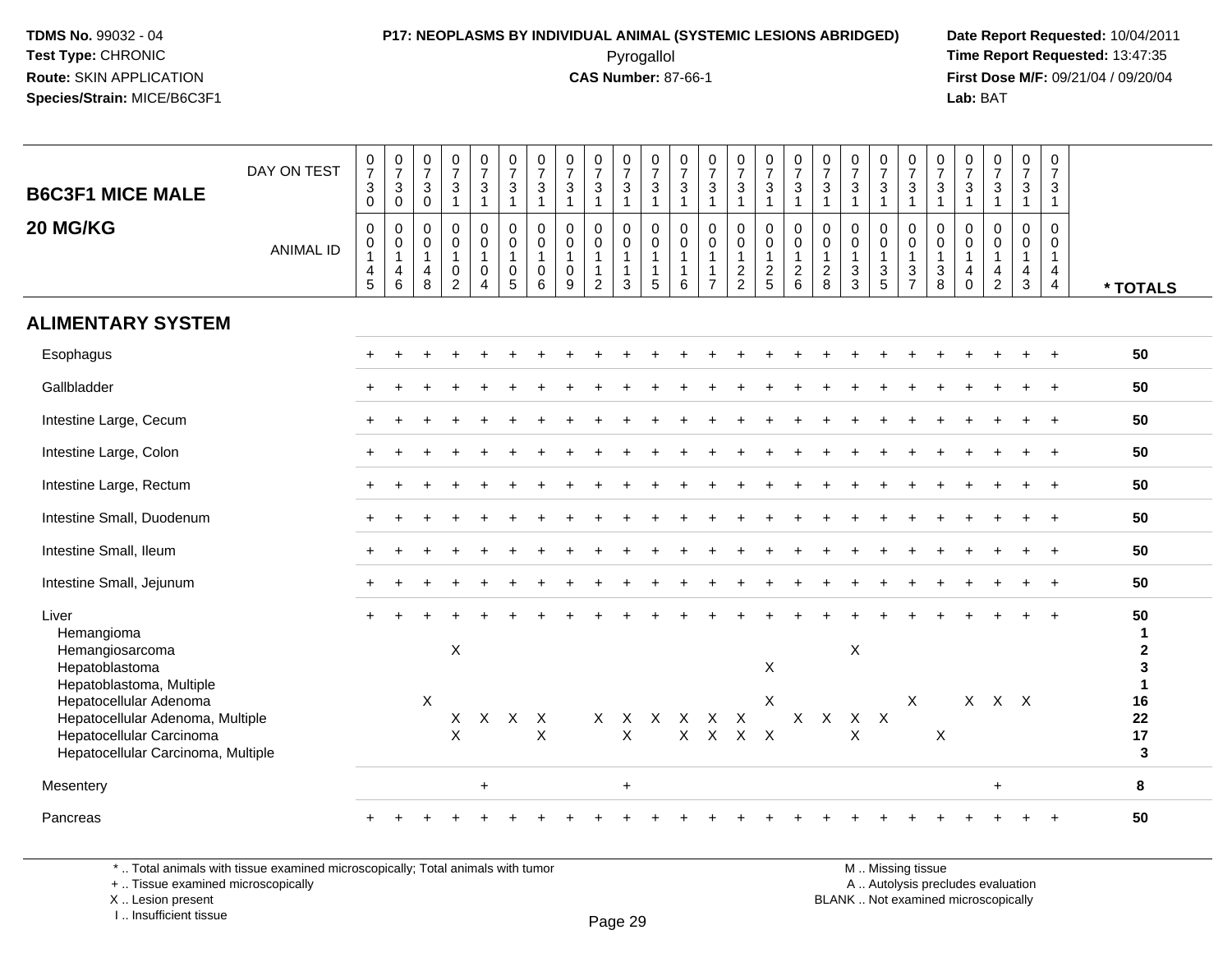## **P17: NEOPLASMS BY INDIVIDUAL ANIMAL (SYSTEMIC LESIONS ABRIDGED) Date Report Requested:** 10/04/2011

 Pyrogallol **Time Report Requested:** 13:47:35 **First Dose M/F:** 09/21/04 / 09/20/04<br>Lab: BAT **Lab:** BAT

| <b>B6C3F1 MICE MALE</b><br>20 MG/KG           | DAY ON TEST      | $\begin{smallmatrix}0\\7\end{smallmatrix}$<br>$\sqrt{3}$<br>$\mathbf 0$<br>$\mathbf 0$ | $\frac{0}{7}$<br>$\mathbf{3}$<br>$\mathbf 0$<br>0 | $\frac{0}{7}$<br>$\sqrt{3}$<br>$\mathbf 0$<br>$\mathbf 0$ | $\frac{0}{7}$<br>$\mathbf{3}$<br>$\mathbf{1}$<br>0 | $\begin{smallmatrix}0\\7\end{smallmatrix}$<br>$\mathbf{3}$<br>$\mathbf{1}$<br>0 | $\frac{0}{7}$<br>$\sqrt{3}$<br>$\mathbf{1}$<br>$\mathbf 0$ | $\frac{0}{7}$<br>3<br>$\overline{1}$<br>$\mathbf 0$ | $\frac{0}{7}$<br>$\mathbf 3$<br>$\overline{1}$<br>$\mathbf 0$ | $\frac{0}{7}$<br>$\mathbf{3}$<br>$\mathbf{1}$<br>0 | $\frac{0}{7}$<br>$\sqrt{3}$<br>$\mathbf{1}$<br>$\mathbf 0$  | $\begin{array}{c} 0 \\ 7 \end{array}$<br>$\ensuremath{\mathsf{3}}$<br>$\mathbf{1}$<br>$\mathbf 0$ | $\frac{0}{7}$<br>$\sqrt{3}$<br>$\overline{1}$<br>$\mathbf 0$ | $\frac{0}{7}$<br>$\sqrt{3}$<br>$\overline{1}$<br>$\mathbf 0$  | $\frac{0}{7}$<br>$\ensuremath{\mathsf{3}}$<br>1<br>$\mathbf 0$ | $\frac{0}{7}$<br>$\ensuremath{\mathsf{3}}$<br>$\mathbf{1}$<br>0 | $\frac{0}{7}$<br>$\ensuremath{\mathsf{3}}$<br>$\mathbf{1}$<br>$\mathbf 0$ | $\frac{0}{7}$<br>$\ensuremath{\mathsf{3}}$<br>$\overline{1}$<br>0 | $\frac{0}{7}$<br>$\sqrt{3}$<br>$\overline{1}$<br>$\mathbf 0$  | $\frac{0}{7}$<br>$\sqrt{3}$<br>1<br>0                                      | $\frac{0}{7}$<br>$\sqrt{3}$<br>$\overline{1}$<br>0 | $\frac{0}{7}$<br>$\ensuremath{\mathsf{3}}$<br>$\mathbf{1}$<br>$\mathbf 0$ | $\frac{0}{7}$<br>$\sqrt{3}$<br>$\overline{1}$<br>$\Omega$ | $\frac{0}{7}$<br>$\ensuremath{\mathsf{3}}$<br>$\mathbf{1}$<br>$\Omega$ | $\frac{0}{7}$<br>3<br>1<br>0 | 0<br>$\overline{7}$<br>$\mathbf{3}$<br>$\mathbf{1}$<br>0               |                       |
|-----------------------------------------------|------------------|----------------------------------------------------------------------------------------|---------------------------------------------------|-----------------------------------------------------------|----------------------------------------------------|---------------------------------------------------------------------------------|------------------------------------------------------------|-----------------------------------------------------|---------------------------------------------------------------|----------------------------------------------------|-------------------------------------------------------------|---------------------------------------------------------------------------------------------------|--------------------------------------------------------------|---------------------------------------------------------------|----------------------------------------------------------------|-----------------------------------------------------------------|---------------------------------------------------------------------------|-------------------------------------------------------------------|---------------------------------------------------------------|----------------------------------------------------------------------------|----------------------------------------------------|---------------------------------------------------------------------------|-----------------------------------------------------------|------------------------------------------------------------------------|------------------------------|------------------------------------------------------------------------|-----------------------|
|                                               | <b>ANIMAL ID</b> | $\pmb{0}$<br>$\mathbf{1}$<br>$\overline{4}$<br>$\sqrt{5}$                              | 0<br>$\mathbf{1}$<br>4<br>6                       | $\mathbf 0$<br>$\mathbf{1}$<br>4<br>8                     | 0<br>$\mathbf{1}$<br>0<br>$\overline{2}$           | $\mathbf 0$<br>$\mathbf{1}$<br>0<br>$\overline{4}$                              | $\mathbf 0$<br>$\mathbf{1}$<br>0<br>$\overline{5}$         | $\Omega$<br>$\overline{1}$<br>0<br>6                | $\mathbf 0$<br>$\mathbf{1}$<br>$\mathbf 0$<br>9               | $\mathbf 0$<br>$\mathbf 1$<br>1<br>$\overline{c}$  | $\mathbf 0$<br>$\mathbf{1}$<br>$\mathbf{1}$<br>$\mathbf{3}$ | 0<br>1<br>1<br>5                                                                                  | $\mathbf 0$<br>-1<br>$\overline{1}$<br>6                     | $\mathbf 0$<br>$\mathbf{1}$<br>$\mathbf{1}$<br>$\overline{7}$ | 0<br>1<br>$\frac{2}{2}$                                        | $\mathbf 0$<br>$\mathbf{1}$<br>$\frac{2}{5}$                    | $\pmb{0}$<br>1<br>$\begin{array}{c} 2 \\ 6 \end{array}$                   | $\mathbf 0$<br>$\mathbf{1}$<br>$_{\rm 8}^2$                       | $\mathbf 0$<br>$\mathbf{1}$<br>$\mathbf{3}$<br>$\overline{3}$ | $\mathbf 0$<br>$\mathbf{1}$<br>$\ensuremath{\mathsf{3}}$<br>$\overline{5}$ | $\pmb{0}$<br>$\mathbf{1}$<br>$\frac{3}{7}$         | $\pmb{0}$<br>$\mathbf 1$<br>$\ensuremath{\mathsf{3}}$<br>$\overline{8}$   | 0<br>$\overline{\mathbf{1}}$<br>4<br>$\pmb{0}$            | 0<br>$\mathbf{1}$<br>4<br>$\overline{2}$                               | $\mathbf 0$<br>1<br>4<br>3   | $\pmb{0}$<br>$\mathbf{1}$<br>$\overline{4}$<br>$\overline{\mathbf{4}}$ | * TOTALS              |
| Salivary Glands                               |                  |                                                                                        |                                                   |                                                           |                                                    |                                                                                 |                                                            |                                                     |                                                               |                                                    |                                                             |                                                                                                   |                                                              |                                                               |                                                                |                                                                 |                                                                           |                                                                   |                                                               |                                                                            |                                                    |                                                                           |                                                           |                                                                        |                              | $\ddot{}$                                                              | 50                    |
| Stomach, Forestomach                          |                  |                                                                                        |                                                   |                                                           |                                                    |                                                                                 |                                                            |                                                     |                                                               |                                                    |                                                             |                                                                                                   |                                                              |                                                               |                                                                |                                                                 |                                                                           |                                                                   |                                                               |                                                                            |                                                    |                                                                           |                                                           |                                                                        | $\ddot{}$                    | $+$                                                                    | 50                    |
| Stomach, Glandular                            |                  |                                                                                        |                                                   |                                                           |                                                    |                                                                                 |                                                            |                                                     |                                                               |                                                    |                                                             |                                                                                                   |                                                              |                                                               |                                                                |                                                                 |                                                                           |                                                                   |                                                               |                                                                            |                                                    |                                                                           |                                                           |                                                                        |                              | $\ddot{}$                                                              | 50                    |
| Tooth<br>Odontoma                             |                  | $+$                                                                                    | $+$                                               |                                                           |                                                    | $+$                                                                             | $^{+}$                                                     |                                                     |                                                               |                                                    | $+$                                                         | $\overline{+}$<br>$\mathsf X$                                                                     |                                                              | $\ddot{}$                                                     |                                                                |                                                                 | $\ddot{}$                                                                 |                                                                   |                                                               | ÷<br>X                                                                     |                                                    | $\div$                                                                    |                                                           |                                                                        |                              | $\ddot{}$                                                              | 24<br>3               |
| <b>CARDIOVASCULAR SYSTEM</b>                  |                  |                                                                                        |                                                   |                                                           |                                                    |                                                                                 |                                                            |                                                     |                                                               |                                                    |                                                             |                                                                                                   |                                                              |                                                               |                                                                |                                                                 |                                                                           |                                                                   |                                                               |                                                                            |                                                    |                                                                           |                                                           |                                                                        |                              |                                                                        |                       |
| <b>Blood Vessel</b>                           |                  |                                                                                        |                                                   |                                                           |                                                    |                                                                                 |                                                            |                                                     |                                                               |                                                    |                                                             |                                                                                                   |                                                              |                                                               |                                                                |                                                                 |                                                                           |                                                                   |                                                               |                                                                            |                                                    |                                                                           |                                                           |                                                                        |                              |                                                                        | 50                    |
| Heart                                         |                  |                                                                                        |                                                   |                                                           |                                                    |                                                                                 |                                                            |                                                     |                                                               |                                                    |                                                             |                                                                                                   |                                                              |                                                               |                                                                |                                                                 |                                                                           |                                                                   |                                                               |                                                                            |                                                    |                                                                           |                                                           |                                                                        |                              |                                                                        | 50                    |
| <b>ENDOCRINE SYSTEM</b>                       |                  |                                                                                        |                                                   |                                                           |                                                    |                                                                                 |                                                            |                                                     |                                                               |                                                    |                                                             |                                                                                                   |                                                              |                                                               |                                                                |                                                                 |                                                                           |                                                                   |                                                               |                                                                            |                                                    |                                                                           |                                                           |                                                                        |                              |                                                                        |                       |
| <b>Adrenal Cortex</b><br>Subcapsular, Adenoma |                  | $\ddot{}$<br>$\mathsf X$                                                               | $\ddot{}$                                         |                                                           |                                                    |                                                                                 |                                                            |                                                     |                                                               | Χ                                                  |                                                             |                                                                                                   |                                                              |                                                               |                                                                |                                                                 |                                                                           |                                                                   |                                                               |                                                                            |                                                    | $\ddot{}$                                                                 | X                                                         |                                                                        | $\div$                       |                                                                        | 50<br>$6\phantom{1}6$ |
| Adrenal Medulla                               |                  |                                                                                        |                                                   |                                                           |                                                    |                                                                                 |                                                            |                                                     |                                                               |                                                    |                                                             |                                                                                                   |                                                              |                                                               |                                                                |                                                                 |                                                                           |                                                                   |                                                               |                                                                            |                                                    |                                                                           |                                                           |                                                                        |                              |                                                                        | 50                    |
| Islets, Pancreatic                            |                  |                                                                                        |                                                   |                                                           |                                                    |                                                                                 |                                                            |                                                     |                                                               |                                                    |                                                             |                                                                                                   |                                                              |                                                               |                                                                |                                                                 |                                                                           |                                                                   |                                                               |                                                                            |                                                    |                                                                           |                                                           |                                                                        |                              | $\overline{ }$                                                         | 50                    |
| Parathyroid Gland                             |                  |                                                                                        |                                                   |                                                           |                                                    |                                                                                 | м                                                          |                                                     |                                                               |                                                    |                                                             |                                                                                                   |                                                              |                                                               |                                                                |                                                                 | м                                                                         | М                                                                 | м                                                             | $\overline{1}$                                                             |                                                    |                                                                           |                                                           | м                                                                      | $\ddot{}$                    | $\ddot{}$                                                              | 42                    |
| <b>Pituitary Gland</b>                        |                  |                                                                                        |                                                   |                                                           |                                                    |                                                                                 |                                                            |                                                     |                                                               |                                                    |                                                             |                                                                                                   |                                                              |                                                               |                                                                |                                                                 |                                                                           |                                                                   |                                                               |                                                                            |                                                    |                                                                           |                                                           |                                                                        |                              |                                                                        | 50                    |
| <b>Thyroid Gland</b>                          |                  |                                                                                        |                                                   |                                                           |                                                    |                                                                                 |                                                            |                                                     |                                                               |                                                    |                                                             |                                                                                                   |                                                              |                                                               |                                                                |                                                                 |                                                                           |                                                                   |                                                               |                                                                            |                                                    |                                                                           |                                                           |                                                                        | $\div$                       | $\ddot{}$                                                              | 50                    |
| <b>GENERAL BODY SYSTEM</b>                    |                  |                                                                                        |                                                   |                                                           |                                                    |                                                                                 |                                                            |                                                     |                                                               |                                                    |                                                             |                                                                                                   |                                                              |                                                               |                                                                |                                                                 |                                                                           |                                                                   |                                                               |                                                                            |                                                    |                                                                           |                                                           |                                                                        |                              |                                                                        |                       |
| Peritoneum                                    |                  |                                                                                        |                                                   |                                                           |                                                    |                                                                                 |                                                            |                                                     |                                                               |                                                    |                                                             |                                                                                                   |                                                              |                                                               |                                                                |                                                                 |                                                                           |                                                                   |                                                               |                                                                            |                                                    |                                                                           |                                                           |                                                                        |                              |                                                                        | $\mathbf{1}$          |

#### Peritoneum

\* .. Total animals with tissue examined microscopically; Total animals with tumor

+ .. Tissue examined microscopically

 Lesion present BLANK .. Not examined microscopicallyX .. Lesion present

I .. Insufficient tissue

 M .. Missing tissuey the contract of the contract of the contract of the contract of the contract of  $\mathsf A$  . Autolysis precludes evaluation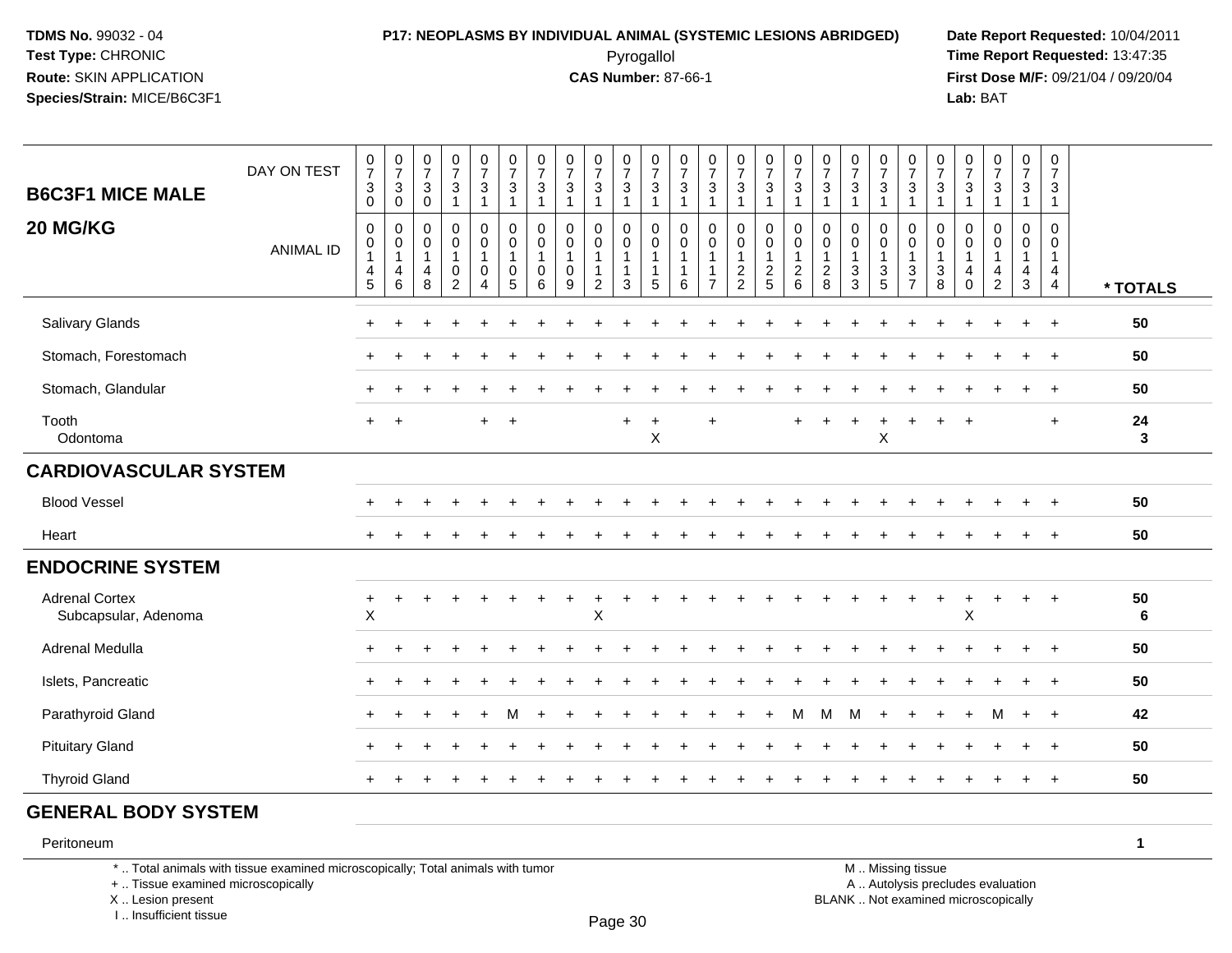### **P17: NEOPLASMS BY INDIVIDUAL ANIMAL (SYSTEMIC LESIONS ABRIDGED) Date Report Requested:** 10/04/2011

 Pyrogallol **Time Report Requested:** 13:47:35 **First Dose M/F:** 09/21/04 / 09/20/04<br>Lab: BAT **Lab:** BAT

| <b>B6C3F1 MICE MALE</b>                                                                                               | DAY ON TEST      | $\frac{0}{7}$<br>$\ensuremath{\mathsf{3}}$<br>$\pmb{0}$ | $\frac{0}{7}$<br>$\mathsf 3$<br>$\mathbf 0$              | $\frac{0}{7}$<br>3<br>$\mathbf 0$                      | $\frac{0}{7}$<br>$\ensuremath{\mathsf{3}}$<br>$\mathbf{1}$               | $\frac{0}{7}$<br>3<br>$\mathbf{1}$                              | $\frac{0}{7}$<br>$\mathbf{3}$<br>$\mathbf{1}$      | $\frac{0}{7}$<br>3<br>$\mathbf{1}$                | 0<br>$\overline{7}$<br>$\ensuremath{\mathsf{3}}$<br>$\overline{1}$ | $\frac{0}{7}$<br>$\ensuremath{\mathsf{3}}$<br>$\overline{1}$                 | 0<br>$\overline{7}$<br>$\sqrt{3}$<br>$\overline{1}$   | $\frac{0}{7}$<br>$\mathsf 3$<br>$\overline{1}$                    | 0<br>$\overline{7}$<br>$\ensuremath{\mathsf{3}}$<br>$\mathbf 1$ | $\frac{0}{7}$<br>$\sqrt{3}$<br>$\mathbf{1}$                     | $\frac{0}{7}$<br>$\ensuremath{\mathsf{3}}$<br>$\mathbf{1}$ | 0<br>$\overline{7}$<br>$\ensuremath{\mathsf{3}}$<br>$\mathbf{1}$ | $\frac{0}{7}$<br>$\mathbf{3}$<br>$\overline{1}$                                   | 0<br>$\overline{7}$<br>$\mathbf{3}$<br>$\mathbf{1}$                  | 0<br>$\overline{7}$<br>$\ensuremath{\mathsf{3}}$<br>$\mathbf{1}$         | 0<br>$\overline{7}$<br>$\mathbf{3}$<br>1 | 0<br>$\overline{7}$<br>$\mathsf 3$<br>$\mathbf{1}$                         | $\boldsymbol{0}$<br>$\overline{7}$<br>$\sqrt{3}$<br>$\mathbf 1$ | 0<br>$\overline{7}$<br>$\mathbf{3}$<br>$\overline{1}$ | $\frac{0}{7}$<br>$\ensuremath{\mathsf{3}}$<br>$\mathbf{1}$     | 0<br>$\overline{7}$<br>$\mathbf{3}$<br>$\mathbf{1}$  | $\mathbf 0$<br>$\overline{7}$<br>$\sqrt{3}$<br>$\mathbf{1}$          |                              |
|-----------------------------------------------------------------------------------------------------------------------|------------------|---------------------------------------------------------|----------------------------------------------------------|--------------------------------------------------------|--------------------------------------------------------------------------|-----------------------------------------------------------------|----------------------------------------------------|---------------------------------------------------|--------------------------------------------------------------------|------------------------------------------------------------------------------|-------------------------------------------------------|-------------------------------------------------------------------|-----------------------------------------------------------------|-----------------------------------------------------------------|------------------------------------------------------------|------------------------------------------------------------------|-----------------------------------------------------------------------------------|----------------------------------------------------------------------|--------------------------------------------------------------------------|------------------------------------------|----------------------------------------------------------------------------|-----------------------------------------------------------------|-------------------------------------------------------|----------------------------------------------------------------|------------------------------------------------------|----------------------------------------------------------------------|------------------------------|
| 20 MG/KG                                                                                                              | <b>ANIMAL ID</b> | 0<br>$\pmb{0}$<br>$\mathbf{1}$<br>$\overline{4}$<br>5   | $\pmb{0}$<br>$\mathbf 0$<br>$\mathbf{1}$<br>4<br>$\,6\,$ | $\mathbf 0$<br>$\mathbf 0$<br>$\overline{1}$<br>4<br>8 | $\mathbf 0$<br>$\Omega$<br>$\mathbf{1}$<br>$\mathbf 0$<br>$\overline{c}$ | 0<br>$\mathbf 0$<br>$\mathbf{1}$<br>$\pmb{0}$<br>$\overline{4}$ | 0<br>$\mathbf 0$<br>$\mathbf{1}$<br>$\pmb{0}$<br>5 | $\mathbf 0$<br>$\Omega$<br>$\mathbf{1}$<br>0<br>6 | $\mathbf 0$<br>$\Omega$<br>-1<br>0<br>$9\,$                        | $\mathbf 0$<br>$\mathbf 0$<br>$\mathbf{1}$<br>$\mathbf{1}$<br>$\overline{2}$ | 0<br>$\Omega$<br>$\overline{1}$<br>-1<br>$\mathbf{3}$ | $\mathbf 0$<br>$\mathbf 0$<br>$\mathbf{1}$<br>$\overline{1}$<br>5 | $\mathbf 0$<br>$\Omega$<br>1<br>$\mathbf{1}$<br>6               | $\mathbf 0$<br>$\Omega$<br>-1<br>$\mathbf{1}$<br>$\overline{7}$ | $\mathbf 0$<br>$\mathbf 0$<br>1<br>$\frac{2}{2}$           | 0<br>$\Omega$<br>$\mathbf{1}$<br>$\frac{2}{5}$                   | $\mathbf 0$<br>$\mathbf 0$<br>$\overline{1}$<br>$\overline{c}$<br>$6\phantom{1}6$ | $\mathbf 0$<br>$\mathbf{0}$<br>$\overline{1}$<br>$\overline{2}$<br>8 | $\mathbf 0$<br>$\Omega$<br>-1<br>$\ensuremath{\mathsf{3}}$<br>$\sqrt{3}$ | 0<br>$\mathbf 0$<br>1<br>3<br>$\sqrt{5}$ | $\mathbf 0$<br>$\mathbf 0$<br>$\mathbf{1}$<br>$\sqrt{3}$<br>$\overline{7}$ | $\mathbf 0$<br>$\Omega$<br>1<br>$\sqrt{3}$<br>8                 | $\mathbf 0$<br>$\Omega$<br>-1<br>4<br>$\mathbf 0$     | $\mathbf 0$<br>$\Omega$<br>$\mathbf{1}$<br>4<br>$\overline{2}$ | $\mathbf 0$<br>$\mathbf 0$<br>$\mathbf{1}$<br>4<br>3 | 0<br>$\mathbf 0$<br>$\mathbf{1}$<br>$\overline{4}$<br>$\overline{4}$ | * TOTALS                     |
| <b>GENITAL SYSTEM</b>                                                                                                 |                  |                                                         |                                                          |                                                        |                                                                          |                                                                 |                                                    |                                                   |                                                                    |                                                                              |                                                       |                                                                   |                                                                 |                                                                 |                                                            |                                                                  |                                                                                   |                                                                      |                                                                          |                                          |                                                                            |                                                                 |                                                       |                                                                |                                                      |                                                                      |                              |
| <b>Coagulating Gland</b><br>Carcinoma                                                                                 |                  |                                                         |                                                          | $\ddot{}$<br>$\mathsf X$                               |                                                                          |                                                                 |                                                    |                                                   |                                                                    |                                                                              |                                                       |                                                                   |                                                                 |                                                                 |                                                            |                                                                  |                                                                                   |                                                                      |                                                                          |                                          |                                                                            |                                                                 |                                                       |                                                                |                                                      |                                                                      | $\mathbf{1}$<br>$\mathbf{1}$ |
| Epididymis                                                                                                            |                  |                                                         |                                                          |                                                        |                                                                          |                                                                 |                                                    |                                                   |                                                                    |                                                                              |                                                       |                                                                   |                                                                 |                                                                 |                                                            |                                                                  |                                                                                   |                                                                      |                                                                          |                                          |                                                                            |                                                                 |                                                       |                                                                |                                                      |                                                                      | 50                           |
| <b>Preputial Gland</b>                                                                                                |                  |                                                         |                                                          |                                                        |                                                                          |                                                                 |                                                    |                                                   |                                                                    |                                                                              |                                                       |                                                                   |                                                                 |                                                                 |                                                            |                                                                  |                                                                                   |                                                                      |                                                                          |                                          |                                                                            |                                                                 |                                                       |                                                                |                                                      |                                                                      | 50                           |
| Prostate                                                                                                              |                  |                                                         |                                                          |                                                        |                                                                          |                                                                 |                                                    |                                                   |                                                                    |                                                                              |                                                       |                                                                   |                                                                 |                                                                 |                                                            |                                                                  |                                                                                   |                                                                      |                                                                          |                                          |                                                                            |                                                                 |                                                       |                                                                |                                                      | $\overline{ }$                                                       | 50                           |
| <b>Seminal Vesicle</b>                                                                                                |                  |                                                         |                                                          |                                                        |                                                                          |                                                                 |                                                    |                                                   |                                                                    |                                                                              |                                                       |                                                                   |                                                                 |                                                                 |                                                            |                                                                  |                                                                                   |                                                                      |                                                                          |                                          |                                                                            |                                                                 |                                                       |                                                                |                                                      |                                                                      | 50                           |
| <b>Testes</b><br>Interstitial Cell, Adenoma                                                                           |                  |                                                         |                                                          |                                                        |                                                                          |                                                                 |                                                    |                                                   |                                                                    |                                                                              |                                                       |                                                                   |                                                                 |                                                                 |                                                            |                                                                  |                                                                                   |                                                                      |                                                                          |                                          |                                                                            |                                                                 |                                                       |                                                                |                                                      |                                                                      | 50<br>1                      |
| <b>HEMATOPOIETIC SYSTEM</b>                                                                                           |                  |                                                         |                                                          |                                                        |                                                                          |                                                                 |                                                    |                                                   |                                                                    |                                                                              |                                                       |                                                                   |                                                                 |                                                                 |                                                            |                                                                  |                                                                                   |                                                                      |                                                                          |                                          |                                                                            |                                                                 |                                                       |                                                                |                                                      |                                                                      |                              |
| <b>Bone Marrow</b>                                                                                                    |                  |                                                         |                                                          |                                                        |                                                                          |                                                                 |                                                    |                                                   |                                                                    |                                                                              |                                                       |                                                                   |                                                                 |                                                                 |                                                            |                                                                  |                                                                                   |                                                                      |                                                                          |                                          |                                                                            |                                                                 |                                                       |                                                                |                                                      |                                                                      | 50                           |
| Lymph Node<br>Bronchial, Alveolar/Bronchiolar Carcinoma,<br>Metastatic, Lung                                          |                  |                                                         |                                                          |                                                        |                                                                          |                                                                 |                                                    |                                                   |                                                                    |                                                                              |                                                       |                                                                   | $\ddot{}$                                                       |                                                                 |                                                            | $+$                                                              | $+$                                                                               | $+$                                                                  |                                                                          |                                          |                                                                            |                                                                 |                                                       |                                                                | $\ddot{}$                                            |                                                                      | 9<br>$\mathbf 1$             |
| Lymph Node, Mandibular                                                                                                |                  |                                                         |                                                          |                                                        |                                                                          |                                                                 |                                                    |                                                   |                                                                    |                                                                              |                                                       |                                                                   |                                                                 |                                                                 |                                                            |                                                                  |                                                                                   |                                                                      |                                                                          |                                          |                                                                            |                                                                 |                                                       |                                                                |                                                      |                                                                      | 50                           |
| Lymph Node, Mesenteric                                                                                                |                  |                                                         |                                                          |                                                        |                                                                          |                                                                 |                                                    |                                                   |                                                                    |                                                                              |                                                       |                                                                   |                                                                 |                                                                 |                                                            |                                                                  |                                                                                   |                                                                      |                                                                          |                                          |                                                                            |                                                                 |                                                       |                                                                |                                                      |                                                                      | 50                           |
| Spleen                                                                                                                |                  |                                                         |                                                          |                                                        |                                                                          |                                                                 |                                                    |                                                   |                                                                    |                                                                              |                                                       |                                                                   |                                                                 |                                                                 |                                                            |                                                                  |                                                                                   |                                                                      |                                                                          |                                          |                                                                            |                                                                 |                                                       |                                                                |                                                      |                                                                      | 50                           |
| Thymus                                                                                                                |                  |                                                         |                                                          |                                                        |                                                                          |                                                                 |                                                    |                                                   |                                                                    |                                                                              |                                                       |                                                                   |                                                                 |                                                                 |                                                            |                                                                  |                                                                                   |                                                                      |                                                                          |                                          |                                                                            |                                                                 |                                                       |                                                                | $\ddot{}$                                            | $+$                                                                  | 46                           |
| <b>INTEGUMENTARY SYSTEM</b>                                                                                           |                  |                                                         |                                                          |                                                        |                                                                          |                                                                 |                                                    |                                                   |                                                                    |                                                                              |                                                       |                                                                   |                                                                 |                                                                 |                                                            |                                                                  |                                                                                   |                                                                      |                                                                          |                                          |                                                                            |                                                                 |                                                       |                                                                |                                                      |                                                                      |                              |
| *  Total animals with tissue examined microscopically; Total animals with tumor<br>+  Tissue examined microscopically |                  |                                                         |                                                          |                                                        |                                                                          |                                                                 |                                                    |                                                   |                                                                    |                                                                              |                                                       |                                                                   |                                                                 |                                                                 |                                                            |                                                                  |                                                                                   |                                                                      |                                                                          |                                          | M  Missing tissue                                                          |                                                                 |                                                       | A  Autolysis precludes evaluation                              |                                                      |                                                                      |                              |

 Lesion present BLANK .. Not examined microscopicallyX .. Lesion present

I .. Insufficient tissue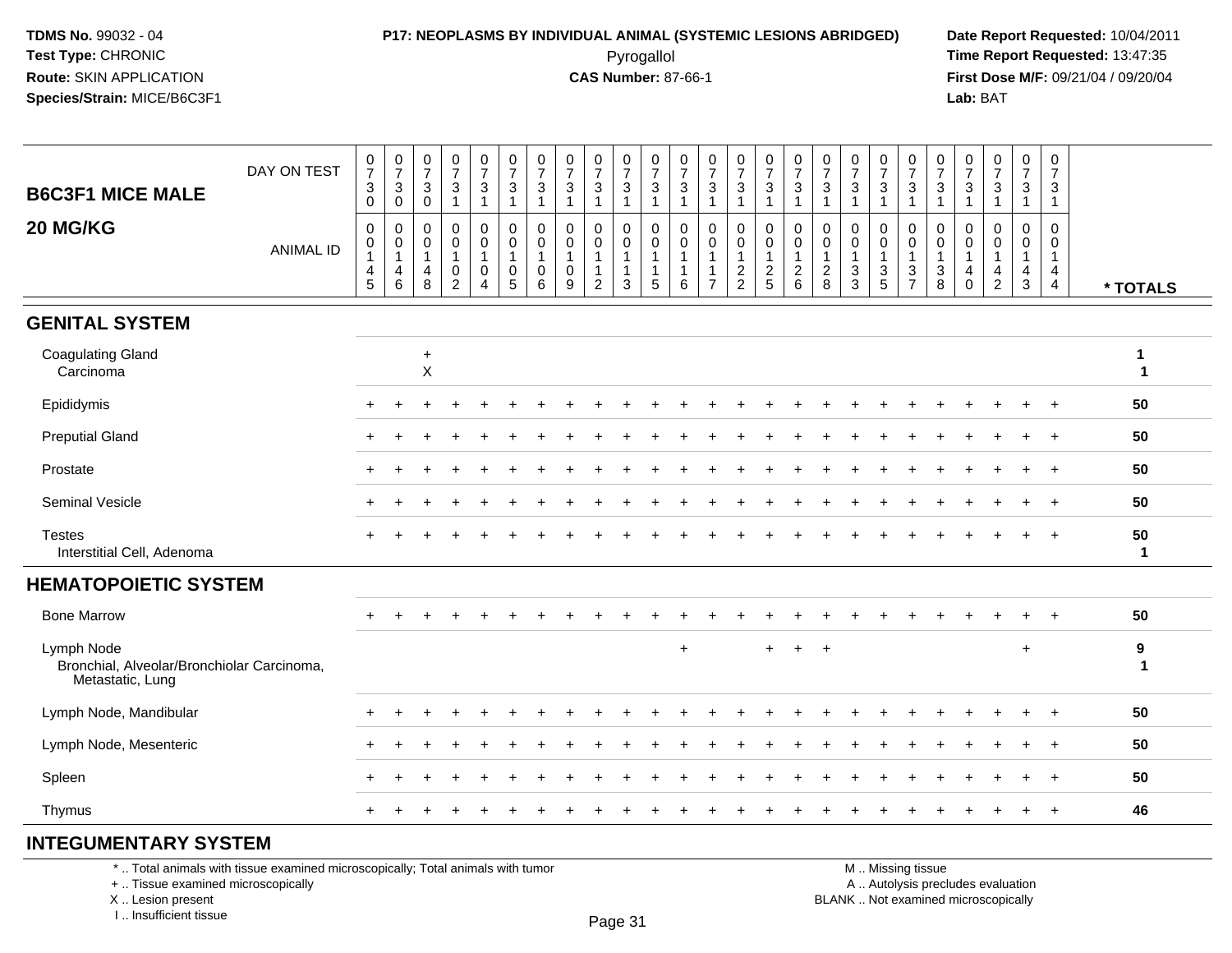## **P17: NEOPLASMS BY INDIVIDUAL ANIMAL (SYSTEMIC LESIONS ABRIDGED) Date Report Requested:** 10/04/2011

 Pyrogallol **Time Report Requested:** 13:47:35 **First Dose M/F:** 09/21/04 / 09/20/04<br>Lab: BAT **Lab:** BAT

| DAY ON TEST<br><b>B6C3F1 MICE MALE</b>                                                                                | 0<br>$\overline{7}$<br>3<br>$\mathbf 0$ | $\frac{0}{7}$<br>$\ensuremath{\mathsf{3}}$<br>$\mathbf 0$ | $\begin{array}{c} 0 \\ 7 \end{array}$<br>$\sqrt{3}$<br>0 | $\frac{0}{7}$<br>$\sqrt{3}$<br>$\overline{\mathbf{1}}$                    | $\frac{0}{7}$<br>$\mathbf{3}$<br>$\overline{1}$                                     | 0<br>$\overline{7}$<br>3<br>$\mathbf{1}$ | $\frac{0}{7}$<br>$\sqrt{3}$<br>$\overline{1}$ | $\frac{0}{7}$<br>$\ensuremath{\mathsf{3}}$ | 0<br>$\overline{7}$<br>$\mathbf 3$<br>$\overline{\mathbf{1}}$ | $\frac{0}{7}$<br>$\mathbf{3}$<br>$\mathbf{1}$                       | 0<br>$\overline{7}$<br>3<br>$\mathbf 1$ | $\frac{0}{7}$<br>$\sqrt{3}$<br>$\mathbf{1}$ | $\frac{0}{7}$<br>$\sqrt{3}$ | $\frac{0}{7}$<br>$\sqrt{3}$<br>$\overline{\mathbf{1}}$ | $\frac{0}{7}$<br>$\mathbf{3}$<br>$\overline{1}$               | 0<br>$\overline{7}$<br>3<br>1      | $\frac{0}{7}$<br>$\ensuremath{\mathsf{3}}$<br>$\overline{1}$ | $\frac{0}{7}$<br>$\sqrt{3}$         | 0<br>$\overline{7}$<br>$\mathbf 3$<br>$\overline{\mathbf{1}}$ | $\frac{0}{7}$<br>$\mathbf 3$<br>$\mathbf{1}$                                   | 0<br>$\overline{7}$<br>3<br>1 | $\frac{0}{7}$<br>$\mathbf{3}$<br>$\overline{1}$ | $\frac{0}{7}$<br>$\sqrt{3}$ | $\mathbf 0$<br>$\overline{7}$<br>$\mathbf{3}$<br>$\overline{1}$ | 0<br>$\overline{7}$<br>$\mathbf{3}$<br>$\mathbf{1}$                  |                                  |
|-----------------------------------------------------------------------------------------------------------------------|-----------------------------------------|-----------------------------------------------------------|----------------------------------------------------------|---------------------------------------------------------------------------|-------------------------------------------------------------------------------------|------------------------------------------|-----------------------------------------------|--------------------------------------------|---------------------------------------------------------------|---------------------------------------------------------------------|-----------------------------------------|---------------------------------------------|-----------------------------|--------------------------------------------------------|---------------------------------------------------------------|------------------------------------|--------------------------------------------------------------|-------------------------------------|---------------------------------------------------------------|--------------------------------------------------------------------------------|-------------------------------|-------------------------------------------------|-----------------------------|-----------------------------------------------------------------|----------------------------------------------------------------------|----------------------------------|
| 20 MG/KG<br><b>ANIMAL ID</b>                                                                                          | 0<br>0<br>$\mathbf 1$<br>4<br>5         | 0<br>0<br>$\mathbf{1}$<br>$\overline{4}$<br>6             | 0<br>0<br>1<br>$\overline{4}$<br>8                       | $\pmb{0}$<br>$\pmb{0}$<br>$\overline{1}$<br>$\mathbf 0$<br>$\overline{2}$ | $\mathbf 0$<br>$\mathbf 0$<br>$\mathbf{1}$<br>$\mathbf 0$<br>$\boldsymbol{\Lambda}$ | $\mathbf 0$<br>0<br>1<br>0<br>5          | 0<br>0<br>$\overline{1}$<br>$\mathbf 0$<br>6  | $\mathbf 0$<br>0<br>$\mathbf 0$<br>9       | 0<br>$\mathbf 0$<br>-1<br>$\overline{1}$<br>2                 | $\mathbf 0$<br>$\mathbf 0$<br>$\overline{1}$<br>$\overline{1}$<br>3 | 0<br>0<br>1<br>1<br>5                   | 0<br>0<br>$\mathbf{1}$<br>1<br>6            | 0<br>0<br>1<br>7            | 0<br>$\mathbf 0$<br>$\overline{1}$<br>$\frac{2}{2}$    | $\mathbf 0$<br>$\mathbf 0$<br>$\overline{1}$<br>$\frac{2}{5}$ | 0<br>0<br>1<br>$\overline{2}$<br>6 | $\Omega$<br>0<br>$\mathbf{1}$<br>$\frac{2}{8}$               | $\mathbf 0$<br>0<br>$\sqrt{3}$<br>3 | 0<br>$\boldsymbol{0}$<br>$\overline{1}$<br>$\frac{3}{5}$      | $\mathbf 0$<br>$\mathbf 0$<br>$\overline{1}$<br>$\mathbf{3}$<br>$\overline{7}$ | 0<br>0<br>1<br>3<br>8         | 0<br>0<br>$\mathbf{1}$<br>4<br>$\Omega$         | $\mathbf 0$<br>0<br>4<br>2  | 0<br>0<br>$\mathbf{1}$<br>$\overline{4}$<br>3                   | $\mathbf 0$<br>0<br>$\mathbf{1}$<br>$\overline{4}$<br>$\overline{4}$ | * TOTALS                         |
| <b>Mammary Gland</b>                                                                                                  | M                                       | м                                                         | м                                                        | М                                                                         | м                                                                                   | м                                        | м                                             | м                                          | м                                                             | м                                                                   | М                                       | м                                           | м                           | М                                                      | м                                                             | M                                  | м                                                            | M                                   | M                                                             | M                                                                              | M                             | м                                               | M                           | M                                                               | M                                                                    | 0                                |
| Skin<br>Fibrous Histiocytoma<br>Subcutaneous Tissue, Schwannoma Malignant                                             |                                         |                                                           |                                                          |                                                                           |                                                                                     |                                          |                                               | X                                          |                                                               |                                                                     |                                         |                                             |                             |                                                        |                                                               |                                    |                                                              |                                     |                                                               |                                                                                |                               |                                                 |                             |                                                                 | $\overline{+}$                                                       | 50<br>1<br>$\mathbf{1}$          |
| <b>MUSCULOSKELETAL SYSTEM</b>                                                                                         |                                         |                                                           |                                                          |                                                                           |                                                                                     |                                          |                                               |                                            |                                                               |                                                                     |                                         |                                             |                             |                                                        |                                                               |                                    |                                                              |                                     |                                                               |                                                                                |                               |                                                 |                             |                                                                 |                                                                      |                                  |
| Bone                                                                                                                  |                                         |                                                           |                                                          |                                                                           |                                                                                     |                                          |                                               |                                            |                                                               |                                                                     |                                         |                                             |                             |                                                        |                                                               |                                    |                                                              |                                     |                                                               |                                                                                |                               |                                                 |                             |                                                                 |                                                                      | 50                               |
| <b>Skeletal Muscle</b>                                                                                                |                                         |                                                           |                                                          |                                                                           |                                                                                     |                                          |                                               |                                            |                                                               |                                                                     |                                         |                                             |                             |                                                        |                                                               |                                    | $+$                                                          |                                     |                                                               |                                                                                |                               |                                                 |                             |                                                                 |                                                                      | $\mathbf{1}$                     |
| <b>NERVOUS SYSTEM</b>                                                                                                 |                                         |                                                           |                                                          |                                                                           |                                                                                     |                                          |                                               |                                            |                                                               |                                                                     |                                         |                                             |                             |                                                        |                                                               |                                    |                                                              |                                     |                                                               |                                                                                |                               |                                                 |                             |                                                                 |                                                                      |                                  |
| <b>Brain</b>                                                                                                          |                                         |                                                           |                                                          |                                                                           |                                                                                     |                                          |                                               |                                            |                                                               |                                                                     |                                         |                                             |                             |                                                        |                                                               |                                    |                                                              |                                     |                                                               |                                                                                |                               |                                                 |                             |                                                                 |                                                                      | 50                               |
| Peripheral Nerve                                                                                                      |                                         |                                                           |                                                          |                                                                           |                                                                                     |                                          |                                               |                                            |                                                               |                                                                     |                                         |                                             |                             |                                                        |                                                               |                                    |                                                              |                                     |                                                               |                                                                                |                               |                                                 |                             |                                                                 |                                                                      | 1                                |
| Spinal Cord                                                                                                           |                                         |                                                           |                                                          |                                                                           |                                                                                     |                                          |                                               |                                            |                                                               |                                                                     |                                         |                                             |                             |                                                        |                                                               |                                    |                                                              |                                     |                                                               |                                                                                |                               |                                                 |                             |                                                                 |                                                                      | $\mathbf 1$                      |
| <b>RESPIRATORY SYSTEM</b>                                                                                             |                                         |                                                           |                                                          |                                                                           |                                                                                     |                                          |                                               |                                            |                                                               |                                                                     |                                         |                                             |                             |                                                        |                                                               |                                    |                                                              |                                     |                                                               |                                                                                |                               |                                                 |                             |                                                                 |                                                                      |                                  |
| Lung<br>Alveolar/Bronchiolar Adenoma<br>Alveolar/Bronchiolar Carcinoma<br>Hepatocellular Carcinoma, Metastatic, Liver |                                         |                                                           | X                                                        |                                                                           |                                                                                     |                                          | X<br>X                                        |                                            | $\mathsf X$                                                   |                                                                     |                                         | $\pmb{\times}$                              | X                           | $\mathsf X$                                            |                                                               |                                    |                                                              | X                                   | $\boldsymbol{\mathsf{X}}$                                     |                                                                                | Χ                             |                                                 |                             |                                                                 |                                                                      | 50<br>8<br>$5\phantom{.0}$<br>10 |
| Nose                                                                                                                  |                                         |                                                           |                                                          |                                                                           |                                                                                     |                                          |                                               |                                            |                                                               |                                                                     |                                         |                                             |                             |                                                        |                                                               |                                    |                                                              |                                     |                                                               |                                                                                |                               |                                                 |                             |                                                                 |                                                                      | 50                               |
| Trachea                                                                                                               |                                         |                                                           |                                                          |                                                                           |                                                                                     |                                          |                                               |                                            |                                                               |                                                                     |                                         |                                             |                             |                                                        |                                                               |                                    |                                                              |                                     |                                                               |                                                                                |                               |                                                 |                             |                                                                 | $\ddot{}$                                                            | 50                               |
| <b>SPECIAL SENSES SYSTEM</b>                                                                                          |                                         |                                                           |                                                          |                                                                           |                                                                                     |                                          |                                               |                                            |                                                               |                                                                     |                                         |                                             |                             |                                                        |                                                               |                                    |                                                              |                                     |                                                               |                                                                                |                               |                                                 |                             |                                                                 |                                                                      |                                  |

\* .. Total animals with tissue examined microscopically; Total animals with tumor

+ .. Tissue examined microscopically

 Lesion present BLANK .. Not examined microscopicallyX .. Lesion present

I .. Insufficient tissue

 M .. Missing tissuey the contract of the contract of the contract of the contract of the contract of  $\mathsf A$  . Autolysis precludes evaluation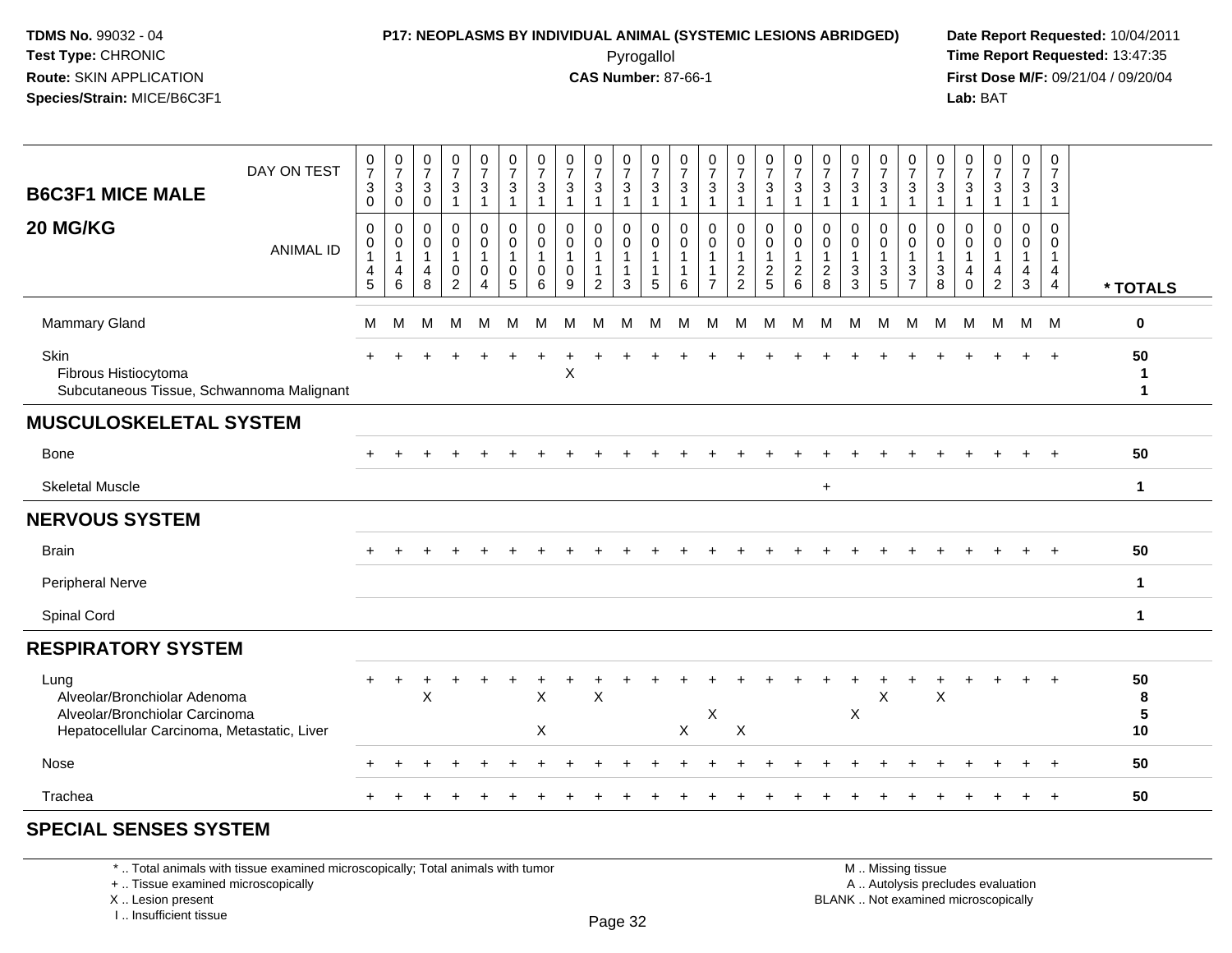# **P17: NEOPLASMS BY INDIVIDUAL ANIMAL (SYSTEMIC LESIONS ABRIDGED) Date Report Requested:** 10/04/2011

 Pyrogallol **Time Report Requested:** 13:47:35 **First Dose M/F:** 09/21/04 / 09/20/04<br>Lab: BAT **Lab:** BAT

| <b>B6C3F1 MICE MALE</b><br>20 MG/KG                         | DAY ON TEST<br>ANIMAL ID | $\frac{0}{7}$<br>$\ensuremath{\mathsf{3}}$<br>0<br>0<br>0<br>4<br>5 | $\begin{array}{c} 0 \\ 7 \\ 3 \end{array}$<br>$\mathbf 0$<br>$\mathbf 0$<br>$\pmb{0}$<br>$\mathbf{1}$<br>$\overline{\mathbf{4}}$<br>6 | $\frac{0}{7}$<br>$\overline{3}$<br>$\pmb{0}$<br>0<br>$\pmb{0}$<br>1<br>$\overline{4}$<br>8 | $\begin{array}{c} 0 \\ 7 \\ 3 \end{array}$<br>$\mathbf 0$<br>$\pmb{0}$<br>$\pmb{0}$<br>$\overline{2}$ | $\begin{array}{c} 0 \\ 7 \end{array}$<br>$\overline{3}$<br>$\overline{1}$<br>$_{\rm 0}^{\rm 0}$<br>$\overline{1}$<br>$\mathbf 0$<br>$\overline{4}$ | $\frac{0}{7}$<br>$\ensuremath{\mathsf{3}}$<br>0<br>$\mathbf 0$<br>0<br>5 | $\begin{array}{c} 0 \\ 7 \\ 3 \end{array}$<br>0<br>$\boldsymbol{0}$<br>$\mathbf 0$<br>6 | $\frac{0}{7}$<br>$\sqrt{3}$<br>0<br>0<br>0<br>9 | $\frac{0}{7}$<br>$\sqrt{3}$<br>0<br>$\mathbf 0$<br>$\overline{2}$ | $\begin{array}{c} 0 \\ 7 \\ 3 \end{array}$<br>$\pmb{0}$<br>$\overline{0}$<br>$\mathbf 1$<br>$\overline{1}$<br>3 | $\frac{0}{7}$<br>$\ensuremath{\mathsf{3}}$<br>$\pmb{0}$<br>$\boldsymbol{0}$<br>$\mathbf 1$<br>5 | $\begin{array}{c} 0 \\ 7 \\ 3 \end{array}$<br>$\mathbf 0$<br>$\mathbf 0$<br>6 | $\begin{array}{c} 0 \\ 7 \\ 3 \end{array}$<br>$_0^0$<br>$\mathbf{1}$<br>$\overline{7}$ | $\begin{array}{c} 0 \\ 7 \\ 3 \end{array}$<br>0<br>0<br>$\frac{2}{2}$ | $\begin{array}{c} 0 \\ 7 \\ 3 \end{array}$<br>$\begin{smallmatrix}0\\0\end{smallmatrix}$<br>$\mathbf{1}$<br>$\frac{2}{5}$ | $\begin{array}{c} 0 \\ 7 \end{array}$<br>$\ensuremath{\mathsf{3}}$<br>0<br>$\mathsf{O}\xspace$<br>$\mathbf 1$<br>$\overline{c}$<br>6 | $\begin{array}{c} 0 \\ 7 \\ 3 \end{array}$<br>0<br>$\pmb{0}$<br>$\mathbf{1}$<br>$\overline{c}$<br>8 | $\frac{0}{7}$<br>$\sqrt{3}$<br>0<br>$\pmb{0}$<br>$\mathbf{1}$<br>3<br>3 | $\begin{array}{c} 0 \\ 7 \\ 3 \end{array}$<br>0<br>$\mathbf 0$<br>3<br>$\overline{5}$ | $\begin{array}{c} 0 \\ 7 \\ 3 \end{array}$<br>0<br>$\,0\,$<br>$\overline{1}$<br>$\sqrt{3}$<br>$\overline{7}$ | $\frac{0}{7}$<br>$\ensuremath{\mathsf{3}}$<br>1<br>0<br>$\boldsymbol{0}$<br>$\mathbf{1}$<br>3<br>8 | $\begin{array}{c} 0 \\ 7 \end{array}$<br>$\ensuremath{\mathsf{3}}$<br>0<br>$\pmb{0}$<br>4<br>$\mathbf 0$ | $\begin{array}{c} 0 \\ 7 \\ 3 \end{array}$<br>$\mathbf 0$<br>$\pmb{0}$<br>4<br>$\overline{2}$ | $\frac{0}{7}$<br>$\mathfrak{S}$<br>0<br>0<br>$\overline{\mathbf{4}}$<br>3 | $\frac{0}{7}$<br>$\mathbf{3}$<br>0<br>0<br>$\overline{1}$<br>$\overline{4}$<br>$\overline{4}$ | * TOTALS                                      |
|-------------------------------------------------------------|--------------------------|---------------------------------------------------------------------|---------------------------------------------------------------------------------------------------------------------------------------|--------------------------------------------------------------------------------------------|-------------------------------------------------------------------------------------------------------|----------------------------------------------------------------------------------------------------------------------------------------------------|--------------------------------------------------------------------------|-----------------------------------------------------------------------------------------|-------------------------------------------------|-------------------------------------------------------------------|-----------------------------------------------------------------------------------------------------------------|-------------------------------------------------------------------------------------------------|-------------------------------------------------------------------------------|----------------------------------------------------------------------------------------|-----------------------------------------------------------------------|---------------------------------------------------------------------------------------------------------------------------|--------------------------------------------------------------------------------------------------------------------------------------|-----------------------------------------------------------------------------------------------------|-------------------------------------------------------------------------|---------------------------------------------------------------------------------------|--------------------------------------------------------------------------------------------------------------|----------------------------------------------------------------------------------------------------|----------------------------------------------------------------------------------------------------------|-----------------------------------------------------------------------------------------------|---------------------------------------------------------------------------|-----------------------------------------------------------------------------------------------|-----------------------------------------------|
| Eye                                                         |                          | ÷                                                                   |                                                                                                                                       |                                                                                            |                                                                                                       |                                                                                                                                                    |                                                                          |                                                                                         |                                                 |                                                                   |                                                                                                                 |                                                                                                 |                                                                               |                                                                                        |                                                                       |                                                                                                                           |                                                                                                                                      |                                                                                                     |                                                                         |                                                                                       |                                                                                                              |                                                                                                    |                                                                                                          |                                                                                               | $\div$                                                                    | $+$                                                                                           | 50                                            |
| Harderian Gland<br>Adenoma<br>Carcinoma                     |                          | ÷                                                                   |                                                                                                                                       |                                                                                            |                                                                                                       |                                                                                                                                                    |                                                                          | X                                                                                       | $\mathsf{X}$                                    | $\mathsf{X}$                                                      |                                                                                                                 |                                                                                                 |                                                                               | X                                                                                      |                                                                       |                                                                                                                           |                                                                                                                                      |                                                                                                     |                                                                         |                                                                                       |                                                                                                              |                                                                                                    |                                                                                                          |                                                                                               |                                                                           | $+$                                                                                           | 50<br>7                                       |
| <b>URINARY SYSTEM</b>                                       |                          |                                                                     |                                                                                                                                       |                                                                                            |                                                                                                       |                                                                                                                                                    |                                                                          |                                                                                         |                                                 |                                                                   |                                                                                                                 |                                                                                                 |                                                                               |                                                                                        |                                                                       |                                                                                                                           |                                                                                                                                      |                                                                                                     |                                                                         |                                                                                       |                                                                                                              |                                                                                                    |                                                                                                          |                                                                                               |                                                                           |                                                                                               |                                               |
| Kidney<br>Renal Tubule, Adenoma                             |                          |                                                                     |                                                                                                                                       |                                                                                            |                                                                                                       |                                                                                                                                                    |                                                                          |                                                                                         |                                                 |                                                                   |                                                                                                                 |                                                                                                 |                                                                               |                                                                                        |                                                                       |                                                                                                                           |                                                                                                                                      |                                                                                                     |                                                                         |                                                                                       |                                                                                                              |                                                                                                    |                                                                                                          |                                                                                               | $+$                                                                       | $+$                                                                                           | 50                                            |
| Urethra                                                     |                          |                                                                     |                                                                                                                                       |                                                                                            |                                                                                                       |                                                                                                                                                    |                                                                          |                                                                                         |                                                 |                                                                   |                                                                                                                 |                                                                                                 |                                                                               |                                                                                        |                                                                       |                                                                                                                           |                                                                                                                                      |                                                                                                     |                                                                         |                                                                                       |                                                                                                              |                                                                                                    |                                                                                                          |                                                                                               |                                                                           |                                                                                               | $\mathbf 1$                                   |
| <b>Urinary Bladder</b>                                      |                          | ÷                                                                   |                                                                                                                                       |                                                                                            |                                                                                                       |                                                                                                                                                    |                                                                          |                                                                                         |                                                 |                                                                   |                                                                                                                 |                                                                                                 |                                                                               |                                                                                        |                                                                       |                                                                                                                           |                                                                                                                                      |                                                                                                     |                                                                         |                                                                                       |                                                                                                              |                                                                                                    |                                                                                                          |                                                                                               | $\pm$                                                                     | $+$                                                                                           | 50                                            |
| <b>SYSTEMIC LESIONS</b>                                     |                          |                                                                     |                                                                                                                                       |                                                                                            |                                                                                                       |                                                                                                                                                    |                                                                          |                                                                                         |                                                 |                                                                   |                                                                                                                 |                                                                                                 |                                                                               |                                                                                        |                                                                       |                                                                                                                           |                                                                                                                                      |                                                                                                     |                                                                         |                                                                                       |                                                                                                              |                                                                                                    |                                                                                                          |                                                                                               |                                                                           |                                                                                               |                                               |
| Multiple Organ<br>Histiocytic Sarcoma<br>Lymphoma Malignant |                          | ÷                                                                   |                                                                                                                                       |                                                                                            |                                                                                                       |                                                                                                                                                    |                                                                          |                                                                                         |                                                 |                                                                   |                                                                                                                 | X                                                                                               |                                                                               |                                                                                        |                                                                       |                                                                                                                           |                                                                                                                                      |                                                                                                     |                                                                         |                                                                                       |                                                                                                              |                                                                                                    |                                                                                                          |                                                                                               | $+$                                                                       | $+$                                                                                           | 50<br>$\mathbf{2}$<br>$\overline{\mathbf{3}}$ |

I .. Insufficient tissue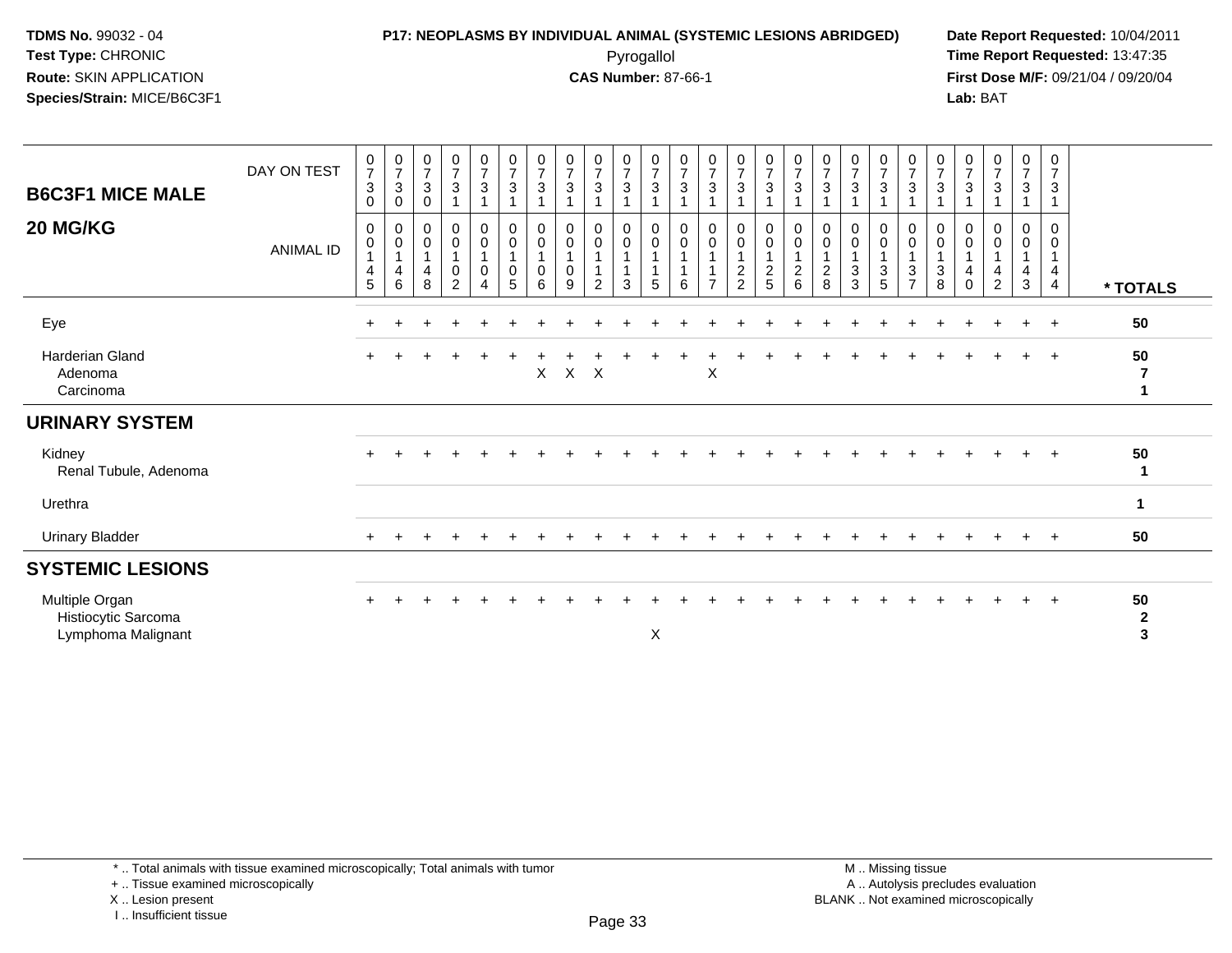# **P17: NEOPLASMS BY INDIVIDUAL ANIMAL (SYSTEMIC LESIONS ABRIDGED) Date Report Requested:** 10/04/2011

 Pyrogallol **Time Report Requested:** 13:47:35 **First Dose M/F:** 09/21/04 / 09/20/04<br>Lab: BAT **Lab:** BAT

| <b>B6C3F1 MICE MALE</b><br><b>75 MG/KG</b>                                                                                   | DAY ON TEST      | 0<br>$\mathbf{1}$<br>$\mathbf{1}$<br>$9\,$<br>$\boldsymbol{0}$    | $\pmb{0}$<br>$\overline{\mathbf{4}}$<br>$\overline{\mathbf{4}}$<br>$6\phantom{1}$<br>$\pmb{0}$ | $\pmb{0}$<br>4<br>$\overline{7}$<br>$\mathbf 0$<br>0 | $\boldsymbol{0}$<br>$\overline{4}$<br>$\frac{9}{2}$<br>$\mathbf 0$ | $\pmb{0}$<br>$\overline{4}$<br>$\frac{9}{3}$<br>$\mathbf 0$ | $\pmb{0}$<br>5<br>$\mathsf{O}$<br>$\overline{5}$<br>0 | $\begin{array}{c} 0 \\ 5 \end{array}$<br>0<br>$\overline{5}$<br>0 | $\begin{array}{c} 0 \\ 5 \end{array}$<br>6<br>9<br>0 | $\begin{smallmatrix}0\0\5\end{smallmatrix}$<br>$\,8\,$<br>$\overline{9}$<br>$\pmb{0}$ | $\begin{array}{c} 0 \\ 6 \end{array}$<br>$\mathbf 0$<br>$\mathbf 0$<br>$\boldsymbol{0}$ | $\pmb{0}$<br>$6\phantom{1}6$<br>$\mathbf 0$<br>$\overline{5}$<br>0 | $\boldsymbol{0}$<br>$\,6$<br>$_{\rm 8}^2$<br>0       | $\begin{array}{c} 0 \\ 6 \end{array}$<br>$\frac{3}{3}$<br>$\mathbf 0$ | 0<br>6<br>5<br>3<br>$\pmb{0}$              | 0<br>6<br>6<br>$\overline{7}$<br>0 | $\begin{array}{c} 0 \\ 6 \end{array}$<br>$\bf8$<br>$\overline{1}$<br>$\mathbf 0$ | $\pmb{0}$<br>$\,6\,$<br>8<br>9<br>$\mathbf 0$ | 0<br>$6\phantom{1}6$<br>$\boldsymbol{9}$<br>9<br>$\mathbf 0$ | $\frac{0}{7}$<br>$\frac{2}{2}$<br>0         | 0<br>$\overline{7}$<br>$\frac{2}{9}$<br>$\mathbf 0$      | $\frac{0}{7}$<br>$\frac{2}{9}$<br>$\mathbf 0$   | $\boldsymbol{0}$<br>$\overline{7}$<br>$\frac{2}{9}$<br>$\mathbf 0$   | $\frac{0}{7}$<br>$\mathbf 3$<br>$\mathbf 0$<br>$\pmb{0}$    | $\begin{array}{c} 0 \\ 7 \end{array}$<br>$\mathbf{3}$<br>$\overline{0}$<br>0 | $\pmb{0}$<br>$\boldsymbol{7}$<br>3<br>$\mathbf 0$<br>$\mathsf{O}$ |                       |
|------------------------------------------------------------------------------------------------------------------------------|------------------|-------------------------------------------------------------------|------------------------------------------------------------------------------------------------|------------------------------------------------------|--------------------------------------------------------------------|-------------------------------------------------------------|-------------------------------------------------------|-------------------------------------------------------------------|------------------------------------------------------|---------------------------------------------------------------------------------------|-----------------------------------------------------------------------------------------|--------------------------------------------------------------------|------------------------------------------------------|-----------------------------------------------------------------------|--------------------------------------------|------------------------------------|----------------------------------------------------------------------------------|-----------------------------------------------|--------------------------------------------------------------|---------------------------------------------|----------------------------------------------------------|-------------------------------------------------|----------------------------------------------------------------------|-------------------------------------------------------------|------------------------------------------------------------------------------|-------------------------------------------------------------------|-----------------------|
|                                                                                                                              | <b>ANIMAL ID</b> | $\mathbf 0$<br>$\mathbf{1}$<br>$\boldsymbol{9}$<br>$\overline{7}$ | $\mathbf 0$<br>$\mathbf{1}$<br>$\boldsymbol{9}$<br>$\overline{1}$                              | $\mathbf 0$<br>$\overline{1}$<br>$\bf 8$<br>2        | $\mathbf 0$<br>$\overline{1}$<br>$\sqrt{5}$<br>5                   | $\pmb{0}$<br>$\mathbf{1}$<br>$\boldsymbol{7}$<br>$\sqrt{5}$ | $\pmb{0}$<br>$\mathbf{1}$<br>$\sqrt{5}$<br>8          | 0<br>$\mathbf{1}$<br>$\overline{7}$<br>6                          | 0<br>$\mathbf{1}$<br>$\overline{7}$<br>9             | $\pmb{0}$<br>$\mathbf{1}$<br>$\overline{7}$<br>$\mathbf 0$                            | $\mathbf 0$<br>$\overline{1}$<br>$\boldsymbol{9}$<br>$6\phantom{1}$                     | $\mathbf 0$<br>$\mathbf{1}$<br>$\boldsymbol{7}$<br>$\overline{7}$  | $\mathbf 0$<br>$\mathbf{1}$<br>$\boldsymbol{9}$<br>0 | $\mathsf{O}\xspace$<br>$\mathbf{1}$<br>6<br>8                         | $\pmb{0}$<br>$\mathbf{1}$<br>$\frac{9}{3}$ | 0<br>1<br>$\sqrt{5}$<br>9          | $\pmb{0}$<br>$\overline{1}$<br>$\, 8$<br>$\mathbf 0$                             | 0<br>$\sqrt{2}$<br>$\mathbf 0$<br>$\Omega$    | $\mathbf 0$<br>$\overline{1}$<br>8<br>5                      | 0<br>$\mathbf{1}$<br>$\,6\,$<br>$\mathbf 0$ | $\mathbf 0$<br>$\mathbf{1}$<br>$\bf 8$<br>$\overline{4}$ | $\pmb{0}$<br>$\mathbf{1}$<br>$\,8\,$<br>$\,6\,$ | $\mathbf 0$<br>$\mathbf{1}$<br>$\begin{array}{c} 9 \\ 5 \end{array}$ | $\mathbf 0$<br>$\mathbf{1}$<br>$\sqrt{5}$<br>$\overline{1}$ | $\mathbf 0$<br>$\mathbf{1}$<br>$\,$ 5 $\,$<br>$\mathbf{3}$                   | $\mathbf 0$<br>$\mathbf{1}$<br>$\sqrt{5}$<br>$\overline{7}$       | males<br>$($ cont $)$ |
| <b>ALIMENTARY SYSTEM</b>                                                                                                     |                  |                                                                   |                                                                                                |                                                      |                                                                    |                                                             |                                                       |                                                                   |                                                      |                                                                                       |                                                                                         |                                                                    |                                                      |                                                                       |                                            |                                    |                                                                                  |                                               |                                                              |                                             |                                                          |                                                 |                                                                      |                                                             |                                                                              |                                                                   |                       |
| Esophagus                                                                                                                    |                  |                                                                   |                                                                                                |                                                      |                                                                    |                                                             |                                                       |                                                                   |                                                      |                                                                                       |                                                                                         |                                                                    |                                                      |                                                                       |                                            |                                    |                                                                                  |                                               |                                                              |                                             |                                                          |                                                 |                                                                      |                                                             |                                                                              |                                                                   |                       |
| Gallbladder                                                                                                                  |                  |                                                                   |                                                                                                |                                                      |                                                                    | м                                                           |                                                       |                                                                   |                                                      |                                                                                       |                                                                                         |                                                                    |                                                      |                                                                       |                                            |                                    |                                                                                  |                                               |                                                              |                                             |                                                          |                                                 |                                                                      |                                                             |                                                                              |                                                                   |                       |
| Intestine Large, Cecum                                                                                                       |                  |                                                                   |                                                                                                |                                                      |                                                                    |                                                             |                                                       |                                                                   |                                                      |                                                                                       |                                                                                         |                                                                    |                                                      |                                                                       |                                            |                                    |                                                                                  |                                               |                                                              |                                             |                                                          |                                                 |                                                                      |                                                             |                                                                              |                                                                   |                       |
| Intestine Large, Colon                                                                                                       |                  |                                                                   |                                                                                                |                                                      |                                                                    |                                                             |                                                       |                                                                   |                                                      |                                                                                       |                                                                                         |                                                                    |                                                      |                                                                       |                                            |                                    |                                                                                  |                                               |                                                              |                                             |                                                          |                                                 |                                                                      |                                                             |                                                                              |                                                                   |                       |
| Intestine Large, Rectum                                                                                                      |                  |                                                                   |                                                                                                |                                                      |                                                                    |                                                             |                                                       |                                                                   |                                                      |                                                                                       |                                                                                         |                                                                    |                                                      |                                                                       |                                            |                                    |                                                                                  |                                               |                                                              |                                             |                                                          |                                                 |                                                                      |                                                             |                                                                              | $\overline{1}$                                                    |                       |
| Intestine Small, Duodenum                                                                                                    |                  |                                                                   |                                                                                                |                                                      |                                                                    |                                                             |                                                       |                                                                   |                                                      |                                                                                       |                                                                                         |                                                                    |                                                      |                                                                       |                                            |                                    |                                                                                  |                                               |                                                              |                                             |                                                          |                                                 |                                                                      |                                                             |                                                                              |                                                                   |                       |
| Intestine Small, Ileum                                                                                                       |                  |                                                                   |                                                                                                |                                                      |                                                                    |                                                             |                                                       |                                                                   |                                                      |                                                                                       |                                                                                         |                                                                    |                                                      |                                                                       |                                            |                                    |                                                                                  |                                               |                                                              |                                             |                                                          |                                                 |                                                                      |                                                             |                                                                              | $\overline{1}$                                                    |                       |
| Intestine Small, Jejunum<br>Carcinoma                                                                                        |                  |                                                                   |                                                                                                |                                                      |                                                                    |                                                             |                                                       |                                                                   |                                                      |                                                                                       |                                                                                         |                                                                    |                                                      |                                                                       |                                            |                                    |                                                                                  |                                               |                                                              |                                             |                                                          |                                                 |                                                                      |                                                             |                                                                              |                                                                   |                       |
| Liver<br>Hemangiosarcoma<br>Hemangiosarcoma, Metastatic, Spleen<br>Hepatoblastoma                                            |                  |                                                                   |                                                                                                |                                                      |                                                                    |                                                             |                                                       |                                                                   |                                                      |                                                                                       |                                                                                         |                                                                    |                                                      |                                                                       |                                            | X                                  |                                                                                  |                                               |                                                              | $\mathsf{X}$                                |                                                          |                                                 |                                                                      |                                                             |                                                                              |                                                                   |                       |
| Hepatocellular Adenoma<br>Hepatocellular Adenoma, Multiple<br>Hepatocellular Carcinoma<br>Hepatocellular Carcinoma, Multiple |                  |                                                                   |                                                                                                |                                                      |                                                                    | X<br>$\mathsf{X}$                                           | $\mathsf X$                                           | $\boldsymbol{\mathsf{X}}$                                         |                                                      |                                                                                       | $\mathsf{X}$<br>$\boldsymbol{\mathsf{X}}$                                               | $X$ $X$                                                            | X                                                    |                                                                       | $X$ $X$<br>X                               | $\mathsf X$                        | $\boldsymbol{\mathsf{X}}$                                                        |                                               |                                                              | $X$ $X$                                     | $X$ $X$                                                  | X                                               | X                                                                    | $\mathsf X$                                                 | X<br>$\times$                                                                |                                                                   |                       |
| Mesentery<br>Hepatoblastoma, Metastatic, Liver                                                                               |                  |                                                                   | $\ddot{}$                                                                                      |                                                      |                                                                    |                                                             |                                                       |                                                                   | $\ddot{}$                                            |                                                                                       |                                                                                         |                                                                    |                                                      |                                                                       |                                            |                                    | $\ddot{}$                                                                        |                                               |                                                              |                                             |                                                          |                                                 |                                                                      |                                                             |                                                                              | $\ddot{}$                                                         |                       |
| Oral Mucosa                                                                                                                  |                  |                                                                   |                                                                                                |                                                      |                                                                    |                                                             |                                                       |                                                                   |                                                      |                                                                                       |                                                                                         |                                                                    |                                                      |                                                                       |                                            |                                    |                                                                                  |                                               |                                                              |                                             |                                                          |                                                 |                                                                      |                                                             |                                                                              |                                                                   |                       |

\* .. Total animals with tissue examined microscopically; Total animals with tumor

+ .. Tissue examined microscopically

X .. Lesion present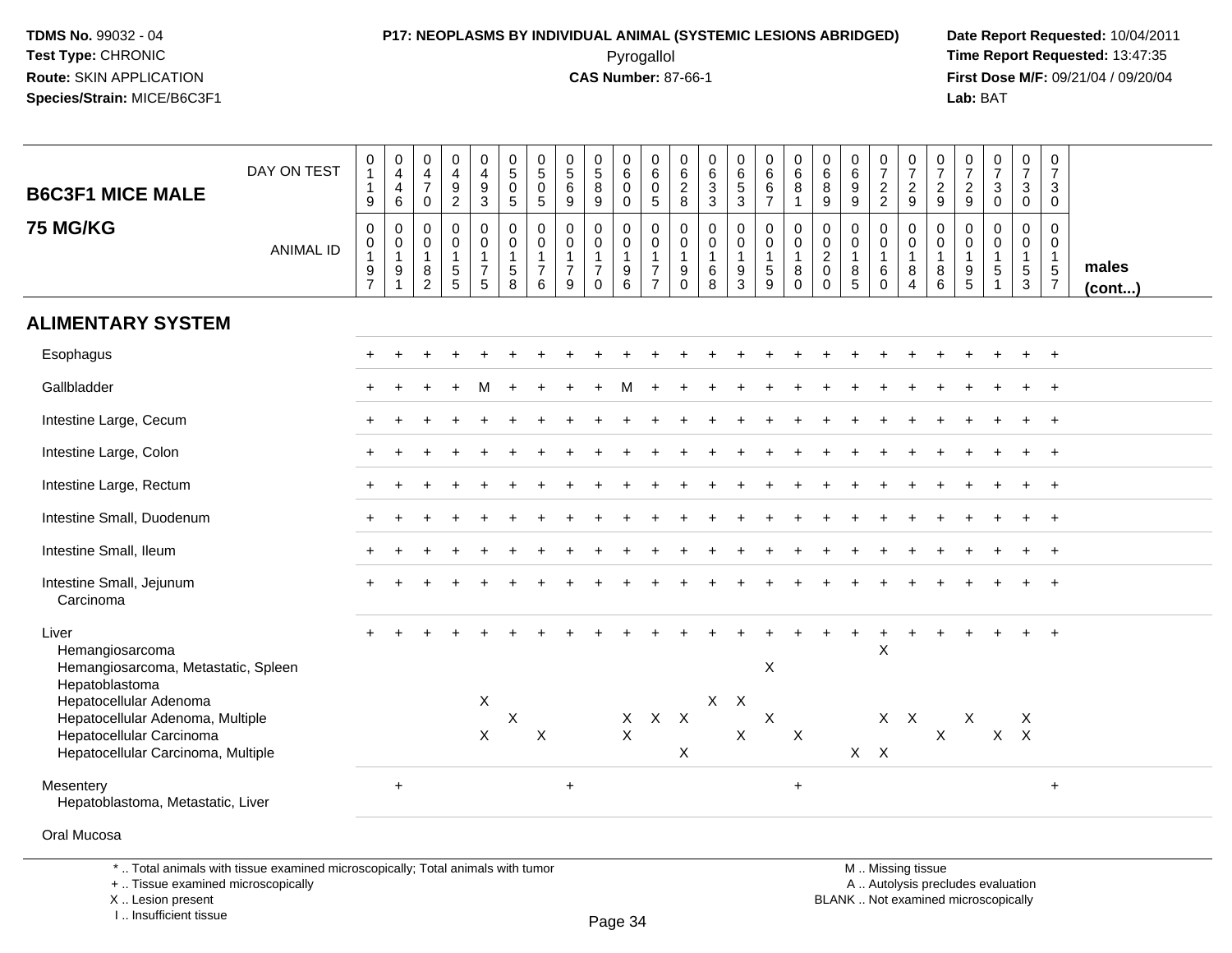# **P17: NEOPLASMS BY INDIVIDUAL ANIMAL (SYSTEMIC LESIONS ABRIDGED) Date Report Requested:** 10/04/2011

 Pyrogallol **Time Report Requested:** 13:47:35 **First Dose M/F:** 09/21/04 / 09/20/04<br>Lab: BAT **Lab:** BAT

| <b>B6C3F1 MICE MALE</b>                                                         | DAY ON TEST                                                                                                           | 0<br>$\mathbf{1}$<br>$\mathbf{1}$<br>$\boldsymbol{9}$ | $\pmb{0}$<br>$\overline{4}$<br>$\overline{4}$<br>$\,6$ | $\pmb{0}$<br>$\overline{4}$<br>$\overline{7}$<br>$\pmb{0}$ | $\pmb{0}$<br>$\overline{4}$<br>$\boldsymbol{9}$<br>$\overline{2}$ | 0<br>$\overline{4}$<br>$\boldsymbol{9}$<br>$\sqrt{3}$                  | $\begin{array}{c} 0 \\ 5 \end{array}$<br>$\Omega$<br>$\sqrt{5}$ | 0<br>$\sqrt{5}$<br>$\mathbf 0$<br>5                               | 0<br>$\frac{5}{6}$<br>$\boldsymbol{9}$                            | $\begin{array}{c} 0 \\ 5 \end{array}$<br>$\overline{8}$<br>$\boldsymbol{9}$ | $\begin{array}{c} 0 \\ 6 \end{array}$<br>$\mathsf{O}\xspace$<br>$\mathbf 0$ | 0<br>$\,6$<br>$\mathbf 0$<br>$\sqrt{5}$                                            | 0<br>$\,6$<br>$\overline{2}$<br>8                                | $\begin{matrix} 0 \\ 6 \\ 3 \end{matrix}$<br>$\mathsf 3$ | $\begin{array}{c} 0 \\ 6 \\ 5 \end{array}$<br>$\mathbf{3}$ | $\begin{matrix}0\0\0\0\end{matrix}$<br>$\overline{7}$ | $\begin{array}{c} 0 \\ 6 \end{array}$<br>8<br>$\overline{1}$          | 0<br>$\,6\,$<br>8<br>$\boldsymbol{9}$                           | $\boldsymbol{0}$<br>$\,6\,$<br>9<br>$\boldsymbol{9}$       | $\frac{0}{7}$<br>$\overline{c}$<br>$\overline{2}$       | $\begin{array}{c} 0 \\ 7 \end{array}$<br>$\frac{2}{9}$ | $\frac{0}{7}$<br>$\boldsymbol{2}$<br>$\mathsf g$           | $\frac{0}{7}$<br>$\frac{2}{9}$            | $\begin{array}{c} 0 \\ 7 \end{array}$<br>$\mathbf{3}$<br>$\pmb{0}$ | $\frac{0}{7}$<br>$\mathbf{3}$<br>$\mathsf 0$ | $\begin{smallmatrix}0\\7\end{smallmatrix}$<br>3<br>$\mathbf 0$             |                 |
|---------------------------------------------------------------------------------|-----------------------------------------------------------------------------------------------------------------------|-------------------------------------------------------|--------------------------------------------------------|------------------------------------------------------------|-------------------------------------------------------------------|------------------------------------------------------------------------|-----------------------------------------------------------------|-------------------------------------------------------------------|-------------------------------------------------------------------|-----------------------------------------------------------------------------|-----------------------------------------------------------------------------|------------------------------------------------------------------------------------|------------------------------------------------------------------|----------------------------------------------------------|------------------------------------------------------------|-------------------------------------------------------|-----------------------------------------------------------------------|-----------------------------------------------------------------|------------------------------------------------------------|---------------------------------------------------------|--------------------------------------------------------|------------------------------------------------------------|-------------------------------------------|--------------------------------------------------------------------|----------------------------------------------|----------------------------------------------------------------------------|-----------------|
| <b>75 MG/KG</b>                                                                 | <b>ANIMAL ID</b>                                                                                                      | 0<br>0<br>1<br>$\frac{9}{7}$                          | 0<br>$\mathbf 0$<br>$\mathbf{1}$<br>9<br>$\mathbf{1}$  | 0<br>$\mathbf 0$<br>$\mathbf{1}$<br>$\frac{8}{2}$          | 0<br>$\mathbf 0$<br>$\mathbf{1}$<br>$\frac{5}{5}$                 | 0<br>$\mathbf 0$<br>$\mathbf{1}$<br>$\boldsymbol{7}$<br>$5\phantom{1}$ | $\mathbf 0$<br>$\mathbf 0$<br>$\mathbf{1}$<br>$\sqrt{5}$<br>8   | $\mathbf 0$<br>$\mathbf 0$<br>$\mathbf{1}$<br>$\overline{7}$<br>6 | $\mathbf 0$<br>$\mathbf 0$<br>$\mathbf{1}$<br>$\overline{7}$<br>9 | $\mathbf 0$<br>$\mathbf 0$<br>$\mathbf{1}$<br>$\overline{7}$<br>$\Omega$    | 0<br>$\mathbf 0$<br>$\mathbf{1}$<br>$^9$ 6                                  | $\mathbf 0$<br>$\mathbf 0$<br>$\overline{1}$<br>$\boldsymbol{7}$<br>$\overline{7}$ | 0<br>$\mathbf 0$<br>$\mathbf{1}$<br>$\boldsymbol{9}$<br>$\Omega$ | 0<br>$\mathbf 0$<br>$\mathbf{1}$<br>$^6_8$               | 0<br>$\overline{0}$<br>$\mathbf{1}$<br>$\frac{9}{3}$       | 0<br>$\mathbf{0}$<br>$\mathbf{1}$<br>$\frac{5}{9}$    | $\mathbf 0$<br>$\mathbf 0$<br>$\overline{1}$<br>$\, 8$<br>$\mathbf 0$ | 0<br>$\mathbf 0$<br>$\overline{2}$<br>$\pmb{0}$<br>$\mathbf{0}$ | $\mathbf 0$<br>$\mathbf 0$<br>$\mathbf{1}$<br>$\bf 8$<br>5 | 0<br>$\mathbf 0$<br>$\mathbf{1}$<br>$\,6\,$<br>$\Omega$ | 0<br>$\mathbf 0$<br>$\mathbf{1}$<br>$_{4}^{8}$         | $\mathbf 0$<br>$\mathbf 0$<br>$\mathbf{1}$<br>$\bf 8$<br>6 | 0<br>$\Omega$<br>$\overline{1}$<br>9<br>5 | $\Omega$<br>$\Omega$<br>$\mathbf{1}$<br>5<br>$\mathbf{1}$          | $\mathbf 0$<br>$\mathbf{0}$<br>1<br>5<br>3   | $\mathbf 0$<br>$\mathbf 0$<br>$\mathbf{1}$<br>$\sqrt{5}$<br>$\overline{7}$ | males<br>(cont) |
| Pharyngeal, Squamous Cell Carcinoma                                             |                                                                                                                       |                                                       |                                                        |                                                            |                                                                   |                                                                        |                                                                 |                                                                   |                                                                   |                                                                             |                                                                             |                                                                                    |                                                                  |                                                          |                                                            |                                                       |                                                                       |                                                                 |                                                            |                                                         |                                                        |                                                            |                                           |                                                                    |                                              |                                                                            |                 |
| Pancreas                                                                        |                                                                                                                       |                                                       |                                                        |                                                            |                                                                   |                                                                        |                                                                 |                                                                   |                                                                   |                                                                             |                                                                             |                                                                                    |                                                                  |                                                          |                                                            |                                                       |                                                                       |                                                                 |                                                            |                                                         |                                                        |                                                            |                                           |                                                                    |                                              | $\div$                                                                     |                 |
| <b>Salivary Glands</b>                                                          |                                                                                                                       |                                                       |                                                        |                                                            |                                                                   |                                                                        |                                                                 |                                                                   |                                                                   |                                                                             |                                                                             |                                                                                    |                                                                  |                                                          |                                                            |                                                       |                                                                       |                                                                 |                                                            |                                                         |                                                        |                                                            |                                           |                                                                    |                                              | $\ddot{}$                                                                  |                 |
| Stomach, Forestomach                                                            |                                                                                                                       |                                                       |                                                        |                                                            |                                                                   |                                                                        |                                                                 |                                                                   |                                                                   |                                                                             |                                                                             |                                                                                    |                                                                  |                                                          |                                                            |                                                       |                                                                       |                                                                 |                                                            |                                                         |                                                        |                                                            |                                           |                                                                    |                                              | $\overline{1}$                                                             |                 |
| Stomach, Glandular                                                              |                                                                                                                       |                                                       |                                                        |                                                            |                                                                   |                                                                        |                                                                 |                                                                   |                                                                   |                                                                             |                                                                             |                                                                                    |                                                                  |                                                          |                                                            |                                                       |                                                                       |                                                                 |                                                            |                                                         |                                                        |                                                            |                                           |                                                                    |                                              | $\ddot{}$                                                                  |                 |
| Tooth<br>Odontoma                                                               |                                                                                                                       |                                                       |                                                        |                                                            |                                                                   |                                                                        |                                                                 |                                                                   |                                                                   |                                                                             |                                                                             |                                                                                    |                                                                  |                                                          |                                                            | $+$                                                   |                                                                       | $\ddot{}$                                                       |                                                            |                                                         | $+$                                                    | $+$                                                        |                                           |                                                                    | $+$                                          | $+$<br>$\boldsymbol{\mathsf{X}}$                                           |                 |
| <b>CARDIOVASCULAR SYSTEM</b>                                                    |                                                                                                                       |                                                       |                                                        |                                                            |                                                                   |                                                                        |                                                                 |                                                                   |                                                                   |                                                                             |                                                                             |                                                                                    |                                                                  |                                                          |                                                            |                                                       |                                                                       |                                                                 |                                                            |                                                         |                                                        |                                                            |                                           |                                                                    |                                              |                                                                            |                 |
| <b>Blood Vessel</b>                                                             |                                                                                                                       |                                                       |                                                        |                                                            |                                                                   |                                                                        |                                                                 |                                                                   |                                                                   |                                                                             |                                                                             |                                                                                    |                                                                  |                                                          |                                                            |                                                       |                                                                       |                                                                 |                                                            |                                                         |                                                        |                                                            |                                           |                                                                    |                                              | $^{+}$                                                                     |                 |
| Heart                                                                           |                                                                                                                       |                                                       |                                                        |                                                            |                                                                   |                                                                        |                                                                 |                                                                   |                                                                   |                                                                             |                                                                             |                                                                                    |                                                                  |                                                          |                                                            |                                                       |                                                                       |                                                                 |                                                            |                                                         |                                                        |                                                            |                                           |                                                                    |                                              | $\ddot{}$                                                                  |                 |
| <b>ENDOCRINE SYSTEM</b>                                                         |                                                                                                                       |                                                       |                                                        |                                                            |                                                                   |                                                                        |                                                                 |                                                                   |                                                                   |                                                                             |                                                                             |                                                                                    |                                                                  |                                                          |                                                            |                                                       |                                                                       |                                                                 |                                                            |                                                         |                                                        |                                                            |                                           |                                                                    |                                              |                                                                            |                 |
| <b>Adrenal Cortex</b><br>Subcapsular, Adenoma<br>Subcapsular, Adenoma, Multiple |                                                                                                                       |                                                       |                                                        |                                                            |                                                                   |                                                                        |                                                                 |                                                                   |                                                                   |                                                                             |                                                                             |                                                                                    |                                                                  |                                                          |                                                            |                                                       |                                                                       |                                                                 |                                                            |                                                         |                                                        |                                                            |                                           |                                                                    |                                              | $\ddot{}$                                                                  |                 |
| Adrenal Medulla<br>Pheochromocytoma Benign                                      |                                                                                                                       |                                                       |                                                        |                                                            |                                                                   |                                                                        |                                                                 |                                                                   |                                                                   |                                                                             |                                                                             | $\mathsf X$                                                                        |                                                                  |                                                          |                                                            |                                                       |                                                                       |                                                                 |                                                            |                                                         |                                                        |                                                            |                                           |                                                                    |                                              |                                                                            |                 |
| Islets, Pancreatic                                                              |                                                                                                                       |                                                       |                                                        |                                                            |                                                                   |                                                                        |                                                                 |                                                                   |                                                                   |                                                                             |                                                                             |                                                                                    |                                                                  |                                                          |                                                            |                                                       |                                                                       |                                                                 |                                                            |                                                         |                                                        |                                                            |                                           |                                                                    |                                              | $\ddot{}$                                                                  |                 |
| Parathyroid Gland                                                               |                                                                                                                       |                                                       |                                                        |                                                            |                                                                   |                                                                        |                                                                 |                                                                   |                                                                   |                                                                             |                                                                             |                                                                                    |                                                                  |                                                          |                                                            |                                                       |                                                                       |                                                                 |                                                            |                                                         |                                                        |                                                            |                                           |                                                                    |                                              |                                                                            |                 |
| <b>Pituitary Gland</b>                                                          |                                                                                                                       |                                                       |                                                        |                                                            |                                                                   |                                                                        |                                                                 |                                                                   |                                                                   |                                                                             |                                                                             |                                                                                    |                                                                  |                                                          |                                                            |                                                       |                                                                       |                                                                 |                                                            |                                                         |                                                        |                                                            |                                           |                                                                    |                                              | $^{+}$                                                                     |                 |
|                                                                                 | *  Total animals with tissue examined microscopically; Total animals with tumor<br>+  Tissue examined microscopically |                                                       |                                                        |                                                            |                                                                   |                                                                        |                                                                 |                                                                   |                                                                   |                                                                             |                                                                             |                                                                                    |                                                                  |                                                          | M  Missing tissue<br>A  Autolysis precludes evaluation     |                                                       |                                                                       |                                                                 |                                                            |                                                         |                                                        |                                                            |                                           |                                                                    |                                              |                                                                            |                 |

 Lesion present BLANK .. Not examined microscopicallyX .. Lesion present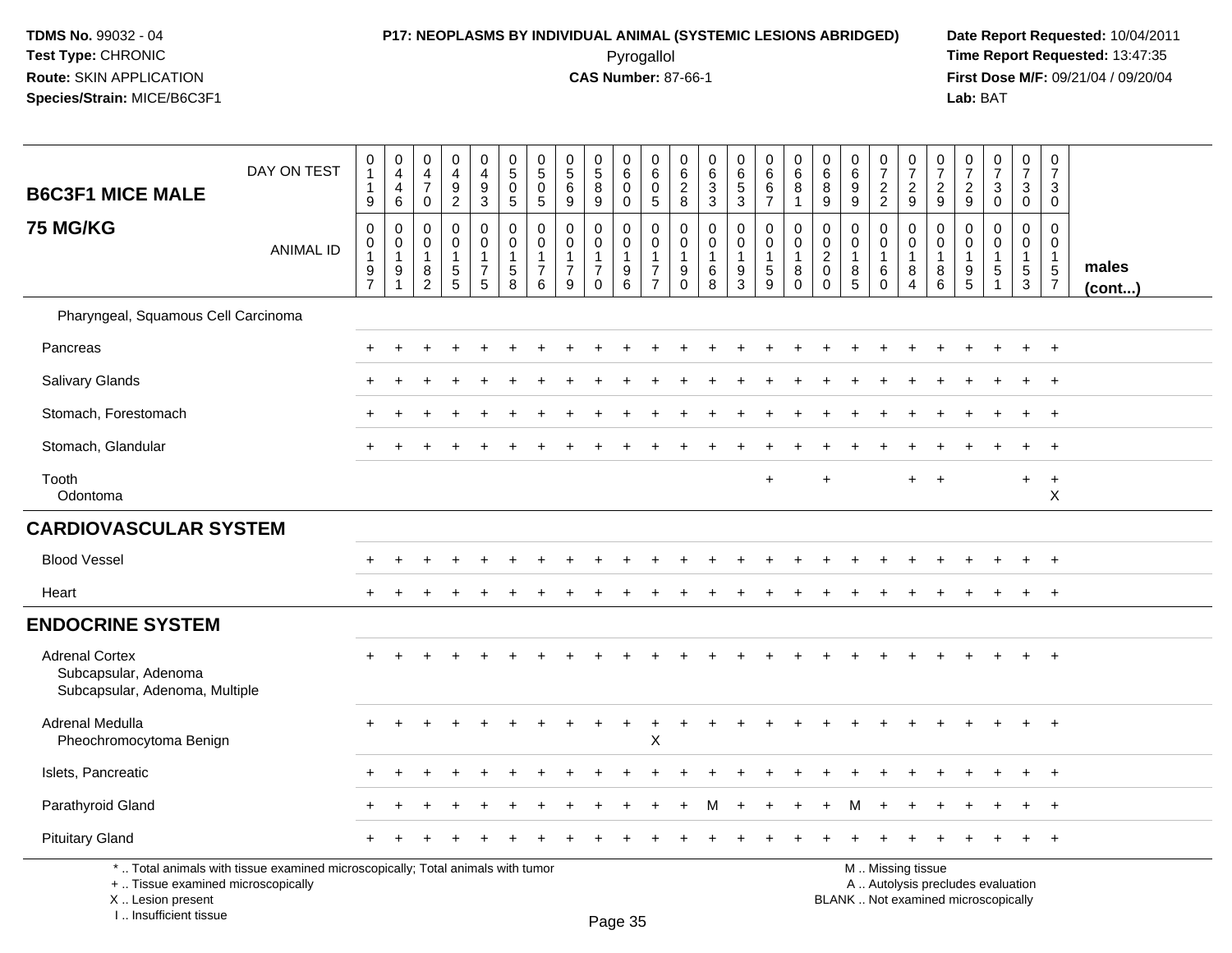# **P17: NEOPLASMS BY INDIVIDUAL ANIMAL (SYSTEMIC LESIONS ABRIDGED) Date Report Requested:** 10/04/2011

 Pyrogallol **Time Report Requested:** 13:47:35 **First Dose M/F:** 09/21/04 / 09/20/04<br>Lab: BAT **Lab:** BAT

| <b>B6C3F1 MICE MALE</b>                                   | DAY ON TEST                                                                                                           | $\pmb{0}$<br>$\mathbf{1}$<br>1<br>9                     | 0<br>$\overline{4}$<br>4<br>$\,6\,$           | 0<br>$\overline{4}$<br>$\overline{7}$<br>$\mathbf 0$ | $\pmb{0}$<br>$\overline{4}$<br>$\boldsymbol{9}$<br>$\overline{c}$ | 0<br>$\overline{4}$<br>$9\,$<br>$\mathbf{3}$             | 0<br>$\overline{5}$<br>$\mathbf 0$<br>5 | 0<br>$\sqrt{5}$<br>$\mathbf 0$<br>$\sqrt{5}$       | $\begin{smallmatrix}0\0\0\end{smallmatrix}$<br>$\,6\,$<br>$\boldsymbol{9}$ | $^{\rm 0}_{\rm 5}$<br>8<br>$9\,$                    | 0<br>$\,6\,$<br>$\mathbf 0$<br>$\mathsf 0$                                                  | 0<br>$\,6\,$<br>0<br>5        | 0<br>$\frac{6}{2}$<br>8                                                         | $\begin{matrix} 0 \\ 6 \\ 3 \end{matrix}$<br>$\mathbf{3}$ | 0<br>$\overline{6}$<br>5<br>3        | $\pmb{0}$<br>$6\phantom{a}$<br>6<br>$\overline{7}$          | 0<br>$\,6\,$<br>$\bf8$<br>$\mathbf{1}$               | $\pmb{0}$<br>$\,6\,$<br>8<br>$\boldsymbol{9}$                      | 0<br>$\overline{6}$<br>9<br>9              | $\frac{0}{7}$<br>2<br>2                        | $\frac{0}{7}$<br>$\frac{2}{9}$                                    | $\frac{0}{7}$<br>9                                     | $\frac{0}{7}$<br>$\boldsymbol{2}$<br>$9\,$                                | $\frac{0}{7}$<br>3<br>$\mathbf 0$ | $\frac{0}{7}$<br>$\ensuremath{\mathsf{3}}$<br>$\mathbf 0$ | $\mathsf 0$<br>$\overline{7}$<br>3<br>$\mathbf 0$                           |                       |
|-----------------------------------------------------------|-----------------------------------------------------------------------------------------------------------------------|---------------------------------------------------------|-----------------------------------------------|------------------------------------------------------|-------------------------------------------------------------------|----------------------------------------------------------|-----------------------------------------|----------------------------------------------------|----------------------------------------------------------------------------|-----------------------------------------------------|---------------------------------------------------------------------------------------------|-------------------------------|---------------------------------------------------------------------------------|-----------------------------------------------------------|--------------------------------------|-------------------------------------------------------------|------------------------------------------------------|--------------------------------------------------------------------|--------------------------------------------|------------------------------------------------|-------------------------------------------------------------------|--------------------------------------------------------|---------------------------------------------------------------------------|-----------------------------------|-----------------------------------------------------------|-----------------------------------------------------------------------------|-----------------------|
| <b>75 MG/KG</b>                                           | <b>ANIMAL ID</b>                                                                                                      | $\mathbf 0$<br>$\,0\,$<br>$\mathbf{1}$<br>$\frac{9}{7}$ | $\mathbf 0$<br>0<br>$\overline{1}$<br>9<br>-1 | 0<br>0<br>$\overline{1}$<br>8<br>$\overline{2}$      | 0<br>$\pmb{0}$<br>1<br>$\frac{5}{5}$                              | $\mathbf 0$<br>$\mathbf 0$<br>$\mathbf{1}$<br>$7\over 5$ | $\mathbf 0$<br>$\mathbf 0$<br>5<br>8    | $\mathbf 0$<br>0<br>$\overline{1}$<br>7<br>$\,6\,$ | $\mathbf 0$<br>$\pmb{0}$<br>$\mathbf{1}$<br>$\overline{7}$<br>9            | 0<br>$\pmb{0}$<br>-1<br>$\overline{7}$<br>$\pmb{0}$ | $\mathbf 0$<br>$\mathsf{O}\xspace$<br>$\overline{1}$<br>$\boldsymbol{9}$<br>$6\phantom{1}6$ | 0<br>0<br>7<br>$\overline{7}$ | $\mathbf 0$<br>$\mathbf 0$<br>$\overline{1}$<br>$\boldsymbol{9}$<br>$\mathbf 0$ | 0<br>$\mathsf 0$<br>$\mathbf{1}$<br>6<br>$\overline{8}$   | 0<br>$\overline{0}$<br>$\frac{9}{3}$ | $\mathbf 0$<br>$\pmb{0}$<br>$\overline{1}$<br>$\frac{5}{9}$ | 0<br>$\mathbf 0$<br>$\mathbf{1}$<br>8<br>$\mathbf 0$ | 0<br>$\mathbf 0$<br>$\boldsymbol{2}$<br>$\mathbf 0$<br>$\mathbf 0$ | 0<br>$\mathbf 0$<br>$\mathbf{1}$<br>$^8_5$ | 0<br>$\pmb{0}$<br>$\mathbf{1}$<br>$^6_{\rm 0}$ | $\mathbf 0$<br>$\mathsf 0$<br>$\mathbf{1}$<br>8<br>$\overline{4}$ | $\mathbf 0$<br>$\mathbf 0$<br>$\overline{1}$<br>$^8_6$ | 0<br>$\mathbf 0$<br>$\mathbf{1}$<br>$\begin{array}{c} 9 \\ 5 \end{array}$ | 0<br>0<br>1<br>5<br>1             | 0<br>$\pmb{0}$<br>$\mathbf{1}$<br>$\frac{5}{3}$           | $\mathbf 0$<br>$\mathbf{0}$<br>$\mathbf{1}$<br>$\sqrt{5}$<br>$\overline{7}$ | males<br>$($ cont $)$ |
| <b>Thyroid Gland</b>                                      |                                                                                                                       | $\ddot{}$                                               |                                               |                                                      |                                                                   |                                                          |                                         |                                                    |                                                                            |                                                     |                                                                                             |                               |                                                                                 |                                                           |                                      |                                                             |                                                      |                                                                    |                                            |                                                |                                                                   |                                                        |                                                                           |                                   |                                                           | $+$                                                                         |                       |
| <b>GENERAL BODY SYSTEM</b>                                |                                                                                                                       |                                                         |                                               |                                                      |                                                                   |                                                          |                                         |                                                    |                                                                            |                                                     |                                                                                             |                               |                                                                                 |                                                           |                                      |                                                             |                                                      |                                                                    |                                            |                                                |                                                                   |                                                        |                                                                           |                                   |                                                           |                                                                             |                       |
| Peritoneum                                                |                                                                                                                       |                                                         |                                               |                                                      |                                                                   |                                                          |                                         |                                                    | $\ddot{}$                                                                  |                                                     |                                                                                             |                               |                                                                                 |                                                           |                                      |                                                             |                                                      |                                                                    |                                            |                                                |                                                                   |                                                        |                                                                           |                                   |                                                           |                                                                             |                       |
| <b>GENITAL SYSTEM</b>                                     |                                                                                                                       |                                                         |                                               |                                                      |                                                                   |                                                          |                                         |                                                    |                                                                            |                                                     |                                                                                             |                               |                                                                                 |                                                           |                                      |                                                             |                                                      |                                                                    |                                            |                                                |                                                                   |                                                        |                                                                           |                                   |                                                           |                                                                             |                       |
| Epididymis                                                |                                                                                                                       | ÷                                                       | $\ddot{}$                                     |                                                      | $\ddot{}$                                                         |                                                          |                                         |                                                    |                                                                            |                                                     |                                                                                             |                               |                                                                                 |                                                           |                                      |                                                             |                                                      |                                                                    |                                            |                                                |                                                                   |                                                        |                                                                           | $\ddot{}$                         | $\ddot{}$                                                 | $+$                                                                         |                       |
| <b>Preputial Gland</b>                                    |                                                                                                                       |                                                         |                                               |                                                      |                                                                   |                                                          |                                         |                                                    |                                                                            |                                                     |                                                                                             |                               |                                                                                 |                                                           |                                      |                                                             |                                                      |                                                                    |                                            |                                                |                                                                   |                                                        |                                                                           |                                   |                                                           | $+$                                                                         |                       |
| Prostate                                                  |                                                                                                                       |                                                         |                                               |                                                      |                                                                   |                                                          |                                         |                                                    |                                                                            |                                                     |                                                                                             |                               |                                                                                 |                                                           |                                      |                                                             |                                                      |                                                                    |                                            |                                                |                                                                   |                                                        |                                                                           |                                   |                                                           | $\overline{+}$                                                              |                       |
| Seminal Vesicle                                           |                                                                                                                       | ÷                                                       |                                               |                                                      |                                                                   |                                                          |                                         |                                                    |                                                                            |                                                     |                                                                                             |                               |                                                                                 |                                                           |                                      |                                                             |                                                      |                                                                    |                                            |                                                |                                                                   |                                                        |                                                                           |                                   |                                                           | $^{+}$                                                                      |                       |
| <b>Testes</b><br>Interstitial Cell, Adenoma               |                                                                                                                       |                                                         |                                               |                                                      |                                                                   |                                                          |                                         |                                                    |                                                                            |                                                     |                                                                                             |                               |                                                                                 |                                                           |                                      |                                                             |                                                      |                                                                    |                                            |                                                |                                                                   |                                                        |                                                                           | $\ddot{+}$                        | $\ddot{}$<br>Χ                                            | $+$                                                                         |                       |
| <b>HEMATOPOIETIC SYSTEM</b>                               |                                                                                                                       |                                                         |                                               |                                                      |                                                                   |                                                          |                                         |                                                    |                                                                            |                                                     |                                                                                             |                               |                                                                                 |                                                           |                                      |                                                             |                                                      |                                                                    |                                            |                                                |                                                                   |                                                        |                                                                           |                                   |                                                           |                                                                             |                       |
| <b>Bone Marrow</b><br>Hemangiosarcoma, Metastatic, Spleen |                                                                                                                       |                                                         |                                               |                                                      |                                                                   |                                                          |                                         |                                                    |                                                                            |                                                     |                                                                                             |                               |                                                                                 |                                                           | $\ddot{}$                            | $\ddot{}$<br>X                                              |                                                      |                                                                    |                                            |                                                |                                                                   |                                                        |                                                                           |                                   |                                                           | $\overline{+}$                                                              |                       |
| Lymph Node                                                |                                                                                                                       |                                                         | $\ddot{}$                                     | $\overline{+}$                                       | $\overline{+}$                                                    |                                                          |                                         |                                                    |                                                                            | $\ddot{}$                                           |                                                                                             | $\ddot{}$                     |                                                                                 |                                                           | $+$                                  |                                                             | $\ddot{}$                                            | $\div$                                                             |                                            |                                                |                                                                   | $\ddot{}$                                              |                                                                           |                                   |                                                           |                                                                             |                       |
| Lymph Node, Mandibular                                    |                                                                                                                       |                                                         |                                               |                                                      |                                                                   |                                                          |                                         |                                                    |                                                                            |                                                     |                                                                                             |                               |                                                                                 |                                                           |                                      |                                                             |                                                      |                                                                    |                                            |                                                |                                                                   |                                                        |                                                                           |                                   |                                                           | $\overline{1}$                                                              |                       |
| Lymph Node, Mesenteric                                    |                                                                                                                       |                                                         |                                               |                                                      |                                                                   |                                                          |                                         |                                                    |                                                                            |                                                     |                                                                                             |                               |                                                                                 |                                                           |                                      |                                                             |                                                      |                                                                    |                                            |                                                |                                                                   |                                                        |                                                                           |                                   |                                                           | $\overline{ }$                                                              |                       |
| Spleen<br>Hemangiosarcoma                                 |                                                                                                                       | $\div$                                                  |                                               |                                                      |                                                                   |                                                          |                                         |                                                    |                                                                            |                                                     |                                                                                             |                               |                                                                                 |                                                           |                                      | X                                                           |                                                      |                                                                    |                                            |                                                |                                                                   |                                                        |                                                                           |                                   | $+$                                                       | $\ddot{}$                                                                   |                       |
|                                                           | *  Total animals with tissue examined microscopically; Total animals with tumor<br>+  Tissue examined microscopically |                                                         |                                               |                                                      |                                                                   |                                                          |                                         |                                                    |                                                                            |                                                     |                                                                                             |                               |                                                                                 | M  Missing tissue<br>A  Autolysis precludes evaluation    |                                      |                                                             |                                                      |                                                                    |                                            |                                                |                                                                   |                                                        |                                                                           |                                   |                                                           |                                                                             |                       |

 Lesion present BLANK .. Not examined microscopicallyX .. Lesion present I .. Insufficient tissue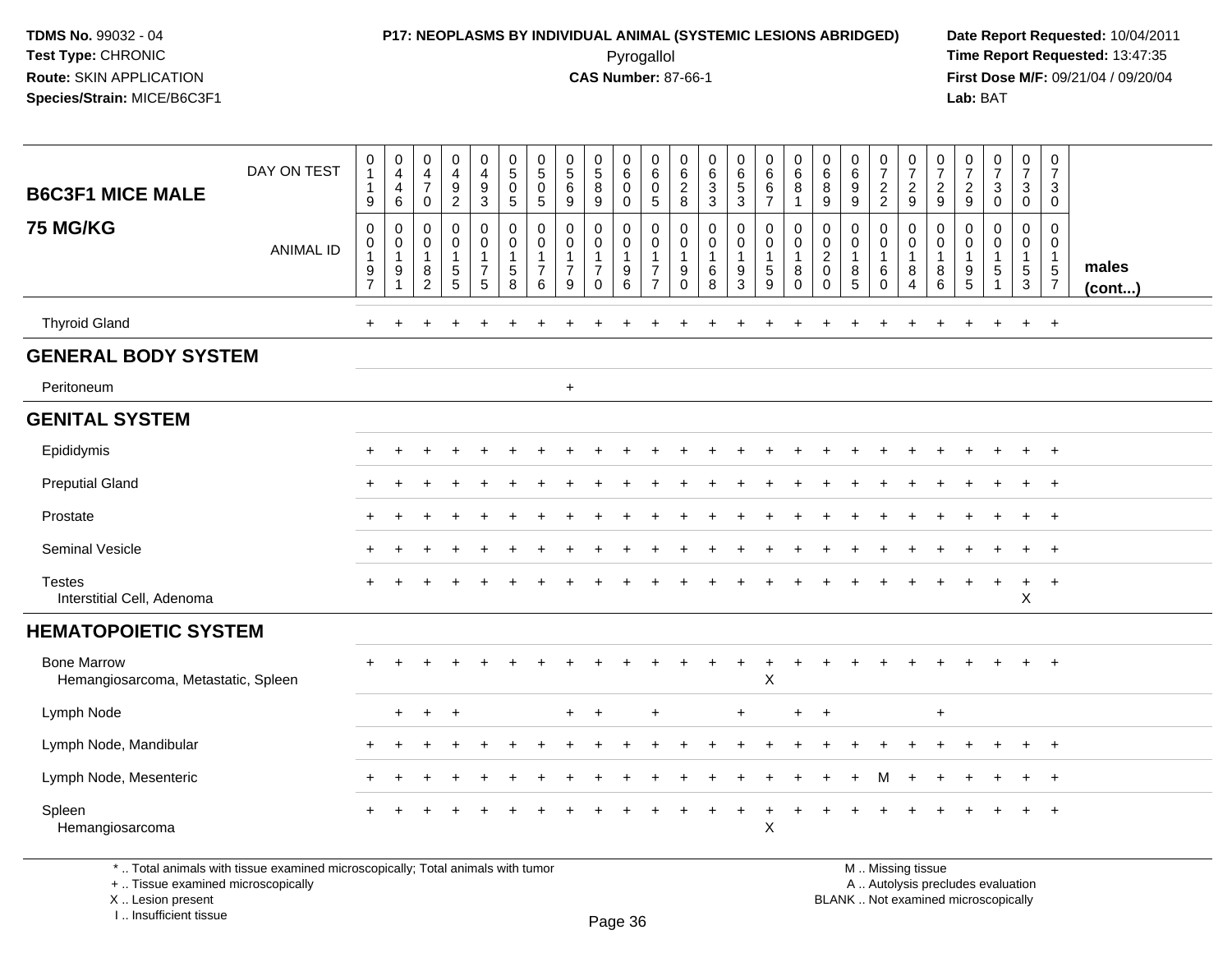### **P17: NEOPLASMS BY INDIVIDUAL ANIMAL (SYSTEMIC LESIONS ABRIDGED) Date Report Requested:** 10/04/2011 Pyrogallol **Time Report Requested:** 13:47:35

**First Dose M/F:** 09/21/04 / 09/20/04<br>Lab: BAT **Lab:** BAT

| DAY ON TEST<br><b>B6C3F1 MICE MALE</b>                                                                                                                              | 0<br>$\mathbf{1}$<br>$\mathbf 1$<br>9                                   | $\boldsymbol{0}$<br>$\overline{4}$<br>$\overline{4}$<br>6 | 0<br>4<br>$\overline{7}$<br>$\mathbf 0$    | 0<br>$\overline{4}$<br>9<br>$\overline{c}$ | $\pmb{0}$<br>$\overline{4}$<br>$\boldsymbol{9}$<br>3    | 0<br>$\sqrt{5}$<br>$\mathbf 0$<br>$5\phantom{.0}$               | $\mathbf 0$<br>$\sqrt{5}$<br>$\mathbf 0$<br>5                    | 0<br>$\overline{5}$<br>6<br>9                                     | 0<br>$\sqrt{5}$<br>8<br>9                            | $\mathbf 0$<br>$\,6\,$<br>$\mathbf 0$<br>$\mathbf 0$        | 0<br>$\,6\,$<br>$\mathbf 0$<br>5                           | 0<br>6<br>$\overline{c}$<br>8                               | $\mathbf 0$<br>$\,6\,$<br>3<br>3                     | $\pmb{0}$<br>$\,6\,$<br>$\overline{5}$<br>$\mathbf{3}$    | 0<br>6<br>6<br>$\overline{7}$                                 | 0<br>6<br>8<br>$\mathbf 1$                  | 0<br>6<br>8<br>9                                    | $\pmb{0}$<br>$\,6\,$<br>$\boldsymbol{9}$<br>9             | $\pmb{0}$<br>$\overline{7}$<br>$\overline{c}$<br>$\overline{c}$ | $\mathbf 0$<br>$\overline{7}$<br>$\boldsymbol{2}$<br>9 | 0<br>$\overline{7}$<br>2<br>9          | 0<br>$\overline{7}$<br>$\overline{2}$<br>9 | $\frac{0}{7}$<br>$\mathbf{3}$<br>$\mathbf 0$                             | $\mathbf 0$<br>$\overline{7}$<br>3<br>$\mathbf{0}$              | $\mathbf 0$<br>$\overline{7}$<br>3<br>$\mathbf 0$                            |                       |
|---------------------------------------------------------------------------------------------------------------------------------------------------------------------|-------------------------------------------------------------------------|-----------------------------------------------------------|--------------------------------------------|--------------------------------------------|---------------------------------------------------------|-----------------------------------------------------------------|------------------------------------------------------------------|-------------------------------------------------------------------|------------------------------------------------------|-------------------------------------------------------------|------------------------------------------------------------|-------------------------------------------------------------|------------------------------------------------------|-----------------------------------------------------------|---------------------------------------------------------------|---------------------------------------------|-----------------------------------------------------|-----------------------------------------------------------|-----------------------------------------------------------------|--------------------------------------------------------|----------------------------------------|--------------------------------------------|--------------------------------------------------------------------------|-----------------------------------------------------------------|------------------------------------------------------------------------------|-----------------------|
| <b>75 MG/KG</b><br><b>ANIMAL ID</b>                                                                                                                                 | $\mathbf 0$<br>$\mathbf 0$<br>$\overline{1}$<br>$9\,$<br>$\overline{7}$ | $\mathbf 0$<br>$\overline{0}$<br>$\mathbf{1}$<br>9<br>1   | $\mathbf 0$<br>0<br>$\mathbf{1}$<br>8<br>2 | 0<br>0<br>$\mathbf{1}$<br>5<br>5           | 0<br>$\mathbf 0$<br>$\mathbf{1}$<br>$\overline{7}$<br>5 | $\mathbf 0$<br>$\mathbf 0$<br>$\overline{1}$<br>$\sqrt{5}$<br>8 | $\mathbf 0$<br>$\Omega$<br>$\overline{1}$<br>$\overline{7}$<br>6 | $\mathbf 0$<br>$\mathbf 0$<br>$\mathbf{1}$<br>$\overline{7}$<br>9 | 0<br>0<br>$\mathbf{1}$<br>$\overline{7}$<br>$\Omega$ | 0<br>$\mathbf 0$<br>$\overline{1}$<br>$\boldsymbol{9}$<br>6 | 0<br>0<br>$\mathbf{1}$<br>$\overline{7}$<br>$\overline{7}$ | $\mathbf 0$<br>$\mathbf 0$<br>$\mathbf{1}$<br>9<br>$\Omega$ | $\mathbf 0$<br>$\mathbf 0$<br>$\mathbf{1}$<br>6<br>8 | 0<br>$\mathbf 0$<br>$\mathbf{1}$<br>$\boldsymbol{9}$<br>3 | $\mathbf 0$<br>$\mathbf 0$<br>$\mathbf{1}$<br>$\sqrt{5}$<br>9 | 0<br>0<br>$\mathbf{1}$<br>8<br>$\Omega$     | 0<br>$\mathbf 0$<br>$\overline{c}$<br>0<br>$\Omega$ | $\mathbf 0$<br>$\mathbf 0$<br>$\mathbf{1}$<br>$\bf8$<br>5 | 0<br>0<br>$\mathbf{1}$<br>6<br>$\Omega$                         | 0<br>$\mathbf 0$<br>$\mathbf{1}$<br>8<br>4             | 0<br>$\Omega$<br>$\mathbf 1$<br>8<br>6 | $\Omega$<br>0<br>-1<br>9<br>5              | 0<br>0<br>1<br>5                                                         | $\mathbf 0$<br>$\mathbf 0$<br>$\overline{1}$<br>$\sqrt{5}$<br>3 | $\mathbf 0$<br>$\mathbf 0$<br>$\overline{1}$<br>$\sqrt{5}$<br>$\overline{7}$ | males<br>$($ cont $)$ |
| Thymus                                                                                                                                                              | ÷                                                                       |                                                           |                                            |                                            |                                                         |                                                                 |                                                                  | м                                                                 |                                                      |                                                             |                                                            |                                                             |                                                      |                                                           |                                                               |                                             |                                                     |                                                           |                                                                 |                                                        |                                        |                                            |                                                                          | $\ddot{}$                                                       | $+$                                                                          |                       |
| <b>INTEGUMENTARY SYSTEM</b>                                                                                                                                         |                                                                         |                                                           |                                            |                                            |                                                         |                                                                 |                                                                  |                                                                   |                                                      |                                                             |                                                            |                                                             |                                                      |                                                           |                                                               |                                             |                                                     |                                                           |                                                                 |                                                        |                                        |                                            |                                                                          |                                                                 |                                                                              |                       |
| <b>Mammary Gland</b>                                                                                                                                                | м                                                                       | M                                                         | M                                          | M                                          | M                                                       | M                                                               | M                                                                |                                                                   | M M                                                  | M                                                           |                                                            |                                                             | M M M M M                                            |                                                           |                                                               | M                                           |                                                     | M M M                                                     |                                                                 | M                                                      | M                                      |                                            | M M M M                                                                  |                                                                 |                                                                              |                       |
| Skin<br>Site Of Application, Squamous Cell Papilloma<br>Site Of Application, Subcutaneous Tissue,<br>Lipoma                                                         |                                                                         |                                                           |                                            |                                            |                                                         |                                                                 |                                                                  |                                                                   |                                                      |                                                             |                                                            | X                                                           |                                                      |                                                           |                                                               |                                             |                                                     |                                                           |                                                                 |                                                        |                                        |                                            |                                                                          | $\ddot{}$                                                       | $+$                                                                          |                       |
| <b>MUSCULOSKELETAL SYSTEM</b>                                                                                                                                       |                                                                         |                                                           |                                            |                                            |                                                         |                                                                 |                                                                  |                                                                   |                                                      |                                                             |                                                            |                                                             |                                                      |                                                           |                                                               |                                             |                                                     |                                                           |                                                                 |                                                        |                                        |                                            |                                                                          |                                                                 |                                                                              |                       |
| <b>Bone</b>                                                                                                                                                         |                                                                         |                                                           |                                            |                                            |                                                         |                                                                 |                                                                  |                                                                   |                                                      |                                                             |                                                            |                                                             |                                                      |                                                           |                                                               |                                             |                                                     |                                                           |                                                                 |                                                        |                                        |                                            |                                                                          |                                                                 | $+$                                                                          |                       |
| <b>Skeletal Muscle</b>                                                                                                                                              |                                                                         | $\ddot{}$                                                 |                                            |                                            |                                                         |                                                                 |                                                                  |                                                                   |                                                      |                                                             |                                                            |                                                             |                                                      |                                                           |                                                               |                                             |                                                     |                                                           |                                                                 |                                                        |                                        |                                            |                                                                          |                                                                 |                                                                              |                       |
| <b>NERVOUS SYSTEM</b>                                                                                                                                               |                                                                         |                                                           |                                            |                                            |                                                         |                                                                 |                                                                  |                                                                   |                                                      |                                                             |                                                            |                                                             |                                                      |                                                           |                                                               |                                             |                                                     |                                                           |                                                                 |                                                        |                                        |                                            |                                                                          |                                                                 |                                                                              |                       |
| <b>Brain</b>                                                                                                                                                        | $+$                                                                     | $\div$                                                    |                                            |                                            |                                                         |                                                                 |                                                                  |                                                                   |                                                      |                                                             |                                                            |                                                             |                                                      | $\div$                                                    |                                                               |                                             |                                                     |                                                           | $\div$                                                          |                                                        |                                        |                                            | $\ddot{}$                                                                | $+$                                                             | $+$                                                                          |                       |
| <b>RESPIRATORY SYSTEM</b>                                                                                                                                           |                                                                         |                                                           |                                            |                                            |                                                         |                                                                 |                                                                  |                                                                   |                                                      |                                                             |                                                            |                                                             |                                                      |                                                           |                                                               |                                             |                                                     |                                                           |                                                                 |                                                        |                                        |                                            |                                                                          |                                                                 |                                                                              |                       |
| Lung<br>Alveolar/Bronchiolar Adenoma<br>Alveolar/Bronchiolar Carcinoma                                                                                              |                                                                         |                                                           |                                            |                                            |                                                         |                                                                 |                                                                  |                                                                   |                                                      |                                                             |                                                            |                                                             |                                                      |                                                           |                                                               | $\ddot{}$<br>X<br>$\boldsymbol{\mathsf{X}}$ |                                                     |                                                           |                                                                 |                                                        | ÷<br>X                                 |                                            | $\ddot{}$                                                                | $+$                                                             | $+$                                                                          |                       |
| Hepatocellular Carcinoma, Metastatic, Liver                                                                                                                         |                                                                         |                                                           |                                            |                                            |                                                         |                                                                 |                                                                  |                                                                   |                                                      |                                                             |                                                            | X                                                           |                                                      |                                                           |                                                               |                                             |                                                     | $X$ $X$                                                   |                                                                 |                                                        | X                                      |                                            |                                                                          |                                                                 |                                                                              |                       |
| Nose                                                                                                                                                                |                                                                         |                                                           |                                            |                                            |                                                         |                                                                 |                                                                  |                                                                   |                                                      |                                                             |                                                            |                                                             |                                                      |                                                           |                                                               |                                             |                                                     |                                                           |                                                                 |                                                        |                                        |                                            |                                                                          |                                                                 | $+$                                                                          |                       |
| Trachea                                                                                                                                                             |                                                                         |                                                           |                                            |                                            |                                                         |                                                                 |                                                                  |                                                                   |                                                      |                                                             |                                                            |                                                             |                                                      |                                                           |                                                               |                                             |                                                     |                                                           |                                                                 |                                                        |                                        |                                            |                                                                          | $\pm$                                                           | $+$                                                                          |                       |
| <b>SPECIAL SENSES SYSTEM</b>                                                                                                                                        |                                                                         |                                                           |                                            |                                            |                                                         |                                                                 |                                                                  |                                                                   |                                                      |                                                             |                                                            |                                                             |                                                      |                                                           |                                                               |                                             |                                                     |                                                           |                                                                 |                                                        |                                        |                                            |                                                                          |                                                                 |                                                                              |                       |
| *  Total animals with tissue examined microscopically; Total animals with tumor<br>+  Tissue examined microscopically<br>X  Lesion present<br>I Insufficient tissue |                                                                         |                                                           |                                            |                                            |                                                         |                                                                 |                                                                  |                                                                   |                                                      | $D_{200}$ 27                                                |                                                            |                                                             |                                                      |                                                           |                                                               |                                             |                                                     |                                                           |                                                                 | M  Missing tissue                                      |                                        |                                            | A  Autolysis precludes evaluation<br>BLANK  Not examined microscopically |                                                                 |                                                                              |                       |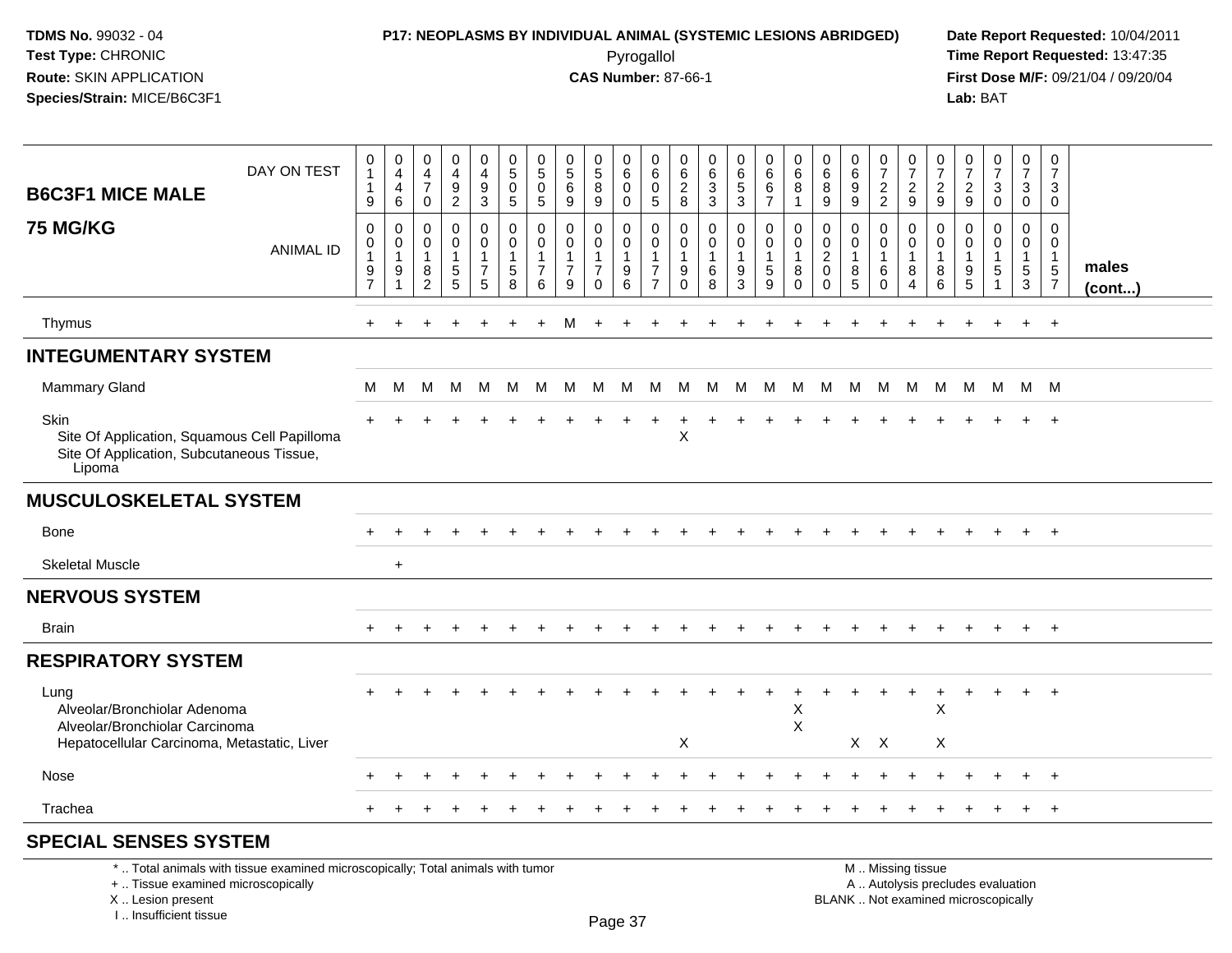### **P17: NEOPLASMS BY INDIVIDUAL ANIMAL (SYSTEMIC LESIONS ABRIDGED) Date Report Requested:** 10/04/2011 Pyrogallol **Time Report Requested:** 13:47:35

**First Dose M/F:** 09/21/04 / 09/20/04<br>Lab: BAT **Lab:** BAT

| <b>B6C3F1 MICE MALE</b>                                             | DAY ON TEST      | 0<br>$\mathbf{1}$<br>$\mathbf{1}$<br>9 | 0<br>$\overline{4}$<br>$\overline{4}$<br>$\,6$ | $\boldsymbol{0}$<br>$\overline{4}$<br>$\overline{7}$<br>$\mathbf 0$   | $\begin{smallmatrix}0\0\4\end{smallmatrix}$<br>$\boldsymbol{9}$<br>$\overline{c}$ | $_4^{\rm 0}$<br>$\boldsymbol{9}$<br>$\mathbf{3}$                                                  | $\begin{array}{c} 0 \\ 5 \end{array}$<br>$\pmb{0}$<br>5    | $\begin{array}{c} 0 \\ 5 \end{array}$<br>$\mathbf 0$<br>$\sqrt{5}$ | $\begin{array}{c} 0 \\ 5 \end{array}$<br>6<br>$\boldsymbol{9}$ | $\begin{array}{c} 0 \\ 5 \end{array}$<br>8<br>9 | $_{6}^{\rm 0}$<br>$\mathbf 0$<br>0               | $\begin{array}{c} 0 \\ 6 \end{array}$<br>$\mathbf 0$<br>$\mathbf 5$                            | $\begin{array}{c} 0 \\ 6 \end{array}$<br>$\frac{2}{8}$           | $\begin{array}{c} 0 \\ 6 \end{array}$<br>$\overline{3}$<br>$\sqrt{3}$ | $\begin{matrix} 0 \\ 6 \end{matrix}$<br>5<br>3 | $\begin{array}{c} 0 \\ 6 \end{array}$<br>6<br>$\overline{7}$                                | $\begin{array}{c} 0 \\ 6 \end{array}$<br>8   | $\begin{array}{c} 0 \\ 6 \end{array}$<br>$\overline{8}$<br>9                 | $\begin{array}{c} 0 \\ 6 \end{array}$<br>9<br>9         | $\frac{0}{7}$<br>$\overline{\mathbf{c}}$<br>$\overline{c}$ | $\begin{smallmatrix}0\\7\end{smallmatrix}$<br>$\frac{2}{9}$ | $\frac{0}{7}$<br>$\frac{2}{9}$              | $\frac{0}{7}$<br>$\frac{2}{9}$                                            | $\frac{0}{7}$<br>$\mathbf{3}$<br>$\mathbf 0$           | $\frac{0}{7}$<br>$\mathbf{3}$<br>$\mathbf 0$ | $\mathbf 0$<br>$\boldsymbol{7}$<br>$\mathsf 3$<br>$\pmb{0}$ |                       |
|---------------------------------------------------------------------|------------------|----------------------------------------|------------------------------------------------|-----------------------------------------------------------------------|-----------------------------------------------------------------------------------|---------------------------------------------------------------------------------------------------|------------------------------------------------------------|--------------------------------------------------------------------|----------------------------------------------------------------|-------------------------------------------------|--------------------------------------------------|------------------------------------------------------------------------------------------------|------------------------------------------------------------------|-----------------------------------------------------------------------|------------------------------------------------|---------------------------------------------------------------------------------------------|----------------------------------------------|------------------------------------------------------------------------------|---------------------------------------------------------|------------------------------------------------------------|-------------------------------------------------------------|---------------------------------------------|---------------------------------------------------------------------------|--------------------------------------------------------|----------------------------------------------|-------------------------------------------------------------|-----------------------|
| <b>75 MG/KG</b>                                                     | <b>ANIMAL ID</b> | 0<br>0<br>9<br>$\overline{7}$          | 0<br>0<br>$\overline{1}$<br>9                  | $\mathbf 0$<br>$\pmb{0}$<br>$\mathbf{1}$<br>$\bf 8$<br>$\overline{2}$ | 0<br>$\pmb{0}$<br>$\mathbf{1}$<br>$\frac{5}{5}$                                   | $\begin{smallmatrix} 0\\0 \end{smallmatrix}$<br>$\mathbf{1}$<br>$\overline{7}$<br>$5\phantom{.0}$ | $\pmb{0}$<br>$\pmb{0}$<br>$\mathbf{1}$<br>$\mathbf 5$<br>8 | 0<br>$\pmb{0}$<br>$\overline{7}$<br>6                              | $\pmb{0}$<br>$\pmb{0}$<br>$\mathbf{1}$<br>$\overline{7}$<br>9  | 0<br>$\mathbf 0$<br>$\overline{7}$<br>$\Omega$  | $_{\rm 0}^{\rm 0}$<br>1<br>$\boldsymbol{9}$<br>6 | $\begin{smallmatrix}0\\0\end{smallmatrix}$<br>$\mathbf{1}$<br>$\overline{7}$<br>$\overline{7}$ | 0<br>$\pmb{0}$<br>$\overline{1}$<br>$\boldsymbol{9}$<br>$\Omega$ | $\pmb{0}$<br>$\pmb{0}$<br>$\mathbf{1}$<br>$\,6$<br>8                  | $\mathbf 0$<br>$\mathsf 0$<br>9<br>3           | $\begin{smallmatrix}0\0\end{smallmatrix}$<br>$\mathbf{1}$<br>$\sqrt{5}$<br>$\boldsymbol{9}$ | $_{\rm 0}^{\rm 0}$<br>$\,8\,$<br>$\mathbf 0$ | $\begin{smallmatrix} 0\\0 \end{smallmatrix}$<br>$^2_{\rm 0}$<br>$\mathbf{0}$ | $\mathbf 0$<br>$\pmb{0}$<br>$\mathbf{1}$<br>$\, 8$<br>5 | 0<br>0<br>6<br>$\Omega$                                    | 0<br>0<br>$\mathbf{1}$<br>$\bf 8$<br>$\overline{4}$         | 0<br>$\boldsymbol{0}$<br>$\bf 8$<br>$\,6\,$ | 0<br>$\pmb{0}$<br>$\overline{1}$<br>$\begin{array}{c} 9 \\ 5 \end{array}$ | 0<br>0<br>$\mathbf{1}$<br>$\sqrt{5}$<br>$\overline{1}$ | 0<br>$\pmb{0}$<br>1<br>$5\phantom{.0}$<br>3  | 0<br>$\mathbf 0$<br>$\mathbf 1$<br>$\frac{5}{7}$            | males<br>$($ cont $)$ |
| Eye                                                                 |                  | $\pm$                                  |                                                |                                                                       |                                                                                   |                                                                                                   |                                                            |                                                                    |                                                                |                                                 |                                                  |                                                                                                |                                                                  |                                                                       |                                                |                                                                                             |                                              |                                                                              |                                                         |                                                            |                                                             |                                             |                                                                           |                                                        | $+$                                          | $+$                                                         |                       |
| <b>Harderian Gland</b><br>Adenoma<br>Adenoma, Multiple<br>Carcinoma |                  |                                        |                                                |                                                                       |                                                                                   |                                                                                                   |                                                            |                                                                    |                                                                |                                                 |                                                  |                                                                                                |                                                                  | X                                                                     |                                                |                                                                                             |                                              | X                                                                            |                                                         |                                                            |                                                             | $\boldsymbol{\mathsf{X}}$                   |                                                                           |                                                        | $\ddot{}$                                    | $\ddot{}$<br>$\boldsymbol{\mathsf{X}}$                      |                       |
| <b>URINARY SYSTEM</b>                                               |                  |                                        |                                                |                                                                       |                                                                                   |                                                                                                   |                                                            |                                                                    |                                                                |                                                 |                                                  |                                                                                                |                                                                  |                                                                       |                                                |                                                                                             |                                              |                                                                              |                                                         |                                                            |                                                             |                                             |                                                                           |                                                        |                                              |                                                             |                       |
| Kidney                                                              |                  | $+$                                    | ٠.                                             |                                                                       | $\ddot{}$                                                                         |                                                                                                   |                                                            |                                                                    |                                                                |                                                 |                                                  |                                                                                                |                                                                  |                                                                       |                                                |                                                                                             |                                              |                                                                              |                                                         |                                                            | $+$                                                         | $\pm$                                       | $\div$                                                                    | $+$                                                    | $+$                                          | $+$                                                         |                       |
| Urethra                                                             |                  |                                        |                                                |                                                                       |                                                                                   |                                                                                                   |                                                            |                                                                    |                                                                |                                                 |                                                  |                                                                                                |                                                                  |                                                                       |                                                | $+$                                                                                         |                                              |                                                                              |                                                         |                                                            |                                                             |                                             |                                                                           |                                                        |                                              |                                                             |                       |
| <b>Urinary Bladder</b>                                              |                  |                                        |                                                |                                                                       |                                                                                   |                                                                                                   |                                                            |                                                                    |                                                                |                                                 |                                                  |                                                                                                |                                                                  |                                                                       |                                                |                                                                                             |                                              |                                                                              |                                                         |                                                            |                                                             |                                             |                                                                           |                                                        | $\ddot{}$                                    | $+$                                                         |                       |
| <b>SYSTEMIC LESIONS</b>                                             |                  |                                        |                                                |                                                                       |                                                                                   |                                                                                                   |                                                            |                                                                    |                                                                |                                                 |                                                  |                                                                                                |                                                                  |                                                                       |                                                |                                                                                             |                                              |                                                                              |                                                         |                                                            |                                                             |                                             |                                                                           |                                                        |                                              |                                                             |                       |
| Multiple Organ<br>Histiocytic Sarcoma<br>Lymphoma Malignant         |                  | $\div$                                 | $\boldsymbol{\mathsf{X}}$                      |                                                                       |                                                                                   |                                                                                                   |                                                            |                                                                    |                                                                |                                                 |                                                  |                                                                                                |                                                                  |                                                                       |                                                |                                                                                             |                                              | $\mathsf X$                                                                  |                                                         |                                                            |                                                             |                                             |                                                                           |                                                        | $\ddot{}$                                    | $\ddot{}$                                                   |                       |

I .. Insufficient tissue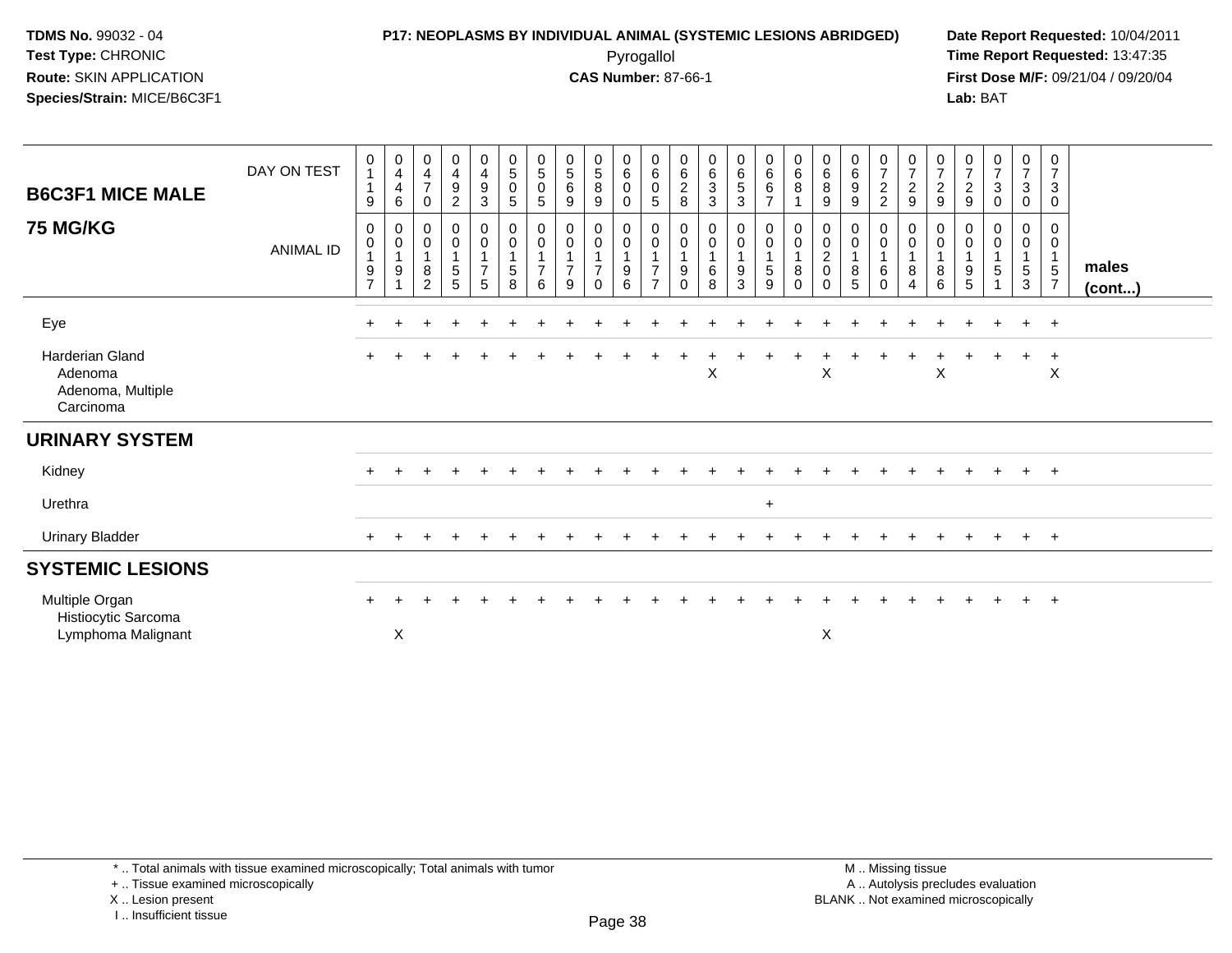# **P17: NEOPLASMS BY INDIVIDUAL ANIMAL (SYSTEMIC LESIONS ABRIDGED) Date Report Requested:** 10/04/2011

 Pyrogallol **Time Report Requested:** 13:47:35 **First Dose M/F:** 09/21/04 / 09/20/04<br>Lab: BAT **Lab:** BAT

| <b>B6C3F1 MICE MALE</b>                                                                                                      | DAY ON TEST      | $\frac{0}{7}$<br>$\ensuremath{\mathsf{3}}$<br>$\pmb{0}$                            | $\begin{smallmatrix}0\\7\end{smallmatrix}$<br>3<br>$\mathbf 0$ | $\frac{0}{7}$<br>$\mathbf{3}$<br>$\mathbf 0$                      | $\frac{0}{7}$<br>$\ensuremath{\mathsf{3}}$<br>$\mathbf 0$ | $\frac{0}{7}$<br>$\mathbf{3}$<br>$\mathbf 0$                                      | $\begin{array}{c} 0 \\ 7 \end{array}$<br>$\sqrt{3}$<br>$\mathbf 0$               | $\begin{array}{c} 0 \\ 7 \end{array}$<br>3<br>$\mathbf 0$ | $\frac{0}{7}$<br>3<br>$\mathbf 0$                                                 | $\frac{0}{7}$<br>$\mathbf{3}$<br>$\mathbf 0$         | $\frac{0}{7}$<br>$\mathbf{3}$<br>$\mathsf{O}\xspace$        | $\frac{0}{7}$<br>$\sqrt{3}$<br>$\mathsf{O}\xspace$ | $\frac{0}{7}$<br>$\mathbf{3}$<br>$\overline{1}$     | $\frac{0}{7}$<br>$\sqrt{3}$<br>$\overline{1}$                              | $\frac{0}{7}$<br>3<br>1                    | $\frac{0}{7}$<br>3<br>$\mathbf{1}$                              | $\frac{0}{7}$<br>$\mathbf{3}$<br>$\mathbf{1}$        | $\frac{0}{7}$<br>$\sqrt{3}$<br>$\mathbf{1}$                       | $\begin{array}{c} 0 \\ 7 \end{array}$<br>$\sqrt{3}$<br>$\overline{1}$          | $\frac{0}{7}$<br>$\mathbf{3}$<br>$\mathbf{1}$                        | $\frac{0}{7}$<br>$\ensuremath{\mathsf{3}}$<br>$\overline{1}$             | 0<br>$\overline{7}$<br>3<br>1                          | 0<br>$\overline{7}$<br>$\sqrt{3}$<br>$\overline{1}$               | $\frac{0}{7}$<br>$\mathbf{3}$<br>$\mathbf{1}$ | $\frac{0}{7}$<br>3<br>$\mathbf{1}$                                | 0<br>$\overline{7}$<br>3<br>$\overline{1}$           |                                                   |
|------------------------------------------------------------------------------------------------------------------------------|------------------|------------------------------------------------------------------------------------|----------------------------------------------------------------|-------------------------------------------------------------------|-----------------------------------------------------------|-----------------------------------------------------------------------------------|----------------------------------------------------------------------------------|-----------------------------------------------------------|-----------------------------------------------------------------------------------|------------------------------------------------------|-------------------------------------------------------------|----------------------------------------------------|-----------------------------------------------------|----------------------------------------------------------------------------|--------------------------------------------|-----------------------------------------------------------------|------------------------------------------------------|-------------------------------------------------------------------|--------------------------------------------------------------------------------|----------------------------------------------------------------------|--------------------------------------------------------------------------|--------------------------------------------------------|-------------------------------------------------------------------|-----------------------------------------------|-------------------------------------------------------------------|------------------------------------------------------|---------------------------------------------------|
| <b>75 MG/KG</b>                                                                                                              | <b>ANIMAL ID</b> | $\pmb{0}$<br>$\begin{smallmatrix}0\\1\end{smallmatrix}$<br>$\,6$<br>$\overline{2}$ | $\mathbf 0$<br>0<br>$\mathbf{1}$<br>$\,6$<br>3                 | $\mathbf 0$<br>$\mathbf 0$<br>$\mathbf{1}$<br>6<br>$\overline{4}$ | $\mathbf 0$<br>$\pmb{0}$<br>$\mathbf{1}$<br>$\,6$<br>6    | $\mathsf{O}\xspace$<br>$\pmb{0}$<br>$\overline{1}$<br>$\,6\,$<br>$\boldsymbol{9}$ | $\mathbf 0$<br>$\mathbf 0$<br>$\overline{1}$<br>$\overline{7}$<br>$\overline{2}$ | $\mathbf 0$<br>$\mathbf 0$<br>1<br>8<br>3                 | $\mathsf{O}\xspace$<br>$\mathsf{O}\xspace$<br>$\mathbf{1}$<br>8<br>$\overline{7}$ | $\mathbf 0$<br>$\mathbf 0$<br>$\mathbf{1}$<br>8<br>9 | $\mathbf 0$<br>$\mathbf 0$<br>$\mathbf{1}$<br>$\frac{9}{2}$ | $\pmb{0}$<br>$\pmb{0}$<br>$\mathbf{1}$<br>$^9_9$   | 0<br>$\mathbf 0$<br>$\overline{1}$<br>$\frac{5}{2}$ | $\mathbf 0$<br>$\mathbf 0$<br>$\mathbf{1}$<br>$\sqrt{5}$<br>$\overline{4}$ | 0<br>$\mathbf 0$<br>$\mathbf{1}$<br>5<br>6 | $\pmb{0}$<br>$\mathbf 0$<br>$\mathbf{1}$<br>6<br>$\overline{1}$ | $\mathsf 0$<br>$\mathsf 0$<br>$\mathbf{1}$<br>$^6$ 5 | $\mathbf 0$<br>$\mathbf 0$<br>$\mathbf{1}$<br>6<br>$\overline{7}$ | $\mathbf 0$<br>$\mathbf 0$<br>$\mathbf{1}$<br>$\overline{7}$<br>$\overline{1}$ | 0<br>$\mathbf 0$<br>$\mathbf{1}$<br>$\overline{7}$<br>$\mathfrak{S}$ | $\boldsymbol{0}$<br>$\mathbf 0$<br>$\overline{1}$<br>$\overline{7}$<br>4 | $\mathbf 0$<br>$\mathbf 0$<br>1<br>$\overline{7}$<br>8 | $\mathbf 0$<br>$\mathbf 0$<br>$\mathbf{1}$<br>8<br>$\overline{1}$ | $\mathsf 0$<br>0<br>$\mathbf{1}$<br>$_{8}^8$  | $\mathbf 0$<br>$\mathbf 0$<br>$\mathbf{1}$<br>9<br>$\overline{4}$ | $\mathbf 0$<br>$\mathbf 0$<br>$\mathbf{1}$<br>9<br>8 | * TOTALS                                          |
| <b>ALIMENTARY SYSTEM</b>                                                                                                     |                  |                                                                                    |                                                                |                                                                   |                                                           |                                                                                   |                                                                                  |                                                           |                                                                                   |                                                      |                                                             |                                                    |                                                     |                                                                            |                                            |                                                                 |                                                      |                                                                   |                                                                                |                                                                      |                                                                          |                                                        |                                                                   |                                               |                                                                   |                                                      |                                                   |
| Esophagus                                                                                                                    |                  |                                                                                    |                                                                |                                                                   |                                                           |                                                                                   |                                                                                  |                                                           |                                                                                   |                                                      |                                                             |                                                    |                                                     |                                                                            |                                            |                                                                 |                                                      |                                                                   |                                                                                |                                                                      |                                                                          |                                                        |                                                                   |                                               |                                                                   |                                                      | 50                                                |
| Gallbladder                                                                                                                  |                  |                                                                                    |                                                                |                                                                   |                                                           |                                                                                   |                                                                                  |                                                           |                                                                                   |                                                      |                                                             |                                                    | м                                                   |                                                                            |                                            |                                                                 |                                                      |                                                                   |                                                                                |                                                                      |                                                                          |                                                        |                                                                   |                                               |                                                                   |                                                      | 46                                                |
| Intestine Large, Cecum                                                                                                       |                  |                                                                                    |                                                                |                                                                   |                                                           |                                                                                   |                                                                                  |                                                           |                                                                                   |                                                      |                                                             |                                                    |                                                     |                                                                            |                                            |                                                                 |                                                      |                                                                   |                                                                                |                                                                      |                                                                          |                                                        |                                                                   |                                               |                                                                   |                                                      | 50                                                |
| Intestine Large, Colon                                                                                                       |                  |                                                                                    |                                                                |                                                                   |                                                           |                                                                                   |                                                                                  |                                                           |                                                                                   |                                                      |                                                             |                                                    |                                                     |                                                                            |                                            |                                                                 |                                                      |                                                                   |                                                                                |                                                                      |                                                                          |                                                        |                                                                   |                                               |                                                                   |                                                      | 50                                                |
| Intestine Large, Rectum                                                                                                      |                  |                                                                                    |                                                                |                                                                   |                                                           |                                                                                   |                                                                                  |                                                           |                                                                                   |                                                      |                                                             |                                                    |                                                     |                                                                            |                                            |                                                                 |                                                      |                                                                   |                                                                                |                                                                      |                                                                          |                                                        |                                                                   |                                               |                                                                   |                                                      | 50                                                |
| Intestine Small, Duodenum                                                                                                    |                  |                                                                                    |                                                                |                                                                   |                                                           |                                                                                   |                                                                                  |                                                           |                                                                                   |                                                      |                                                             |                                                    |                                                     |                                                                            |                                            |                                                                 |                                                      |                                                                   |                                                                                |                                                                      |                                                                          |                                                        |                                                                   |                                               |                                                                   |                                                      | 50                                                |
| Intestine Small, Ileum                                                                                                       |                  |                                                                                    |                                                                |                                                                   |                                                           |                                                                                   |                                                                                  |                                                           |                                                                                   |                                                      |                                                             |                                                    |                                                     |                                                                            |                                            |                                                                 |                                                      |                                                                   |                                                                                |                                                                      |                                                                          |                                                        |                                                                   |                                               |                                                                   |                                                      | 50                                                |
| Intestine Small, Jejunum<br>Carcinoma                                                                                        |                  |                                                                                    |                                                                |                                                                   |                                                           |                                                                                   |                                                                                  |                                                           |                                                                                   | $\pmb{\times}$                                       |                                                             |                                                    |                                                     |                                                                            |                                            |                                                                 |                                                      |                                                                   |                                                                                |                                                                      |                                                                          |                                                        |                                                                   |                                               |                                                                   |                                                      | 50<br>$\mathbf{1}$                                |
| Liver<br>Hemangiosarcoma<br>Hemangiosarcoma, Metastatic, Spleen<br>Hepatoblastoma                                            |                  |                                                                                    |                                                                |                                                                   | X                                                         |                                                                                   |                                                                                  |                                                           |                                                                                   | $\mathsf X$                                          |                                                             |                                                    |                                                     |                                                                            | X                                          |                                                                 | $\boldsymbol{\mathsf{X}}$                            |                                                                   |                                                                                |                                                                      |                                                                          |                                                        |                                                                   |                                               |                                                                   |                                                      | 50<br>$\mathbf{2}$<br>$\mathbf{1}$<br>$\mathbf 3$ |
| Hepatocellular Adenoma<br>Hepatocellular Adenoma, Multiple<br>Hepatocellular Carcinoma<br>Hepatocellular Carcinoma, Multiple |                  | $\boldsymbol{\mathsf{X}}$                                                          | X                                                              | X X X                                                             |                                                           |                                                                                   | X<br>$X$ $X$                                                                     | $\mathsf{X}$                                              | $\mathsf{X}$<br>$\mathsf{X}$                                                      |                                                      | $X$ $X$ $X$<br>$\times$                                     |                                                    | $\mathsf{X}$<br>X                                   | X                                                                          | $\mathsf{X}$                               | $\boldsymbol{\mathsf{X}}$                                       | $\mathsf{X}$                                         |                                                                   | $X$ $X$<br>X                                                                   | $\mathsf{X}$<br>X                                                    | $X$ $X$                                                                  |                                                        | X                                                                 |                                               |                                                                   | $X$ $X$<br>X                                         | 12<br>22<br>15<br>6                               |
| Mesentery<br>Hepatoblastoma, Metastatic, Liver                                                                               |                  |                                                                                    | $\ddot{}$                                                      |                                                                   |                                                           |                                                                                   |                                                                                  |                                                           | $\ddot{}$                                                                         |                                                      |                                                             |                                                    |                                                     | $+$                                                                        | $\ddot{}$<br>$\mathsf X$                   |                                                                 |                                                      |                                                                   |                                                                                |                                                                      |                                                                          |                                                        |                                                                   |                                               |                                                                   |                                                      | 10<br>$\mathbf{1}$                                |
| Oral Mucosa                                                                                                                  |                  |                                                                                    |                                                                |                                                                   |                                                           |                                                                                   |                                                                                  |                                                           |                                                                                   |                                                      |                                                             |                                                    |                                                     |                                                                            |                                            |                                                                 |                                                      |                                                                   |                                                                                |                                                                      |                                                                          |                                                        |                                                                   |                                               | $+$                                                               |                                                      | $\mathbf{1}$                                      |

\* .. Total animals with tissue examined microscopically; Total animals with tumor

+ .. Tissue examined microscopically

 Lesion present BLANK .. Not examined microscopicallyX .. Lesion present

I .. Insufficient tissue

 M .. Missing tissuey the contract of the contract of the contract of the contract of the contract of  $\mathsf A$  . Autolysis precludes evaluation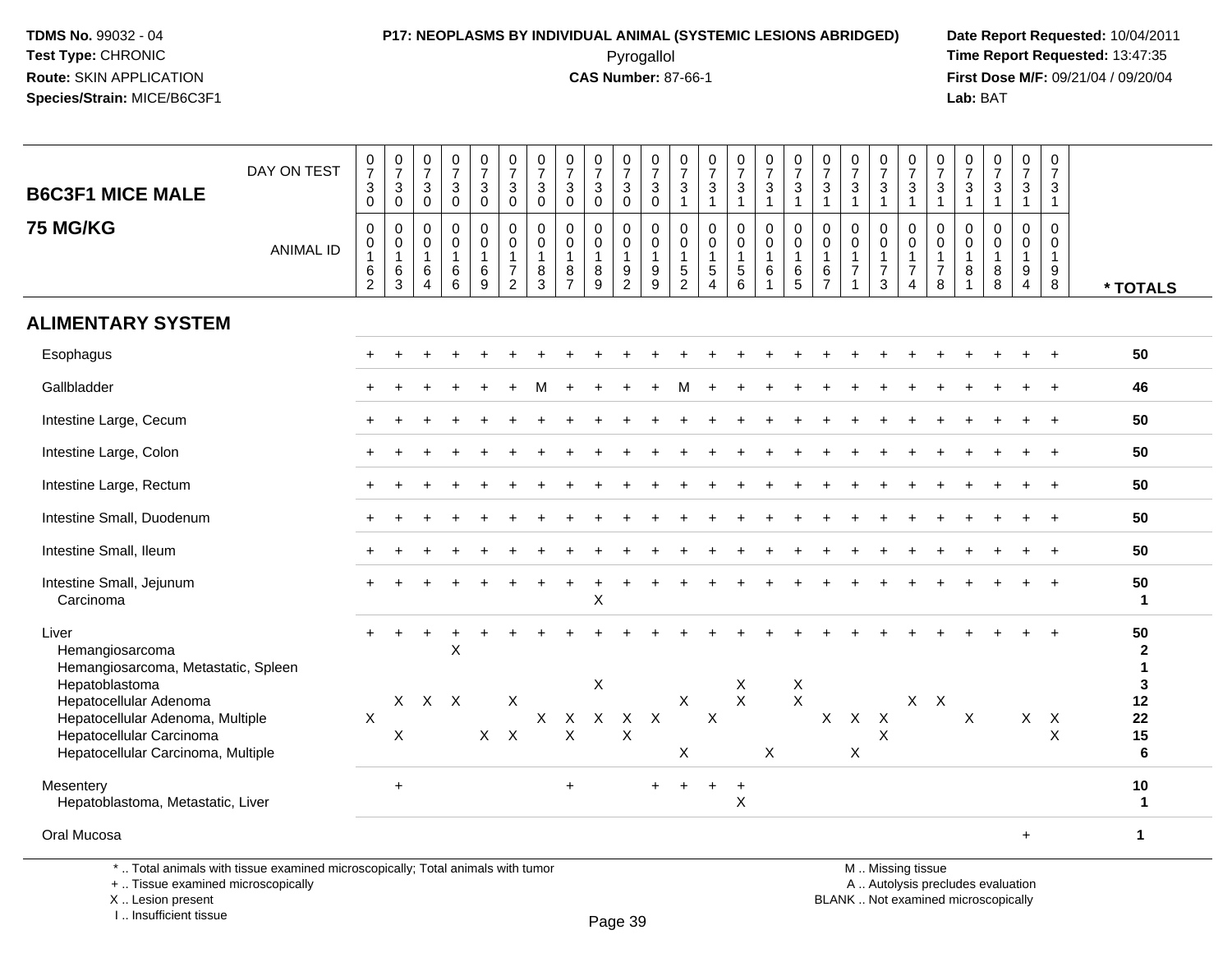# **P17: NEOPLASMS BY INDIVIDUAL ANIMAL (SYSTEMIC LESIONS ABRIDGED) Date Report Requested:** 10/04/2011

 Pyrogallol **Time Report Requested:** 13:47:35 **First Dose M/F:** 09/21/04 / 09/20/04<br>Lab: BAT **Lab:** BAT

| <b>B6C3F1 MICE MALE</b>                                                         | DAY ON TEST                                                                     | $\frac{0}{7}$<br>$\ensuremath{\mathsf{3}}$<br>$\mathbf 0$ | $\begin{array}{c} 0 \\ 7 \end{array}$<br>3<br>0   | 0<br>$\overline{7}$<br>$\ensuremath{\mathsf{3}}$<br>$\mathbf 0$ | $\begin{smallmatrix}0\\7\end{smallmatrix}$<br>$\ensuremath{\mathsf{3}}$<br>$\mathbf 0$ | $\frac{0}{7}$<br>3<br>$\pmb{0}$        | $\frac{0}{7}$<br>$\ensuremath{\mathsf{3}}$<br>$\mathbf 0$                      | $\frac{0}{7}$<br>$\ensuremath{\mathsf{3}}$<br>$\mathbf 0$ | $\frac{0}{7}$<br>$\sqrt{3}$<br>$\mathbf 0$                       | $\begin{array}{c} 0 \\ 7 \end{array}$<br>$\sqrt{3}$<br>$\mathbf 0$ | $\begin{array}{c} 0 \\ 7 \end{array}$<br>$_{\rm 0}^3$       | $\frac{0}{7}$<br>$\ensuremath{\mathsf{3}}$<br>$\mathbf 0$ | 0<br>$\overline{7}$<br>$\ensuremath{\mathsf{3}}$<br>$\overline{1}$ | $\frac{0}{7}$<br>$\sqrt{3}$<br>$\mathbf{1}$                                 | $\frac{0}{7}$<br>$\ensuremath{\mathsf{3}}$<br>$\mathbf{1}$ | $\begin{smallmatrix}0\\7\end{smallmatrix}$<br>$\sqrt{3}$<br>$\mathbf{1}$ | $\frac{0}{7}$<br>$\ensuremath{\mathsf{3}}$<br>$\overline{1}$ | 0<br>$\overline{7}$<br>$\ensuremath{\mathsf{3}}$<br>$\overline{1}$ | 0<br>$\overline{7}$<br>$\sqrt{3}$<br>$\mathbf{1}$                           | $\frac{0}{7}$<br>3<br>$\mathbf{1}$                             | $\begin{smallmatrix}0\\7\end{smallmatrix}$<br>$\ensuremath{\mathsf{3}}$<br>$\mathbf{1}$ | $\frac{0}{7}$<br>$\ensuremath{\mathsf{3}}$<br>$\mathbf{1}$ | $\frac{0}{7}$<br>$\frac{3}{1}$           | $\begin{array}{c} 0 \\ 7 \end{array}$<br>$\frac{3}{1}$         | 0<br>$\overline{7}$<br>3<br>$\mathbf{1}$ | $\begin{array}{c} 0 \\ 7 \end{array}$<br>3<br>$\mathbf{1}$     |                                   |
|---------------------------------------------------------------------------------|---------------------------------------------------------------------------------|-----------------------------------------------------------|---------------------------------------------------|-----------------------------------------------------------------|----------------------------------------------------------------------------------------|----------------------------------------|--------------------------------------------------------------------------------|-----------------------------------------------------------|------------------------------------------------------------------|--------------------------------------------------------------------|-------------------------------------------------------------|-----------------------------------------------------------|--------------------------------------------------------------------|-----------------------------------------------------------------------------|------------------------------------------------------------|--------------------------------------------------------------------------|--------------------------------------------------------------|--------------------------------------------------------------------|-----------------------------------------------------------------------------|----------------------------------------------------------------|-----------------------------------------------------------------------------------------|------------------------------------------------------------|------------------------------------------|----------------------------------------------------------------|------------------------------------------|----------------------------------------------------------------|-----------------------------------|
| <b>75 MG/KG</b>                                                                 | <b>ANIMAL ID</b>                                                                | $\mathbf 0$<br>0<br>$\mathbf{1}$<br>$^6_2$                | $\mathbf 0$<br>0<br>$\mathbf{1}$<br>$\frac{6}{3}$ | $\mathbf 0$<br>0<br>$\mathbf{1}$<br>6<br>4                      | $\mathbf 0$<br>$\mathbf 0$<br>$\mathbf{1}$<br>$\,6$<br>$\overline{6}$                  | 0<br>0<br>$\mathbf{1}$<br>$\,6\,$<br>9 | $\mathbf 0$<br>$\mathbf 0$<br>$\mathbf{1}$<br>$\overline{7}$<br>$\overline{2}$ | $\mathbf 0$<br>0<br>$\mathbf{1}$<br>8<br>$\overline{3}$   | $\Omega$<br>$\mathbf 0$<br>$\overline{1}$<br>8<br>$\overline{7}$ | $\mathbf 0$<br>0<br>$^8_9$                                         | $\mathbf 0$<br>$\mathbf 0$<br>$\mathbf{1}$<br>$\frac{9}{2}$ | $\mathbf 0$<br>$\mathbf 0$<br>$\overline{1}$<br>$^9_9$    | 0<br>$\mathbf 0$<br>$\mathbf{1}$<br>$\frac{5}{2}$                  | $\mathbf 0$<br>$\mathbf 0$<br>$\mathbf{1}$<br>$\mathbf 5$<br>$\overline{4}$ | 0<br>0<br>$\mathbf{1}$<br>$\frac{5}{6}$                    | 0<br>0<br>1<br>6                                                         | $\mathbf 0$<br>$\mathbf 0$<br>$\mathbf{1}$<br>$6\over 5$     | $\Omega$<br>$\mathbf 0$<br>$\mathbf{1}$<br>6<br>$\overline{7}$     | $\Omega$<br>$\mathbf 0$<br>$\mathbf{1}$<br>$\overline{7}$<br>$\overline{1}$ | $\Omega$<br>$\mathbf 0$<br>$\mathbf{1}$<br>$\overline{7}$<br>3 | $\mathbf 0$<br>$\mathbf 0$<br>$\mathbf{1}$<br>$\overline{7}$<br>$\overline{4}$          | $\Omega$<br>$\mathbf 0$<br>1<br>$\overline{7}$<br>8        | $\Omega$<br>0<br>$\mathbf{1}$<br>8<br>-1 | $\Omega$<br>$\mathbf 0$<br>$\mathbf{1}$<br>8<br>$\overline{8}$ | $\Omega$<br>$\mathbf 0$<br>1<br>9<br>4   | $\Omega$<br>$\mathbf 0$<br>$\mathbf{1}$<br>9<br>$\overline{8}$ | * TOTALS                          |
| Pharyngeal, Squamous Cell Carcinoma                                             |                                                                                 |                                                           |                                                   |                                                                 |                                                                                        |                                        |                                                                                |                                                           |                                                                  |                                                                    |                                                             |                                                           |                                                                    |                                                                             |                                                            |                                                                          |                                                              |                                                                    |                                                                             |                                                                |                                                                                         |                                                            |                                          |                                                                | X                                        |                                                                | $\mathbf{1}$                      |
| Pancreas                                                                        |                                                                                 |                                                           |                                                   |                                                                 |                                                                                        |                                        |                                                                                |                                                           |                                                                  |                                                                    |                                                             |                                                           |                                                                    |                                                                             |                                                            |                                                                          |                                                              |                                                                    |                                                                             |                                                                |                                                                                         |                                                            |                                          |                                                                | $\div$                                   | $\overline{+}$                                                 | 50                                |
| <b>Salivary Glands</b>                                                          |                                                                                 |                                                           |                                                   |                                                                 |                                                                                        |                                        |                                                                                |                                                           |                                                                  |                                                                    |                                                             |                                                           |                                                                    |                                                                             |                                                            |                                                                          |                                                              |                                                                    |                                                                             |                                                                |                                                                                         |                                                            |                                          |                                                                |                                          |                                                                | 50                                |
| Stomach, Forestomach                                                            |                                                                                 |                                                           |                                                   |                                                                 |                                                                                        |                                        |                                                                                |                                                           |                                                                  |                                                                    |                                                             |                                                           |                                                                    |                                                                             |                                                            |                                                                          |                                                              |                                                                    |                                                                             |                                                                |                                                                                         |                                                            |                                          |                                                                |                                          |                                                                | 50                                |
| Stomach, Glandular                                                              |                                                                                 |                                                           |                                                   |                                                                 |                                                                                        |                                        |                                                                                |                                                           |                                                                  |                                                                    |                                                             |                                                           |                                                                    |                                                                             |                                                            |                                                                          |                                                              |                                                                    |                                                                             |                                                                |                                                                                         |                                                            |                                          |                                                                |                                          |                                                                | 50                                |
| Tooth<br>Odontoma                                                               |                                                                                 |                                                           |                                                   | $+$                                                             |                                                                                        |                                        |                                                                                |                                                           |                                                                  |                                                                    |                                                             |                                                           |                                                                    |                                                                             |                                                            |                                                                          |                                                              |                                                                    |                                                                             |                                                                |                                                                                         |                                                            |                                          |                                                                |                                          |                                                                | 22<br>$\mathbf{1}$                |
| <b>CARDIOVASCULAR SYSTEM</b>                                                    |                                                                                 |                                                           |                                                   |                                                                 |                                                                                        |                                        |                                                                                |                                                           |                                                                  |                                                                    |                                                             |                                                           |                                                                    |                                                                             |                                                            |                                                                          |                                                              |                                                                    |                                                                             |                                                                |                                                                                         |                                                            |                                          |                                                                |                                          |                                                                |                                   |
| <b>Blood Vessel</b>                                                             |                                                                                 |                                                           |                                                   |                                                                 |                                                                                        |                                        |                                                                                |                                                           |                                                                  |                                                                    |                                                             |                                                           |                                                                    |                                                                             |                                                            |                                                                          |                                                              |                                                                    |                                                                             |                                                                |                                                                                         |                                                            |                                          |                                                                |                                          |                                                                | 50                                |
| Heart                                                                           |                                                                                 |                                                           |                                                   |                                                                 |                                                                                        |                                        |                                                                                |                                                           |                                                                  |                                                                    |                                                             |                                                           |                                                                    |                                                                             |                                                            |                                                                          |                                                              |                                                                    |                                                                             |                                                                |                                                                                         |                                                            |                                          |                                                                |                                          |                                                                | 50                                |
| <b>ENDOCRINE SYSTEM</b>                                                         |                                                                                 |                                                           |                                                   |                                                                 |                                                                                        |                                        |                                                                                |                                                           |                                                                  |                                                                    |                                                             |                                                           |                                                                    |                                                                             |                                                            |                                                                          |                                                              |                                                                    |                                                                             |                                                                |                                                                                         |                                                            |                                          |                                                                |                                          |                                                                |                                   |
| <b>Adrenal Cortex</b><br>Subcapsular, Adenoma<br>Subcapsular, Adenoma, Multiple |                                                                                 |                                                           |                                                   |                                                                 |                                                                                        |                                        |                                                                                |                                                           |                                                                  |                                                                    |                                                             |                                                           |                                                                    |                                                                             |                                                            |                                                                          | $\ddot{}$                                                    | +<br>X                                                             |                                                                             |                                                                |                                                                                         | $\ddot{}$                                                  | +<br>X                                   | $\ddot{}$                                                      | $\ddot{}$                                | $\ddot{}$<br>X                                                 | 50<br>$\mathbf{2}$<br>$\mathbf 1$ |
| Adrenal Medulla<br>Pheochromocytoma Benign                                      |                                                                                 |                                                           |                                                   |                                                                 |                                                                                        |                                        |                                                                                |                                                           |                                                                  |                                                                    |                                                             |                                                           |                                                                    |                                                                             |                                                            |                                                                          |                                                              |                                                                    |                                                                             |                                                                |                                                                                         |                                                            |                                          |                                                                |                                          |                                                                | 50<br>$\mathbf{1}$                |
| Islets, Pancreatic                                                              |                                                                                 |                                                           |                                                   |                                                                 |                                                                                        |                                        |                                                                                |                                                           |                                                                  |                                                                    |                                                             |                                                           |                                                                    |                                                                             |                                                            |                                                                          |                                                              |                                                                    |                                                                             |                                                                |                                                                                         |                                                            |                                          |                                                                |                                          |                                                                | 50                                |
| Parathyroid Gland                                                               |                                                                                 |                                                           |                                                   |                                                                 |                                                                                        |                                        |                                                                                |                                                           |                                                                  |                                                                    |                                                             |                                                           |                                                                    |                                                                             |                                                            |                                                                          |                                                              | M                                                                  |                                                                             |                                                                |                                                                                         |                                                            |                                          |                                                                |                                          |                                                                | 47                                |
| <b>Pituitary Gland</b>                                                          |                                                                                 |                                                           |                                                   |                                                                 |                                                                                        |                                        |                                                                                |                                                           |                                                                  |                                                                    |                                                             |                                                           |                                                                    |                                                                             |                                                            |                                                                          |                                                              |                                                                    |                                                                             |                                                                |                                                                                         |                                                            |                                          |                                                                |                                          |                                                                | 50                                |
| +  Tissue examined microscopically                                              | *  Total animals with tissue examined microscopically; Total animals with tumor |                                                           |                                                   |                                                                 |                                                                                        |                                        |                                                                                |                                                           |                                                                  |                                                                    |                                                             |                                                           |                                                                    |                                                                             |                                                            |                                                                          |                                                              |                                                                    |                                                                             |                                                                | M  Missing tissue                                                                       |                                                            |                                          | A  Autolysis precludes evaluation                              |                                          |                                                                |                                   |

 Lesion present BLANK .. Not examined microscopicallyX .. Lesion present

I .. Insufficient tissue

Page 40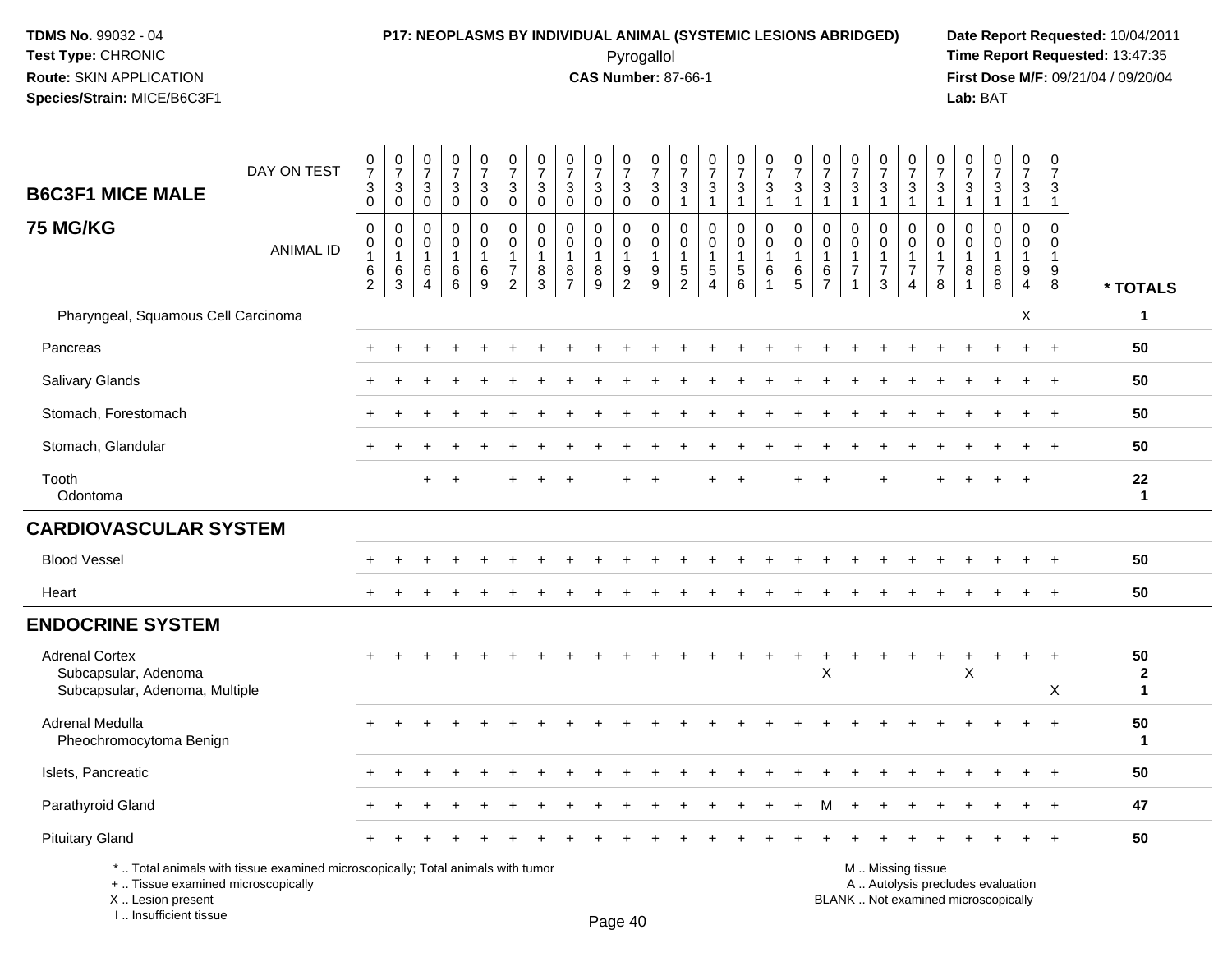# **P17: NEOPLASMS BY INDIVIDUAL ANIMAL (SYSTEMIC LESIONS ABRIDGED) Date Report Requested:** 10/04/2011

 Pyrogallol **Time Report Requested:** 13:47:35 **First Dose M/F:** 09/21/04 / 09/20/04<br>Lab: BAT **Lab:** BAT

| <b>B6C3F1 MICE MALE</b><br><b>75 MG/KG</b>                | DAY ON TEST<br><b>ANIMAL ID</b> | $\frac{0}{7}$<br>$\ensuremath{\mathsf{3}}$<br>$\mathbf 0$<br>0<br>$\mathsf 0$<br>$\mathbf{1}$<br>$\,6$ | $\frac{0}{7}$<br>$\mathbf{3}$<br>$\mathbf 0$<br>$\mathbf 0$<br>$\mathbf 0$<br>$\overline{1}$<br>6 | $\begin{array}{c} 0 \\ 7 \end{array}$<br>$\mathbf 3$<br>$\Omega$<br>$\mathbf 0$<br>$\mathbf 0$<br>$\mathbf{1}$<br>6 | $\frac{0}{7}$<br>$\mathbf{3}$<br>$\Omega$<br>$\mathbf 0$<br>$\mathbf 0$<br>6 | $\begin{smallmatrix}0\\7\end{smallmatrix}$<br>$\mathfrak{S}$<br>$\mathbf 0$<br>$\mathbf 0$<br>$\mathbf 0$<br>$\mathbf{1}$<br>6 | $\begin{array}{c} 0 \\ 7 \end{array}$<br>$\ensuremath{\mathsf{3}}$<br>$\mathbf 0$<br>$\mathbf 0$<br>$\pmb{0}$<br>1<br>$\overline{7}$ | $\frac{0}{7}$<br>$\sqrt{3}$<br>$\mathbf{0}$<br>$\mathbf 0$<br>$\mathbf 0$<br>$\mathbf{1}$<br>8 | $\frac{0}{7}$<br>$\sqrt{3}$<br>$\Omega$<br>$\mathbf 0$<br>$\mathbf 0$<br>$\mathbf{1}$<br>8 | $\frac{0}{7}$<br>3<br>$\Omega$<br>$\mathbf 0$<br>$\mathbf 0$<br>8 | $\frac{0}{7}$<br>$\mathbf{3}$<br>$\mathbf 0$<br>$\pmb{0}$<br>$\mathsf{O}\xspace$<br>$\overline{1}$ | $\frac{0}{7}$<br>$\ensuremath{\mathsf{3}}$<br>$\mathbf 0$<br>$\mathbf 0$<br>$\mathsf{O}\xspace$<br>$\mathbf{1}$<br>9 | 0<br>$\overline{7}$<br>$\sqrt{3}$<br>$\overline{1}$<br>$\mathbf 0$<br>$\mathbf 0$<br>$\mathbf{1}$<br>$\sqrt{5}$ | $\begin{array}{c} 0 \\ 7 \end{array}$<br>$\sqrt{3}$<br>$\overline{1}$<br>$\mathbf 0$<br>$\mathbf 0$<br>$\mathbf{1}$<br>$\sqrt{5}$ | $\begin{smallmatrix}0\\7\end{smallmatrix}$<br>$\mathsf 3$<br>$\mathbf{1}$<br>$\mathbf 0$<br>$\mathbf 0$<br>$\mathbf{1}$<br>$\sqrt{5}$ | $\frac{0}{7}$<br>$\ensuremath{\mathsf{3}}$<br>$\mathbf{1}$<br>$\mathbf 0$<br>$\mathbf 0$<br>$\mathbf{1}$<br>6 | $\frac{0}{7}$<br>3<br>$\mathbf{1}$<br>$\mathbf 0$<br>0<br>$\mathbf{1}$<br>6 | $\pmb{0}$<br>$\overline{7}$<br>$\sqrt{3}$<br>$\overline{1}$<br>$\Omega$<br>$\mathbf 0$<br>$\overline{1}$<br>6 | $\frac{0}{7}$<br>$\ensuremath{\mathsf{3}}$<br>$\overline{1}$<br>$\mathbf 0$<br>$\pmb{0}$<br>$\mathbf{1}$<br>$\overline{7}$ | $\frac{0}{7}$<br>$\sqrt{3}$<br>$\overline{1}$<br>0<br>$\mathbf 0$<br>$\mathbf{1}$<br>$\overline{7}$ | $\frac{0}{7}$<br>$\sqrt{3}$<br>$\overline{1}$<br>$\mathbf 0$<br>$\mathbf 0$<br>$\mathbf{1}$<br>$\overline{7}$ | 0<br>$\overline{7}$<br>$\ensuremath{\mathsf{3}}$<br>1<br>$\Omega$<br>$\mathbf 0$<br>1<br>$\overline{7}$ | 0<br>$\overline{7}$<br>$\ensuremath{\mathsf{3}}$<br>$\overline{1}$<br>$\Omega$<br>0<br>$\mathbf{1}$<br>8 | $\frac{0}{7}$<br>$\ensuremath{\mathsf{3}}$<br>$\overline{1}$<br>$\mathbf 0$<br>$\mathbf 0$<br>8 | $\begin{array}{c} 0 \\ 7 \end{array}$<br>$\mathbf{3}$<br>$\overline{1}$<br>$\mathbf 0$<br>$\mathbf 0$<br>$\mathbf{1}$<br>9 | 0<br>$\overline{7}$<br>$\mathbf{3}$<br>$\mathbf{1}$<br>$\mathbf 0$<br>$\mathbf 0$<br>$\mathbf{1}$<br>9 |                    |
|-----------------------------------------------------------|---------------------------------|--------------------------------------------------------------------------------------------------------|---------------------------------------------------------------------------------------------------|---------------------------------------------------------------------------------------------------------------------|------------------------------------------------------------------------------|--------------------------------------------------------------------------------------------------------------------------------|--------------------------------------------------------------------------------------------------------------------------------------|------------------------------------------------------------------------------------------------|--------------------------------------------------------------------------------------------|-------------------------------------------------------------------|----------------------------------------------------------------------------------------------------|----------------------------------------------------------------------------------------------------------------------|-----------------------------------------------------------------------------------------------------------------|-----------------------------------------------------------------------------------------------------------------------------------|---------------------------------------------------------------------------------------------------------------------------------------|---------------------------------------------------------------------------------------------------------------|-----------------------------------------------------------------------------|---------------------------------------------------------------------------------------------------------------|----------------------------------------------------------------------------------------------------------------------------|-----------------------------------------------------------------------------------------------------|---------------------------------------------------------------------------------------------------------------|---------------------------------------------------------------------------------------------------------|----------------------------------------------------------------------------------------------------------|-------------------------------------------------------------------------------------------------|----------------------------------------------------------------------------------------------------------------------------|--------------------------------------------------------------------------------------------------------|--------------------|
|                                                           |                                 | $\overline{2}$                                                                                         | 3                                                                                                 | $\overline{4}$                                                                                                      | $6\phantom{a}$                                                               | $\boldsymbol{9}$                                                                                                               | $\overline{c}$                                                                                                                       | $\overline{3}$                                                                                 | $\overline{7}$                                                                             | 9                                                                 | $\frac{9}{2}$                                                                                      | $\overline{9}$                                                                                                       | $\overline{2}$                                                                                                  | $\overline{4}$                                                                                                                    | $6\phantom{a}$                                                                                                                        | $\mathbf{1}$                                                                                                  | $\overline{5}$                                                              | $\overline{7}$                                                                                                | 1                                                                                                                          | $\mathbf{3}$                                                                                        | 4                                                                                                             | 8                                                                                                       | $\overline{1}$                                                                                           | 8                                                                                               | $\overline{4}$                                                                                                             | 8                                                                                                      | * TOTALS           |
| <b>Thyroid Gland</b>                                      |                                 | $\ddot{}$                                                                                              |                                                                                                   |                                                                                                                     |                                                                              |                                                                                                                                |                                                                                                                                      |                                                                                                |                                                                                            |                                                                   |                                                                                                    |                                                                                                                      |                                                                                                                 |                                                                                                                                   |                                                                                                                                       |                                                                                                               |                                                                             |                                                                                                               |                                                                                                                            |                                                                                                     |                                                                                                               |                                                                                                         |                                                                                                          | $\ddot{}$                                                                                       | $\ddot{}$                                                                                                                  | $+$                                                                                                    | 50                 |
| <b>GENERAL BODY SYSTEM</b>                                |                                 |                                                                                                        |                                                                                                   |                                                                                                                     |                                                                              |                                                                                                                                |                                                                                                                                      |                                                                                                |                                                                                            |                                                                   |                                                                                                    |                                                                                                                      |                                                                                                                 |                                                                                                                                   |                                                                                                                                       |                                                                                                               |                                                                             |                                                                                                               |                                                                                                                            |                                                                                                     |                                                                                                               |                                                                                                         |                                                                                                          |                                                                                                 |                                                                                                                            |                                                                                                        |                    |
| Peritoneum                                                |                                 |                                                                                                        |                                                                                                   |                                                                                                                     |                                                                              |                                                                                                                                |                                                                                                                                      |                                                                                                |                                                                                            |                                                                   |                                                                                                    |                                                                                                                      |                                                                                                                 |                                                                                                                                   |                                                                                                                                       |                                                                                                               |                                                                             |                                                                                                               |                                                                                                                            |                                                                                                     |                                                                                                               |                                                                                                         |                                                                                                          |                                                                                                 |                                                                                                                            |                                                                                                        | $\mathbf{1}$       |
| <b>GENITAL SYSTEM</b>                                     |                                 |                                                                                                        |                                                                                                   |                                                                                                                     |                                                                              |                                                                                                                                |                                                                                                                                      |                                                                                                |                                                                                            |                                                                   |                                                                                                    |                                                                                                                      |                                                                                                                 |                                                                                                                                   |                                                                                                                                       |                                                                                                               |                                                                             |                                                                                                               |                                                                                                                            |                                                                                                     |                                                                                                               |                                                                                                         |                                                                                                          |                                                                                                 |                                                                                                                            |                                                                                                        |                    |
| Epididymis                                                |                                 |                                                                                                        |                                                                                                   |                                                                                                                     |                                                                              |                                                                                                                                |                                                                                                                                      |                                                                                                |                                                                                            |                                                                   |                                                                                                    |                                                                                                                      |                                                                                                                 |                                                                                                                                   |                                                                                                                                       |                                                                                                               |                                                                             |                                                                                                               |                                                                                                                            |                                                                                                     |                                                                                                               |                                                                                                         |                                                                                                          |                                                                                                 |                                                                                                                            | $\overline{+}$                                                                                         | 50                 |
| <b>Preputial Gland</b>                                    |                                 | $\pm$                                                                                                  | ÷                                                                                                 |                                                                                                                     |                                                                              |                                                                                                                                |                                                                                                                                      |                                                                                                |                                                                                            |                                                                   |                                                                                                    |                                                                                                                      |                                                                                                                 |                                                                                                                                   |                                                                                                                                       |                                                                                                               |                                                                             |                                                                                                               |                                                                                                                            |                                                                                                     |                                                                                                               |                                                                                                         |                                                                                                          |                                                                                                 |                                                                                                                            | $^{+}$                                                                                                 | 50                 |
| Prostate                                                  |                                 |                                                                                                        |                                                                                                   |                                                                                                                     |                                                                              |                                                                                                                                |                                                                                                                                      |                                                                                                |                                                                                            |                                                                   |                                                                                                    |                                                                                                                      |                                                                                                                 |                                                                                                                                   |                                                                                                                                       |                                                                                                               |                                                                             |                                                                                                               |                                                                                                                            |                                                                                                     |                                                                                                               |                                                                                                         |                                                                                                          |                                                                                                 |                                                                                                                            | $\overline{+}$                                                                                         | 50                 |
| Seminal Vesicle                                           |                                 |                                                                                                        |                                                                                                   |                                                                                                                     |                                                                              |                                                                                                                                |                                                                                                                                      |                                                                                                |                                                                                            |                                                                   |                                                                                                    |                                                                                                                      |                                                                                                                 |                                                                                                                                   |                                                                                                                                       |                                                                                                               |                                                                             |                                                                                                               |                                                                                                                            |                                                                                                     |                                                                                                               |                                                                                                         |                                                                                                          |                                                                                                 |                                                                                                                            | $+$                                                                                                    | 50                 |
| <b>Testes</b><br>Interstitial Cell, Adenoma               |                                 |                                                                                                        |                                                                                                   |                                                                                                                     |                                                                              |                                                                                                                                |                                                                                                                                      |                                                                                                |                                                                                            |                                                                   |                                                                                                    |                                                                                                                      |                                                                                                                 |                                                                                                                                   |                                                                                                                                       |                                                                                                               |                                                                             |                                                                                                               |                                                                                                                            |                                                                                                     | $\boldsymbol{\mathsf{X}}$                                                                                     |                                                                                                         |                                                                                                          |                                                                                                 |                                                                                                                            | $+$                                                                                                    | 50<br>$\mathbf{2}$ |
| <b>HEMATOPOIETIC SYSTEM</b>                               |                                 |                                                                                                        |                                                                                                   |                                                                                                                     |                                                                              |                                                                                                                                |                                                                                                                                      |                                                                                                |                                                                                            |                                                                   |                                                                                                    |                                                                                                                      |                                                                                                                 |                                                                                                                                   |                                                                                                                                       |                                                                                                               |                                                                             |                                                                                                               |                                                                                                                            |                                                                                                     |                                                                                                               |                                                                                                         |                                                                                                          |                                                                                                 |                                                                                                                            |                                                                                                        |                    |
| <b>Bone Marrow</b><br>Hemangiosarcoma, Metastatic, Spleen |                                 |                                                                                                        |                                                                                                   |                                                                                                                     |                                                                              |                                                                                                                                |                                                                                                                                      |                                                                                                |                                                                                            |                                                                   |                                                                                                    |                                                                                                                      |                                                                                                                 |                                                                                                                                   |                                                                                                                                       |                                                                                                               |                                                                             |                                                                                                               |                                                                                                                            |                                                                                                     |                                                                                                               |                                                                                                         |                                                                                                          |                                                                                                 |                                                                                                                            | $+$                                                                                                    | 50<br>$\mathbf{1}$ |
| Lymph Node                                                |                                 |                                                                                                        |                                                                                                   |                                                                                                                     |                                                                              |                                                                                                                                | $+$                                                                                                                                  | $\ddot{}$                                                                                      |                                                                                            |                                                                   |                                                                                                    | $+$                                                                                                                  | $\ddot{}$                                                                                                       |                                                                                                                                   |                                                                                                                                       |                                                                                                               |                                                                             |                                                                                                               | $\ddot{}$                                                                                                                  |                                                                                                     | $\ddot{}$                                                                                                     |                                                                                                         |                                                                                                          |                                                                                                 |                                                                                                                            |                                                                                                        | 16                 |
| Lymph Node, Mandibular                                    |                                 |                                                                                                        |                                                                                                   |                                                                                                                     |                                                                              |                                                                                                                                |                                                                                                                                      |                                                                                                |                                                                                            |                                                                   |                                                                                                    |                                                                                                                      |                                                                                                                 |                                                                                                                                   |                                                                                                                                       |                                                                                                               |                                                                             |                                                                                                               |                                                                                                                            |                                                                                                     |                                                                                                               |                                                                                                         |                                                                                                          |                                                                                                 |                                                                                                                            |                                                                                                        | 50                 |
| Lymph Node, Mesenteric                                    |                                 | ÷                                                                                                      |                                                                                                   |                                                                                                                     |                                                                              |                                                                                                                                |                                                                                                                                      |                                                                                                |                                                                                            |                                                                   |                                                                                                    |                                                                                                                      |                                                                                                                 |                                                                                                                                   |                                                                                                                                       |                                                                                                               |                                                                             |                                                                                                               |                                                                                                                            |                                                                                                     |                                                                                                               |                                                                                                         |                                                                                                          |                                                                                                 | $\ddot{}$                                                                                                                  | $+$                                                                                                    | 49                 |
| Spleen<br>Hemangiosarcoma                                 |                                 |                                                                                                        |                                                                                                   |                                                                                                                     |                                                                              |                                                                                                                                |                                                                                                                                      |                                                                                                |                                                                                            |                                                                   |                                                                                                    |                                                                                                                      |                                                                                                                 |                                                                                                                                   |                                                                                                                                       |                                                                                                               |                                                                             |                                                                                                               |                                                                                                                            |                                                                                                     |                                                                                                               |                                                                                                         |                                                                                                          |                                                                                                 |                                                                                                                            | $+$                                                                                                    | 50<br>$\mathbf{1}$ |

\* .. Total animals with tissue examined microscopically; Total animals with tumor

+ .. Tissue examined microscopically

X .. Lesion present

I .. Insufficient tissue

M .. Missing tissue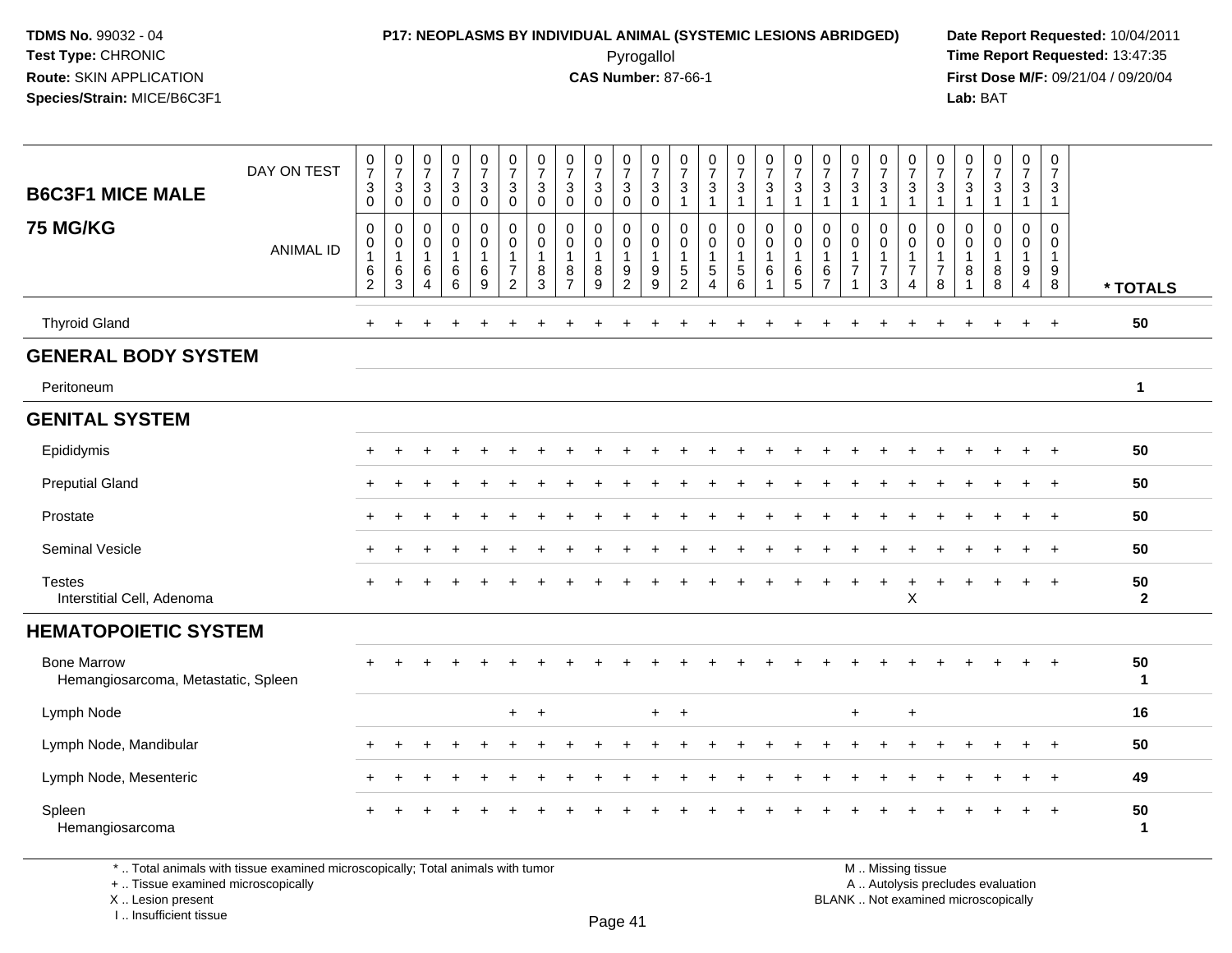### **P17: NEOPLASMS BY INDIVIDUAL ANIMAL (SYSTEMIC LESIONS ABRIDGED) Date Report Requested:** 10/04/2011 Pyrogallol **Time Report Requested:** 13:47:35

**First Dose M/F:** 09/21/04 / 09/20/04<br>Lab: BAT **Lab:** BAT

| DAY ON TEST<br><b>B6C3F1 MICE MALE</b>                                                                                | 0<br>$\overline{7}$<br>3<br>$\mathbf 0$         | $\frac{0}{7}$<br>3<br>0          | $\frac{0}{7}$<br>3<br>$\mathbf 0$                                   | $\frac{0}{7}$<br>$\mathbf{3}$<br>$\mathbf 0$ | $\frac{0}{7}$<br>$\mathbf{3}$<br>$\mathbf 0$ | $\frac{0}{7}$<br>$\mathbf{3}$<br>$\mathbf 0$                        | $\frac{0}{7}$<br>3<br>$\mathbf 0$          | $\frac{0}{7}$<br>$\ensuremath{\mathsf{3}}$<br>$\mathbf 0$         | $\frac{0}{7}$<br>3<br>$\mathbf 0$ | $\frac{0}{7}$<br>$\mathbf{3}$<br>$\pmb{0}$        | $\frac{0}{7}$<br>$\sqrt{3}$<br>$\pmb{0}$                    | $\frac{0}{7}$<br>3<br>$\overline{1}$                               | $\frac{0}{7}$<br>3<br>$\overline{1}$                                                 | $\frac{0}{7}$<br>$\mathbf{3}$<br>1 | $\frac{0}{7}$<br>$\mathfrak{S}$<br>$\overline{1}$ | $\frac{0}{7}$<br>$\sqrt{3}$<br>1  | $\frac{0}{7}$<br>$\mathbf{3}$<br>$\overline{1}$                 | $\frac{0}{7}$<br>$\sqrt{3}$<br>$\overline{1}$ | $\frac{0}{7}$<br>$\mathbf{3}$<br>1            | 0<br>$\overline{7}$<br>$\mathsf 3$<br>$\mathbf{1}$           | $\frac{0}{7}$<br>3<br>$\mathbf{1}$            | 0<br>$\overline{7}$<br>$\mathbf{3}$ | $\frac{0}{7}$<br>$\mathbf{3}$<br>$\mathbf{1}$    | 0<br>$\overline{7}$<br>3<br>$\mathbf{1}$                 | 0<br>$\overline{7}$<br>3<br>$\mathbf{1}$                            |                                    |
|-----------------------------------------------------------------------------------------------------------------------|-------------------------------------------------|----------------------------------|---------------------------------------------------------------------|----------------------------------------------|----------------------------------------------|---------------------------------------------------------------------|--------------------------------------------|-------------------------------------------------------------------|-----------------------------------|---------------------------------------------------|-------------------------------------------------------------|--------------------------------------------------------------------|--------------------------------------------------------------------------------------|------------------------------------|---------------------------------------------------|-----------------------------------|-----------------------------------------------------------------|-----------------------------------------------|-----------------------------------------------|--------------------------------------------------------------|-----------------------------------------------|-------------------------------------|--------------------------------------------------|----------------------------------------------------------|---------------------------------------------------------------------|------------------------------------|
| <b>75 MG/KG</b><br><b>ANIMAL ID</b>                                                                                   | 0<br>0<br>$\mathbf{1}$<br>$\,6\,$<br>$\sqrt{2}$ | 0<br>0<br>$\mathbf{1}$<br>6<br>3 | 0<br>$\mathbf 0$<br>$\mathbf{1}$<br>$\,6$<br>$\boldsymbol{\Lambda}$ | 0<br>0<br>$\mathbf{1}$<br>6<br>6             | 0<br>$\mathbf 0$<br>$\,6\,$<br>9             | $\mathbf 0$<br>$\mathbf 0$<br>$\overline{1}$<br>$\overline{7}$<br>2 | $\mathbf 0$<br>0<br>$\mathbf{1}$<br>8<br>3 | $\mathbf 0$<br>$\mathbf 0$<br>$\mathbf{1}$<br>8<br>$\overline{7}$ | 0<br>0<br>$\mathbf{1}$<br>8<br>9  | 0<br>$\mathbf 0$<br>$\mathbf{1}$<br>$\frac{9}{2}$ | 0<br>$\mathbf 0$<br>$\overline{1}$<br>$\boldsymbol{9}$<br>9 | 0<br>$\mathbf 0$<br>$\overline{1}$<br>$\sqrt{5}$<br>$\overline{2}$ | $\mathbf 0$<br>$\mathbf 0$<br>$\overline{1}$<br>$\sqrt{5}$<br>$\boldsymbol{\Lambda}$ | 0<br>0<br>5<br>6                   | 0<br>0<br>$\overline{1}$<br>$\,6\,$<br>-1         | 0<br>$\pmb{0}$<br>1<br>$\,6$<br>5 | 0<br>$\mathbf 0$<br>$\overline{1}$<br>$\,6\,$<br>$\overline{7}$ | 0<br>0<br>$\mathbf{1}$<br>$\overline{7}$<br>1 | 0<br>0<br>$\mathbf{1}$<br>$\overline{7}$<br>3 | 0<br>$\boldsymbol{0}$<br>$\mathbf{1}$<br>$\overline{7}$<br>4 | 0<br>0<br>$\mathbf{1}$<br>$\overline{7}$<br>8 | $\Omega$<br>0<br>8                  | $\mathbf 0$<br>0<br>$\mathbf{1}$<br>$\,8\,$<br>8 | 0<br>$\mathbf{0}$<br>$\mathbf{1}$<br>9<br>$\overline{4}$ | $\mathbf 0$<br>$\mathbf 0$<br>$\mathbf{1}$<br>$\boldsymbol{9}$<br>8 | * TOTALS                           |
| Thymus                                                                                                                | $\div$                                          |                                  |                                                                     |                                              |                                              |                                                                     |                                            |                                                                   |                                   |                                                   |                                                             |                                                                    |                                                                                      |                                    |                                                   | м                                 |                                                                 |                                               |                                               |                                                              |                                               |                                     |                                                  | $+$                                                      | $+$                                                                 | 48                                 |
| <b>INTEGUMENTARY SYSTEM</b>                                                                                           |                                                 |                                  |                                                                     |                                              |                                              |                                                                     |                                            |                                                                   |                                   |                                                   |                                                             |                                                                    |                                                                                      |                                    |                                                   |                                   |                                                                 |                                               |                                               |                                                              |                                               |                                     |                                                  |                                                          |                                                                     |                                    |
| Mammary Gland                                                                                                         | м                                               | М                                | м                                                                   | M                                            | M                                            | м                                                                   | м                                          | M                                                                 | M                                 | M                                                 | M                                                           | м                                                                  | M                                                                                    | M                                  | M                                                 | M                                 | M                                                               | M                                             | M                                             | $+$                                                          | м                                             | M                                   | M                                                | M M                                                      |                                                                     | $\mathbf{1}$                       |
| Skin<br>Site Of Application, Squamous Cell Papilloma<br>Site Of Application, Subcutaneous Tissue,<br>Lipoma           | X                                               |                                  |                                                                     |                                              |                                              |                                                                     |                                            |                                                                   |                                   |                                                   |                                                             |                                                                    |                                                                                      | X                                  |                                                   |                                   |                                                                 |                                               |                                               |                                                              |                                               |                                     |                                                  |                                                          |                                                                     | 50<br>$\mathbf{2}$<br>$\mathbf{1}$ |
| <b>MUSCULOSKELETAL SYSTEM</b>                                                                                         |                                                 |                                  |                                                                     |                                              |                                              |                                                                     |                                            |                                                                   |                                   |                                                   |                                                             |                                                                    |                                                                                      |                                    |                                                   |                                   |                                                                 |                                               |                                               |                                                              |                                               |                                     |                                                  |                                                          |                                                                     |                                    |
| Bone                                                                                                                  |                                                 |                                  |                                                                     |                                              |                                              |                                                                     |                                            |                                                                   |                                   |                                                   |                                                             |                                                                    |                                                                                      |                                    |                                                   |                                   |                                                                 |                                               |                                               |                                                              |                                               |                                     |                                                  |                                                          |                                                                     | 50                                 |
| <b>Skeletal Muscle</b>                                                                                                |                                                 |                                  |                                                                     |                                              |                                              |                                                                     |                                            |                                                                   |                                   |                                                   | $+$                                                         |                                                                    |                                                                                      |                                    |                                                   |                                   |                                                                 |                                               |                                               |                                                              |                                               |                                     |                                                  |                                                          |                                                                     | $\overline{2}$                     |
| <b>NERVOUS SYSTEM</b>                                                                                                 |                                                 |                                  |                                                                     |                                              |                                              |                                                                     |                                            |                                                                   |                                   |                                                   |                                                             |                                                                    |                                                                                      |                                    |                                                   |                                   |                                                                 |                                               |                                               |                                                              |                                               |                                     |                                                  |                                                          |                                                                     |                                    |
| <b>Brain</b>                                                                                                          |                                                 |                                  |                                                                     |                                              |                                              |                                                                     |                                            |                                                                   |                                   |                                                   |                                                             |                                                                    |                                                                                      |                                    |                                                   |                                   |                                                                 |                                               |                                               |                                                              |                                               |                                     |                                                  |                                                          |                                                                     | 50                                 |
| <b>RESPIRATORY SYSTEM</b>                                                                                             |                                                 |                                  |                                                                     |                                              |                                              |                                                                     |                                            |                                                                   |                                   |                                                   |                                                             |                                                                    |                                                                                      |                                    |                                                   |                                   |                                                                 |                                               |                                               |                                                              |                                               |                                     |                                                  |                                                          |                                                                     |                                    |
| Lung<br>Alveolar/Bronchiolar Adenoma<br>Alveolar/Bronchiolar Carcinoma<br>Hepatocellular Carcinoma, Metastatic, Liver |                                                 |                                  | X                                                                   |                                              | X<br>X                                       |                                                                     |                                            |                                                                   | $\boldsymbol{\mathsf{X}}$         |                                                   | X                                                           |                                                                    |                                                                                      | $X$ $X$                            |                                                   | X                                 |                                                                 | $\times$                                      | X                                             |                                                              |                                               |                                     | X                                                | +<br>X                                                   | $\ddot{}$                                                           | 50<br>6<br>8<br>$5\phantom{.0}$    |
| Nose                                                                                                                  |                                                 |                                  |                                                                     |                                              |                                              |                                                                     |                                            |                                                                   |                                   |                                                   |                                                             |                                                                    |                                                                                      |                                    |                                                   |                                   |                                                                 |                                               |                                               |                                                              |                                               |                                     |                                                  |                                                          |                                                                     | 50                                 |
| Trachea                                                                                                               |                                                 |                                  |                                                                     |                                              |                                              |                                                                     |                                            |                                                                   |                                   |                                                   |                                                             |                                                                    |                                                                                      |                                    |                                                   |                                   |                                                                 |                                               |                                               |                                                              |                                               |                                     |                                                  |                                                          | $+$                                                                 | 50                                 |
| <b>SPECIAL SENSES SYSTEM</b>                                                                                          |                                                 |                                  |                                                                     |                                              |                                              |                                                                     |                                            |                                                                   |                                   |                                                   |                                                             |                                                                    |                                                                                      |                                    |                                                   |                                   |                                                                 |                                               |                                               |                                                              |                                               |                                     |                                                  |                                                          |                                                                     |                                    |

#### \* .. Total animals with tissue examined microscopically; Total animals with tumor

+ .. Tissue examined microscopically

X .. Lesion present

I .. Insufficient tissue

M .. Missing tissue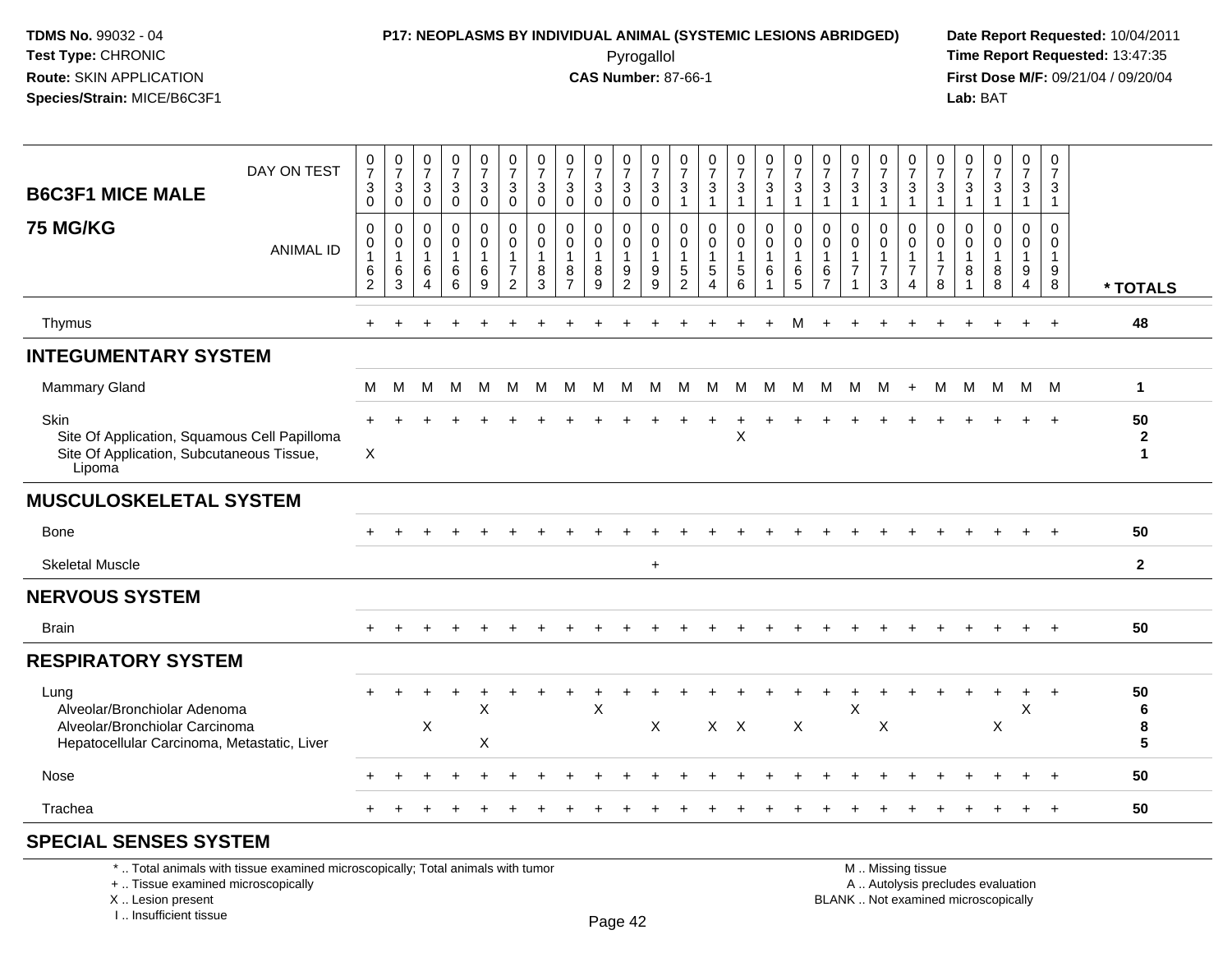### **P17: NEOPLASMS BY INDIVIDUAL ANIMAL (SYSTEMIC LESIONS ABRIDGED) Date Report Requested:** 10/04/2011 Pyrogallol **Time Report Requested:** 13:47:35

**First Dose M/F:** 09/21/04 / 09/20/04<br>Lab: BAT **Lab:** BAT

| <b>B6C3F1 MICE MALE</b><br>75 MG/KG                                 | DAY ON TEST      | $\begin{smallmatrix}0\\7\end{smallmatrix}$<br>$\mathsf 3$<br>$\mathbf 0$<br>0 | $\frac{0}{7}$<br>$\mathbf{3}$<br>$\mathbf 0$<br>$\pmb{0}$ | $\frac{0}{7}$<br>3<br>0<br>0     | $\begin{array}{c} 0 \\ 7 \end{array}$<br>3<br>0<br>0 | $\begin{array}{c} 0 \\ 7 \end{array}$<br>$\sqrt{3}$<br>0<br>0 | $\begin{array}{c} 0 \\ 7 \end{array}$<br>$_{\rm 0}^3$               | $\frac{0}{7}$<br>$\mathbf{3}$<br>$\mathbf 0$<br>0 | $\frac{0}{7}$<br>3<br>$\mathbf 0$<br>0 | $\frac{0}{7}$<br>3<br>0<br>0       | $\frac{0}{7}$<br>$\ensuremath{\mathsf{3}}$<br>0<br>0 | $\frac{0}{7}$<br>$\sqrt{3}$<br>$\boldsymbol{0}$<br>0 | $\frac{0}{7}$<br>$\mathbf{3}$<br>$\pmb{0}$         | $\frac{0}{7}$<br>3<br>0       | $\frac{0}{7}$<br>3                     | $\frac{0}{7}$<br>$\mathbf{3}$ | $\frac{0}{7}$<br>$\mathbf{3}$                          | $\frac{0}{7}$<br>$\sqrt{3}$<br>0       | $\frac{0}{7}$<br>$\overline{3}$<br>0 | $\begin{array}{c} 0 \\ 7 \\ 3 \end{array}$<br>0       | $\frac{0}{7}$<br>$\mathsf 3$<br>0             | $\frac{0}{7}$<br>3<br>0            | $\frac{0}{7}$<br>$\mathbf{3}$<br>0 | $\frac{0}{7}$<br>3<br>0 | $\begin{array}{c} 0 \\ 7 \end{array}$<br>$\mathbf{3}$<br>0 | 0<br>$\overline{7}$<br>3<br>0 |                                    |
|---------------------------------------------------------------------|------------------|-------------------------------------------------------------------------------|-----------------------------------------------------------|----------------------------------|------------------------------------------------------|---------------------------------------------------------------|---------------------------------------------------------------------|---------------------------------------------------|----------------------------------------|------------------------------------|------------------------------------------------------|------------------------------------------------------|----------------------------------------------------|-------------------------------|----------------------------------------|-------------------------------|--------------------------------------------------------|----------------------------------------|--------------------------------------|-------------------------------------------------------|-----------------------------------------------|------------------------------------|------------------------------------|-------------------------|------------------------------------------------------------|-------------------------------|------------------------------------|
|                                                                     | <b>ANIMAL ID</b> | $\pmb{0}$<br>6<br>$\overline{c}$                                              | $\pmb{0}$<br>$\mathbf{1}$<br>$\,6\,$<br>$\sqrt{3}$        | $\pmb{0}$<br>6<br>$\overline{4}$ | $\mathbf 0$<br>$\,6\,$<br>6                          | $\pmb{0}$<br>6<br>9                                           | $\begin{smallmatrix} 0\\0 \end{smallmatrix}$<br>$\overline{7}$<br>2 | $\pmb{0}$<br>$\mathbf{1}$<br>8<br>3               | 0<br>8<br>$\overline{ }$               | $\pmb{0}$<br>8<br>$\boldsymbol{9}$ | $\pmb{0}$<br>9<br>2                                  | $\pmb{0}$<br>$\overline{1}$<br>$\boldsymbol{9}$<br>9 | 0<br>$\mathbf{1}$<br>$\mathbf 5$<br>$\overline{2}$ | $\mathsf{O}\xspace$<br>5<br>4 | $_{\rm 0}^{\rm 0}$<br>$\,$ 5 $\,$<br>6 | $_{\rm 0}^{\rm 0}$<br>6       | $\begin{smallmatrix} 0\\0 \end{smallmatrix}$<br>6<br>5 | $\pmb{0}$<br>$\,6\,$<br>$\overline{7}$ | $\mathbf 0$<br>$\overline{7}$        | $\ddot{\mathbf{0}}$<br>$\overline{7}$<br>$\mathbf{3}$ | $\pmb{0}$<br>$\overline{7}$<br>$\overline{4}$ | $\mathbf 0$<br>$\overline{7}$<br>8 | 0<br>$\bf 8$<br>$\overline{1}$     | 0<br>8<br>8             | $\mathbf 0$<br>9<br>$\overline{4}$                         | 0<br>9<br>8                   | * TOTALS                           |
| Eye                                                                 |                  |                                                                               |                                                           |                                  |                                                      |                                                               |                                                                     |                                                   |                                        |                                    |                                                      |                                                      |                                                    |                               |                                        |                               |                                                        |                                        |                                      |                                                       |                                               |                                    |                                    |                         | $+$                                                        | $+$                           | 50                                 |
| <b>Harderian Gland</b><br>Adenoma<br>Adenoma, Multiple<br>Carcinoma |                  | $\pm$                                                                         |                                                           |                                  |                                                      |                                                               |                                                                     | X                                                 |                                        |                                    |                                                      |                                                      | X                                                  | X                             |                                        |                               |                                                        |                                        |                                      |                                                       |                                               |                                    |                                    | X                       | $+$                                                        | $+$                           | 50<br>6                            |
| <b>URINARY SYSTEM</b>                                               |                  |                                                                               |                                                           |                                  |                                                      |                                                               |                                                                     |                                                   |                                        |                                    |                                                      |                                                      |                                                    |                               |                                        |                               |                                                        |                                        |                                      |                                                       |                                               |                                    |                                    |                         |                                                            |                               |                                    |
| Kidney                                                              |                  |                                                                               |                                                           |                                  |                                                      |                                                               |                                                                     |                                                   |                                        |                                    |                                                      |                                                      |                                                    |                               |                                        |                               |                                                        |                                        |                                      |                                                       |                                               |                                    |                                    |                         |                                                            | $\overline{+}$                | 50                                 |
| Urethra                                                             |                  |                                                                               |                                                           |                                  |                                                      |                                                               |                                                                     |                                                   |                                        |                                    |                                                      |                                                      |                                                    |                               |                                        |                               |                                                        |                                        |                                      |                                                       |                                               |                                    |                                    |                         |                                                            |                               | 1                                  |
| <b>Urinary Bladder</b>                                              |                  | $+$                                                                           |                                                           |                                  |                                                      |                                                               |                                                                     |                                                   |                                        |                                    |                                                      |                                                      |                                                    |                               |                                        |                               |                                                        |                                        |                                      |                                                       |                                               |                                    |                                    |                         | $+$                                                        | $+$                           | 50                                 |
| <b>SYSTEMIC LESIONS</b>                                             |                  |                                                                               |                                                           |                                  |                                                      |                                                               |                                                                     |                                                   |                                        |                                    |                                                      |                                                      |                                                    |                               |                                        |                               |                                                        |                                        |                                      |                                                       |                                               |                                    |                                    |                         |                                                            |                               |                                    |
| Multiple Organ<br>Histiocytic Sarcoma<br>Lymphoma Malignant         |                  | +                                                                             | $\boldsymbol{\mathsf{X}}$                                 |                                  |                                                      |                                                               |                                                                     |                                                   | $\mathsf X$                            |                                    |                                                      | X                                                    |                                                    |                               |                                        |                               |                                                        |                                        |                                      |                                                       |                                               |                                    |                                    |                         | $+$                                                        | $+$                           | 50<br>$\mathbf{2}$<br>$\mathbf{3}$ |

\*\*\* END OF MALE DATA \*\*\*

\* .. Total animals with tissue examined microscopically; Total animals with tumor

+ .. Tissue examined microscopically

X .. Lesion present

I .. Insufficient tissue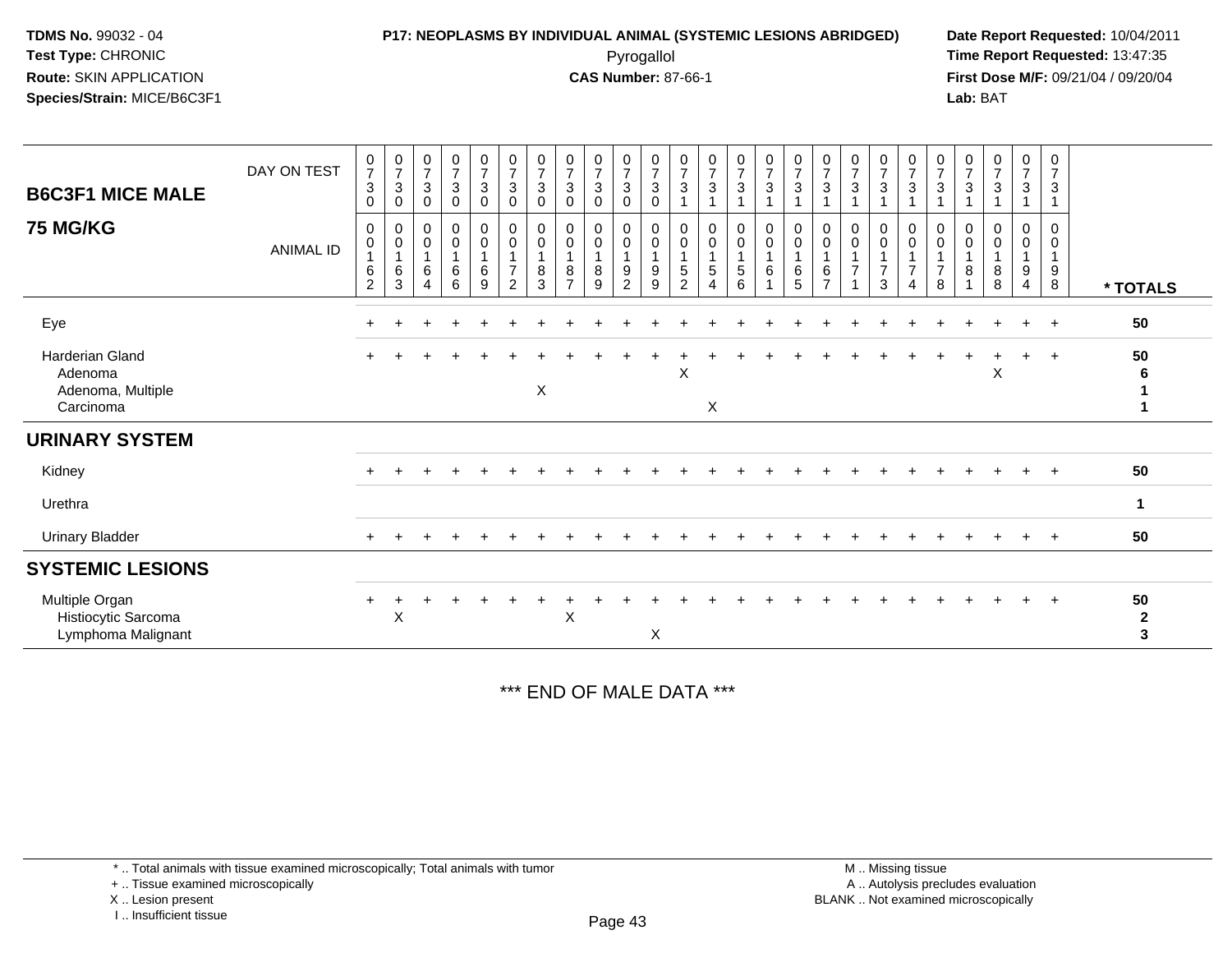# **P17: NEOPLASMS BY INDIVIDUAL ANIMAL (SYSTEMIC LESIONS ABRIDGED) Date Report Requested:** 10/04/2011

 Pyrogallol **Time Report Requested:** 13:47:35 **First Dose M/F:** 09/21/04 / 09/20/04<br>Lab: BAT **Lab:** BAT

| <b>B6C3F1 MICE FEMALE</b>                                                                          | DAY ON TEST      | $\begin{smallmatrix}0\\1\end{smallmatrix}$<br>$\ensuremath{\mathsf{3}}$<br>$\overline{4}$ | $_{3}^{\rm 0}$<br>$\,6\,$<br>$\sqrt{5}$       | $\begin{smallmatrix}0\\4\end{smallmatrix}$<br>$\overline{1}$<br>$\overline{5}$ | $\begin{smallmatrix}0\0\4\end{smallmatrix}$<br>$\bf 8$<br>8 | $\begin{array}{c} 0 \\ 5 \end{array}$<br>$\pmb{0}$<br>8       | $\begin{array}{c} 0 \\ 5 \\ 5 \end{array}$<br>$\mathbf 0$ | $\pmb{0}$<br>$\overline{5}$<br>$\mathbf 5$<br>$\overline{7}$                      | $\begin{array}{c} 0 \\ 5 \\ 5 \end{array}$<br>8                   | $_{6}^{\rm 0}$<br>$\pmb{0}$<br>6                                    | $\begin{array}{c} 0 \\ 6 \end{array}$<br>$\mathbf{1}$<br>$\overline{7}$ | $\begin{array}{c} 0 \\ 6 \end{array}$<br>$\overline{\mathbf{4}}$<br>$\mathbf{3}$ |                                                                       | $\begin{array}{c} 0 \\ 6 \end{array}$<br>$\frac{9}{5}$        | $\frac{0}{7}$<br>$\mathbf{1}$<br>$\overline{4}$               | $\begin{smallmatrix}0\\7\end{smallmatrix}$<br>$\mathbf{1}$<br>5 | $\begin{array}{c} 0 \\ 7 \end{array}$<br>$\mathbf{1}$<br>8 | $\frac{0}{7}$<br>$\sqrt{2}$<br>8                     | $\frac{0}{7}$<br>$\sqrt{2}$<br>9                                   | $\frac{0}{7}$<br>$\sqrt{2}$<br>9                   | $\frac{0}{7}$<br>$\sqrt{2}$<br>9                                         | $\frac{0}{7}$<br>$\overline{c}$<br>9                    | $\frac{0}{7}$<br>$\sqrt{2}$<br>9                                  | $\begin{array}{c} 0 \\ 7 \end{array}$<br>$\overline{2}$<br>$\boldsymbol{9}$      | $\begin{array}{c} 0 \\ 7 \end{array}$<br>$\sqrt{2}$<br>9                 | $\begin{array}{c} 0 \\ 7 \end{array}$<br>$\overline{2}$<br>9  |                   |
|----------------------------------------------------------------------------------------------------|------------------|-------------------------------------------------------------------------------------------|-----------------------------------------------|--------------------------------------------------------------------------------|-------------------------------------------------------------|---------------------------------------------------------------|-----------------------------------------------------------|-----------------------------------------------------------------------------------|-------------------------------------------------------------------|---------------------------------------------------------------------|-------------------------------------------------------------------------|----------------------------------------------------------------------------------|-----------------------------------------------------------------------|---------------------------------------------------------------|---------------------------------------------------------------|-----------------------------------------------------------------|------------------------------------------------------------|------------------------------------------------------|--------------------------------------------------------------------|----------------------------------------------------|--------------------------------------------------------------------------|---------------------------------------------------------|-------------------------------------------------------------------|----------------------------------------------------------------------------------|--------------------------------------------------------------------------|---------------------------------------------------------------|-------------------|
| 0 MG/KG                                                                                            | <b>ANIMAL ID</b> | $\boldsymbol{0}$<br>$\frac{0}{2}$<br>$\overline{4}$                                       | $\pmb{0}$<br>$\mathbf 0$<br>$^2_{\rm 0}$<br>8 | 0<br>$\mathbf 0$<br>$\sqrt{2}$<br>$\overline{4}$<br>$\mathbf{3}$               | $\pmb{0}$<br>$\pmb{0}$<br>$\frac{2}{4}$<br>$\mathsf g$      | $\mathbf 0$<br>$\mathbf 0$<br>$\frac{2}{4}$<br>$\overline{4}$ | $\mathbf 0$<br>$\mathbf 0$<br>$\frac{2}{3}$               | $\mathbf 0$<br>$\mathbf 0$<br>$\begin{smallmatrix} 2 \\ 0 \end{smallmatrix}$<br>9 | $\mathbf 0$<br>$\mathbf 0$<br>$\overline{2}$<br>$\mathbf{1}$<br>8 | $\mathbf 0$<br>$\mathbf 0$<br>$\overline{2}$<br>$\overline{4}$<br>6 | 0<br>$\begin{array}{c} 0 \\ 2 \\ 4 \\ 2 \end{array}$                    | 0<br>$\mathbf 0$<br>$\frac{2}{9}$                                                | $\mathbf 0$<br>$\mathbf 0$<br>$^2_{\rm 0}$<br>$\overline{\mathbf{1}}$ | $\mathbf 0$<br>$\mathbf 0$<br>$\frac{2}{1}$<br>$\overline{9}$ | $\mathbf 0$<br>$\mathbf 0$<br>$\frac{2}{4}$<br>$\overline{7}$ | $\pmb{0}$<br>$\begin{array}{c} 0 \\ 2 \\ 3 \\ 2 \end{array}$    | $\pmb{0}$<br>$\mathbf 0$<br>$^2_{\rm 0}$<br>$\overline{7}$ | 0<br>0<br>$\begin{array}{c} 2 \\ 2 \\ 5 \end{array}$ | $\boldsymbol{0}$<br>$\mathbf 0$<br>$\frac{2}{0}$<br>$\overline{3}$ | 0<br>$\mathbf 0$<br>$^2_{\rm 0}$<br>$\overline{4}$ | $\pmb{0}$<br>$\mathbf 0$<br>$\sqrt{2}$<br>$\overline{1}$<br>$\mathbf{1}$ | 0<br>$\mathbf 0$<br>$\overline{c}$<br>$\mathbf{1}$<br>3 | $\mathbf 0$<br>$\mathbf 0$<br>$\overline{c}$<br>$\mathbf{1}$<br>4 | $\mathbf 0$<br>$\mathbf 0$<br>$\boldsymbol{2}$<br>$\mathbf{1}$<br>$\overline{7}$ | $\mathbf 0$<br>$\mathbf 0$<br>$\begin{array}{c} 2 \\ 2 \\ 0 \end{array}$ | $\mathbf 0$<br>$\mathbf 0$<br>$\frac{2}{2}$<br>$\overline{1}$ | females<br>(cont) |
| <b>ALIMENTARY SYSTEM</b>                                                                           |                  |                                                                                           |                                               |                                                                                |                                                             |                                                               |                                                           |                                                                                   |                                                                   |                                                                     |                                                                         |                                                                                  |                                                                       |                                                               |                                                               |                                                                 |                                                            |                                                      |                                                                    |                                                    |                                                                          |                                                         |                                                                   |                                                                                  |                                                                          |                                                               |                   |
| Esophagus                                                                                          |                  |                                                                                           |                                               |                                                                                |                                                             |                                                               |                                                           |                                                                                   |                                                                   |                                                                     |                                                                         |                                                                                  |                                                                       |                                                               |                                                               |                                                                 |                                                            |                                                      |                                                                    |                                                    |                                                                          |                                                         |                                                                   |                                                                                  |                                                                          |                                                               |                   |
| Gallbladder                                                                                        |                  |                                                                                           |                                               |                                                                                |                                                             |                                                               |                                                           |                                                                                   |                                                                   |                                                                     |                                                                         |                                                                                  |                                                                       |                                                               |                                                               |                                                                 |                                                            |                                                      |                                                                    |                                                    |                                                                          |                                                         |                                                                   |                                                                                  |                                                                          |                                                               |                   |
| Intestine Large, Cecum                                                                             |                  |                                                                                           |                                               |                                                                                |                                                             |                                                               |                                                           |                                                                                   |                                                                   |                                                                     |                                                                         |                                                                                  |                                                                       |                                                               |                                                               |                                                                 |                                                            |                                                      |                                                                    |                                                    |                                                                          |                                                         |                                                                   |                                                                                  |                                                                          | $+$                                                           |                   |
| Intestine Large, Colon                                                                             |                  |                                                                                           |                                               |                                                                                |                                                             |                                                               |                                                           |                                                                                   |                                                                   |                                                                     |                                                                         |                                                                                  |                                                                       |                                                               |                                                               |                                                                 |                                                            |                                                      |                                                                    |                                                    |                                                                          |                                                         |                                                                   |                                                                                  |                                                                          | $^{+}$                                                        |                   |
| Intestine Large, Rectum                                                                            |                  | $+$                                                                                       |                                               |                                                                                |                                                             |                                                               |                                                           |                                                                                   |                                                                   |                                                                     |                                                                         |                                                                                  |                                                                       |                                                               |                                                               |                                                                 |                                                            |                                                      |                                                                    |                                                    |                                                                          |                                                         |                                                                   |                                                                                  | $+$                                                                      | $+$                                                           |                   |
| Intestine Small, Duodenum                                                                          |                  |                                                                                           |                                               |                                                                                |                                                             |                                                               |                                                           |                                                                                   |                                                                   |                                                                     |                                                                         |                                                                                  |                                                                       |                                                               |                                                               |                                                                 |                                                            |                                                      |                                                                    |                                                    |                                                                          |                                                         |                                                                   |                                                                                  |                                                                          |                                                               |                   |
| Intestine Small, Ileum                                                                             |                  |                                                                                           |                                               |                                                                                |                                                             |                                                               |                                                           |                                                                                   |                                                                   |                                                                     |                                                                         |                                                                                  |                                                                       |                                                               |                                                               |                                                                 |                                                            |                                                      |                                                                    |                                                    |                                                                          |                                                         |                                                                   |                                                                                  |                                                                          | $\ddot{}$                                                     |                   |
| Intestine Small, Jejunum<br>Carcinoma                                                              |                  |                                                                                           |                                               |                                                                                |                                                             |                                                               |                                                           |                                                                                   |                                                                   |                                                                     |                                                                         |                                                                                  |                                                                       |                                                               |                                                               |                                                                 |                                                            |                                                      |                                                                    |                                                    |                                                                          |                                                         |                                                                   |                                                                                  |                                                                          |                                                               |                   |
| Liver<br>Hemangiosarcoma<br>Hepatoblastoma<br>Hepatocellular Adenoma                               |                  |                                                                                           |                                               |                                                                                |                                                             | +                                                             | $\mathsf{X}$                                              | X                                                                                 |                                                                   |                                                                     | $\mathsf X$                                                             |                                                                                  |                                                                       |                                                               |                                                               |                                                                 |                                                            | X                                                    |                                                                    | $\mathsf X$                                        |                                                                          |                                                         |                                                                   |                                                                                  |                                                                          |                                                               |                   |
| Hepatocellular Adenoma, Multiple<br>Hepatocellular Carcinoma<br>Hepatocellular Carcinoma, Multiple |                  |                                                                                           |                                               |                                                                                |                                                             |                                                               |                                                           | $X$ $X$                                                                           |                                                                   | $\boldsymbol{\mathsf{X}}$<br>$\mathsf X$                            |                                                                         | $\mathsf X$                                                                      | $\boldsymbol{\mathsf{X}}$                                             |                                                               |                                                               |                                                                 | $X$ $X$                                                    | X                                                    | $\boldsymbol{\mathsf{X}}$<br>$\times$                              |                                                    | $X$ $X$                                                                  |                                                         |                                                                   | X<br>X                                                                           | $X$ $X$                                                                  |                                                               |                   |
| Mesentery                                                                                          |                  |                                                                                           |                                               |                                                                                |                                                             |                                                               | $\ddot{}$                                                 |                                                                                   |                                                                   |                                                                     |                                                                         |                                                                                  | ÷                                                                     |                                                               |                                                               |                                                                 |                                                            |                                                      |                                                                    |                                                    |                                                                          |                                                         |                                                                   |                                                                                  | $\ddot{}$                                                                |                                                               |                   |
| Pancreas                                                                                           |                  |                                                                                           |                                               |                                                                                | $\ddot{}$                                                   |                                                               |                                                           |                                                                                   |                                                                   |                                                                     |                                                                         |                                                                                  |                                                                       |                                                               |                                                               |                                                                 |                                                            |                                                      |                                                                    |                                                    |                                                                          |                                                         |                                                                   |                                                                                  | $\ddot{}$                                                                | $+$                                                           |                   |
| Salivary Glands                                                                                    |                  |                                                                                           |                                               |                                                                                |                                                             |                                                               |                                                           |                                                                                   |                                                                   |                                                                     |                                                                         |                                                                                  |                                                                       |                                                               |                                                               |                                                                 |                                                            |                                                      |                                                                    |                                                    |                                                                          |                                                         |                                                                   |                                                                                  |                                                                          |                                                               |                   |

\* .. Total animals with tissue examined microscopically; Total animals with tumor

+ .. Tissue examined microscopically

X .. Lesion present

I .. Insufficient tissue

M .. Missing tissue

y the contract of the contract of the contract of the contract of the contract of  $\mathsf A$  . Autolysis precludes evaluation

Lesion present BLANK .. Not examined microscopically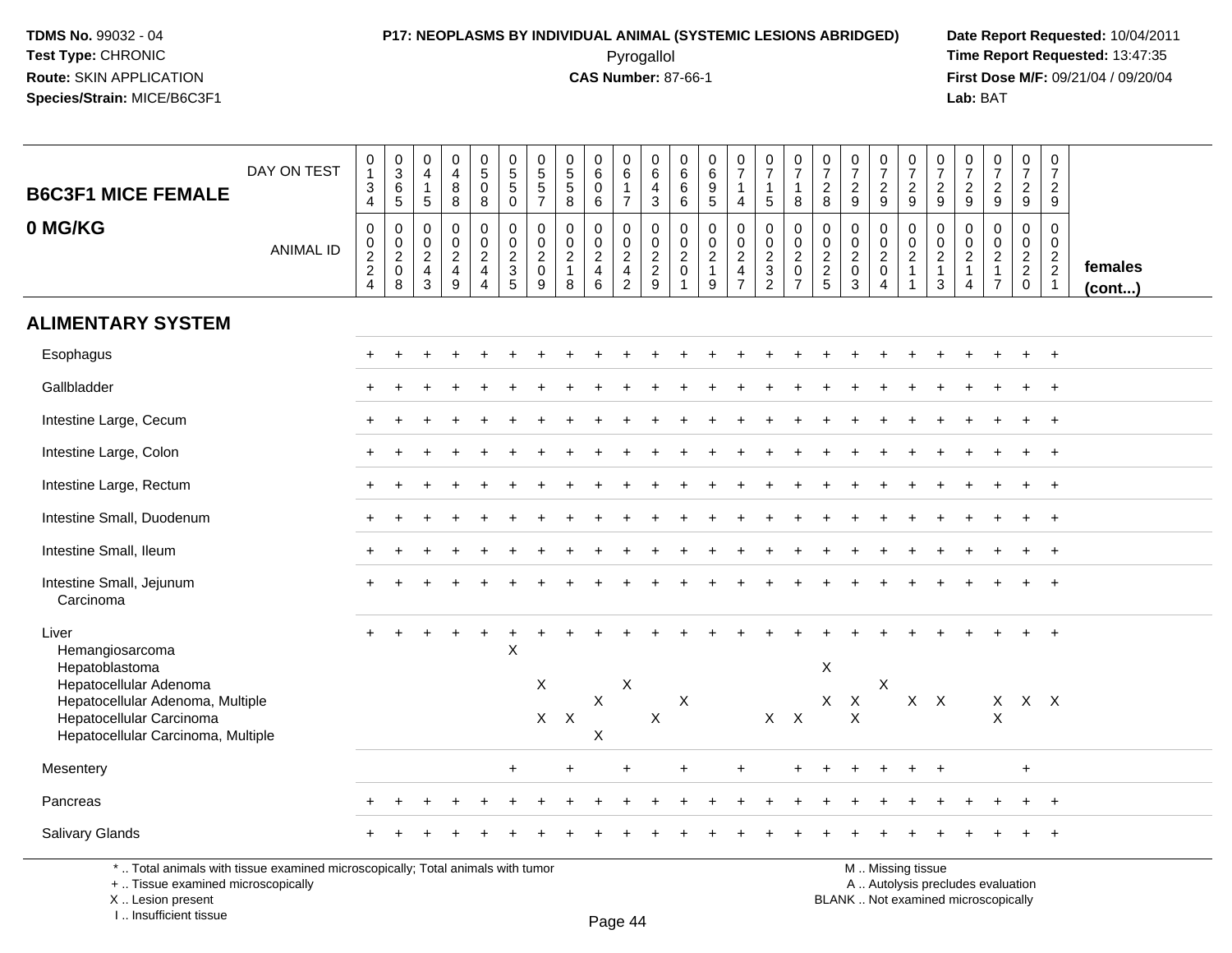### **P17: NEOPLASMS BY INDIVIDUAL ANIMAL (SYSTEMIC LESIONS ABRIDGED) Date Report Requested:** 10/04/2011 Pyrogallol **Time Report Requested:** 13:47:35

**First Dose M/F:** 09/21/04 / 09/20/04<br>Lab: BAT **Lab:** BAT

| <b>B6C3F1 MICE FEMALE</b>                        | DAY ON TEST      | $\begin{smallmatrix}0\\1\end{smallmatrix}$<br>$\sqrt{3}$<br>$\overline{4}$ | $_{3}^{\rm 0}$<br>$6\over 5$                          | $\begin{smallmatrix}0\0\4\end{smallmatrix}$<br>$\mathbf{1}$<br>$\sqrt{5}$ | $_4^{\rm 0}$<br>$\overline{8}$<br>8  | $\begin{smallmatrix}0\5\0\end{smallmatrix}$<br>8                                              | $\begin{array}{c} 0 \\ 5 \\ 5 \end{array}$<br>$\mathbf 0$ | 0<br>$\frac{5}{5}$<br>$\overline{7}$                             | $\begin{array}{c} 0 \\ 5 \\ 5 \end{array}$<br>8                   | $\begin{matrix} 0 \\ 6 \end{matrix}$<br>$\mathsf{O}\xspace$<br>6 | $\begin{array}{c} 0 \\ 6 \end{array}$<br>$\mathbf{1}$<br>$\overline{7}$ | $\begin{array}{c} 0 \\ 6 \end{array}$<br>$\frac{4}{3}$ | $\begin{array}{c} 0 \\ 6 \end{array}$<br>$^6_{\ 6}$ | $\begin{array}{c} 0 \\ 6 \end{array}$<br>$9\,$<br>$5\phantom{1}$  | $\frac{0}{7}$<br>$\mathbf{1}$<br>$\overline{4}$                  | $\frac{0}{7}$<br>$\mathbf{1}$<br>$5\phantom{.0}$     | $\begin{array}{c} 0 \\ 7 \end{array}$<br>1<br>8             | $\frac{0}{7}$<br>$\frac{2}{8}$  | $\frac{0}{7}$<br>$\frac{2}{9}$                               | $\frac{0}{7}$<br>$\frac{2}{9}$       | 0729                                 | $\begin{smallmatrix}0\\7\end{smallmatrix}$<br>$\frac{2}{9}$ | $\frac{0}{7}$<br>$\frac{2}{9}$                                             | $\begin{array}{c} 0 \\ 7 \end{array}$<br>$\frac{2}{9}$                   | $\frac{0}{7}$<br>$\frac{2}{9}$                   | $\begin{smallmatrix}0\\7\end{smallmatrix}$<br>$\frac{2}{9}$ |                   |
|--------------------------------------------------|------------------|----------------------------------------------------------------------------|-------------------------------------------------------|---------------------------------------------------------------------------|--------------------------------------|-----------------------------------------------------------------------------------------------|-----------------------------------------------------------|------------------------------------------------------------------|-------------------------------------------------------------------|------------------------------------------------------------------|-------------------------------------------------------------------------|--------------------------------------------------------|-----------------------------------------------------|-------------------------------------------------------------------|------------------------------------------------------------------|------------------------------------------------------|-------------------------------------------------------------|---------------------------------|--------------------------------------------------------------|--------------------------------------|--------------------------------------|-------------------------------------------------------------|----------------------------------------------------------------------------|--------------------------------------------------------------------------|--------------------------------------------------|-------------------------------------------------------------|-------------------|
| 0 MG/KG                                          | <b>ANIMAL ID</b> | $\,0\,$<br>$\frac{0}{2}$<br>$\overline{4}$                                 | 0<br>$\boldsymbol{0}$<br>$\sqrt{2}$<br>$\pmb{0}$<br>8 | $\mathbf 0$<br>$\boldsymbol{0}$<br>$\sqrt{2}$<br>$\overline{4}$<br>3      | 0<br>$\pmb{0}$<br>$\frac{2}{4}$<br>9 | $\pmb{0}$<br>$\begin{smallmatrix} 0\\2 \end{smallmatrix}$<br>$\overline{4}$<br>$\overline{4}$ | $\pmb{0}$<br>$\frac{0}{2}$<br>$\sqrt{5}$                  | $\mathbf 0$<br>$\mathbf 0$<br>$\overline{2}$<br>$\mathbf 0$<br>9 | $\mathbf 0$<br>$\mathbf 0$<br>$\overline{2}$<br>$\mathbf{1}$<br>8 | $\mathbf 0$<br>$\mathbf 0$<br>$\frac{2}{4}$<br>6                 | 0<br>$\frac{0}{2}$<br>$\overline{2}$                                    | 0<br>$0$<br>$2$<br>$9$                                 | 0<br>$\mathbf 0$<br>$\sqrt{2}$<br>$\mathsf{O}$      | $\mathbf 0$<br>$\mathbf 0$<br>$\overline{c}$<br>$\mathbf{1}$<br>9 | 0<br>$\pmb{0}$<br>$\sqrt{2}$<br>$\overline{4}$<br>$\overline{7}$ | 0<br>$\begin{array}{c} 0 \\ 2 \\ 3 \\ 2 \end{array}$ | 0<br>$\pmb{0}$<br>$\sqrt{2}$<br>$\pmb{0}$<br>$\overline{7}$ | 0<br>$\pmb{0}$<br>$\frac{2}{2}$ | $\mathbf 0$<br>$\mathbf 0$<br>$\sqrt{2}$<br>$\mathbf 0$<br>3 | 0<br>$\frac{0}{2}$<br>$\overline{4}$ | 0<br>$\frac{0}{2}$<br>$\overline{1}$ | 0<br>$\pmb{0}$<br>$\sqrt{2}$<br>$\mathbf{1}$<br>$\sqrt{3}$  | $\mathbf 0$<br>$\mathbf 0$<br>$\sqrt{2}$<br>$\mathbf{1}$<br>$\overline{4}$ | $\mathbf 0$<br>$\pmb{0}$<br>$\sqrt{2}$<br>$\mathbf{1}$<br>$\overline{7}$ | 0<br>$\mathbf 0$<br>$\frac{2}{2}$<br>$\mathbf 0$ | 0<br>$\frac{0}{2}$<br>$\overline{1}$                        | females<br>(cont) |
| Stomach, Forestomach<br>Squamous Cell Papilloma  |                  | $\pm$                                                                      |                                                       |                                                                           | X                                    |                                                                                               |                                                           |                                                                  |                                                                   |                                                                  |                                                                         |                                                        |                                                     |                                                                   |                                                                  |                                                      |                                                             |                                 |                                                              |                                      |                                      |                                                             |                                                                            |                                                                          |                                                  | $\ddot{}$                                                   |                   |
| Stomach, Glandular                               |                  |                                                                            |                                                       |                                                                           |                                      |                                                                                               |                                                           |                                                                  |                                                                   |                                                                  |                                                                         |                                                        |                                                     |                                                                   |                                                                  |                                                      |                                                             |                                 |                                                              |                                      |                                      |                                                             |                                                                            |                                                                          |                                                  | $+$                                                         |                   |
| Tooth                                            |                  |                                                                            |                                                       |                                                                           |                                      |                                                                                               |                                                           |                                                                  |                                                                   |                                                                  |                                                                         |                                                        |                                                     |                                                                   |                                                                  |                                                      |                                                             |                                 |                                                              | $\ddot{}$                            |                                      |                                                             |                                                                            |                                                                          |                                                  |                                                             |                   |
| <b>CARDIOVASCULAR SYSTEM</b>                     |                  |                                                                            |                                                       |                                                                           |                                      |                                                                                               |                                                           |                                                                  |                                                                   |                                                                  |                                                                         |                                                        |                                                     |                                                                   |                                                                  |                                                      |                                                             |                                 |                                                              |                                      |                                      |                                                             |                                                                            |                                                                          |                                                  |                                                             |                   |
| <b>Blood Vessel</b>                              |                  |                                                                            |                                                       |                                                                           |                                      |                                                                                               |                                                           |                                                                  |                                                                   |                                                                  |                                                                         |                                                        |                                                     |                                                                   |                                                                  |                                                      |                                                             |                                 |                                                              |                                      |                                      |                                                             |                                                                            |                                                                          |                                                  | $\ddot{}$                                                   |                   |
| Heart                                            |                  |                                                                            |                                                       |                                                                           |                                      |                                                                                               |                                                           |                                                                  |                                                                   |                                                                  |                                                                         |                                                        |                                                     |                                                                   |                                                                  |                                                      |                                                             |                                 |                                                              |                                      |                                      |                                                             |                                                                            |                                                                          | $\div$                                           | $+$                                                         |                   |
| <b>ENDOCRINE SYSTEM</b>                          |                  |                                                                            |                                                       |                                                                           |                                      |                                                                                               |                                                           |                                                                  |                                                                   |                                                                  |                                                                         |                                                        |                                                     |                                                                   |                                                                  |                                                      |                                                             |                                 |                                                              |                                      |                                      |                                                             |                                                                            |                                                                          |                                                  |                                                             |                   |
| <b>Adrenal Cortex</b><br>Adenoma                 |                  |                                                                            |                                                       |                                                                           |                                      | $\ddot{}$                                                                                     | $+$                                                       | $\ddot{}$<br>$\sf X$                                             |                                                                   |                                                                  |                                                                         |                                                        |                                                     |                                                                   |                                                                  |                                                      |                                                             |                                 |                                                              |                                      |                                      |                                                             |                                                                            |                                                                          |                                                  | $+$                                                         |                   |
| Adrenal Medulla<br>Pheochromocytoma Benign       |                  |                                                                            |                                                       |                                                                           |                                      |                                                                                               |                                                           |                                                                  |                                                                   |                                                                  |                                                                         |                                                        |                                                     |                                                                   |                                                                  |                                                      |                                                             |                                 |                                                              |                                      | $\ddot{}$                            | $\div$<br>X                                                 |                                                                            |                                                                          | $+$                                              | $+$                                                         |                   |
| Islets, Pancreatic<br>Adenoma                    |                  |                                                                            |                                                       |                                                                           |                                      |                                                                                               |                                                           |                                                                  |                                                                   |                                                                  |                                                                         |                                                        |                                                     |                                                                   |                                                                  |                                                      |                                                             |                                 |                                                              |                                      |                                      |                                                             |                                                                            |                                                                          |                                                  | $\ddot{}$                                                   |                   |
| Parathyroid Gland                                |                  |                                                                            |                                                       |                                                                           |                                      |                                                                                               |                                                           |                                                                  |                                                                   |                                                                  |                                                                         |                                                        |                                                     |                                                                   |                                                                  | м                                                    |                                                             |                                 |                                                              |                                      |                                      |                                                             |                                                                            |                                                                          | $+$                                              | M                                                           |                   |
| <b>Pituitary Gland</b><br>Pars Distalis, Adenoma |                  |                                                                            |                                                       |                                                                           |                                      |                                                                                               |                                                           |                                                                  |                                                                   |                                                                  |                                                                         |                                                        |                                                     |                                                                   |                                                                  |                                                      |                                                             |                                 |                                                              |                                      |                                      |                                                             |                                                                            |                                                                          | $\ddot{}$                                        | $\ddot{}$<br>X                                              |                   |
| <b>Thyroid Gland</b>                             |                  |                                                                            |                                                       |                                                                           |                                      |                                                                                               |                                                           |                                                                  |                                                                   |                                                                  |                                                                         |                                                        |                                                     |                                                                   |                                                                  |                                                      |                                                             |                                 |                                                              |                                      |                                      |                                                             |                                                                            |                                                                          |                                                  | $\overline{+}$                                              |                   |
| <b>GENERAL BODY SYSTEM</b>                       |                  |                                                                            |                                                       |                                                                           |                                      |                                                                                               |                                                           |                                                                  |                                                                   |                                                                  |                                                                         |                                                        |                                                     |                                                                   |                                                                  |                                                      |                                                             |                                 |                                                              |                                      |                                      |                                                             |                                                                            |                                                                          |                                                  |                                                             |                   |

\* .. Total animals with tissue examined microscopically; Total animals with tumor

+ .. Tissue examined microscopically

X .. Lesion present

I .. Insufficient tissue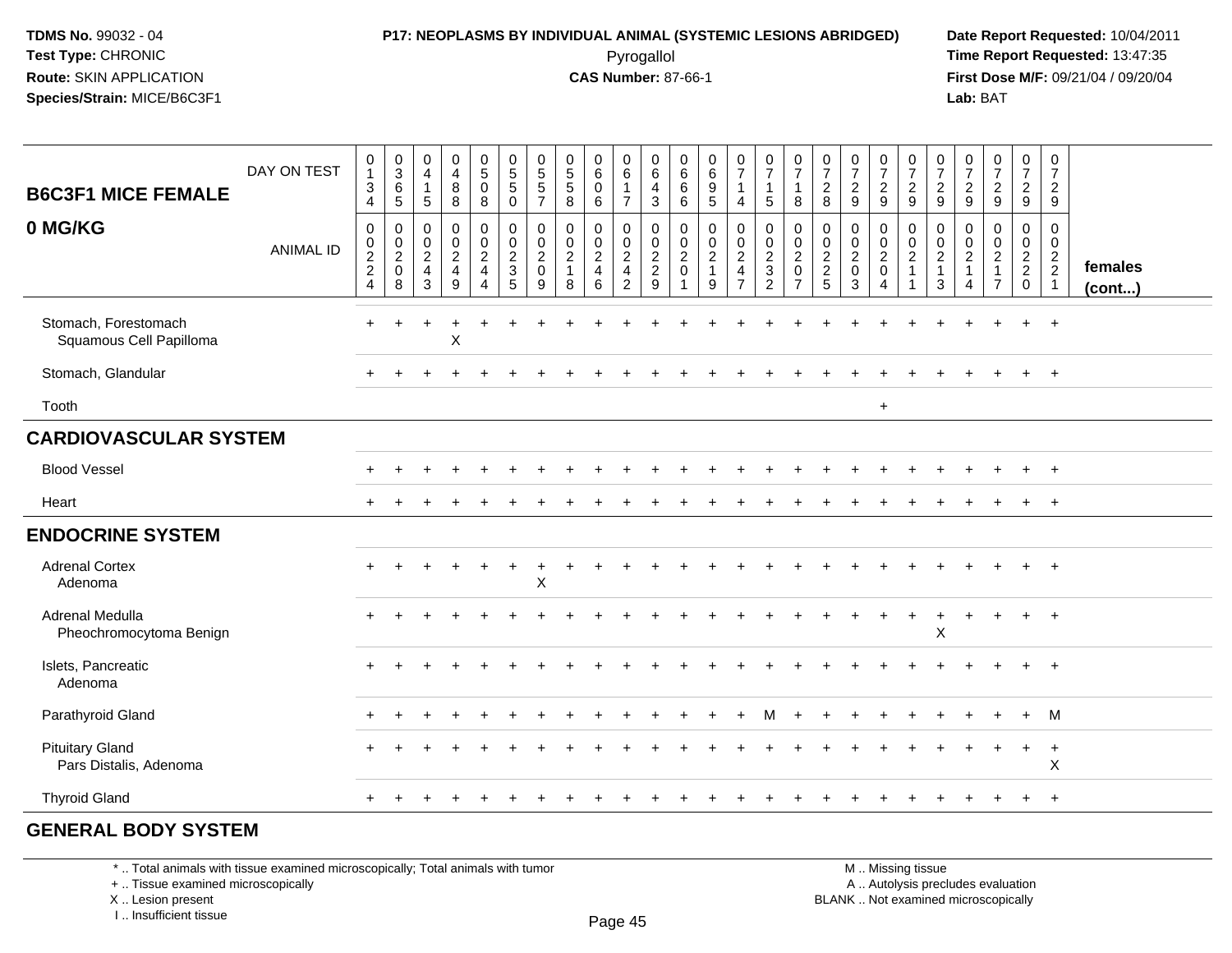## **P17: NEOPLASMS BY INDIVIDUAL ANIMAL (SYSTEMIC LESIONS ABRIDGED) Date Report Requested:** 10/04/2011

 Pyrogallol **Time Report Requested:** 13:47:35 **First Dose M/F:** 09/21/04 / 09/20/04<br>Lab: BAT **Lab:** BAT

| <b>B6C3F1 MICE FEMALE</b>                                                                                                                                            | DAY ON TEST      | 0<br>$\mathbf{1}$<br>3<br>4                    | $\begin{array}{c} 0 \\ 3 \\ 6 \end{array}$<br>5                        | $\pmb{0}$<br>$\overline{4}$<br>$\mathbf{1}$<br>5                 | $\begin{smallmatrix}0\0\4\end{smallmatrix}$<br>$\bf 8$<br>8                | $\begin{smallmatrix}0\\5\\0\end{smallmatrix}$<br>$\,8\,$                   | $\begin{array}{c} 0 \\ 5 \\ 5 \end{array}$<br>$\mathbf 0$                    | $\begin{array}{c} 0 \\ 5 \\ 5 \end{array}$<br>$\overline{7}$    | $\begin{array}{c} 0 \\ 5 \\ 5 \end{array}$<br>8               | $_{6}^{\rm 0}$<br>$\mathbf 0$<br>6                                     | $_{6}^{\rm 0}$<br>$\mathbf{1}$<br>$\overline{7}$                       | $\pmb{0}$<br>6<br>$\overline{a}$<br>$\mathbf{3}$                               | 0<br>$\,6\,$<br>6<br>6                                          | $\pmb{0}$<br>$\,6\,$<br>9<br>$\sqrt{5}$                                    | $\frac{0}{7}$<br>1<br>4                                                | $\frac{0}{7}$<br>$\mathbf{1}$<br>5                               | $\frac{0}{7}$<br>$\mathbf{1}$<br>8                                        | $\begin{array}{c} 0 \\ 7 \end{array}$<br>$\boldsymbol{2}$<br>8 | $\begin{array}{c} 0 \\ 7 \end{array}$<br>$\sqrt{2}$<br>9      | $\frac{0}{7}$<br>$\overline{c}$<br>$9\,$                  | $\pmb{0}$<br>$\overline{7}$<br>$\overline{c}$<br>$\mathsf g$           | $\begin{array}{c} 0 \\ 7 \end{array}$<br>$\overline{2}$<br>9             | $\frac{0}{7}$<br>$\overline{2}$<br>$\boldsymbol{9}$        | $\frac{0}{7}$<br>$\overline{c}$<br>$9\,$                                         | $\begin{smallmatrix}0\\7\end{smallmatrix}$<br>$\overline{c}$<br>$9\,$ | $\pmb{0}$<br>$\overline{7}$<br>$\overline{2}$<br>$9\,$                         |                   |
|----------------------------------------------------------------------------------------------------------------------------------------------------------------------|------------------|------------------------------------------------|------------------------------------------------------------------------|------------------------------------------------------------------|----------------------------------------------------------------------------|----------------------------------------------------------------------------|------------------------------------------------------------------------------|-----------------------------------------------------------------|---------------------------------------------------------------|------------------------------------------------------------------------|------------------------------------------------------------------------|--------------------------------------------------------------------------------|-----------------------------------------------------------------|----------------------------------------------------------------------------|------------------------------------------------------------------------|------------------------------------------------------------------|---------------------------------------------------------------------------|----------------------------------------------------------------|---------------------------------------------------------------|-----------------------------------------------------------|------------------------------------------------------------------------|--------------------------------------------------------------------------|------------------------------------------------------------|----------------------------------------------------------------------------------|-----------------------------------------------------------------------|--------------------------------------------------------------------------------|-------------------|
| 0 MG/KG                                                                                                                                                              | <b>ANIMAL ID</b> | $\mathbf 0$<br>$\pmb{0}$<br>$\frac{2}{2}$<br>4 | $\mathbf 0$<br>$\pmb{0}$<br>$\overline{2}$<br>$\mathsf{O}\xspace$<br>8 | $\mathbf 0$<br>0<br>$\sqrt{2}$<br>$\overline{4}$<br>$\mathbf{3}$ | $\mathbf 0$<br>$\pmb{0}$<br>$\sqrt{2}$<br>$\overline{4}$<br>$\overline{9}$ | $\mathbf 0$<br>$\pmb{0}$<br>$\sqrt{2}$<br>$\overline{4}$<br>$\overline{4}$ | $\mathbf 0$<br>$\mathbf 0$<br>$\overline{2}$<br>$\sqrt{3}$<br>$\overline{5}$ | 0<br>$\mathbf 0$<br>$\overline{\mathbf{c}}$<br>$\mathbf 0$<br>9 | $\mathbf 0$<br>$\mathbf 0$<br>$\sqrt{2}$<br>$\mathbf{1}$<br>8 | 0<br>$\mathbf 0$<br>$\overline{2}$<br>$\overline{4}$<br>$6\phantom{a}$ | 0<br>$\mathsf 0$<br>$\overline{c}$<br>$\overline{4}$<br>$\overline{c}$ | $\pmb{0}$<br>$\pmb{0}$<br>$\overline{2}$<br>$\boldsymbol{2}$<br>$\overline{9}$ | 0<br>0<br>$\overline{c}$<br>$\mathbf 0$<br>$\blacktriangleleft$ | $\mathbf 0$<br>$\mathbf 0$<br>$\sqrt{2}$<br>$\mathbf{1}$<br>$\overline{9}$ | 0<br>$\mathsf 0$<br>$\overline{c}$<br>$\overline{4}$<br>$\overline{7}$ | 0<br>$\mathbf 0$<br>$\sqrt{2}$<br>$\mathbf{3}$<br>$\overline{2}$ | $\mathbf 0$<br>$\pmb{0}$<br>$\overline{c}$<br>$\pmb{0}$<br>$\overline{7}$ | $\pmb{0}$<br>$\pmb{0}$<br>$\frac{2}{2}$<br>5                   | $\mathbf 0$<br>0<br>$\sqrt{2}$<br>$\mathbf 0$<br>$\mathbf{3}$ | 0<br>$\pmb{0}$<br>$\overline{2}$<br>$\boldsymbol{0}$<br>4 | 0<br>$\mathsf{O}\xspace$<br>$\sqrt{2}$<br>$\mathbf{1}$<br>$\mathbf{1}$ | 0<br>0<br>$\overline{a}$<br>$\mathbf{1}$<br>3                            | 0<br>0<br>$\overline{c}$<br>$\mathbf{1}$<br>$\overline{4}$ | $\pmb{0}$<br>$\mathsf{O}\xspace$<br>$\sqrt{2}$<br>$\mathbf{1}$<br>$\overline{7}$ | 0<br>$\pmb{0}$<br>$\frac{2}{2}$<br>$\mathbf 0$                        | $\mathbf 0$<br>$\mathbf 0$<br>$\overline{2}$<br>$\overline{2}$<br>$\mathbf{1}$ | females<br>(cont) |
| Peritoneum                                                                                                                                                           |                  |                                                |                                                                        |                                                                  |                                                                            |                                                                            |                                                                              |                                                                 |                                                               |                                                                        |                                                                        |                                                                                |                                                                 |                                                                            |                                                                        |                                                                  |                                                                           |                                                                |                                                               |                                                           |                                                                        |                                                                          |                                                            |                                                                                  |                                                                       |                                                                                |                   |
| <b>Tissue NOS</b><br>Mediastinum, Hemangiosarcoma                                                                                                                    |                  |                                                |                                                                        |                                                                  |                                                                            |                                                                            |                                                                              |                                                                 |                                                               |                                                                        |                                                                        |                                                                                |                                                                 |                                                                            |                                                                        |                                                                  |                                                                           |                                                                | $\ddot{}$<br>X                                                |                                                           |                                                                        |                                                                          |                                                            |                                                                                  |                                                                       |                                                                                |                   |
| <b>GENITAL SYSTEM</b>                                                                                                                                                |                  |                                                |                                                                        |                                                                  |                                                                            |                                                                            |                                                                              |                                                                 |                                                               |                                                                        |                                                                        |                                                                                |                                                                 |                                                                            |                                                                        |                                                                  |                                                                           |                                                                |                                                               |                                                           |                                                                        |                                                                          |                                                            |                                                                                  |                                                                       |                                                                                |                   |
| <b>Clitoral Gland</b>                                                                                                                                                |                  |                                                |                                                                        |                                                                  |                                                                            |                                                                            |                                                                              |                                                                 |                                                               |                                                                        | м                                                                      |                                                                                |                                                                 |                                                                            |                                                                        |                                                                  |                                                                           |                                                                |                                                               |                                                           |                                                                        |                                                                          |                                                            |                                                                                  |                                                                       | $\overline{+}$                                                                 |                   |
| Ovary<br>Cystadenoma<br>Granulosa Cell Tumor Benign<br>Hemangioma                                                                                                    |                  |                                                |                                                                        |                                                                  |                                                                            |                                                                            |                                                                              |                                                                 |                                                               | X                                                                      |                                                                        |                                                                                |                                                                 |                                                                            |                                                                        |                                                                  |                                                                           |                                                                |                                                               |                                                           |                                                                        |                                                                          |                                                            |                                                                                  |                                                                       | $\ddot{}$                                                                      |                   |
| Hemangiosarcoma                                                                                                                                                      |                  |                                                |                                                                        |                                                                  |                                                                            |                                                                            |                                                                              |                                                                 |                                                               |                                                                        |                                                                        |                                                                                |                                                                 |                                                                            |                                                                        |                                                                  |                                                                           |                                                                |                                                               |                                                           |                                                                        |                                                                          |                                                            |                                                                                  |                                                                       |                                                                                |                   |
| Oviduct                                                                                                                                                              |                  |                                                |                                                                        | $\ddot{}$                                                        |                                                                            |                                                                            |                                                                              |                                                                 |                                                               |                                                                        |                                                                        |                                                                                |                                                                 |                                                                            |                                                                        |                                                                  |                                                                           |                                                                |                                                               |                                                           |                                                                        |                                                                          |                                                            |                                                                                  |                                                                       |                                                                                |                   |
| <b>Uterus</b><br>Carcinoma<br>Polyp Stromal                                                                                                                          |                  |                                                |                                                                        |                                                                  |                                                                            |                                                                            |                                                                              |                                                                 |                                                               |                                                                        |                                                                        |                                                                                |                                                                 |                                                                            |                                                                        |                                                                  |                                                                           |                                                                |                                                               |                                                           |                                                                        |                                                                          | $\ddot{}$                                                  | $\ddot{}$                                                                        | $\ddot{}$<br>X                                                        | $+$                                                                            |                   |
| <b>HEMATOPOIETIC SYSTEM</b>                                                                                                                                          |                  |                                                |                                                                        |                                                                  |                                                                            |                                                                            |                                                                              |                                                                 |                                                               |                                                                        |                                                                        |                                                                                |                                                                 |                                                                            |                                                                        |                                                                  |                                                                           |                                                                |                                                               |                                                           |                                                                        |                                                                          |                                                            |                                                                                  |                                                                       |                                                                                |                   |
| <b>Bone Marrow</b><br>Hemangiosarcoma                                                                                                                                |                  |                                                |                                                                        |                                                                  | $\ddot{}$<br>X                                                             |                                                                            |                                                                              |                                                                 |                                                               |                                                                        |                                                                        |                                                                                |                                                                 | X                                                                          |                                                                        |                                                                  |                                                                           |                                                                |                                                               |                                                           |                                                                        |                                                                          |                                                            |                                                                                  | $\ddot{}$                                                             | $+$<br>X                                                                       |                   |
| Lymph Node                                                                                                                                                           |                  |                                                |                                                                        | $\ddot{}$                                                        |                                                                            |                                                                            |                                                                              |                                                                 |                                                               |                                                                        | $+$                                                                    |                                                                                | +                                                               | $\ddot{}$                                                                  | $\overline{+}$                                                         |                                                                  |                                                                           | $\ddot{}$                                                      |                                                               | $\ddot{}$                                                 | $^{+}$                                                                 |                                                                          |                                                            |                                                                                  | $+$                                                                   | $+$                                                                            |                   |
| Lymph Node, Mandibular                                                                                                                                               |                  |                                                |                                                                        |                                                                  |                                                                            |                                                                            |                                                                              |                                                                 |                                                               |                                                                        |                                                                        |                                                                                |                                                                 |                                                                            |                                                                        |                                                                  |                                                                           |                                                                |                                                               |                                                           |                                                                        |                                                                          |                                                            |                                                                                  | $+$                                                                   | $+$                                                                            |                   |
| Lymph Node, Mesenteric                                                                                                                                               |                  |                                                |                                                                        |                                                                  |                                                                            |                                                                            |                                                                              |                                                                 |                                                               |                                                                        |                                                                        |                                                                                |                                                                 |                                                                            |                                                                        |                                                                  |                                                                           |                                                                |                                                               |                                                           |                                                                        |                                                                          |                                                            |                                                                                  |                                                                       | $\ddot{}$                                                                      |                   |
| Spleen                                                                                                                                                               |                  | $+$                                            |                                                                        | $\div$                                                           | $\div$                                                                     |                                                                            |                                                                              |                                                                 |                                                               | $\ddot{}$                                                              | $^{+}$                                                                 | $\div$                                                                         | $\div$                                                          |                                                                            |                                                                        | $\ddot{}$                                                        | $\ddot{}$                                                                 | $\ddot{}$                                                      | $\ddot{}$                                                     | $+$                                                       | $\ddot{}$                                                              | $\ddot{}$                                                                | $+$                                                        | $+$                                                                              | $+$                                                                   | $+$                                                                            |                   |
| *  Total animals with tissue examined microscopically; Total animals with tumor<br>+  Tissue examined microscopically<br>X  Lesion present<br>L. Insufficient tissue |                  |                                                |                                                                        |                                                                  |                                                                            |                                                                            |                                                                              |                                                                 |                                                               | Page 46                                                                |                                                                        |                                                                                |                                                                 |                                                                            |                                                                        |                                                                  |                                                                           |                                                                |                                                               | M  Missing tissue                                         |                                                                        | A  Autolysis precludes evaluation<br>BLANK  Not examined microscopically |                                                            |                                                                                  |                                                                       |                                                                                |                   |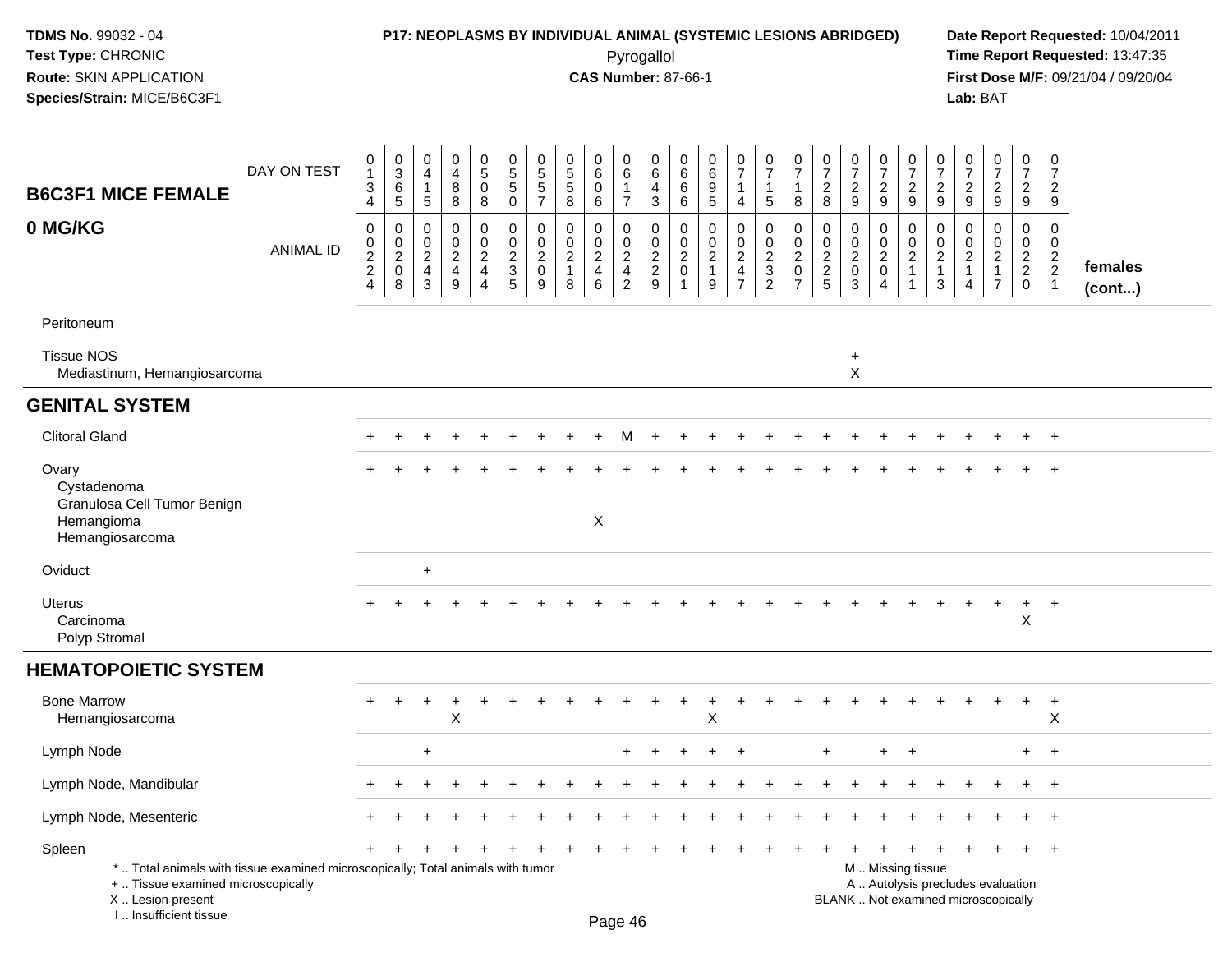# **P17: NEOPLASMS BY INDIVIDUAL ANIMAL (SYSTEMIC LESIONS ABRIDGED) Date Report Requested:** 10/04/2011

 Pyrogallol **Time Report Requested:** 13:47:35 **First Dose M/F:** 09/21/04 / 09/20/04<br>Lab: BAT **Lab:** BAT

| <b>B6C3F1 MICE FEMALE</b>                                                                                                                                           | DAY ON TEST      | $\pmb{0}$<br>$\overline{1}$<br>3<br>4                         | $\begin{array}{c} 0 \\ 3 \\ 6 \end{array}$<br>$\overline{5}$ | $\pmb{0}$<br>$\overline{4}$<br>$\overline{1}$<br>$\sqrt{5}$         | $\pmb{0}$<br>$\overline{4}$<br>8<br>8                               | $0$<br>$5$<br>$0$<br>8       | $\begin{array}{c} 0 \\ 5 \\ 5 \end{array}$<br>$\mathbf 0$ | $\begin{array}{c} 0 \\ 5 \\ 5 \end{array}$<br>$\overline{7}$   | $\pmb{0}$<br>$\overline{5}$<br>8                                    | $\pmb{0}$<br>$\,6$<br>$\mathbf 0$<br>6           | 0<br>$6\phantom{1}$<br>$\overline{1}$<br>$\overline{7}$  | $\pmb{0}$<br>$\,6\,$<br>$\overline{a}$<br>$\mathbf{3}$ | $\,0\,$<br>$\,6\,$<br>6<br>6                                | 0<br>$\,6\,$<br>$\boldsymbol{9}$<br>$\sqrt{5}$                      | $\frac{0}{7}$<br>$\mathbf{1}$<br>$\overline{4}$           | $\begin{smallmatrix}0\\7\end{smallmatrix}$<br>$\overline{1}$<br>$\sqrt{5}$ | $\pmb{0}$<br>$\overline{7}$<br>$\overline{1}$<br>8        | $\pmb{0}$<br>$\overline{7}$<br>$\overline{2}$<br>8 | $\begin{array}{c} 0 \\ 7 \end{array}$<br>$\overline{2}$<br>9 | $\frac{0}{7}$<br>$\overline{2}$<br>9 | $\begin{array}{c} 0 \\ 7 \end{array}$<br>$\overline{2}$<br>9 | $\frac{0}{7}$<br>$\overline{c}$<br>9                      | $\begin{array}{c} 0 \\ 7 \end{array}$<br>$\overline{2}$<br>9                     | $\begin{array}{c} 0 \\ 7 \\ 2 \end{array}$<br>9                            | $\pmb{0}$<br>$\overline{7}$<br>$\overline{2}$<br>9 | $\pmb{0}$<br>$\overline{7}$<br>$\overline{2}$<br>9             |                   |
|---------------------------------------------------------------------------------------------------------------------------------------------------------------------|------------------|---------------------------------------------------------------|--------------------------------------------------------------|---------------------------------------------------------------------|---------------------------------------------------------------------|------------------------------|-----------------------------------------------------------|----------------------------------------------------------------|---------------------------------------------------------------------|--------------------------------------------------|----------------------------------------------------------|--------------------------------------------------------|-------------------------------------------------------------|---------------------------------------------------------------------|-----------------------------------------------------------|----------------------------------------------------------------------------|-----------------------------------------------------------|----------------------------------------------------|--------------------------------------------------------------|--------------------------------------|--------------------------------------------------------------|-----------------------------------------------------------|----------------------------------------------------------------------------------|----------------------------------------------------------------------------|----------------------------------------------------|----------------------------------------------------------------|-------------------|
| 0 MG/KG                                                                                                                                                             | <b>ANIMAL ID</b> | $\mathbf 0$<br>$\mathbf 0$<br>$\frac{2}{2}$<br>$\overline{4}$ | $\pmb{0}$<br>$\frac{0}{2}$<br>8                              | $\mathbf 0$<br>$\mathbf 0$<br>$\overline{c}$<br>$\overline{4}$<br>3 | $\mathbf 0$<br>$\mathbf 0$<br>$\overline{c}$<br>$\overline{4}$<br>9 | 0<br>0<br>$\frac{2}{4}$<br>4 | 0<br>$\mathbf 0$<br>$\frac{2}{3}$<br>$\overline{5}$       | $\pmb{0}$<br>$\mathbf 0$<br>$\overline{c}$<br>$\mathbf 0$<br>9 | $\mathbf 0$<br>$\mathbf 0$<br>$\boldsymbol{2}$<br>$\mathbf{1}$<br>8 | $\mathbf 0$<br>$\mathbf 0$<br>$\frac{2}{4}$<br>6 | 0<br>0<br>$\sqrt{2}$<br>$\overline{4}$<br>$\overline{2}$ | $\mathbf 0$<br>$\mathbf 0$<br>$\frac{2}{9}$            | $\mathbf 0$<br>$\mathbf 0$<br>$\overline{c}$<br>$\mathbf 0$ | $\mathbf 0$<br>$\mathbf 0$<br>$\boldsymbol{2}$<br>$\mathbf{1}$<br>9 | $\pmb{0}$<br>$\pmb{0}$<br>$\frac{2}{4}$<br>$\overline{7}$ | $\mathbf 0$<br>$\mathbf 0$<br>$\frac{2}{3}$<br>$\overline{2}$              | $\pmb{0}$<br>$\pmb{0}$<br>$\frac{2}{0}$<br>$\overline{7}$ | $\mathbf 0$<br>$\mathbf 0$<br>$\frac{2}{2}$        | $\mathbf 0$<br>0<br>$\overline{c}$<br>$\mathbf 0$<br>3       | $\mathbf 0$<br>0<br>$^2_{0}$<br>4    | 0<br>$\mathsf 0$<br>$\frac{2}{1}$<br>-1                      | $\pmb{0}$<br>$\pmb{0}$<br>$\sqrt{2}$<br>$\mathbf{1}$<br>3 | $\mathbf 0$<br>$\mathbf 0$<br>$\boldsymbol{2}$<br>$\mathbf{1}$<br>$\overline{4}$ | $\mathbf 0$<br>$\mathbf 0$<br>$\sqrt{2}$<br>$\mathbf{1}$<br>$\overline{7}$ | $\mathbf 0$<br>$\mathbf 0$<br>$\frac{2}{2}$<br>0   | 0<br>$\mathbf 0$<br>$\begin{array}{c} 2 \\ 2 \\ 1 \end{array}$ | females<br>(cont) |
| Hemangiosarcoma                                                                                                                                                     |                  |                                                               |                                                              |                                                                     |                                                                     |                              |                                                           |                                                                |                                                                     |                                                  |                                                          |                                                        |                                                             | $\pmb{\times}$                                                      |                                                           |                                                                            |                                                           |                                                    |                                                              |                                      |                                                              |                                                           |                                                                                  |                                                                            |                                                    |                                                                |                   |
| Thymus                                                                                                                                                              |                  | $+$                                                           |                                                              | $\ddot{}$                                                           |                                                                     | $\overline{+}$               | $\div$                                                    |                                                                |                                                                     |                                                  | $\ddot{}$                                                |                                                        |                                                             | $\ddot{}$                                                           | $\overline{+}$                                            | $\ddot{}$                                                                  |                                                           |                                                    |                                                              | $\ddot{}$                            | $+$                                                          | $\pm$                                                     | $\pm$                                                                            | $\pm$                                                                      | $+$                                                | $+$                                                            |                   |
| <b>INTEGUMENTARY SYSTEM</b>                                                                                                                                         |                  |                                                               |                                                              |                                                                     |                                                                     |                              |                                                           |                                                                |                                                                     |                                                  |                                                          |                                                        |                                                             |                                                                     |                                                           |                                                                            |                                                           |                                                    |                                                              |                                      |                                                              |                                                           |                                                                                  |                                                                            |                                                    |                                                                |                   |
| <b>Mammary Gland</b>                                                                                                                                                |                  |                                                               |                                                              |                                                                     |                                                                     |                              |                                                           |                                                                |                                                                     |                                                  |                                                          |                                                        |                                                             |                                                                     |                                                           |                                                                            |                                                           |                                                    |                                                              |                                      |                                                              |                                                           |                                                                                  |                                                                            | $\ddot{}$                                          | $+$                                                            |                   |
| Skin<br>Subcutaneous Tissue, Fibrosarcoma<br>Subcutaneous Tissue, Hemangiosarcoma<br>Subcutaneous Tissue, Schwannoma Benign                                         |                  |                                                               |                                                              |                                                                     |                                                                     |                              |                                                           |                                                                |                                                                     |                                                  |                                                          |                                                        |                                                             | $\mathsf X$                                                         |                                                           |                                                                            |                                                           |                                                    |                                                              |                                      |                                                              |                                                           |                                                                                  |                                                                            | $\ddot{}$                                          | $+$                                                            |                   |
| <b>MUSCULOSKELETAL SYSTEM</b>                                                                                                                                       |                  |                                                               |                                                              |                                                                     |                                                                     |                              |                                                           |                                                                |                                                                     |                                                  |                                                          |                                                        |                                                             |                                                                     |                                                           |                                                                            |                                                           |                                                    |                                                              |                                      |                                                              |                                                           |                                                                                  |                                                                            |                                                    |                                                                |                   |
| <b>Bone</b><br>Hemangiosarcoma                                                                                                                                      |                  |                                                               | $\ddot{}$                                                    | $\ddot{}$                                                           | $\ddot{}$<br>X                                                      |                              |                                                           |                                                                |                                                                     |                                                  |                                                          |                                                        |                                                             | Χ                                                                   |                                                           |                                                                            |                                                           |                                                    |                                                              |                                      |                                                              |                                                           |                                                                                  |                                                                            | $\ddot{}$                                          | $+$<br>$\boldsymbol{\mathsf{X}}$                               |                   |
| <b>Skeletal Muscle</b><br>Hemangiosarcoma                                                                                                                           |                  |                                                               |                                                              |                                                                     |                                                                     |                              |                                                           |                                                                |                                                                     |                                                  |                                                          |                                                        | $\ddot{}$                                                   | $\div$<br>X                                                         |                                                           |                                                                            |                                                           | $\ddot{}$                                          |                                                              |                                      |                                                              |                                                           |                                                                                  |                                                                            |                                                    |                                                                |                   |
| <b>NERVOUS SYSTEM</b>                                                                                                                                               |                  |                                                               |                                                              |                                                                     |                                                                     |                              |                                                           |                                                                |                                                                     |                                                  |                                                          |                                                        |                                                             |                                                                     |                                                           |                                                                            |                                                           |                                                    |                                                              |                                      |                                                              |                                                           |                                                                                  |                                                                            |                                                    |                                                                |                   |
| <b>Brain</b>                                                                                                                                                        |                  |                                                               |                                                              |                                                                     |                                                                     |                              |                                                           |                                                                |                                                                     |                                                  |                                                          |                                                        |                                                             |                                                                     |                                                           |                                                                            |                                                           |                                                    |                                                              |                                      |                                                              |                                                           |                                                                                  |                                                                            |                                                    |                                                                |                   |
| Peripheral Nerve                                                                                                                                                    |                  | $\ddot{}$                                                     |                                                              |                                                                     |                                                                     |                              |                                                           |                                                                |                                                                     |                                                  |                                                          |                                                        |                                                             | $\ddot{}$                                                           |                                                           |                                                                            |                                                           |                                                    |                                                              |                                      |                                                              |                                                           |                                                                                  |                                                                            |                                                    |                                                                |                   |
| Spinal Cord<br>Hemangiosarcoma                                                                                                                                      |                  | $\ddot{}$                                                     |                                                              |                                                                     |                                                                     |                              |                                                           |                                                                |                                                                     |                                                  |                                                          |                                                        |                                                             | $\ddot{}$<br>$\mathsf{x}$                                           |                                                           |                                                                            |                                                           |                                                    |                                                              |                                      |                                                              |                                                           |                                                                                  |                                                                            |                                                    |                                                                |                   |
| <b>RESPIRATORY SYSTEM</b>                                                                                                                                           |                  |                                                               |                                                              |                                                                     |                                                                     |                              |                                                           |                                                                |                                                                     |                                                  |                                                          |                                                        |                                                             |                                                                     |                                                           |                                                                            |                                                           |                                                    |                                                              |                                      |                                                              |                                                           |                                                                                  |                                                                            |                                                    |                                                                |                   |
| Lung                                                                                                                                                                |                  |                                                               |                                                              |                                                                     |                                                                     |                              |                                                           |                                                                |                                                                     |                                                  |                                                          |                                                        |                                                             |                                                                     |                                                           |                                                                            |                                                           |                                                    |                                                              |                                      |                                                              |                                                           |                                                                                  |                                                                            |                                                    | $\ddot{}$                                                      |                   |
| *  Total animals with tissue examined microscopically; Total animals with tumor<br>+  Tissue examined microscopically<br>X  Lesion present<br>I Insufficient tissue |                  |                                                               |                                                              |                                                                     |                                                                     |                              |                                                           |                                                                |                                                                     | Page 47                                          |                                                          |                                                        |                                                             |                                                                     |                                                           |                                                                            |                                                           |                                                    |                                                              |                                      | M  Missing tissue                                            |                                                           |                                                                                  | A  Autolysis precludes evaluation<br>BLANK  Not examined microscopically   |                                                    |                                                                |                   |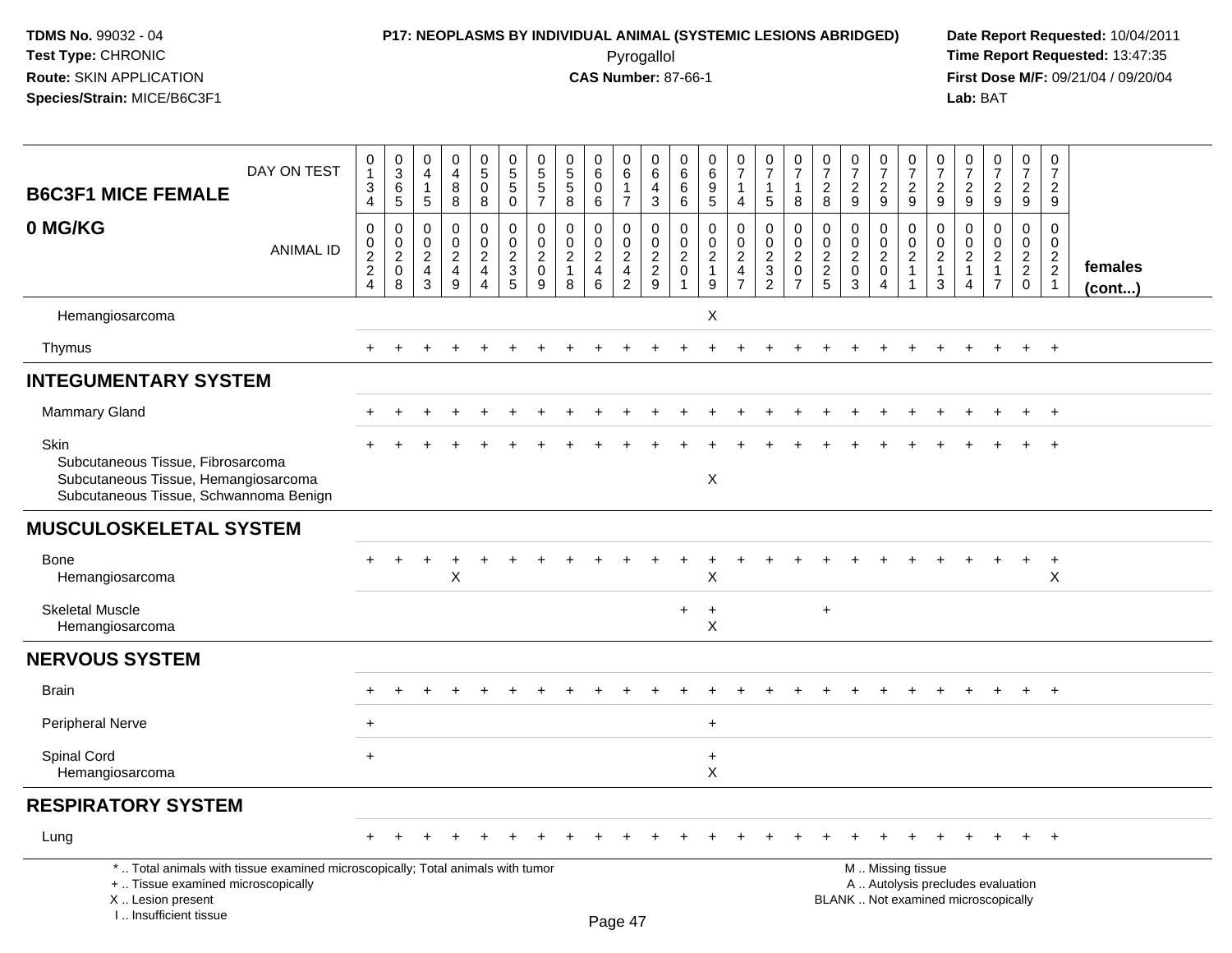### **P17: NEOPLASMS BY INDIVIDUAL ANIMAL (SYSTEMIC LESIONS ABRIDGED) Date Report Requested:** 10/04/2011 Pyrogallol **Time Report Requested:** 13:47:35

**First Dose M/F:** 09/21/04 / 09/20/04<br>Lab: BAT **Lab:** BAT

| DAY ON TEST<br><b>B6C3F1 MICE FEMALE</b>                                                                                 | $\mathbf 0$<br>$\mathbf{1}$<br>$\sqrt{3}$<br>4                                     | $\begin{matrix} 0 \\ 3 \\ 6 \end{matrix}$<br>$\sqrt{5}$ | 0<br>$\overline{\mathbf{4}}$<br>$\mathbf{1}$<br>$\sqrt{5}$   | 0<br>$\overline{4}$<br>8<br>$\bf 8$ | $\begin{smallmatrix}0\5\0\end{smallmatrix}$<br>8                  | $\begin{array}{c} 0 \\ 5 \\ 5 \end{array}$<br>$\mathsf{O}\xspace$ | 0<br>$\sqrt{5}$<br>$\overline{5}$<br>$\overline{7}$  | $\begin{array}{c} 0 \\ 5 \end{array}$<br>$\sqrt{5}$<br>8 | $\begin{matrix} 0 \\ 6 \end{matrix}$<br>$\pmb{0}$<br>$\,6\,$ | $\begin{array}{c} 0 \\ 6 \end{array}$<br>$\mathbf{1}$<br>$\overline{7}$ | $\begin{array}{c} 0 \\ 6 \end{array}$<br>$\overline{4}$<br>$\sqrt{3}$ | $\boldsymbol{0}$<br>$\,6\,$<br>$\,6\,$<br>$\,6$                          | $\pmb{0}$<br>$\,6\,$<br>$9\,$<br>5                                       | $\begin{smallmatrix}0\\7\end{smallmatrix}$<br>$\mathbf{1}$<br>4 | $\frac{0}{7}$<br>$\mathbf{1}$<br>$5\,$                            | $\frac{0}{7}$<br>$\mathbf{1}$<br>8                                             | $\frac{0}{7}$<br>$\frac{2}{8}$ | $\frac{0}{7}$<br>$\overline{c}$<br>9                      | $\frac{0}{7}$<br>$\frac{2}{9}$          | $\frac{0}{7}$<br>$\frac{2}{9}$                  | $\frac{0}{7}$<br>$\frac{2}{9}$                   | $\overline{0}$<br>$\overline{7}$<br>$\frac{2}{9}$                       | $\frac{0}{7}$<br>$\frac{2}{9}$                    | $\frac{0}{7}$<br>$\frac{2}{9}$                | $\frac{0}{7}$<br>$\frac{2}{9}$       |                         |
|--------------------------------------------------------------------------------------------------------------------------|------------------------------------------------------------------------------------|---------------------------------------------------------|--------------------------------------------------------------|-------------------------------------|-------------------------------------------------------------------|-------------------------------------------------------------------|------------------------------------------------------|----------------------------------------------------------|--------------------------------------------------------------|-------------------------------------------------------------------------|-----------------------------------------------------------------------|--------------------------------------------------------------------------|--------------------------------------------------------------------------|-----------------------------------------------------------------|-------------------------------------------------------------------|--------------------------------------------------------------------------------|--------------------------------|-----------------------------------------------------------|-----------------------------------------|-------------------------------------------------|--------------------------------------------------|-------------------------------------------------------------------------|---------------------------------------------------|-----------------------------------------------|--------------------------------------|-------------------------|
| 0 MG/KG<br><b>ANIMAL ID</b>                                                                                              | $\pmb{0}$<br>$\begin{array}{c} 0 \\ 2 \\ 2 \end{array}$<br>$\overline{\mathbf{A}}$ | 0<br>$\mathop{2}\limits^{\mathbb{O}}$<br>$\pmb{0}$<br>8 | 0<br>$\mathop{2}\limits^{\mathbb{O}}$<br>$\overline{4}$<br>3 | 0<br>$\frac{0}{2}$<br>9             | $\begin{array}{c} 0 \\ 0 \\ 2 \\ 4 \end{array}$<br>$\overline{4}$ | $\begin{array}{c} 0 \\ 0 \\ 2 \\ 3 \end{array}$<br>5              | 0<br>$\pmb{0}$<br>$\overline{c}$<br>$\mathbf 0$<br>9 | 0<br>$\pmb{0}$<br>$\overline{2}$<br>$\overline{1}$<br>8  | 0<br>$_2^0$<br>$\overline{4}$<br>6                           | 0<br>$\frac{0}{2}$<br>$\overline{2}$                                    | $\pmb{0}$<br>$\frac{0}{2}$<br>9                                       | 0<br>$\begin{smallmatrix} 0\\2 \end{smallmatrix}$<br>$\mathsf{O}\xspace$ | 0<br>$\begin{smallmatrix} 0\\2 \end{smallmatrix}$<br>$\overline{1}$<br>9 | 0<br>$\frac{0}{2}$<br>$\overline{4}$<br>$\overline{ }$          | 0<br>$\frac{0}{2}$<br>$\ensuremath{\mathsf{3}}$<br>$\overline{2}$ | $\begin{smallmatrix} 0\\0\\2 \end{smallmatrix}$<br>$\pmb{0}$<br>$\overline{ }$ | 00225                          | 0<br>$\mathop{2}\limits^{\mathbb{O}}$<br>$\mathbf 0$<br>3 | 0<br>$_{2}^{\rm 0}$<br>$\mathbf 0$<br>4 | 0<br>$\begin{array}{c} 0 \\ 2 \\ 1 \end{array}$ | $\pmb{0}$<br>$_{2}^{\rm 0}$<br>$\mathbf{1}$<br>3 | 0<br>$\boldsymbol{0}$<br>$\sqrt{2}$<br>$\overline{1}$<br>$\overline{4}$ | 0<br>$\pmb{0}$<br>$\frac{2}{1}$<br>$\overline{7}$ | 0<br>$\mathbf 0$<br>$\frac{2}{2}$<br>$\Omega$ | 0<br>$\frac{0}{2}$<br>$\overline{1}$ | females<br>$($ cont $)$ |
| Adenoma<br>Alveolar/Bronchiolar Adenoma<br>Alveolar/Bronchiolar Carcinoma<br>Hepatocellular Carcinoma, Metastatic, Liver |                                                                                    |                                                         |                                                              | $\pmb{\times}$                      |                                                                   |                                                                   | $\mathsf X$                                          |                                                          |                                                              |                                                                         |                                                                       |                                                                          |                                                                          |                                                                 | X<br>$\mathsf{X}$                                                 |                                                                                |                                |                                                           |                                         |                                                 |                                                  |                                                                         |                                                   |                                               |                                      |                         |
| Nose                                                                                                                     |                                                                                    |                                                         |                                                              |                                     |                                                                   |                                                                   |                                                      |                                                          |                                                              |                                                                         |                                                                       |                                                                          |                                                                          |                                                                 |                                                                   |                                                                                |                                |                                                           |                                         |                                                 |                                                  |                                                                         |                                                   |                                               | $^{+}$                               |                         |
| Trachea                                                                                                                  |                                                                                    |                                                         |                                                              |                                     |                                                                   |                                                                   |                                                      |                                                          |                                                              |                                                                         |                                                                       |                                                                          |                                                                          |                                                                 |                                                                   |                                                                                |                                |                                                           |                                         |                                                 |                                                  |                                                                         |                                                   |                                               | $+$                                  |                         |
| <b>SPECIAL SENSES SYSTEM</b>                                                                                             |                                                                                    |                                                         |                                                              |                                     |                                                                   |                                                                   |                                                      |                                                          |                                                              |                                                                         |                                                                       |                                                                          |                                                                          |                                                                 |                                                                   |                                                                                |                                |                                                           |                                         |                                                 |                                                  |                                                                         |                                                   |                                               |                                      |                         |
| Eye                                                                                                                      |                                                                                    |                                                         |                                                              |                                     |                                                                   |                                                                   |                                                      |                                                          |                                                              |                                                                         |                                                                       |                                                                          |                                                                          |                                                                 |                                                                   |                                                                                |                                |                                                           |                                         |                                                 |                                                  |                                                                         |                                                   |                                               | $\overline{+}$                       |                         |
| <b>Harderian Gland</b><br>Adenoma<br>Carcinoma                                                                           |                                                                                    |                                                         |                                                              |                                     |                                                                   |                                                                   |                                                      |                                                          |                                                              |                                                                         |                                                                       |                                                                          |                                                                          |                                                                 |                                                                   |                                                                                |                                |                                                           |                                         |                                                 |                                                  |                                                                         |                                                   |                                               |                                      |                         |
| <b>URINARY SYSTEM</b>                                                                                                    |                                                                                    |                                                         |                                                              |                                     |                                                                   |                                                                   |                                                      |                                                          |                                                              |                                                                         |                                                                       |                                                                          |                                                                          |                                                                 |                                                                   |                                                                                |                                |                                                           |                                         |                                                 |                                                  |                                                                         |                                                   |                                               |                                      |                         |
| Kidney<br>Hemangiosarcoma                                                                                                |                                                                                    |                                                         |                                                              |                                     |                                                                   |                                                                   |                                                      |                                                          |                                                              |                                                                         |                                                                       |                                                                          |                                                                          |                                                                 |                                                                   |                                                                                |                                |                                                           |                                         |                                                 |                                                  |                                                                         |                                                   | $+$                                           | $+$<br>$\pmb{\times}$                |                         |
| <b>Urinary Bladder</b>                                                                                                   | $\pm$                                                                              |                                                         |                                                              |                                     |                                                                   |                                                                   |                                                      |                                                          |                                                              |                                                                         |                                                                       |                                                                          |                                                                          |                                                                 |                                                                   |                                                                                |                                |                                                           |                                         |                                                 |                                                  |                                                                         |                                                   | $\ddot{}$                                     | $+$                                  |                         |
| <b>SYSTEMIC LESIONS</b>                                                                                                  |                                                                                    |                                                         |                                                              |                                     |                                                                   |                                                                   |                                                      |                                                          |                                                              |                                                                         |                                                                       |                                                                          |                                                                          |                                                                 |                                                                   |                                                                                |                                |                                                           |                                         |                                                 |                                                  |                                                                         |                                                   |                                               |                                      |                         |
| Multiple Organ<br>Lymphoma Malignant                                                                                     | $\ddot{}$                                                                          | $\mathsf X$                                             |                                                              |                                     |                                                                   |                                                                   |                                                      |                                                          |                                                              | X                                                                       |                                                                       | X                                                                        |                                                                          | $\pmb{\times}$                                                  |                                                                   |                                                                                | X                              | $\mathsf{X}$                                              | $X$ $X$                                 |                                                 |                                                  |                                                                         |                                                   |                                               |                                      |                         |

\* .. Total animals with tissue examined microscopically; Total animals with tumor

+ .. Tissue examined microscopically

X .. Lesion present

I .. Insufficient tissue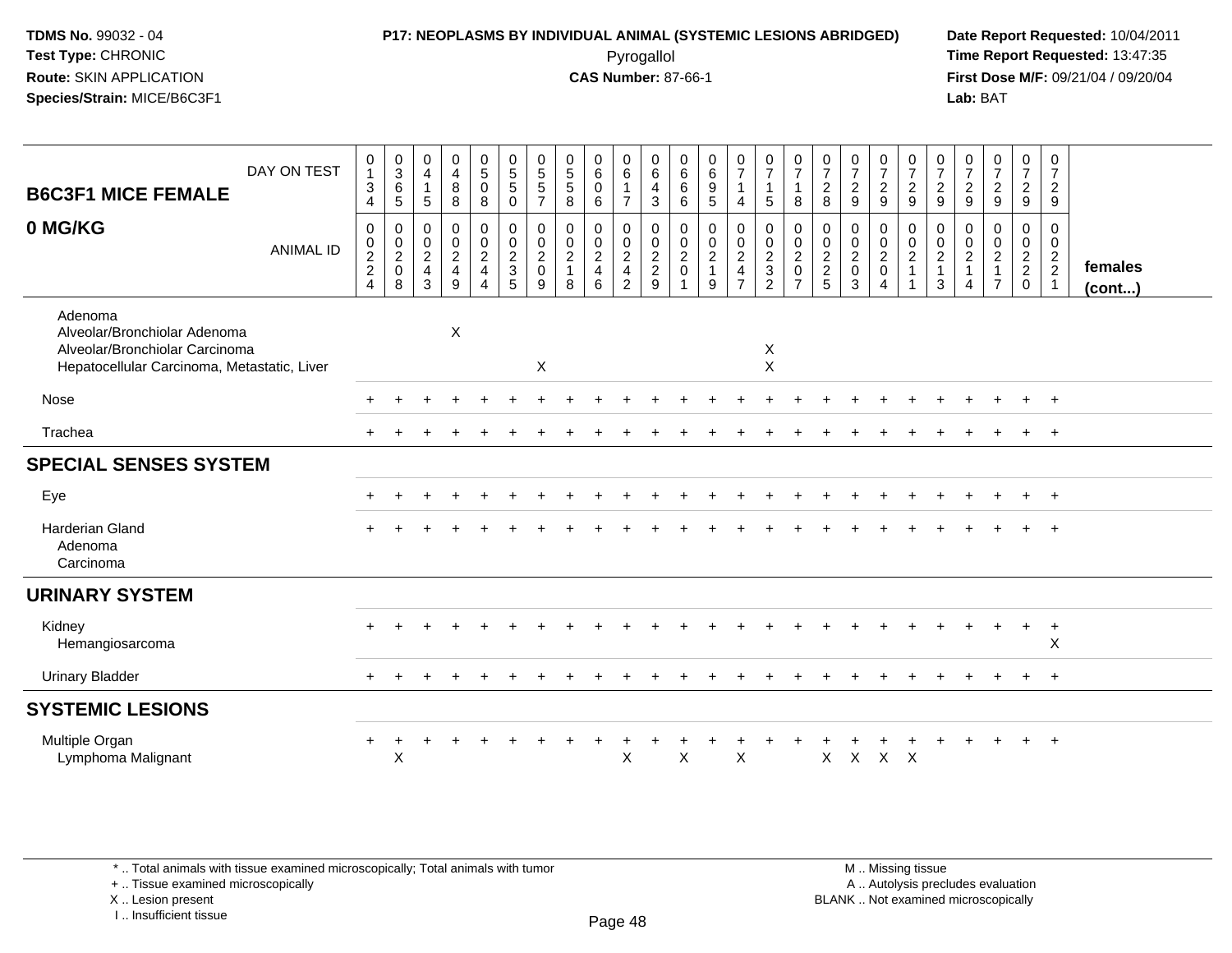### **P17: NEOPLASMS BY INDIVIDUAL ANIMAL (SYSTEMIC LESIONS ABRIDGED) Date Report Requested:** 10/04/2011 Pyrogallol **Time Report Requested:** 13:47:35

**First Dose M/F:** 09/21/04 / 09/20/04<br>Lab: BAT **Lab:** BAT

| <b>B6C3F1 MICE FEMALE</b><br>0 MG/KG                                 | DAY ON TEST<br><b>ANIMAL ID</b> | $\frac{0}{7}$<br>$\frac{2}{9}$<br>$\mathbf 0$<br>$\frac{0}{2}$<br>3 | $\begin{smallmatrix}0\\7\end{smallmatrix}$<br>$\frac{2}{9}$<br>0<br>$\pmb{0}$<br>$\frac{2}{2}$<br>$\overline{7}$ | $\frac{0}{7}$<br>$\frac{2}{9}$<br>0<br>0<br>$\frac{2}{8}$ | $\frac{0}{7}$<br>$\frac{2}{9}$<br>0<br>$\pmb{0}$<br>$\frac{2}{3}$<br>$\overline{1}$ | $\frac{0}{7}$<br>$\frac{2}{9}$<br>0<br>0<br>$\overline{c}$<br>$\mathfrak{Z}$<br>$\overline{3}$ | $\frac{0}{7}$<br>$\frac{2}{9}$<br>$\mathbf 0$<br>$\mathbf 0$<br>$\frac{2}{3}$<br>6 | $\frac{0}{7}$<br>$\frac{2}{9}$<br>$\mathbf 0$<br>$\mathbf 0$<br>$\frac{2}{3}$<br>$9\,$ | $\frac{0}{7}$<br>$\frac{2}{9}$<br>$\mathbf 0$<br>$\mathbf 0$<br>$\frac{2}{4}$<br>$\mathbf 0$ | $\frac{0}{7}$<br>$\frac{2}{9}$<br>$\mathbf 0$<br>0<br>$\overline{2}$<br>$5\phantom{.0}$<br>$\mathbf{0}$ | $\frac{0}{7}$<br>$_0^3$<br>0<br>$\mathbf 0$<br>$\overline{2}$<br>$\mathbf 0$<br>$\overline{2}$ | $\begin{array}{c} 0 \\ 7 \end{array}$<br>$_{0}^{3}$<br>$\mathbf 0$<br>$\pmb{0}$<br>$\overline{2}$<br>$\pmb{0}$<br>$\overline{5}$ | $\begin{smallmatrix}0\\7\end{smallmatrix}$<br>$_0^3$<br>$\mathbf 0$<br>$\boldsymbol{0}$<br>$^2_{\rm 0}$<br>$\,6\,$ | $\begin{array}{c} 0 \\ 7 \end{array}$<br>$\sqrt{3}$<br>$\mathbf 0$<br>$\mathbf 0$<br>$\mathbf 0$<br>$\overline{2}$<br>$\overline{1}$<br>$\mathbf 0$ | $\begin{array}{c} 0 \\ 7 \end{array}$<br>$\sqrt{3}$<br>$\overline{0}$<br>$\mathbf 0$<br>$\pmb{0}$<br>$\overline{2}$<br>$\mathbf{1}$<br>$\overline{c}$ | $\frac{0}{7}$<br>$\ensuremath{\mathsf{3}}$<br>$\mathbf 0$<br>$\mathbf 0$<br>$\pmb{0}$<br>$\frac{2}{1}$<br>$5\overline{)}$ | $\frac{0}{7}$<br>$\mathbf{3}$<br>$\mathbf 0$<br>0<br>$\mathbf 0$<br>$\overline{c}$<br>$\mathbf{1}$<br>6 | $\frac{0}{7}$<br>$\mathbf{3}$<br>$\mathbf 0$<br>$\mathbf 0$<br>$\pmb{0}$<br>$\frac{2}{2}$ | $\begin{array}{c} 0 \\ 7 \end{array}$<br>$\frac{3}{0}$<br>$\mathbf 0$<br>$\pmb{0}$<br>$\frac{2}{2}$ 6 | $\frac{0}{7}$<br>$\mathbf{3}$<br>$\mathbf 0$<br>0<br>$\pmb{0}$<br>$\overline{2}$<br>$\mathbf{3}$<br>$\mathbf 0$ | $\begin{array}{c} 0 \\ 7 \end{array}$<br>$\frac{3}{0}$<br>$\mathbf 0$<br>$\mathbf 0$<br>$\frac{2}{3}$<br>$\overline{4}$ | $\begin{array}{c} 0 \\ 7 \end{array}$<br>3<br>$\mathbf 0$<br>0<br>0<br>$\frac{2}{3}$<br>$\overline{7}$ | $\frac{0}{7}$<br>$_{0}^{3}$<br>$\mathbf 0$<br>$\mathsf{O}\xspace$<br>$\frac{2}{3}$ | $\frac{0}{7}$<br>$\frac{3}{0}$<br>0<br>$\pmb{0}$<br>$\frac{2}{4}$<br>$\mathbf{1}$ | $\frac{0}{7}$<br>$\mathbf{3}$<br>$\overline{0}$<br>0<br>$\mathbf 0$<br>$\frac{2}{4}$<br>$\overline{5}$ | $\pmb{0}$<br>$\overline{7}$<br>3<br>$\mathbf 0$<br>0<br>$\mathbf 0$<br>$\overline{c}$<br>$\overline{4}$<br>$\,8\,$ | * TOTALS                                              |
|----------------------------------------------------------------------|---------------------------------|---------------------------------------------------------------------|------------------------------------------------------------------------------------------------------------------|-----------------------------------------------------------|-------------------------------------------------------------------------------------|------------------------------------------------------------------------------------------------|------------------------------------------------------------------------------------|----------------------------------------------------------------------------------------|----------------------------------------------------------------------------------------------|---------------------------------------------------------------------------------------------------------|------------------------------------------------------------------------------------------------|----------------------------------------------------------------------------------------------------------------------------------|--------------------------------------------------------------------------------------------------------------------|-----------------------------------------------------------------------------------------------------------------------------------------------------|-------------------------------------------------------------------------------------------------------------------------------------------------------|---------------------------------------------------------------------------------------------------------------------------|---------------------------------------------------------------------------------------------------------|-------------------------------------------------------------------------------------------|-------------------------------------------------------------------------------------------------------|-----------------------------------------------------------------------------------------------------------------|-------------------------------------------------------------------------------------------------------------------------|--------------------------------------------------------------------------------------------------------|------------------------------------------------------------------------------------|-----------------------------------------------------------------------------------|--------------------------------------------------------------------------------------------------------|--------------------------------------------------------------------------------------------------------------------|-------------------------------------------------------|
| <b>ALIMENTARY SYSTEM</b>                                             |                                 |                                                                     |                                                                                                                  |                                                           |                                                                                     |                                                                                                |                                                                                    |                                                                                        |                                                                                              |                                                                                                         |                                                                                                |                                                                                                                                  |                                                                                                                    |                                                                                                                                                     |                                                                                                                                                       |                                                                                                                           |                                                                                                         |                                                                                           |                                                                                                       |                                                                                                                 |                                                                                                                         |                                                                                                        |                                                                                    |                                                                                   |                                                                                                        |                                                                                                                    |                                                       |
| Esophagus                                                            |                                 |                                                                     |                                                                                                                  |                                                           |                                                                                     |                                                                                                |                                                                                    |                                                                                        |                                                                                              |                                                                                                         |                                                                                                |                                                                                                                                  |                                                                                                                    |                                                                                                                                                     |                                                                                                                                                       |                                                                                                                           |                                                                                                         |                                                                                           |                                                                                                       |                                                                                                                 |                                                                                                                         |                                                                                                        |                                                                                    |                                                                                   |                                                                                                        | $\overline{ }$                                                                                                     | 50                                                    |
| Gallbladder                                                          |                                 |                                                                     |                                                                                                                  |                                                           |                                                                                     |                                                                                                |                                                                                    |                                                                                        |                                                                                              |                                                                                                         |                                                                                                |                                                                                                                                  |                                                                                                                    |                                                                                                                                                     |                                                                                                                                                       |                                                                                                                           |                                                                                                         |                                                                                           |                                                                                                       |                                                                                                                 |                                                                                                                         |                                                                                                        |                                                                                    |                                                                                   |                                                                                                        |                                                                                                                    | 50                                                    |
| Intestine Large, Cecum                                               |                                 |                                                                     |                                                                                                                  |                                                           |                                                                                     |                                                                                                |                                                                                    |                                                                                        |                                                                                              |                                                                                                         |                                                                                                |                                                                                                                                  |                                                                                                                    |                                                                                                                                                     |                                                                                                                                                       |                                                                                                                           |                                                                                                         |                                                                                           |                                                                                                       |                                                                                                                 |                                                                                                                         |                                                                                                        |                                                                                    |                                                                                   |                                                                                                        |                                                                                                                    | 50                                                    |
| Intestine Large, Colon                                               |                                 |                                                                     |                                                                                                                  |                                                           |                                                                                     |                                                                                                |                                                                                    |                                                                                        |                                                                                              |                                                                                                         |                                                                                                |                                                                                                                                  |                                                                                                                    |                                                                                                                                                     |                                                                                                                                                       |                                                                                                                           |                                                                                                         |                                                                                           |                                                                                                       |                                                                                                                 |                                                                                                                         |                                                                                                        |                                                                                    |                                                                                   |                                                                                                        | $+$                                                                                                                | 50                                                    |
| Intestine Large, Rectum                                              |                                 |                                                                     |                                                                                                                  |                                                           |                                                                                     |                                                                                                |                                                                                    |                                                                                        |                                                                                              |                                                                                                         |                                                                                                |                                                                                                                                  |                                                                                                                    |                                                                                                                                                     |                                                                                                                                                       |                                                                                                                           |                                                                                                         |                                                                                           |                                                                                                       |                                                                                                                 |                                                                                                                         |                                                                                                        |                                                                                    |                                                                                   |                                                                                                        |                                                                                                                    | 50                                                    |
| Intestine Small, Duodenum                                            |                                 |                                                                     |                                                                                                                  |                                                           |                                                                                     |                                                                                                |                                                                                    |                                                                                        |                                                                                              |                                                                                                         |                                                                                                |                                                                                                                                  |                                                                                                                    |                                                                                                                                                     |                                                                                                                                                       |                                                                                                                           |                                                                                                         |                                                                                           |                                                                                                       |                                                                                                                 |                                                                                                                         |                                                                                                        |                                                                                    |                                                                                   |                                                                                                        |                                                                                                                    | 50                                                    |
| Intestine Small, Ileum                                               |                                 |                                                                     |                                                                                                                  |                                                           |                                                                                     |                                                                                                |                                                                                    |                                                                                        |                                                                                              |                                                                                                         |                                                                                                |                                                                                                                                  |                                                                                                                    |                                                                                                                                                     |                                                                                                                                                       |                                                                                                                           |                                                                                                         |                                                                                           |                                                                                                       |                                                                                                                 |                                                                                                                         |                                                                                                        |                                                                                    |                                                                                   |                                                                                                        | $\overline{+}$                                                                                                     | 50                                                    |
| Intestine Small, Jejunum<br>Carcinoma                                |                                 |                                                                     |                                                                                                                  |                                                           |                                                                                     |                                                                                                |                                                                                    |                                                                                        |                                                                                              |                                                                                                         |                                                                                                |                                                                                                                                  |                                                                                                                    |                                                                                                                                                     |                                                                                                                                                       |                                                                                                                           |                                                                                                         |                                                                                           |                                                                                                       |                                                                                                                 |                                                                                                                         |                                                                                                        |                                                                                    |                                                                                   | $\ddot{}$                                                                                              | $\ddot{}$<br>$\pmb{\times}$                                                                                        | 50<br>$\mathbf{1}$                                    |
| Liver<br>Hemangiosarcoma<br>Hepatoblastoma<br>Hepatocellular Adenoma |                                 |                                                                     |                                                                                                                  |                                                           |                                                                                     |                                                                                                |                                                                                    | $\sf X$                                                                                |                                                                                              |                                                                                                         |                                                                                                |                                                                                                                                  |                                                                                                                    |                                                                                                                                                     | X                                                                                                                                                     | $X$ $X$                                                                                                                   |                                                                                                         |                                                                                           | $X$ $X$                                                                                               |                                                                                                                 |                                                                                                                         |                                                                                                        |                                                                                    |                                                                                   |                                                                                                        |                                                                                                                    | 50<br>$\mathbf 1$<br>$\mathbf{1}$<br>$\boldsymbol{9}$ |
| Hepatocellular Adenoma, Multiple<br>Hepatocellular Carcinoma         |                                 | $X$ $X$                                                             |                                                                                                                  |                                                           | X                                                                                   | X                                                                                              | $\mathsf{X}$<br>$\boldsymbol{\mathsf{X}}$                                          |                                                                                        | $\boldsymbol{\mathsf{X}}$                                                                    |                                                                                                         | X                                                                                              | $\mathsf{X}$                                                                                                                     |                                                                                                                    | $\pmb{\times}$                                                                                                                                      |                                                                                                                                                       | X                                                                                                                         |                                                                                                         | X                                                                                         |                                                                                                       |                                                                                                                 | X                                                                                                                       |                                                                                                        |                                                                                    | X<br>$\pmb{\times}$                                                               |                                                                                                        | X<br>$\pmb{\times}$                                                                                                | 21<br>12                                              |
| Hepatocellular Carcinoma, Multiple                                   |                                 |                                                                     |                                                                                                                  |                                                           |                                                                                     | $X$ $X$                                                                                        |                                                                                    |                                                                                        |                                                                                              |                                                                                                         |                                                                                                | X                                                                                                                                |                                                                                                                    |                                                                                                                                                     |                                                                                                                                                       |                                                                                                                           |                                                                                                         |                                                                                           | X                                                                                                     |                                                                                                                 |                                                                                                                         |                                                                                                        |                                                                                    |                                                                                   |                                                                                                        |                                                                                                                    | $5\phantom{.0}$                                       |
| Mesentery                                                            |                                 | $+$                                                                 | $\ddot{}$                                                                                                        |                                                           | $+$                                                                                 | $+$                                                                                            |                                                                                    |                                                                                        |                                                                                              |                                                                                                         |                                                                                                |                                                                                                                                  |                                                                                                                    |                                                                                                                                                     | $\ddot{}$                                                                                                                                             |                                                                                                                           | $\ddot{}$                                                                                               |                                                                                           |                                                                                                       |                                                                                                                 | $+$                                                                                                                     | $+$                                                                                                    |                                                                                    |                                                                                   |                                                                                                        |                                                                                                                    | 20                                                    |
| Pancreas                                                             |                                 |                                                                     |                                                                                                                  |                                                           |                                                                                     |                                                                                                |                                                                                    |                                                                                        |                                                                                              |                                                                                                         |                                                                                                |                                                                                                                                  |                                                                                                                    |                                                                                                                                                     |                                                                                                                                                       |                                                                                                                           |                                                                                                         |                                                                                           |                                                                                                       |                                                                                                                 |                                                                                                                         |                                                                                                        |                                                                                    |                                                                                   |                                                                                                        |                                                                                                                    | 50                                                    |
| <b>Salivary Glands</b>                                               |                                 |                                                                     |                                                                                                                  |                                                           |                                                                                     |                                                                                                |                                                                                    |                                                                                        |                                                                                              |                                                                                                         |                                                                                                |                                                                                                                                  |                                                                                                                    |                                                                                                                                                     |                                                                                                                                                       |                                                                                                                           |                                                                                                         |                                                                                           |                                                                                                       |                                                                                                                 |                                                                                                                         |                                                                                                        |                                                                                    |                                                                                   |                                                                                                        |                                                                                                                    | 50                                                    |

\* .. Total animals with tissue examined microscopically; Total animals with tumor

+ .. Tissue examined microscopically

X .. Lesion present

I .. Insufficient tissue

M .. Missing tissue

y the contract of the contract of the contract of the contract of the contract of  $\mathsf A$  . Autolysis precludes evaluation

Lesion present BLANK .. Not examined microscopically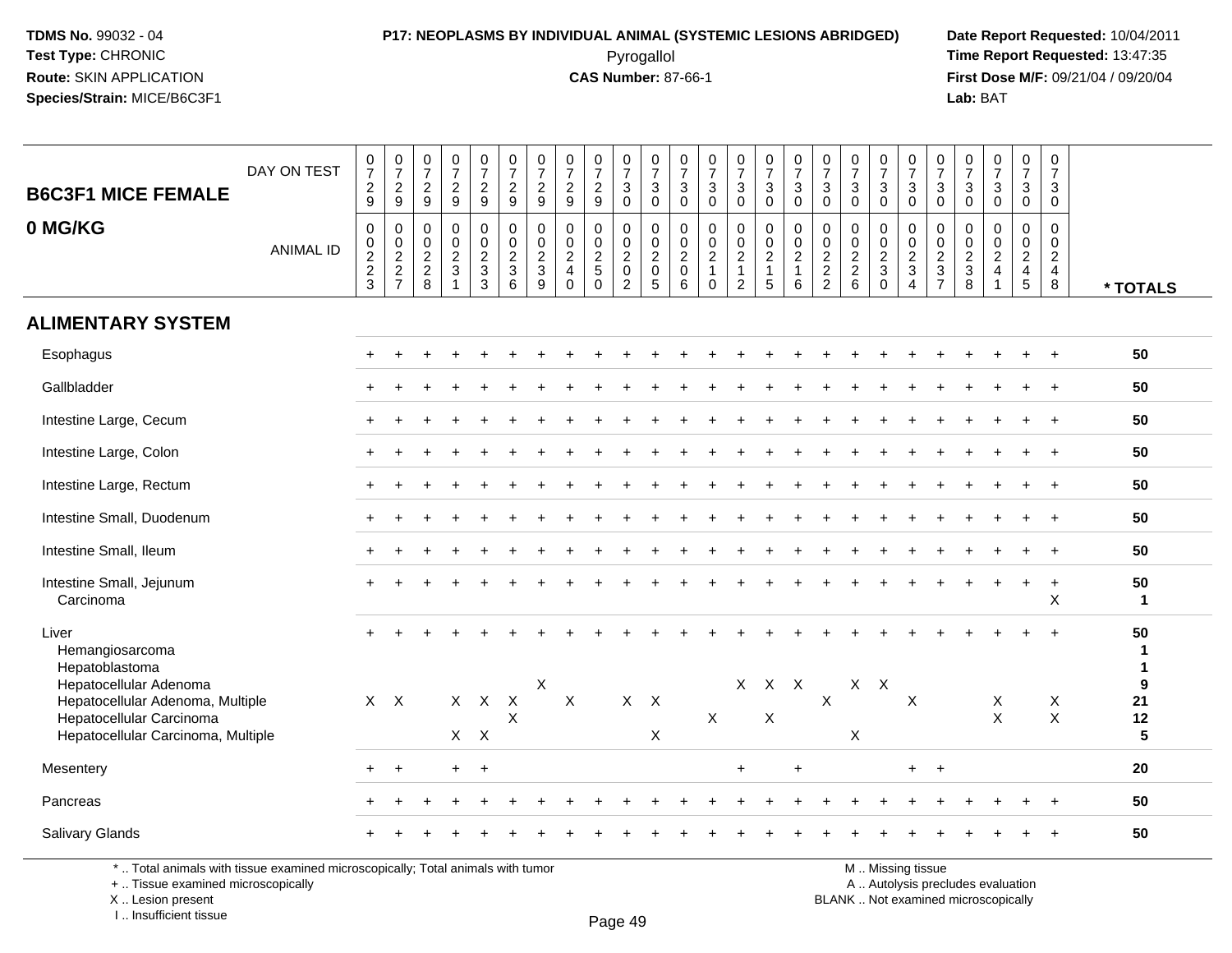### **P17: NEOPLASMS BY INDIVIDUAL ANIMAL (SYSTEMIC LESIONS ABRIDGED) Date Report Requested:** 10/04/2011 Pyrogallol **Time Report Requested:** 13:47:35

**First Dose M/F:** 09/21/04 / 09/20/04<br>Lab: BAT **Lab:** BAT

| <b>B6C3F1 MICE FEMALE</b><br>0 MG/KG             | DAY ON TEST<br><b>ANIMAL ID</b> | $\frac{0}{7}$<br>$\overline{c}$<br>9<br>$\mathbf 0$<br>$\frac{0}{2}$<br>3 | $\frac{0}{7}$<br>$\frac{2}{9}$<br>0<br>$\frac{0}{2}$<br>$\frac{2}{7}$ | $\frac{0}{7}$<br>$\overline{2}$<br>9<br>0<br>$\mathbf 0$<br>$\frac{2}{2}$ 8 | $\frac{0}{7}$<br>$\overline{2}$<br>9<br>0<br>$\mathbf 0$<br>$\overline{2}$<br>$\mathbf{3}$ | $\frac{0}{7}$<br>$\frac{2}{9}$<br>$\pmb{0}$<br>$\begin{array}{c} 0 \\ 2 \\ 3 \\ 3 \end{array}$ | $\begin{array}{c} 0 \\ 7 \end{array}$<br>$\overline{c}$<br>9<br>$\pmb{0}$<br>$\frac{0}{2}$<br>$\mathbf{3}$ | 0<br>$\overline{7}$<br>$\frac{2}{9}$<br>$\mathbf 0$<br>$\begin{smallmatrix} 0\\2 \end{smallmatrix}$<br>$\mathbf{3}$ | $\frac{0}{7}$<br>$\sqrt{2}$<br>9<br>$\mathbf 0$<br>$\mathbf 0$<br>$\overline{2}$<br>$\overline{4}$ | $\frac{0}{7}$<br>$\overline{2}$<br>9<br>$\mathbf 0$<br>$\mathbf 0$<br>$\overline{2}$<br>$5\phantom{.0}$ | $\frac{0}{7}$<br>$\mathbf{3}$<br>$\Omega$<br>$\pmb{0}$<br>$\frac{0}{2}$<br>$\pmb{0}$ | $\frac{0}{7}$<br>$\sqrt{3}$<br>$\Omega$<br>$\mathbf 0$<br>$\frac{0}{2}$<br>$\pmb{0}$ | 0<br>$\overline{7}$<br>$\sqrt{3}$<br>$\Omega$<br>$\mathbf 0$<br>$\mathsf{O}\xspace$<br>$\overline{2}$<br>$\mathbf 0$ | $\frac{0}{7}$<br>$\mathbf{3}$<br>$\Omega$<br>0<br>$\mathbf 0$<br>$\overline{2}$<br>$\mathbf{1}$ | $\frac{0}{7}$<br>$\mathbf{3}$<br>$\Omega$<br>0<br>$\mathsf{O}\xspace$<br>$\overline{2}$<br>1 | $\frac{0}{7}$<br>3<br>$\Omega$<br>0<br>$\frac{0}{2}$<br>$\overline{1}$ | $\frac{0}{7}$<br>$\sqrt{3}$<br>$\Omega$<br>$\mathbf 0$<br>$\frac{0}{2}$<br>$\mathbf{1}$ | $\frac{0}{7}$<br>$\mathbf{3}$<br>$\mathbf{0}$<br>$\mathbf 0$<br>$\begin{smallmatrix} 0\\2 \end{smallmatrix}$<br>$\frac{2}{2}$ | $\frac{0}{7}$<br>$\sqrt{3}$<br>$\Omega$<br>$\mathbf 0$<br>$\mathbf 0$<br>$\frac{2}{2}$ | $\frac{0}{7}$<br>3<br>$\Omega$<br>0<br>$\mathbf 0$<br>$\overline{2}$<br>3 | $\frac{0}{7}$<br>$\mathbf{3}$<br>$\Omega$<br>0<br>$\frac{0}{2}$<br>$\mathbf{3}$ | $\frac{0}{7}$<br>$\sqrt{3}$<br>$\Omega$<br>$\mathbf 0$<br>$\frac{0}{2}$ | $\frac{0}{7}$<br>$\mathbf{3}$<br>$\Omega$<br>$\mathbf 0$<br>$\begin{smallmatrix} 0\\2\\3 \end{smallmatrix}$ | $\frac{0}{7}$<br>$\sqrt{3}$<br>$\Omega$<br>$\mathbf 0$<br>$\mathbf 0$<br>$\overline{2}$<br>$\overline{4}$ | $\frac{0}{7}$<br>3<br>$\Omega$<br>0<br>$\mathbf 0$<br>$\overline{2}$<br>$\overline{4}$ | 0<br>$\overline{7}$<br>$\mathbf{3}$<br>$\mathbf 0$<br>$\mathbf 0$<br>$\mathbf 0$<br>$\frac{2}{4}$ |                    |
|--------------------------------------------------|---------------------------------|---------------------------------------------------------------------------|-----------------------------------------------------------------------|-----------------------------------------------------------------------------|--------------------------------------------------------------------------------------------|------------------------------------------------------------------------------------------------|------------------------------------------------------------------------------------------------------------|---------------------------------------------------------------------------------------------------------------------|----------------------------------------------------------------------------------------------------|---------------------------------------------------------------------------------------------------------|--------------------------------------------------------------------------------------|--------------------------------------------------------------------------------------|----------------------------------------------------------------------------------------------------------------------|-------------------------------------------------------------------------------------------------|----------------------------------------------------------------------------------------------|------------------------------------------------------------------------|-----------------------------------------------------------------------------------------|-------------------------------------------------------------------------------------------------------------------------------|----------------------------------------------------------------------------------------|---------------------------------------------------------------------------|---------------------------------------------------------------------------------|-------------------------------------------------------------------------|-------------------------------------------------------------------------------------------------------------|-----------------------------------------------------------------------------------------------------------|----------------------------------------------------------------------------------------|---------------------------------------------------------------------------------------------------|--------------------|
|                                                  |                                 |                                                                           |                                                                       |                                                                             |                                                                                            |                                                                                                | 6                                                                                                          | 9                                                                                                                   | $\Omega$                                                                                           | $\Omega$                                                                                                | 2                                                                                    | 5                                                                                    | 6                                                                                                                    | $\Omega$                                                                                        | $\overline{2}$                                                                               | 5                                                                      | 6                                                                                       |                                                                                                                               | 6                                                                                      | $\Omega$                                                                  | $\boldsymbol{\Lambda}$                                                          | $\overline{ }$                                                          | 8                                                                                                           |                                                                                                           | $5\phantom{.0}$                                                                        | 8                                                                                                 | * TOTALS           |
| Stomach, Forestomach<br>Squamous Cell Papilloma  |                                 |                                                                           |                                                                       |                                                                             |                                                                                            |                                                                                                |                                                                                                            |                                                                                                                     |                                                                                                    |                                                                                                         |                                                                                      |                                                                                      |                                                                                                                      |                                                                                                 |                                                                                              |                                                                        |                                                                                         |                                                                                                                               |                                                                                        |                                                                           |                                                                                 |                                                                         |                                                                                                             |                                                                                                           |                                                                                        |                                                                                                   | 50<br>$\mathbf{1}$ |
| Stomach, Glandular                               |                                 |                                                                           |                                                                       |                                                                             |                                                                                            |                                                                                                |                                                                                                            |                                                                                                                     |                                                                                                    |                                                                                                         |                                                                                      |                                                                                      |                                                                                                                      |                                                                                                 |                                                                                              |                                                                        |                                                                                         |                                                                                                                               |                                                                                        |                                                                           |                                                                                 |                                                                         |                                                                                                             |                                                                                                           |                                                                                        |                                                                                                   | 50                 |
| Tooth                                            |                                 |                                                                           |                                                                       |                                                                             |                                                                                            |                                                                                                |                                                                                                            |                                                                                                                     |                                                                                                    |                                                                                                         |                                                                                      |                                                                                      |                                                                                                                      |                                                                                                 |                                                                                              |                                                                        |                                                                                         |                                                                                                                               |                                                                                        |                                                                           |                                                                                 |                                                                         |                                                                                                             |                                                                                                           | $+$                                                                                    | $+$                                                                                               | $\mathbf{3}$       |
| <b>CARDIOVASCULAR SYSTEM</b>                     |                                 |                                                                           |                                                                       |                                                                             |                                                                                            |                                                                                                |                                                                                                            |                                                                                                                     |                                                                                                    |                                                                                                         |                                                                                      |                                                                                      |                                                                                                                      |                                                                                                 |                                                                                              |                                                                        |                                                                                         |                                                                                                                               |                                                                                        |                                                                           |                                                                                 |                                                                         |                                                                                                             |                                                                                                           |                                                                                        |                                                                                                   |                    |
| <b>Blood Vessel</b>                              |                                 |                                                                           |                                                                       |                                                                             |                                                                                            |                                                                                                |                                                                                                            |                                                                                                                     |                                                                                                    |                                                                                                         |                                                                                      |                                                                                      |                                                                                                                      |                                                                                                 |                                                                                              |                                                                        |                                                                                         |                                                                                                                               |                                                                                        |                                                                           |                                                                                 |                                                                         |                                                                                                             |                                                                                                           |                                                                                        |                                                                                                   | 50                 |
| Heart                                            |                                 | $\ddot{}$                                                                 |                                                                       |                                                                             |                                                                                            |                                                                                                |                                                                                                            |                                                                                                                     |                                                                                                    |                                                                                                         |                                                                                      |                                                                                      |                                                                                                                      |                                                                                                 |                                                                                              |                                                                        |                                                                                         |                                                                                                                               |                                                                                        |                                                                           |                                                                                 |                                                                         |                                                                                                             |                                                                                                           |                                                                                        |                                                                                                   | 50                 |
| <b>ENDOCRINE SYSTEM</b>                          |                                 |                                                                           |                                                                       |                                                                             |                                                                                            |                                                                                                |                                                                                                            |                                                                                                                     |                                                                                                    |                                                                                                         |                                                                                      |                                                                                      |                                                                                                                      |                                                                                                 |                                                                                              |                                                                        |                                                                                         |                                                                                                                               |                                                                                        |                                                                           |                                                                                 |                                                                         |                                                                                                             |                                                                                                           |                                                                                        |                                                                                                   |                    |
| <b>Adrenal Cortex</b><br>Adenoma                 |                                 | $\div$                                                                    |                                                                       |                                                                             |                                                                                            |                                                                                                |                                                                                                            |                                                                                                                     |                                                                                                    |                                                                                                         |                                                                                      |                                                                                      |                                                                                                                      |                                                                                                 |                                                                                              |                                                                        |                                                                                         |                                                                                                                               |                                                                                        |                                                                           |                                                                                 |                                                                         |                                                                                                             |                                                                                                           |                                                                                        | $\ddot{}$                                                                                         | 50<br>$\mathbf 1$  |
| Adrenal Medulla<br>Pheochromocytoma Benign       |                                 |                                                                           |                                                                       |                                                                             |                                                                                            |                                                                                                |                                                                                                            |                                                                                                                     |                                                                                                    |                                                                                                         | $\boldsymbol{\mathsf{X}}$                                                            |                                                                                      |                                                                                                                      |                                                                                                 |                                                                                              |                                                                        |                                                                                         |                                                                                                                               |                                                                                        |                                                                           |                                                                                 |                                                                         |                                                                                                             |                                                                                                           |                                                                                        |                                                                                                   | 50<br>$\mathbf{2}$ |
| Islets, Pancreatic<br>Adenoma                    |                                 | $+$                                                                       |                                                                       |                                                                             |                                                                                            |                                                                                                |                                                                                                            |                                                                                                                     |                                                                                                    |                                                                                                         |                                                                                      |                                                                                      |                                                                                                                      |                                                                                                 | $\ddot{}$<br>X                                                                               |                                                                        |                                                                                         |                                                                                                                               |                                                                                        |                                                                           |                                                                                 |                                                                         |                                                                                                             |                                                                                                           |                                                                                        | $\ddot{}$                                                                                         | 50<br>$\mathbf 1$  |
| Parathyroid Gland                                |                                 | $\ddot{}$                                                                 |                                                                       |                                                                             |                                                                                            |                                                                                                |                                                                                                            |                                                                                                                     |                                                                                                    |                                                                                                         |                                                                                      |                                                                                      |                                                                                                                      |                                                                                                 |                                                                                              |                                                                        |                                                                                         |                                                                                                                               |                                                                                        |                                                                           |                                                                                 |                                                                         |                                                                                                             |                                                                                                           |                                                                                        |                                                                                                   | 45                 |
| <b>Pituitary Gland</b><br>Pars Distalis, Adenoma |                                 | $\pm$                                                                     | X                                                                     |                                                                             |                                                                                            |                                                                                                |                                                                                                            |                                                                                                                     |                                                                                                    |                                                                                                         |                                                                                      |                                                                                      |                                                                                                                      |                                                                                                 | X                                                                                            | $\mathsf{X}$                                                           |                                                                                         |                                                                                                                               |                                                                                        |                                                                           |                                                                                 |                                                                         |                                                                                                             |                                                                                                           |                                                                                        |                                                                                                   | 50<br>4            |
| <b>Thyroid Gland</b>                             |                                 |                                                                           |                                                                       |                                                                             |                                                                                            |                                                                                                |                                                                                                            |                                                                                                                     |                                                                                                    |                                                                                                         |                                                                                      |                                                                                      |                                                                                                                      |                                                                                                 |                                                                                              |                                                                        |                                                                                         |                                                                                                                               |                                                                                        |                                                                           |                                                                                 |                                                                         |                                                                                                             |                                                                                                           |                                                                                        |                                                                                                   | 50                 |
|                                                  |                                 |                                                                           |                                                                       |                                                                             |                                                                                            |                                                                                                |                                                                                                            |                                                                                                                     |                                                                                                    |                                                                                                         |                                                                                      |                                                                                      |                                                                                                                      |                                                                                                 |                                                                                              |                                                                        |                                                                                         |                                                                                                                               |                                                                                        |                                                                           |                                                                                 |                                                                         |                                                                                                             |                                                                                                           |                                                                                        |                                                                                                   |                    |

#### **GENERAL BODY SYSTEM**

\* .. Total animals with tissue examined microscopically; Total animals with tumor

+ .. Tissue examined microscopically

 Lesion present BLANK .. Not examined microscopicallyX .. Lesion present

I .. Insufficient tissue

M .. Missing tissue

y the contract of the contract of the contract of the contract of the contract of  $\mathsf A$  . Autolysis precludes evaluation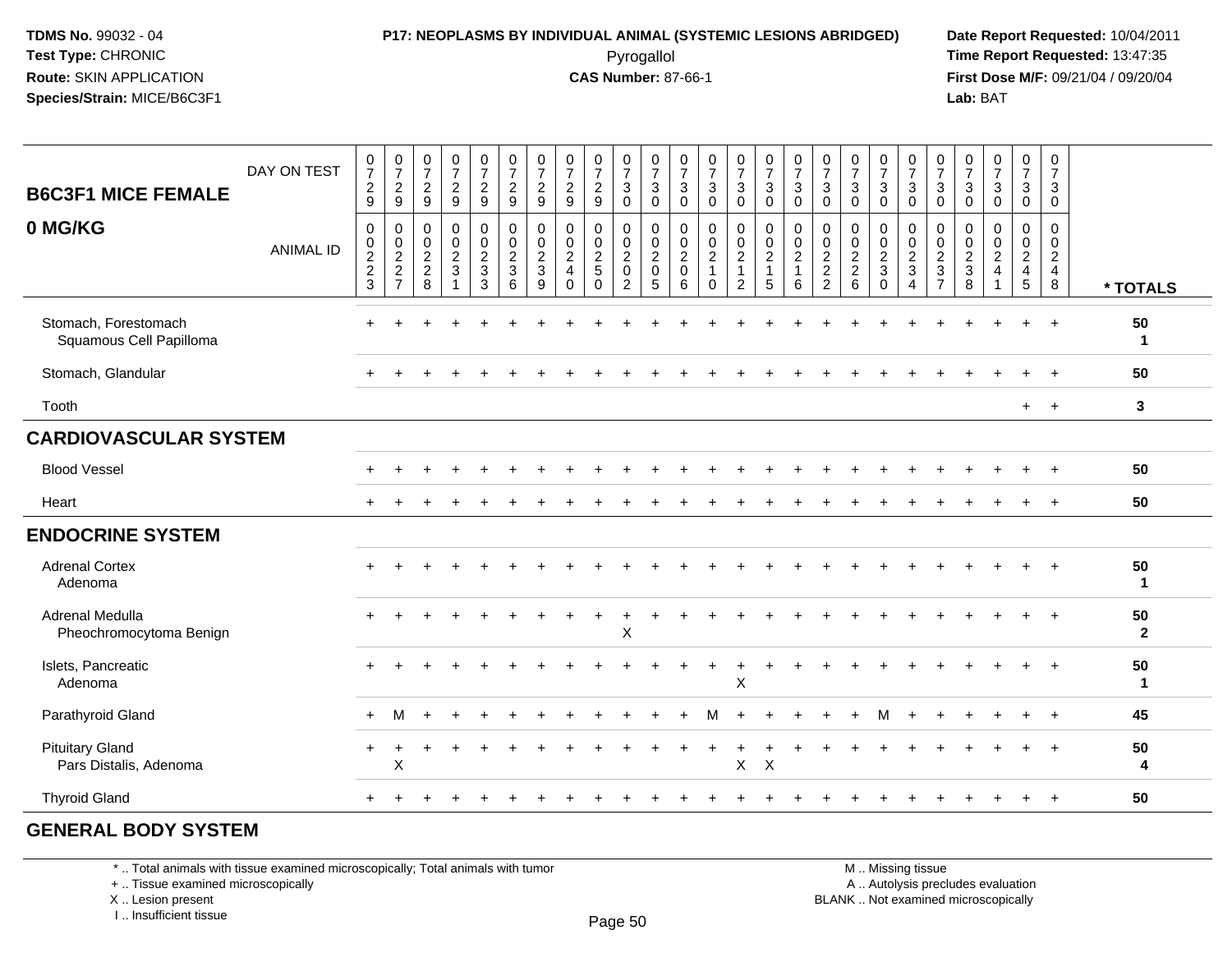## **P17: NEOPLASMS BY INDIVIDUAL ANIMAL (SYSTEMIC LESIONS ABRIDGED) Date Report Requested:** 10/04/2011

 Pyrogallol **Time Report Requested:** 13:47:35 **First Dose M/F:** 09/21/04 / 09/20/04<br>Lab: BAT **Lab:** BAT

| <b>B6C3F1 MICE FEMALE</b>                                                                                                                                             | DAY ON TEST      | $\begin{array}{c} 0 \\ 7 \end{array}$<br>$\frac{2}{9}$ | $\frac{0}{7}$<br>$\overline{2}$<br>9 | $\begin{smallmatrix}0\\7\end{smallmatrix}$<br>$\frac{2}{9}$ | $\begin{array}{c} 0 \\ 7 \end{array}$<br>$\boldsymbol{2}$<br>9                | $\frac{0}{7}$<br>$\overline{2}$<br>9                                | $\begin{array}{c} 0 \\ 7 \end{array}$<br>$\overline{a}$<br>$9\,$ | $\begin{array}{c} 0 \\ 7 \end{array}$<br>$\overline{c}$<br>9  | $\frac{0}{7}$<br>$\boldsymbol{2}$<br>$\boldsymbol{9}$                         | $\begin{array}{c} 0 \\ 7 \end{array}$<br>$\overline{c}$<br>9           | 0<br>$\overline{7}$<br>$\ensuremath{\mathsf{3}}$<br>$\mathbf 0$ | $\begin{array}{c} 0 \\ 7 \end{array}$<br>$\sqrt{3}$<br>$\mathbf 0$ | $\frac{0}{7}$<br>$\sqrt{3}$<br>$\mathbf 0$                     | $\frac{0}{7}$<br>$\sqrt{3}$<br>$\pmb{0}$                                 | $\begin{array}{c} 0 \\ 7 \end{array}$<br>3<br>$\mathbf 0$                      | $\begin{array}{c} 0 \\ 7 \end{array}$<br>$\sqrt{3}$<br>$\mathbf 0$             | $\begin{smallmatrix}0\\7\end{smallmatrix}$<br>$\sqrt{3}$<br>$\mathbf 0$ | $\begin{array}{c} 0 \\ 7 \end{array}$<br>$\mathbf{3}$<br>$\mathbf 0$ | $\frac{0}{7}$<br>$\sqrt{3}$<br>$\mathbf 0$                  | $\frac{0}{7}$<br>3<br>$\mathbf 0$                                        | $\begin{array}{c} 0 \\ 7 \end{array}$<br>$\sqrt{3}$<br>$\overline{0}$ | $\begin{array}{c} 0 \\ 7 \end{array}$<br>$\sqrt{3}$<br>$\mathbf 0$ | $\pmb{0}$<br>$\overline{7}$<br>$\ensuremath{\mathsf{3}}$<br>$\mathbf 0$ | $\frac{0}{7}$<br>$\ensuremath{\mathsf{3}}$<br>$\mathbf 0$                 | $\frac{0}{7}$<br>3<br>$\mathbf 0$                       | $\begin{smallmatrix}0\\7\end{smallmatrix}$<br>$\mathbf{3}$<br>$\mathbf 0$ |                                   |
|-----------------------------------------------------------------------------------------------------------------------------------------------------------------------|------------------|--------------------------------------------------------|--------------------------------------|-------------------------------------------------------------|-------------------------------------------------------------------------------|---------------------------------------------------------------------|------------------------------------------------------------------|---------------------------------------------------------------|-------------------------------------------------------------------------------|------------------------------------------------------------------------|-----------------------------------------------------------------|--------------------------------------------------------------------|----------------------------------------------------------------|--------------------------------------------------------------------------|--------------------------------------------------------------------------------|--------------------------------------------------------------------------------|-------------------------------------------------------------------------|----------------------------------------------------------------------|-------------------------------------------------------------|--------------------------------------------------------------------------|-----------------------------------------------------------------------|--------------------------------------------------------------------|-------------------------------------------------------------------------|---------------------------------------------------------------------------|---------------------------------------------------------|---------------------------------------------------------------------------|-----------------------------------|
| 0 MG/KG                                                                                                                                                               | <b>ANIMAL ID</b> | $\pmb{0}$<br>$\frac{0}{2}$<br>3                        | $\pmb{0}$<br>$\frac{0}{2}$<br>7      | $\mathbf 0$<br>$\boldsymbol{0}$<br>$\frac{2}{8}$            | $\mathbf 0$<br>$\mathbf 0$<br>$\overline{c}$<br>$\mathbf 3$<br>$\overline{1}$ | $\mathbf 0$<br>$\mathbf 0$<br>$\overline{c}$<br>$\mathfrak{S}$<br>3 | $\pmb{0}$<br>$\frac{0}{2}$<br>$\mathbf{3}$<br>6                  | $\mathbf 0$<br>$\mathbf 0$<br>$\sqrt{2}$<br>$\mathbf{3}$<br>9 | $\mathbf 0$<br>$\mathbf 0$<br>$\overline{c}$<br>$\overline{4}$<br>$\mathbf 0$ | $\mathbf 0$<br>$\mathbf 0$<br>$\overline{c}$<br>$\sqrt{5}$<br>$\Omega$ | $\mathbf 0$<br>0<br>$\overline{c}$<br>$\mathbf 0$<br>2          | $\mathbf 0$<br>$\pmb{0}$<br>$\overline{c}$<br>$\mathbf 0$<br>5     | $\mathbf 0$<br>$\mathbf 0$<br>$\overline{c}$<br>$\pmb{0}$<br>6 | $\mathbf 0$<br>$\mathbf 0$<br>$\overline{a}$<br>$\mathbf{1}$<br>$\Omega$ | $\mathbf 0$<br>$\pmb{0}$<br>$\boldsymbol{2}$<br>$\mathbf{1}$<br>$\overline{2}$ | $\pmb{0}$<br>$\begin{smallmatrix} 0\\2 \end{smallmatrix}$<br>$\mathbf{1}$<br>5 | $\mathbf 0$<br>$\mathop{2}\limits^{\mathbb{O}}$<br>$\mathbf{1}$<br>6    | 0<br>0<br>$\overline{c}$<br>$\overline{c}$<br>$\overline{2}$         | $\mathbf 0$<br>$\pmb{0}$<br>$\frac{2}{2}$<br>$6\phantom{a}$ | $\mathbf 0$<br>$\mathbf 0$<br>$\overline{c}$<br>$\mathbf{3}$<br>$\Omega$ | $\mathbf 0$<br>0<br>$\overline{c}$<br>$\mathbf{3}$<br>$\overline{4}$  | $\mathbf 0$<br>$\boldsymbol{0}$<br>$rac{2}{3}$                     | $\Omega$<br>$\mathbf 0$<br>$\overline{2}$<br>$\mathbf{3}$<br>8          | $\Omega$<br>$\mathbf 0$<br>$\overline{c}$<br>$\overline{\mathbf{4}}$<br>1 | 0<br>$\pmb{0}$<br>$\overline{a}$<br>$\overline{4}$<br>5 | $\mathbf 0$<br>$\mathbf 0$<br>$\sqrt{2}$<br>$\overline{4}$<br>$\bf 8$     | * TOTALS                          |
| Peritoneum                                                                                                                                                            |                  |                                                        |                                      |                                                             |                                                                               | $\ddot{}$                                                           |                                                                  |                                                               |                                                                               |                                                                        |                                                                 |                                                                    |                                                                |                                                                          |                                                                                |                                                                                |                                                                         |                                                                      |                                                             |                                                                          |                                                                       |                                                                    |                                                                         |                                                                           |                                                         |                                                                           | $\mathbf{1}$                      |
| <b>Tissue NOS</b><br>Mediastinum, Hemangiosarcoma                                                                                                                     |                  |                                                        |                                      |                                                             |                                                                               |                                                                     |                                                                  |                                                               |                                                                               |                                                                        |                                                                 |                                                                    |                                                                |                                                                          |                                                                                |                                                                                |                                                                         |                                                                      |                                                             |                                                                          |                                                                       |                                                                    |                                                                         |                                                                           |                                                         |                                                                           | $\mathbf{1}$<br>$\mathbf 1$       |
| <b>GENITAL SYSTEM</b>                                                                                                                                                 |                  |                                                        |                                      |                                                             |                                                                               |                                                                     |                                                                  |                                                               |                                                                               |                                                                        |                                                                 |                                                                    |                                                                |                                                                          |                                                                                |                                                                                |                                                                         |                                                                      |                                                             |                                                                          |                                                                       |                                                                    |                                                                         |                                                                           |                                                         |                                                                           |                                   |
| <b>Clitoral Gland</b>                                                                                                                                                 |                  |                                                        |                                      |                                                             |                                                                               |                                                                     |                                                                  |                                                               |                                                                               |                                                                        |                                                                 |                                                                    |                                                                |                                                                          |                                                                                |                                                                                |                                                                         |                                                                      |                                                             |                                                                          |                                                                       |                                                                    |                                                                         |                                                                           |                                                         |                                                                           | 49                                |
| Ovary<br>Cystadenoma<br>Granulosa Cell Tumor Benign<br>Hemangioma<br>Hemangiosarcoma                                                                                  |                  |                                                        |                                      |                                                             | X                                                                             |                                                                     |                                                                  |                                                               | Χ                                                                             |                                                                        |                                                                 |                                                                    |                                                                | X                                                                        |                                                                                |                                                                                |                                                                         | $\boldsymbol{\mathsf{X}}$                                            |                                                             |                                                                          |                                                                       |                                                                    |                                                                         |                                                                           |                                                         |                                                                           | 50<br>$\mathbf{2}$<br>1<br>1<br>1 |
| Oviduct                                                                                                                                                               |                  |                                                        |                                      |                                                             |                                                                               |                                                                     |                                                                  |                                                               |                                                                               |                                                                        |                                                                 |                                                                    |                                                                |                                                                          |                                                                                |                                                                                |                                                                         |                                                                      |                                                             |                                                                          |                                                                       |                                                                    |                                                                         |                                                                           |                                                         |                                                                           | $\mathbf{1}$                      |
| Uterus<br>Carcinoma<br>Polyp Stromal                                                                                                                                  |                  |                                                        |                                      |                                                             |                                                                               |                                                                     |                                                                  |                                                               |                                                                               |                                                                        |                                                                 |                                                                    |                                                                |                                                                          |                                                                                | X                                                                              |                                                                         |                                                                      |                                                             | $X$ $X$                                                                  |                                                                       |                                                                    |                                                                         |                                                                           |                                                         |                                                                           | 50<br>$\mathbf{1}$<br>3           |
| <b>HEMATOPOIETIC SYSTEM</b>                                                                                                                                           |                  |                                                        |                                      |                                                             |                                                                               |                                                                     |                                                                  |                                                               |                                                                               |                                                                        |                                                                 |                                                                    |                                                                |                                                                          |                                                                                |                                                                                |                                                                         |                                                                      |                                                             |                                                                          |                                                                       |                                                                    |                                                                         |                                                                           |                                                         |                                                                           |                                   |
| <b>Bone Marrow</b><br>Hemangiosarcoma                                                                                                                                 |                  |                                                        |                                      |                                                             |                                                                               |                                                                     |                                                                  |                                                               |                                                                               |                                                                        |                                                                 |                                                                    |                                                                |                                                                          |                                                                                |                                                                                |                                                                         |                                                                      |                                                             |                                                                          |                                                                       |                                                                    |                                                                         |                                                                           |                                                         |                                                                           | 50<br>3                           |
| Lymph Node                                                                                                                                                            |                  |                                                        | $\ddot{}$                            |                                                             |                                                                               | $\ddot{}$                                                           | $\ddot{}$                                                        | $\overline{+}$                                                |                                                                               |                                                                        | $\ddot{}$                                                       |                                                                    |                                                                |                                                                          |                                                                                |                                                                                |                                                                         |                                                                      |                                                             |                                                                          | $+$                                                                   | $+$                                                                |                                                                         |                                                                           |                                                         |                                                                           | 19                                |
| Lymph Node, Mandibular                                                                                                                                                |                  |                                                        |                                      |                                                             |                                                                               |                                                                     |                                                                  |                                                               |                                                                               |                                                                        |                                                                 |                                                                    |                                                                |                                                                          |                                                                                |                                                                                |                                                                         |                                                                      |                                                             |                                                                          |                                                                       |                                                                    |                                                                         |                                                                           |                                                         |                                                                           | 50                                |
| Lymph Node, Mesenteric                                                                                                                                                |                  |                                                        |                                      |                                                             |                                                                               |                                                                     |                                                                  |                                                               |                                                                               |                                                                        |                                                                 |                                                                    |                                                                |                                                                          |                                                                                |                                                                                |                                                                         |                                                                      |                                                             |                                                                          |                                                                       |                                                                    |                                                                         |                                                                           |                                                         |                                                                           | 50                                |
| Spleen                                                                                                                                                                |                  | $+$                                                    |                                      |                                                             |                                                                               |                                                                     |                                                                  |                                                               |                                                                               |                                                                        |                                                                 |                                                                    |                                                                |                                                                          |                                                                                |                                                                                |                                                                         | $\ddot{}$                                                            |                                                             | $\ddot{}$                                                                | $\ddot{}$                                                             | $\overline{+}$                                                     | $\ddot{}$                                                               |                                                                           | $\ddot{}$                                               | $\ddot{}$                                                                 | 50                                |
| *  Total animals with tissue examined microscopically; Total animals with tumor<br>+  Tissue examined microscopically<br>X  Lesion present<br>I., Insufficient tissue |                  |                                                        |                                      |                                                             |                                                                               |                                                                     |                                                                  |                                                               |                                                                               |                                                                        | Page 51                                                         |                                                                    |                                                                |                                                                          |                                                                                |                                                                                |                                                                         |                                                                      |                                                             |                                                                          | M  Missing tissue                                                     |                                                                    |                                                                         | A  Autolysis precludes evaluation<br>BLANK  Not examined microscopically  |                                                         |                                                                           |                                   |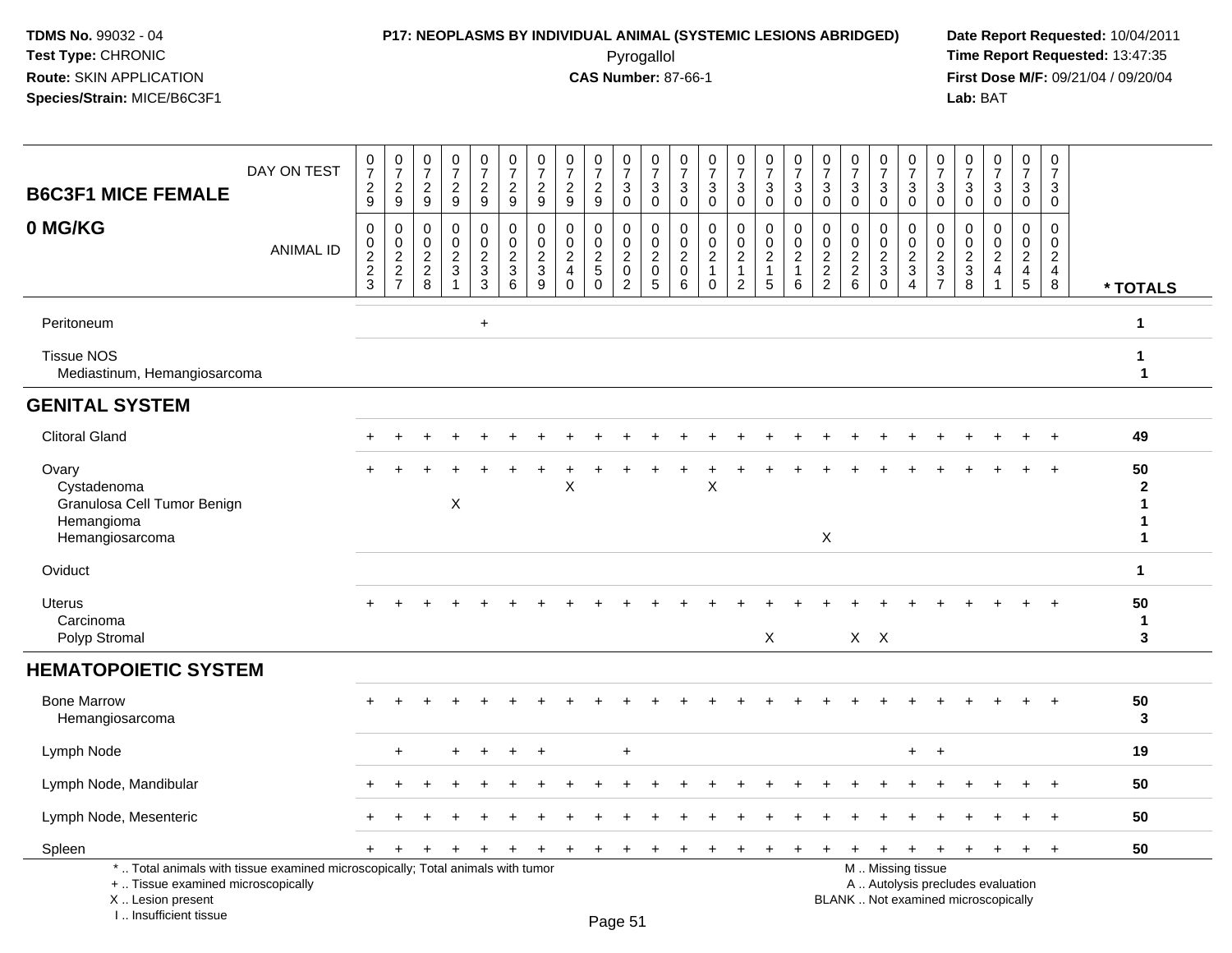### **P17: NEOPLASMS BY INDIVIDUAL ANIMAL (SYSTEMIC LESIONS ABRIDGED) Date Report Requested:** 10/04/2011 Pyrogallol **Time Report Requested:** 13:47:35

**First Dose M/F:** 09/21/04 / 09/20/04<br>Lab: BAT **Lab:** BAT

| <b>B6C3F1 MICE FEMALE</b>                                                                                                                                             | DAY ON TEST      | $\frac{0}{7}$<br>$\overline{c}$<br>9 | $\begin{array}{c} 0 \\ 7 \\ 2 \end{array}$<br>9 | $\frac{0}{7}$<br>$\frac{2}{9}$                 | $\begin{array}{c} 0 \\ 7 \end{array}$<br>$\boldsymbol{2}$<br>9 | $\begin{array}{c} 0 \\ 7 \end{array}$<br>$\boldsymbol{2}$<br>$9\,$ | $\frac{0}{7}$<br>$\overline{a}$<br>$9\,$      | $\begin{array}{c} 0 \\ 7 \end{array}$<br>$\overline{c}$<br>9  | $\frac{0}{7}$<br>$\overline{c}$<br>9                                 | $\begin{array}{c} 0 \\ 7 \end{array}$<br>$\boldsymbol{2}$<br>9 | $\begin{array}{c} 0 \\ 7 \end{array}$<br>$\ensuremath{\mathsf{3}}$<br>$\mathbf 0$ | $\frac{0}{7}$<br>$\mathbf{3}$<br>$\mathbf 0$          | $\frac{0}{7}$<br>$\ensuremath{\mathsf{3}}$<br>$\mathbf 0$            | $\frac{0}{7}$<br>$\sqrt{3}$<br>$\mathbf 0$                             | $\frac{0}{7}$<br>$\ensuremath{\mathsf{3}}$<br>$\mathbf 0$      | $\begin{array}{c} 0 \\ 7 \end{array}$<br>$\mathbf{3}$<br>$\mathbf 0$ | $\frac{0}{7}$<br>$\mathbf 3$<br>$\mathbf 0$                                   | $\begin{matrix} 0 \\ 7 \end{matrix}$<br>$\sqrt{3}$<br>$\mathbf 0$ | $\begin{array}{c} 0 \\ 7 \end{array}$<br>$\ensuremath{\mathsf{3}}$<br>$\mathbf 0$ | $\frac{0}{7}$<br>3<br>$\mathbf 0$   | $\begin{array}{c} 0 \\ 7 \end{array}$<br>3<br>$\mathbf 0$   | $\begin{array}{c} 0 \\ 7 \end{array}$<br>$\ensuremath{\mathsf{3}}$<br>$\mathbf 0$ | $\begin{array}{c} 0 \\ 7 \end{array}$<br>$\sqrt{3}$<br>$\mathbf 0$ | $\frac{0}{7}$<br>$\sqrt{3}$<br>$\mathbf 0$                               | $\frac{0}{7}$<br>$\ensuremath{\mathsf{3}}$<br>$\mathbf 0$                  | $\pmb{0}$<br>$\overline{7}$<br>$\ensuremath{\mathsf{3}}$<br>$\mathbf 0$  |                              |
|-----------------------------------------------------------------------------------------------------------------------------------------------------------------------|------------------|--------------------------------------|-------------------------------------------------|------------------------------------------------|----------------------------------------------------------------|--------------------------------------------------------------------|-----------------------------------------------|---------------------------------------------------------------|----------------------------------------------------------------------|----------------------------------------------------------------|-----------------------------------------------------------------------------------|-------------------------------------------------------|----------------------------------------------------------------------|------------------------------------------------------------------------|----------------------------------------------------------------|----------------------------------------------------------------------|-------------------------------------------------------------------------------|-------------------------------------------------------------------|-----------------------------------------------------------------------------------|-------------------------------------|-------------------------------------------------------------|-----------------------------------------------------------------------------------|--------------------------------------------------------------------|--------------------------------------------------------------------------|----------------------------------------------------------------------------|--------------------------------------------------------------------------|------------------------------|
| 0 MG/KG                                                                                                                                                               | <b>ANIMAL ID</b> | $\pmb{0}$<br>$\frac{0}{2}$<br>3      | $\pmb{0}$<br>$\frac{0}{2}$<br>7                 | $\boldsymbol{0}$<br>$\pmb{0}$<br>$\frac{2}{8}$ | $\pmb{0}$<br>$\mathbf 0$<br>$\frac{2}{3}$<br>$\overline{1}$    | 0<br>$\pmb{0}$<br>$\overline{2}$<br>$\mathbf{3}$<br>3              | $\pmb{0}$<br>$\frac{0}{2}$<br>$6\overline{6}$ | $\pmb{0}$<br>$\mathbf 0$<br>$\mathbf{2}$<br>$\mathbf{3}$<br>9 | 0<br>$\mathbf 0$<br>$\overline{c}$<br>$\overline{4}$<br>$\mathbf{0}$ | $\pmb{0}$<br>$\frac{0}{2}$<br>$\Omega$                         | 0<br>0<br>$\overline{2}$<br>$\mathbf 0$<br>$\overline{2}$                         | $\boldsymbol{0}$<br>$\mathbf 0$<br>$\frac{2}{0}$<br>5 | $\pmb{0}$<br>$\pmb{0}$<br>$\overline{c}$<br>$\mathsf{O}\xspace$<br>6 | $\pmb{0}$<br>$\pmb{0}$<br>$\boldsymbol{2}$<br>$\mathbf{1}$<br>$\Omega$ | $\mathsf 0$<br>$\frac{0}{2}$<br>$\mathbf{1}$<br>$\overline{2}$ | $\mathsf 0$<br>$_2^0$<br>$\mathbf{1}$<br>$5\phantom{.0}$             | $\mathbf 0$<br>$\boldsymbol{0}$<br>$\begin{array}{c} 2 \\ 1 \end{array}$<br>6 | $\pmb{0}$<br>$\mathbf 0$<br>$\frac{2}{2}$<br>$\overline{2}$       | $\pmb{0}$<br>$\begin{array}{c} 0 \\ 2 \\ 2 \end{array}$<br>$6\phantom{a}$         | 0<br>0<br>$\frac{2}{3}$<br>$\Omega$ | $\pmb{0}$<br>$\mathbf 0$<br>$\frac{2}{3}$<br>$\overline{4}$ | $\pmb{0}$<br>$\pmb{0}$<br>$\frac{2}{3}$<br>$\overline{7}$                         | $\mathbf 0$<br>$\mathbf 0$<br>$\frac{2}{3}$<br>8                   | $\Omega$<br>$\mathbf 0$<br>$\sqrt{2}$<br>$\overline{4}$                  | $\pmb{0}$<br>$\begin{smallmatrix} 0\\2 \end{smallmatrix}$<br>$\frac{4}{5}$ | $\mathsf 0$<br>$\mathbf 0$<br>$\begin{array}{c} 2 \\ 4 \\ 8 \end{array}$ | * TOTALS                     |
| Hemangiosarcoma                                                                                                                                                       |                  |                                      |                                                 |                                                |                                                                |                                                                    |                                               |                                                               |                                                                      |                                                                |                                                                                   |                                                       |                                                                      |                                                                        |                                                                |                                                                      |                                                                               |                                                                   |                                                                                   |                                     |                                                             |                                                                                   |                                                                    |                                                                          |                                                                            |                                                                          | $\mathbf 1$                  |
| Thymus                                                                                                                                                                |                  | $+$                                  | $\ddot{}$                                       |                                                |                                                                |                                                                    |                                               |                                                               |                                                                      |                                                                |                                                                                   |                                                       |                                                                      |                                                                        |                                                                |                                                                      |                                                                               |                                                                   |                                                                                   |                                     |                                                             |                                                                                   |                                                                    |                                                                          | $\ddot{}$                                                                  | $+$                                                                      | 50                           |
| <b>INTEGUMENTARY SYSTEM</b>                                                                                                                                           |                  |                                      |                                                 |                                                |                                                                |                                                                    |                                               |                                                               |                                                                      |                                                                |                                                                                   |                                                       |                                                                      |                                                                        |                                                                |                                                                      |                                                                               |                                                                   |                                                                                   |                                     |                                                             |                                                                                   |                                                                    |                                                                          |                                                                            |                                                                          |                              |
| <b>Mammary Gland</b>                                                                                                                                                  |                  |                                      |                                                 |                                                |                                                                |                                                                    |                                               |                                                               |                                                                      |                                                                |                                                                                   |                                                       |                                                                      |                                                                        |                                                                |                                                                      |                                                                               |                                                                   |                                                                                   |                                     |                                                             |                                                                                   |                                                                    |                                                                          |                                                                            |                                                                          | 50                           |
| <b>Skin</b><br>Subcutaneous Tissue, Fibrosarcoma<br>Subcutaneous Tissue, Hemangiosarcoma<br>Subcutaneous Tissue, Schwannoma Benign                                    |                  |                                      |                                                 |                                                |                                                                |                                                                    |                                               |                                                               |                                                                      |                                                                |                                                                                   |                                                       |                                                                      |                                                                        |                                                                |                                                                      |                                                                               | X                                                                 |                                                                                   |                                     |                                                             |                                                                                   |                                                                    | X                                                                        |                                                                            |                                                                          | 50<br>1<br>1                 |
| <b>MUSCULOSKELETAL SYSTEM</b>                                                                                                                                         |                  |                                      |                                                 |                                                |                                                                |                                                                    |                                               |                                                               |                                                                      |                                                                |                                                                                   |                                                       |                                                                      |                                                                        |                                                                |                                                                      |                                                                               |                                                                   |                                                                                   |                                     |                                                             |                                                                                   |                                                                    |                                                                          |                                                                            |                                                                          |                              |
| Bone<br>Hemangiosarcoma                                                                                                                                               |                  |                                      |                                                 |                                                |                                                                |                                                                    |                                               |                                                               |                                                                      |                                                                |                                                                                   |                                                       |                                                                      |                                                                        |                                                                |                                                                      |                                                                               |                                                                   |                                                                                   |                                     |                                                             |                                                                                   |                                                                    |                                                                          |                                                                            |                                                                          | 50<br>3                      |
| <b>Skeletal Muscle</b><br>Hemangiosarcoma                                                                                                                             |                  |                                      |                                                 |                                                |                                                                | $\ddot{}$                                                          |                                               |                                                               |                                                                      |                                                                |                                                                                   |                                                       |                                                                      |                                                                        |                                                                |                                                                      |                                                                               |                                                                   |                                                                                   |                                     |                                                             |                                                                                   |                                                                    |                                                                          |                                                                            |                                                                          | 4<br>$\mathbf 1$             |
| <b>NERVOUS SYSTEM</b>                                                                                                                                                 |                  |                                      |                                                 |                                                |                                                                |                                                                    |                                               |                                                               |                                                                      |                                                                |                                                                                   |                                                       |                                                                      |                                                                        |                                                                |                                                                      |                                                                               |                                                                   |                                                                                   |                                     |                                                             |                                                                                   |                                                                    |                                                                          |                                                                            |                                                                          |                              |
| <b>Brain</b>                                                                                                                                                          |                  |                                      |                                                 |                                                |                                                                |                                                                    |                                               |                                                               |                                                                      |                                                                |                                                                                   |                                                       |                                                                      |                                                                        |                                                                |                                                                      |                                                                               |                                                                   |                                                                                   |                                     |                                                             |                                                                                   |                                                                    |                                                                          |                                                                            |                                                                          | 50                           |
| Peripheral Nerve                                                                                                                                                      |                  |                                      |                                                 |                                                |                                                                |                                                                    |                                               |                                                               |                                                                      |                                                                |                                                                                   |                                                       |                                                                      |                                                                        |                                                                |                                                                      |                                                                               |                                                                   |                                                                                   |                                     |                                                             |                                                                                   |                                                                    |                                                                          |                                                                            |                                                                          | $\mathbf{2}$                 |
| Spinal Cord<br>Hemangiosarcoma                                                                                                                                        |                  |                                      |                                                 |                                                |                                                                |                                                                    |                                               |                                                               |                                                                      |                                                                |                                                                                   |                                                       |                                                                      |                                                                        |                                                                |                                                                      |                                                                               |                                                                   |                                                                                   |                                     |                                                             |                                                                                   |                                                                    |                                                                          |                                                                            |                                                                          | $\mathbf{2}$<br>$\mathbf{1}$ |
| <b>RESPIRATORY SYSTEM</b>                                                                                                                                             |                  |                                      |                                                 |                                                |                                                                |                                                                    |                                               |                                                               |                                                                      |                                                                |                                                                                   |                                                       |                                                                      |                                                                        |                                                                |                                                                      |                                                                               |                                                                   |                                                                                   |                                     |                                                             |                                                                                   |                                                                    |                                                                          |                                                                            |                                                                          |                              |
| Lung                                                                                                                                                                  |                  |                                      |                                                 |                                                |                                                                |                                                                    |                                               |                                                               |                                                                      |                                                                |                                                                                   |                                                       |                                                                      |                                                                        |                                                                |                                                                      |                                                                               |                                                                   |                                                                                   |                                     |                                                             |                                                                                   |                                                                    |                                                                          |                                                                            |                                                                          | 50                           |
| *  Total animals with tissue examined microscopically; Total animals with tumor<br>+  Tissue examined microscopically<br>X  Lesion present<br>I., Insufficient tissue |                  |                                      |                                                 |                                                |                                                                |                                                                    |                                               |                                                               |                                                                      |                                                                | Page 52                                                                           |                                                       |                                                                      |                                                                        |                                                                |                                                                      |                                                                               |                                                                   |                                                                                   |                                     | M  Missing tissue                                           |                                                                                   |                                                                    | A  Autolysis precludes evaluation<br>BLANK  Not examined microscopically |                                                                            |                                                                          |                              |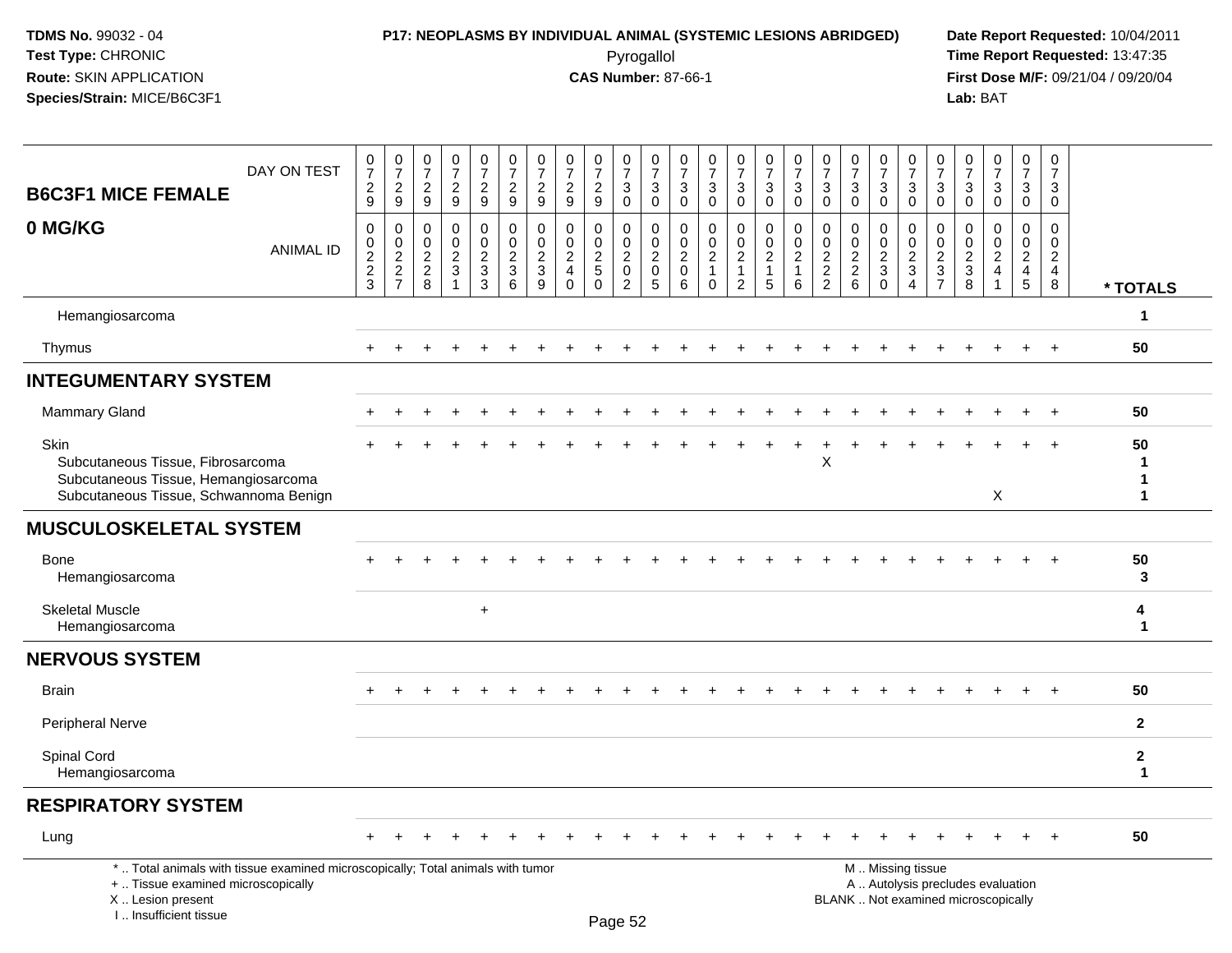### **P17: NEOPLASMS BY INDIVIDUAL ANIMAL (SYSTEMIC LESIONS ABRIDGED) Date Report Requested:** 10/04/2011 Pyrogallol **Time Report Requested:** 13:47:35

**First Dose M/F:** 09/21/04 / 09/20/04<br>Lab: BAT **Lab:** BAT

| DAY ON TEST<br><b>B6C3F1 MICE FEMALE</b>                                                                                 | $\frac{0}{7}$<br>$\overline{c}$<br>9   | $\frac{0}{7}$<br>$\frac{2}{9}$      | $\begin{smallmatrix}0\\7\end{smallmatrix}$<br>$\overline{2}$<br>$\boldsymbol{9}$ | $\frac{0}{7}$<br>$\boldsymbol{2}$<br>$\boldsymbol{9}$ | $\begin{array}{c} 0 \\ 7 \end{array}$<br>$\overline{2}$<br>$\boldsymbol{9}$ | $\frac{0}{7}$<br>$\overline{2}$<br>$\boldsymbol{9}$ | $\frac{0}{7}$<br>$\sqrt{2}$<br>9                | $\frac{0}{7}$<br>$\sqrt{2}$<br>$\boldsymbol{9}$                        | $\frac{0}{7}$<br>$\sqrt{2}$<br>$\boldsymbol{9}$ | $\frac{0}{7}$<br>$\overline{3}$<br>$\boldsymbol{0}$                          | $\frac{0}{7}$<br>$\mathbf{3}$<br>$\mathbf 0$                 | $\frac{0}{7}$<br>$\mathsf 3$<br>$\mathbf 0$                      | $\frac{0}{7}$<br>$\sqrt{3}$<br>$\pmb{0}$                               | $\frac{0}{7}$<br>$\mathsf 3$<br>$\mathbf 0$         | $\frac{0}{7}$<br>$\overline{3}$<br>$\pmb{0}$ | $\frac{0}{7}$<br>$\mathbf{3}$<br>$\mathbf 0$          | $\frac{0}{7}$<br>$\mathfrak{Z}$<br>0 | $\begin{array}{c} 0 \\ 7 \end{array}$<br>$\sqrt{3}$<br>$\mathbf 0$ | $\frac{0}{7}$<br>$\mathbf 3$<br>$\pmb{0}$     | $\begin{array}{c} 0 \\ 7 \\ 3 \end{array}$<br>$\pmb{0}$ | $\frac{0}{7}$<br>$\mathbf{3}$<br>$\mathbf 0$             | $\frac{0}{7}$<br>$\sqrt{3}$<br>$\pmb{0}$ | $\begin{array}{c} 0 \\ 7 \end{array}$<br>$\sqrt{3}$<br>$\pmb{0}$ | $\frac{0}{7}$<br>$\ensuremath{\mathsf{3}}$<br>$\overline{0}$ | $\boldsymbol{0}$<br>$\overline{7}$<br>$\mathbf{3}$<br>$\mathbf 0$ |                                         |
|--------------------------------------------------------------------------------------------------------------------------|----------------------------------------|-------------------------------------|----------------------------------------------------------------------------------|-------------------------------------------------------|-----------------------------------------------------------------------------|-----------------------------------------------------|-------------------------------------------------|------------------------------------------------------------------------|-------------------------------------------------|------------------------------------------------------------------------------|--------------------------------------------------------------|------------------------------------------------------------------|------------------------------------------------------------------------|-----------------------------------------------------|----------------------------------------------|-------------------------------------------------------|--------------------------------------|--------------------------------------------------------------------|-----------------------------------------------|---------------------------------------------------------|----------------------------------------------------------|------------------------------------------|------------------------------------------------------------------|--------------------------------------------------------------|-------------------------------------------------------------------|-----------------------------------------|
| 0 MG/KG<br><b>ANIMAL ID</b>                                                                                              | 0<br>$\boldsymbol{0}$<br>$\frac{2}{3}$ | 0<br>$\frac{0}{2}$<br>$\frac{2}{7}$ | $\boldsymbol{0}$<br>$\begin{array}{c} 0 \\ 2 \\ 2 \\ 8 \end{array}$              | 0<br>$\boldsymbol{0}$<br>$\frac{2}{3}$                | $\pmb{0}$<br>$\mathbf 0$<br>$\sqrt{2}$<br>$\sqrt{3}$<br>3                   | 0<br>$\boldsymbol{0}$<br>$\frac{2}{3}$<br>6         | 0<br>$\pmb{0}$<br>$\sqrt{2}$<br>$\sqrt{3}$<br>9 | $\mathbf 0$<br>$\mathbf 0$<br>$\sqrt{2}$<br>$\overline{4}$<br>$\Omega$ | 0<br>$\mathbf 0$<br>$\frac{2}{5}$<br>$\Omega$   | $\mathbf 0$<br>$\pmb{0}$<br>$\sqrt{2}$<br>$\boldsymbol{0}$<br>$\overline{2}$ | 0<br>$\pmb{0}$<br>$\overline{c}$<br>$\mathsf{O}\xspace$<br>5 | $\pmb{0}$<br>$\pmb{0}$<br>$\sqrt{2}$<br>$\mathsf{O}\xspace$<br>6 | $\pmb{0}$<br>$\mathbf 0$<br>$\overline{2}$<br>$\mathbf{1}$<br>$\Omega$ | 0<br>$\mathbf 0$<br>$\frac{2}{1}$<br>$\overline{c}$ | $\pmb{0}$<br>$\pmb{0}$<br>$\frac{2}{1}$<br>5 | 0<br>$\pmb{0}$<br>$\overline{c}$<br>$\mathbf{1}$<br>6 | 0<br>0<br>$\frac{2}{2}$              | 0<br>$\pmb{0}$<br>$\begin{array}{c} 2 \\ 2 \\ 6 \end{array}$       | 0<br>$\mathbf 0$<br>$\frac{2}{3}$<br>$\Omega$ | 0<br>$\frac{0}{2}$<br>$\overline{4}$                    | 0<br>0<br>$\sqrt{2}$<br>$\mathfrak{S}$<br>$\overline{7}$ | 0<br>0<br>$\frac{2}{3}$                  | $\mathbf 0$<br>$\begin{array}{c} 0 \\ 2 \\ 4 \end{array}$        | 0<br>$\frac{0}{2}$<br>$\overline{5}$                         | 0<br>$\mathbf 0$<br>$\sqrt{2}$<br>$\overline{4}$<br>8             | * TOTALS                                |
| Adenoma<br>Alveolar/Bronchiolar Adenoma<br>Alveolar/Bronchiolar Carcinoma<br>Hepatocellular Carcinoma, Metastatic, Liver |                                        |                                     |                                                                                  |                                                       | $\mathsf{X}$                                                                |                                                     |                                                 |                                                                        |                                                 |                                                                              |                                                              |                                                                  |                                                                        |                                                     | $\mathsf{X}$                                 |                                                       |                                      |                                                                    |                                               |                                                         | $\pmb{\times}$                                           |                                          |                                                                  |                                                              | X                                                                 | $\mathbf{2}$<br>$\overline{\mathbf{4}}$ |
| Nose                                                                                                                     |                                        |                                     |                                                                                  |                                                       |                                                                             |                                                     |                                                 |                                                                        |                                                 |                                                                              |                                                              |                                                                  |                                                                        |                                                     |                                              |                                                       |                                      |                                                                    |                                               |                                                         |                                                          |                                          |                                                                  |                                                              |                                                                   | 50                                      |
| Trachea                                                                                                                  |                                        |                                     |                                                                                  |                                                       |                                                                             |                                                     |                                                 |                                                                        |                                                 |                                                                              |                                                              |                                                                  |                                                                        |                                                     |                                              |                                                       |                                      |                                                                    |                                               |                                                         |                                                          |                                          |                                                                  |                                                              | $\overline{+}$                                                    | 50                                      |
| <b>SPECIAL SENSES SYSTEM</b>                                                                                             |                                        |                                     |                                                                                  |                                                       |                                                                             |                                                     |                                                 |                                                                        |                                                 |                                                                              |                                                              |                                                                  |                                                                        |                                                     |                                              |                                                       |                                      |                                                                    |                                               |                                                         |                                                          |                                          |                                                                  |                                                              |                                                                   |                                         |
| Eye                                                                                                                      |                                        |                                     |                                                                                  |                                                       |                                                                             |                                                     |                                                 |                                                                        |                                                 |                                                                              |                                                              |                                                                  |                                                                        |                                                     |                                              |                                                       |                                      |                                                                    |                                               |                                                         |                                                          |                                          |                                                                  |                                                              |                                                                   | 50                                      |
| <b>Harderian Gland</b><br>Adenoma<br>Carcinoma                                                                           |                                        |                                     |                                                                                  |                                                       |                                                                             | $X$ $X$                                             |                                                 |                                                                        |                                                 |                                                                              |                                                              |                                                                  |                                                                        |                                                     |                                              |                                                       |                                      |                                                                    |                                               |                                                         |                                                          |                                          |                                                                  | $\mathsf X$                                                  | $\ddot{}$                                                         | 50<br>1<br>$\mathbf{2}$                 |
| <b>URINARY SYSTEM</b>                                                                                                    |                                        |                                     |                                                                                  |                                                       |                                                                             |                                                     |                                                 |                                                                        |                                                 |                                                                              |                                                              |                                                                  |                                                                        |                                                     |                                              |                                                       |                                      |                                                                    |                                               |                                                         |                                                          |                                          |                                                                  |                                                              |                                                                   |                                         |
| Kidney<br>Hemangiosarcoma                                                                                                |                                        |                                     |                                                                                  |                                                       |                                                                             |                                                     |                                                 |                                                                        |                                                 |                                                                              |                                                              |                                                                  |                                                                        |                                                     |                                              |                                                       |                                      |                                                                    |                                               |                                                         |                                                          |                                          |                                                                  |                                                              |                                                                   | 50<br>$\mathbf{1}$                      |
| <b>Urinary Bladder</b>                                                                                                   | $\ddot{}$                              |                                     |                                                                                  |                                                       |                                                                             |                                                     |                                                 |                                                                        |                                                 |                                                                              |                                                              |                                                                  |                                                                        |                                                     |                                              |                                                       |                                      |                                                                    |                                               |                                                         |                                                          |                                          |                                                                  | $\ddot{}$                                                    | $+$                                                               | 50                                      |
| <b>SYSTEMIC LESIONS</b>                                                                                                  |                                        |                                     |                                                                                  |                                                       |                                                                             |                                                     |                                                 |                                                                        |                                                 |                                                                              |                                                              |                                                                  |                                                                        |                                                     |                                              |                                                       |                                      |                                                                    |                                               |                                                         |                                                          |                                          |                                                                  |                                                              |                                                                   |                                         |
| Multiple Organ<br>Lymphoma Malignant                                                                                     |                                        |                                     |                                                                                  |                                                       | X                                                                           |                                                     | X                                               |                                                                        |                                                 |                                                                              |                                                              |                                                                  |                                                                        |                                                     |                                              | X                                                     |                                      |                                                                    |                                               | X                                                       | $\boldsymbol{\mathsf{X}}$                                |                                          |                                                                  |                                                              |                                                                   | 50<br>13                                |

\* .. Total animals with tissue examined microscopically; Total animals with tumor

+ .. Tissue examined microscopically

X .. Lesion present

I .. Insufficient tissue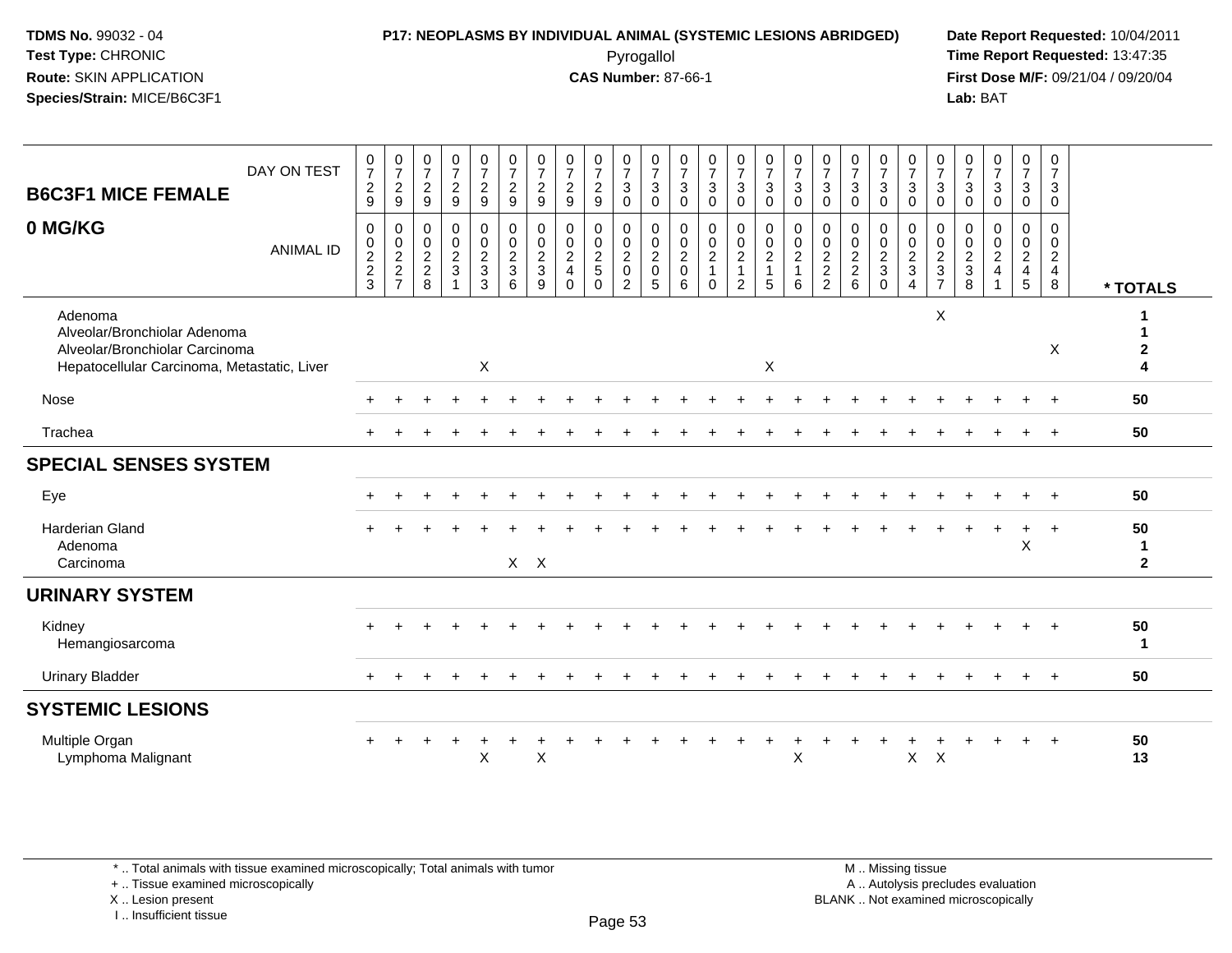# **P17: NEOPLASMS BY INDIVIDUAL ANIMAL (SYSTEMIC LESIONS ABRIDGED) Date Report Requested:** 10/04/2011

 Pyrogallol **Time Report Requested:** 13:47:35 **First Dose M/F:** 09/21/04 / 09/20/04<br>Lab: BAT **Lab:** BAT

| <b>B6C3F1 MICE FEMALE</b><br>5 MG/KG                                                                                         | DAY ON TEST      | $\begin{array}{c} 0 \\ 4 \\ 3 \\ 8 \end{array}$<br>$\mathsf 0$ | $^{\rm 0}_{\rm 5}$<br>$\frac{4}{2}$<br>$\,0\,$ | $\begin{array}{c} 0 \\ 5 \end{array}$<br>$\overline{a}$<br>$\overline{4}$<br>$\mathbf 0$ | $\begin{array}{c} 0 \\ 5 \end{array}$<br>$\overline{4}$<br>$\boldsymbol{9}$<br>$\mathbf 0$ | $\begin{array}{c} 0 \\ 5 \end{array}$<br>6<br>$\mathbf{1}$<br>0 | $\begin{array}{c} 0 \\ 5 \end{array}$<br>8<br>$\overline{2}$<br>0 | $\begin{array}{c} 0 \\ 5 \end{array}$<br>8<br>$\overline{9}$<br>$\mathbf 0$ | 0<br>$\sqrt{5}$<br>9<br>0<br>$\mathbf 0$      | $\begin{array}{c} 0 \\ 6 \end{array}$<br>$\mathbf 0$<br>$\overline{2}$<br>$\mathbf 0$ | $\begin{array}{c} 0 \\ 6 \end{array}$<br>$\overline{1}$<br>0 | $\begin{matrix} 0 \\ 6 \end{matrix}$<br>$\sqrt{3}$<br>$\overline{4}$<br>$\mathbf 0$ | 0<br>$\,6\,$<br>$\overline{4}$<br>$\overline{4}$<br>0 | 0<br>$\frac{6}{5}$<br>$\mathbf 0$              | $\begin{matrix} 0 \\ 6 \\ 6 \end{matrix}$<br>$\ddot{\mathbf{0}}$<br>0 | $\begin{smallmatrix} 0\\ 6 \end{smallmatrix}$<br>6<br>6<br>$\mathbf 0$ | $\begin{array}{c} 0 \\ 6 \end{array}$<br>$\begin{array}{c} 8 \\ 7 \end{array}$<br>$\mathbf 0$ | $\begin{array}{c} 0 \\ 6 \end{array}$<br>$9\,$<br>$\mathbf{1}$<br>$\mathbf 0$ | $\frac{0}{7}$<br>$\mathbf{1}$<br>$\,6\,$<br>$\mathbf 0$ | $\frac{0}{7}$<br>$\mathbf{1}$<br>8<br>0                           | $\frac{0}{7}$<br>$\mathbf{1}$<br>8<br>0 | $\frac{0}{7}$<br>$\frac{2}{9}$<br>$\mathbf 0$       | $\frac{0}{7}$<br>$\frac{2}{9}$<br>0                        | $\frac{0}{7}$<br>$\frac{2}{9}$<br>$\mathbf 0$ | $\frac{0}{7}$<br>$\frac{2}{9}$<br>$\mathbf 0$ | $\begin{smallmatrix}0\\7\end{smallmatrix}$<br>$\frac{2}{9}$<br>$\mathbf 0$ |                         |
|------------------------------------------------------------------------------------------------------------------------------|------------------|----------------------------------------------------------------|------------------------------------------------|------------------------------------------------------------------------------------------|--------------------------------------------------------------------------------------------|-----------------------------------------------------------------|-------------------------------------------------------------------|-----------------------------------------------------------------------------|-----------------------------------------------|---------------------------------------------------------------------------------------|--------------------------------------------------------------|-------------------------------------------------------------------------------------|-------------------------------------------------------|------------------------------------------------|-----------------------------------------------------------------------|------------------------------------------------------------------------|-----------------------------------------------------------------------------------------------|-------------------------------------------------------------------------------|---------------------------------------------------------|-------------------------------------------------------------------|-----------------------------------------|-----------------------------------------------------|------------------------------------------------------------|-----------------------------------------------|-----------------------------------------------|----------------------------------------------------------------------------|-------------------------|
|                                                                                                                              | <b>ANIMAL ID</b> | $\mathbf 0$<br>$\overline{2}$<br>$\,6\,$<br>$\Omega$           | $\frac{0}{2}$<br>$\,6$                         | $\mathbf 0$<br>$\frac{2}{5}$<br>$\overline{7}$                                           | $\mathbf 0$<br>$\overline{c}$<br>$\, 8$<br>3                                               | $\mathsf{O}\xspace$<br>$\boldsymbol{2}$<br>$\sqrt{5}$<br>8      | $\pmb{0}$<br>$\overline{2}$<br>$5\,$<br>$\mathbf{1}$              | $\mathbf 0$<br>$\overline{c}$<br>5<br>3                                     | $\mathbf 0$<br>$\overline{2}$<br>$\bf 8$<br>5 | $\mathbf 0$<br>$\frac{2}{5}$<br>5                                                     | $\mathbf 0$<br>$\boldsymbol{2}$<br>$\,6\,$<br>5              | $\mathbf 0$<br>$\overline{2}$<br>$\,6\,$<br>$\overline{7}$                          | $\mathbf 0$<br>$\overline{c}$<br>6                    | $\mathbf 0$<br>$\frac{2}{7}$<br>$\overline{7}$ | $\pmb{0}$<br>$\overline{2}$<br>$\,6\,$<br>$\overline{4}$              | $\mathbf 0$<br>$\overline{2}$<br>$\boldsymbol{9}$<br>8                 | $\mathbf 0$<br>$\sqrt{2}$<br>6<br>9                                                           | $\mathbf 0$<br>$\sqrt{2}$<br>8<br>8                                           | $\pmb{0}$<br>$\frac{2}{8}$<br>$6\phantom{a}$            | $\mathbf 0$<br>$\overline{2}$<br>$\overline{5}$<br>$6\phantom{1}$ | 0<br>$\overline{2}$<br>6<br>6           | $\boldsymbol{0}$<br>$\frac{2}{5}$<br>$\overline{2}$ | $\Omega$<br>$\overline{c}$<br>$\sqrt{5}$<br>$\overline{4}$ | $\Omega$<br>$\frac{2}{7}$<br>$\mathbf 0$      | $\mathbf 0$<br>$\frac{2}{7}$<br>$\mathbf{1}$  | $\mathbf 0$<br>$\frac{2}{7}$<br>$\overline{2}$                             | females<br>$($ cont $)$ |
| <b>ALIMENTARY SYSTEM</b>                                                                                                     |                  |                                                                |                                                |                                                                                          |                                                                                            |                                                                 |                                                                   |                                                                             |                                               |                                                                                       |                                                              |                                                                                     |                                                       |                                                |                                                                       |                                                                        |                                                                                               |                                                                               |                                                         |                                                                   |                                         |                                                     |                                                            |                                               |                                               |                                                                            |                         |
| Esophagus                                                                                                                    |                  |                                                                |                                                |                                                                                          |                                                                                            |                                                                 |                                                                   |                                                                             |                                               |                                                                                       |                                                              |                                                                                     |                                                       |                                                |                                                                       |                                                                        |                                                                                               |                                                                               |                                                         |                                                                   |                                         |                                                     |                                                            |                                               |                                               | $\overline{+}$                                                             |                         |
| Gallbladder                                                                                                                  |                  |                                                                |                                                |                                                                                          |                                                                                            |                                                                 |                                                                   |                                                                             |                                               |                                                                                       |                                                              |                                                                                     |                                                       |                                                |                                                                       |                                                                        |                                                                                               |                                                                               |                                                         |                                                                   |                                         |                                                     |                                                            |                                               |                                               | $\overline{+}$                                                             |                         |
| Intestine Large, Cecum                                                                                                       |                  |                                                                |                                                |                                                                                          |                                                                                            |                                                                 |                                                                   |                                                                             |                                               |                                                                                       |                                                              |                                                                                     |                                                       |                                                |                                                                       |                                                                        |                                                                                               |                                                                               |                                                         |                                                                   |                                         |                                                     |                                                            |                                               |                                               |                                                                            |                         |
| Intestine Large, Colon                                                                                                       |                  |                                                                |                                                |                                                                                          |                                                                                            |                                                                 |                                                                   |                                                                             |                                               |                                                                                       |                                                              |                                                                                     |                                                       |                                                |                                                                       |                                                                        |                                                                                               |                                                                               |                                                         |                                                                   |                                         |                                                     |                                                            |                                               |                                               | $\overline{+}$                                                             |                         |
| Intestine Large, Rectum                                                                                                      |                  |                                                                |                                                |                                                                                          |                                                                                            |                                                                 |                                                                   |                                                                             |                                               |                                                                                       |                                                              |                                                                                     |                                                       |                                                |                                                                       |                                                                        |                                                                                               |                                                                               |                                                         |                                                                   |                                         |                                                     |                                                            |                                               |                                               | $\overline{+}$                                                             |                         |
| Intestine Small, Duodenum                                                                                                    |                  |                                                                |                                                |                                                                                          |                                                                                            |                                                                 |                                                                   |                                                                             |                                               |                                                                                       |                                                              |                                                                                     |                                                       |                                                |                                                                       |                                                                        |                                                                                               |                                                                               |                                                         |                                                                   |                                         |                                                     |                                                            |                                               |                                               |                                                                            |                         |
| Intestine Small, Ileum                                                                                                       |                  |                                                                |                                                |                                                                                          |                                                                                            |                                                                 |                                                                   |                                                                             |                                               |                                                                                       |                                                              |                                                                                     |                                                       |                                                |                                                                       |                                                                        |                                                                                               |                                                                               |                                                         |                                                                   |                                         |                                                     |                                                            |                                               | $\ddot{}$                                     | $\ddot{+}$                                                                 |                         |
| Intestine Small, Jejunum                                                                                                     |                  |                                                                |                                                |                                                                                          |                                                                                            |                                                                 |                                                                   |                                                                             |                                               |                                                                                       |                                                              |                                                                                     |                                                       |                                                |                                                                       |                                                                        |                                                                                               |                                                                               |                                                         |                                                                   |                                         |                                                     |                                                            |                                               |                                               | $\overline{+}$                                                             |                         |
| Liver<br>Hemangiosarcoma<br>Hepatoblastoma                                                                                   |                  |                                                                |                                                |                                                                                          |                                                                                            |                                                                 |                                                                   |                                                                             |                                               |                                                                                       | $\sf X$                                                      |                                                                                     |                                                       | X                                              |                                                                       |                                                                        |                                                                                               |                                                                               |                                                         |                                                                   |                                         |                                                     |                                                            |                                               | $\ddot{}$                                     | $\ddot{}$<br>X                                                             |                         |
| Hepatocellular Adenoma<br>Hepatocellular Adenoma, Multiple<br>Hepatocellular Carcinoma<br>Hepatocellular Carcinoma, Multiple |                  |                                                                | $\pmb{\times}$                                 | $\mathsf{X}$                                                                             | $\mathsf{X}$                                                                               |                                                                 | $\boldsymbol{\mathsf{X}}$                                         | $\boldsymbol{\mathsf{X}}$                                                   | $X$ $X$                                       | $X$ $X$ $X$ $X$                                                                       |                                                              | $\boldsymbol{\mathsf{X}}$                                                           | X                                                     | $\mathsf X$<br>$X$ $X$                         |                                                                       |                                                                        | $X$ $X$                                                                                       |                                                                               | $X$ $X$ $X$<br>X                                        |                                                                   |                                         | X<br>$\boldsymbol{\mathsf{X}}$                      |                                                            | $X$ $X$                                       |                                               |                                                                            |                         |
| Serosa, Sarcoma, Metastatic, Mesentery                                                                                       |                  |                                                                |                                                |                                                                                          |                                                                                            |                                                                 |                                                                   |                                                                             |                                               |                                                                                       |                                                              |                                                                                     |                                                       |                                                |                                                                       |                                                                        |                                                                                               | X                                                                             |                                                         |                                                                   |                                         |                                                     |                                                            |                                               |                                               |                                                                            |                         |
| Mesentery<br>Sarcoma<br>Sarcoma Stromal, Metastatic, Uterus                                                                  |                  | $+$                                                            |                                                |                                                                                          |                                                                                            |                                                                 |                                                                   |                                                                             | X                                             |                                                                                       |                                                              |                                                                                     |                                                       |                                                | $+$                                                                   | $+$                                                                    |                                                                                               | $\ddot{}$<br>$\times$                                                         |                                                         | $\ddot{}$                                                         |                                         |                                                     |                                                            |                                               |                                               |                                                                            |                         |
| Pancreas                                                                                                                     |                  |                                                                |                                                |                                                                                          |                                                                                            |                                                                 |                                                                   |                                                                             |                                               |                                                                                       |                                                              |                                                                                     |                                                       |                                                |                                                                       |                                                                        |                                                                                               |                                                                               |                                                         |                                                                   |                                         |                                                     |                                                            |                                               |                                               | $\ddot{}$                                                                  |                         |

\* .. Total animals with tissue examined microscopically; Total animals with tumor

+ .. Tissue examined microscopically

X .. Lesion present

I .. Insufficient tissue

M .. Missing tissue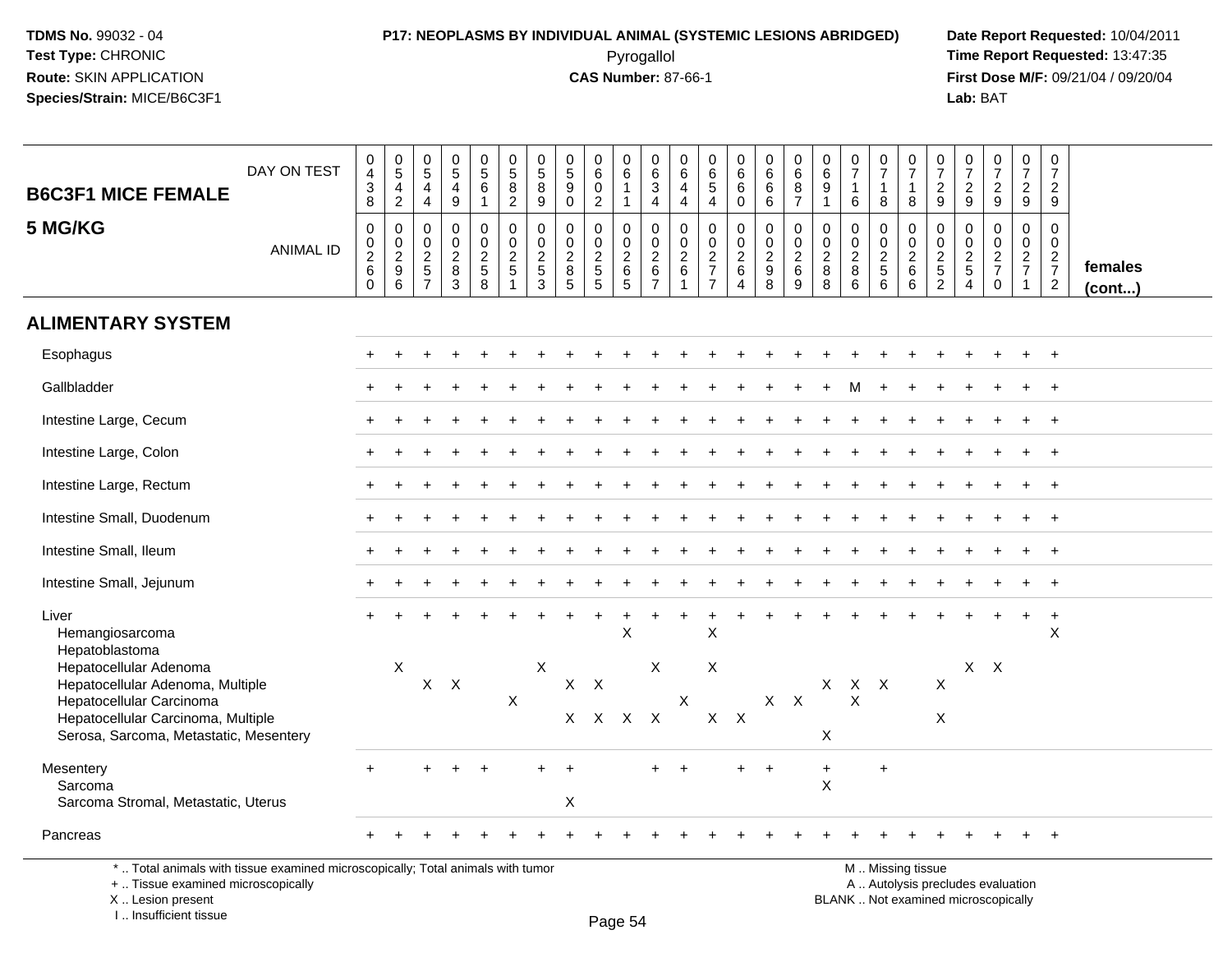### **P17: NEOPLASMS BY INDIVIDUAL ANIMAL (SYSTEMIC LESIONS ABRIDGED) Date Report Requested:** 10/04/2011 Pyrogallol **Time Report Requested:** 13:47:35

**First Dose M/F:** 09/21/04 / 09/20/04<br>Lab: BAT **Lab:** BAT

| <b>B6C3F1 MICE FEMALE</b><br>5 MG/KG             | DAY ON TEST<br><b>ANIMAL ID</b> | $\,0\,$<br>$\overline{4}$<br>$\mathbf{3}$<br>8<br>$\pmb{0}$<br>$\begin{smallmatrix}0\\2\\6\end{smallmatrix}$ | $0$<br>$5$<br>$4$<br>$2$<br>$\pmb{0}$<br>$0$<br>$9$<br>$6$ | $\begin{array}{c} 0 \\ 5 \end{array}$<br>$\overline{4}$<br>4<br>$\pmb{0}$<br>$\boldsymbol{0}$<br>$\frac{2}{5}$ | $\begin{array}{c} 0 \\ 5 \end{array}$<br>$\begin{array}{c} 4 \\ 9 \end{array}$<br>0<br>$\mathbf 0$<br>$\frac{2}{8}$ | $\begin{array}{c} 0 \\ 5 \\ 6 \end{array}$<br>$\mathbf{1}$<br>$\begin{smallmatrix} 0\\0 \end{smallmatrix}$<br>$rac{2}{8}$ | $\begin{array}{c} 0 \\ 5 \\ 8 \end{array}$<br>$\overline{2}$<br>$\begin{smallmatrix} 0\\0 \end{smallmatrix}$<br>$\frac{2}{5}$ | $\begin{array}{c} 0 \\ 5 \\ 8 \end{array}$<br>9<br>$\mathbf 0$<br>$\mathbf 0$<br>$\frac{2}{5}$ | $\begin{array}{c} 0 \\ 5 \end{array}$<br>$\overline{9}$<br>$\mathbf 0$<br>$\mathbf 0$<br>$\boldsymbol{0}$<br>$\overline{2}$<br>$\,8\,$ | $\pmb{0}$<br>$6\phantom{a}$<br>$\overline{0}$<br>$\overline{2}$<br>0<br>$\mathbf 0$<br>$\frac{2}{5}$ | $\begin{array}{c} 0 \\ 6 \end{array}$<br>$\overline{1}$<br>$\mathbf{1}$<br>$\pmb{0}$<br>$\boldsymbol{0}$<br>$\frac{2}{6}$ | 0<br>$\overline{6}$<br>3<br>$\overline{4}$<br>0<br>$\mathbf 0$<br>$\frac{2}{6}$ | $\boldsymbol{0}$<br>$6\overline{6}$<br>$\overline{4}$<br>4<br>$\mathbf 0$<br>0<br>$\frac{2}{6}$ | $\begin{array}{c} 0 \\ 6 \\ 5 \end{array}$<br>$\overline{4}$<br>$\begin{array}{c} 0 \\ 0 \\ 2 \\ 7 \end{array}$ | $\begin{matrix} 0 \\ 6 \\ 6 \end{matrix}$<br>$\mathbf 0$<br>0<br>$\mathbf 0$<br>$\frac{2}{6}$ | $0\over 6$<br>$6\overline{6}$<br>6<br>$\mathbf 0$<br>$\mathbf 0$<br>$\frac{2}{9}$ | 0687<br>$\mathsf{O}\xspace$<br>$\mathsf 0$<br>$\frac{2}{6}$ | $\begin{array}{c} 0 \\ 6 \\ 9 \end{array}$<br>$\mathbf{1}$<br>0<br>0<br>$\frac{2}{8}$ | $\begin{array}{c} 0 \\ 7 \end{array}$<br>$\mathbf{1}$<br>6<br>$\mathbf 0$<br>$\pmb{0}$<br>$\frac{2}{8}$ | $\begin{array}{c} 0 \\ 7 \end{array}$<br>$\mathbf{1}$<br>8<br>0<br>$\mathbf 0$<br>$\frac{2}{5}$ | $\frac{0}{7}$<br>$\overline{1}$<br>8<br>$\pmb{0}$<br>$\boldsymbol{0}$<br>$\frac{2}{6}$ | $\begin{smallmatrix}0\\7\end{smallmatrix}$<br>$\frac{2}{9}$<br>0<br>$\boldsymbol{0}$<br>$\frac{2}{5}$ | $\frac{0}{7}$<br>$\frac{2}{9}$<br>$\pmb{0}$<br>0<br>$\frac{2}{5}$ | $\begin{array}{c} 0 \\ 7 \end{array}$<br>$\frac{2}{9}$<br>$\begin{smallmatrix} 0\\0 \end{smallmatrix}$<br>$\frac{2}{7}$ | $\begin{array}{c} 0 \\ 7 \end{array}$<br>$\frac{2}{9}$<br>0<br>$\overline{0}$<br>$rac{2}{7}$ | $\pmb{0}$<br>$\overline{7}$<br>$\sqrt{2}$<br>9<br>$\mathbf 0$<br>$\boldsymbol{0}$<br>$rac{2}{7}$ | females |
|--------------------------------------------------|---------------------------------|--------------------------------------------------------------------------------------------------------------|------------------------------------------------------------|----------------------------------------------------------------------------------------------------------------|---------------------------------------------------------------------------------------------------------------------|---------------------------------------------------------------------------------------------------------------------------|-------------------------------------------------------------------------------------------------------------------------------|------------------------------------------------------------------------------------------------|----------------------------------------------------------------------------------------------------------------------------------------|------------------------------------------------------------------------------------------------------|---------------------------------------------------------------------------------------------------------------------------|---------------------------------------------------------------------------------|-------------------------------------------------------------------------------------------------|-----------------------------------------------------------------------------------------------------------------|-----------------------------------------------------------------------------------------------|-----------------------------------------------------------------------------------|-------------------------------------------------------------|---------------------------------------------------------------------------------------|---------------------------------------------------------------------------------------------------------|-------------------------------------------------------------------------------------------------|----------------------------------------------------------------------------------------|-------------------------------------------------------------------------------------------------------|-------------------------------------------------------------------|-------------------------------------------------------------------------------------------------------------------------|----------------------------------------------------------------------------------------------|--------------------------------------------------------------------------------------------------|---------|
|                                                  |                                 | $\mathbf 0$                                                                                                  |                                                            | $\overline{7}$                                                                                                 | 3                                                                                                                   |                                                                                                                           | 1                                                                                                                             | 3                                                                                              | 5                                                                                                                                      | $\overline{5}$                                                                                       | $\overline{5}$                                                                                                            | $\overline{7}$                                                                  |                                                                                                 | $\overline{7}$                                                                                                  | $\overline{4}$                                                                                | 8                                                                                 | 9                                                           | 8                                                                                     | 6                                                                                                       | $6^{\circ}$                                                                                     | 6                                                                                      | $\overline{2}$                                                                                        | $\overline{4}$                                                    | $\Omega$                                                                                                                | $\overline{1}$                                                                               | $\overline{2}$                                                                                   | (cont)  |
| Salivary Glands                                  |                                 | ÷                                                                                                            |                                                            |                                                                                                                |                                                                                                                     |                                                                                                                           |                                                                                                                               |                                                                                                |                                                                                                                                        |                                                                                                      |                                                                                                                           |                                                                                 |                                                                                                 |                                                                                                                 |                                                                                               |                                                                                   |                                                             |                                                                                       |                                                                                                         |                                                                                                 |                                                                                        |                                                                                                       |                                                                   |                                                                                                                         | $\div$                                                                                       | $+$                                                                                              |         |
| Stomach, Forestomach<br>Squamous Cell Papilloma  |                                 |                                                                                                              |                                                            |                                                                                                                |                                                                                                                     |                                                                                                                           |                                                                                                                               | X                                                                                              |                                                                                                                                        |                                                                                                      |                                                                                                                           |                                                                                 |                                                                                                 |                                                                                                                 |                                                                                               |                                                                                   |                                                             |                                                                                       |                                                                                                         |                                                                                                 |                                                                                        |                                                                                                       |                                                                   |                                                                                                                         |                                                                                              |                                                                                                  |         |
| Stomach, Glandular                               |                                 | $\pm$                                                                                                        |                                                            |                                                                                                                |                                                                                                                     |                                                                                                                           |                                                                                                                               |                                                                                                |                                                                                                                                        |                                                                                                      |                                                                                                                           |                                                                                 |                                                                                                 |                                                                                                                 |                                                                                               |                                                                                   |                                                             |                                                                                       |                                                                                                         |                                                                                                 |                                                                                        |                                                                                                       |                                                                   |                                                                                                                         | $\ddot{}$                                                                                    | $+$                                                                                              |         |
| <b>CARDIOVASCULAR SYSTEM</b>                     |                                 |                                                                                                              |                                                            |                                                                                                                |                                                                                                                     |                                                                                                                           |                                                                                                                               |                                                                                                |                                                                                                                                        |                                                                                                      |                                                                                                                           |                                                                                 |                                                                                                 |                                                                                                                 |                                                                                               |                                                                                   |                                                             |                                                                                       |                                                                                                         |                                                                                                 |                                                                                        |                                                                                                       |                                                                   |                                                                                                                         |                                                                                              |                                                                                                  |         |
| <b>Blood Vessel</b>                              |                                 |                                                                                                              |                                                            |                                                                                                                |                                                                                                                     |                                                                                                                           |                                                                                                                               |                                                                                                |                                                                                                                                        |                                                                                                      |                                                                                                                           |                                                                                 |                                                                                                 |                                                                                                                 |                                                                                               |                                                                                   |                                                             |                                                                                       |                                                                                                         |                                                                                                 |                                                                                        |                                                                                                       |                                                                   |                                                                                                                         |                                                                                              | $+$                                                                                              |         |
| Heart                                            |                                 |                                                                                                              |                                                            |                                                                                                                |                                                                                                                     |                                                                                                                           |                                                                                                                               |                                                                                                |                                                                                                                                        |                                                                                                      |                                                                                                                           |                                                                                 |                                                                                                 |                                                                                                                 |                                                                                               |                                                                                   |                                                             |                                                                                       |                                                                                                         |                                                                                                 |                                                                                        |                                                                                                       |                                                                   |                                                                                                                         |                                                                                              | $+$                                                                                              |         |
| <b>ENDOCRINE SYSTEM</b>                          |                                 |                                                                                                              |                                                            |                                                                                                                |                                                                                                                     |                                                                                                                           |                                                                                                                               |                                                                                                |                                                                                                                                        |                                                                                                      |                                                                                                                           |                                                                                 |                                                                                                 |                                                                                                                 |                                                                                               |                                                                                   |                                                             |                                                                                       |                                                                                                         |                                                                                                 |                                                                                        |                                                                                                       |                                                                   |                                                                                                                         |                                                                                              |                                                                                                  |         |
| <b>Adrenal Cortex</b>                            |                                 | ÷                                                                                                            |                                                            |                                                                                                                |                                                                                                                     |                                                                                                                           |                                                                                                                               |                                                                                                |                                                                                                                                        |                                                                                                      |                                                                                                                           |                                                                                 |                                                                                                 |                                                                                                                 |                                                                                               |                                                                                   |                                                             |                                                                                       |                                                                                                         |                                                                                                 |                                                                                        |                                                                                                       |                                                                   |                                                                                                                         | $\ddot{}$                                                                                    | $+$                                                                                              |         |
| Adrenal Medulla<br>Pheochromocytoma Benign       |                                 |                                                                                                              |                                                            |                                                                                                                |                                                                                                                     |                                                                                                                           |                                                                                                                               |                                                                                                |                                                                                                                                        |                                                                                                      |                                                                                                                           |                                                                                 |                                                                                                 |                                                                                                                 |                                                                                               |                                                                                   |                                                             |                                                                                       |                                                                                                         |                                                                                                 |                                                                                        |                                                                                                       |                                                                   |                                                                                                                         |                                                                                              |                                                                                                  |         |
| Islets, Pancreatic<br>Adenoma                    |                                 |                                                                                                              |                                                            |                                                                                                                |                                                                                                                     |                                                                                                                           |                                                                                                                               |                                                                                                |                                                                                                                                        |                                                                                                      |                                                                                                                           |                                                                                 |                                                                                                 |                                                                                                                 |                                                                                               |                                                                                   |                                                             |                                                                                       |                                                                                                         | $\ddot{}$                                                                                       | +<br>$\boldsymbol{\mathsf{X}}$                                                         |                                                                                                       |                                                                   |                                                                                                                         | $+$                                                                                          | $+$                                                                                              |         |
| Parathyroid Gland                                |                                 |                                                                                                              |                                                            |                                                                                                                |                                                                                                                     |                                                                                                                           |                                                                                                                               |                                                                                                |                                                                                                                                        |                                                                                                      |                                                                                                                           |                                                                                 |                                                                                                 |                                                                                                                 |                                                                                               |                                                                                   |                                                             |                                                                                       |                                                                                                         |                                                                                                 |                                                                                        |                                                                                                       |                                                                   |                                                                                                                         |                                                                                              | $+$                                                                                              |         |
| <b>Pituitary Gland</b><br>Pars Distalis, Adenoma |                                 |                                                                                                              |                                                            |                                                                                                                |                                                                                                                     |                                                                                                                           |                                                                                                                               |                                                                                                |                                                                                                                                        |                                                                                                      |                                                                                                                           |                                                                                 |                                                                                                 |                                                                                                                 |                                                                                               |                                                                                   |                                                             |                                                                                       |                                                                                                         |                                                                                                 |                                                                                        |                                                                                                       | $\mathsf X$                                                       |                                                                                                                         | $+$                                                                                          | $+$                                                                                              |         |
| <b>Thyroid Gland</b><br>Follicular Cell, Adenoma |                                 |                                                                                                              |                                                            |                                                                                                                |                                                                                                                     |                                                                                                                           |                                                                                                                               |                                                                                                |                                                                                                                                        |                                                                                                      |                                                                                                                           |                                                                                 |                                                                                                 |                                                                                                                 |                                                                                               |                                                                                   |                                                             |                                                                                       |                                                                                                         |                                                                                                 |                                                                                        |                                                                                                       |                                                                   |                                                                                                                         |                                                                                              |                                                                                                  |         |

#### **GENERAL BODY SYSTEM**

\* .. Total animals with tissue examined microscopically; Total animals with tumor

+ .. Tissue examined microscopically

X .. Lesion present

I .. Insufficient tissue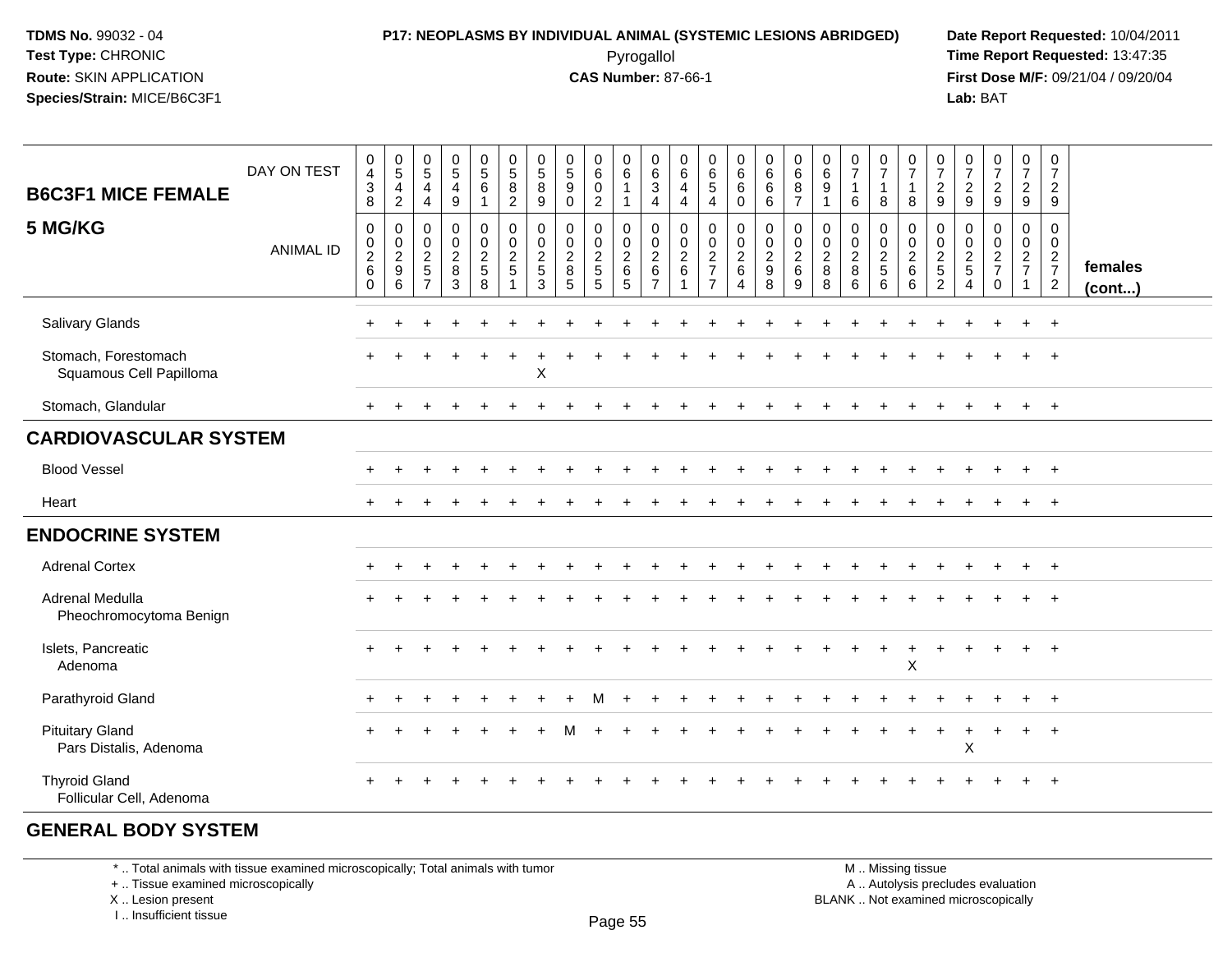### **P17: NEOPLASMS BY INDIVIDUAL ANIMAL (SYSTEMIC LESIONS ABRIDGED) Date Report Requested:** 10/04/2011

 Pyrogallol **Time Report Requested:** 13:47:35 **First Dose M/F:** 09/21/04 / 09/20/04<br>Lab: BAT **Lab:** BAT

| <b>B6C3F1 MICE FEMALE</b>                                                                                                                                           | DAY ON TEST      | $\begin{smallmatrix}0\\4\end{smallmatrix}$<br>$\ensuremath{\mathsf{3}}$<br>8 | $\begin{array}{c} 0 \\ 5 \\ 4 \end{array}$<br>$\overline{2}$ | $\boldsymbol{0}$<br>$\sqrt{5}$<br>$\overline{4}$<br>$\overline{4}$ | $\pmb{0}$<br>$\,$ 5 $\,$<br>$\overline{4}$<br>9             | 0<br>$\sqrt{5}$<br>$\overline{6}$<br>$\mathbf{1}$           | $\begin{array}{c} 0 \\ 5 \end{array}$<br>$\overline{8}$<br>$\overline{2}$ | $\begin{array}{c} 0 \\ 5 \\ 8 \end{array}$<br>9              | $\pmb{0}$<br>$\sqrt{5}$<br>$\boldsymbol{9}$<br>$\mathbf 0$    | $\pmb{0}$<br>$\,6\,$<br>$\mathbf 0$<br>$\overline{2}$         | 0<br>$\,6\,$<br>$\mathbf{1}$<br>$\mathbf{1}$                        | $\mathbf 0$<br>$\,6\,$<br>$\ensuremath{\mathsf{3}}$<br>$\overline{\mathbf{4}}$ | 0<br>6<br>4<br>$\overline{4}$                       | $\pmb{0}$<br>$\frac{6}{5}$<br>$\overline{4}$      | $\pmb{0}$<br>$6\overline{6}$<br>$\overline{6}$<br>$\mathbf 0$       | $\begin{matrix} 0 \\ 6 \\ 6 \end{matrix}$<br>$\,6\,$ | $\pmb{0}$<br>$6\phantom{1}6$<br>$\bf 8$<br>$\overline{7}$ | 0<br>$\,6\,$<br>$\boldsymbol{9}$<br>$\mathbf{1}$ | $\begin{array}{c} 0 \\ 7 \end{array}$<br>$\mathbf{1}$<br>$\,6\,$ | $\frac{0}{7}$<br>$\mathbf{1}$<br>8                | 0<br>$\overline{7}$<br>$\mathbf{1}$<br>8                                                      | $\begin{array}{c} 0 \\ 7 \end{array}$<br>$\sqrt{2}$<br>9 | 0<br>$\overline{7}$<br>$\overline{2}$<br>9          | 0<br>$\overline{7}$<br>$\overline{c}$<br>9               | $\pmb{0}$<br>$\overline{7}$<br>$\overline{c}$<br>9 | $\pmb{0}$<br>$\overline{7}$<br>$\overline{2}$<br>9                    |                   |
|---------------------------------------------------------------------------------------------------------------------------------------------------------------------|------------------|------------------------------------------------------------------------------|--------------------------------------------------------------|--------------------------------------------------------------------|-------------------------------------------------------------|-------------------------------------------------------------|---------------------------------------------------------------------------|--------------------------------------------------------------|---------------------------------------------------------------|---------------------------------------------------------------|---------------------------------------------------------------------|--------------------------------------------------------------------------------|-----------------------------------------------------|---------------------------------------------------|---------------------------------------------------------------------|------------------------------------------------------|-----------------------------------------------------------|--------------------------------------------------|------------------------------------------------------------------|---------------------------------------------------|-----------------------------------------------------------------------------------------------|----------------------------------------------------------|-----------------------------------------------------|----------------------------------------------------------|----------------------------------------------------|-----------------------------------------------------------------------|-------------------|
| 5 MG/KG                                                                                                                                                             | <b>ANIMAL ID</b> | $\pmb{0}$<br>$\frac{0}{2}$<br>$\mathbf 0$                                    | $\mathsf 0$<br>$\frac{0}{2}$<br>6                            | $\mathbf 0$<br>$0$<br>$2$<br>$5$<br>$7$                            | $\pmb{0}$<br>$\mathbf 0$<br>$\frac{2}{8}$<br>$\overline{3}$ | 0<br>$\mathsf{O}\xspace$<br>$\frac{2}{5}$<br>$\overline{8}$ | $\pmb{0}$<br>$\frac{0}{2}$<br>$\overline{1}$                              | $\pmb{0}$<br>$\begin{array}{c} 0 \\ 2 \\ 5 \\ 3 \end{array}$ | $\mathbf 0$<br>$\mathbf 0$<br>$\frac{2}{8}$<br>$\overline{5}$ | $\mathbf 0$<br>$\mathbf 0$<br>$\frac{2}{5}$<br>$\overline{5}$ | 0<br>$\mathsf{O}\xspace$<br>$\sqrt{2}$<br>$\,6\,$<br>$\overline{5}$ | $\boldsymbol{0}$<br>$\pmb{0}$<br>$\overline{2}$<br>$rac{6}{7}$                 | 0<br>$\mathbf 0$<br>$\frac{2}{6}$<br>$\overline{1}$ | $\pmb{0}$<br>$\mathsf{O}\xspace$<br>$\frac{2}{7}$ | $\pmb{0}$<br>$\ddot{\mathbf{0}}$<br>$\frac{2}{6}$<br>$\overline{4}$ | $\mathbf 0$<br>$0$<br>$9$<br>$8$                     | $\pmb{0}$<br>$\frac{0}{2}$ 6<br>9                         | 0<br>$\mathbf 0$<br>$\sqrt{2}$<br>8<br>8         | $\mathsf{O}\xspace$<br>$\frac{0}{2}$<br>6                        | 0<br>$\pmb{0}$<br>$\frac{2}{5}$<br>$\overline{6}$ | 0<br>$\frac{0}{2}$<br>$6\phantom{1}$                                                          | $\boldsymbol{0}$<br>$\frac{0}{2}$<br>52                  | 0<br>$\mathbf 0$<br>$\frac{2}{5}$<br>$\overline{4}$ | $\mathbf 0$<br>$\pmb{0}$<br>$\frac{2}{7}$<br>$\mathbf 0$ | 0<br>$\mathbf 0$<br>$\frac{2}{7}$<br>$\mathbf{1}$  | $\mathbf 0$<br>$\ddot{\mathbf{0}}$<br>$\frac{2}{7}$<br>$\overline{c}$ | females<br>(cont) |
| <b>NONE</b>                                                                                                                                                         |                  |                                                                              |                                                              |                                                                    |                                                             |                                                             |                                                                           |                                                              |                                                               |                                                               |                                                                     |                                                                                |                                                     |                                                   |                                                                     |                                                      |                                                           |                                                  |                                                                  |                                                   |                                                                                               |                                                          |                                                     |                                                          |                                                    |                                                                       |                   |
| <b>GENITAL SYSTEM</b>                                                                                                                                               |                  |                                                                              |                                                              |                                                                    |                                                             |                                                             |                                                                           |                                                              |                                                               |                                                               |                                                                     |                                                                                |                                                     |                                                   |                                                                     |                                                      |                                                           |                                                  |                                                                  |                                                   |                                                                                               |                                                          |                                                     |                                                          |                                                    |                                                                       |                   |
| <b>Clitoral Gland</b>                                                                                                                                               |                  |                                                                              |                                                              |                                                                    |                                                             |                                                             |                                                                           |                                                              |                                                               |                                                               |                                                                     |                                                                                |                                                     |                                                   |                                                                     |                                                      |                                                           |                                                  |                                                                  |                                                   |                                                                                               |                                                          |                                                     |                                                          | $\ddot{}$                                          | $+$                                                                   |                   |
| Ovary<br>Carcinoma                                                                                                                                                  |                  |                                                                              |                                                              |                                                                    |                                                             |                                                             |                                                                           |                                                              |                                                               |                                                               |                                                                     |                                                                                |                                                     |                                                   |                                                                     |                                                      |                                                           |                                                  |                                                                  |                                                   |                                                                                               |                                                          |                                                     |                                                          |                                                    |                                                                       |                   |
| Hemangiosarcoma<br>Luteoma                                                                                                                                          |                  |                                                                              |                                                              | $\boldsymbol{\mathsf{X}}$                                          |                                                             |                                                             |                                                                           |                                                              |                                                               |                                                               |                                                                     |                                                                                | $\boldsymbol{\mathsf{X}}$                           |                                                   |                                                                     |                                                      |                                                           |                                                  |                                                                  |                                                   |                                                                                               |                                                          |                                                     |                                                          | X                                                  |                                                                       |                   |
| Uterus<br>Polyp Stromal<br>Sarcoma Stromal                                                                                                                          |                  |                                                                              |                                                              |                                                                    |                                                             |                                                             |                                                                           |                                                              | X                                                             |                                                               |                                                                     |                                                                                |                                                     |                                                   |                                                                     |                                                      |                                                           |                                                  |                                                                  |                                                   |                                                                                               |                                                          |                                                     |                                                          |                                                    | $\overline{+}$                                                        |                   |
| <b>HEMATOPOIETIC SYSTEM</b>                                                                                                                                         |                  |                                                                              |                                                              |                                                                    |                                                             |                                                             |                                                                           |                                                              |                                                               |                                                               |                                                                     |                                                                                |                                                     |                                                   |                                                                     |                                                      |                                                           |                                                  |                                                                  |                                                   |                                                                                               |                                                          |                                                     |                                                          |                                                    |                                                                       |                   |
| <b>Bone Marrow</b>                                                                                                                                                  |                  | $+$                                                                          | $\overline{ }$                                               |                                                                    |                                                             |                                                             |                                                                           |                                                              |                                                               |                                                               |                                                                     |                                                                                |                                                     |                                                   |                                                                     |                                                      |                                                           |                                                  |                                                                  |                                                   |                                                                                               |                                                          |                                                     |                                                          | $\ddot{}$                                          | $+$                                                                   |                   |
| Lymph Node                                                                                                                                                          |                  |                                                                              |                                                              |                                                                    | $\ddot{}$                                                   |                                                             |                                                                           | $\ddot{}$                                                    |                                                               |                                                               |                                                                     | $+$                                                                            | $\ddot{}$                                           |                                                   | $+$                                                                 | $+$                                                  |                                                           | $\ddot{}$                                        |                                                                  | $\ddot{}$                                         |                                                                                               |                                                          |                                                     |                                                          |                                                    |                                                                       |                   |
| Lymph Node, Mandibular                                                                                                                                              |                  |                                                                              |                                                              |                                                                    |                                                             |                                                             |                                                                           |                                                              |                                                               |                                                               |                                                                     |                                                                                |                                                     |                                                   |                                                                     |                                                      |                                                           |                                                  |                                                                  |                                                   |                                                                                               |                                                          |                                                     |                                                          |                                                    | $\overline{+}$                                                        |                   |
| Lymph Node, Mesenteric<br>Hemangiosarcoma                                                                                                                           |                  |                                                                              |                                                              |                                                                    |                                                             |                                                             |                                                                           |                                                              |                                                               |                                                               |                                                                     |                                                                                |                                                     |                                                   |                                                                     |                                                      |                                                           |                                                  |                                                                  |                                                   |                                                                                               |                                                          |                                                     |                                                          |                                                    | $\overline{+}$                                                        |                   |
| Spleen                                                                                                                                                              |                  |                                                                              |                                                              |                                                                    |                                                             |                                                             |                                                                           |                                                              |                                                               |                                                               |                                                                     |                                                                                |                                                     |                                                   |                                                                     |                                                      |                                                           |                                                  |                                                                  |                                                   |                                                                                               |                                                          |                                                     |                                                          |                                                    | $\overline{+}$                                                        |                   |
| Thymus                                                                                                                                                              |                  |                                                                              |                                                              |                                                                    |                                                             |                                                             |                                                                           |                                                              |                                                               |                                                               |                                                                     |                                                                                |                                                     |                                                   |                                                                     |                                                      |                                                           |                                                  |                                                                  |                                                   |                                                                                               |                                                          |                                                     |                                                          | $\ddot{}$                                          | $+$                                                                   |                   |
| <b>INTEGUMENTARY SYSTEM</b>                                                                                                                                         |                  |                                                                              |                                                              |                                                                    |                                                             |                                                             |                                                                           |                                                              |                                                               |                                                               |                                                                     |                                                                                |                                                     |                                                   |                                                                     |                                                      |                                                           |                                                  |                                                                  |                                                   |                                                                                               |                                                          |                                                     |                                                          |                                                    |                                                                       |                   |
| Mammary Gland                                                                                                                                                       |                  | $+$                                                                          | $\pm$                                                        |                                                                    |                                                             |                                                             |                                                                           |                                                              |                                                               |                                                               | ÷                                                                   |                                                                                |                                                     | ÷                                                 | $\div$                                                              | $\pm$                                                | $\pm$                                                     | $\div$                                           |                                                                  | $+$                                               | $\ddot{}$                                                                                     | $+$                                                      | $\ddot{}$                                           | $+$                                                      | $+$                                                | $+$                                                                   |                   |
| *  Total animals with tissue examined microscopically; Total animals with tumor<br>+  Tissue examined microscopically<br>X  Lesion present<br>I Insufficient tissue |                  |                                                                              |                                                              |                                                                    |                                                             |                                                             |                                                                           |                                                              |                                                               |                                                               | Page 56                                                             |                                                                                |                                                     |                                                   |                                                                     |                                                      |                                                           |                                                  |                                                                  |                                                   | M  Missing tissue<br>A  Autolysis precludes evaluation<br>BLANK  Not examined microscopically |                                                          |                                                     |                                                          |                                                    |                                                                       |                   |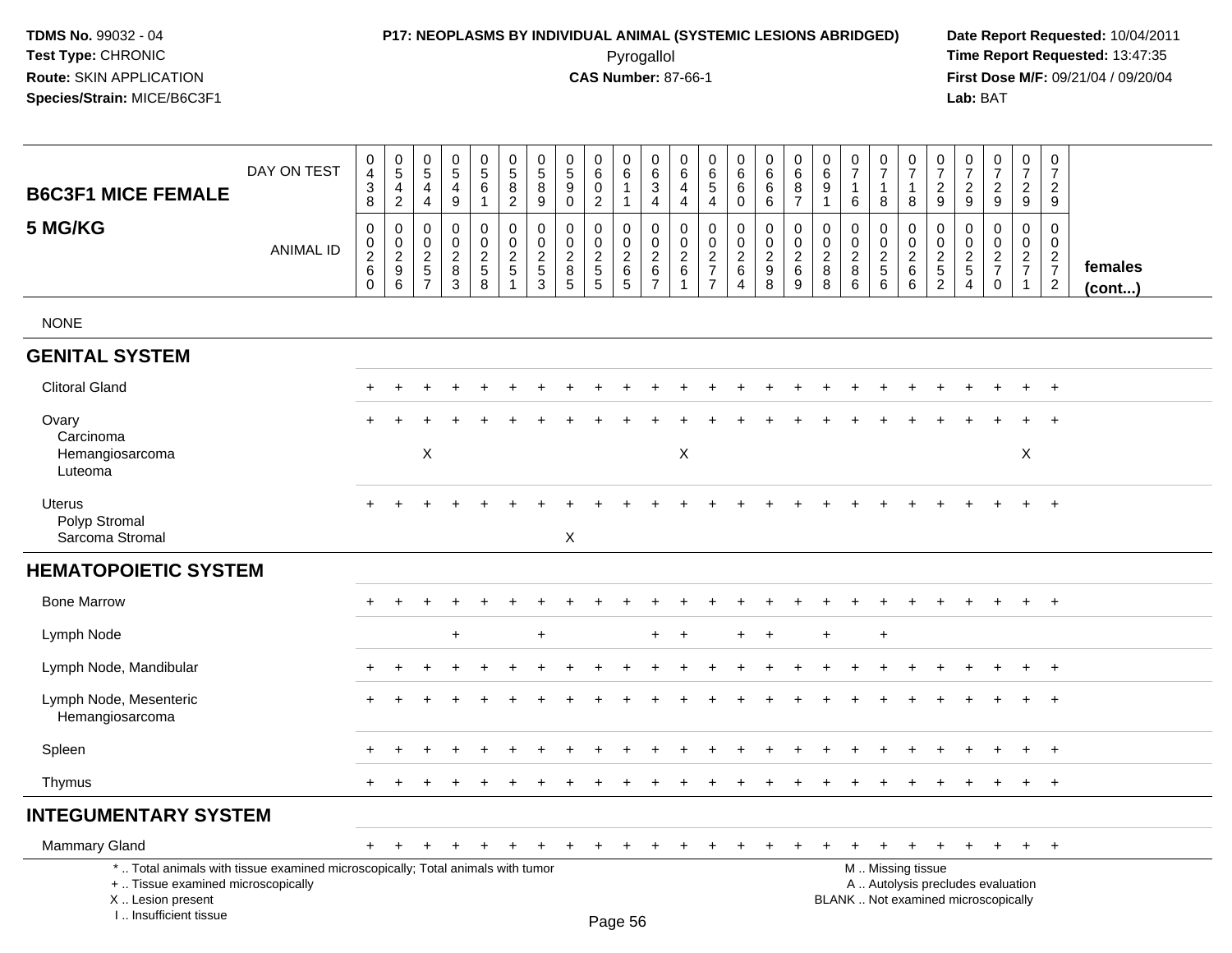# **P17: NEOPLASMS BY INDIVIDUAL ANIMAL (SYSTEMIC LESIONS ABRIDGED) Date Report Requested:** 10/04/2011

 Pyrogallol **Time Report Requested:** 13:47:35 **First Dose M/F:** 09/21/04 / 09/20/04<br>Lab: BAT **Lab:** BAT

| DAY ON TEST                                                                                                                         | 0<br>$\overline{\mathbf{4}}$                                          | 0<br>$\overline{5}$                                                   | $\begin{array}{c} 0 \\ 5 \end{array}$                              | $\begin{matrix} 0 \\ 5 \end{matrix}$         | $\begin{array}{c} 0 \\ 5 \end{array}$                | $\begin{array}{c} 0 \\ 5 \end{array}$                    | 0<br>$\,$ 5 $\,$                                 | $\pmb{0}$<br>$\overline{5}$                            | 0<br>$\,6\,$                                        | 0<br>$\,6$                                   | 0<br>$\,6$                                                | 0<br>$\,6$                                          | 0<br>$\overline{6}$<br>5                                                         | $\begin{matrix} 0 \\ 6 \end{matrix}$                                | 0<br>$\,6\,$                                                          | 0<br>$\,6\,$                                              | 0<br>$\,6\,$                                           | 0<br>$\overline{7}$                | $\frac{0}{7}$                                      | 0<br>$\overline{7}$                                   | $\frac{0}{7}$                                                      | $\frac{0}{7}$                                                   | $\frac{0}{7}$                                            | 0<br>$\boldsymbol{7}$                                     | 0<br>$\overline{7}$                                                    |                   |
|-------------------------------------------------------------------------------------------------------------------------------------|-----------------------------------------------------------------------|-----------------------------------------------------------------------|--------------------------------------------------------------------|----------------------------------------------|------------------------------------------------------|----------------------------------------------------------|--------------------------------------------------|--------------------------------------------------------|-----------------------------------------------------|----------------------------------------------|-----------------------------------------------------------|-----------------------------------------------------|----------------------------------------------------------------------------------|---------------------------------------------------------------------|-----------------------------------------------------------------------|-----------------------------------------------------------|--------------------------------------------------------|------------------------------------|----------------------------------------------------|-------------------------------------------------------|--------------------------------------------------------------------|-----------------------------------------------------------------|----------------------------------------------------------|-----------------------------------------------------------|------------------------------------------------------------------------|-------------------|
| <b>B6C3F1 MICE FEMALE</b>                                                                                                           | $\sqrt{3}$<br>8                                                       | $\overline{4}$<br>$\sqrt{2}$                                          | 4<br>4                                                             | 4<br>$\boldsymbol{9}$                        | $\,6\,$                                              | $\overline{8}$<br>$\overline{2}$                         | $\overline{8}$<br>9                              | 9<br>$\Omega$                                          | $\pmb{0}$<br>$\sqrt{2}$                             | $\overline{1}$<br>1                          | $\mathbf{3}$<br>4                                         | 4<br>$\overline{4}$                                 | 4                                                                                | $6\overline{6}$<br>$\mathbf 0$                                      | $\,6\,$<br>6                                                          | $\bf 8$<br>$\overline{7}$                                 | $\overline{9}$<br>$\mathbf{1}$                         | 6                                  | $\mathbf{1}$<br>8                                  | $\mathbf{1}$<br>8                                     | $\frac{2}{9}$                                                      | $\overline{c}$<br>9                                             | $\frac{2}{9}$                                            | $\frac{2}{9}$                                             | 2<br>9                                                                 |                   |
| 5 MG/KG<br><b>ANIMAL ID</b>                                                                                                         | $\mathbf 0$<br>$\begin{array}{c} 0 \\ 2 \\ 6 \end{array}$<br>$\Omega$ | $\mathbf 0$<br>$\mathbf 0$<br>$\overline{c}$<br>$\boldsymbol{9}$<br>6 | 0<br>$\mathbf 0$<br>$\overline{2}$<br>$\sqrt{5}$<br>$\overline{7}$ | 0<br>$\mathbf 0$<br>$\overline{c}$<br>8<br>3 | 0<br>$\mathsf{O}\xspace$<br>$\overline{2}$<br>5<br>8 | $\mathbf 0$<br>$\pmb{0}$<br>$\sqrt{2}$<br>$\overline{5}$ | $\mathbf 0$<br>$\mathbf 0$<br>$\frac{2}{5}$<br>3 | $\mathbf 0$<br>$\mathbf 0$<br>$\overline{2}$<br>8<br>5 | 0<br>$\pmb{0}$<br>$\sqrt{2}$<br>$\overline{5}$<br>5 | 0<br>$\pmb{0}$<br>$\sqrt{2}$<br>$\,6\,$<br>5 | $\mathbf 0$<br>0<br>$\overline{c}$<br>6<br>$\overline{7}$ | $\mathbf 0$<br>$\mathbf 0$<br>$\sqrt{2}$<br>$\,6\,$ | $\mathbf 0$<br>$\pmb{0}$<br>$\boldsymbol{2}$<br>$\overline{7}$<br>$\overline{7}$ | 0<br>$\mathsf{O}\xspace$<br>$\frac{2}{6}$<br>$\boldsymbol{\Lambda}$ | $\mathbf 0$<br>$\mathsf 0$<br>$\overline{2}$<br>$\boldsymbol{9}$<br>8 | $\Omega$<br>$\mathbf 0$<br>$\overline{2}$<br>$\,6\,$<br>9 | $\mathbf 0$<br>$\mathbf 0$<br>$\overline{2}$<br>8<br>8 | 0<br>0<br>$\overline{2}$<br>8<br>6 | 0<br>$\pmb{0}$<br>$\frac{2}{5}$<br>$6\overline{6}$ | $\Omega$<br>$\mathsf 0$<br>$\sqrt{2}$<br>$\,6\,$<br>6 | $\mathbf 0$<br>$\boldsymbol{0}$<br>$\frac{2}{5}$<br>$\overline{2}$ | $\mathbf 0$<br>$\mathsf 0$<br>$\sqrt{2}$<br>$\overline{5}$<br>4 | 0<br>$\mathsf{O}\xspace$<br>$\frac{2}{7}$<br>$\mathbf 0$ | 0<br>$\mathsf{O}\xspace$<br>$\frac{2}{7}$<br>$\mathbf{1}$ | 0<br>$\mathbf 0$<br>$\overline{2}$<br>$\overline{7}$<br>$\overline{2}$ | females<br>(cont) |
| Carcinoma                                                                                                                           |                                                                       |                                                                       |                                                                    |                                              |                                                      |                                                          |                                                  |                                                        |                                                     |                                              |                                                           |                                                     |                                                                                  |                                                                     |                                                                       |                                                           |                                                        |                                    |                                                    |                                                       |                                                                    |                                                                 |                                                          |                                                           | X                                                                      |                   |
| Skin<br>Site Of Application, Subcutaneous Tissue,<br>Lipoma<br>Subcutaneous Tissue, Hemangiosarcoma<br>Subcutaneous Tissue, Sarcoma |                                                                       |                                                                       | $\mathsf X$                                                        |                                              |                                                      |                                                          |                                                  |                                                        |                                                     |                                              |                                                           |                                                     |                                                                                  |                                                                     |                                                                       |                                                           |                                                        |                                    |                                                    |                                                       |                                                                    |                                                                 |                                                          |                                                           | $\ddot{}$                                                              |                   |
| <b>MUSCULOSKELETAL SYSTEM</b>                                                                                                       |                                                                       |                                                                       |                                                                    |                                              |                                                      |                                                          |                                                  |                                                        |                                                     |                                              |                                                           |                                                     |                                                                                  |                                                                     |                                                                       |                                                           |                                                        |                                    |                                                    |                                                       |                                                                    |                                                                 |                                                          |                                                           |                                                                        |                   |
| Bone                                                                                                                                |                                                                       |                                                                       |                                                                    |                                              |                                                      |                                                          |                                                  |                                                        |                                                     |                                              |                                                           |                                                     |                                                                                  |                                                                     |                                                                       |                                                           |                                                        |                                    |                                                    |                                                       |                                                                    |                                                                 |                                                          |                                                           | $+$                                                                    |                   |
| <b>Skeletal Muscle</b><br>Sarcoma Stromal, Metastatic, Uterus                                                                       |                                                                       |                                                                       |                                                                    |                                              |                                                      |                                                          |                                                  | $+$<br>$\times$                                        |                                                     |                                              |                                                           |                                                     |                                                                                  |                                                                     |                                                                       |                                                           |                                                        |                                    |                                                    |                                                       |                                                                    |                                                                 |                                                          |                                                           |                                                                        |                   |
| <b>NERVOUS SYSTEM</b>                                                                                                               |                                                                       |                                                                       |                                                                    |                                              |                                                      |                                                          |                                                  |                                                        |                                                     |                                              |                                                           |                                                     |                                                                                  |                                                                     |                                                                       |                                                           |                                                        |                                    |                                                    |                                                       |                                                                    |                                                                 |                                                          |                                                           |                                                                        |                   |
| <b>Brain</b>                                                                                                                        |                                                                       |                                                                       |                                                                    |                                              |                                                      |                                                          |                                                  |                                                        |                                                     |                                              |                                                           |                                                     |                                                                                  |                                                                     |                                                                       |                                                           |                                                        |                                    |                                                    |                                                       |                                                                    |                                                                 |                                                          |                                                           | $+$                                                                    |                   |
| <b>RESPIRATORY SYSTEM</b>                                                                                                           |                                                                       |                                                                       |                                                                    |                                              |                                                      |                                                          |                                                  |                                                        |                                                     |                                              |                                                           |                                                     |                                                                                  |                                                                     |                                                                       |                                                           |                                                        |                                    |                                                    |                                                       |                                                                    |                                                                 |                                                          |                                                           |                                                                        |                   |
| Lung<br>Alveolar/Bronchiolar Adenoma                                                                                                |                                                                       |                                                                       |                                                                    |                                              |                                                      |                                                          |                                                  |                                                        |                                                     |                                              |                                                           |                                                     |                                                                                  |                                                                     |                                                                       |                                                           |                                                        |                                    |                                                    | X                                                     |                                                                    |                                                                 |                                                          |                                                           | $\div$                                                                 |                   |
| Alveolar/Bronchiolar Carcinoma<br>Alveolar/Bronchiolar Carcinoma, Multiple<br>Hepatocellular Carcinoma, Metastatic, Liver           |                                                                       |                                                                       |                                                                    |                                              |                                                      | X                                                        |                                                  |                                                        |                                                     | X                                            | $\boldsymbol{\mathsf{X}}$                                 |                                                     | X                                                                                | X                                                                   |                                                                       |                                                           |                                                        |                                    |                                                    | $\mathsf X$                                           | X                                                                  |                                                                 | $\pmb{\times}$                                           |                                                           | $\boldsymbol{\mathsf{X}}$                                              |                   |
| Nose                                                                                                                                |                                                                       |                                                                       |                                                                    |                                              |                                                      |                                                          |                                                  |                                                        |                                                     |                                              |                                                           |                                                     |                                                                                  |                                                                     |                                                                       |                                                           |                                                        |                                    |                                                    |                                                       |                                                                    |                                                                 |                                                          |                                                           | $\ddot{}$                                                              |                   |
| Trachea                                                                                                                             |                                                                       |                                                                       |                                                                    |                                              |                                                      |                                                          |                                                  |                                                        |                                                     |                                              |                                                           |                                                     |                                                                                  |                                                                     |                                                                       |                                                           |                                                        |                                    |                                                    |                                                       |                                                                    |                                                                 |                                                          |                                                           | $^{+}$                                                                 |                   |
| <b>SPECIAL SENSES SYSTEM</b>                                                                                                        |                                                                       |                                                                       |                                                                    |                                              |                                                      |                                                          |                                                  |                                                        |                                                     |                                              |                                                           |                                                     |                                                                                  |                                                                     |                                                                       |                                                           |                                                        |                                    |                                                    |                                                       |                                                                    |                                                                 |                                                          |                                                           |                                                                        |                   |

\* .. Total animals with tissue examined microscopically; Total animals with tumor

+ .. Tissue examined microscopically

 Lesion present BLANK .. Not examined microscopicallyX .. Lesion present

I .. Insufficient tissue

 M .. Missing tissuey the contract of the contract of the contract of the contract of the contract of  $\mathsf A$  . Autolysis precludes evaluation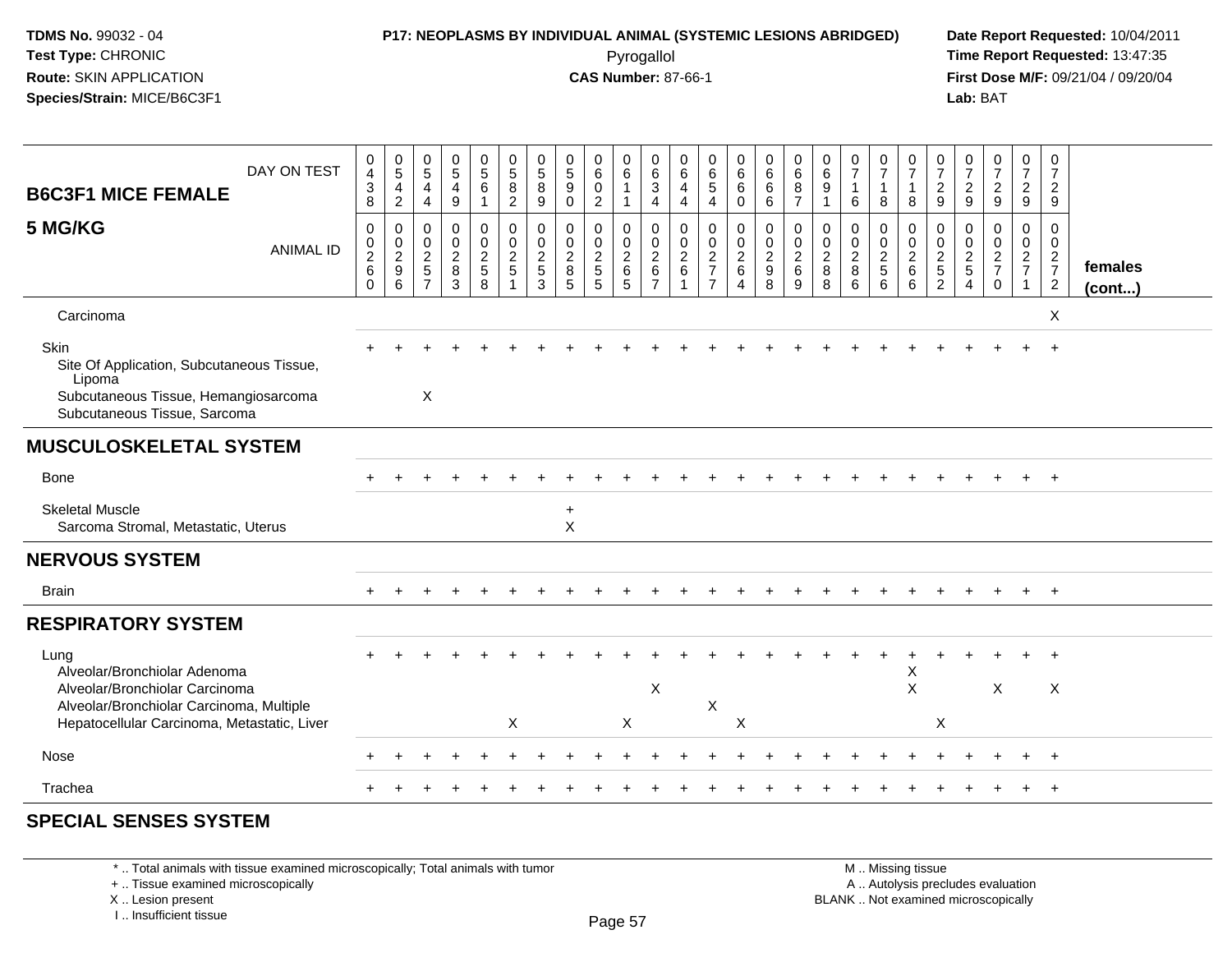### **P17: NEOPLASMS BY INDIVIDUAL ANIMAL (SYSTEMIC LESIONS ABRIDGED) Date Report Requested:** 10/04/2011 Pyrogallol **Time Report Requested:** 13:47:35

**First Dose M/F:** 09/21/04 / 09/20/04<br>Lab: BAT **Lab:** BAT

| <b>B6C3F1 MICE FEMALE</b>                                     | DAY ON TEST      | 0<br>$\overline{\mathbf{4}}$<br>3<br>8    | $\begin{array}{c} 0 \\ 5 \end{array}$<br>4<br>$\overline{2}$ | $\begin{array}{c} 0 \\ 5 \end{array}$<br>$\overline{4}$<br>4 | $\begin{array}{c} 0 \\ 5 \end{array}$<br>4<br>9 | $\pmb{0}$<br>$\sqrt{5}$<br>6                      | $\begin{smallmatrix}0\0\5\end{smallmatrix}$<br>$\, 8$<br>$\overline{c}$ | $\begin{array}{c} 0 \\ 5 \end{array}$<br>$\bf8$<br>9 | $\begin{array}{c} 0 \\ 5 \end{array}$<br>$\boldsymbol{9}$<br>0 | 0<br>6<br>0<br>$\overline{c}$        | $_{6}^{\rm 0}$ | $\begin{array}{c} 0 \\ 6 \end{array}$<br>$\ensuremath{\mathsf{3}}$<br>$\overline{4}$ | $\begin{array}{c} 0 \\ 6 \end{array}$<br>$\overline{4}$<br>4 | $\begin{array}{c} 0 \\ 6 \end{array}$<br>$\,$ 5 $\,$<br>$\overline{4}$ | $\begin{matrix} 0 \\ 6 \end{matrix}$<br>6<br>$\mathbf 0$ | $_{6}^{\rm 0}$<br>6<br>6                                          | $\begin{array}{c} 0 \\ 6 \end{array}$<br>$\bf 8$<br>$\overline{ }$ | $\begin{array}{c} 0 \\ 6 \end{array}$<br>$\boldsymbol{9}$ | $\boldsymbol{0}$<br>$\overline{7}$<br>6 | 0<br>$\overline{7}$<br>8                   | $\frac{0}{7}$<br>$\mathbf 1$<br>8              | $\frac{0}{7}$<br>$\boldsymbol{2}$<br>9 | $\frac{0}{7}$<br>$\sqrt{2}$<br>9                                  | $\frac{0}{7}$<br>$\sqrt{2}$<br>9                          | $\frac{0}{7}$<br>$\overline{c}$<br>9 | $\pmb{0}$<br>$\overline{7}$<br>$\overline{c}$<br>$\boldsymbol{9}$ |                         |
|---------------------------------------------------------------|------------------|-------------------------------------------|--------------------------------------------------------------|--------------------------------------------------------------|-------------------------------------------------|---------------------------------------------------|-------------------------------------------------------------------------|------------------------------------------------------|----------------------------------------------------------------|--------------------------------------|----------------|--------------------------------------------------------------------------------------|--------------------------------------------------------------|------------------------------------------------------------------------|----------------------------------------------------------|-------------------------------------------------------------------|--------------------------------------------------------------------|-----------------------------------------------------------|-----------------------------------------|--------------------------------------------|------------------------------------------------|----------------------------------------|-------------------------------------------------------------------|-----------------------------------------------------------|--------------------------------------|-------------------------------------------------------------------|-------------------------|
| 5 MG/KG                                                       | <b>ANIMAL ID</b> | 0<br>0<br>$\overline{c}$<br>6<br>$\Omega$ | 0<br>$\pmb{0}$<br>$\frac{2}{9}$<br>6                         | $\boldsymbol{0}$<br>$\frac{0}{2}$<br>$\overline{ }$          | $\pmb{0}$<br>$\pmb{0}$<br>$\frac{2}{8}$<br>3    | $\pmb{0}$<br>$\overline{0}$<br>$\frac{2}{5}$<br>8 | $\begin{matrix} 0 \\ 0 \\ 2 \end{matrix}$<br>$\sqrt{5}$                 | 0<br>$\pmb{0}$<br>$\frac{2}{5}$<br>3                 | $\pmb{0}$<br>$\frac{0}{2}$<br>5                                | 0<br>$\pmb{0}$<br>$\frac{2}{5}$<br>5 | 00026<br>5     | 00026<br>$\overline{ }$                                                              | 00026                                                        | 00027<br>$\overline{7}$                                                | 0<br>$\overline{0}$<br>$\frac{2}{6}$<br>$\overline{4}$   | $\begin{smallmatrix}0\0\0\end{smallmatrix}$<br>$\frac{2}{9}$<br>8 | $\begin{smallmatrix} 0\\0\\2 \end{smallmatrix}$<br>$\,6\,$<br>9    | 00028<br>8                                                | 0<br>$\frac{0}{2}$<br>8<br>6            | 0<br>$\pmb{0}$<br>$\overline{a}$<br>5<br>6 | 0<br>$\mathsf{O}\xspace$<br>$\frac{2}{6}$<br>6 | 0<br>$\frac{0}{2}$<br>$\sqrt{5}$<br>2  | 0<br>$\begin{array}{c} 0 \\ 2 \\ 5 \end{array}$<br>$\overline{4}$ | $\pmb{0}$<br>$\overline{2}$<br>$\overline{7}$<br>$\Omega$ | 0<br>0<br>$\frac{2}{7}$              | 0<br>$\pmb{0}$<br>$\frac{2}{7}$<br>$\overline{2}$                 | females<br>$($ cont $)$ |
| Eye                                                           |                  |                                           |                                                              |                                                              |                                                 |                                                   |                                                                         |                                                      |                                                                |                                      |                |                                                                                      |                                                              |                                                                        |                                                          |                                                                   |                                                                    |                                                           |                                         |                                            |                                                |                                        |                                                                   |                                                           | $\ddot{}$                            | $+$                                                               |                         |
| Harderian Gland<br>Adenoma<br>Carcinoma                       |                  |                                           |                                                              |                                                              |                                                 |                                                   |                                                                         |                                                      |                                                                |                                      |                |                                                                                      | X                                                            | Χ                                                                      |                                                          |                                                                   |                                                                    |                                                           |                                         | X                                          |                                                |                                        |                                                                   |                                                           |                                      | $\overline{+}$<br>X                                               |                         |
| <b>URINARY SYSTEM</b>                                         |                  |                                           |                                                              |                                                              |                                                 |                                                   |                                                                         |                                                      |                                                                |                                      |                |                                                                                      |                                                              |                                                                        |                                                          |                                                                   |                                                                    |                                                           |                                         |                                            |                                                |                                        |                                                                   |                                                           |                                      |                                                                   |                         |
| Kidney                                                        |                  |                                           |                                                              |                                                              |                                                 |                                                   |                                                                         |                                                      |                                                                |                                      |                |                                                                                      |                                                              |                                                                        |                                                          |                                                                   |                                                                    |                                                           |                                         |                                            |                                                |                                        |                                                                   |                                                           |                                      | $\pm$                                                             |                         |
| <b>Urinary Bladder</b><br>Sarcoma Stromal, Metastatic, Uterus |                  |                                           |                                                              |                                                              |                                                 |                                                   |                                                                         |                                                      | X                                                              |                                      |                |                                                                                      |                                                              |                                                                        |                                                          |                                                                   |                                                                    |                                                           |                                         |                                            |                                                |                                        |                                                                   |                                                           | $\ddot{}$                            | $+$                                                               |                         |
| <b>SYSTEMIC LESIONS</b>                                       |                  |                                           |                                                              |                                                              |                                                 |                                                   |                                                                         |                                                      |                                                                |                                      |                |                                                                                      |                                                              |                                                                        |                                                          |                                                                   |                                                                    |                                                           |                                         |                                            |                                                |                                        |                                                                   |                                                           |                                      |                                                                   |                         |
| Multiple Organ<br>Histiocytic Sarcoma<br>Lymphoma Malignant   |                  | $\div$<br>X                               |                                                              | $\boldsymbol{\mathsf{X}}$                                    |                                                 |                                                   |                                                                         | X                                                    |                                                                |                                      |                | X                                                                                    | Χ                                                            | $X$ $X$                                                                |                                                          |                                                                   |                                                                    |                                                           | X                                       | X                                          |                                                |                                        | $\boldsymbol{\mathsf{X}}$                                         |                                                           |                                      | $+$                                                               |                         |

+ .. Tissue examined microscopically

X .. Lesion present

I .. Insufficient tissue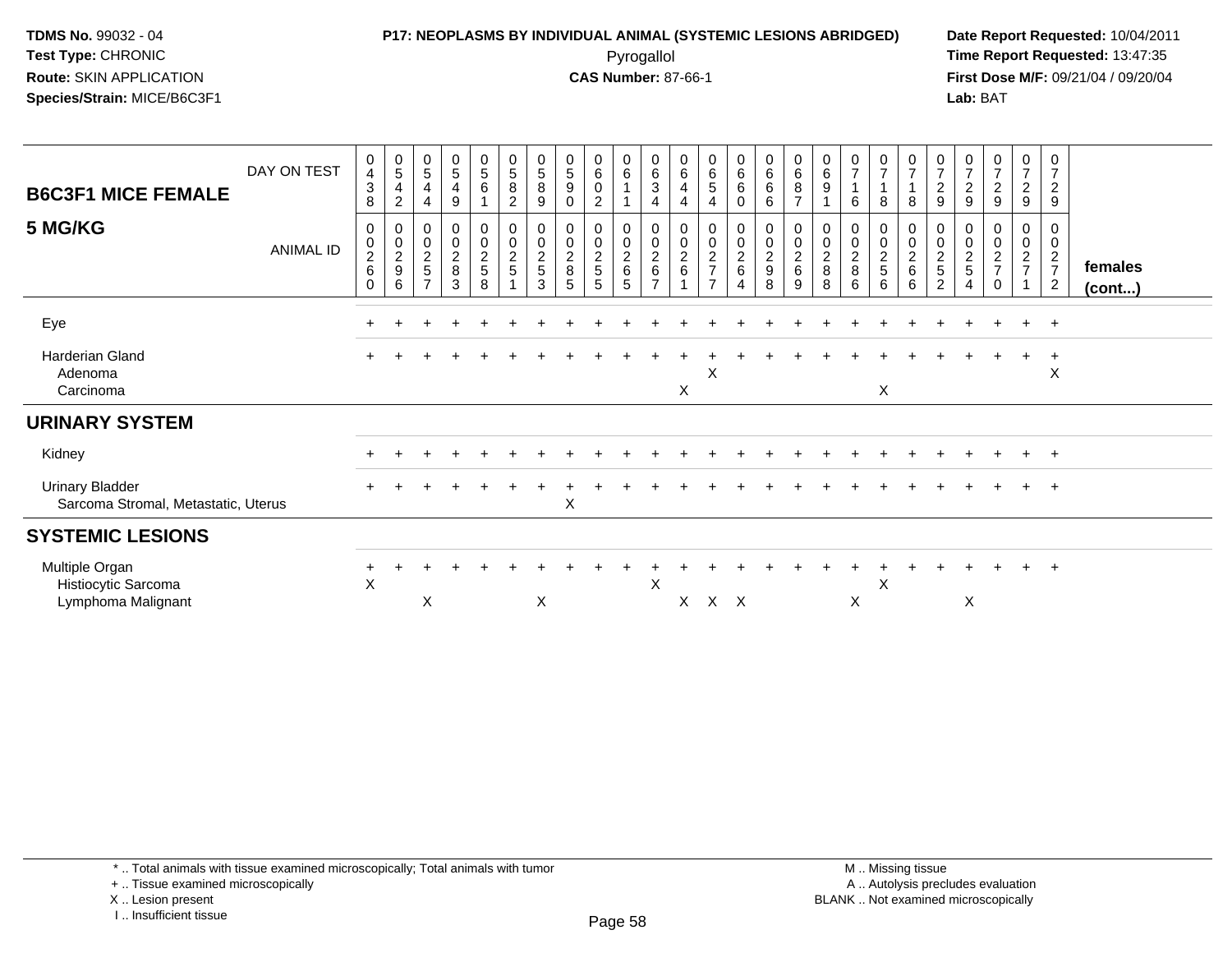### **P17: NEOPLASMS BY INDIVIDUAL ANIMAL (SYSTEMIC LESIONS ABRIDGED) Date Report Requested:** 10/04/2011 Pyrogallol **Time Report Requested:** 13:47:35

**First Dose M/F:** 09/21/04 / 09/20/04<br>Lab: BAT **Lab:** BAT

| <b>B6C3F1 MICE FEMALE</b><br>5 MG/KG                                                   | DAY ON TEST<br><b>ANIMAL ID</b> | $\frac{0}{7}$<br>$\frac{2}{9}$<br>$\boldsymbol{0}$<br>$\pmb{0}$ | $\begin{array}{c} 0 \\ 7 \end{array}$<br>$\frac{2}{9}$<br>0<br>0 | $\begin{smallmatrix}0\\7\end{smallmatrix}$<br>$\frac{2}{9}$<br>0<br>$\mathbf 0$<br>$\overline{c}$ | $\frac{0}{7}$<br>$\frac{2}{9}$<br>0<br>$\pmb{0}$ | $\frac{0}{7}$<br>$\frac{2}{9}$<br>0<br>0<br>$\overline{2}$ | $\frac{0}{7}$<br>$\frac{2}{9}$<br>$\mathbf 0$<br>$\mathbf 0$ | $\frac{0}{7}$<br>$\frac{2}{9}$<br>$\mathbf 0$<br>$\mathbf{0}$<br>$\overline{c}$ | $\frac{0}{7}$<br>$\frac{2}{9}$<br>$\pmb{0}$<br>$\mathbf 0$<br>$\overline{2}$ | $\frac{0}{7}$<br>$\overline{a}$<br>$\overline{9}$<br>0<br>$\mathbf 0$<br>$\overline{2}$ | $\frac{0}{7}$<br>$\frac{2}{9}$<br>0<br>0 | $\begin{array}{c} 0 \\ 7 \end{array}$<br>$\frac{2}{9}$<br>$\mathbf 0$<br>$\mathbf 0$ | $\frac{0}{7}$<br>$\frac{2}{9}$<br>$\mathbf 0$<br>$\mathbf 0$ | $\frac{0}{7}$<br>$\frac{2}{9}$<br>$\pmb{0}$<br>$\mathbf 0$<br>$\overline{c}$ | $\begin{smallmatrix}0\\7\end{smallmatrix}$<br>3<br>$\overline{0}$<br>0<br>$\mathbf 0$<br>$\overline{2}$ | $\frac{0}{7}$<br>$\ensuremath{\mathsf{3}}$<br>$\mathbf 0$<br>0<br>$\pmb{0}$ | $\frac{0}{7}$<br>$\mathbf{3}$<br>$\mathbf 0$<br>0<br>0<br>$\overline{c}$ | $\frac{0}{7}$<br>$\mathbf{3}$<br>$\mathbf 0$<br>$\mathbf 0$<br>0<br>$\sqrt{2}$ | $\begin{array}{c} 0 \\ 7 \end{array}$<br>$\frac{3}{0}$<br>$\mathbf 0$<br>$\pmb{0}$ | $\frac{0}{7}$<br>$\mathbf{3}$<br>$\mathbf 0$<br>0<br>0<br>$\overline{2}$ | $\frac{0}{7}$<br>$\mathsf 3$<br>$\overline{0}$<br>$\mathbf 0$<br>$\mathsf 0$ | $\frac{0}{7}$<br>3<br>$\mathbf 0$<br>0<br>$\mathbf{0}$<br>$\overline{a}$ | $\frac{0}{7}$<br>$_0^3$<br>$\mathbf 0$<br>$\mathbf 0$ | $\frac{0}{7}$<br>$\frac{3}{0}$<br>$\mathsf 0$<br>$\pmb{0}$ | $\frac{0}{7}$<br>3<br>$\overline{0}$<br>0<br>$\mathbf{0}$ | 0<br>$\overline{7}$<br>3<br>$\mathbf 0$<br>$\mathbf 0$<br>0<br>$\sqrt{3}$ |                                  |
|----------------------------------------------------------------------------------------|---------------------------------|-----------------------------------------------------------------|------------------------------------------------------------------|---------------------------------------------------------------------------------------------------|--------------------------------------------------|------------------------------------------------------------|--------------------------------------------------------------|---------------------------------------------------------------------------------|------------------------------------------------------------------------------|-----------------------------------------------------------------------------------------|------------------------------------------|--------------------------------------------------------------------------------------|--------------------------------------------------------------|------------------------------------------------------------------------------|---------------------------------------------------------------------------------------------------------|-----------------------------------------------------------------------------|--------------------------------------------------------------------------|--------------------------------------------------------------------------------|------------------------------------------------------------------------------------|--------------------------------------------------------------------------|------------------------------------------------------------------------------|--------------------------------------------------------------------------|-------------------------------------------------------|------------------------------------------------------------|-----------------------------------------------------------|---------------------------------------------------------------------------|----------------------------------|
|                                                                                        |                                 | $\frac{2}{7}$<br>3                                              | $\frac{2}{7}$<br>4                                               | $\overline{7}$<br>6                                                                               | $\frac{2}{7}$<br>8                               | $\overline{7}$<br>9                                        | $\frac{2}{8}$<br>$\Omega$                                    | 8<br>$\mathbf{1}$                                                               | 8<br>$\overline{4}$                                                          | 9<br>$\Omega$                                                                           | $\frac{2}{9}$<br>$\overline{2}$          | $\frac{2}{9}$<br>$\mathbf{3}$                                                        | $\frac{2}{9}$<br>$\overline{4}$                              | $\boldsymbol{9}$<br>9                                                        | $\sqrt{5}$<br>$\overline{9}$                                                                            | $\frac{2}{6}$<br>$\overline{2}$                                             | $\,6\,$<br>3                                                             | $\,6\,$<br>8                                                                   | $\frac{2}{7}$<br>5                                                                 | $\bf 8$<br>$\overline{c}$                                                | $\frac{2}{8}$<br>$\overline{7}$                                              | 8<br>9                                                                   | $\frac{2}{9}$<br>$\overline{1}$                       | $\begin{array}{c}\n 2 \\  9 \\  5\n \end{array}$           | $\frac{2}{9}$<br>$\overline{7}$                           | $\mathbf 0$<br>$\mathbf 0$                                                | * TOTALS                         |
| <b>ALIMENTARY SYSTEM</b>                                                               |                                 |                                                                 |                                                                  |                                                                                                   |                                                  |                                                            |                                                              |                                                                                 |                                                                              |                                                                                         |                                          |                                                                                      |                                                              |                                                                              |                                                                                                         |                                                                             |                                                                          |                                                                                |                                                                                    |                                                                          |                                                                              |                                                                          |                                                       |                                                            |                                                           |                                                                           |                                  |
| Esophagus                                                                              |                                 |                                                                 |                                                                  |                                                                                                   |                                                  |                                                            |                                                              |                                                                                 |                                                                              |                                                                                         |                                          |                                                                                      |                                                              |                                                                              |                                                                                                         |                                                                             |                                                                          |                                                                                |                                                                                    |                                                                          |                                                                              |                                                                          |                                                       |                                                            |                                                           |                                                                           | 50                               |
| Gallbladder                                                                            |                                 |                                                                 |                                                                  |                                                                                                   |                                                  |                                                            |                                                              |                                                                                 |                                                                              |                                                                                         |                                          |                                                                                      |                                                              |                                                                              |                                                                                                         |                                                                             |                                                                          |                                                                                |                                                                                    |                                                                          |                                                                              |                                                                          |                                                       |                                                            |                                                           |                                                                           | 49                               |
| Intestine Large, Cecum                                                                 |                                 |                                                                 |                                                                  |                                                                                                   |                                                  |                                                            |                                                              |                                                                                 |                                                                              |                                                                                         |                                          |                                                                                      |                                                              |                                                                              |                                                                                                         |                                                                             |                                                                          |                                                                                |                                                                                    |                                                                          |                                                                              |                                                                          |                                                       |                                                            |                                                           |                                                                           | 50                               |
| Intestine Large, Colon                                                                 |                                 |                                                                 |                                                                  |                                                                                                   |                                                  |                                                            |                                                              |                                                                                 |                                                                              |                                                                                         |                                          |                                                                                      |                                                              |                                                                              |                                                                                                         |                                                                             |                                                                          |                                                                                |                                                                                    |                                                                          |                                                                              |                                                                          |                                                       |                                                            |                                                           |                                                                           | 50                               |
| Intestine Large, Rectum                                                                |                                 |                                                                 |                                                                  |                                                                                                   |                                                  |                                                            |                                                              |                                                                                 |                                                                              |                                                                                         |                                          |                                                                                      |                                                              |                                                                              |                                                                                                         |                                                                             |                                                                          |                                                                                |                                                                                    |                                                                          |                                                                              |                                                                          |                                                       |                                                            |                                                           |                                                                           | 50                               |
| Intestine Small, Duodenum                                                              |                                 |                                                                 |                                                                  |                                                                                                   |                                                  |                                                            |                                                              |                                                                                 |                                                                              |                                                                                         |                                          |                                                                                      |                                                              |                                                                              |                                                                                                         |                                                                             |                                                                          |                                                                                |                                                                                    |                                                                          |                                                                              |                                                                          |                                                       |                                                            |                                                           |                                                                           | 50                               |
| Intestine Small, Ileum                                                                 |                                 |                                                                 |                                                                  |                                                                                                   |                                                  |                                                            |                                                              |                                                                                 |                                                                              |                                                                                         |                                          |                                                                                      |                                                              |                                                                              |                                                                                                         |                                                                             |                                                                          |                                                                                |                                                                                    |                                                                          |                                                                              |                                                                          |                                                       |                                                            |                                                           | $\overline{+}$                                                            | 50                               |
| Intestine Small, Jejunum                                                               |                                 |                                                                 |                                                                  |                                                                                                   |                                                  |                                                            |                                                              |                                                                                 |                                                                              |                                                                                         |                                          |                                                                                      |                                                              |                                                                              |                                                                                                         |                                                                             |                                                                          |                                                                                |                                                                                    |                                                                          |                                                                              |                                                                          |                                                       |                                                            |                                                           | $\overline{+}$                                                            | 50                               |
| Liver<br>Hemangiosarcoma<br>Hepatoblastoma                                             |                                 |                                                                 |                                                                  |                                                                                                   |                                                  |                                                            | $\boldsymbol{\mathsf{X}}$                                    |                                                                                 | X                                                                            |                                                                                         |                                          |                                                                                      |                                                              |                                                                              |                                                                                                         |                                                                             |                                                                          |                                                                                |                                                                                    |                                                                          |                                                                              |                                                                          |                                                       |                                                            |                                                           |                                                                           | 50<br>4<br>$\blacktriangleleft$  |
| Hepatocellular Adenoma<br>Hepatocellular Adenoma, Multiple<br>Hepatocellular Carcinoma |                                 | $\mathsf{X}$                                                    | X<br>$\mathsf{X}$                                                | X<br>$\mathsf{X}$                                                                                 | $\mathsf{X}$                                     | $\mathsf{X}$                                               | $\mathsf{X}$<br>X                                            | $\mathsf{X}$<br>$\sf X$                                                         | $\mathsf{X}$                                                                 |                                                                                         | X                                        | $X$ $X$<br>$\times$                                                                  |                                                              | $X$ $X$                                                                      | $\mathsf{X}$                                                                                            | $\mathsf X$                                                                 | $\mathsf{X}$                                                             | $\boldsymbol{\mathsf{X}}$<br>$\pmb{\times}$                                    | X                                                                                  |                                                                          | X                                                                            | X                                                                        | $\mathsf{X}$                                          | X                                                          |                                                           | X                                                                         | 12<br>23<br>13                   |
| Hepatocellular Carcinoma, Multiple<br>Serosa, Sarcoma, Metastatic, Mesentery           |                                 |                                                                 |                                                                  |                                                                                                   |                                                  | $X$ $X$                                                    |                                                              |                                                                                 | X                                                                            |                                                                                         |                                          |                                                                                      |                                                              |                                                                              |                                                                                                         |                                                                             | $X$ $X$                                                                  |                                                                                |                                                                                    |                                                                          |                                                                              |                                                                          |                                                       |                                                            |                                                           | X                                                                         | 13<br>$\mathbf{1}$               |
| Mesentery<br>Sarcoma<br>Sarcoma Stromal, Metastatic, Uterus                            |                                 |                                                                 | $\ddot{}$                                                        |                                                                                                   |                                                  |                                                            |                                                              |                                                                                 |                                                                              |                                                                                         |                                          |                                                                                      |                                                              | $+$                                                                          | $+$                                                                                                     |                                                                             |                                                                          |                                                                                | $\ddot{}$                                                                          |                                                                          |                                                                              |                                                                          | $\ddot{}$                                             |                                                            |                                                           | $\ddot{}$                                                                 | 22<br>-1<br>$\blacktriangleleft$ |
| Pancreas                                                                               |                                 |                                                                 |                                                                  |                                                                                                   |                                                  |                                                            |                                                              |                                                                                 |                                                                              |                                                                                         |                                          |                                                                                      |                                                              |                                                                              |                                                                                                         |                                                                             |                                                                          |                                                                                |                                                                                    |                                                                          |                                                                              |                                                                          |                                                       |                                                            |                                                           |                                                                           | 50                               |

\* .. Total animals with tissue examined microscopically; Total animals with tumor

+ .. Tissue examined microscopically

 Lesion present BLANK .. Not examined microscopicallyX .. Lesion present

I .. Insufficient tissue

M .. Missing tissue

y the contract of the contract of the contract of the contract of the contract of  $\mathsf A$  . Autolysis precludes evaluation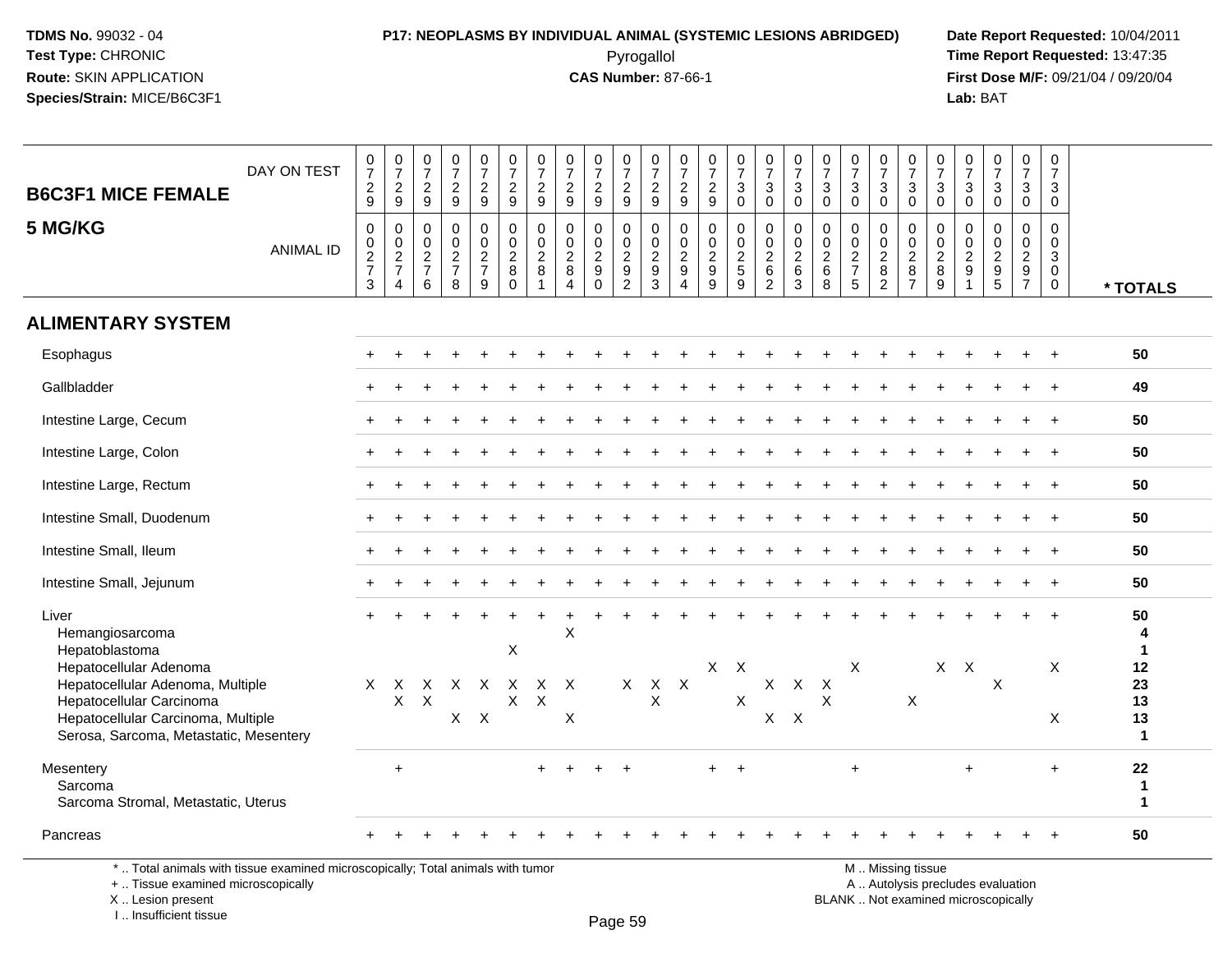### **P17: NEOPLASMS BY INDIVIDUAL ANIMAL (SYSTEMIC LESIONS ABRIDGED) Date Report Requested:** 10/04/2011 Pyrogallol **Time Report Requested:** 13:47:35

**First Dose M/F:** 09/21/04 / 09/20/04<br>Lab: BAT **Lab:** BAT

| <b>B6C3F1 MICE FEMALE</b><br>5 MG/KG             | DAY ON TEST<br><b>ANIMAL ID</b> | $\frac{0}{7}$<br>$\frac{2}{9}$<br>$\mathbf 0$<br>$\pmb{0}$<br>$\frac{2}{7}$<br>3 | $\begin{smallmatrix}0\\7\end{smallmatrix}$<br>$\frac{2}{9}$<br>0<br>$\pmb{0}$<br>$\frac{2}{7}$<br>4 | $\frac{0}{7}$<br>$\frac{2}{9}$<br>0<br>$\begin{array}{c} 0 \\ 2 \\ 7 \end{array}$<br>6 | $\frac{0}{7}$<br>$\frac{2}{9}$<br>$\pmb{0}$<br>$\pmb{0}$<br>$\frac{2}{7}$<br>8 | $\begin{array}{c} 0 \\ 7 \end{array}$<br>$\frac{2}{9}$<br>00027<br>9 | $\frac{0}{7}$<br>$\frac{2}{9}$<br>$\pmb{0}$<br>$\overline{0}$<br>$\frac{2}{8}$<br>$\mathbf 0$ | $\begin{array}{c} 0 \\ 7 \end{array}$<br>$\frac{2}{9}$<br>0<br>$\pmb{0}$<br>$\overline{\mathbf{c}}$<br>8 | $\frac{0}{7}$<br>$\frac{2}{9}$<br>0<br>$\frac{0}{2}$<br>$\overline{4}$ | $\frac{0}{7}$<br>$\frac{2}{9}$<br>0<br>$\pmb{0}$<br>$\overline{c}$<br>$\boldsymbol{9}$<br>$\Omega$ | $\begin{array}{c} 0 \\ 7 \end{array}$<br>$\frac{2}{9}$<br>0<br>$\frac{0}{2}$<br>2 | $\frac{0}{7}$<br>$\frac{2}{9}$<br>0<br>$\mathbf 0$<br>$\sqrt{2}$<br>$\boldsymbol{9}$<br>3 | $\frac{0}{7}$<br>$\frac{2}{9}$<br>0<br>$\pmb{0}$<br>$\overline{c}$<br>$\boldsymbol{9}$<br>4 | $\frac{0}{7}$<br>$\frac{2}{9}$<br>$\pmb{0}$<br>0<br>9<br>9 | $\frac{0}{7}$<br>$\mathbf{3}$<br>$\Omega$<br>$\pmb{0}$<br>$\pmb{0}$<br>$\frac{2}{5}$<br>9 | $\begin{smallmatrix}0\\7\end{smallmatrix}$<br>$\mathsf 3$<br>$\mathbf 0$<br>$\boldsymbol{0}$<br>$\frac{0}{2}$<br>$\overline{2}$ | $\frac{0}{7}$<br>$\mathbf 3$<br>$\Omega$<br>$\pmb{0}$<br>$\overline{0}$<br>$\frac{2}{6}$<br>3 | $\begin{array}{c} 0 \\ 7 \end{array}$<br>3<br>$\Omega$<br>0<br>$\boldsymbol{0}$<br>$\overline{c}$<br>$\,6\,$<br>8 | $\frac{0}{7}$<br>$\ensuremath{\mathsf{3}}$<br>$\Omega$<br>$\pmb{0}$<br>$\begin{array}{c} 0 \\ 2 \\ 7 \end{array}$<br>5 | $\frac{0}{7}$<br>$\mathbf{3}$<br>$\Omega$<br>0<br>0<br>$\frac{2}{8}$<br>$\overline{2}$ | $\frac{0}{7}$<br>$\mathbf{3}$<br>$\mathbf 0$<br>0<br>$\frac{0}{2}$<br>$\overline{7}$ | $\frac{0}{7}$<br>$\sqrt{3}$<br>$\Omega$<br>$\mathbf 0$<br>$\begin{array}{c} 0 \\ 2 \\ 8 \end{array}$<br>$\overline{9}$ | $\frac{0}{7}$<br>$\mathbf{3}$<br>$\Omega$<br>0<br>$\mathbf 0$<br>$\overline{c}$<br>$\boldsymbol{9}$<br>1 | $\begin{smallmatrix}0\\7\end{smallmatrix}$<br>$\sqrt{3}$<br>$\mathbf 0$<br>$\pmb{0}$<br>$\begin{array}{c}\n0 \\ 2 \\ 5\n\end{array}$ | $\frac{0}{7}$<br>$\mathfrak{S}$<br>$\mathbf 0$<br>$\pmb{0}$<br>$\begin{array}{c} 0 \\ 2 \\ 9 \\ 7 \end{array}$ | 0<br>$\overline{7}$<br>$\mathbf{3}$<br>$\mathbf 0$<br>$\mathbf 0$<br>$\mathbf 0$<br>$\mathbf{3}$<br>$\overline{0}$<br>$\overline{0}$ |                      |
|--------------------------------------------------|---------------------------------|----------------------------------------------------------------------------------|-----------------------------------------------------------------------------------------------------|----------------------------------------------------------------------------------------|--------------------------------------------------------------------------------|----------------------------------------------------------------------|-----------------------------------------------------------------------------------------------|----------------------------------------------------------------------------------------------------------|------------------------------------------------------------------------|----------------------------------------------------------------------------------------------------|-----------------------------------------------------------------------------------|-------------------------------------------------------------------------------------------|---------------------------------------------------------------------------------------------|------------------------------------------------------------|-------------------------------------------------------------------------------------------|---------------------------------------------------------------------------------------------------------------------------------|-----------------------------------------------------------------------------------------------|-------------------------------------------------------------------------------------------------------------------|------------------------------------------------------------------------------------------------------------------------|----------------------------------------------------------------------------------------|--------------------------------------------------------------------------------------|------------------------------------------------------------------------------------------------------------------------|----------------------------------------------------------------------------------------------------------|--------------------------------------------------------------------------------------------------------------------------------------|----------------------------------------------------------------------------------------------------------------|--------------------------------------------------------------------------------------------------------------------------------------|----------------------|
|                                                  |                                 |                                                                                  |                                                                                                     |                                                                                        |                                                                                |                                                                      |                                                                                               |                                                                                                          |                                                                        |                                                                                                    |                                                                                   |                                                                                           |                                                                                             |                                                            |                                                                                           |                                                                                                                                 |                                                                                               |                                                                                                                   |                                                                                                                        |                                                                                        |                                                                                      |                                                                                                                        |                                                                                                          |                                                                                                                                      |                                                                                                                |                                                                                                                                      | * TOTALS             |
| Salivary Glands                                  |                                 |                                                                                  |                                                                                                     |                                                                                        |                                                                                |                                                                      |                                                                                               |                                                                                                          |                                                                        |                                                                                                    |                                                                                   |                                                                                           |                                                                                             |                                                            |                                                                                           |                                                                                                                                 |                                                                                               |                                                                                                                   |                                                                                                                        |                                                                                        |                                                                                      |                                                                                                                        |                                                                                                          |                                                                                                                                      |                                                                                                                |                                                                                                                                      | 50                   |
| Stomach, Forestomach<br>Squamous Cell Papilloma  |                                 |                                                                                  | X                                                                                                   |                                                                                        |                                                                                |                                                                      |                                                                                               |                                                                                                          |                                                                        |                                                                                                    |                                                                                   |                                                                                           |                                                                                             |                                                            |                                                                                           |                                                                                                                                 |                                                                                               |                                                                                                                   |                                                                                                                        |                                                                                        | $\mathsf X$                                                                          |                                                                                                                        |                                                                                                          |                                                                                                                                      |                                                                                                                |                                                                                                                                      | 50<br>3              |
| Stomach, Glandular                               |                                 | $+$                                                                              |                                                                                                     |                                                                                        |                                                                                |                                                                      |                                                                                               |                                                                                                          |                                                                        |                                                                                                    |                                                                                   |                                                                                           |                                                                                             |                                                            |                                                                                           |                                                                                                                                 |                                                                                               |                                                                                                                   |                                                                                                                        |                                                                                        |                                                                                      |                                                                                                                        |                                                                                                          |                                                                                                                                      |                                                                                                                | $+$                                                                                                                                  | 50                   |
| <b>CARDIOVASCULAR SYSTEM</b>                     |                                 |                                                                                  |                                                                                                     |                                                                                        |                                                                                |                                                                      |                                                                                               |                                                                                                          |                                                                        |                                                                                                    |                                                                                   |                                                                                           |                                                                                             |                                                            |                                                                                           |                                                                                                                                 |                                                                                               |                                                                                                                   |                                                                                                                        |                                                                                        |                                                                                      |                                                                                                                        |                                                                                                          |                                                                                                                                      |                                                                                                                |                                                                                                                                      |                      |
| <b>Blood Vessel</b>                              |                                 |                                                                                  |                                                                                                     |                                                                                        |                                                                                |                                                                      |                                                                                               |                                                                                                          |                                                                        |                                                                                                    |                                                                                   |                                                                                           |                                                                                             |                                                            |                                                                                           |                                                                                                                                 |                                                                                               |                                                                                                                   |                                                                                                                        |                                                                                        |                                                                                      |                                                                                                                        |                                                                                                          |                                                                                                                                      |                                                                                                                |                                                                                                                                      | 50                   |
| Heart                                            |                                 |                                                                                  |                                                                                                     |                                                                                        |                                                                                |                                                                      |                                                                                               |                                                                                                          |                                                                        |                                                                                                    |                                                                                   |                                                                                           |                                                                                             |                                                            |                                                                                           |                                                                                                                                 |                                                                                               |                                                                                                                   |                                                                                                                        |                                                                                        |                                                                                      |                                                                                                                        |                                                                                                          |                                                                                                                                      |                                                                                                                |                                                                                                                                      | 50                   |
| <b>ENDOCRINE SYSTEM</b>                          |                                 |                                                                                  |                                                                                                     |                                                                                        |                                                                                |                                                                      |                                                                                               |                                                                                                          |                                                                        |                                                                                                    |                                                                                   |                                                                                           |                                                                                             |                                                            |                                                                                           |                                                                                                                                 |                                                                                               |                                                                                                                   |                                                                                                                        |                                                                                        |                                                                                      |                                                                                                                        |                                                                                                          |                                                                                                                                      |                                                                                                                |                                                                                                                                      |                      |
| <b>Adrenal Cortex</b>                            |                                 |                                                                                  |                                                                                                     |                                                                                        |                                                                                |                                                                      |                                                                                               |                                                                                                          |                                                                        |                                                                                                    |                                                                                   |                                                                                           |                                                                                             |                                                            |                                                                                           |                                                                                                                                 |                                                                                               |                                                                                                                   |                                                                                                                        |                                                                                        |                                                                                      |                                                                                                                        |                                                                                                          |                                                                                                                                      |                                                                                                                |                                                                                                                                      | 50                   |
| Adrenal Medulla<br>Pheochromocytoma Benign       |                                 |                                                                                  |                                                                                                     |                                                                                        |                                                                                |                                                                      |                                                                                               |                                                                                                          |                                                                        |                                                                                                    |                                                                                   |                                                                                           |                                                                                             |                                                            |                                                                                           |                                                                                                                                 | $\times$                                                                                      |                                                                                                                   |                                                                                                                        |                                                                                        |                                                                                      |                                                                                                                        |                                                                                                          |                                                                                                                                      | $\ddot{}$                                                                                                      | $\ddot{}$<br>$\sf X$                                                                                                                 | 50<br>$\overline{2}$ |
| Islets, Pancreatic<br>Adenoma                    |                                 |                                                                                  |                                                                                                     |                                                                                        |                                                                                |                                                                      |                                                                                               |                                                                                                          |                                                                        |                                                                                                    |                                                                                   |                                                                                           |                                                                                             |                                                            |                                                                                           | X                                                                                                                               |                                                                                               |                                                                                                                   |                                                                                                                        |                                                                                        |                                                                                      |                                                                                                                        |                                                                                                          |                                                                                                                                      |                                                                                                                | $\ddot{}$<br>X                                                                                                                       | 50<br>3              |
| Parathyroid Gland                                |                                 | $\pm$                                                                            | м                                                                                                   | ÷.                                                                                     | м                                                                              |                                                                      |                                                                                               |                                                                                                          |                                                                        |                                                                                                    |                                                                                   |                                                                                           |                                                                                             |                                                            |                                                                                           |                                                                                                                                 |                                                                                               |                                                                                                                   |                                                                                                                        |                                                                                        |                                                                                      |                                                                                                                        |                                                                                                          |                                                                                                                                      |                                                                                                                |                                                                                                                                      | 47                   |
| <b>Pituitary Gland</b><br>Pars Distalis, Adenoma |                                 | $\mathsf{X}$                                                                     | $\times$                                                                                            |                                                                                        | $\boldsymbol{\mathsf{X}}$                                                      |                                                                      |                                                                                               |                                                                                                          |                                                                        |                                                                                                    |                                                                                   |                                                                                           |                                                                                             |                                                            |                                                                                           |                                                                                                                                 | $\mathsf X$                                                                                   |                                                                                                                   |                                                                                                                        |                                                                                        |                                                                                      | $\sf X$                                                                                                                |                                                                                                          |                                                                                                                                      |                                                                                                                |                                                                                                                                      | 49<br>6              |
| <b>Thyroid Gland</b><br>Follicular Cell, Adenoma |                                 | $\pm$                                                                            | $\ddot{}$                                                                                           | X                                                                                      |                                                                                |                                                                      |                                                                                               |                                                                                                          |                                                                        |                                                                                                    |                                                                                   |                                                                                           |                                                                                             |                                                            |                                                                                           |                                                                                                                                 |                                                                                               |                                                                                                                   |                                                                                                                        |                                                                                        | $\ddot{}$                                                                            | $\boldsymbol{\mathsf{X}}$                                                                                              |                                                                                                          |                                                                                                                                      |                                                                                                                | $+$                                                                                                                                  | 50<br>$\mathbf{2}$   |

#### **GENERAL BODY SYSTEM**

\* .. Total animals with tissue examined microscopically; Total animals with tumor

+ .. Tissue examined microscopically

X .. Lesion present

I .. Insufficient tissue

 M .. Missing tissuey the contract of the contract of the contract of the contract of the contract of  $\mathsf A$  . Autolysis precludes evaluation

Lesion present BLANK .. Not examined microscopically

Page 60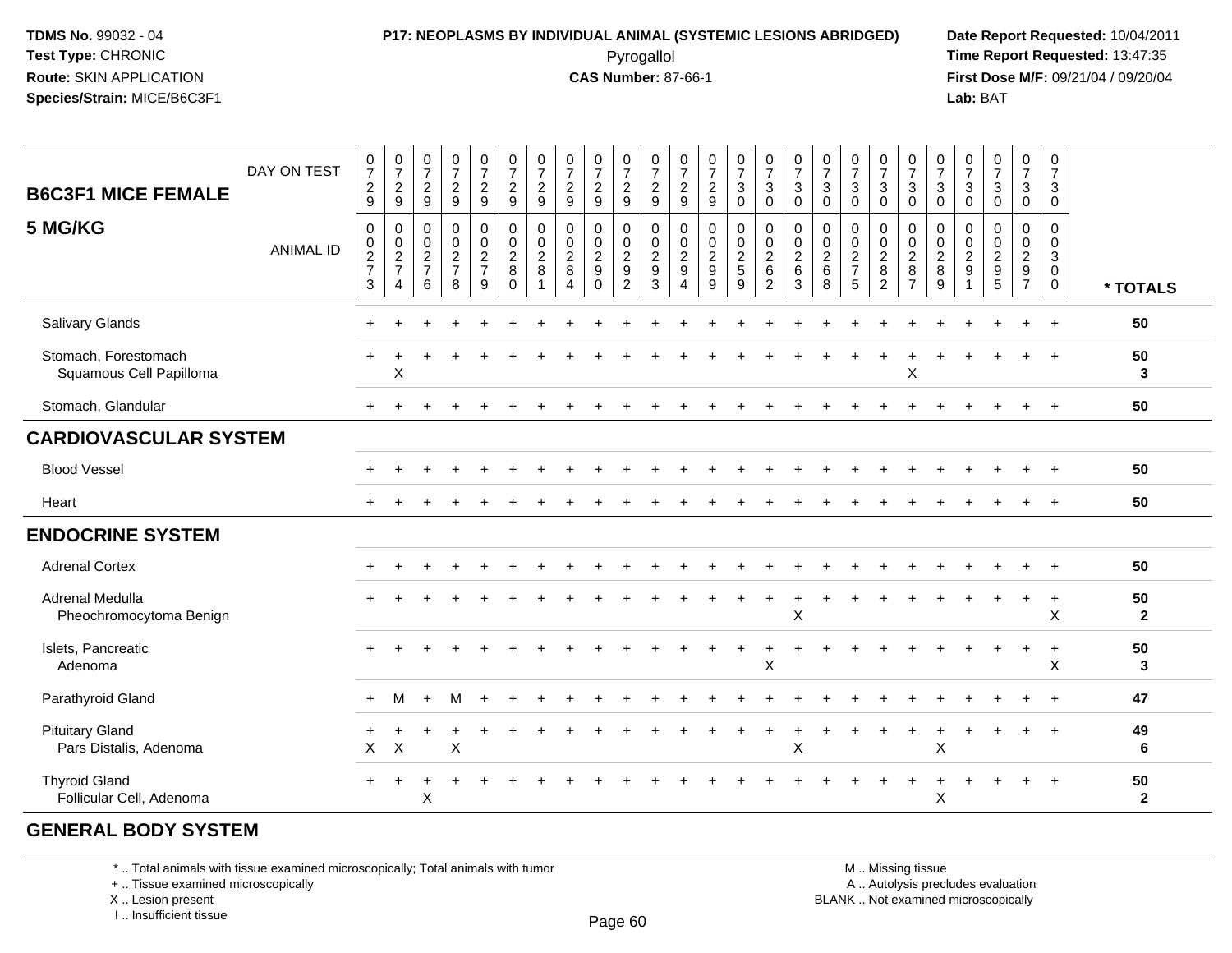# **P17: NEOPLASMS BY INDIVIDUAL ANIMAL (SYSTEMIC LESIONS ABRIDGED) Date Report Requested:** 10/04/2011

 Pyrogallol **Time Report Requested:** 13:47:35 **First Dose M/F:** 09/21/04 / 09/20/04<br>Lab: BAT **Lab:** BAT

| <b>B6C3F1 MICE FEMALE</b>                                                                                                                                             | DAY ON TEST      | $\frac{0}{7}$<br>$\frac{2}{9}$                                 | $\begin{array}{c} 0 \\ 7 \end{array}$<br>$\overline{\mathbf{c}}$<br>9 | $\pmb{0}$<br>$\overline{7}$<br>$\sqrt{2}$<br>9                          | $\pmb{0}$<br>$\overline{7}$<br>$\overline{c}$<br>9 | $\pmb{0}$<br>$\boldsymbol{7}$<br>$\sqrt{2}$<br>$9\,$  | $\pmb{0}$<br>$\boldsymbol{7}$<br>$\frac{2}{9}$                         | 0<br>$\overline{7}$<br>$\overline{c}$<br>9                   | 0<br>$\overline{7}$<br>$\sqrt{2}$<br>9                          | $\pmb{0}$<br>$\overline{7}$<br>$\sqrt{2}$<br>9                | 0<br>$\overline{7}$<br>$\sqrt{2}$<br>9                        | $\mathbf 0$<br>$\overline{7}$<br>$\sqrt{2}$<br>9   | 0<br>$\overline{7}$<br>$\sqrt{2}$<br>9                               | $\pmb{0}$<br>$\overline{7}$<br>$\sqrt{2}$<br>9                | $\pmb{0}$<br>$\overline{7}$<br>$\mathfrak{S}$<br>$\mathbf 0$ | 0<br>$\overline{7}$<br>$\sqrt{3}$<br>$\mathbf 0$                | $\pmb{0}$<br>$\overline{7}$<br>$\mathbf{3}$<br>$\overline{0}$     | 0<br>$\overline{7}$<br>$\mathbf{3}$<br>$\mathbf 0$       | 0<br>$\overline{7}$<br>$\mathbf{3}$<br>$\mathbf 0$    | $\pmb{0}$<br>$\overline{7}$<br>$\mathfrak{Z}$<br>$\mathbf 0$ | $\pmb{0}$<br>$\overline{7}$<br>$\sqrt{3}$<br>$\mathbf 0$ | 0<br>$\overline{7}$<br>$\sqrt{3}$<br>$\mathbf 0$        | 0<br>$\overline{7}$<br>3<br>$\mathbf 0$               | $\pmb{0}$<br>$\overline{7}$<br>$\sqrt{3}$<br>$\mathbf 0$ | $\pmb{0}$<br>$\overline{7}$<br>$\mathbf{3}$<br>$\mathbf 0$ | $\mathbf 0$<br>$\overline{7}$<br>$\mathfrak{S}$<br>$\mathbf 0$ |                                    |
|-----------------------------------------------------------------------------------------------------------------------------------------------------------------------|------------------|----------------------------------------------------------------|-----------------------------------------------------------------------|-------------------------------------------------------------------------|----------------------------------------------------|-------------------------------------------------------|------------------------------------------------------------------------|--------------------------------------------------------------|-----------------------------------------------------------------|---------------------------------------------------------------|---------------------------------------------------------------|----------------------------------------------------|----------------------------------------------------------------------|---------------------------------------------------------------|--------------------------------------------------------------|-----------------------------------------------------------------|-------------------------------------------------------------------|----------------------------------------------------------|-------------------------------------------------------|--------------------------------------------------------------|----------------------------------------------------------|---------------------------------------------------------|-------------------------------------------------------|----------------------------------------------------------|------------------------------------------------------------|----------------------------------------------------------------|------------------------------------|
| 5 MG/KG                                                                                                                                                               | <b>ANIMAL ID</b> | $\mathbf 0$<br>$\begin{array}{c} 0 \\ 2 \\ 7 \end{array}$<br>3 | $\pmb{0}$<br>$\mathsf 0$<br>$\frac{2}{7}$<br>$\overline{4}$           | $\mathbf 0$<br>$\mathbf 0$<br>$\sqrt{2}$<br>$\boldsymbol{7}$<br>$\,6\,$ | $\mathbf 0$<br>$\mathbf 0$<br>$\frac{2}{7}$<br>8   | 0<br>$\mathbf 0$<br>$\frac{2}{7}$<br>$\boldsymbol{9}$ | $\pmb{0}$<br>$\mathsf{O}\xspace$<br>$\overline{2}$<br>8<br>$\mathsf 0$ | $\mathbf 0$<br>$\mathbf 0$<br>$\sqrt{2}$<br>8<br>$\mathbf 1$ | $\mathbf 0$<br>0<br>$\overline{c}$<br>$\bf 8$<br>$\overline{4}$ | $\mathbf 0$<br>$\mathsf 0$<br>$\overline{2}$<br>9<br>$\Omega$ | $\mathbf 0$<br>$\mathbf 0$<br>$\frac{2}{9}$<br>$\overline{c}$ | $\mathbf 0$<br>$\mathbf 0$<br>$\sqrt{2}$<br>9<br>3 | $\mathbf 0$<br>0<br>$\sqrt{2}$<br>$\boldsymbol{9}$<br>$\overline{4}$ | $\mathbf 0$<br>$\mathbf 0$<br>$\frac{2}{9}$<br>$\overline{9}$ | $\mathbf 0$<br>$\mathsf{O}\xspace$<br>$\frac{2}{5}$<br>9     | 0<br>$\pmb{0}$<br>$\boldsymbol{2}$<br>$\,6\,$<br>$\overline{c}$ | $\mathbf 0$<br>$\mathbf 0$<br>$\overline{2}$<br>6<br>$\mathbf{3}$ | $\mathbf 0$<br>$\mathbf 0$<br>$\boldsymbol{2}$<br>6<br>8 | $\mathbf 0$<br>0<br>$\sqrt{2}$<br>$\overline{7}$<br>5 | $\mathbf 0$<br>0<br>$\frac{2}{8}$<br>2                       | 0<br>$\boldsymbol{0}$<br>$\frac{2}{8}$<br>$\overline{7}$ | 0<br>$\mathbf 0$<br>$\sqrt{2}$<br>8<br>$\boldsymbol{9}$ | 0<br>$\mathbf 0$<br>$\overline{\mathbf{c}}$<br>9<br>1 | $\mathbf 0$<br>$\mathbf 0$<br>$\frac{2}{9}$              | $\mathbf 0$<br>$\pmb{0}$<br>$\frac{2}{9}$                  | $\mathbf 0$<br>0<br>3<br>$\mathbf 0$<br>$\mathbf 0$            | * TOTALS                           |
| <b>NONE</b>                                                                                                                                                           |                  |                                                                |                                                                       |                                                                         |                                                    |                                                       |                                                                        |                                                              |                                                                 |                                                               |                                                               |                                                    |                                                                      |                                                               |                                                              |                                                                 |                                                                   |                                                          |                                                       |                                                              |                                                          |                                                         |                                                       |                                                          |                                                            |                                                                |                                    |
| <b>GENITAL SYSTEM</b>                                                                                                                                                 |                  |                                                                |                                                                       |                                                                         |                                                    |                                                       |                                                                        |                                                              |                                                                 |                                                               |                                                               |                                                    |                                                                      |                                                               |                                                              |                                                                 |                                                                   |                                                          |                                                       |                                                              |                                                          |                                                         |                                                       |                                                          |                                                            |                                                                |                                    |
| <b>Clitoral Gland</b>                                                                                                                                                 |                  |                                                                |                                                                       |                                                                         |                                                    |                                                       |                                                                        |                                                              |                                                                 |                                                               |                                                               |                                                    |                                                                      |                                                               |                                                              |                                                                 |                                                                   |                                                          |                                                       |                                                              |                                                          |                                                         |                                                       |                                                          |                                                            |                                                                | 50                                 |
| Ovary<br>Carcinoma<br>Hemangiosarcoma                                                                                                                                 |                  |                                                                |                                                                       |                                                                         |                                                    |                                                       |                                                                        |                                                              |                                                                 |                                                               |                                                               |                                                    |                                                                      |                                                               |                                                              |                                                                 | X                                                                 |                                                          |                                                       |                                                              |                                                          |                                                         | Χ                                                     |                                                          | $\ddot{}$                                                  | $\ddot{}$                                                      | 50<br>1<br>4                       |
| Luteoma                                                                                                                                                               |                  |                                                                |                                                                       |                                                                         |                                                    |                                                       |                                                                        |                                                              |                                                                 |                                                               |                                                               |                                                    |                                                                      |                                                               |                                                              |                                                                 | $\times$                                                          |                                                          |                                                       |                                                              |                                                          |                                                         |                                                       |                                                          |                                                            |                                                                | 1                                  |
| Uterus<br>Polyp Stromal<br>Sarcoma Stromal                                                                                                                            |                  |                                                                | X                                                                     |                                                                         |                                                    |                                                       |                                                                        |                                                              |                                                                 |                                                               |                                                               |                                                    | X                                                                    | $\mathsf X$                                                   |                                                              |                                                                 |                                                                   |                                                          |                                                       |                                                              |                                                          |                                                         |                                                       |                                                          |                                                            | $\overline{1}$                                                 | 50<br>$\mathbf{2}$<br>$\mathbf{2}$ |
| <b>HEMATOPOIETIC SYSTEM</b>                                                                                                                                           |                  |                                                                |                                                                       |                                                                         |                                                    |                                                       |                                                                        |                                                              |                                                                 |                                                               |                                                               |                                                    |                                                                      |                                                               |                                                              |                                                                 |                                                                   |                                                          |                                                       |                                                              |                                                          |                                                         |                                                       |                                                          |                                                            |                                                                |                                    |
| <b>Bone Marrow</b>                                                                                                                                                    |                  |                                                                |                                                                       |                                                                         |                                                    |                                                       |                                                                        |                                                              |                                                                 |                                                               |                                                               |                                                    |                                                                      |                                                               |                                                              |                                                                 |                                                                   |                                                          |                                                       |                                                              |                                                          |                                                         |                                                       |                                                          | $\ddot{}$                                                  | $+$                                                            | 50                                 |
| Lymph Node                                                                                                                                                            |                  |                                                                | $\ddot{}$                                                             |                                                                         | $\ddot{}$                                          |                                                       |                                                                        |                                                              |                                                                 | $\ddot{}$                                                     |                                                               |                                                    |                                                                      | $+$                                                           |                                                              |                                                                 |                                                                   |                                                          |                                                       |                                                              |                                                          |                                                         |                                                       |                                                          | $\ddot{}$                                                  |                                                                | 13                                 |
| Lymph Node, Mandibular                                                                                                                                                |                  |                                                                |                                                                       |                                                                         |                                                    |                                                       |                                                                        |                                                              |                                                                 |                                                               |                                                               |                                                    |                                                                      |                                                               |                                                              |                                                                 |                                                                   |                                                          |                                                       |                                                              |                                                          |                                                         |                                                       |                                                          |                                                            | $\ddot{}$                                                      | 50                                 |
| Lymph Node, Mesenteric<br>Hemangiosarcoma                                                                                                                             |                  |                                                                |                                                                       |                                                                         |                                                    |                                                       |                                                                        |                                                              |                                                                 |                                                               |                                                               |                                                    |                                                                      |                                                               |                                                              |                                                                 | $\mathsf X$                                                       |                                                          |                                                       |                                                              |                                                          |                                                         |                                                       |                                                          |                                                            | $\overline{1}$                                                 | 50<br>$\mathbf{1}$                 |
| Spleen                                                                                                                                                                |                  |                                                                |                                                                       |                                                                         |                                                    |                                                       |                                                                        |                                                              |                                                                 |                                                               |                                                               |                                                    |                                                                      |                                                               |                                                              |                                                                 |                                                                   |                                                          |                                                       |                                                              |                                                          |                                                         |                                                       |                                                          |                                                            | $\overline{1}$                                                 | 50                                 |
| Thymus                                                                                                                                                                |                  |                                                                |                                                                       |                                                                         |                                                    |                                                       |                                                                        |                                                              |                                                                 |                                                               |                                                               |                                                    |                                                                      |                                                               |                                                              |                                                                 |                                                                   |                                                          |                                                       |                                                              |                                                          |                                                         |                                                       |                                                          |                                                            | $\ddot{}$                                                      | 50                                 |
| <b>INTEGUMENTARY SYSTEM</b>                                                                                                                                           |                  |                                                                |                                                                       |                                                                         |                                                    |                                                       |                                                                        |                                                              |                                                                 |                                                               |                                                               |                                                    |                                                                      |                                                               |                                                              |                                                                 |                                                                   |                                                          |                                                       |                                                              |                                                          |                                                         |                                                       |                                                          |                                                            |                                                                |                                    |
| Mammary Gland                                                                                                                                                         |                  | $+$                                                            | $+$                                                                   |                                                                         |                                                    |                                                       |                                                                        |                                                              |                                                                 |                                                               |                                                               |                                                    |                                                                      |                                                               |                                                              |                                                                 |                                                                   |                                                          | $\ddot{}$                                             | $+$                                                          | $\overline{+}$                                           | $\overline{+}$                                          | $\ddot{}$                                             | $\div$                                                   | $+$                                                        | $+$                                                            | 50                                 |
| *  Total animals with tissue examined microscopically; Total animals with tumor<br>+  Tissue examined microscopically<br>X  Lesion present<br>I., Insufficient tissue |                  |                                                                |                                                                       |                                                                         |                                                    |                                                       |                                                                        |                                                              |                                                                 |                                                               | Page 61                                                       |                                                    |                                                                      |                                                               |                                                              |                                                                 |                                                                   |                                                          | BLANK  Not examined microscopically                   |                                                              | M  Missing tissue                                        |                                                         |                                                       | A  Autolysis precludes evaluation                        |                                                            |                                                                |                                    |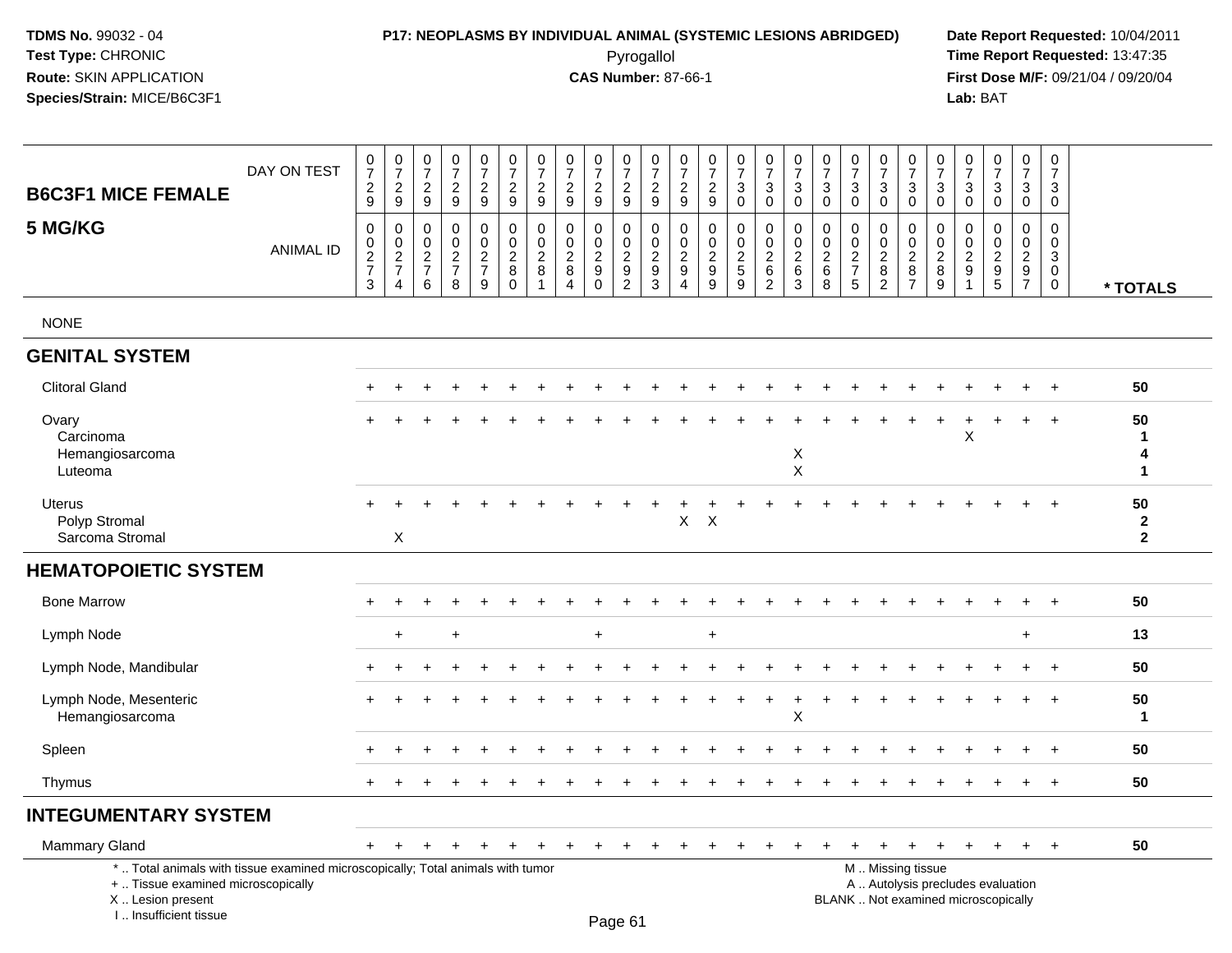### **P17: NEOPLASMS BY INDIVIDUAL ANIMAL (SYSTEMIC LESIONS ABRIDGED) Date Report Requested:** 10/04/2011 Pyrogallol **Time Report Requested:** 13:47:35

**First Dose M/F:** 09/21/04 / 09/20/04<br>Lab: BAT **Lab:** BAT

| DAY ON TEST<br><b>B6C3F1 MICE FEMALE</b>                                                                                  | $\frac{0}{7}$<br>$\overline{c}$<br>9 | $\begin{array}{c} 0 \\ 7 \\ 2 \end{array}$<br>9                                  | $\frac{0}{7}$<br>$\overline{c}$<br>9   | 0<br>$\overline{7}$<br>$\overline{a}$<br>9                        | $\frac{0}{7}$<br>$\overline{a}$<br>9 | $\frac{0}{7}$<br>$\overline{c}$<br>9                | 0<br>$\overline{7}$<br>$\overline{a}$<br>9 | $\frac{0}{7}$<br>$\sqrt{2}$<br>$9\,$                                                   | 0<br>$\overline{7}$<br>$\sqrt{2}$<br>9            | 0<br>$\overline{7}$<br>$\overline{c}$<br>9          | $\frac{0}{7}$<br>$\overline{\mathbf{c}}$<br>9     | $\frac{0}{7}$<br>$\overline{c}$<br>$\boldsymbol{9}$ | $\frac{0}{7}$<br>$\sqrt{2}$<br>$\boldsymbol{9}$ | 0<br>$\overline{7}$<br>$\sqrt{3}$<br>0 | $\frac{0}{7}$<br>$\mathbf{3}$<br>$\mathbf 0$                    | 0<br>$\overline{7}$<br>3<br>$\mathbf 0$                | $\frac{0}{7}$<br>3<br>$\mathbf 0$                      | 0<br>$\overline{7}$<br>$\mathbf{3}$<br>0                  | 0<br>$\boldsymbol{7}$<br>$\mathbf{3}$<br>$\mathbf 0$ | 0<br>$\overline{7}$<br>$\mathbf{3}$<br>0                  | 0<br>$\overline{7}$<br>3<br>$\mathbf 0$      | $\frac{0}{7}$<br>3<br>$\boldsymbol{0}$                 | $\frac{0}{7}$<br>$\mathbf{3}$<br>$\mathsf 0$         | 0<br>$\overline{7}$<br>3<br>0     | 0<br>$\overline{7}$<br>3<br>$\mathbf 0$                            |                             |
|---------------------------------------------------------------------------------------------------------------------------|--------------------------------------|----------------------------------------------------------------------------------|----------------------------------------|-------------------------------------------------------------------|--------------------------------------|-----------------------------------------------------|--------------------------------------------|----------------------------------------------------------------------------------------|---------------------------------------------------|-----------------------------------------------------|---------------------------------------------------|-----------------------------------------------------|-------------------------------------------------|----------------------------------------|-----------------------------------------------------------------|--------------------------------------------------------|--------------------------------------------------------|-----------------------------------------------------------|------------------------------------------------------|-----------------------------------------------------------|----------------------------------------------|--------------------------------------------------------|------------------------------------------------------|-----------------------------------|--------------------------------------------------------------------|-----------------------------|
| 5 MG/KG<br><b>ANIMAL ID</b>                                                                                               | 0<br>$\pmb{0}$<br>$\frac{2}{7}$<br>3 | $\boldsymbol{0}$<br>$\begin{array}{c} 0 \\ 2 \\ 7 \end{array}$<br>$\overline{4}$ | 0<br>$\mathbf 0$<br>$\frac{2}{7}$<br>6 | 0<br>$\mathsf{O}\xspace$<br>$\overline{a}$<br>$\overline{7}$<br>8 | 0<br>$\pmb{0}$<br>$\frac{2}{7}$<br>9 | 0<br>$\mathbf 0$<br>$\overline{c}$<br>8<br>$\Omega$ | 0<br>$\mathbf 0$<br>$_{8}^2$               | $\mathbf 0$<br>$\mathbf 0$<br>$\sqrt{2}$<br>$\boldsymbol{8}$<br>$\boldsymbol{\Lambda}$ | 0<br>$\mathbf 0$<br>$\frac{2}{9}$<br>$\mathbf{0}$ | 0<br>$\mathbf 0$<br>$\frac{2}{9}$<br>$\overline{2}$ | 0<br>0<br>$\overline{c}$<br>$\boldsymbol{9}$<br>3 | 0<br>$\pmb{0}$<br>$\frac{2}{9}$<br>$\overline{4}$   | $\pmb{0}$<br>$\pmb{0}$<br>$\frac{2}{9}$<br>9    | 0<br>$\pmb{0}$<br>$\frac{2}{5}$<br>9   | 0<br>$\mathbf 0$<br>$\overline{2}$<br>$\,6\,$<br>$\overline{2}$ | $\mathbf 0$<br>$\mathbf 0$<br>$\overline{c}$<br>6<br>3 | $\mathbf 0$<br>$\mathbf 0$<br>$\overline{c}$<br>6<br>8 | 0<br>$\mathbf 0$<br>$\overline{2}$<br>$\overline{7}$<br>5 | 0<br>$\mathbf 0$<br>$\frac{2}{8}$<br>$\overline{2}$  | 0<br>$\mathbf 0$<br>$\overline{2}$<br>8<br>$\overline{7}$ | 0<br>$\mathbf 0$<br>$\overline{2}$<br>8<br>9 | 0<br>$\mathbf 0$<br>$\overline{c}$<br>$\boldsymbol{9}$ | 0<br>$\mathsf{O}$<br>$\overline{2}$<br>$\frac{1}{9}$ | 0<br>$\mathbf 0$<br>$\frac{2}{9}$ | $\mathbf 0$<br>$\mathbf{0}$<br>$\ensuremath{\mathsf{3}}$<br>0<br>0 | * TOTALS                    |
| Carcinoma                                                                                                                 |                                      |                                                                                  |                                        |                                                                   |                                      |                                                     |                                            |                                                                                        |                                                   |                                                     |                                                   |                                                     |                                                 |                                        |                                                                 |                                                        |                                                        |                                                           |                                                      |                                                           |                                              |                                                        |                                                      |                                   |                                                                    | 1                           |
| Skin<br>Site Of Application, Subcutaneous Tissue,<br>Lipoma                                                               |                                      |                                                                                  |                                        |                                                                   |                                      |                                                     | X                                          |                                                                                        |                                                   |                                                     |                                                   |                                                     |                                                 |                                        |                                                                 |                                                        |                                                        |                                                           |                                                      |                                                           |                                              |                                                        |                                                      |                                   |                                                                    | 50                          |
| Subcutaneous Tissue, Hemangiosarcoma<br>Subcutaneous Tissue, Sarcoma                                                      |                                      | $\boldsymbol{\mathsf{X}}$                                                        |                                        |                                                                   |                                      |                                                     |                                            |                                                                                        |                                                   |                                                     |                                                   |                                                     |                                                 |                                        |                                                                 |                                                        |                                                        |                                                           |                                                      |                                                           |                                              |                                                        |                                                      |                                   |                                                                    |                             |
| <b>MUSCULOSKELETAL SYSTEM</b>                                                                                             |                                      |                                                                                  |                                        |                                                                   |                                      |                                                     |                                            |                                                                                        |                                                   |                                                     |                                                   |                                                     |                                                 |                                        |                                                                 |                                                        |                                                        |                                                           |                                                      |                                                           |                                              |                                                        |                                                      |                                   |                                                                    |                             |
| Bone                                                                                                                      |                                      |                                                                                  |                                        |                                                                   |                                      |                                                     |                                            |                                                                                        |                                                   |                                                     |                                                   |                                                     |                                                 |                                        |                                                                 |                                                        |                                                        |                                                           |                                                      |                                                           |                                              |                                                        |                                                      |                                   |                                                                    | 50                          |
| <b>Skeletal Muscle</b><br>Sarcoma Stromal, Metastatic, Uterus                                                             |                                      |                                                                                  |                                        |                                                                   |                                      |                                                     |                                            |                                                                                        |                                                   |                                                     |                                                   |                                                     |                                                 |                                        |                                                                 |                                                        |                                                        |                                                           |                                                      |                                                           |                                              |                                                        |                                                      |                                   |                                                                    | $\mathbf{1}$<br>$\mathbf 1$ |
| <b>NERVOUS SYSTEM</b>                                                                                                     |                                      |                                                                                  |                                        |                                                                   |                                      |                                                     |                                            |                                                                                        |                                                   |                                                     |                                                   |                                                     |                                                 |                                        |                                                                 |                                                        |                                                        |                                                           |                                                      |                                                           |                                              |                                                        |                                                      |                                   |                                                                    |                             |
| <b>Brain</b>                                                                                                              |                                      |                                                                                  |                                        |                                                                   |                                      |                                                     |                                            |                                                                                        |                                                   |                                                     |                                                   |                                                     |                                                 |                                        |                                                                 |                                                        |                                                        |                                                           |                                                      |                                                           |                                              |                                                        |                                                      |                                   |                                                                    | 50                          |
| <b>RESPIRATORY SYSTEM</b>                                                                                                 |                                      |                                                                                  |                                        |                                                                   |                                      |                                                     |                                            |                                                                                        |                                                   |                                                     |                                                   |                                                     |                                                 |                                        |                                                                 |                                                        |                                                        |                                                           |                                                      |                                                           |                                              |                                                        |                                                      |                                   |                                                                    |                             |
| Lung<br>Alveolar/Bronchiolar Adenoma                                                                                      | X                                    |                                                                                  |                                        |                                                                   |                                      |                                                     |                                            |                                                                                        |                                                   |                                                     |                                                   |                                                     |                                                 |                                        |                                                                 |                                                        |                                                        |                                                           |                                                      |                                                           |                                              |                                                        | X                                                    |                                   |                                                                    | 50                          |
| Alveolar/Bronchiolar Carcinoma<br>Alveolar/Bronchiolar Carcinoma, Multiple<br>Hepatocellular Carcinoma, Metastatic, Liver |                                      |                                                                                  |                                        |                                                                   |                                      |                                                     |                                            | $\boldsymbol{\mathsf{X}}$                                                              |                                                   |                                                     | X                                                 |                                                     |                                                 | $\boldsymbol{\mathsf{X}}$              |                                                                 |                                                        |                                                        |                                                           |                                                      |                                                           |                                              |                                                        |                                                      |                                   |                                                                    | 6<br>$\overline{7}$         |
| <b>Nose</b>                                                                                                               |                                      |                                                                                  |                                        |                                                                   |                                      |                                                     |                                            |                                                                                        |                                                   |                                                     |                                                   |                                                     |                                                 |                                        |                                                                 |                                                        |                                                        |                                                           |                                                      |                                                           |                                              |                                                        |                                                      |                                   |                                                                    | 50                          |
| Trachea                                                                                                                   |                                      |                                                                                  |                                        |                                                                   |                                      |                                                     |                                            |                                                                                        |                                                   |                                                     |                                                   |                                                     |                                                 |                                        |                                                                 |                                                        |                                                        |                                                           |                                                      |                                                           |                                              |                                                        |                                                      |                                   |                                                                    | 50                          |
|                                                                                                                           |                                      |                                                                                  |                                        |                                                                   |                                      |                                                     |                                            |                                                                                        |                                                   |                                                     |                                                   |                                                     |                                                 |                                        |                                                                 |                                                        |                                                        |                                                           |                                                      |                                                           |                                              |                                                        |                                                      |                                   |                                                                    |                             |

#### **SPECIAL SENSES SYSTEM**

\* .. Total animals with tissue examined microscopically; Total animals with tumor

+ .. Tissue examined microscopically

X .. Lesion present

I .. Insufficient tissue

M .. Missing tissue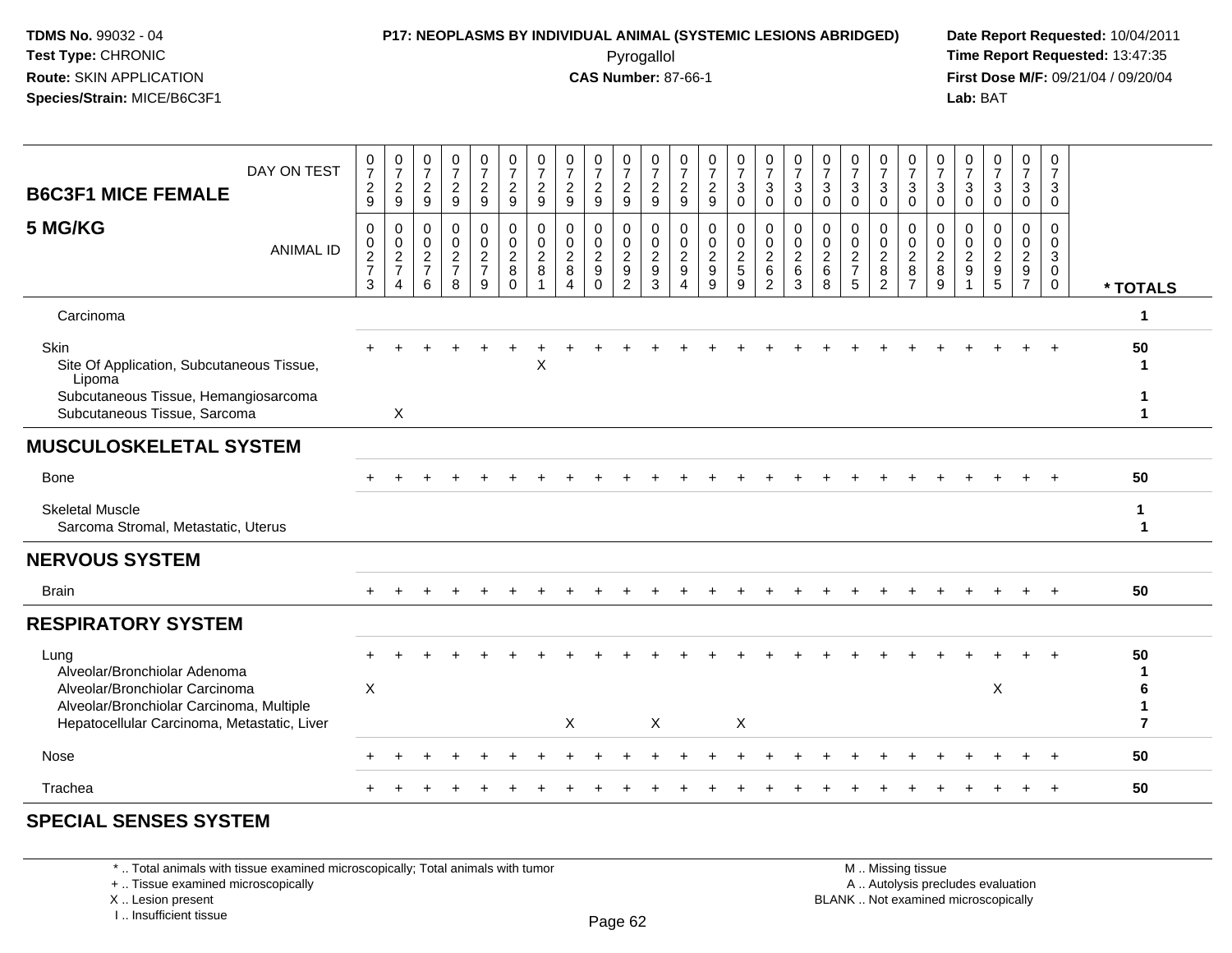### **P17: NEOPLASMS BY INDIVIDUAL ANIMAL (SYSTEMIC LESIONS ABRIDGED) Date Report Requested:** 10/04/2011 Pyrogallol **Time Report Requested:** 13:47:35

**First Dose M/F:** 09/21/04 / 09/20/04<br>Lab: BAT **Lab:** BAT

| <b>B6C3F1 MICE FEMALE</b><br>5 MG/KG                          | DAY ON TEST<br><b>ANIMAL ID</b> | $\frac{0}{7}$<br>$\overline{c}$<br>9<br>0<br>$\pmb{0}$<br>$\overline{c}$<br>$\overline{7}$<br>3 | $\frac{0}{7}$<br>$\overline{c}$<br>9<br>$\pmb{0}$<br>$\frac{0}{2}$<br>$\Delta$ | $\frac{0}{7}$<br>$\overline{a}$<br>9<br>$\begin{array}{c} 0 \\ 0 \\ 2 \\ 7 \end{array}$<br>6 | $\begin{array}{c} 0 \\ 7 \\ 2 \end{array}$<br>$\boldsymbol{9}$<br>0<br>$\frac{0}{2}$<br>8 | $\frac{0}{7}$<br>$\sqrt{2}$<br>$\boldsymbol{9}$<br>00027<br>9 | $\frac{0}{7}$<br>$\sqrt{2}$<br>$\boldsymbol{9}$<br>0<br>$\pmb{0}$<br>$\overline{2}$<br>8<br>$\Omega$ | $\frac{0}{7}$<br>$\boldsymbol{2}$<br>9<br>$\mathbf 0$<br>$\mathbf 0$<br>$\overline{c}$<br>8 | $\frac{0}{7}$<br>$\overline{2}$<br>9<br>00028 | $\begin{array}{c} 0 \\ 7 \\ 2 \end{array}$<br>9<br>0<br>$\frac{0}{2}$<br>$\Omega$ | $\frac{0}{7}$<br>$\sqrt{2}$<br>9<br>000029<br>2 | $\frac{0}{7}$<br>$\boldsymbol{2}$<br>9<br>00029<br>3 | $\frac{0}{7}$<br>$\boldsymbol{2}$<br>$\boldsymbol{9}$<br>$\mathbf 0$<br>$\mathbf 0$<br>$\overline{2}$<br>$\boldsymbol{9}$<br>4 | $\frac{0}{7}$<br>$\overline{a}$<br>9<br>0<br>0<br>2<br>9<br>9 | $\begin{array}{c} 0 \\ 7 \\ 3 \end{array}$<br>0<br>0<br>$\frac{0}{2}$<br>9 | $\frac{0}{7}$<br>$\sqrt{3}$<br>$\mathbf 0$<br>00026<br>$\overline{2}$ | $\frac{0}{7}$<br>$\ensuremath{\mathsf{3}}$<br>0<br>0<br>$\pmb{0}$<br>$\overline{2}$<br>6<br>3 | $\frac{0}{7}$<br>$\ensuremath{\mathsf{3}}$<br>$\mathbf 0$<br>0<br>$\boldsymbol{0}$<br>$\overline{c}$<br>$\,6$<br>8 | $\frac{0}{7}$<br>3<br>$\Omega$<br>0002<br>5 | $\frac{0}{7}$<br>$\mathbf{3}$<br>$\Omega$<br>0<br>$\frac{0}{2}$<br>$\overline{2}$ | $\frac{0}{7}$<br>$\sqrt{3}$<br>$\Omega$<br>$\begin{matrix}0\\0\\2\\8\end{matrix}$<br>$\overline{7}$ | $\frac{0}{7}$<br>$\sqrt{3}$<br>0<br>0<br>$\pmb{0}$<br>$\frac{2}{8}$<br>9 | $\frac{0}{7}$<br>$\ensuremath{\mathsf{3}}$<br>0<br>$\pmb{0}$<br>$\overline{\mathbf{c}}$<br>9 | $\frac{0}{7}$<br>$\mathbf{3}$<br>$\mathbf 0$<br>$\begin{smallmatrix} 0\0\0\2 \end{smallmatrix}$<br>9<br>5 | $\frac{0}{7}$<br>$\mathbf{3}$<br>0<br>0<br>0<br>$\overline{a}$<br>9<br>$\overline{7}$ | 0<br>$\overline{7}$<br>$\mathbf{3}$<br>$\Omega$<br>0<br>$\mathbf 0$<br>3<br>$\mathbf 0$<br>$\mathbf 0$ |               |
|---------------------------------------------------------------|---------------------------------|-------------------------------------------------------------------------------------------------|--------------------------------------------------------------------------------|----------------------------------------------------------------------------------------------|-------------------------------------------------------------------------------------------|---------------------------------------------------------------|------------------------------------------------------------------------------------------------------|---------------------------------------------------------------------------------------------|-----------------------------------------------|-----------------------------------------------------------------------------------|-------------------------------------------------|------------------------------------------------------|--------------------------------------------------------------------------------------------------------------------------------|---------------------------------------------------------------|----------------------------------------------------------------------------|-----------------------------------------------------------------------|-----------------------------------------------------------------------------------------------|--------------------------------------------------------------------------------------------------------------------|---------------------------------------------|-----------------------------------------------------------------------------------|-----------------------------------------------------------------------------------------------------|--------------------------------------------------------------------------|----------------------------------------------------------------------------------------------|-----------------------------------------------------------------------------------------------------------|---------------------------------------------------------------------------------------|--------------------------------------------------------------------------------------------------------|---------------|
|                                                               |                                 |                                                                                                 |                                                                                |                                                                                              |                                                                                           |                                                               |                                                                                                      |                                                                                             |                                               |                                                                                   |                                                 |                                                      |                                                                                                                                |                                                               |                                                                            |                                                                       |                                                                                               |                                                                                                                    |                                             |                                                                                   |                                                                                                     |                                                                          |                                                                                              |                                                                                                           |                                                                                       |                                                                                                        | * TOTALS      |
| Eye                                                           |                                 |                                                                                                 |                                                                                |                                                                                              |                                                                                           |                                                               |                                                                                                      |                                                                                             |                                               |                                                                                   |                                                 |                                                      |                                                                                                                                |                                                               |                                                                            |                                                                       |                                                                                               |                                                                                                                    |                                             |                                                                                   |                                                                                                     |                                                                          |                                                                                              |                                                                                                           | $+$                                                                                   | $+$                                                                                                    | 50            |
| Harderian Gland<br>Adenoma<br>Carcinoma                       |                                 | $+$                                                                                             |                                                                                |                                                                                              |                                                                                           | X                                                             | X                                                                                                    |                                                                                             |                                               |                                                                                   |                                                 |                                                      |                                                                                                                                |                                                               |                                                                            |                                                                       |                                                                                               |                                                                                                                    | X                                           |                                                                                   | X                                                                                                   |                                                                          |                                                                                              |                                                                                                           |                                                                                       |                                                                                                        | 50<br>4<br>4  |
| <b>URINARY SYSTEM</b>                                         |                                 |                                                                                                 |                                                                                |                                                                                              |                                                                                           |                                                               |                                                                                                      |                                                                                             |                                               |                                                                                   |                                                 |                                                      |                                                                                                                                |                                                               |                                                                            |                                                                       |                                                                                               |                                                                                                                    |                                             |                                                                                   |                                                                                                     |                                                                          |                                                                                              |                                                                                                           |                                                                                       |                                                                                                        |               |
| Kidney                                                        |                                 |                                                                                                 |                                                                                |                                                                                              |                                                                                           |                                                               |                                                                                                      |                                                                                             |                                               |                                                                                   |                                                 |                                                      |                                                                                                                                |                                                               |                                                                            |                                                                       |                                                                                               |                                                                                                                    |                                             |                                                                                   |                                                                                                     |                                                                          |                                                                                              |                                                                                                           |                                                                                       |                                                                                                        | 50            |
| <b>Urinary Bladder</b><br>Sarcoma Stromal, Metastatic, Uterus |                                 | $\div$                                                                                          |                                                                                |                                                                                              |                                                                                           |                                                               |                                                                                                      |                                                                                             |                                               |                                                                                   |                                                 |                                                      |                                                                                                                                |                                                               |                                                                            |                                                                       |                                                                                               |                                                                                                                    |                                             |                                                                                   |                                                                                                     |                                                                          |                                                                                              |                                                                                                           | $+$                                                                                   | $+$                                                                                                    | 50            |
| <b>SYSTEMIC LESIONS</b>                                       |                                 |                                                                                                 |                                                                                |                                                                                              |                                                                                           |                                                               |                                                                                                      |                                                                                             |                                               |                                                                                   |                                                 |                                                      |                                                                                                                                |                                                               |                                                                            |                                                                       |                                                                                               |                                                                                                                    |                                             |                                                                                   |                                                                                                     |                                                                          |                                                                                              |                                                                                                           |                                                                                       |                                                                                                        |               |
| Multiple Organ<br>Histiocytic Sarcoma<br>Lymphoma Malignant   |                                 | $\div$                                                                                          | X<br>X                                                                         |                                                                                              | X                                                                                         |                                                               |                                                                                                      | X                                                                                           |                                               | X                                                                                 |                                                 |                                                      | X                                                                                                                              | $\mathsf{X}$                                                  |                                                                            |                                                                       |                                                                                               |                                                                                                                    | X                                           |                                                                                   |                                                                                                     | X                                                                        | X                                                                                            | X                                                                                                         | $\mathsf{X}$                                                                          |                                                                                                        | 50<br>8<br>14 |

+ .. Tissue examined microscopically

X .. Lesion present

I .. Insufficient tissue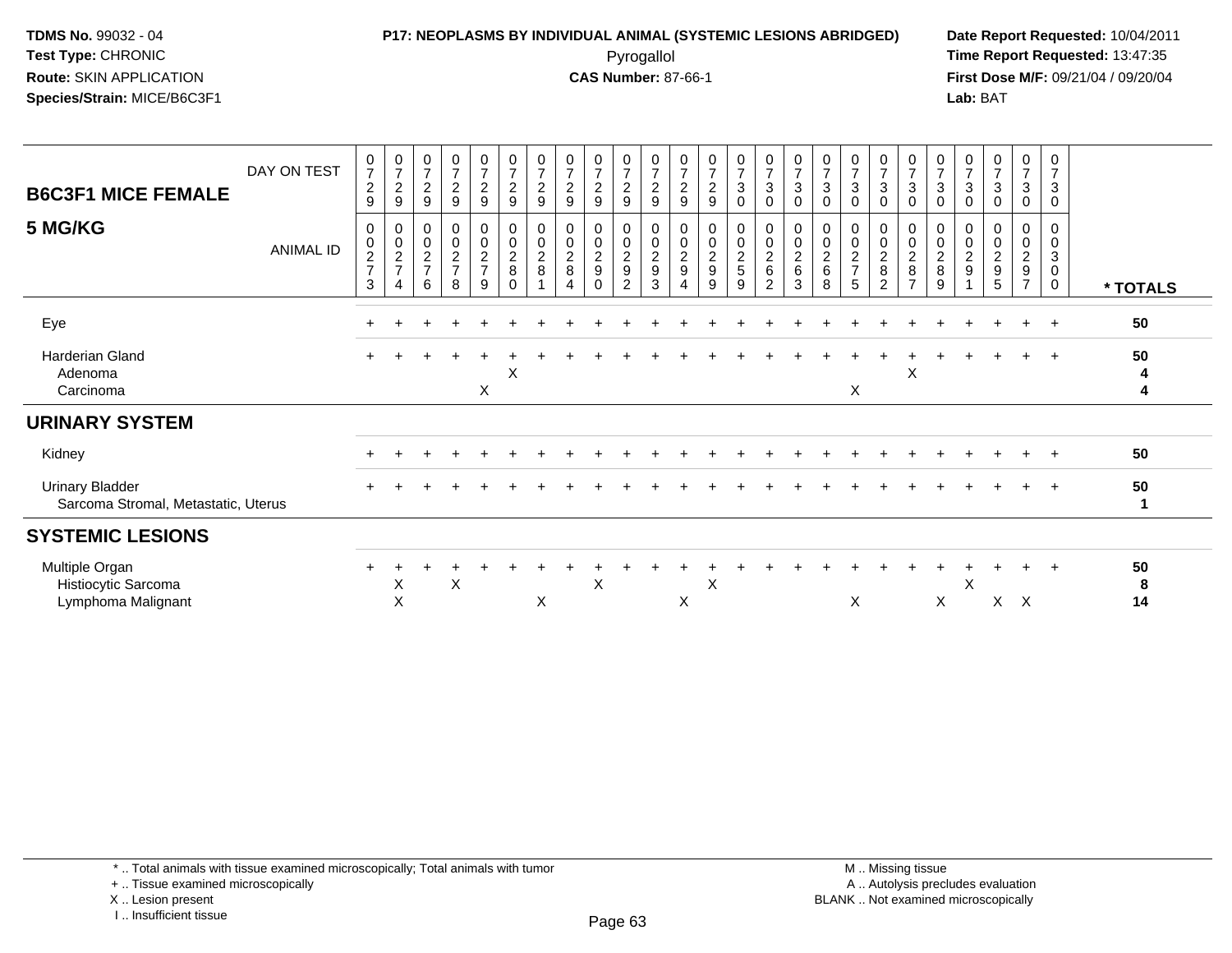### **P17: NEOPLASMS BY INDIVIDUAL ANIMAL (SYSTEMIC LESIONS ABRIDGED) Date Report Requested:** 10/04/2011 Pyrogallol **Time Report Requested:** 13:47:35

**First Dose M/F:** 09/21/04 / 09/20/04<br>Lab: BAT **Lab:** BAT

| <b>B6C3F1 MICE FEMALE</b>                                                                 | DAY ON TEST      | $\begin{array}{c} 0 \\ 5 \end{array}$<br>$\boldsymbol{2}$<br>9            | $\begin{array}{c} 0 \\ 5 \end{array}$<br>4<br>$\overline{2}$ | $\begin{array}{c} 0 \\ 5 \end{array}$<br>$\overline{7}$<br>3            | $\begin{array}{c} 0 \\ 5 \end{array}$<br>$\bf 8$<br>$\mathbf 0$  | $\pmb{0}$<br>$\overline{5}$<br>$\boldsymbol{9}$<br>$\overline{7}$                           | 0<br>$\,6\,$<br>$\mathbf{1}$<br>9                                   | $\pmb{0}$<br>$\,6\,$<br>$\sqrt{5}$<br>$\overline{4}$ | $\begin{array}{c} 0 \\ 6 \end{array}$<br>$\,6\,$<br>$\mathbf{3}$ | 0<br>$6\overline{6}$<br>$\overline{7}$<br>8               | $\,0\,$<br>$\,6\,$<br>8<br>9                                                        | 0<br>$\overline{7}$<br>$\mathbf 0$<br>3              | $\begin{smallmatrix}0\\7\end{smallmatrix}$<br>$\mathbf{1}$<br>$\mathbf 0$ | $\begin{array}{c} 0 \\ 7 \end{array}$<br>8                      | $\frac{0}{7}$<br>$\frac{2}{2}$                                                   | $\begin{array}{c} 0 \\ 7 \end{array}$<br>$\overline{c}$<br>9                   | $\begin{smallmatrix}0\\7\end{smallmatrix}$<br>$\overline{c}$<br>9 | $\frac{0}{7}$<br>$\boldsymbol{2}$<br>9                                       | $\frac{0}{7}$<br>$\overline{c}$<br>$\boldsymbol{9}$          | $\frac{0}{7}$<br>$\sqrt{2}$<br>9                            | $\frac{0}{7}$<br>$\sqrt{2}$<br>9                                               | $\frac{0}{7}$<br>$\overline{2}$<br>9                          | $\frac{0}{7}$<br>$\frac{2}{9}$                                                 | $\frac{0}{7}$<br>$\overline{2}$<br>9                                  | $\begin{smallmatrix}0\\7\end{smallmatrix}$<br>$\overline{a}$<br>9 | $\begin{array}{c} 0 \\ 7 \end{array}$<br>$\overline{c}$<br>9  |                         |
|-------------------------------------------------------------------------------------------|------------------|---------------------------------------------------------------------------|--------------------------------------------------------------|-------------------------------------------------------------------------|------------------------------------------------------------------|---------------------------------------------------------------------------------------------|---------------------------------------------------------------------|------------------------------------------------------|------------------------------------------------------------------|-----------------------------------------------------------|-------------------------------------------------------------------------------------|------------------------------------------------------|---------------------------------------------------------------------------|-----------------------------------------------------------------|----------------------------------------------------------------------------------|--------------------------------------------------------------------------------|-------------------------------------------------------------------|------------------------------------------------------------------------------|--------------------------------------------------------------|-------------------------------------------------------------|--------------------------------------------------------------------------------|---------------------------------------------------------------|--------------------------------------------------------------------------------|-----------------------------------------------------------------------|-------------------------------------------------------------------|---------------------------------------------------------------|-------------------------|
| 20 MG/KG                                                                                  | <b>ANIMAL ID</b> | $\mathsf{O}\xspace$<br>$\mathbf 0$<br>$\overline{3}$<br>$\mathbf{1}$<br>3 | $\mathbf 0$<br>0<br>$\sqrt{3}$<br>$\overline{3}$<br>$\Omega$ | $\mathsf{O}\xspace$<br>$\mathbf 0$<br>$\sqrt{3}$<br>$\overline{1}$<br>6 | 0<br>$\mathbf 0$<br>$\mathsf 3$<br>$\mathbf 0$<br>$\overline{5}$ | $\mathsf 0$<br>$\mathbf 0$<br>$\ensuremath{\mathsf{3}}$<br>$\overline{3}$<br>$\overline{3}$ | $\mathbf 0$<br>$\mathbf 0$<br>3<br>$\overline{3}$<br>$\overline{8}$ | $\pmb{0}$<br>$\mathbf 0$<br>3<br>$\mathbf 0$<br>3    | $\mathbf 0$<br>$\mathbf 0$<br>$\frac{3}{3}$<br>6                 | 0<br>$\mathbf{0}$<br>$\mathbf{3}$<br>$\overline{4}$<br>-1 | $\pmb{0}$<br>$\boldsymbol{0}$<br>$\overline{3}$<br>$\overline{4}$<br>$\overline{2}$ | 0<br>$\mathbf 0$<br>$\mathbf{3}$<br>$\mathbf 0$<br>6 | $\pmb{0}$<br>$\mathbf 0$<br>$\sqrt{3}$<br>$\overline{3}$<br>9             | $\mathbf 0$<br>$\mathbf 0$<br>$\sqrt{3}$<br>4<br>$\overline{7}$ | $\pmb{0}$<br>$\mathbf 0$<br>$\ensuremath{\mathsf{3}}$<br>$\overline{1}$<br>$9\,$ | $\pmb{0}$<br>$\overline{0}$<br>$\overline{3}$<br>$\mathbf 0$<br>$\overline{2}$ | 0<br>$\mathbf 0$<br>$\mathbf{3}$<br>$\mathbf 0$<br>4              | $\mathbf 0$<br>$\mathbf 0$<br>$\sqrt{3}$<br>$\overline{0}$<br>$\overline{9}$ | $\pmb{0}$<br>0<br>$\overline{3}$<br>$\mathbf{1}$<br>$\Omega$ | $\mathbf 0$<br>$\mathbf 0$<br>$\mathbf 3$<br>$\overline{1}$ | $\mathsf 0$<br>$\mathbf 0$<br>$\overline{3}$<br>$\mathbf{1}$<br>$\overline{2}$ | $\mathbf 0$<br>$\mathbf 0$<br>$\sqrt{3}$<br>$\mathbf{1}$<br>4 | $\mathbf 0$<br>$\mathsf 0$<br>$\overline{3}$<br>$\mathbf{1}$<br>$\overline{7}$ | $\mathsf{O}$<br>$\overline{0}$<br>$\overline{3}$<br>$\mathbf{1}$<br>8 | 0<br>$\mathbf 0$<br>$\frac{3}{2}$<br>0                            | $\mathsf{O}\xspace$<br>$\boldsymbol{0}$<br>$\frac{3}{2}$<br>3 | females<br>$($ cont $)$ |
| <b>ALIMENTARY SYSTEM</b>                                                                  |                  |                                                                           |                                                              |                                                                         |                                                                  |                                                                                             |                                                                     |                                                      |                                                                  |                                                           |                                                                                     |                                                      |                                                                           |                                                                 |                                                                                  |                                                                                |                                                                   |                                                                              |                                                              |                                                             |                                                                                |                                                               |                                                                                |                                                                       |                                                                   |                                                               |                         |
| Esophagus                                                                                 |                  |                                                                           |                                                              |                                                                         |                                                                  |                                                                                             |                                                                     |                                                      |                                                                  |                                                           |                                                                                     |                                                      |                                                                           |                                                                 |                                                                                  |                                                                                |                                                                   |                                                                              |                                                              |                                                             |                                                                                |                                                               |                                                                                |                                                                       |                                                                   |                                                               |                         |
| Gallbladder                                                                               |                  | $\pm$                                                                     | м                                                            |                                                                         |                                                                  |                                                                                             |                                                                     |                                                      |                                                                  |                                                           |                                                                                     |                                                      |                                                                           |                                                                 |                                                                                  |                                                                                |                                                                   |                                                                              |                                                              |                                                             |                                                                                |                                                               |                                                                                |                                                                       |                                                                   |                                                               |                         |
| Intestine Large, Cecum                                                                    |                  |                                                                           |                                                              |                                                                         |                                                                  |                                                                                             |                                                                     |                                                      |                                                                  |                                                           |                                                                                     |                                                      |                                                                           |                                                                 |                                                                                  |                                                                                |                                                                   |                                                                              |                                                              |                                                             |                                                                                |                                                               |                                                                                |                                                                       |                                                                   | $\overline{+}$                                                |                         |
| Intestine Large, Colon                                                                    |                  |                                                                           |                                                              |                                                                         |                                                                  |                                                                                             |                                                                     |                                                      |                                                                  |                                                           |                                                                                     |                                                      |                                                                           |                                                                 |                                                                                  |                                                                                |                                                                   |                                                                              |                                                              |                                                             |                                                                                |                                                               |                                                                                |                                                                       |                                                                   | $\overline{+}$                                                |                         |
| Intestine Large, Rectum                                                                   |                  |                                                                           |                                                              |                                                                         |                                                                  |                                                                                             |                                                                     |                                                      |                                                                  |                                                           |                                                                                     |                                                      |                                                                           |                                                                 |                                                                                  |                                                                                |                                                                   |                                                                              |                                                              |                                                             |                                                                                |                                                               |                                                                                |                                                                       |                                                                   | $\ddot{}$                                                     |                         |
| Intestine Small, Duodenum                                                                 |                  |                                                                           |                                                              |                                                                         |                                                                  |                                                                                             |                                                                     |                                                      |                                                                  |                                                           |                                                                                     |                                                      |                                                                           |                                                                 |                                                                                  |                                                                                |                                                                   |                                                                              |                                                              |                                                             |                                                                                |                                                               |                                                                                |                                                                       |                                                                   |                                                               |                         |
| Intestine Small, Ileum                                                                    |                  |                                                                           |                                                              |                                                                         |                                                                  |                                                                                             |                                                                     |                                                      |                                                                  |                                                           |                                                                                     |                                                      |                                                                           |                                                                 |                                                                                  |                                                                                |                                                                   |                                                                              |                                                              |                                                             |                                                                                |                                                               |                                                                                |                                                                       |                                                                   | $\overline{+}$                                                |                         |
| Intestine Small, Jejunum<br>Carcinoma                                                     |                  |                                                                           |                                                              |                                                                         |                                                                  |                                                                                             |                                                                     |                                                      |                                                                  |                                                           |                                                                                     |                                                      |                                                                           |                                                                 |                                                                                  |                                                                                |                                                                   |                                                                              |                                                              |                                                             |                                                                                |                                                               |                                                                                |                                                                       |                                                                   |                                                               |                         |
| Liver<br>Hemangiosarcoma<br>Hepatoblastoma                                                |                  |                                                                           |                                                              |                                                                         |                                                                  |                                                                                             |                                                                     |                                                      |                                                                  | $\mathsf{X}$                                              |                                                                                     |                                                      |                                                                           |                                                                 |                                                                                  |                                                                                |                                                                   |                                                                              |                                                              |                                                             |                                                                                |                                                               |                                                                                |                                                                       |                                                                   |                                                               |                         |
| Hepatocellular Adenoma<br>Hepatocellular Adenoma, Multiple<br>Hepatocellular Carcinoma    |                  |                                                                           | X                                                            |                                                                         |                                                                  | $\boldsymbol{\mathsf{X}}$                                                                   |                                                                     | X                                                    |                                                                  | X                                                         | $\mathsf{X}$                                                                        | $X$ $X$                                              |                                                                           | $\boldsymbol{\mathsf{X}}$                                       |                                                                                  |                                                                                | $X$ $X$                                                           |                                                                              | Χ                                                            |                                                             | $\mathsf{X}$                                                                   | $\mathsf{X}$                                                  |                                                                                | X X X X<br>X                                                          |                                                                   | Χ                                                             |                         |
| Hepatocellular Carcinoma, Multiple<br>Osteosarcoma, Metastatic, Uncertain Primary<br>Site |                  |                                                                           |                                                              |                                                                         |                                                                  | $\boldsymbol{\mathsf{X}}$                                                                   |                                                                     |                                                      |                                                                  | X                                                         |                                                                                     |                                                      |                                                                           |                                                                 |                                                                                  |                                                                                | $\boldsymbol{\mathsf{X}}$                                         |                                                                              |                                                              |                                                             |                                                                                |                                                               | X                                                                              |                                                                       | X                                                                 |                                                               |                         |
| Mesentery                                                                                 |                  | $+$                                                                       |                                                              |                                                                         | $+$                                                              |                                                                                             | $\ddot{}$                                                           |                                                      |                                                                  | $+$                                                       |                                                                                     | $\pm$                                                | $\ddot{}$                                                                 |                                                                 | $\ddot{}$                                                                        |                                                                                |                                                                   |                                                                              | $+$                                                          | $+$                                                         |                                                                                |                                                               |                                                                                |                                                                       |                                                                   |                                                               |                         |
| Pancreas                                                                                  |                  |                                                                           |                                                              |                                                                         |                                                                  |                                                                                             |                                                                     |                                                      |                                                                  |                                                           |                                                                                     |                                                      |                                                                           |                                                                 |                                                                                  |                                                                                |                                                                   |                                                                              |                                                              |                                                             |                                                                                |                                                               |                                                                                |                                                                       |                                                                   |                                                               |                         |

\* .. Total animals with tissue examined microscopically; Total animals with tumor

+ .. Tissue examined microscopically

X .. Lesion present

I .. Insufficient tissue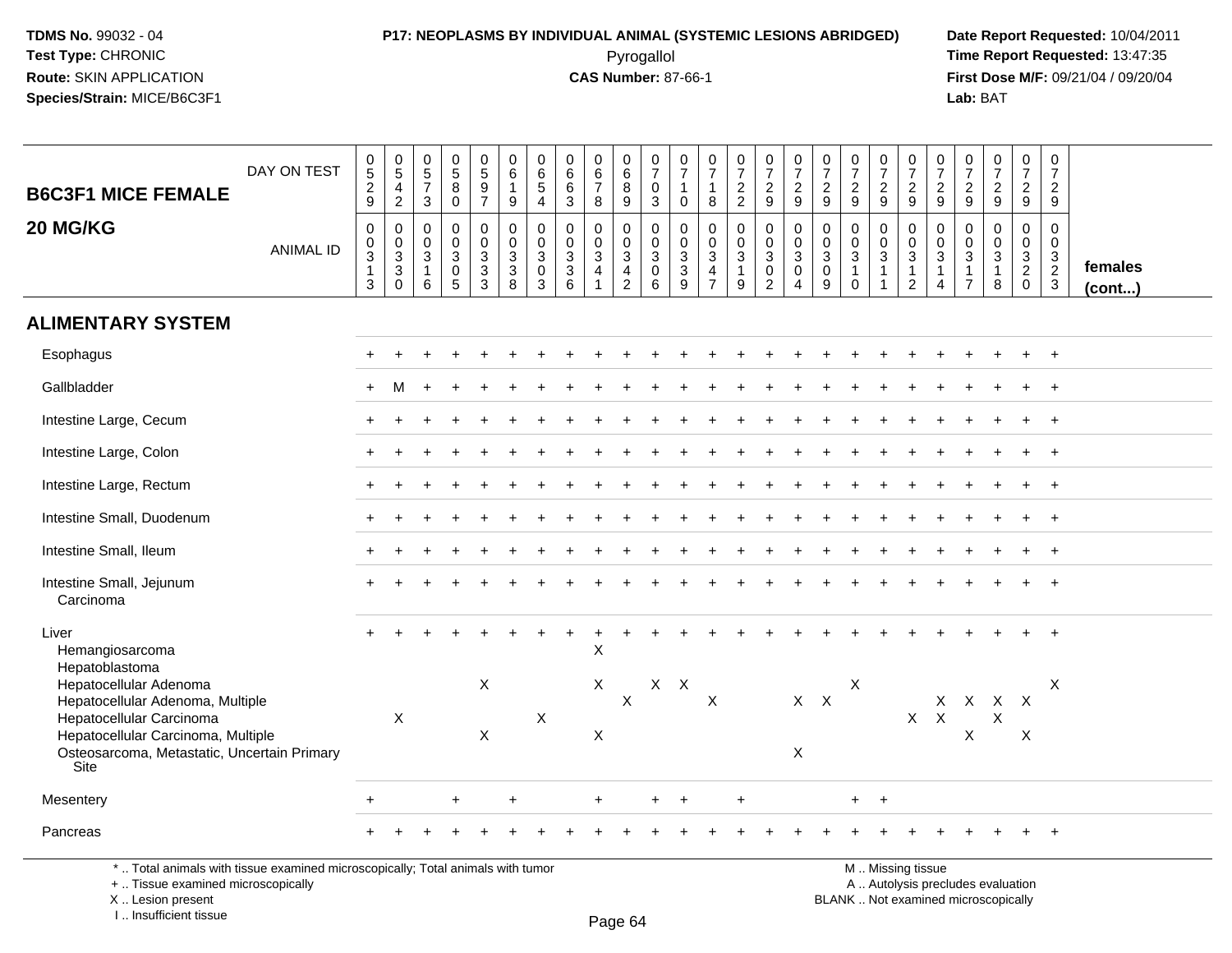### **P17: NEOPLASMS BY INDIVIDUAL ANIMAL (SYSTEMIC LESIONS ABRIDGED) Date Report Requested:** 10/04/2011 Pyrogallol **Time Report Requested:** 13:47:35

**First Dose M/F:** 09/21/04 / 09/20/04<br>Lab: BAT **Lab:** BAT

| <b>B6C3F1 MICE FEMALE</b><br>20 MG/KG            | DAY ON TEST<br><b>ANIMAL ID</b> | $\begin{array}{c} 0 \\ 5 \\ 2 \end{array}$<br>9<br>0<br>0<br>$\ensuremath{\mathsf{3}}$<br>$\mathbf{1}$<br>3 | $\begin{array}{c} 0 \\ 5 \\ 4 \end{array}$<br>$\overline{2}$<br>$\boldsymbol{0}$<br>$\begin{smallmatrix}0\3\3\end{smallmatrix}$<br>$\mathbf 0$ | $\begin{array}{c} 0 \\ 5 \\ 7 \end{array}$<br>$\mathbf{3}$<br>$\boldsymbol{0}$<br>$_{3}^{\rm 0}$<br>$\mathbf{1}$<br>6 | $\begin{array}{c} 0 \\ 5 \\ 8 \end{array}$<br>$\pmb{0}$<br>0<br>$_3^0$<br>0<br>5 | $\begin{array}{c} 0 \\ 5 \\ 9 \end{array}$<br>$\overline{7}$<br>0<br>$\mathbf 0$<br>$\mathbf{3}$<br>$\ensuremath{\mathsf{3}}$<br>3 | 0<br>$\,6$<br>$\mathbf{1}$<br>9<br>$\mathbf 0$<br>$\pmb{0}$<br>$\mathbf{3}$<br>$\ensuremath{\mathsf{3}}$<br>8 | 0<br>$\begin{array}{c} 6 \\ 5 \end{array}$<br>$\overline{4}$<br>0<br>$\pmb{0}$<br>$\mathbf{3}$<br>0<br>3 | $\begin{matrix} 0 \\ 6 \\ 6 \end{matrix}$<br>$\mathbf{3}$<br>$\mathbf 0$<br>$\frac{0}{3}$<br>6 | 0<br>$\frac{6}{7}$<br>8<br>0<br>$_3^0$<br>$\overline{4}$<br>$\overline{1}$ | 0<br>$\frac{6}{8}$<br>9<br>$\mathbf 0$<br>$\mathbf 0$<br>$\mathbf{3}$<br>$\frac{4}{2}$ | $\frac{0}{7}$<br>0<br>3<br>$\mathbf 0$<br>$\mathbf 0$<br>$\sqrt{3}$<br>$\mathbf 0$<br>6 | 0<br>$\overline{7}$<br>$\mathbf{1}$<br>0<br>0<br>$\pmb{0}$<br>$\frac{3}{3}$<br>9 | $\frac{0}{7}$<br>$\mathbf{1}$<br>$\bf8$<br>$\mathbf 0$<br>$_{3}^{\rm 0}$<br>4<br>$\overline{7}$ | $\frac{0}{7}$<br>$\frac{2}{2}$<br>0<br>$_{3}^{\rm 0}$<br>$\mathbf{1}$<br>9 | $\frac{0}{7}$<br>$\overline{2}$<br>9<br>0<br>$\pmb{0}$<br>$\mathbf{3}$<br>$\pmb{0}$<br>2 | $\frac{0}{7}$<br>$\overline{2}$<br>$9\,$<br>0<br>$\pmb{0}$<br>$\ensuremath{\mathsf{3}}$<br>$\pmb{0}$<br>$\overline{4}$ | 0<br>$\boldsymbol{7}$<br>$\sqrt{2}$<br>$9\,$<br>0<br>0<br>$\ensuremath{\mathsf{3}}$<br>$\pmb{0}$<br>9 | $\frac{0}{7}$<br>$\frac{2}{9}$<br>0<br>$_{3}^{\rm 0}$<br>$\overline{\mathbf{1}}$<br>$\Omega$ | $\frac{0}{7}$<br>$\frac{2}{9}$<br>0<br>$_3^0$<br>$\mathbf{1}$<br>$\mathbf{1}$ | 0<br>$\overline{7}$<br>$\overline{a}$<br>9<br>0<br>$_{3}^{\rm 0}$<br>$\mathbf{1}$<br>$\overline{2}$ | 0<br>$\overline{7}$<br>$\overline{c}$<br>$\mathsf g$<br>0<br>0<br>3<br>$\mathbf{1}$<br>4 | 0<br>$\boldsymbol{7}$<br>$\frac{2}{9}$<br>0<br>0<br>$\mathsf 3$<br>$\mathbf 1$<br>$\overline{7}$ | $\begin{smallmatrix}0\\7\end{smallmatrix}$<br>$\frac{2}{9}$<br>0<br>$\mathbf 0$<br>$\overline{3}$<br>$\mathbf 1$<br>8 | $\boldsymbol{0}$<br>$\boldsymbol{7}$<br>$\frac{2}{9}$<br>0<br>$\mathbf 0$<br>$\mathbf{3}$<br>$\overline{2}$<br>$\mathbf 0$ | 0<br>$\boldsymbol{7}$<br>$\overline{c}$<br>9<br>0<br>$\mathbf 0$<br>$\mathbf{3}$<br>$\frac{2}{3}$ | females<br>(cont) |
|--------------------------------------------------|---------------------------------|-------------------------------------------------------------------------------------------------------------|------------------------------------------------------------------------------------------------------------------------------------------------|-----------------------------------------------------------------------------------------------------------------------|----------------------------------------------------------------------------------|------------------------------------------------------------------------------------------------------------------------------------|---------------------------------------------------------------------------------------------------------------|----------------------------------------------------------------------------------------------------------|------------------------------------------------------------------------------------------------|----------------------------------------------------------------------------|----------------------------------------------------------------------------------------|-----------------------------------------------------------------------------------------|----------------------------------------------------------------------------------|-------------------------------------------------------------------------------------------------|----------------------------------------------------------------------------|------------------------------------------------------------------------------------------|------------------------------------------------------------------------------------------------------------------------|-------------------------------------------------------------------------------------------------------|----------------------------------------------------------------------------------------------|-------------------------------------------------------------------------------|-----------------------------------------------------------------------------------------------------|------------------------------------------------------------------------------------------|--------------------------------------------------------------------------------------------------|-----------------------------------------------------------------------------------------------------------------------|----------------------------------------------------------------------------------------------------------------------------|---------------------------------------------------------------------------------------------------|-------------------|
| Salivary Glands                                  |                                 |                                                                                                             |                                                                                                                                                |                                                                                                                       |                                                                                  |                                                                                                                                    |                                                                                                               |                                                                                                          |                                                                                                |                                                                            |                                                                                        |                                                                                         |                                                                                  |                                                                                                 |                                                                            |                                                                                          |                                                                                                                        |                                                                                                       |                                                                                              |                                                                               |                                                                                                     |                                                                                          |                                                                                                  |                                                                                                                       | ÷.                                                                                                                         | $^{+}$                                                                                            |                   |
| Stomach, Forestomach                             |                                 |                                                                                                             |                                                                                                                                                |                                                                                                                       |                                                                                  |                                                                                                                                    |                                                                                                               |                                                                                                          |                                                                                                |                                                                            |                                                                                        |                                                                                         |                                                                                  |                                                                                                 |                                                                            |                                                                                          |                                                                                                                        |                                                                                                       |                                                                                              |                                                                               |                                                                                                     |                                                                                          |                                                                                                  |                                                                                                                       |                                                                                                                            | $^{+}$                                                                                            |                   |
| Stomach, Glandular                               |                                 |                                                                                                             |                                                                                                                                                |                                                                                                                       |                                                                                  |                                                                                                                                    |                                                                                                               |                                                                                                          |                                                                                                |                                                                            |                                                                                        |                                                                                         |                                                                                  |                                                                                                 |                                                                            |                                                                                          |                                                                                                                        |                                                                                                       |                                                                                              |                                                                               |                                                                                                     |                                                                                          |                                                                                                  |                                                                                                                       |                                                                                                                            | $^{+}$                                                                                            |                   |
| Tooth                                            |                                 |                                                                                                             |                                                                                                                                                |                                                                                                                       |                                                                                  |                                                                                                                                    |                                                                                                               |                                                                                                          |                                                                                                |                                                                            |                                                                                        |                                                                                         |                                                                                  |                                                                                                 |                                                                            |                                                                                          |                                                                                                                        |                                                                                                       | $\ddot{}$                                                                                    |                                                                               |                                                                                                     |                                                                                          | $\ddot{}$                                                                                        |                                                                                                                       |                                                                                                                            |                                                                                                   |                   |
| <b>CARDIOVASCULAR SYSTEM</b>                     |                                 |                                                                                                             |                                                                                                                                                |                                                                                                                       |                                                                                  |                                                                                                                                    |                                                                                                               |                                                                                                          |                                                                                                |                                                                            |                                                                                        |                                                                                         |                                                                                  |                                                                                                 |                                                                            |                                                                                          |                                                                                                                        |                                                                                                       |                                                                                              |                                                                               |                                                                                                     |                                                                                          |                                                                                                  |                                                                                                                       |                                                                                                                            |                                                                                                   |                   |
| <b>Blood Vessel</b>                              |                                 |                                                                                                             |                                                                                                                                                |                                                                                                                       |                                                                                  |                                                                                                                                    |                                                                                                               |                                                                                                          |                                                                                                |                                                                            |                                                                                        |                                                                                         |                                                                                  |                                                                                                 |                                                                            |                                                                                          |                                                                                                                        |                                                                                                       |                                                                                              |                                                                               |                                                                                                     |                                                                                          |                                                                                                  |                                                                                                                       |                                                                                                                            | $+$                                                                                               |                   |
| Heart                                            |                                 |                                                                                                             |                                                                                                                                                |                                                                                                                       |                                                                                  |                                                                                                                                    |                                                                                                               |                                                                                                          |                                                                                                |                                                                            |                                                                                        |                                                                                         |                                                                                  |                                                                                                 |                                                                            |                                                                                          |                                                                                                                        |                                                                                                       |                                                                                              |                                                                               |                                                                                                     |                                                                                          |                                                                                                  |                                                                                                                       |                                                                                                                            | $\overline{+}$                                                                                    |                   |
| <b>ENDOCRINE SYSTEM</b>                          |                                 |                                                                                                             |                                                                                                                                                |                                                                                                                       |                                                                                  |                                                                                                                                    |                                                                                                               |                                                                                                          |                                                                                                |                                                                            |                                                                                        |                                                                                         |                                                                                  |                                                                                                 |                                                                            |                                                                                          |                                                                                                                        |                                                                                                       |                                                                                              |                                                                               |                                                                                                     |                                                                                          |                                                                                                  |                                                                                                                       |                                                                                                                            |                                                                                                   |                   |
| <b>Adrenal Cortex</b>                            |                                 |                                                                                                             |                                                                                                                                                |                                                                                                                       |                                                                                  |                                                                                                                                    |                                                                                                               |                                                                                                          |                                                                                                |                                                                            |                                                                                        |                                                                                         |                                                                                  |                                                                                                 |                                                                            |                                                                                          |                                                                                                                        |                                                                                                       |                                                                                              |                                                                               |                                                                                                     |                                                                                          |                                                                                                  |                                                                                                                       |                                                                                                                            | $+$                                                                                               |                   |
| Adrenal Medulla<br>Pheochromocytoma Benign       |                                 |                                                                                                             |                                                                                                                                                |                                                                                                                       |                                                                                  |                                                                                                                                    |                                                                                                               |                                                                                                          |                                                                                                |                                                                            |                                                                                        |                                                                                         |                                                                                  |                                                                                                 |                                                                            | $\mathsf X$                                                                              |                                                                                                                        |                                                                                                       |                                                                                              |                                                                               |                                                                                                     |                                                                                          |                                                                                                  |                                                                                                                       |                                                                                                                            |                                                                                                   |                   |
| Islets, Pancreatic                               |                                 |                                                                                                             |                                                                                                                                                |                                                                                                                       |                                                                                  |                                                                                                                                    |                                                                                                               |                                                                                                          |                                                                                                |                                                                            |                                                                                        |                                                                                         |                                                                                  |                                                                                                 |                                                                            |                                                                                          |                                                                                                                        |                                                                                                       |                                                                                              |                                                                               |                                                                                                     |                                                                                          |                                                                                                  |                                                                                                                       |                                                                                                                            | $^{+}$                                                                                            |                   |
| Parathyroid Gland                                |                                 | M                                                                                                           | $+$                                                                                                                                            |                                                                                                                       |                                                                                  | M                                                                                                                                  |                                                                                                               |                                                                                                          |                                                                                                |                                                                            |                                                                                        | м                                                                                       | M                                                                                |                                                                                                 | $\ddot{}$                                                                  | м                                                                                        | $\ddot{}$                                                                                                              | м                                                                                                     |                                                                                              |                                                                               |                                                                                                     | м                                                                                        |                                                                                                  |                                                                                                                       | $\ddot{}$                                                                                                                  | $+$                                                                                               |                   |
| <b>Pituitary Gland</b><br>Pars Distalis, Adenoma |                                 | $\ddot{}$                                                                                                   | $\pm$                                                                                                                                          | $\overline{ }$                                                                                                        | $\ddot{}$<br>$\sf X$                                                             |                                                                                                                                    |                                                                                                               |                                                                                                          |                                                                                                |                                                                            | $\ddot{}$                                                                              | X                                                                                       |                                                                                  |                                                                                                 |                                                                            |                                                                                          | $\ddot{}$                                                                                                              | ÷<br>Χ                                                                                                |                                                                                              |                                                                               |                                                                                                     |                                                                                          |                                                                                                  |                                                                                                                       |                                                                                                                            | $\overline{1}$                                                                                    |                   |
| <b>Thyroid Gland</b>                             |                                 |                                                                                                             |                                                                                                                                                |                                                                                                                       |                                                                                  |                                                                                                                                    |                                                                                                               |                                                                                                          |                                                                                                |                                                                            |                                                                                        |                                                                                         |                                                                                  |                                                                                                 |                                                                            |                                                                                          |                                                                                                                        |                                                                                                       |                                                                                              |                                                                               |                                                                                                     |                                                                                          |                                                                                                  |                                                                                                                       |                                                                                                                            |                                                                                                   |                   |

#### **GENERAL BODY SYSTEM**

NONE

\* .. Total animals with tissue examined microscopically; Total animals with tumor

+ .. Tissue examined microscopically

X .. Lesion present

I .. Insufficient tissue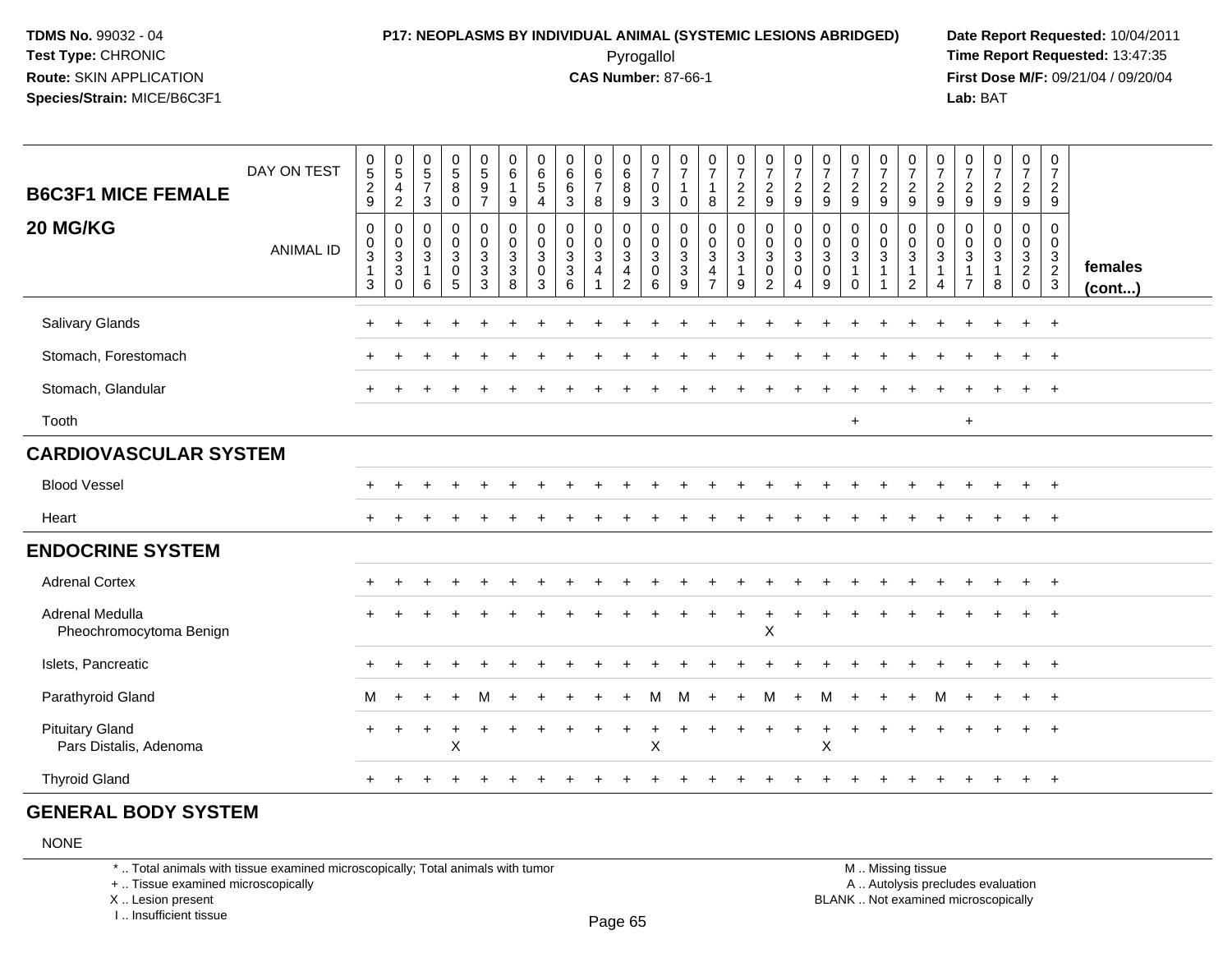### **P17: NEOPLASMS BY INDIVIDUAL ANIMAL (SYSTEMIC LESIONS ABRIDGED) Date Report Requested:** 10/04/2011 Pyrogallol **Time Report Requested:** 13:47:35

**First Dose M/F:** 09/21/04 / 09/20/04<br>Lab: BAT **Lab:** BAT

| DAY ON TEST<br><b>B6C3F1 MICE FEMALE</b><br>20 MG/KG  | $0$<br>$5$<br>$2$<br>$9$<br>$\mathbf 0$      | $\begin{array}{c} 0 \\ 5 \end{array}$<br>$\overline{a}$<br>$\sqrt{2}$<br>$\pmb{0}$ | $\begin{array}{c} 0 \\ 5 \end{array}$<br>$\overline{7}$<br>$\sqrt{3}$<br>$\pmb{0}$ | $\begin{array}{c} 0 \\ 5 \\ 8 \end{array}$<br>$\pmb{0}$<br>$\mathbf 0$ | $\begin{array}{c} 0 \\ 5 \\ 9 \end{array}$<br>$\overline{7}$<br>0 | $\begin{array}{c} 0 \\ 6 \end{array}$<br>$\mathbf{1}$<br>9 | $\begin{array}{c} 0 \\ 6 \end{array}$<br>$\sqrt{5}$<br>$\overline{4}$<br>0 | $\begin{array}{c} 0 \\ 6 \end{array}$<br>$\,6\,$<br>$\mathbf{3}$<br>$\pmb{0}$ | $\begin{array}{c} 0 \\ 6 \\ 7 \end{array}$<br>8<br>$\mathbf 0$ | $\begin{matrix}0\6\8\end{matrix}$<br>9<br>0       | $\frac{0}{7}$<br>$_{3}^{\rm 0}$                           | $\begin{array}{c} 0 \\ 7 \end{array}$<br>$\overline{1}$<br>$\mathbf 0$<br>0 | $\frac{0}{7}$<br>$\mathbf{1}$<br>8<br>$\pmb{0}$   | $\frac{0}{7}$<br>$\frac{2}{2}$<br>0              | $\frac{0}{7}$<br>$\frac{2}{9}$                                                           | $\begin{array}{c} 0 \\ 7 \end{array}$<br>$\frac{2}{9}$                       | $\frac{0}{7}$<br>$\sqrt{2}$<br>9<br>0           | $\begin{array}{c} 0 \\ 7 \end{array}$<br>$\frac{2}{9}$<br>$\pmb{0}$ | $\frac{0}{7}$<br>$\frac{2}{9}$<br>0 | $\frac{0}{7}$<br>$\frac{2}{9}$                                                      | $\frac{0}{7}$<br>$\frac{2}{9}$                                                  | $\begin{array}{c} 0 \\ 7 \end{array}$<br>$\frac{2}{9}$<br>0 | $\begin{array}{c} 0 \\ 7 \end{array}$<br>$\frac{2}{9}$<br>0 | $\frac{0}{7}$<br>$\frac{2}{9}$<br>0               | $\begin{smallmatrix}0\\7\end{smallmatrix}$<br>$\frac{2}{9}$<br>$\mathbf 0$ |                         |
|-------------------------------------------------------|----------------------------------------------|------------------------------------------------------------------------------------|------------------------------------------------------------------------------------|------------------------------------------------------------------------|-------------------------------------------------------------------|------------------------------------------------------------|----------------------------------------------------------------------------|-------------------------------------------------------------------------------|----------------------------------------------------------------|---------------------------------------------------|-----------------------------------------------------------|-----------------------------------------------------------------------------|---------------------------------------------------|--------------------------------------------------|------------------------------------------------------------------------------------------|------------------------------------------------------------------------------|-------------------------------------------------|---------------------------------------------------------------------|-------------------------------------|-------------------------------------------------------------------------------------|---------------------------------------------------------------------------------|-------------------------------------------------------------|-------------------------------------------------------------|---------------------------------------------------|----------------------------------------------------------------------------|-------------------------|
| <b>ANIMAL ID</b>                                      | $_{3}^{\rm 0}$<br>$\mathbf{1}$<br>$\sqrt{3}$ | $_{3}^{\rm 0}$<br>$\mathbf{3}$<br>$\pmb{0}$                                        | $\mathbf 0$<br>$\overline{3}$<br>$\mathbf{1}$<br>6                                 | $\overline{0}$<br>$\overline{3}$<br>$\pmb{0}$<br>5                     | $\frac{0}{3}$<br>$\mathbf{3}$<br>3                                | $\begin{matrix}0\\0\\3\\3\end{matrix}$<br>8                | $\pmb{0}$<br>$\sqrt{3}$<br>$\mathbf 0$<br>$\mathbf{3}$                     | $\frac{0}{3}$<br>$\mathbf{3}$<br>6                                            | $\frac{0}{3}$<br>$\overline{4}$                                | $\frac{0}{3}$<br>$\overline{4}$<br>$\overline{c}$ | $\begin{matrix} 0 \\ 0 \\ 3 \\ 0 \end{matrix}$<br>$\,6\,$ | $\,0\,$<br>$\overline{3}$<br>$\mathbf{3}$<br>$\overline{9}$                 | $\frac{0}{3}$<br>$\overline{4}$<br>$\overline{7}$ | $\bar{0}$<br>$\overline{3}$<br>$\mathbf{1}$<br>9 | $\begin{smallmatrix} 0\\0\\3 \end{smallmatrix}$<br>$\mathsf{O}\xspace$<br>$\overline{2}$ | $\begin{smallmatrix}0\\0\\3\end{smallmatrix}$<br>$\pmb{0}$<br>$\overline{4}$ | $\pmb{0}$<br>$\overline{3}$<br>$\mathbf 0$<br>9 | $\mathbf 0$<br>$\overline{3}$<br>$\mathbf{1}$<br>$\Omega$           | $\frac{0}{3}$<br>$\mathbf{1}$       | $\begin{smallmatrix} 0\\0\\3 \end{smallmatrix}$<br>$\mathbf{1}$<br>$\boldsymbol{2}$ | $\begin{smallmatrix}0\\0\\3\end{smallmatrix}$<br>$\mathbf{1}$<br>$\overline{4}$ | $\pmb{0}$<br>$\sqrt{3}$<br>$\mathbf{1}$<br>$\overline{7}$   | $\mathbf 0$<br>$\mathfrak{S}$<br>$\mathbf{1}$<br>8          | $\mathsf{O}\xspace$<br>$\frac{3}{2}$ <sub>0</sub> | $\mathsf{O}\xspace$<br>$\frac{3}{2}$                                       | females<br>$($ cont $)$ |
| <b>GENITAL SYSTEM</b>                                 |                                              |                                                                                    |                                                                                    |                                                                        |                                                                   |                                                            |                                                                            |                                                                               |                                                                |                                                   |                                                           |                                                                             |                                                   |                                                  |                                                                                          |                                                                              |                                                 |                                                                     |                                     |                                                                                     |                                                                                 |                                                             |                                                             |                                                   |                                                                            |                         |
| <b>Clitoral Gland</b>                                 |                                              |                                                                                    |                                                                                    |                                                                        |                                                                   |                                                            |                                                                            |                                                                               |                                                                |                                                   |                                                           |                                                                             |                                                   |                                                  |                                                                                          |                                                                              |                                                 |                                                                     |                                     |                                                                                     |                                                                                 |                                                             |                                                             | $\div$                                            | $\overline{+}$                                                             |                         |
| Ovary<br>Cystadenoma<br>Hemangioma<br>Hemangiosarcoma |                                              |                                                                                    |                                                                                    |                                                                        |                                                                   |                                                            |                                                                            |                                                                               |                                                                |                                                   |                                                           | $\boldsymbol{\mathsf{X}}$                                                   |                                                   |                                                  |                                                                                          |                                                                              |                                                 |                                                                     |                                     |                                                                                     |                                                                                 |                                                             |                                                             |                                                   |                                                                            |                         |
| <b>Uterus</b><br>Hemangiosarcoma<br>Polyp Stromal     |                                              |                                                                                    |                                                                                    |                                                                        |                                                                   |                                                            |                                                                            |                                                                               |                                                                |                                                   |                                                           | $\pmb{\times}$                                                              |                                                   |                                                  |                                                                                          |                                                                              |                                                 |                                                                     |                                     |                                                                                     |                                                                                 |                                                             |                                                             |                                                   |                                                                            |                         |
| <b>HEMATOPOIETIC SYSTEM</b>                           |                                              |                                                                                    |                                                                                    |                                                                        |                                                                   |                                                            |                                                                            |                                                                               |                                                                |                                                   |                                                           |                                                                             |                                                   |                                                  |                                                                                          |                                                                              |                                                 |                                                                     |                                     |                                                                                     |                                                                                 |                                                             |                                                             |                                                   |                                                                            |                         |
| <b>Bone Marrow</b><br>Hemangiosarcoma                 |                                              |                                                                                    |                                                                                    |                                                                        |                                                                   |                                                            |                                                                            |                                                                               |                                                                |                                                   |                                                           |                                                                             |                                                   |                                                  |                                                                                          |                                                                              |                                                 |                                                                     |                                     | $\pmb{\times}$                                                                      |                                                                                 |                                                             |                                                             |                                                   | $\div$                                                                     |                         |
| Lymph Node                                            | $\ddot{}$                                    |                                                                                    | $+$                                                                                | $+$                                                                    |                                                                   |                                                            |                                                                            |                                                                               |                                                                |                                                   |                                                           | $\ddot{}$                                                                   |                                                   | $\ddot{}$                                        |                                                                                          | $\ddot{}$                                                                    |                                                 |                                                                     | $\ddot{}$                           |                                                                                     |                                                                                 | $\ddot{}$                                                   |                                                             |                                                   |                                                                            |                         |
| Lymph Node, Mandibular                                |                                              |                                                                                    |                                                                                    |                                                                        |                                                                   |                                                            |                                                                            |                                                                               |                                                                |                                                   |                                                           |                                                                             |                                                   |                                                  |                                                                                          |                                                                              |                                                 |                                                                     |                                     |                                                                                     |                                                                                 |                                                             |                                                             |                                                   | $+$                                                                        |                         |
| Lymph Node, Mesenteric<br>Hemangiosarcoma             |                                              |                                                                                    |                                                                                    |                                                                        |                                                                   |                                                            |                                                                            |                                                                               |                                                                |                                                   |                                                           |                                                                             |                                                   |                                                  |                                                                                          |                                                                              |                                                 |                                                                     |                                     |                                                                                     |                                                                                 |                                                             |                                                             |                                                   | $\pm$                                                                      |                         |
| Spleen<br>Hemangiosarcoma                             | $\ddot{}$                                    | $\ddot{}$                                                                          | X                                                                                  | $\ddot{}$                                                              |                                                                   |                                                            |                                                                            |                                                                               |                                                                |                                                   |                                                           | $\mathsf X$                                                                 |                                                   |                                                  |                                                                                          |                                                                              |                                                 |                                                                     |                                     |                                                                                     |                                                                                 |                                                             |                                                             | $\ddot{}$                                         | $\ddot{}$                                                                  |                         |
| Thymus                                                |                                              |                                                                                    |                                                                                    |                                                                        |                                                                   |                                                            |                                                                            |                                                                               |                                                                |                                                   |                                                           |                                                                             |                                                   |                                                  |                                                                                          |                                                                              |                                                 |                                                                     |                                     |                                                                                     |                                                                                 |                                                             |                                                             | $+$                                               | $+$                                                                        |                         |

#### **INTEGUMENTARY SYSTEM**

\* .. Total animals with tissue examined microscopically; Total animals with tumor

+ .. Tissue examined microscopically

X .. Lesion present

I .. Insufficient tissue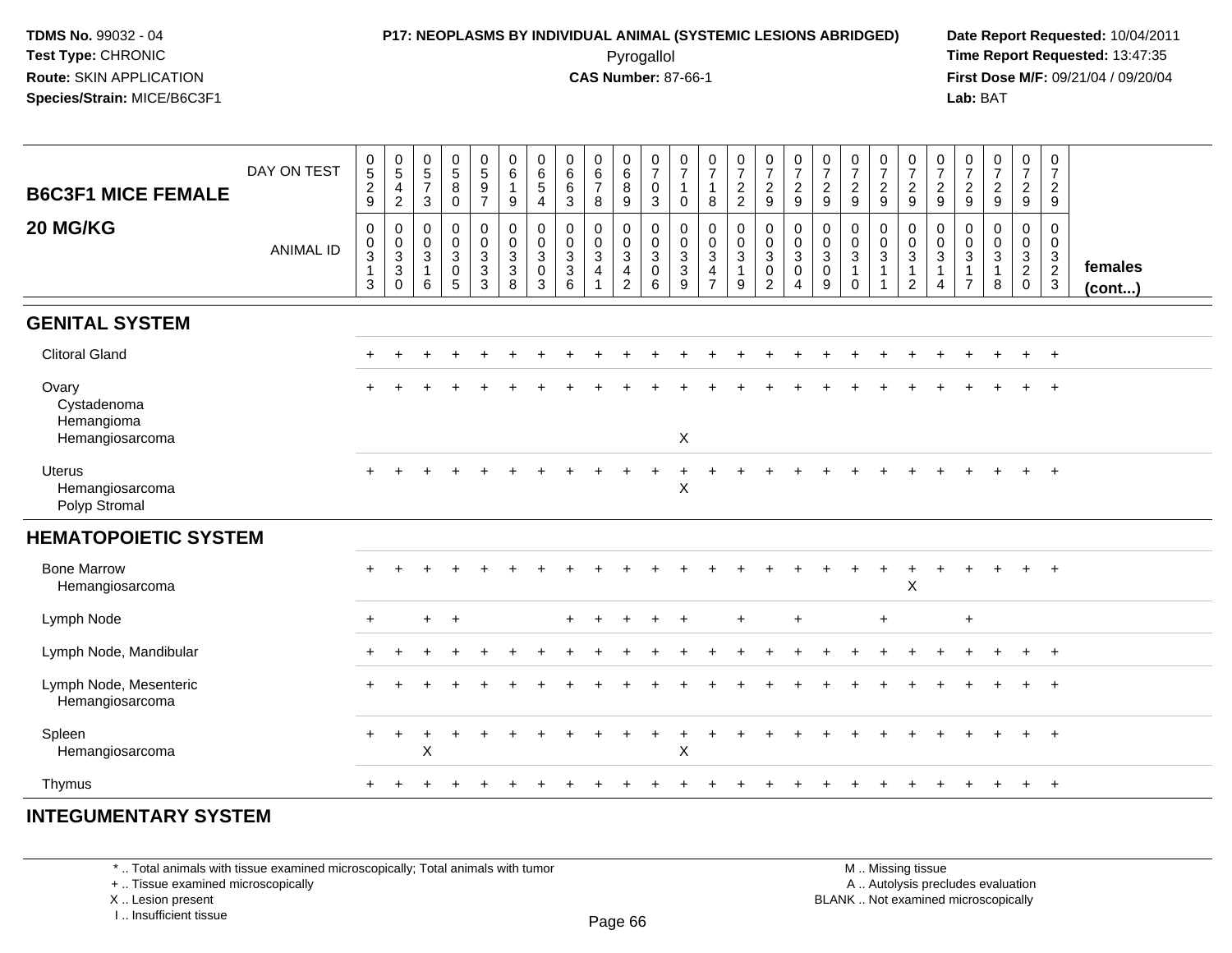### **P17: NEOPLASMS BY INDIVIDUAL ANIMAL (SYSTEMIC LESIONS ABRIDGED) Date Report Requested:** 10/04/2011 Pyrogallol **Time Report Requested:** 13:47:35

**First Dose M/F:** 09/21/04 / 09/20/04<br>Lab: BAT **Lab:** BAT

| DAY ON TEST<br><b>B6C3F1 MICE FEMALE</b>                                                                                                                                     | $\begin{array}{c} 0 \\ 5 \end{array}$<br>$\frac{2}{9}$ | $\pmb{0}$<br>$\,$ 5 $\,$<br>$\overline{4}$<br>$\overline{c}$ | $\begin{array}{c} 0 \\ 5 \\ 7 \end{array}$<br>3    | $\begin{array}{c} 0 \\ 5 \end{array}$<br>$\bf 8$<br>$\Omega$ | $\pmb{0}$<br>$\sqrt{5}$<br>$\boldsymbol{9}$<br>$\overline{7}$ | 0<br>$\,6\,$<br>$\mathbf{1}$<br>9 | 0<br>$\,6\,$<br>$\sqrt{5}$<br>$\overline{4}$ | $\begin{array}{c} 0 \\ 6 \end{array}$<br>$\,6\,$<br>3            | $_{6}^{\rm 0}$<br>$\overline{7}$<br>8 | $\pmb{0}$<br>$6\phantom{1}6$<br>8<br>9                            | 0<br>$\overline{7}$<br>$\mathbf 0$<br>3 | 0<br>$\overline{7}$<br>$\mathbf{1}$<br>$\mathbf{0}$ | $\frac{0}{7}$<br>$\mathbf{1}$<br>8    | $\begin{array}{c} 0 \\ 7 \end{array}$<br>$\frac{2}{2}$            | $\begin{array}{c} 0 \\ 7 \end{array}$<br>$\frac{2}{9}$              | $\frac{0}{7}$<br>$\overline{c}$<br>$\overline{9}$      | $\frac{0}{7}$<br>$\frac{2}{9}$                                 | $\frac{0}{7}$<br>$\overline{c}$<br>9                           | $\begin{array}{c} 0 \\ 7 \end{array}$<br>$\frac{2}{9}$ | $\frac{0}{7}$<br>$\frac{2}{9}$                                                           | $\pmb{0}$<br>$\overline{7}$<br>$\overline{2}$<br>9   | 0<br>$\overline{7}$<br>$\overline{c}$<br>9   | $\frac{0}{7}$<br>$\frac{2}{9}$ | $\begin{array}{c} 0 \\ 7 \end{array}$<br>$\frac{2}{9}$                | $\pmb{0}$<br>$\overline{7}$<br>$\overline{a}$<br>9 |                   |
|------------------------------------------------------------------------------------------------------------------------------------------------------------------------------|--------------------------------------------------------|--------------------------------------------------------------|----------------------------------------------------|--------------------------------------------------------------|---------------------------------------------------------------|-----------------------------------|----------------------------------------------|------------------------------------------------------------------|---------------------------------------|-------------------------------------------------------------------|-----------------------------------------|-----------------------------------------------------|---------------------------------------|-------------------------------------------------------------------|---------------------------------------------------------------------|--------------------------------------------------------|----------------------------------------------------------------|----------------------------------------------------------------|--------------------------------------------------------|------------------------------------------------------------------------------------------|------------------------------------------------------|----------------------------------------------|--------------------------------|-----------------------------------------------------------------------|----------------------------------------------------|-------------------|
| 20 MG/KG<br><b>ANIMAL ID</b>                                                                                                                                                 | 0<br>0<br>3<br>$\mathbf 1$<br>3                        | 0<br>0<br>3<br>$\mathbf{3}$<br>$\Omega$                      | $\mathbf 0$<br>$_{3}^{\rm 0}$<br>$\mathbf{1}$<br>6 | 0<br>0<br>3<br>$\mathbf 0$<br>5                              | 0<br>$\mathbf 0$<br>$\sqrt{3}$<br>3<br>3                      | 0<br>$_{3}^{\rm 0}$<br>3<br>8     | 0<br>0<br>$\mathbf{3}$<br>0<br>3             | $\mathbf 0$<br>$\mathbf 0$<br>$\overline{3}$<br>$\mathsf 3$<br>6 | 0<br>$_{3}^{\rm 0}$<br>$\overline{4}$ | $\mathbf 0$<br>$_{3}^{\rm 0}$<br>$\overline{4}$<br>$\overline{2}$ | 0<br>$\mathbf 0$<br>3<br>0<br>6         | $\mathbf 0$<br>0<br>$\mathbf{3}$<br>3<br>9          | 0<br>$_{3}^{\rm 0}$<br>$\overline{4}$ | $\mathbf 0$<br>$\mathbf 0$<br>$\mathbf{3}$<br>$\overline{1}$<br>9 | 0<br>$\mathbf 0$<br>$\overline{3}$<br>$\mathbf 0$<br>$\overline{2}$ | $\mathbf 0$<br>$\overline{0}$<br>3<br>$\mathbf 0$<br>4 | $\mathbf 0$<br>$\pmb{0}$<br>$\overline{3}$<br>$\mathbf 0$<br>9 | 0<br>$\mathbf 0$<br>$\overline{3}$<br>$\mathbf{1}$<br>$\Omega$ | 0<br>$\overline{0}$<br>$\sqrt{3}$                      | $\mathbf 0$<br>$\mathsf{O}\xspace$<br>$\overline{3}$<br>$\overline{1}$<br>$\overline{2}$ | $\mathbf 0$<br>$\mathbf 0$<br>3<br>$\mathbf{1}$<br>4 | $\mathbf 0$<br>0<br>3<br>1<br>$\overline{7}$ | 0<br>$\frac{0}{3}$<br>8        | 0<br>$\begin{smallmatrix} 0\\ 3\\ 2 \end{smallmatrix}$<br>$\mathbf 0$ | 0<br>$\mathbf 0$<br>$\frac{3}{2}$                  | females<br>(cont) |
| <b>Mammary Gland</b>                                                                                                                                                         |                                                        |                                                              |                                                    |                                                              |                                                               |                                   |                                              |                                                                  |                                       |                                                                   |                                         |                                                     |                                       |                                                                   |                                                                     |                                                        |                                                                |                                                                |                                                        |                                                                                          |                                                      |                                              |                                |                                                                       | $^{+}$                                             |                   |
| Skin<br>Sarcoma<br>Subcutaneous Tissue, Fibrosarcoma                                                                                                                         |                                                        |                                                              |                                                    |                                                              |                                                               |                                   |                                              | $\pmb{\times}$                                                   |                                       |                                                                   |                                         |                                                     | X                                     |                                                                   |                                                                     |                                                        |                                                                |                                                                |                                                        |                                                                                          |                                                      |                                              |                                |                                                                       | $^{+}$                                             |                   |
| <b>MUSCULOSKELETAL SYSTEM</b>                                                                                                                                                |                                                        |                                                              |                                                    |                                                              |                                                               |                                   |                                              |                                                                  |                                       |                                                                   |                                         |                                                     |                                       |                                                                   |                                                                     |                                                        |                                                                |                                                                |                                                        |                                                                                          |                                                      |                                              |                                |                                                                       |                                                    |                   |
| Bone<br>Hemangiosarcoma<br>Osteosarcoma                                                                                                                                      | $+$                                                    | ÷                                                            | X                                                  |                                                              |                                                               |                                   |                                              |                                                                  |                                       |                                                                   |                                         |                                                     |                                       |                                                                   |                                                                     |                                                        |                                                                |                                                                | X                                                      | X                                                                                        |                                                      |                                              |                                |                                                                       | $+$                                                |                   |
| <b>Skeletal Muscle</b>                                                                                                                                                       | $+$                                                    |                                                              |                                                    |                                                              |                                                               |                                   |                                              |                                                                  |                                       |                                                                   | $\ddot{}$                               |                                                     |                                       |                                                                   |                                                                     |                                                        |                                                                |                                                                |                                                        |                                                                                          |                                                      |                                              |                                |                                                                       |                                                    |                   |
| <b>NERVOUS SYSTEM</b>                                                                                                                                                        |                                                        |                                                              |                                                    |                                                              |                                                               |                                   |                                              |                                                                  |                                       |                                                                   |                                         |                                                     |                                       |                                                                   |                                                                     |                                                        |                                                                |                                                                |                                                        |                                                                                          |                                                      |                                              |                                |                                                                       |                                                    |                   |
| <b>Brain</b>                                                                                                                                                                 |                                                        |                                                              |                                                    |                                                              |                                                               |                                   |                                              |                                                                  |                                       |                                                                   |                                         |                                                     |                                       |                                                                   |                                                                     |                                                        |                                                                |                                                                |                                                        |                                                                                          |                                                      |                                              |                                | $+$                                                                   | $+$                                                |                   |
| <b>RESPIRATORY SYSTEM</b>                                                                                                                                                    |                                                        |                                                              |                                                    |                                                              |                                                               |                                   |                                              |                                                                  |                                       |                                                                   |                                         |                                                     |                                       |                                                                   |                                                                     |                                                        |                                                                |                                                                |                                                        |                                                                                          |                                                      |                                              |                                |                                                                       |                                                    |                   |
| Lung<br>Alveolar/Bronchiolar Adenoma<br>Alveolar/Bronchiolar Carcinoma<br>Hepatocellular Carcinoma, Metastatic, Liver<br>Osteosarcoma, Metastatic, Uncertain Primary<br>Site |                                                        |                                                              |                                                    |                                                              |                                                               |                                   |                                              |                                                                  | $\boldsymbol{\mathsf{X}}$             |                                                                   |                                         |                                                     |                                       |                                                                   | $\boldsymbol{\mathsf{X}}$                                           | $\boldsymbol{\mathsf{X}}$                              |                                                                |                                                                |                                                        | $\boldsymbol{\mathsf{X}}$                                                                | X                                                    |                                              |                                | $+$                                                                   | $\overline{1}$                                     |                   |
| Nose                                                                                                                                                                         |                                                        |                                                              |                                                    |                                                              |                                                               |                                   |                                              |                                                                  |                                       |                                                                   |                                         |                                                     |                                       |                                                                   |                                                                     |                                                        |                                                                |                                                                |                                                        |                                                                                          |                                                      |                                              |                                |                                                                       |                                                    |                   |
| Trachea                                                                                                                                                                      |                                                        |                                                              |                                                    |                                                              |                                                               |                                   |                                              |                                                                  |                                       |                                                                   |                                         |                                                     |                                       |                                                                   |                                                                     |                                                        |                                                                |                                                                |                                                        |                                                                                          |                                                      |                                              |                                |                                                                       | $+$                                                |                   |
| <b>SPECIAL SENSES SYSTEM</b>                                                                                                                                                 |                                                        |                                                              |                                                    |                                                              |                                                               |                                   |                                              |                                                                  |                                       |                                                                   |                                         |                                                     |                                       |                                                                   |                                                                     |                                                        |                                                                |                                                                |                                                        |                                                                                          |                                                      |                                              |                                |                                                                       |                                                    |                   |

\* .. Total animals with tissue examined microscopically; Total animals with tumor

+ .. Tissue examined microscopically

X .. Lesion present

I .. Insufficient tissue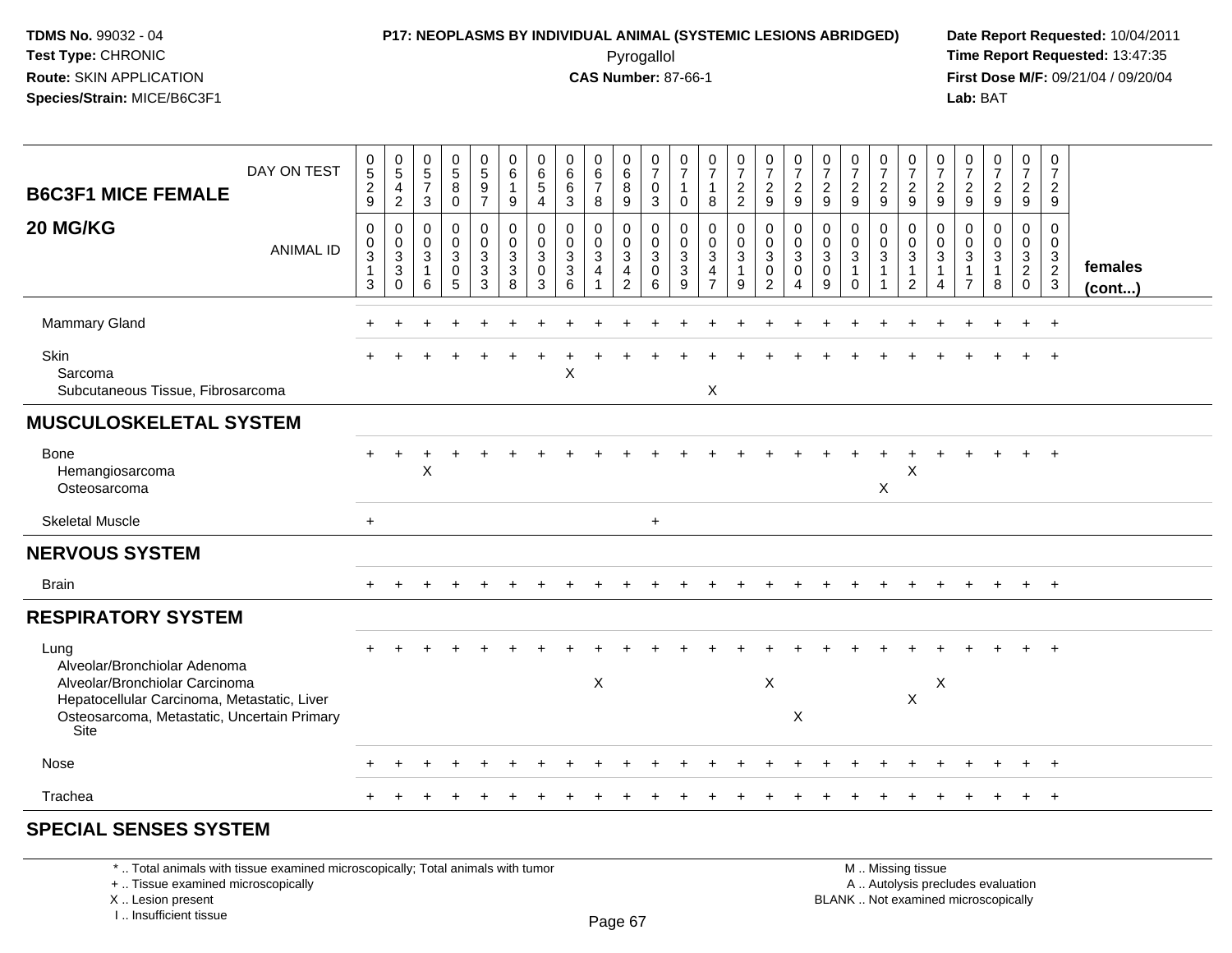### **P17: NEOPLASMS BY INDIVIDUAL ANIMAL (SYSTEMIC LESIONS ABRIDGED) Date Report Requested:** 10/04/2011 Pyrogallol **Time Report Requested:** 13:47:35

**First Dose M/F:** 09/21/04 / 09/20/04<br>Lab: BAT **Lab:** BAT

| <b>B6C3F1 MICE FEMALE</b>                                   | DAY ON TEST      | $\begin{array}{c} 0 \\ 5 \end{array}$<br>$\sqrt{2}$<br>9           | $\begin{array}{c} 0 \\ 5 \end{array}$<br>$\overline{4}$<br>$\overline{c}$ | $\begin{array}{c} 0 \\ 5 \end{array}$<br>$\overline{7}$<br>3         | $\begin{array}{c} 0 \\ 5 \end{array}$<br>8<br>$\mathbf 0$                      | $\begin{array}{c} 0 \\ 5 \end{array}$<br>$\boldsymbol{9}$<br>$\overline{7}$ | $\begin{array}{c} 0 \\ 6 \end{array}$<br>9            | $_{6}^{\rm 0}$<br>5                                                  | $_{6}^{\rm 0}$<br>$\,6\,$<br>3                      | $\begin{array}{c} 0 \\ 6 \end{array}$<br>$\overline{7}$<br>8             | $\begin{array}{c} 0 \\ 6 \end{array}$<br>$\, 8$<br>$\boldsymbol{9}$           | $\frac{0}{7}$<br>0<br>3                                         | $\frac{0}{7}$<br>$\overline{1}$<br>0                                        | $\frac{0}{7}$<br>8                                                                           | $\frac{0}{7}$<br>2<br>2                              | $\frac{0}{7}$<br>$\overline{c}$<br>$\boldsymbol{9}$                          | $\frac{0}{7}$<br>$\frac{2}{9}$                                      | $\frac{0}{7}$<br>$\boldsymbol{2}$<br>9      | $\frac{0}{7}$<br>$\sqrt{2}$<br>9                          | $\frac{0}{7}$<br>$\boldsymbol{2}$<br>$9\,$ | $\begin{smallmatrix}0\\7\end{smallmatrix}$<br>$\overline{c}$<br>9 | $\frac{0}{7}$<br>$\sqrt{2}$<br>9           | $\frac{0}{7}$<br>$\overline{c}$<br>9 | $\frac{0}{7}$<br>$\overline{2}$<br>9         | $\frac{0}{7}$<br>$\overline{a}$<br>$\boldsymbol{9}$             | $\frac{0}{7}$<br>$\boldsymbol{2}$<br>9            |                   |  |
|-------------------------------------------------------------|------------------|--------------------------------------------------------------------|---------------------------------------------------------------------------|----------------------------------------------------------------------|--------------------------------------------------------------------------------|-----------------------------------------------------------------------------|-------------------------------------------------------|----------------------------------------------------------------------|-----------------------------------------------------|--------------------------------------------------------------------------|-------------------------------------------------------------------------------|-----------------------------------------------------------------|-----------------------------------------------------------------------------|----------------------------------------------------------------------------------------------|------------------------------------------------------|------------------------------------------------------------------------------|---------------------------------------------------------------------|---------------------------------------------|-----------------------------------------------------------|--------------------------------------------|-------------------------------------------------------------------|--------------------------------------------|--------------------------------------|----------------------------------------------|-----------------------------------------------------------------|---------------------------------------------------|-------------------|--|
| 20 MG/KG                                                    | <b>ANIMAL ID</b> | 0<br>$\pmb{0}$<br>$\ensuremath{\mathsf{3}}$<br>$\overline{1}$<br>3 | $\begin{matrix}0\\0\\3\\3\end{matrix}$<br>$\Omega$                        | $\begin{smallmatrix} 0\\0\\3 \end{smallmatrix}$<br>$\mathbf{1}$<br>6 | $\begin{smallmatrix} 0\\0\\3 \end{smallmatrix}$<br>$\pmb{0}$<br>$\overline{5}$ | $\begin{matrix} 0 \\ 0 \\ 3 \\ 3 \end{matrix}$<br>$\sqrt{3}$                | 0<br>$\mathbf 0$<br>$\mathbf{3}$<br>$\mathbf{3}$<br>8 | 0<br>$\overline{0}$<br>$\ensuremath{\mathsf{3}}$<br>$\mathbf 0$<br>3 | $\begin{matrix} 0 \\ 0 \\ 3 \\ 3 \end{matrix}$<br>6 | $\begin{smallmatrix}0\\0\\3\end{smallmatrix}$<br>$\overline{\mathbf{4}}$ | $\begin{matrix} 0 \\ 0 \\ 3 \end{matrix}$<br>$\overline{4}$<br>$\overline{2}$ | 0<br>$\mathbf 0$<br>$\ensuremath{\mathsf{3}}$<br>$\pmb{0}$<br>6 | $\begin{matrix} 0 \\ 0 \\ 3 \end{matrix}$<br>$\ensuremath{\mathsf{3}}$<br>9 | $\begin{smallmatrix} 0\\0\\3 \end{smallmatrix}$<br>$\overline{\mathbf{4}}$<br>$\overline{7}$ | $\begin{smallmatrix} 0\\0\\3 \end{smallmatrix}$<br>9 | $\begin{smallmatrix}0\\0\\3\end{smallmatrix}$<br>$\pmb{0}$<br>$\overline{2}$ | $\begin{smallmatrix} 0\\0\\3 \end{smallmatrix}$<br>$\mathbf 0$<br>4 | $\bar{0}$<br>$\sqrt{3}$<br>$\mathbf 0$<br>9 | $\begin{smallmatrix}0\\0\\3\end{smallmatrix}$<br>$\Omega$ | 0<br>$\frac{0}{3}$<br>1                    | 0<br>$\mathsf{O}\xspace$<br>3<br>$\mathbf{1}$<br>$\overline{2}$   | 0<br>$\mathsf 0$<br>3<br>$\mathbf{1}$<br>4 | 0<br>0<br>3<br>$\overline{7}$        | 0<br>$\boldsymbol{0}$<br>$\overline{3}$<br>8 | 0<br>$\pmb{0}$<br>$\mathbf{3}$<br>$\overline{2}$<br>$\mathbf 0$ | 0<br>$\mathbf 0$<br>$\frac{3}{2}$<br>$\mathbf{3}$ | females<br>(cont) |  |
| Eye                                                         |                  | ÷                                                                  |                                                                           |                                                                      |                                                                                |                                                                             |                                                       |                                                                      |                                                     |                                                                          |                                                                               |                                                                 |                                                                             |                                                                                              |                                                      |                                                                              |                                                                     |                                             |                                                           |                                            |                                                                   |                                            |                                      |                                              | $+$                                                             | $+$                                               |                   |  |
| Harderian Gland<br>Adenoma<br>Carcinoma                     |                  |                                                                    |                                                                           |                                                                      |                                                                                | $\mathsf{X}$                                                                |                                                       | $\boldsymbol{\mathsf{X}}$                                            |                                                     |                                                                          |                                                                               |                                                                 |                                                                             |                                                                                              |                                                      |                                                                              | X                                                                   |                                             |                                                           |                                            |                                                                   |                                            |                                      |                                              | $\ddot{}$<br>$\mathsf X$                                        | $+$                                               |                   |  |
| <b>Lacrimal Gland</b>                                       |                  |                                                                    |                                                                           |                                                                      |                                                                                |                                                                             |                                                       |                                                                      |                                                     | $\ddot{}$                                                                |                                                                               |                                                                 |                                                                             |                                                                                              |                                                      |                                                                              |                                                                     |                                             |                                                           |                                            |                                                                   |                                            |                                      |                                              |                                                                 |                                                   |                   |  |
| <b>URINARY SYSTEM</b>                                       |                  |                                                                    |                                                                           |                                                                      |                                                                                |                                                                             |                                                       |                                                                      |                                                     |                                                                          |                                                                               |                                                                 |                                                                             |                                                                                              |                                                      |                                                                              |                                                                     |                                             |                                                           |                                            |                                                                   |                                            |                                      |                                              |                                                                 |                                                   |                   |  |
| Kidney<br>Renal Tubule, Carcinoma                           |                  |                                                                    |                                                                           |                                                                      |                                                                                |                                                                             |                                                       |                                                                      |                                                     |                                                                          |                                                                               |                                                                 |                                                                             |                                                                                              |                                                      |                                                                              |                                                                     |                                             |                                                           |                                            |                                                                   |                                            |                                      |                                              |                                                                 | $\overline{+}$                                    |                   |  |
| <b>Urinary Bladder</b>                                      |                  |                                                                    |                                                                           |                                                                      |                                                                                |                                                                             |                                                       |                                                                      |                                                     |                                                                          |                                                                               |                                                                 |                                                                             |                                                                                              |                                                      |                                                                              |                                                                     |                                             |                                                           |                                            |                                                                   |                                            |                                      |                                              | $\ddot{}$                                                       | $+$                                               |                   |  |
| <b>SYSTEMIC LESIONS</b>                                     |                  |                                                                    |                                                                           |                                                                      |                                                                                |                                                                             |                                                       |                                                                      |                                                     |                                                                          |                                                                               |                                                                 |                                                                             |                                                                                              |                                                      |                                                                              |                                                                     |                                             |                                                           |                                            |                                                                   |                                            |                                      |                                              |                                                                 |                                                   |                   |  |
| Multiple Organ<br>Histiocytic Sarcoma<br>Lymphoma Malignant |                  | $\div$<br>X                                                        |                                                                           |                                                                      | X                                                                              |                                                                             |                                                       |                                                                      |                                                     | X                                                                        |                                                                               | X                                                               | X                                                                           |                                                                                              | X                                                    |                                                                              |                                                                     |                                             |                                                           |                                            |                                                                   |                                            | X                                    |                                              | X                                                               | $\overline{+}$                                    |                   |  |

\* .. Total animals with tissue examined microscopically; Total animals with tumor

X .. Lesion present

I .. Insufficient tissue

<sup>+ ..</sup> Tissue examined microscopically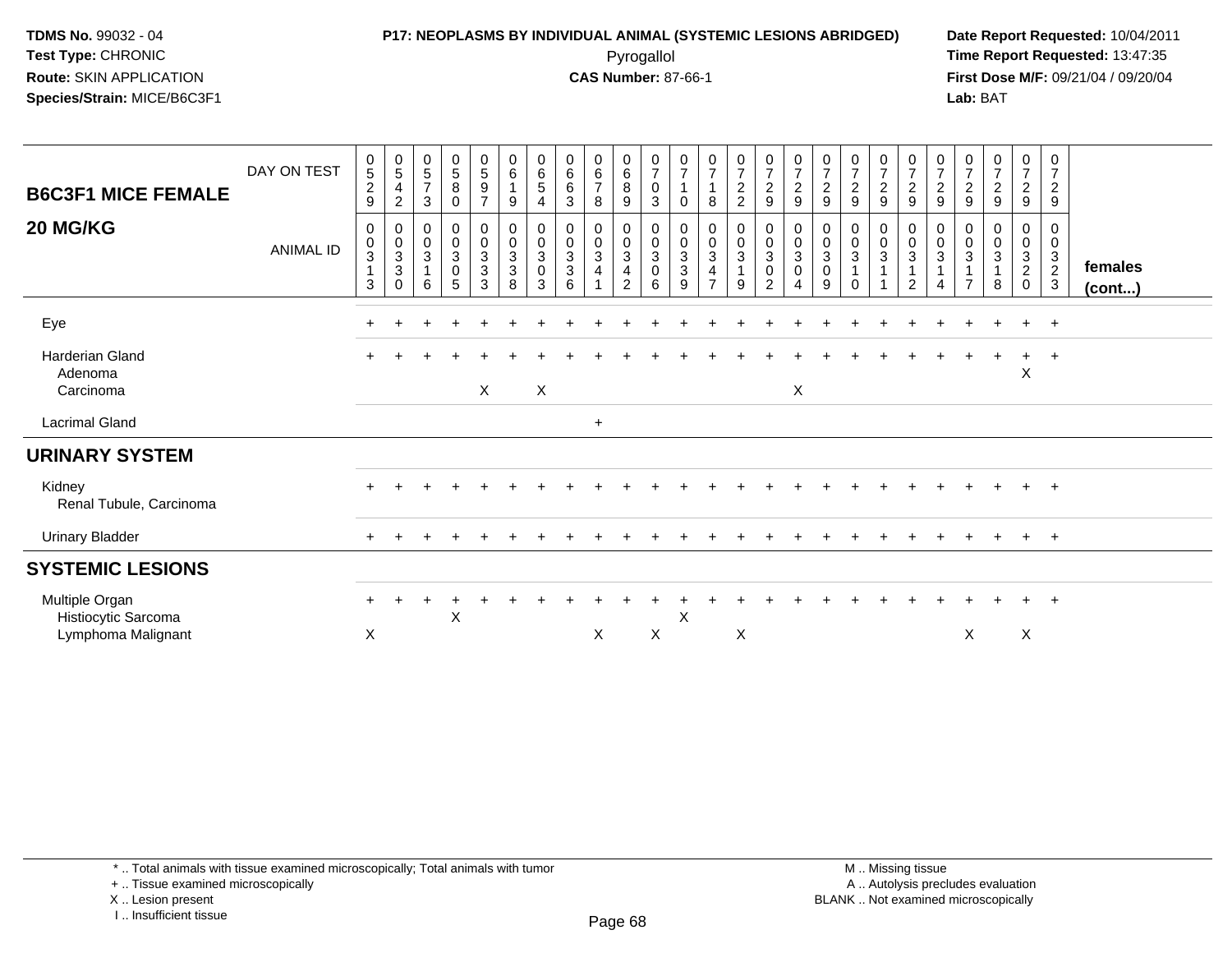### **P17: NEOPLASMS BY INDIVIDUAL ANIMAL (SYSTEMIC LESIONS ABRIDGED) Date Report Requested:** 10/04/2011 Pyrogallol **Time Report Requested:** 13:47:35

**First Dose M/F:** 09/21/04 / 09/20/04<br>Lab: BAT **Lab:** BAT

| <b>B6C3F1 MICE FEMALE</b><br>20 MG/KG                                                                                        | DAY ON TEST<br><b>ANIMAL ID</b> | $\frac{0}{7}$<br>$\frac{2}{9}$<br>$\pmb{0}$<br>$\pmb{0}$<br>$\ensuremath{\mathsf{3}}$<br>$\overline{2}$ | $\frac{0}{7}$<br>$\frac{2}{9}$<br>$\mathbf 0$<br>$\mathbf 0$<br>$\mathsf 3$<br>$\frac{2}{5}$ | $\begin{smallmatrix}0\\7\end{smallmatrix}$<br>$\frac{2}{9}$<br>$\mathbf 0$<br>$\mathbf 0$<br>$\mathsf 3$<br>$\frac{2}{7}$ | $\begin{smallmatrix}0\\7\end{smallmatrix}$<br>$\frac{2}{9}$<br>$\mathbf 0$<br>$\mathsf 0$<br>$\ensuremath{\mathsf{3}}$<br>$\frac{2}{8}$ | $\frac{0}{7}$<br>$\frac{2}{9}$<br>0<br>$\mathbf 0$<br>$\mathbf{3}$<br>$\ensuremath{\mathsf{3}}$ | $\frac{0}{7}$<br>$\frac{2}{9}$<br>$\mathbf 0$<br>$\mathbf 0$<br>$\frac{3}{3}$ | $\frac{0}{7}$<br>$\overline{c}$<br>$\overline{9}$<br>$\mathbf 0$<br>$\Omega$<br>3<br>4 | $\frac{0}{7}$<br>$\frac{2}{9}$<br>$\mathbf 0$<br>$\mathbf 0$<br>$\mathbf{3}$<br>$\overline{4}$ | $\frac{0}{7}$<br>$\overline{2}$<br>9<br>0<br>$\mathbf 0$<br>3<br>$\overline{4}$ | $\frac{0}{7}$<br>$\frac{2}{9}$<br>0<br>$\mathbf 0$<br>$\mathbf{3}$<br>$5\,$ | $\begin{array}{c} 0 \\ 7 \end{array}$<br>$\sqrt{3}$<br>$\overline{0}$<br>0<br>$\Omega$<br>$\ensuremath{\mathsf{3}}$<br>$\mathbf 0$ | $\frac{0}{7}$<br>3<br>$\mathbf 0$<br>0<br>$\Omega$<br>$\mathbf{3}$<br>$\mathsf 0$ | $\frac{0}{7}$<br>$\mathbf{3}$<br>$\mathbf 0$<br>$\mathbf 0$<br>$\Omega$<br>$\mathbf{3}$<br>$\boldsymbol{0}$ | $\frac{0}{7}$<br>3<br>$\mathbf 0$<br>$\mathbf{0}$<br>$\mathbf 0$<br>$\mathbf{3}$<br>1 | $\begin{array}{c} 0 \\ 7 \end{array}$<br>$_0^3$<br>0<br>$\mathbf 0$<br>$\mathbf{3}$<br>$\overline{a}$ | $\frac{0}{7}$<br>$\mathbf{3}$<br>$\mathbf 0$<br>$\pmb{0}$<br>$\mathbf 0$<br>$\ensuremath{\mathsf{3}}$<br>$\overline{2}$ | $\frac{0}{7}$<br>3<br>$\Omega$<br>$\mathbf 0$<br>$\Omega$<br>$\mathbf{3}$<br>$\sqrt{2}$ | $\begin{array}{c} 0 \\ 7 \end{array}$<br>3<br>$\mathbf{0}$<br>0<br>$\mathbf 0$<br>$\ensuremath{\mathsf{3}}$<br>$\overline{2}$ | $\frac{0}{7}$<br>3<br>$\mathbf 0$<br>0<br>$\mathbf 0$<br>$\mathbf{3}$<br>$\sqrt{3}$ | $\frac{0}{7}$<br>$\mathbf{3}$<br>$\mathbf 0$<br>$\mathbf 0$<br>$\mathbf 0$<br>$\sqrt{3}$<br>$\sqrt{3}$ | $\frac{0}{7}$<br>3<br>$\mathbf 0$<br>0<br>$\Omega$<br>$\mathbf{3}$<br>$\sqrt{3}$ | $\frac{0}{7}$<br>$_0^3$<br>$\Omega$<br>$\Omega$<br>$\mathbf{3}$<br>$\overline{4}$ | $\frac{0}{7}$<br>$\mathbf{3}$<br>$\overline{0}$<br>0<br>$\mathsf 0$<br>$\sqrt{3}$<br>$\overline{\mathbf{4}}$ | $\begin{smallmatrix}0\\7\end{smallmatrix}$<br>3<br>$\overline{0}$<br>$\mathbf{0}$<br>$\Omega$<br>3<br>$\overline{4}$ | $\mathbf 0$<br>$\overline{7}$<br>3<br>$\mathbf 0$<br>$\mathbf 0$<br>$\mathbf{0}$<br>$\ensuremath{\mathsf{3}}$<br>$\overline{4}$ |                                    |
|------------------------------------------------------------------------------------------------------------------------------|---------------------------------|---------------------------------------------------------------------------------------------------------|----------------------------------------------------------------------------------------------|---------------------------------------------------------------------------------------------------------------------------|-----------------------------------------------------------------------------------------------------------------------------------------|-------------------------------------------------------------------------------------------------|-------------------------------------------------------------------------------|----------------------------------------------------------------------------------------|------------------------------------------------------------------------------------------------|---------------------------------------------------------------------------------|-----------------------------------------------------------------------------|------------------------------------------------------------------------------------------------------------------------------------|-----------------------------------------------------------------------------------|-------------------------------------------------------------------------------------------------------------|---------------------------------------------------------------------------------------|-------------------------------------------------------------------------------------------------------|-------------------------------------------------------------------------------------------------------------------------|-----------------------------------------------------------------------------------------|-------------------------------------------------------------------------------------------------------------------------------|-------------------------------------------------------------------------------------|--------------------------------------------------------------------------------------------------------|----------------------------------------------------------------------------------|-----------------------------------------------------------------------------------|--------------------------------------------------------------------------------------------------------------|----------------------------------------------------------------------------------------------------------------------|---------------------------------------------------------------------------------------------------------------------------------|------------------------------------|
|                                                                                                                              |                                 | $\overline{4}$                                                                                          |                                                                                              |                                                                                                                           |                                                                                                                                         | 5                                                                                               | $\overline{7}$                                                                | 4                                                                                      | 8                                                                                              | 9                                                                               | $\mathbf 0$                                                                 | $\mathbf{1}$                                                                                                                       | $\overline{7}$                                                                    | 8                                                                                                           | 5                                                                                     | $\overline{1}$                                                                                        | $\overline{2}$                                                                                                          | 6                                                                                       | 9                                                                                                                             | $\mathbf{1}$                                                                        | $\overline{2}$                                                                                         | 4                                                                                | $\mathbf 0$                                                                       | 3                                                                                                            | $\overline{5}$                                                                                                       | 6                                                                                                                               | * TOTALS                           |
| <b>ALIMENTARY SYSTEM</b>                                                                                                     |                                 |                                                                                                         |                                                                                              |                                                                                                                           |                                                                                                                                         |                                                                                                 |                                                                               |                                                                                        |                                                                                                |                                                                                 |                                                                             |                                                                                                                                    |                                                                                   |                                                                                                             |                                                                                       |                                                                                                       |                                                                                                                         |                                                                                         |                                                                                                                               |                                                                                     |                                                                                                        |                                                                                  |                                                                                   |                                                                                                              |                                                                                                                      |                                                                                                                                 |                                    |
| Esophagus                                                                                                                    |                                 |                                                                                                         |                                                                                              |                                                                                                                           |                                                                                                                                         |                                                                                                 |                                                                               |                                                                                        |                                                                                                |                                                                                 |                                                                             |                                                                                                                                    |                                                                                   |                                                                                                             |                                                                                       |                                                                                                       |                                                                                                                         |                                                                                         |                                                                                                                               |                                                                                     |                                                                                                        |                                                                                  |                                                                                   |                                                                                                              |                                                                                                                      |                                                                                                                                 | 50                                 |
| Gallbladder                                                                                                                  |                                 |                                                                                                         |                                                                                              |                                                                                                                           |                                                                                                                                         |                                                                                                 |                                                                               |                                                                                        |                                                                                                |                                                                                 |                                                                             |                                                                                                                                    |                                                                                   |                                                                                                             |                                                                                       |                                                                                                       |                                                                                                                         |                                                                                         |                                                                                                                               |                                                                                     |                                                                                                        |                                                                                  |                                                                                   |                                                                                                              |                                                                                                                      |                                                                                                                                 | 49                                 |
| Intestine Large, Cecum                                                                                                       |                                 |                                                                                                         |                                                                                              |                                                                                                                           |                                                                                                                                         |                                                                                                 |                                                                               |                                                                                        |                                                                                                |                                                                                 |                                                                             |                                                                                                                                    |                                                                                   |                                                                                                             |                                                                                       |                                                                                                       |                                                                                                                         |                                                                                         |                                                                                                                               |                                                                                     |                                                                                                        |                                                                                  |                                                                                   |                                                                                                              |                                                                                                                      |                                                                                                                                 | 50                                 |
| Intestine Large, Colon                                                                                                       |                                 |                                                                                                         |                                                                                              |                                                                                                                           |                                                                                                                                         |                                                                                                 |                                                                               |                                                                                        |                                                                                                |                                                                                 |                                                                             |                                                                                                                                    |                                                                                   |                                                                                                             |                                                                                       |                                                                                                       |                                                                                                                         |                                                                                         |                                                                                                                               |                                                                                     |                                                                                                        |                                                                                  |                                                                                   |                                                                                                              |                                                                                                                      | $+$                                                                                                                             | 50                                 |
| Intestine Large, Rectum                                                                                                      |                                 |                                                                                                         |                                                                                              |                                                                                                                           |                                                                                                                                         |                                                                                                 |                                                                               |                                                                                        |                                                                                                |                                                                                 |                                                                             |                                                                                                                                    |                                                                                   |                                                                                                             |                                                                                       |                                                                                                       |                                                                                                                         |                                                                                         |                                                                                                                               |                                                                                     |                                                                                                        |                                                                                  |                                                                                   |                                                                                                              |                                                                                                                      |                                                                                                                                 | 50                                 |
| Intestine Small, Duodenum                                                                                                    |                                 |                                                                                                         |                                                                                              |                                                                                                                           |                                                                                                                                         |                                                                                                 |                                                                               |                                                                                        |                                                                                                |                                                                                 |                                                                             |                                                                                                                                    |                                                                                   |                                                                                                             |                                                                                       |                                                                                                       |                                                                                                                         |                                                                                         |                                                                                                                               |                                                                                     |                                                                                                        |                                                                                  |                                                                                   |                                                                                                              |                                                                                                                      |                                                                                                                                 | 50                                 |
| Intestine Small, Ileum                                                                                                       |                                 |                                                                                                         |                                                                                              |                                                                                                                           |                                                                                                                                         |                                                                                                 |                                                                               |                                                                                        |                                                                                                |                                                                                 |                                                                             |                                                                                                                                    |                                                                                   |                                                                                                             |                                                                                       |                                                                                                       |                                                                                                                         |                                                                                         |                                                                                                                               |                                                                                     |                                                                                                        |                                                                                  |                                                                                   |                                                                                                              |                                                                                                                      | $+$                                                                                                                             | 50                                 |
| Intestine Small, Jejunum<br>Carcinoma                                                                                        |                                 |                                                                                                         |                                                                                              |                                                                                                                           |                                                                                                                                         |                                                                                                 |                                                                               |                                                                                        |                                                                                                |                                                                                 |                                                                             |                                                                                                                                    |                                                                                   |                                                                                                             |                                                                                       |                                                                                                       |                                                                                                                         |                                                                                         |                                                                                                                               |                                                                                     |                                                                                                        | X                                                                                |                                                                                   |                                                                                                              |                                                                                                                      |                                                                                                                                 | 50<br>$\mathbf{1}$                 |
| Liver<br>Hemangiosarcoma<br>Hepatoblastoma                                                                                   |                                 |                                                                                                         |                                                                                              | $\boldsymbol{\mathsf{X}}$                                                                                                 |                                                                                                                                         |                                                                                                 |                                                                               |                                                                                        |                                                                                                |                                                                                 |                                                                             |                                                                                                                                    |                                                                                   |                                                                                                             |                                                                                       |                                                                                                       |                                                                                                                         |                                                                                         |                                                                                                                               |                                                                                     |                                                                                                        |                                                                                  |                                                                                   |                                                                                                              | $\ddot{}$                                                                                                            | $\ddot{}$<br>$\times$                                                                                                           | 50<br>$\mathbf{2}$<br>$\mathbf{1}$ |
| Hepatocellular Adenoma<br>Hepatocellular Adenoma, Multiple<br>Hepatocellular Carcinoma<br>Hepatocellular Carcinoma, Multiple |                                 | $\boldsymbol{\mathsf{X}}$<br>$X$ $X$                                                                    | $\mathsf X$                                                                                  | X<br>X                                                                                                                    |                                                                                                                                         |                                                                                                 | $X$ $X$                                                                       |                                                                                        |                                                                                                | $\mathsf{X}$                                                                    | Χ                                                                           | $X$ $X$                                                                                                                            |                                                                                   | $\times$                                                                                                    |                                                                                       | X X X                                                                                                 | $X$ $X$ $X$                                                                                                             |                                                                                         |                                                                                                                               | $\mathsf{X}$                                                                        | X X X X X X<br>X                                                                                       | $\boldsymbol{\mathsf{X}}$                                                        |                                                                                   |                                                                                                              | X                                                                                                                    | X<br>$\times$                                                                                                                   | 9<br>25<br>14<br>6                 |
| Osteosarcoma, Metastatic, Uncertain Primary<br>Site                                                                          |                                 |                                                                                                         |                                                                                              |                                                                                                                           |                                                                                                                                         |                                                                                                 |                                                                               |                                                                                        |                                                                                                |                                                                                 |                                                                             |                                                                                                                                    |                                                                                   |                                                                                                             |                                                                                       |                                                                                                       |                                                                                                                         |                                                                                         |                                                                                                                               |                                                                                     |                                                                                                        |                                                                                  |                                                                                   |                                                                                                              |                                                                                                                      |                                                                                                                                 | $\mathbf{1}$                       |
| Mesentery                                                                                                                    |                                 |                                                                                                         |                                                                                              |                                                                                                                           |                                                                                                                                         |                                                                                                 |                                                                               |                                                                                        | $\ddot{}$                                                                                      |                                                                                 |                                                                             |                                                                                                                                    |                                                                                   |                                                                                                             |                                                                                       |                                                                                                       | $+$                                                                                                                     |                                                                                         |                                                                                                                               | $+$                                                                                 |                                                                                                        | $+$                                                                              |                                                                                   |                                                                                                              | $+$                                                                                                                  |                                                                                                                                 | 14                                 |
| Pancreas                                                                                                                     |                                 |                                                                                                         |                                                                                              |                                                                                                                           |                                                                                                                                         |                                                                                                 |                                                                               |                                                                                        |                                                                                                |                                                                                 |                                                                             |                                                                                                                                    |                                                                                   |                                                                                                             |                                                                                       |                                                                                                       |                                                                                                                         |                                                                                         |                                                                                                                               |                                                                                     |                                                                                                        |                                                                                  |                                                                                   |                                                                                                              |                                                                                                                      |                                                                                                                                 | 50                                 |

\* .. Total animals with tissue examined microscopically; Total animals with tumor

+ .. Tissue examined microscopically

X .. Lesion present

I .. Insufficient tissue

 M .. Missing tissuey the contract of the contract of the contract of the contract of the contract of  $\mathsf A$  . Autolysis precludes evaluation

Lesion present BLANK .. Not examined microscopically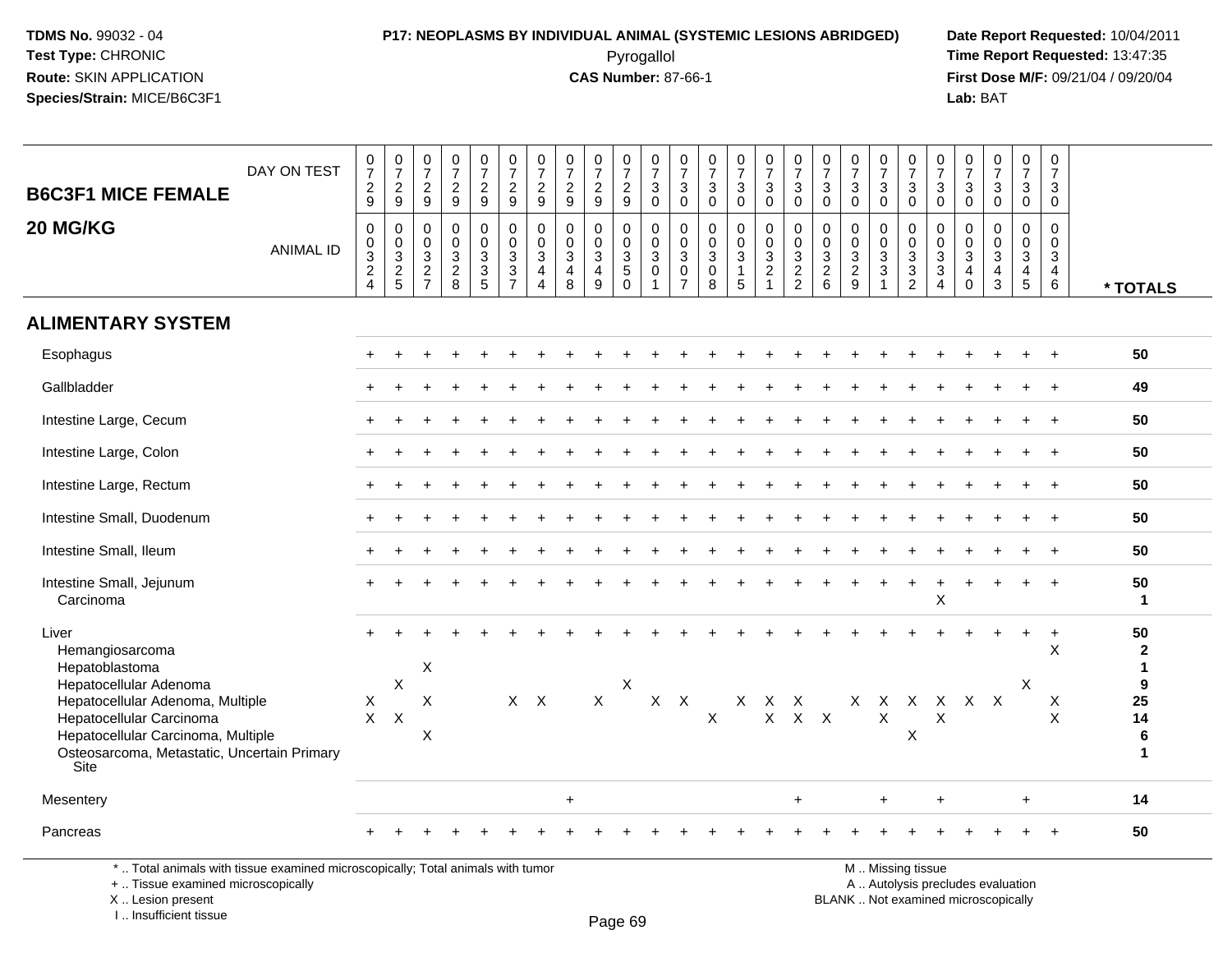### **P17: NEOPLASMS BY INDIVIDUAL ANIMAL (SYSTEMIC LESIONS ABRIDGED) Date Report Requested:** 10/04/2011 Pyrogallol **Time Report Requested:** 13:47:35

**First Dose M/F:** 09/21/04 / 09/20/04<br>**Lab:** BAT **Lab:** BAT

| <b>B6C3F1 MICE FEMALE</b>                        | DAY ON TEST      | $\begin{array}{c} 0 \\ 7 \end{array}$<br>$\frac{2}{9}$                               | $\frac{0}{7}$<br>$\frac{2}{9}$                                 | $\begin{array}{c} 0 \\ 7 \end{array}$<br>$\overline{c}$<br>9 | $\frac{0}{7}$<br>$\overline{a}$<br>$\overline{9}$                  | $\frac{0}{7}$<br>$\frac{2}{9}$                      | $\begin{array}{c} 0 \\ 7 \end{array}$<br>$\frac{2}{9}$                   | $\frac{0}{7}$<br>$\frac{2}{9}$                                             | $\frac{0}{7}$<br>$\boldsymbol{2}$<br>9                        | $\frac{0}{7}$<br>$\overline{a}$<br>9                  | $\frac{0}{7}$<br>$\frac{2}{9}$            | $\begin{array}{c} 0 \\ 7 \end{array}$<br>$\ensuremath{\mathsf{3}}$<br>$\mathbf 0$ | $\frac{0}{7}$<br>3<br>$\mathbf 0$                                      | $\frac{0}{7}$<br>$\mathbf{3}$<br>$\Omega$                | $\frac{0}{7}$<br>3<br>$\Omega$                      | $\begin{smallmatrix}0\\7\end{smallmatrix}$<br>3<br>$\mathbf 0$ | $\begin{array}{c} 0 \\ 7 \end{array}$<br>$\sqrt{3}$<br>$\Omega$ | $\begin{array}{c} 0 \\ 7 \end{array}$<br>3<br>$\mathbf 0$                              | $\frac{0}{7}$<br>$\mathbf{3}$<br>$\Omega$           | $\frac{0}{7}$<br>3<br>$\Omega$  | $\begin{array}{c} 0 \\ 7 \end{array}$<br>$\sqrt{3}$<br>$\mathbf 0$ | $\begin{array}{c} 0 \\ 7 \end{array}$<br>$\sqrt{3}$<br>$\Omega$ | $\frac{0}{7}$<br>$\mathbf{3}$<br>$\mathbf{0}$ | $\begin{array}{c} 0 \\ 7 \end{array}$<br>$\mathbf{3}$<br>$\Omega$ | $\frac{0}{7}$<br>$\mathbf{3}$<br>$\mathbf 0$                   | $\frac{0}{7}$<br>$\mathbf{3}$<br>$\mathsf{O}\xspace$        |                    |
|--------------------------------------------------|------------------|--------------------------------------------------------------------------------------|----------------------------------------------------------------|--------------------------------------------------------------|--------------------------------------------------------------------|-----------------------------------------------------|--------------------------------------------------------------------------|----------------------------------------------------------------------------|---------------------------------------------------------------|-------------------------------------------------------|-------------------------------------------|-----------------------------------------------------------------------------------|------------------------------------------------------------------------|----------------------------------------------------------|-----------------------------------------------------|----------------------------------------------------------------|-----------------------------------------------------------------|----------------------------------------------------------------------------------------|-----------------------------------------------------|---------------------------------|--------------------------------------------------------------------|-----------------------------------------------------------------|-----------------------------------------------|-------------------------------------------------------------------|----------------------------------------------------------------|-------------------------------------------------------------|--------------------|
| 20 MG/KG                                         | <b>ANIMAL ID</b> | $\mathbf 0$<br>$\begin{array}{c} 0 \\ 3 \\ 2 \end{array}$<br>$\overline{\mathbf{4}}$ | $\mathbf 0$<br>$\begin{array}{c} 0 \\ 3 \\ 2 \\ 5 \end{array}$ | $\pmb{0}$<br>$\pmb{0}$<br>$\frac{3}{2}$                      | 0<br>$\pmb{0}$<br>$\ensuremath{\mathsf{3}}$<br>$\overline{c}$<br>8 | $\begin{matrix} 0 \\ 0 \\ 3 \\ 3 \end{matrix}$<br>5 | $\pmb{0}$<br>$\pmb{0}$<br>$\overline{3}$<br>$\sqrt{3}$<br>$\overline{7}$ | $\mathbf 0$<br>$\pmb{0}$<br>$\sqrt{3}$<br>$\overline{a}$<br>$\overline{4}$ | $\pmb{0}$<br>$\pmb{0}$<br>$\mathbf{3}$<br>$\overline{a}$<br>8 | 0<br>$\pmb{0}$<br>$\mathbf{3}$<br>$\overline{4}$<br>9 | $\pmb{0}$<br>$\frac{0}{3}$<br>$\mathbf 0$ | $\mathbf 0$<br>$\pmb{0}$<br>$\ensuremath{\mathsf{3}}$<br>$\pmb{0}$                | $\mathsf{O}\xspace$<br>$\pmb{0}$<br>$\overline{3}$ 0<br>$\overline{7}$ | $\pmb{0}$<br>$\pmb{0}$<br>$\sqrt{3}$<br>$\mathbf 0$<br>8 | 0<br>$\pmb{0}$<br>$\mathbf{3}$<br>$\mathbf{1}$<br>5 | $\pmb{0}$<br>$\mathbf 0$<br>$\frac{3}{2}$<br>$\mathbf{1}$      | $\mathbf 0$<br>$\pmb{0}$<br>$\frac{3}{2}$                       | 0<br>$\boldsymbol{0}$<br>$\ensuremath{\mathsf{3}}$<br>$\overline{2}$<br>$6\phantom{1}$ | $\pmb{0}$<br>$\boldsymbol{0}$<br>$\frac{3}{2}$<br>9 | 0<br>$\pmb{0}$<br>$\frac{3}{3}$ | $\pmb{0}$<br>$\pmb{0}$<br>$\frac{3}{3}$<br>$\overline{2}$          | 0<br>$\pmb{0}$<br>$\frac{3}{3}$<br>$\overline{4}$               | 0<br>0<br>$\mathbf{3}$<br>4<br>$\Omega$       | $\mathbf 0$<br>$\mathbf 0$<br>$\mathfrak{Z}$<br>4<br>$\mathbf{3}$ | 0<br>$\pmb{0}$<br>$\mathbf{3}$<br>$\overline{\mathbf{4}}$<br>5 | 0<br>$\pmb{0}$<br>$\mathbf{3}$<br>$\overline{4}$<br>$\,6\,$ | * TOTALS           |
| Salivary Glands                                  |                  | $\pm$                                                                                |                                                                |                                                              |                                                                    |                                                     |                                                                          |                                                                            |                                                               |                                                       |                                           |                                                                                   |                                                                        |                                                          |                                                     |                                                                |                                                                 |                                                                                        |                                                     |                                 |                                                                    |                                                                 |                                               |                                                                   | $\ddot{}$                                                      | $+$                                                         | 50                 |
| Stomach, Forestomach                             |                  |                                                                                      |                                                                |                                                              |                                                                    |                                                     |                                                                          |                                                                            |                                                               |                                                       |                                           |                                                                                   |                                                                        |                                                          |                                                     |                                                                |                                                                 |                                                                                        |                                                     |                                 |                                                                    |                                                                 |                                               |                                                                   |                                                                | $\overline{+}$                                              | 50                 |
| Stomach, Glandular                               |                  | $\div$                                                                               |                                                                |                                                              |                                                                    |                                                     |                                                                          |                                                                            |                                                               |                                                       |                                           |                                                                                   |                                                                        |                                                          |                                                     |                                                                |                                                                 |                                                                                        |                                                     |                                 |                                                                    |                                                                 |                                               |                                                                   |                                                                | $\ddot{}$                                                   | 50                 |
| Tooth                                            |                  |                                                                                      |                                                                | $\ddot{}$                                                    |                                                                    |                                                     |                                                                          | $\ddot{}$                                                                  |                                                               |                                                       |                                           |                                                                                   |                                                                        |                                                          |                                                     |                                                                |                                                                 |                                                                                        |                                                     |                                 |                                                                    |                                                                 |                                               |                                                                   |                                                                |                                                             | 4                  |
| <b>CARDIOVASCULAR SYSTEM</b>                     |                  |                                                                                      |                                                                |                                                              |                                                                    |                                                     |                                                                          |                                                                            |                                                               |                                                       |                                           |                                                                                   |                                                                        |                                                          |                                                     |                                                                |                                                                 |                                                                                        |                                                     |                                 |                                                                    |                                                                 |                                               |                                                                   |                                                                |                                                             |                    |
| <b>Blood Vessel</b>                              |                  |                                                                                      |                                                                |                                                              |                                                                    |                                                     |                                                                          |                                                                            |                                                               |                                                       |                                           |                                                                                   |                                                                        |                                                          |                                                     |                                                                |                                                                 |                                                                                        |                                                     |                                 |                                                                    |                                                                 |                                               |                                                                   |                                                                |                                                             | 50                 |
| Heart                                            |                  |                                                                                      |                                                                |                                                              |                                                                    |                                                     |                                                                          |                                                                            |                                                               |                                                       |                                           |                                                                                   |                                                                        |                                                          |                                                     |                                                                |                                                                 |                                                                                        |                                                     |                                 |                                                                    |                                                                 |                                               |                                                                   |                                                                |                                                             | 50                 |
| <b>ENDOCRINE SYSTEM</b>                          |                  |                                                                                      |                                                                |                                                              |                                                                    |                                                     |                                                                          |                                                                            |                                                               |                                                       |                                           |                                                                                   |                                                                        |                                                          |                                                     |                                                                |                                                                 |                                                                                        |                                                     |                                 |                                                                    |                                                                 |                                               |                                                                   |                                                                |                                                             |                    |
| <b>Adrenal Cortex</b>                            |                  | $\ddot{}$                                                                            |                                                                |                                                              |                                                                    |                                                     |                                                                          |                                                                            |                                                               |                                                       |                                           |                                                                                   |                                                                        |                                                          |                                                     |                                                                |                                                                 |                                                                                        |                                                     |                                 |                                                                    |                                                                 |                                               |                                                                   |                                                                |                                                             | 50                 |
| Adrenal Medulla<br>Pheochromocytoma Benign       |                  |                                                                                      |                                                                |                                                              |                                                                    |                                                     |                                                                          |                                                                            |                                                               |                                                       |                                           |                                                                                   |                                                                        |                                                          |                                                     |                                                                |                                                                 |                                                                                        |                                                     |                                 |                                                                    |                                                                 |                                               |                                                                   |                                                                |                                                             | 50<br>$\mathbf{1}$ |
| Islets, Pancreatic                               |                  | +                                                                                    |                                                                |                                                              |                                                                    |                                                     |                                                                          |                                                                            |                                                               |                                                       |                                           |                                                                                   |                                                                        |                                                          |                                                     |                                                                |                                                                 |                                                                                        |                                                     |                                 |                                                                    |                                                                 |                                               |                                                                   |                                                                | $\ddot{}$                                                   | 50                 |
| Parathyroid Gland                                |                  | +                                                                                    |                                                                |                                                              |                                                                    |                                                     |                                                                          |                                                                            |                                                               |                                                       |                                           |                                                                                   |                                                                        | м                                                        | $\ddot{}$                                           | M                                                              | м                                                               | $\ddot{}$                                                                              | м                                                   |                                 |                                                                    |                                                                 |                                               |                                                                   |                                                                |                                                             | 39                 |
| <b>Pituitary Gland</b><br>Pars Distalis, Adenoma |                  | $+$                                                                                  | $\ddot{}$                                                      | X                                                            |                                                                    |                                                     |                                                                          | X                                                                          |                                                               |                                                       |                                           |                                                                                   |                                                                        | X                                                        |                                                     | X                                                              |                                                                 |                                                                                        |                                                     |                                 | X                                                                  |                                                                 |                                               |                                                                   | $\ddot{}$<br>X                                                 | $\ddot{}$<br>$\mathsf{X}$                                   | 50<br>10           |
| <b>Thyroid Gland</b>                             |                  |                                                                                      |                                                                |                                                              |                                                                    |                                                     |                                                                          |                                                                            |                                                               |                                                       |                                           |                                                                                   |                                                                        |                                                          |                                                     |                                                                |                                                                 |                                                                                        |                                                     |                                 |                                                                    |                                                                 |                                               |                                                                   |                                                                | $\ddot{}$                                                   | 50                 |
|                                                  |                  |                                                                                      |                                                                |                                                              |                                                                    |                                                     |                                                                          |                                                                            |                                                               |                                                       |                                           |                                                                                   |                                                                        |                                                          |                                                     |                                                                |                                                                 |                                                                                        |                                                     |                                 |                                                                    |                                                                 |                                               |                                                                   |                                                                |                                                             |                    |

#### **GENERAL BODY SYSTEM**

NONE

\* .. Total animals with tissue examined microscopically; Total animals with tumor

+ .. Tissue examined microscopically

X .. Lesion present

I .. Insufficient tissue

 M .. Missing tissuey the contract of the contract of the contract of the contract of the contract of  $\mathsf A$  . Autolysis precludes evaluation

Lesion present BLANK .. Not examined microscopically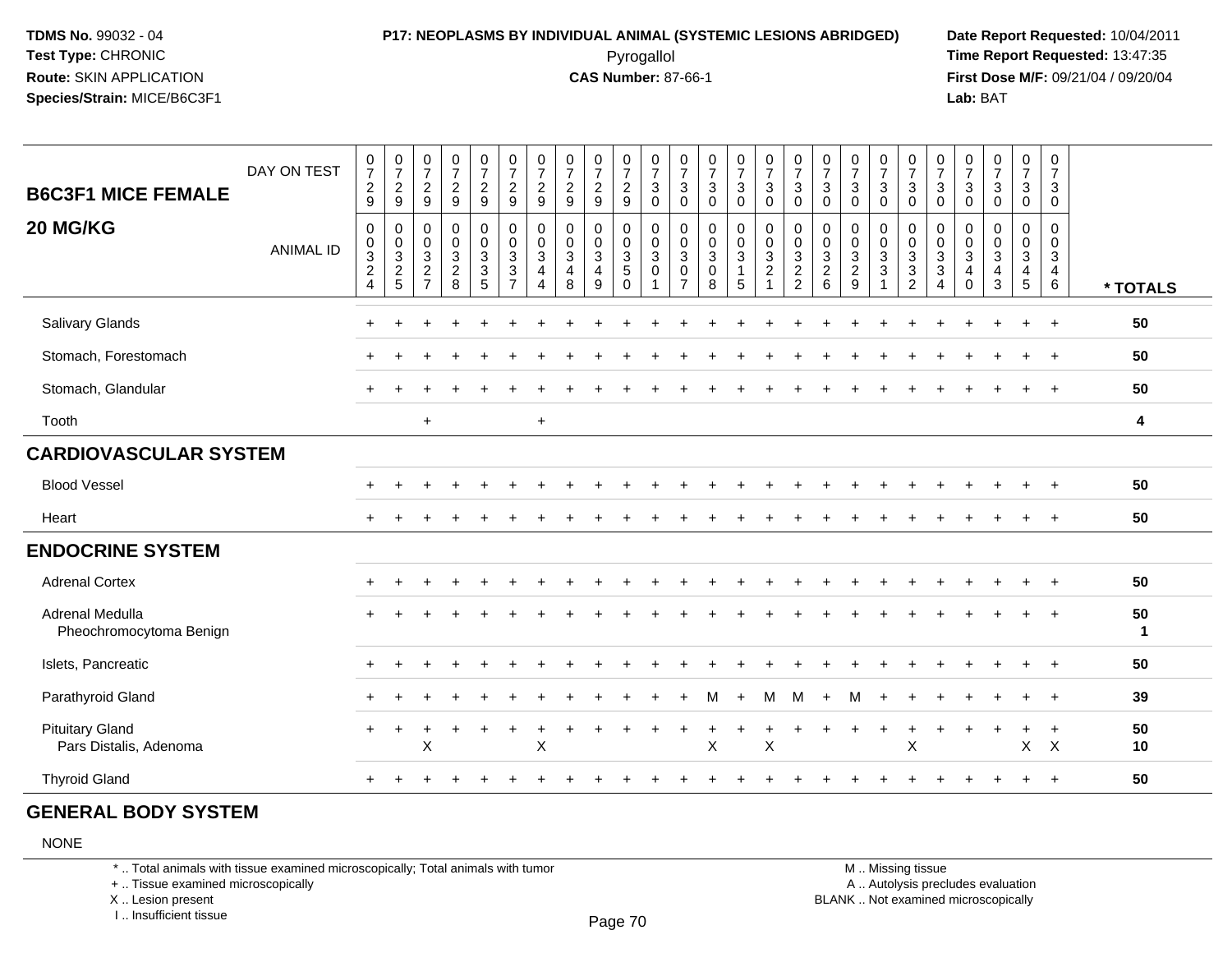# **P17: NEOPLASMS BY INDIVIDUAL ANIMAL (SYSTEMIC LESIONS ABRIDGED) Date Report Requested:** 10/04/2011

 Pyrogallol **Time Report Requested:** 13:47:35 **First Dose M/F:** 09/21/04 / 09/20/04<br>Lab: BAT **Lab:** BAT

| DAY ON TEST<br><b>B6C3F1 MICE FEMALE</b><br>20 MG/KG<br><b>ANIMAL ID</b> | $\frac{0}{7}$<br>$\boldsymbol{2}$<br>9<br>$\mathbf 0$<br>$\frac{0}{3}$<br>$\overline{4}$ | $\frac{0}{7}$<br>$\frac{2}{9}$<br>$\mathbf 0$<br>$\begin{array}{c} 0 \\ 3 \\ 2 \\ 5 \end{array}$ | $\frac{0}{7}$<br>$\sqrt{2}$<br>9<br>$\pmb{0}$<br>$\mathbf 0$<br>$\mathbf{3}$<br>$\overline{c}$<br>$\overline{7}$ | $\frac{0}{7}$<br>$\frac{2}{9}$<br>$\pmb{0}$<br>$\pmb{0}$<br>$\overline{3}$<br>$\boldsymbol{2}$<br>8 | $\frac{0}{7}$<br>$\frac{2}{9}$<br>$\pmb{0}$<br>$\pmb{0}$<br>$\overline{3}$<br>$\mathsf 3$<br>5 | $\begin{array}{c} 0 \\ 7 \end{array}$<br>$\overline{2}$<br>9<br>$\pmb{0}$<br>$\pmb{0}$<br>$\mathbf{3}$<br>$\mathbf{3}$<br>$\overline{7}$ | $\frac{0}{7}$<br>$\sqrt{2}$<br>$\boldsymbol{9}$<br>0<br>$\pmb{0}$<br>3<br>$\overline{4}$<br>$\overline{4}$ | $\begin{array}{c} 0 \\ 7 \end{array}$<br>$\frac{2}{9}$<br>$\pmb{0}$<br>$\pmb{0}$<br>$\overline{3}$<br>$\overline{4}$<br>8 | $\frac{0}{7}$<br>$\sqrt{2}$<br>$\boldsymbol{9}$<br>0<br>$\pmb{0}$<br>$\mathbf{3}$<br>$\overline{\mathbf{4}}$<br>9 | $\frac{0}{7}$<br>$\sqrt{2}$<br>9<br>$\pmb{0}$<br>$\,0\,$<br>$\overline{3}$<br>$\sqrt{5}$<br>$\Omega$ | $\frac{0}{7}$<br>$\mathbf{3}$<br>$\Omega$<br>$\mathbf 0$<br>$\pmb{0}$<br>$\sqrt{3}$<br>$\mathbf 0$ | $\frac{0}{7}$<br>$\sqrt{3}$<br>$\mathsf 0$<br>0<br>$\mathsf{O}\xspace$<br>$\sqrt{3}$<br>$\mathbf 0$<br>$\overline{7}$ | $\frac{0}{7}$<br>$\ensuremath{\mathsf{3}}$<br>$\mathbf 0$<br>$\pmb{0}$<br>$\pmb{0}$<br>$\sqrt{3}$<br>$\pmb{0}$<br>8 | $\begin{array}{c} 0 \\ 7 \end{array}$<br>$\ensuremath{\mathsf{3}}$<br>$\mathbf 0$<br>$\mathbf 0$<br>$\pmb{0}$<br>$\overline{3}$<br>$\overline{1}$<br>5 | $\frac{0}{7}$<br>$\sqrt{3}$<br>$\mathbf 0$<br>$\pmb{0}$<br>$\mathbf 0$<br>$\overline{3}$<br>$\boldsymbol{2}$<br>$\mathbf{1}$ | $\frac{0}{7}$<br>3<br>$\mathbf 0$<br>0<br>$\mathbf 0$<br>3<br>$\overline{c}$<br>$\overline{2}$ | $\frac{0}{7}$<br>$\ensuremath{\mathsf{3}}$<br>$\mathbf 0$<br>$\pmb{0}$<br>$\frac{0}{3}$<br>6 | $\frac{0}{7}$<br>$\mathbf{3}$<br>$\Omega$<br>0<br>$\pmb{0}$<br>$\frac{3}{2}$<br>$9\,$ | $\frac{0}{7}$<br>$\ensuremath{\mathsf{3}}$<br>$\mathbf 0$<br>$\mathbf 0$<br>$\mathsf{O}\xspace$<br>$\overline{3}$<br>$\mathbf{3}$ | $\frac{0}{7}$<br>$\ensuremath{\mathsf{3}}$<br>$\mathbf 0$<br>$\pmb{0}$<br>$\frac{0}{3}$<br>$\overline{2}$ | $\frac{0}{7}$<br>$\sqrt{3}$<br>$\mathbf 0$<br>$\mathbf 0$<br>$\pmb{0}$<br>$\sqrt{3}$<br>$\sqrt{3}$<br>4 | $\frac{0}{7}$<br>$\ensuremath{\mathsf{3}}$<br>$\mathbf 0$<br>$\,0\,$<br>$\mathbf 0$<br>3<br>4<br>$\mathbf 0$ | $\frac{0}{7}$<br>$\mathbf{3}$<br>$\mathbf 0$<br>0<br>$\mathsf{O}\xspace$<br>3<br>4<br>3 | $\begin{array}{c} 0 \\ 7 \end{array}$<br>$\ensuremath{\mathsf{3}}$<br>$\mathbf 0$<br>$\pmb{0}$<br>$\frac{0}{3}$<br>$\overline{4}$<br>$\overline{5}$ | $\begin{smallmatrix}0\\7\end{smallmatrix}$<br>3<br>$\mathbf 0$<br>$\mathbf 0$<br>$\mathbf 0$<br>$\mathsf 3$<br>$\overline{4}$<br>$6\phantom{1}6$ | * TOTALS                           |
|--------------------------------------------------------------------------|------------------------------------------------------------------------------------------|--------------------------------------------------------------------------------------------------|------------------------------------------------------------------------------------------------------------------|-----------------------------------------------------------------------------------------------------|------------------------------------------------------------------------------------------------|------------------------------------------------------------------------------------------------------------------------------------------|------------------------------------------------------------------------------------------------------------|---------------------------------------------------------------------------------------------------------------------------|-------------------------------------------------------------------------------------------------------------------|------------------------------------------------------------------------------------------------------|----------------------------------------------------------------------------------------------------|-----------------------------------------------------------------------------------------------------------------------|---------------------------------------------------------------------------------------------------------------------|--------------------------------------------------------------------------------------------------------------------------------------------------------|------------------------------------------------------------------------------------------------------------------------------|------------------------------------------------------------------------------------------------|----------------------------------------------------------------------------------------------|---------------------------------------------------------------------------------------|-----------------------------------------------------------------------------------------------------------------------------------|-----------------------------------------------------------------------------------------------------------|---------------------------------------------------------------------------------------------------------|--------------------------------------------------------------------------------------------------------------|-----------------------------------------------------------------------------------------|-----------------------------------------------------------------------------------------------------------------------------------------------------|--------------------------------------------------------------------------------------------------------------------------------------------------|------------------------------------|
| <b>GENITAL SYSTEM</b>                                                    |                                                                                          |                                                                                                  |                                                                                                                  |                                                                                                     |                                                                                                |                                                                                                                                          |                                                                                                            |                                                                                                                           |                                                                                                                   |                                                                                                      |                                                                                                    |                                                                                                                       |                                                                                                                     |                                                                                                                                                        |                                                                                                                              |                                                                                                |                                                                                              |                                                                                       |                                                                                                                                   |                                                                                                           |                                                                                                         |                                                                                                              |                                                                                         |                                                                                                                                                     |                                                                                                                                                  |                                    |
| <b>Clitoral Gland</b>                                                    |                                                                                          |                                                                                                  |                                                                                                                  |                                                                                                     |                                                                                                |                                                                                                                                          |                                                                                                            |                                                                                                                           |                                                                                                                   |                                                                                                      |                                                                                                    |                                                                                                                       |                                                                                                                     |                                                                                                                                                        |                                                                                                                              |                                                                                                |                                                                                              |                                                                                       |                                                                                                                                   |                                                                                                           |                                                                                                         |                                                                                                              |                                                                                         |                                                                                                                                                     | $+$                                                                                                                                              | 50                                 |
| Ovary<br>Cystadenoma<br>Hemangioma<br>Hemangiosarcoma                    |                                                                                          |                                                                                                  |                                                                                                                  |                                                                                                     |                                                                                                |                                                                                                                                          |                                                                                                            |                                                                                                                           |                                                                                                                   |                                                                                                      |                                                                                                    |                                                                                                                       | X                                                                                                                   |                                                                                                                                                        |                                                                                                                              |                                                                                                | X                                                                                            |                                                                                       |                                                                                                                                   |                                                                                                           |                                                                                                         |                                                                                                              |                                                                                         |                                                                                                                                                     |                                                                                                                                                  | 50<br>1<br>1<br>1                  |
| <b>Uterus</b><br>Hemangiosarcoma<br>Polyp Stromal                        |                                                                                          |                                                                                                  | $\pmb{\times}$                                                                                                   |                                                                                                     |                                                                                                |                                                                                                                                          |                                                                                                            |                                                                                                                           |                                                                                                                   |                                                                                                      |                                                                                                    |                                                                                                                       |                                                                                                                     |                                                                                                                                                        | X                                                                                                                            |                                                                                                |                                                                                              |                                                                                       |                                                                                                                                   |                                                                                                           |                                                                                                         |                                                                                                              |                                                                                         |                                                                                                                                                     |                                                                                                                                                  | 50<br>$\mathbf{1}$<br>$\mathbf{2}$ |
| <b>HEMATOPOIETIC SYSTEM</b>                                              |                                                                                          |                                                                                                  |                                                                                                                  |                                                                                                     |                                                                                                |                                                                                                                                          |                                                                                                            |                                                                                                                           |                                                                                                                   |                                                                                                      |                                                                                                    |                                                                                                                       |                                                                                                                     |                                                                                                                                                        |                                                                                                                              |                                                                                                |                                                                                              |                                                                                       |                                                                                                                                   |                                                                                                           |                                                                                                         |                                                                                                              |                                                                                         |                                                                                                                                                     |                                                                                                                                                  |                                    |
| <b>Bone Marrow</b><br>Hemangiosarcoma                                    |                                                                                          |                                                                                                  |                                                                                                                  |                                                                                                     |                                                                                                | $\boldsymbol{\mathsf{X}}$                                                                                                                |                                                                                                            |                                                                                                                           |                                                                                                                   |                                                                                                      |                                                                                                    |                                                                                                                       |                                                                                                                     |                                                                                                                                                        |                                                                                                                              |                                                                                                |                                                                                              |                                                                                       |                                                                                                                                   |                                                                                                           |                                                                                                         |                                                                                                              |                                                                                         |                                                                                                                                                     |                                                                                                                                                  | 50<br>$\overline{2}$               |
| Lymph Node                                                               |                                                                                          |                                                                                                  |                                                                                                                  |                                                                                                     | $\ddot{}$                                                                                      |                                                                                                                                          |                                                                                                            |                                                                                                                           |                                                                                                                   |                                                                                                      | $\ddot{}$                                                                                          |                                                                                                                       |                                                                                                                     | $\ddot{}$                                                                                                                                              |                                                                                                                              |                                                                                                |                                                                                              | $+$                                                                                   | $+$                                                                                                                               | $+$                                                                                                       |                                                                                                         |                                                                                                              |                                                                                         |                                                                                                                                                     |                                                                                                                                                  | 18                                 |
| Lymph Node, Mandibular                                                   |                                                                                          |                                                                                                  |                                                                                                                  |                                                                                                     |                                                                                                |                                                                                                                                          |                                                                                                            |                                                                                                                           |                                                                                                                   |                                                                                                      |                                                                                                    |                                                                                                                       |                                                                                                                     |                                                                                                                                                        |                                                                                                                              |                                                                                                |                                                                                              |                                                                                       |                                                                                                                                   |                                                                                                           |                                                                                                         |                                                                                                              |                                                                                         |                                                                                                                                                     |                                                                                                                                                  | 50                                 |
| Lymph Node, Mesenteric<br>Hemangiosarcoma                                |                                                                                          |                                                                                                  |                                                                                                                  |                                                                                                     |                                                                                                |                                                                                                                                          |                                                                                                            |                                                                                                                           |                                                                                                                   |                                                                                                      |                                                                                                    |                                                                                                                       |                                                                                                                     |                                                                                                                                                        |                                                                                                                              |                                                                                                |                                                                                              |                                                                                       | $\pm$                                                                                                                             | X                                                                                                         |                                                                                                         |                                                                                                              |                                                                                         |                                                                                                                                                     |                                                                                                                                                  | 50<br>1                            |
| Spleen<br>Hemangiosarcoma                                                |                                                                                          |                                                                                                  |                                                                                                                  |                                                                                                     |                                                                                                |                                                                                                                                          |                                                                                                            |                                                                                                                           |                                                                                                                   |                                                                                                      |                                                                                                    |                                                                                                                       |                                                                                                                     |                                                                                                                                                        |                                                                                                                              |                                                                                                |                                                                                              |                                                                                       |                                                                                                                                   |                                                                                                           |                                                                                                         |                                                                                                              |                                                                                         |                                                                                                                                                     | $+$                                                                                                                                              | 50<br>$\mathbf{2}$                 |
| Thymus                                                                   |                                                                                          |                                                                                                  |                                                                                                                  |                                                                                                     |                                                                                                |                                                                                                                                          |                                                                                                            |                                                                                                                           |                                                                                                                   |                                                                                                      |                                                                                                    |                                                                                                                       |                                                                                                                     |                                                                                                                                                        |                                                                                                                              |                                                                                                |                                                                                              |                                                                                       |                                                                                                                                   |                                                                                                           |                                                                                                         |                                                                                                              |                                                                                         |                                                                                                                                                     | $+$                                                                                                                                              | 48                                 |

#### **INTEGUMENTARY SYSTEM**

\* .. Total animals with tissue examined microscopically; Total animals with tumor

+ .. Tissue examined microscopically

X .. Lesion present

I .. Insufficient tissue

M .. Missing tissue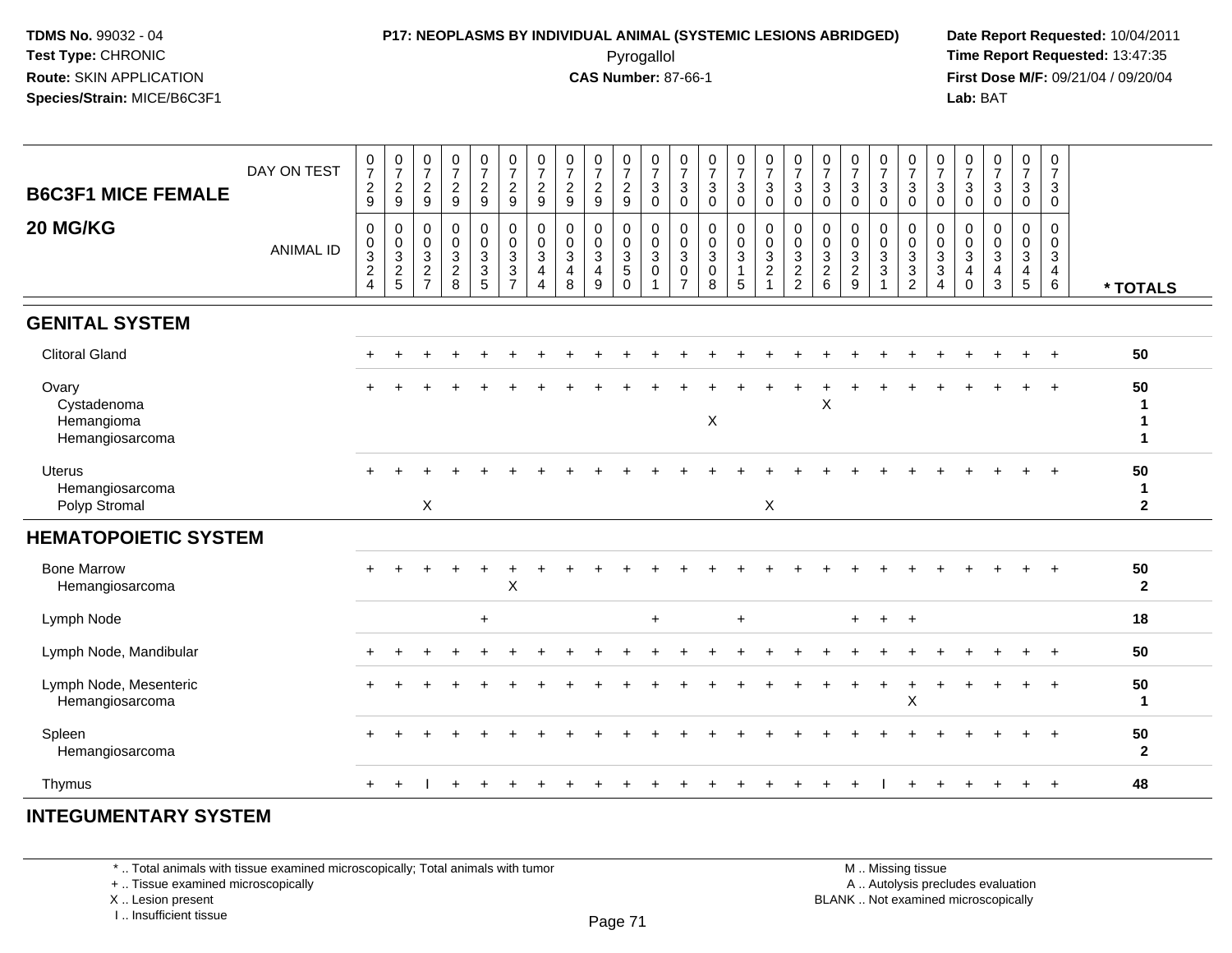# **P17: NEOPLASMS BY INDIVIDUAL ANIMAL (SYSTEMIC LESIONS ABRIDGED) Date Report Requested:** 10/04/2011

 Pyrogallol **Time Report Requested:** 13:47:35 **First Dose M/F:** 09/21/04 / 09/20/04<br>**Lab:** BAT **Lab:** BAT

| DAY ON TEST<br><b>B6C3F1 MICE FEMALE</b>                                                                                                                                     | $\frac{0}{7}$<br>$\overline{c}$<br>9                                                  | $\frac{0}{7}$<br>$\frac{2}{9}$                               | $\frac{0}{7}$<br>$\overline{c}$<br>9                                           | $\begin{array}{c} 0 \\ 7 \end{array}$<br>$\boldsymbol{2}$<br>9 | $\frac{0}{7}$<br>$\frac{2}{9}$                    | $\frac{0}{7}$<br>$\overline{c}$<br>9                     | $\frac{0}{7}$<br>$\overline{c}$<br>$9\,$ | $\begin{array}{c} 0 \\ 7 \end{array}$<br>$\frac{2}{9}$          | $\frac{0}{7}$<br>$\frac{2}{9}$                         | $\frac{0}{7}$<br>$\overline{c}$<br>9                     | 0<br>$\overline{7}$<br>$\mathbf{3}$<br>$\Omega$ | $\frac{0}{7}$<br>$\mathsf 3$<br>$\mathbf 0$           | $\frac{0}{7}$<br>$\ensuremath{\mathsf{3}}$<br>$\mathbf 0$                   | $\frac{0}{7}$<br>$\mathfrak{S}$<br>$\Omega$             | $\frac{0}{7}$<br>$\sqrt{3}$<br>$\Omega$                                      | 0<br>$\overline{7}$<br>$\sqrt{3}$<br>$\Omega$                                | $\frac{0}{7}$<br>$\mathsf 3$<br>$\Omega$                | $\begin{array}{c} 0 \\ 7 \end{array}$<br>$\ensuremath{\mathsf{3}}$<br>$\Omega$ | $\frac{0}{7}$<br>$\mathbf 3$<br>$\mathbf 0$     | $\frac{0}{7}$<br>$\mathbf 3$<br>$\mathbf{0}$        | $\frac{0}{7}$<br>3<br>$\Omega$ | $\frac{0}{7}$<br>$\mathbf{3}$<br>$\Omega$            | $\frac{0}{7}$<br>$\sqrt{3}$<br>$\mathbf 0$ | $\begin{smallmatrix}0\\7\end{smallmatrix}$<br>$\mathbf{3}$<br>$\mathbf 0$ | 0<br>$\overline{7}$<br>$\sqrt{3}$<br>$\mathbf 0$                     |                                                                   |
|------------------------------------------------------------------------------------------------------------------------------------------------------------------------------|---------------------------------------------------------------------------------------|--------------------------------------------------------------|--------------------------------------------------------------------------------|----------------------------------------------------------------|---------------------------------------------------|----------------------------------------------------------|------------------------------------------|-----------------------------------------------------------------|--------------------------------------------------------|----------------------------------------------------------|-------------------------------------------------|-------------------------------------------------------|-----------------------------------------------------------------------------|---------------------------------------------------------|------------------------------------------------------------------------------|------------------------------------------------------------------------------|---------------------------------------------------------|--------------------------------------------------------------------------------|-------------------------------------------------|-----------------------------------------------------|--------------------------------|------------------------------------------------------|--------------------------------------------|---------------------------------------------------------------------------|----------------------------------------------------------------------|-------------------------------------------------------------------|
| 20 MG/KG<br><b>ANIMAL ID</b>                                                                                                                                                 | $\pmb{0}$<br>$\,0\,$<br>$\ensuremath{\mathsf{3}}$<br>$\overline{c}$<br>$\overline{4}$ | 0<br>$\pmb{0}$<br>$\ensuremath{\mathsf{3}}$<br>$\frac{2}{5}$ | $\mathbf 0$<br>$\mathbf 0$<br>$\mathbf{3}$<br>$\overline{c}$<br>$\overline{7}$ | 0<br>$\mathbf 0$<br>$\mathbf{3}$<br>$\overline{2}$<br>8        | 0<br>$\pmb{0}$<br>$\mathbf 3$<br>$\mathsf 3$<br>5 | 0<br>0<br>$\mathbf{3}$<br>$\mathbf{3}$<br>$\overline{7}$ | 0<br>$\mathbf 0$<br>3<br>4<br>4          | $\mathbf 0$<br>$\mathbf 0$<br>$\sqrt{3}$<br>$\overline{4}$<br>8 | 0<br>$\mathbf 0$<br>$\mathbf 3$<br>$\overline{4}$<br>9 | 0<br>$\mathbf 0$<br>$\sqrt{3}$<br>$\sqrt{5}$<br>$\Omega$ | 0<br>0<br>$\mathbf{3}$<br>0<br>1                | 0<br>0<br>$\sqrt{3}$<br>$\mathbf 0$<br>$\overline{7}$ | $\mathbf 0$<br>$\mathsf 0$<br>$\ensuremath{\mathsf{3}}$<br>$\mathbf 0$<br>8 | 0<br>$\mathsf 0$<br>$\mathbf{3}$<br>$\overline{1}$<br>5 | $\mathbf 0$<br>$\mathbf 0$<br>$\sqrt{3}$<br>$\overline{2}$<br>$\overline{1}$ | $\mathbf 0$<br>$\pmb{0}$<br>$\mathbf{3}$<br>$\overline{c}$<br>$\overline{2}$ | 0<br>$\mathbf 0$<br>$\mathbf{3}$<br>$\overline{2}$<br>6 | $\mathbf 0$<br>$\mathbf 0$<br>$\ensuremath{\mathsf{3}}$<br>$\overline{c}$<br>9 | 0<br>$\mathbf 0$<br>$\mathbf 3$<br>$\mathbf{3}$ | 0<br>$\mathbf 0$<br>$\frac{3}{3}$<br>$\overline{2}$ | 0<br>0<br>3<br>3<br>4          | 0<br>0<br>$\mathbf{3}$<br>$\overline{4}$<br>$\Omega$ | 0<br>0<br>$\mathbf{3}$<br>4<br>3           | 0<br>$\mathbf 0$<br>$\mathbf{3}$<br>$\overline{4}$<br>$\overline{5}$      | 0<br>$\mathbf 0$<br>$\mathbf{3}$<br>$\overline{4}$<br>$6\phantom{1}$ | * TOTALS                                                          |
| <b>Mammary Gland</b>                                                                                                                                                         |                                                                                       |                                                              |                                                                                |                                                                |                                                   |                                                          |                                          |                                                                 |                                                        |                                                          |                                                 |                                                       |                                                                             |                                                         |                                                                              |                                                                              |                                                         |                                                                                |                                                 |                                                     |                                |                                                      |                                            |                                                                           | $+$                                                                  | 50                                                                |
| Skin<br>Sarcoma<br>Subcutaneous Tissue, Fibrosarcoma                                                                                                                         |                                                                                       |                                                              |                                                                                |                                                                |                                                   |                                                          |                                          |                                                                 |                                                        |                                                          |                                                 |                                                       |                                                                             |                                                         |                                                                              |                                                                              |                                                         |                                                                                |                                                 |                                                     | X                              |                                                      |                                            |                                                                           |                                                                      | 50<br>1<br>$\mathbf{2}$                                           |
| <b>MUSCULOSKELETAL SYSTEM</b>                                                                                                                                                |                                                                                       |                                                              |                                                                                |                                                                |                                                   |                                                          |                                          |                                                                 |                                                        |                                                          |                                                 |                                                       |                                                                             |                                                         |                                                                              |                                                                              |                                                         |                                                                                |                                                 |                                                     |                                |                                                      |                                            |                                                                           |                                                                      |                                                                   |
| <b>Bone</b><br>Hemangiosarcoma<br>Osteosarcoma                                                                                                                               |                                                                                       |                                                              |                                                                                |                                                                |                                                   | $\mathsf X$                                              |                                          |                                                                 |                                                        |                                                          |                                                 |                                                       |                                                                             |                                                         |                                                                              |                                                                              |                                                         |                                                                                |                                                 |                                                     |                                |                                                      |                                            |                                                                           |                                                                      | 50<br>3<br>$\blacktriangleleft$                                   |
| <b>Skeletal Muscle</b>                                                                                                                                                       |                                                                                       |                                                              |                                                                                |                                                                |                                                   |                                                          |                                          |                                                                 |                                                        |                                                          |                                                 |                                                       |                                                                             |                                                         |                                                                              |                                                                              |                                                         |                                                                                |                                                 |                                                     |                                |                                                      |                                            |                                                                           |                                                                      | $\mathbf{2}$                                                      |
| <b>NERVOUS SYSTEM</b>                                                                                                                                                        |                                                                                       |                                                              |                                                                                |                                                                |                                                   |                                                          |                                          |                                                                 |                                                        |                                                          |                                                 |                                                       |                                                                             |                                                         |                                                                              |                                                                              |                                                         |                                                                                |                                                 |                                                     |                                |                                                      |                                            |                                                                           |                                                                      |                                                                   |
| <b>Brain</b>                                                                                                                                                                 | $+$                                                                                   |                                                              |                                                                                |                                                                |                                                   |                                                          |                                          |                                                                 |                                                        |                                                          |                                                 |                                                       |                                                                             |                                                         |                                                                              |                                                                              |                                                         |                                                                                |                                                 |                                                     |                                |                                                      |                                            | $+$                                                                       | $+$                                                                  | 50                                                                |
| <b>RESPIRATORY SYSTEM</b>                                                                                                                                                    |                                                                                       |                                                              |                                                                                |                                                                |                                                   |                                                          |                                          |                                                                 |                                                        |                                                          |                                                 |                                                       |                                                                             |                                                         |                                                                              |                                                                              |                                                         |                                                                                |                                                 |                                                     |                                |                                                      |                                            |                                                                           |                                                                      |                                                                   |
| Lung<br>Alveolar/Bronchiolar Adenoma<br>Alveolar/Bronchiolar Carcinoma<br>Hepatocellular Carcinoma, Metastatic, Liver<br>Osteosarcoma, Metastatic, Uncertain Primary<br>Site |                                                                                       |                                                              |                                                                                |                                                                |                                                   |                                                          |                                          |                                                                 |                                                        |                                                          |                                                 | X                                                     |                                                                             |                                                         | X                                                                            |                                                                              |                                                         |                                                                                | X                                               |                                                     |                                |                                                      |                                            | $+$                                                                       | $\ddot{}$<br>$\times$                                                | 50<br>$\mathbf{2}$<br>$\overline{\mathbf{4}}$<br>$\boldsymbol{2}$ |
| Nose                                                                                                                                                                         |                                                                                       |                                                              |                                                                                |                                                                |                                                   |                                                          |                                          |                                                                 |                                                        |                                                          |                                                 |                                                       |                                                                             |                                                         |                                                                              |                                                                              |                                                         |                                                                                |                                                 |                                                     |                                |                                                      |                                            |                                                                           |                                                                      | 50                                                                |
| Trachea                                                                                                                                                                      |                                                                                       |                                                              |                                                                                |                                                                |                                                   |                                                          |                                          |                                                                 |                                                        |                                                          |                                                 |                                                       |                                                                             |                                                         |                                                                              |                                                                              |                                                         |                                                                                |                                                 |                                                     |                                |                                                      |                                            |                                                                           | $\div$                                                               | 50                                                                |
| CDECIAL CEMCEC CVCTEM                                                                                                                                                        |                                                                                       |                                                              |                                                                                |                                                                |                                                   |                                                          |                                          |                                                                 |                                                        |                                                          |                                                 |                                                       |                                                                             |                                                         |                                                                              |                                                                              |                                                         |                                                                                |                                                 |                                                     |                                |                                                      |                                            |                                                                           |                                                                      |                                                                   |

#### **SPECIAL SENSES SYSTEM**

\* .. Total animals with tissue examined microscopically; Total animals with tumor

+ .. Tissue examined microscopically

 Lesion present BLANK .. Not examined microscopicallyX .. Lesion present

I .. Insufficient tissue

 M .. Missing tissuey the contract of the contract of the contract of the contract of the contract of  $\mathsf A$  . Autolysis precludes evaluation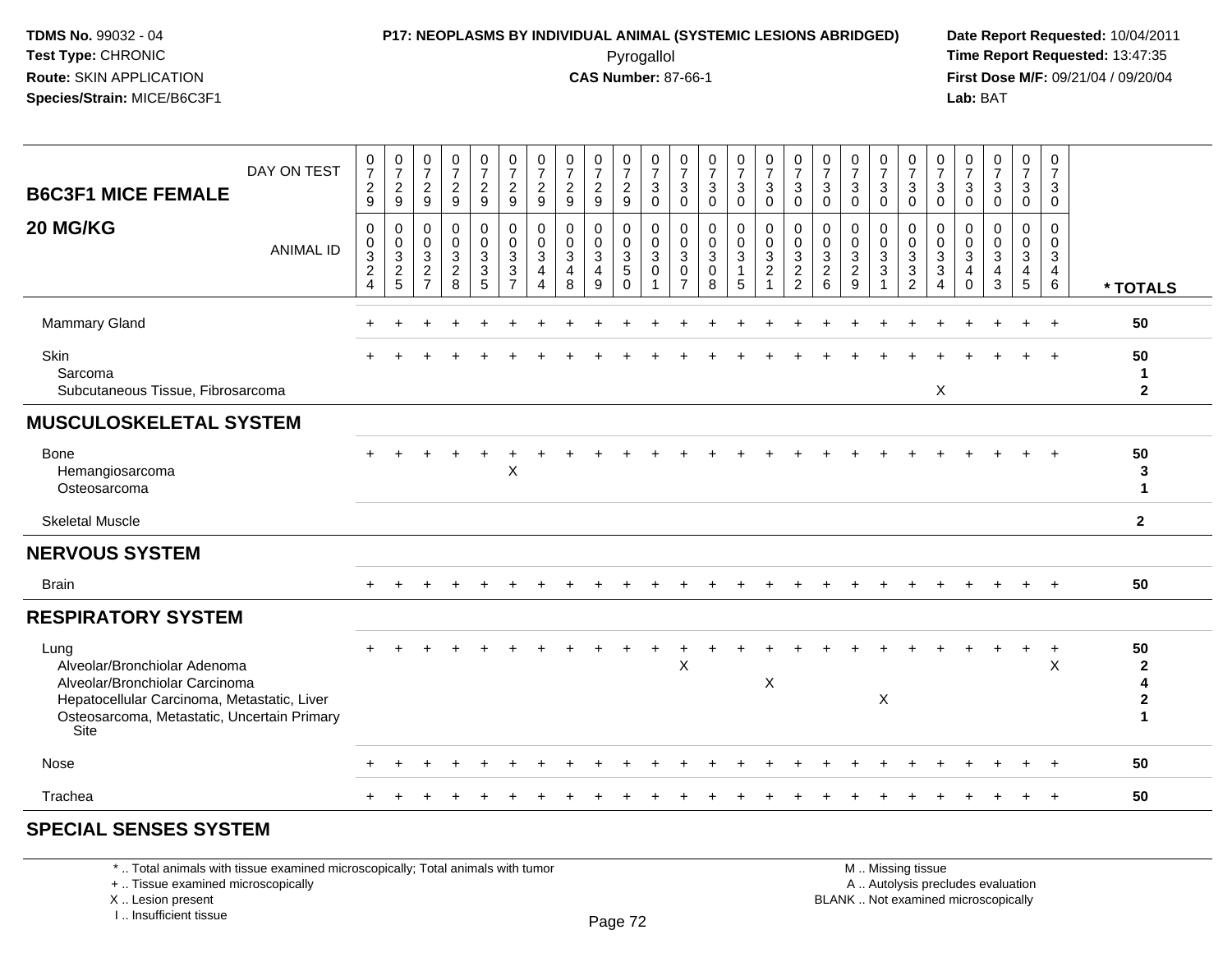#### **P17: NEOPLASMS BY INDIVIDUAL ANIMAL (SYSTEMIC LESIONS ABRIDGED) Date Report Requested:** 10/04/2011 Pyrogallol **Time Report Requested:** 13:47:35

**First Dose M/F:** 09/21/04 / 09/20/04<br>Lab: BAT **Lab:** BAT

| <b>B6C3F1 MICE FEMALE</b>                                   | DAY ON TEST      | $\frac{0}{7}$<br>$\overline{2}$<br>9 | $\frac{0}{7}$<br>$\sqrt{2}$<br>9                     | $\frac{0}{7}$<br>$\sqrt{2}$<br>9     | $\frac{0}{7}$<br>$\boldsymbol{2}$<br>$\boldsymbol{9}$                           | $\begin{smallmatrix}0\\7\end{smallmatrix}$<br>$\frac{2}{9}$        | $\frac{0}{7}$<br>$\boldsymbol{2}$<br>$\boldsymbol{9}$                              | $\frac{0}{7}$<br>$\sqrt{2}$<br>9                    | $\begin{array}{c} 0 \\ 7 \end{array}$<br>$\sqrt{2}$<br>9 | $\frac{0}{7}$<br>$\overline{c}$<br>9                | 0729                                                                      | $\frac{0}{7}$<br>$\ensuremath{\mathsf{3}}$<br>$\mathbf 0$ | $\frac{0}{7}$<br>$\sqrt{3}$<br>$\mathbf 0$                  | $\frac{0}{7}$<br>$\sqrt{3}$<br>0       | $\frac{0}{7}$<br>3<br>0            | $\begin{smallmatrix}0\\7\end{smallmatrix}$<br>3<br>0            | $\frac{0}{7}$<br>$\sqrt{3}$<br>0                                                      | $\begin{array}{c} 0 \\ 7 \end{array}$<br>$\sqrt{3}$<br>$\mathbf 0$ | $\frac{0}{7}$<br>$\mathbf{3}$<br>0                                     | $\frac{0}{7}$<br>3<br>0 | $\frac{0}{7}$<br>3<br>0                       | $\frac{0}{7}$<br>$\sqrt{3}$<br>$\mathbf 0$          | $\frac{0}{7}$<br>$\sqrt{3}$<br>0                           | $\frac{0}{7}$<br>3<br>0         | $\frac{0}{7}$<br>3<br>0 | $\begin{array}{c} 0 \\ 7 \end{array}$<br>$\mathbf{3}$<br>0 |                          |
|-------------------------------------------------------------|------------------|--------------------------------------|------------------------------------------------------|--------------------------------------|---------------------------------------------------------------------------------|--------------------------------------------------------------------|------------------------------------------------------------------------------------|-----------------------------------------------------|----------------------------------------------------------|-----------------------------------------------------|---------------------------------------------------------------------------|-----------------------------------------------------------|-------------------------------------------------------------|----------------------------------------|------------------------------------|-----------------------------------------------------------------|---------------------------------------------------------------------------------------|--------------------------------------------------------------------|------------------------------------------------------------------------|-------------------------|-----------------------------------------------|-----------------------------------------------------|------------------------------------------------------------|---------------------------------|-------------------------|------------------------------------------------------------|--------------------------|
| 20 MG/KG                                                    | <b>ANIMAL ID</b> | 0<br>0<br>3<br>$\overline{c}$<br>4   | 0<br>0<br>$\ensuremath{\mathsf{3}}$<br>$\frac{2}{5}$ | 0<br>$_{3}^{\rm 0}$<br>$\frac{2}{7}$ | $\pmb{0}$<br>$\overline{0}$<br>$\ensuremath{\mathsf{3}}$<br>$\overline{c}$<br>8 | $\begin{smallmatrix} 0\\0\\3 \end{smallmatrix}$<br>$\sqrt{3}$<br>5 | $\begin{matrix}0\\0\\3\end{matrix}$<br>$\ensuremath{\mathsf{3}}$<br>$\overline{ }$ | 0<br>$\pmb{0}$<br>$\sqrt{3}$<br>$\overline{4}$<br>4 | 0<br>$\frac{0}{3}$<br>$\overline{\mathbf{4}}$<br>8       | 0<br>$_{3}^{\rm 0}$<br>$\overline{\mathbf{4}}$<br>9 | $\begin{smallmatrix} 0\\0\\3 \end{smallmatrix}$<br>$\sqrt{5}$<br>$\Omega$ | 0<br>$\frac{0}{3}$<br>$\pmb{0}$                           | 0<br>$\frac{0}{3}$<br>$\pmb{0}$<br>$\overline{\phantom{a}}$ | 0<br>$\frac{0}{3}$<br>$\mathbf 0$<br>8 | 0<br>$\ddot{\mathbf{0}}$<br>3<br>5 | $\begin{smallmatrix}0\\0\\3\end{smallmatrix}$<br>$\overline{c}$ | $\begin{smallmatrix} 0\\0\\3 \end{smallmatrix}$<br>$\boldsymbol{2}$<br>$\overline{c}$ | $\begin{smallmatrix} 0\\0\\3 \end{smallmatrix}$<br>$\frac{2}{6}$   | 0<br>$\begin{smallmatrix}0\\3\end{smallmatrix}$<br>$\overline{2}$<br>9 | 0<br>0<br>3<br>3        | 0<br>$_3^0$<br>$\mathbf{3}$<br>$\overline{2}$ | 0<br>$_{3}^{\rm 0}$<br>$\sqrt{3}$<br>$\overline{4}$ | 0<br>$\pmb{0}$<br>$\sqrt{3}$<br>$\overline{4}$<br>$\Omega$ | 0<br>$\mathbf 0$<br>3<br>4<br>3 | 0<br>0<br>3<br>4<br>5   | 0<br>0<br>$\mathsf 3$<br>$\overline{4}$<br>$6\phantom{1}$  | * TOTALS                 |
| Eye                                                         |                  |                                      |                                                      |                                      |                                                                                 |                                                                    |                                                                                    |                                                     |                                                          |                                                     |                                                                           |                                                           |                                                             |                                        |                                    |                                                                 |                                                                                       |                                                                    |                                                                        |                         |                                               |                                                     |                                                            |                                 |                         | $+$                                                        | 50                       |
| <b>Harderian Gland</b><br>Adenoma<br>Carcinoma              |                  |                                      |                                                      |                                      |                                                                                 |                                                                    |                                                                                    |                                                     |                                                          |                                                     |                                                                           |                                                           |                                                             | X                                      | X                                  | X                                                               |                                                                                       |                                                                    | X                                                                      |                         |                                               |                                                     |                                                            |                                 |                         |                                                            | 50<br>4<br>4             |
| <b>Lacrimal Gland</b>                                       |                  |                                      |                                                      |                                      |                                                                                 |                                                                    |                                                                                    |                                                     |                                                          |                                                     |                                                                           |                                                           |                                                             |                                        |                                    |                                                                 |                                                                                       |                                                                    |                                                                        |                         |                                               |                                                     |                                                            |                                 |                         |                                                            | 1                        |
| <b>URINARY SYSTEM</b>                                       |                  |                                      |                                                      |                                      |                                                                                 |                                                                    |                                                                                    |                                                     |                                                          |                                                     |                                                                           |                                                           |                                                             |                                        |                                    |                                                                 |                                                                                       |                                                                    |                                                                        |                         |                                               |                                                     |                                                            |                                 |                         |                                                            |                          |
| Kidney<br>Renal Tubule, Carcinoma                           |                  |                                      |                                                      |                                      |                                                                                 |                                                                    |                                                                                    |                                                     |                                                          |                                                     |                                                                           |                                                           |                                                             |                                        |                                    |                                                                 |                                                                                       |                                                                    |                                                                        |                         |                                               |                                                     |                                                            |                                 | $\ddot{}$<br>X          | $\ddot{}$                                                  | 50<br>1                  |
| <b>Urinary Bladder</b>                                      |                  |                                      |                                                      |                                      |                                                                                 |                                                                    |                                                                                    |                                                     |                                                          |                                                     |                                                                           |                                                           |                                                             |                                        |                                    |                                                                 |                                                                                       |                                                                    |                                                                        |                         |                                               |                                                     |                                                            |                                 |                         | $+$                                                        | 50                       |
| <b>SYSTEMIC LESIONS</b>                                     |                  |                                      |                                                      |                                      |                                                                                 |                                                                    |                                                                                    |                                                     |                                                          |                                                     |                                                                           |                                                           |                                                             |                                        |                                    |                                                                 |                                                                                       |                                                                    |                                                                        |                         |                                               |                                                     |                                                            |                                 |                         |                                                            |                          |
| Multiple Organ<br>Histiocytic Sarcoma<br>Lymphoma Malignant |                  |                                      | X                                                    |                                      |                                                                                 | X                                                                  |                                                                                    | X                                                   |                                                          | X                                                   |                                                                           |                                                           |                                                             |                                        | X                                  |                                                                 |                                                                                       |                                                                    | X                                                                      |                         |                                               |                                                     |                                                            |                                 |                         | $\div$                                                     | 50<br>$\mathbf{2}$<br>12 |

+ .. Tissue examined microscopically

X .. Lesion present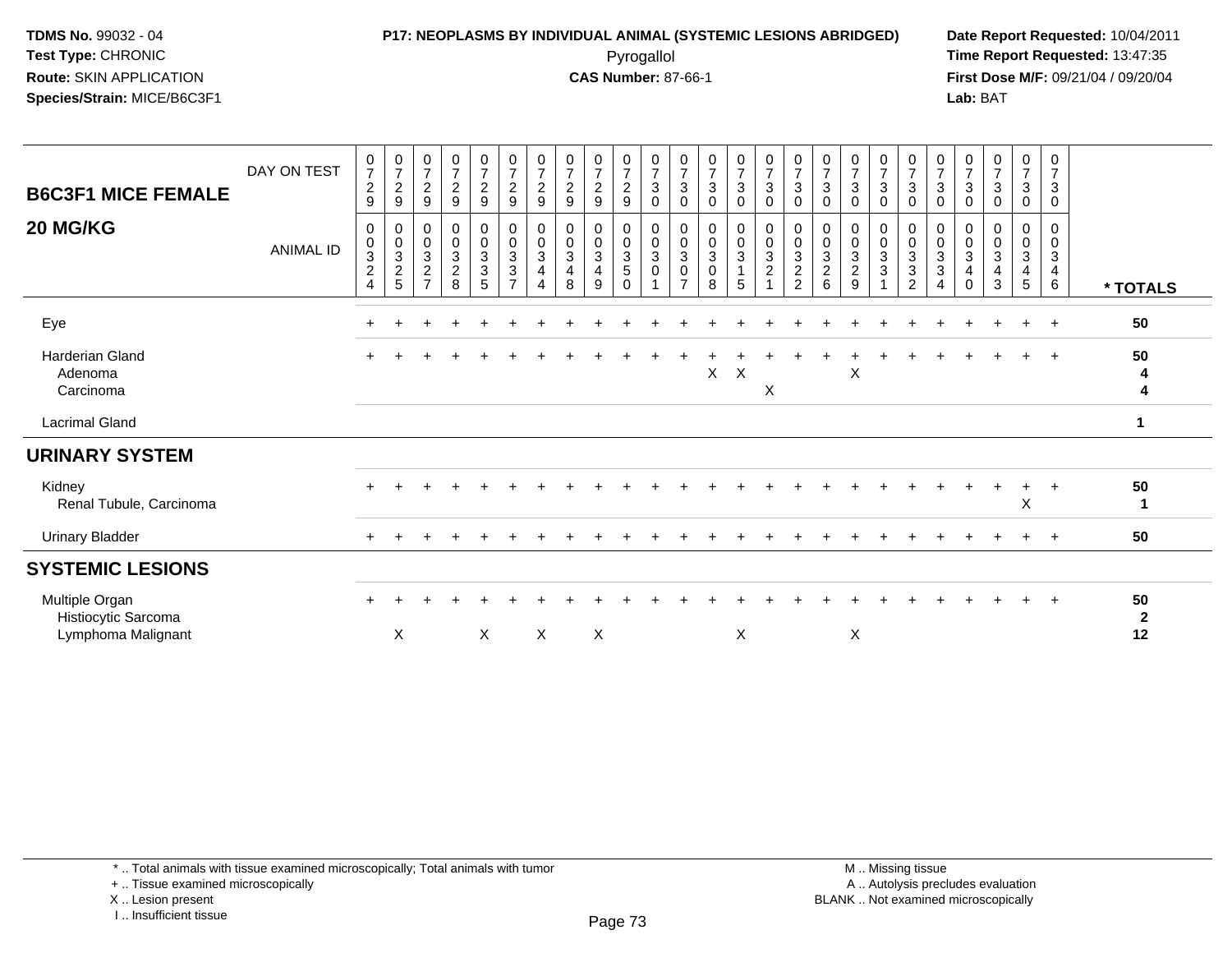# **P17: NEOPLASMS BY INDIVIDUAL ANIMAL (SYSTEMIC LESIONS ABRIDGED) Date Report Requested:** 10/04/2011

 Pyrogallol **Time Report Requested:** 13:47:35 **First Dose M/F:** 09/21/04 / 09/20/04<br>Lab: BAT **Lab:** BAT

| <b>B6C3F1 MICE FEMALE</b>                                      | DAY ON TEST      | 0 2 5 6                                                  | 0291                                  | $\begin{smallmatrix} 0\\2\\9 \end{smallmatrix}$<br>$\overline{1}$ | $\begin{smallmatrix} 0\\2\\9 \end{smallmatrix}$<br>$\overline{1}$          | $_{3}^{\rm 0}$<br>$\frac{4}{7}$                  | $\boldsymbol{0}$<br>$\overline{4}$<br>$\mathsf{O}\xspace$<br>$\mathbf 0$ | $\begin{array}{c} 0 \\ 4 \\ 7 \end{array}$<br>$\overline{2}$ | $\mathbf 0$<br>$\frac{4}{7}$<br>$\overline{4}$         | $\pmb{0}$<br>4<br>$\frac{8}{7}$                   | $\boldsymbol{0}$<br>4<br>$\frac{8}{7}$                             | 0<br>$\overline{4}$<br>$\frac{8}{7}$               | $\pmb{0}$<br>$\overline{4}$<br>$\overline{8}$<br>$\overline{7}$                   | 0<br>4<br>$\frac{9}{3}$                                                  | $\begin{smallmatrix}0\5\0\end{smallmatrix}$<br>$6^{\circ}$ | $\begin{array}{c} 0 \\ 5 \\ 4 \\ 4 \end{array}$                     | $\begin{array}{c} 0 \\ 5 \end{array}$<br>$\overline{6}$<br>$\mathbf{1}$ | $\begin{array}{c} 0 \\ 5 \\ 7 \end{array}$<br>$\sqrt{5}$               | $\begin{array}{c} 0 \\ 5 \\ 8 \end{array}$<br>$\overline{5}$ | $\begin{array}{c} 0 \\ 5 \end{array}$<br>$\overline{9}$<br>$\ddot{\mathbf{0}}$ | $\begin{array}{c} 0 \\ 6 \end{array}$<br>$\mathsf 0$<br>$\overline{0}$ | 0<br>$6\overline{6}$<br>0<br>$\overline{4}$ | 0<br>6<br>$\pmb{0}$<br>$\overline{4}$ | $\begin{array}{c} 0 \\ 6 \end{array}$<br>$\mathbf{1}$<br>$\overline{7}$ | $\begin{array}{c} 0 \\ 6 \\ 2 \\ 4 \end{array}$               | $\begin{array}{c} 0 \\ 6 \end{array}$<br>$\mathbf 3$<br>$\overline{2}$ |                   |
|----------------------------------------------------------------|------------------|----------------------------------------------------------|---------------------------------------|-------------------------------------------------------------------|----------------------------------------------------------------------------|--------------------------------------------------|--------------------------------------------------------------------------|--------------------------------------------------------------|--------------------------------------------------------|---------------------------------------------------|--------------------------------------------------------------------|----------------------------------------------------|-----------------------------------------------------------------------------------|--------------------------------------------------------------------------|------------------------------------------------------------|---------------------------------------------------------------------|-------------------------------------------------------------------------|------------------------------------------------------------------------|--------------------------------------------------------------|--------------------------------------------------------------------------------|------------------------------------------------------------------------|---------------------------------------------|---------------------------------------|-------------------------------------------------------------------------|---------------------------------------------------------------|------------------------------------------------------------------------|-------------------|
| <b>75 MG/KG</b>                                                | <b>ANIMAL ID</b> | $\mathbf 0$<br>$\pmb{0}$<br>$\mathbf{3}$<br>$\,6\,$<br>0 | $\,0\,$<br>$\pmb{0}$<br>$\frac{3}{5}$ | $\mathbf 0$<br>$\mathbf 0$<br>3<br>8<br>$\mathbf 0$               | $\mathbf 0$<br>$\mathbf 0$<br>$\overline{4}$<br>$\mathbf 0$<br>$\mathbf 0$ | 0<br>$\mathbf 0$<br>$\frac{3}{7}$<br>$\mathbf 0$ | 0<br>$\mathbf 0$<br>$\ensuremath{\mathsf{3}}$<br>6<br>9                  | 0<br>$\pmb{0}$<br>$\begin{array}{c} 3 \\ 9 \\ 2 \end{array}$ | $\mathbf 0$<br>$\mathbf 0$<br>3<br>6<br>$\overline{4}$ | 0<br>$\pmb{0}$<br>$\frac{3}{5}$<br>$\overline{8}$ | 0<br>$\mathbf 0$<br>$\ensuremath{\mathsf{3}}$<br>6<br>$\mathbf{3}$ | $\mathbf 0$<br>$\mathbf 0$<br>$\sqrt{3}$<br>8<br>6 | $\mathbf 0$<br>$\mathbf 0$<br>$\sqrt{3}$<br>$\begin{array}{c} 9 \\ 5 \end{array}$ | $\pmb{0}$<br>$\mathbf 0$<br>$\ensuremath{\mathsf{3}}$<br>$\sqrt{5}$<br>9 | 0<br>$\mathsf{O}\xspace$<br>$\frac{3}{6}$                  | $\pmb{0}$<br>$\mathsf{O}\xspace$<br>$\frac{3}{7}$<br>$\overline{8}$ | $\pmb{0}$<br>$\pmb{0}$<br>$^3$ 6<br>$\overline{8}$                      | $\mathbf 0$<br>$\pmb{0}$<br>$\begin{array}{c} 3 \\ 6 \\ 5 \end{array}$ | $\pmb{0}$<br>$\mathbf 0$<br>$\sqrt{3}$<br>9<br>9             | 0<br>$\mathbf 0$<br>$\ensuremath{\mathsf{3}}$<br>8<br>$\overline{9}$           | $\mathbf 0$<br>$\mathbf 0$<br>$\sqrt{3}$<br>$\,6\,$<br>$6\overline{6}$ | 0<br>$\mathbf 0$<br>$\frac{3}{5}$           | 0<br>0<br>$^3$ 6<br>$\overline{1}$    | $\pmb{0}$<br>$\pmb{0}$<br>$\frac{3}{7}$<br>$\overline{4}$               | $\mathbf 0$<br>$\mathbf 0$<br>$\frac{3}{7}$<br>$\overline{7}$ | $\mathbf 0$<br>$\mathbf 0$<br>$_{8}^{3}$<br>$\overline{4}$             | females<br>(cont) |
| <b>ALIMENTARY SYSTEM</b>                                       |                  |                                                          |                                       |                                                                   |                                                                            |                                                  |                                                                          |                                                              |                                                        |                                                   |                                                                    |                                                    |                                                                                   |                                                                          |                                                            |                                                                     |                                                                         |                                                                        |                                                              |                                                                                |                                                                        |                                             |                                       |                                                                         |                                                               |                                                                        |                   |
| Esophagus                                                      |                  |                                                          |                                       |                                                                   |                                                                            |                                                  |                                                                          |                                                              |                                                        |                                                   |                                                                    |                                                    |                                                                                   |                                                                          |                                                            |                                                                     |                                                                         |                                                                        |                                                              |                                                                                |                                                                        |                                             |                                       |                                                                         |                                                               |                                                                        |                   |
| Gallbladder                                                    |                  |                                                          |                                       |                                                                   |                                                                            |                                                  |                                                                          |                                                              |                                                        |                                                   |                                                                    |                                                    |                                                                                   |                                                                          |                                                            |                                                                     |                                                                         |                                                                        |                                                              |                                                                                |                                                                        |                                             |                                       |                                                                         |                                                               |                                                                        |                   |
| Intestine Large, Cecum<br>Leiomyoma                            |                  |                                                          |                                       |                                                                   |                                                                            |                                                  |                                                                          |                                                              |                                                        |                                                   |                                                                    |                                                    |                                                                                   |                                                                          |                                                            |                                                                     |                                                                         |                                                                        |                                                              |                                                                                |                                                                        |                                             |                                       |                                                                         |                                                               | $+$                                                                    |                   |
| Intestine Large, Colon                                         |                  |                                                          |                                       |                                                                   |                                                                            |                                                  |                                                                          |                                                              |                                                        |                                                   |                                                                    |                                                    |                                                                                   |                                                                          |                                                            |                                                                     |                                                                         |                                                                        |                                                              |                                                                                |                                                                        |                                             |                                       |                                                                         |                                                               | $^{+}$                                                                 |                   |
| Intestine Large, Rectum                                        |                  |                                                          |                                       |                                                                   |                                                                            |                                                  |                                                                          |                                                              |                                                        |                                                   |                                                                    |                                                    |                                                                                   |                                                                          |                                                            |                                                                     |                                                                         |                                                                        |                                                              |                                                                                |                                                                        |                                             |                                       |                                                                         |                                                               |                                                                        |                   |
| Intestine Small, Duodenum                                      |                  |                                                          |                                       |                                                                   |                                                                            |                                                  |                                                                          |                                                              |                                                        |                                                   |                                                                    |                                                    |                                                                                   |                                                                          |                                                            |                                                                     |                                                                         |                                                                        |                                                              |                                                                                |                                                                        |                                             |                                       |                                                                         | $+$                                                           | $+$                                                                    |                   |
| Intestine Small, Ileum<br>Hemangiosarcoma                      |                  |                                                          |                                       |                                                                   |                                                                            |                                                  |                                                                          |                                                              |                                                        |                                                   |                                                                    |                                                    |                                                                                   |                                                                          |                                                            |                                                                     |                                                                         |                                                                        |                                                              |                                                                                |                                                                        |                                             |                                       |                                                                         |                                                               |                                                                        |                   |
| Intestine Small, Jejunum                                       |                  |                                                          |                                       |                                                                   |                                                                            |                                                  |                                                                          |                                                              |                                                        |                                                   |                                                                    |                                                    |                                                                                   |                                                                          |                                                            |                                                                     |                                                                         |                                                                        |                                                              |                                                                                |                                                                        |                                             |                                       |                                                                         |                                                               | $+$                                                                    |                   |
| Liver<br>Hemangiosarcoma                                       |                  |                                                          |                                       |                                                                   |                                                                            |                                                  |                                                                          |                                                              |                                                        |                                                   |                                                                    |                                                    |                                                                                   |                                                                          |                                                            |                                                                     |                                                                         |                                                                        |                                                              |                                                                                |                                                                        |                                             |                                       |                                                                         | $\ddot{}$                                                     | $\overline{+}$                                                         |                   |
| Hepatocellular Adenoma<br>Hepatocellular Adenoma, Multiple     |                  |                                                          |                                       |                                                                   |                                                                            |                                                  |                                                                          |                                                              |                                                        |                                                   |                                                                    |                                                    | $\times$                                                                          |                                                                          |                                                            |                                                                     |                                                                         |                                                                        |                                                              |                                                                                |                                                                        |                                             |                                       |                                                                         |                                                               | X                                                                      |                   |
| Hepatocellular Carcinoma<br>Hepatocellular Carcinoma, Multiple |                  |                                                          |                                       |                                                                   |                                                                            |                                                  |                                                                          |                                                              |                                                        |                                                   |                                                                    |                                                    | $\times$                                                                          |                                                                          |                                                            |                                                                     |                                                                         | $\boldsymbol{\mathsf{X}}$                                              |                                                              |                                                                                |                                                                        |                                             |                                       |                                                                         | X                                                             |                                                                        |                   |
| Mesentery                                                      |                  |                                                          |                                       |                                                                   | $\ddot{}$                                                                  |                                                  |                                                                          | $\ddot{}$                                                    |                                                        | $+$                                               | $\overline{+}$                                                     |                                                    |                                                                                   |                                                                          |                                                            |                                                                     |                                                                         |                                                                        |                                                              |                                                                                |                                                                        | $\ddot{}$                                   |                                       |                                                                         | $+$                                                           |                                                                        |                   |
| Pancreas                                                       |                  | ÷                                                        |                                       |                                                                   |                                                                            |                                                  |                                                                          |                                                              |                                                        |                                                   |                                                                    |                                                    |                                                                                   |                                                                          |                                                            |                                                                     |                                                                         |                                                                        |                                                              |                                                                                |                                                                        |                                             |                                       |                                                                         | $\ddot{}$                                                     | $+$                                                                    |                   |
| Salivary Glands                                                |                  |                                                          |                                       |                                                                   |                                                                            |                                                  |                                                                          |                                                              |                                                        |                                                   |                                                                    |                                                    |                                                                                   |                                                                          |                                                            |                                                                     |                                                                         |                                                                        |                                                              |                                                                                |                                                                        |                                             |                                       |                                                                         |                                                               |                                                                        |                   |

\* .. Total animals with tissue examined microscopically; Total animals with tumor

+ .. Tissue examined microscopically

X .. Lesion present

I .. Insufficient tissue

M .. Missing tissue

y the contract of the contract of the contract of the contract of the contract of  $\mathsf A$  . Autolysis precludes evaluation Lesion present BLANK .. Not examined microscopically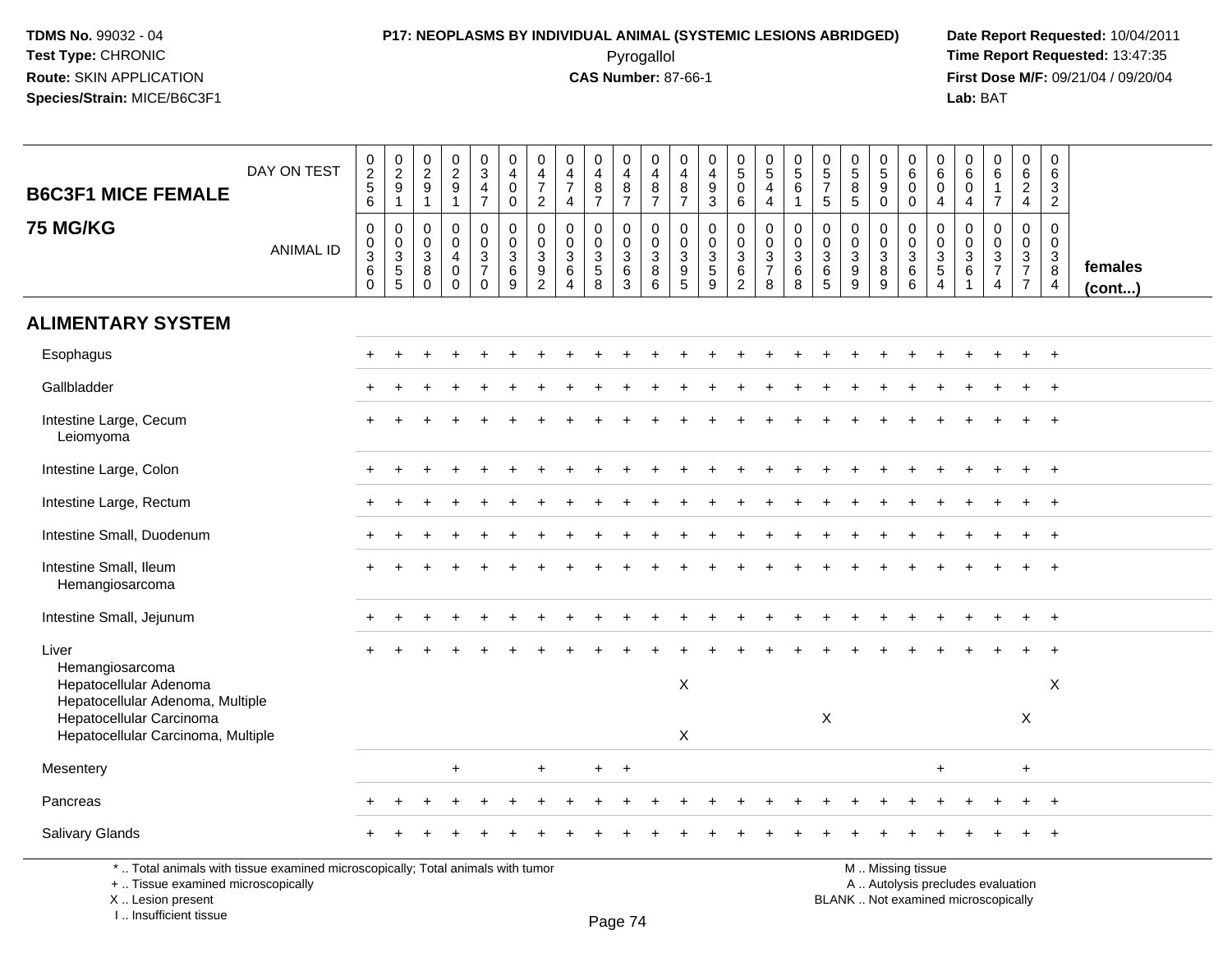#### **P17: NEOPLASMS BY INDIVIDUAL ANIMAL (SYSTEMIC LESIONS ABRIDGED) Date Report Requested:** 10/04/2011 Pyrogallol **Time Report Requested:** 13:47:35

**First Dose M/F:** 09/21/04 / 09/20/04<br>Lab: BAT **Lab:** BAT

| <b>B6C3F1 MICE FEMALE</b>                                                                                                                  | DAY ON TEST      | $\begin{array}{c} 0 \\ 2 \\ 5 \end{array}$<br>$6\phantom{1}$ | $\begin{smallmatrix} 0\\2\\9 \end{smallmatrix}$<br>$\overline{1}$ | 0<br>$\frac{2}{9}$<br>$\mathbf{1}$                   | $\pmb{0}$<br>$\frac{2}{9}$<br>1                            | $\begin{array}{c} 0 \\ 3 \\ 4 \end{array}$<br>$\overline{7}$ | $\begin{smallmatrix}0\0\4\end{smallmatrix}$<br>$\mathsf{O}\xspace$<br>$\mathbf 0$ | 0<br>$\frac{4}{7}$<br>$\overline{c}$                      | $\mathbf 0$<br>$\frac{4}{7}$<br>$\overline{4}$                                                | $\pmb{0}$<br>$\overline{4}$<br>$\, 8$<br>$\overline{7}$                 | 0<br>$\overline{4}$<br>$\bf 8$<br>$\overline{7}$              | 0<br>$\overline{4}$<br>$\bf 8$<br>$\overline{7}$              | 0<br>$\overline{4}$<br>8<br>$\overline{7}$                                | 0<br>$\overline{4}$<br>$\boldsymbol{9}$<br>$\mathfrak{Z}$        | $\begin{smallmatrix}0\5\0\end{smallmatrix}$<br>$6\phantom{1}6$ | $\begin{smallmatrix}0\5\end{smallmatrix}$<br>$\overline{4}$<br>$\overline{4}$ | 0<br>$\overline{5}$<br>6<br>$\overline{1}$                       | 0<br>$\frac{5}{7}$<br>5                                 | 0<br>$\overline{5}$<br>$\bf8$<br>5                                                | $\begin{array}{c} 0 \\ 5 \\ 9 \end{array}$<br>$\Omega$ | 0<br>$6\phantom{1}$<br>$\mathbf 0$<br>$\mathbf 0$                     | $\mathbf 0$<br>$\,6\,$<br>$\mathbf 0$<br>$\overline{4}$     | 0<br>$\,6\,$<br>$\mathbf 0$<br>$\overline{4}$                        | 0<br>6<br>$\mathbf{1}$<br>$\overline{7}$                                 | 0<br>$\frac{6}{2}$<br>$\overline{4}$                | 0<br>$6\overline{6}$<br>$\mathbf{3}$<br>$\overline{2}$        |                   |
|--------------------------------------------------------------------------------------------------------------------------------------------|------------------|--------------------------------------------------------------|-------------------------------------------------------------------|------------------------------------------------------|------------------------------------------------------------|--------------------------------------------------------------|-----------------------------------------------------------------------------------|-----------------------------------------------------------|-----------------------------------------------------------------------------------------------|-------------------------------------------------------------------------|---------------------------------------------------------------|---------------------------------------------------------------|---------------------------------------------------------------------------|------------------------------------------------------------------|----------------------------------------------------------------|-------------------------------------------------------------------------------|------------------------------------------------------------------|---------------------------------------------------------|-----------------------------------------------------------------------------------|--------------------------------------------------------|-----------------------------------------------------------------------|-------------------------------------------------------------|----------------------------------------------------------------------|--------------------------------------------------------------------------|-----------------------------------------------------|---------------------------------------------------------------|-------------------|
| 75 MG/KG                                                                                                                                   | <b>ANIMAL ID</b> | $\mathbf 0$<br>$\mathbf 0$<br>$\frac{3}{6}$<br>$\mathbf 0$   | $\mathbf 0$<br>$\begin{array}{c} 0 \\ 3 \\ 5 \\ 5 \end{array}$    | $\mathbf 0$<br>0<br>$\mathbf{3}$<br>8<br>$\mathbf 0$ | $\mathbf 0$<br>$\Omega$<br>4<br>$\mathbf 0$<br>$\mathbf 0$ | 0<br>0<br>$\frac{3}{7}$<br>0                                 | 0<br>$\mathbf 0$<br>$\mathsf 3$<br>$\overline{6}$<br>9                            | $\mathbf 0$<br>$\mathbf 0$<br>$\sqrt{3}$<br>$\frac{9}{2}$ | $\mathbf 0$<br>$\mathbf{0}$<br>$\ensuremath{\mathsf{3}}$<br>$\,6\,$<br>$\boldsymbol{\Lambda}$ | $\mathbf 0$<br>$\Omega$<br>$\ensuremath{\mathsf{3}}$<br>$\sqrt{5}$<br>8 | 0<br>$\mathbf 0$<br>$\ensuremath{\mathsf{3}}$<br>$\,6\,$<br>3 | 0<br>$\mathbf 0$<br>$\ensuremath{\mathsf{3}}$<br>$\bf 8$<br>6 | 0<br>$\mathbf{0}$<br>$\mathsf 3$<br>$\begin{array}{c} 9 \\ 5 \end{array}$ | $\mathbf 0$<br>0<br>$\mathbf{3}$<br>$\sqrt{5}$<br>$\overline{9}$ | $\mathbf 0$<br>$\mathbf 0$<br>$\frac{3}{6}$<br>$\overline{2}$  | $\mathbf 0$<br>0<br>$\frac{3}{7}$<br>8                                        | $\mathbf 0$<br>$\mathsf{O}\xspace$<br>$\mathbf{3}$<br>$\,6$<br>8 | $\mathbf 0$<br>$\Omega$<br>$\mathbf{3}$<br>$\,6\,$<br>5 | $\mathbf 0$<br>$\mathbf{0}$<br>$\ensuremath{\mathsf{3}}$<br>$\boldsymbol{9}$<br>9 | $\mathbf 0$<br>0<br>$_8^3$<br>9                        | $\mathbf{0}$<br>$\Omega$<br>$\ensuremath{\mathsf{3}}$<br>$\,6\,$<br>6 | $\mathbf 0$<br>$\pmb{0}$<br>$\frac{3}{5}$<br>$\overline{4}$ | $\mathbf 0$<br>$\Omega$<br>$\mathbf{3}$<br>6<br>$\blacktriangleleft$ | $\Omega$<br>$\Omega$<br>$\sqrt{3}$<br>$\boldsymbol{7}$<br>$\overline{4}$ | 0<br>$\mathbf 0$<br>$\frac{3}{7}$<br>$\overline{7}$ | $\mathbf 0$<br>$\mathbf 0$<br>$\frac{3}{8}$<br>$\overline{4}$ | females<br>(cont) |
| Stomach, Forestomach<br>Squamous Cell Papilloma                                                                                            |                  |                                                              |                                                                   |                                                      |                                                            |                                                              |                                                                                   |                                                           |                                                                                               |                                                                         |                                                               |                                                               |                                                                           |                                                                  |                                                                |                                                                               |                                                                  |                                                         |                                                                                   |                                                        |                                                                       |                                                             |                                                                      |                                                                          |                                                     | $\ddot{}$                                                     |                   |
| Stomach, Glandular                                                                                                                         |                  |                                                              |                                                                   |                                                      |                                                            |                                                              |                                                                                   |                                                           |                                                                                               |                                                                         |                                                               |                                                               |                                                                           |                                                                  |                                                                |                                                                               |                                                                  |                                                         |                                                                                   |                                                        |                                                                       |                                                             |                                                                      |                                                                          |                                                     | $+$                                                           |                   |
| <b>CARDIOVASCULAR SYSTEM</b>                                                                                                               |                  |                                                              |                                                                   |                                                      |                                                            |                                                              |                                                                                   |                                                           |                                                                                               |                                                                         |                                                               |                                                               |                                                                           |                                                                  |                                                                |                                                                               |                                                                  |                                                         |                                                                                   |                                                        |                                                                       |                                                             |                                                                      |                                                                          |                                                     |                                                               |                   |
| <b>Blood Vessel</b>                                                                                                                        |                  |                                                              |                                                                   |                                                      |                                                            |                                                              |                                                                                   |                                                           |                                                                                               |                                                                         |                                                               |                                                               |                                                                           |                                                                  |                                                                |                                                                               |                                                                  |                                                         |                                                                                   |                                                        |                                                                       |                                                             |                                                                      |                                                                          |                                                     |                                                               |                   |
| Heart                                                                                                                                      |                  |                                                              |                                                                   |                                                      |                                                            |                                                              |                                                                                   |                                                           |                                                                                               |                                                                         |                                                               |                                                               |                                                                           |                                                                  |                                                                |                                                                               |                                                                  |                                                         |                                                                                   |                                                        |                                                                       |                                                             |                                                                      |                                                                          |                                                     | $\overline{+}$                                                |                   |
| <b>ENDOCRINE SYSTEM</b>                                                                                                                    |                  |                                                              |                                                                   |                                                      |                                                            |                                                              |                                                                                   |                                                           |                                                                                               |                                                                         |                                                               |                                                               |                                                                           |                                                                  |                                                                |                                                                               |                                                                  |                                                         |                                                                                   |                                                        |                                                                       |                                                             |                                                                      |                                                                          |                                                     |                                                               |                   |
| <b>Adrenal Cortex</b>                                                                                                                      |                  | $\div$                                                       |                                                                   |                                                      |                                                            |                                                              |                                                                                   |                                                           |                                                                                               |                                                                         |                                                               |                                                               |                                                                           |                                                                  |                                                                |                                                                               |                                                                  |                                                         |                                                                                   |                                                        |                                                                       |                                                             |                                                                      |                                                                          | $\ddot{}$                                           | $+$                                                           |                   |
| Adrenal Medulla                                                                                                                            |                  |                                                              |                                                                   |                                                      |                                                            |                                                              |                                                                                   |                                                           |                                                                                               |                                                                         |                                                               |                                                               |                                                                           |                                                                  |                                                                |                                                                               |                                                                  |                                                         |                                                                                   |                                                        |                                                                       |                                                             |                                                                      |                                                                          |                                                     | $\ddot{}$                                                     |                   |
| Islets, Pancreatic                                                                                                                         |                  | $\div$                                                       |                                                                   |                                                      |                                                            |                                                              |                                                                                   |                                                           |                                                                                               |                                                                         |                                                               |                                                               |                                                                           |                                                                  |                                                                |                                                                               |                                                                  |                                                         |                                                                                   |                                                        |                                                                       |                                                             |                                                                      |                                                                          | $\div$                                              | $\ddot{}$                                                     |                   |
| Parathyroid Gland                                                                                                                          |                  | М                                                            |                                                                   |                                                      |                                                            | М                                                            |                                                                                   |                                                           |                                                                                               |                                                                         |                                                               |                                                               | м                                                                         | м                                                                | $\overline{+}$                                                 | $\ddot{}$                                                                     | М                                                                | м                                                       |                                                                                   |                                                        |                                                                       |                                                             |                                                                      | м                                                                        | M                                                   | $+$                                                           |                   |
| <b>Pituitary Gland</b><br>Pars Distalis, Adenoma                                                                                           |                  |                                                              |                                                                   |                                                      |                                                            |                                                              |                                                                                   |                                                           |                                                                                               |                                                                         |                                                               |                                                               |                                                                           |                                                                  |                                                                |                                                                               |                                                                  |                                                         |                                                                                   |                                                        |                                                                       |                                                             |                                                                      |                                                                          |                                                     | $\overline{+}$                                                |                   |
| <b>Thyroid Gland</b>                                                                                                                       |                  |                                                              |                                                                   |                                                      |                                                            |                                                              |                                                                                   |                                                           |                                                                                               |                                                                         |                                                               |                                                               |                                                                           |                                                                  |                                                                |                                                                               |                                                                  |                                                         |                                                                                   |                                                        |                                                                       |                                                             |                                                                      |                                                                          |                                                     | $\overline{+}$                                                |                   |
| <b>GENERAL BODY SYSTEM</b>                                                                                                                 |                  |                                                              |                                                                   |                                                      |                                                            |                                                              |                                                                                   |                                                           |                                                                                               |                                                                         |                                                               |                                                               |                                                                           |                                                                  |                                                                |                                                                               |                                                                  |                                                         |                                                                                   |                                                        |                                                                       |                                                             |                                                                      |                                                                          |                                                     |                                                               |                   |
| <b>NONE</b>                                                                                                                                |                  |                                                              |                                                                   |                                                      |                                                            |                                                              |                                                                                   |                                                           |                                                                                               |                                                                         |                                                               |                                                               |                                                                           |                                                                  |                                                                |                                                                               |                                                                  |                                                         |                                                                                   |                                                        |                                                                       |                                                             |                                                                      |                                                                          |                                                     |                                                               |                   |
| <b>GENITAL SYSTEM</b>                                                                                                                      |                  |                                                              |                                                                   |                                                      |                                                            |                                                              |                                                                                   |                                                           |                                                                                               |                                                                         |                                                               |                                                               |                                                                           |                                                                  |                                                                |                                                                               |                                                                  |                                                         |                                                                                   |                                                        |                                                                       |                                                             |                                                                      |                                                                          |                                                     |                                                               |                   |
| <b>Clitoral Gland</b>                                                                                                                      |                  | $\pm$                                                        |                                                                   |                                                      |                                                            |                                                              |                                                                                   |                                                           |                                                                                               |                                                                         |                                                               |                                                               |                                                                           | M                                                                | <b>+</b>                                                       | $\ddot{}$                                                                     |                                                                  |                                                         |                                                                                   |                                                        | $\ddot{}$                                                             |                                                             |                                                                      |                                                                          | $+$                                                 | $+$                                                           |                   |
| *  Total animals with tissue examined microscopically; Total animals with tumor<br>+  Tissue examined microscopically<br>X  Lesion present |                  |                                                              |                                                                   |                                                      |                                                            |                                                              |                                                                                   |                                                           |                                                                                               |                                                                         |                                                               |                                                               |                                                                           |                                                                  |                                                                |                                                                               |                                                                  |                                                         |                                                                                   |                                                        | M  Missing tissue                                                     |                                                             |                                                                      | A  Autolysis precludes evaluation<br>BLANK  Not examined microscopically |                                                     |                                                               |                   |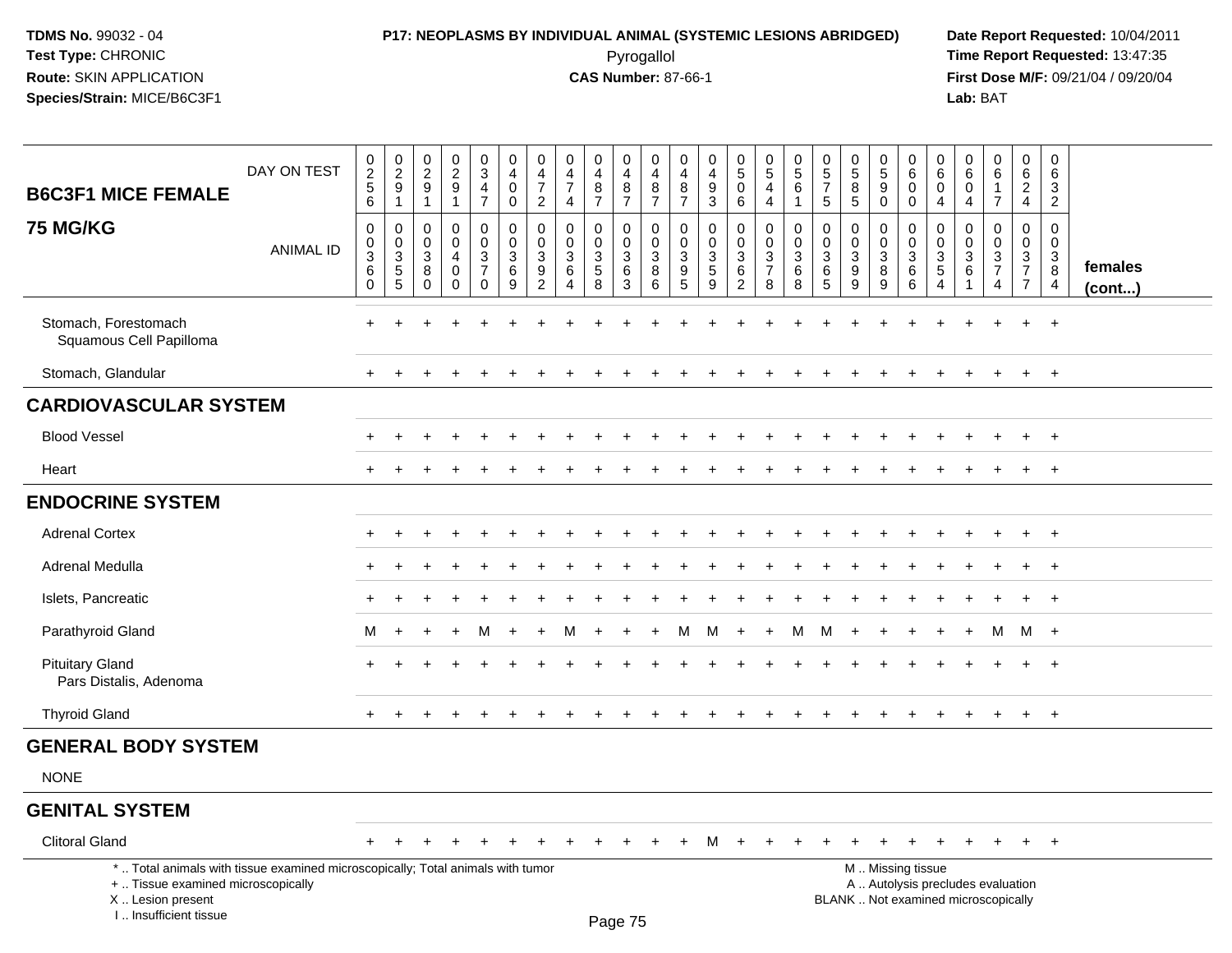#### **P17: NEOPLASMS BY INDIVIDUAL ANIMAL (SYSTEMIC LESIONS ABRIDGED) Date Report Requested:** 10/04/2011 Pyrogallol **Time Report Requested:** 13:47:35

**First Dose M/F:** 09/21/04 / 09/20/04<br>Lab: BAT **Lab:** BAT

| <b>B6C3F1 MICE FEMALE</b>                                                                                                                                           | DAY ON TEST      | 0<br>$\sqrt{2}$<br>$\sqrt{5}$<br>6        | $\begin{smallmatrix} 0\\2 \end{smallmatrix}$<br>9<br>$\mathbf{1}$ | $\begin{smallmatrix} 0\\2\\9 \end{smallmatrix}$<br>$\mathbf{1}$ | $\frac{0}{2}$<br>$\mathbf 1$                  | $\pmb{0}$<br>$\mathbf{3}$<br>4<br>$\overline{7}$ | $\mathbf 0$<br>$\overline{a}$<br>$\mathbf 0$<br>0    | 0<br>$\overline{4}$<br>$\overline{7}$<br>$\overline{2}$ | $\mathbf 0$<br>4<br>$\overline{7}$<br>4 | 0<br>$\overline{\mathbf{4}}$<br>8<br>$\overline{7}$ | 0<br>$\overline{4}$<br>8<br>$\overline{7}$               | $\mathbf 0$<br>$\overline{4}$<br>$\, 8$<br>$\overline{7}$ | 0<br>$\overline{4}$<br>8<br>$\overline{7}$         | $\mathbf 0$<br>$\overline{4}$<br>$\boldsymbol{9}$<br>3    | $\begin{matrix} 0 \\ 5 \end{matrix}$<br>$\mathbf 0$<br>6 | $\begin{matrix} 0 \\ 5 \end{matrix}$<br>$\overline{4}$<br>4        | $\mathbf 0$<br>$\sqrt{5}$<br>$6\phantom{1}6$<br>$\mathbf 1$ | 0<br>5<br>$\overline{7}$<br>5   | 0<br>$\sqrt{5}$<br>8<br>5                 | 0<br>$\sqrt{5}$<br>9<br>$\mathbf 0$ | $\mathbf 0$<br>6<br>$\mathbf 0$<br>$\mathbf 0$                                                | 0<br>6<br>$\mathbf 0$<br>$\overline{4}$                                    | $\mathbf 0$<br>6<br>$\mathbf 0$<br>$\overline{4}$ | $\mathbf 0$<br>6<br>$\mathbf{1}$<br>$\overline{7}$                   | 0<br>6<br>$\sqrt{2}$<br>$\overline{4}$                                                        | $\mathbf 0$<br>6<br>3<br>$\overline{2}$                        |                   |
|---------------------------------------------------------------------------------------------------------------------------------------------------------------------|------------------|-------------------------------------------|-------------------------------------------------------------------|-----------------------------------------------------------------|-----------------------------------------------|--------------------------------------------------|------------------------------------------------------|---------------------------------------------------------|-----------------------------------------|-----------------------------------------------------|----------------------------------------------------------|-----------------------------------------------------------|----------------------------------------------------|-----------------------------------------------------------|----------------------------------------------------------|--------------------------------------------------------------------|-------------------------------------------------------------|---------------------------------|-------------------------------------------|-------------------------------------|-----------------------------------------------------------------------------------------------|----------------------------------------------------------------------------|---------------------------------------------------|----------------------------------------------------------------------|-----------------------------------------------------------------------------------------------|----------------------------------------------------------------|-------------------|
| <b>75 MG/KG</b>                                                                                                                                                     | <b>ANIMAL ID</b> | $\mathbf 0$<br>0<br>3<br>6<br>$\mathbf 0$ | $\mathbf 0$<br>$\mathbf 0$<br>3<br>$\overline{5}$<br>5            | $\mathbf 0$<br>$\mathbf 0$<br>$\sqrt{3}$<br>8<br>$\Omega$       | $\Omega$<br>0<br>4<br>$\mathbf 0$<br>$\Omega$ | 0<br>0<br>3<br>$\overline{7}$<br>$\mathbf 0$     | $\mathbf 0$<br>$\pmb{0}$<br>$\sqrt{3}$<br>$\,6$<br>9 | $\Omega$<br>$\mathbf 0$<br>3<br>9<br>$\overline{c}$     | $\Omega$<br>$\mathbf 0$<br>3<br>6<br>Δ  | $\Omega$<br>0<br>$\sqrt{3}$<br>$\sqrt{5}$<br>8      | $\mathbf 0$<br>$\mathbf 0$<br>$\mathbf{3}$<br>$\,6$<br>3 | $\mathbf 0$<br>0<br>$\mathbf{3}$<br>8<br>6                | $\mathbf 0$<br>$\mathbf 0$<br>$\sqrt{3}$<br>9<br>5 | $\Omega$<br>$\mathbf 0$<br>$\sqrt{3}$<br>$\,$ 5 $\,$<br>9 | 0<br>0<br>3<br>6<br>$\overline{c}$                       | 0<br>$\pmb{0}$<br>$\ensuremath{\mathsf{3}}$<br>$\overline{7}$<br>8 | $\mathbf 0$<br>$\pmb{0}$<br>$\mathfrak{S}$<br>6<br>8        | $\mathbf 0$<br>0<br>3<br>6<br>5 | $\mathbf 0$<br>$\mathbf 0$<br>3<br>9<br>9 | 0<br>0<br>$\mathbf{3}$<br>8<br>9    | $\Omega$<br>$\mathbf 0$<br>3<br>6<br>6                                                        | $\Omega$<br>0<br>$\ensuremath{\mathsf{3}}$<br>$\sqrt{5}$<br>$\overline{4}$ | $\Omega$<br>$\mathbf 0$<br>3<br>$6\phantom{1}6$   | $\mathbf 0$<br>0<br>$\ensuremath{\mathsf{3}}$<br>$\overline{7}$<br>4 | $\mathbf 0$<br>$\mathbf 0$<br>$\ensuremath{\mathsf{3}}$<br>$\boldsymbol{7}$<br>$\overline{7}$ | $\Omega$<br>$\mathbf 0$<br>$\mathbf{3}$<br>8<br>$\overline{4}$ | females<br>(cont) |
| Ovary<br>Cystadenoma                                                                                                                                                |                  |                                           |                                                                   |                                                                 |                                               |                                                  |                                                      |                                                         |                                         |                                                     |                                                          |                                                           |                                                    |                                                           |                                                          |                                                                    |                                                             |                                 |                                           |                                     |                                                                                               |                                                                            |                                                   |                                                                      | $\ddot{}$                                                                                     | $\ddot{}$<br>X                                                 |                   |
| Uterus<br>Polyp Stromal                                                                                                                                             |                  |                                           |                                                                   |                                                                 |                                               |                                                  |                                                      |                                                         | х                                       |                                                     |                                                          |                                                           |                                                    |                                                           |                                                          |                                                                    |                                                             |                                 |                                           |                                     |                                                                                               |                                                                            |                                                   |                                                                      |                                                                                               |                                                                |                   |
| <b>HEMATOPOIETIC SYSTEM</b>                                                                                                                                         |                  |                                           |                                                                   |                                                                 |                                               |                                                  |                                                      |                                                         |                                         |                                                     |                                                          |                                                           |                                                    |                                                           |                                                          |                                                                    |                                                             |                                 |                                           |                                     |                                                                                               |                                                                            |                                                   |                                                                      |                                                                                               |                                                                |                   |
| <b>Bone Marrow</b>                                                                                                                                                  |                  |                                           |                                                                   |                                                                 |                                               |                                                  |                                                      |                                                         |                                         |                                                     |                                                          |                                                           |                                                    |                                                           |                                                          |                                                                    |                                                             |                                 |                                           |                                     |                                                                                               |                                                                            |                                                   |                                                                      |                                                                                               | $+$                                                            |                   |
| Lymph Node<br>Mediastinal, Hemangiosarcoma, Metastatic,<br>Skin                                                                                                     |                  |                                           |                                                                   |                                                                 |                                               |                                                  |                                                      |                                                         |                                         |                                                     |                                                          |                                                           |                                                    |                                                           |                                                          |                                                                    |                                                             |                                 |                                           |                                     |                                                                                               |                                                                            |                                                   |                                                                      |                                                                                               |                                                                |                   |
| Lymph Node, Mandibular                                                                                                                                              |                  |                                           |                                                                   |                                                                 |                                               |                                                  |                                                      |                                                         |                                         |                                                     |                                                          |                                                           |                                                    |                                                           |                                                          |                                                                    |                                                             |                                 |                                           |                                     |                                                                                               |                                                                            |                                                   |                                                                      |                                                                                               |                                                                |                   |
| Lymph Node, Mesenteric                                                                                                                                              |                  |                                           |                                                                   |                                                                 |                                               |                                                  |                                                      |                                                         |                                         |                                                     |                                                          |                                                           |                                                    |                                                           |                                                          |                                                                    |                                                             |                                 |                                           |                                     |                                                                                               |                                                                            |                                                   |                                                                      |                                                                                               |                                                                |                   |
| Spleen<br>Hemangiosarcoma                                                                                                                                           |                  |                                           |                                                                   |                                                                 |                                               |                                                  |                                                      |                                                         |                                         |                                                     |                                                          |                                                           |                                                    |                                                           |                                                          |                                                                    |                                                             |                                 |                                           |                                     |                                                                                               |                                                                            |                                                   |                                                                      |                                                                                               | $\overline{+}$                                                 |                   |
| Thymus                                                                                                                                                              |                  |                                           |                                                                   |                                                                 |                                               |                                                  |                                                      |                                                         |                                         |                                                     |                                                          |                                                           |                                                    |                                                           |                                                          |                                                                    |                                                             |                                 |                                           |                                     |                                                                                               |                                                                            |                                                   |                                                                      |                                                                                               | $\overline{+}$                                                 |                   |
| <b>INTEGUMENTARY SYSTEM</b>                                                                                                                                         |                  |                                           |                                                                   |                                                                 |                                               |                                                  |                                                      |                                                         |                                         |                                                     |                                                          |                                                           |                                                    |                                                           |                                                          |                                                                    |                                                             |                                 |                                           |                                     |                                                                                               |                                                                            |                                                   |                                                                      |                                                                                               |                                                                |                   |
| Mammary Gland<br>Carcinoma                                                                                                                                          |                  |                                           |                                                                   |                                                                 |                                               |                                                  |                                                      |                                                         |                                         |                                                     |                                                          |                                                           |                                                    |                                                           |                                                          |                                                                    |                                                             |                                 |                                           |                                     |                                                                                               |                                                                            | X                                                 |                                                                      | $\ddot{}$                                                                                     | $^{+}$                                                         |                   |
| Skin<br>Squamous Cell Carcinoma<br>Site Of Application, Carcinoma, Metastatic,<br><b>Uncertain Primary Site</b><br>Site Of Application, Hemangioma                  |                  |                                           |                                                                   |                                                                 |                                               | Χ                                                |                                                      | X                                                       |                                         |                                                     |                                                          |                                                           |                                                    |                                                           |                                                          |                                                                    |                                                             | Χ                               |                                           |                                     |                                                                                               |                                                                            |                                                   |                                                                      |                                                                                               |                                                                |                   |
| *  Total animals with tissue examined microscopically; Total animals with tumor<br>+  Tissue examined microscopically<br>X  Lesion present<br>I Insufficient tissue |                  |                                           |                                                                   |                                                                 |                                               |                                                  |                                                      |                                                         |                                         |                                                     | Dao 76                                                   |                                                           |                                                    |                                                           |                                                          |                                                                    |                                                             |                                 |                                           |                                     | M  Missing tissue<br>A  Autolysis precludes evaluation<br>BLANK  Not examined microscopically |                                                                            |                                                   |                                                                      |                                                                                               |                                                                |                   |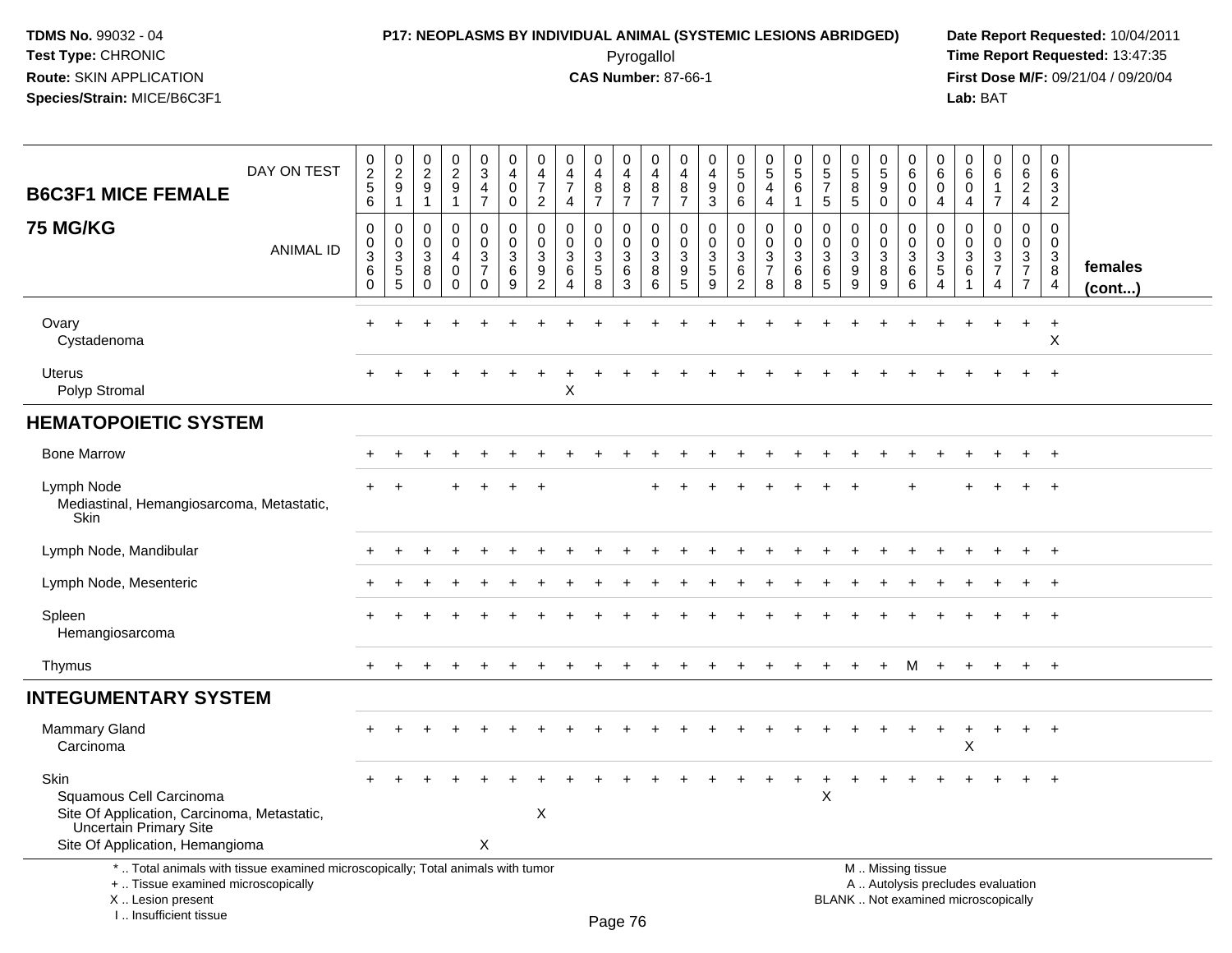# **P17: NEOPLASMS BY INDIVIDUAL ANIMAL (SYSTEMIC LESIONS ABRIDGED) Date Report Requested:** 10/04/2011

 Pyrogallol **Time Report Requested:** 13:47:35 **First Dose M/F:** 09/21/04 / 09/20/04<br>Lab: BAT **Lab:** BAT

| <b>B6C3F1 MICE FEMALE</b>                                                                                                                                       | DAY ON TEST      | $\frac{0}{2}$<br>$\mathbf 5$<br>6                         | $\begin{smallmatrix} 0\\2 \end{smallmatrix}$<br>9<br>$\overline{1}$ | $\begin{smallmatrix} 0\\2 \end{smallmatrix}$<br>$9\,$<br>$\overline{1}$ | $\begin{smallmatrix} 0\\2\\9 \end{smallmatrix}$<br>$\mathbf{1}$ | 0<br>$\overline{3}$<br>$\overline{4}$<br>$\overline{7}$ | 0<br>$\overline{4}$<br>$\mathbf 0$<br>$\mathbf 0$ | 0<br>$\overline{4}$<br>$\overline{7}$<br>$\overline{2}$                        | 0<br>$\overline{4}$<br>$\overline{7}$<br>4 | 0<br>$\overline{4}$<br>$\bf 8$<br>$\overline{7}$                 | 0<br>4<br>$\bf 8$<br>$\overline{7}$                           | 0<br>4<br>8<br>$\overline{7}$                                 | 0<br>4<br>8<br>$\overline{7}$                                          | 0<br>$\overline{4}$<br>$\boldsymbol{9}$<br>$\mathbf{3}$ | $\begin{array}{c} 0 \\ 5 \end{array}$<br>$\mathbf 0$<br>6      | 0<br>$\overline{5}$<br>$\overline{4}$<br>4 | 0<br>5<br>6<br>1                              | $\begin{matrix} 0 \\ 5 \end{matrix}$<br>$\overline{7}$<br>5    | 0<br>$\overline{5}$<br>8<br>5   | $\begin{array}{c} 0 \\ 5 \end{array}$<br>9<br>$\mathbf 0$        | 0<br>6<br>$\mathbf 0$<br>$\mathbf 0$ | 0<br>6<br>0<br>$\overline{4}$                          | 0<br>$\,6\,$<br>$\mathbf 0$<br>$\overline{4}$                     | 0<br>6<br>1<br>$\overline{7}$                      | 0<br>$\,6\,$<br>$\overline{a}$<br>$\overline{4}$ | 0<br>6<br>3<br>$\overline{2}$                   |                         |
|-----------------------------------------------------------------------------------------------------------------------------------------------------------------|------------------|-----------------------------------------------------------|---------------------------------------------------------------------|-------------------------------------------------------------------------|-----------------------------------------------------------------|---------------------------------------------------------|---------------------------------------------------|--------------------------------------------------------------------------------|--------------------------------------------|------------------------------------------------------------------|---------------------------------------------------------------|---------------------------------------------------------------|------------------------------------------------------------------------|---------------------------------------------------------|----------------------------------------------------------------|--------------------------------------------|-----------------------------------------------|----------------------------------------------------------------|---------------------------------|------------------------------------------------------------------|--------------------------------------|--------------------------------------------------------|-------------------------------------------------------------------|----------------------------------------------------|--------------------------------------------------|-------------------------------------------------|-------------------------|
| <b>75 MG/KG</b>                                                                                                                                                 | <b>ANIMAL ID</b> | 0<br>$\mathbf 0$<br>$\overline{3}$<br>$\,6\,$<br>$\Omega$ | 0<br>$\mathbf 0$<br>$\sqrt{3}$<br>$\sqrt{5}$<br>5                   | $\mathbf 0$<br>$\mathbf 0$<br>3<br>8<br>$\Omega$                        | 0<br>$\mathbf 0$<br>$\overline{4}$<br>$\mathbf 0$<br>$\Omega$   | 0<br>$\mathbf 0$<br>$\frac{3}{7}$<br>$\Omega$           | 0<br>0<br>$\ensuremath{\mathsf{3}}$<br>$\,6$<br>9 | $\mathbf 0$<br>$\mathbf 0$<br>$\sqrt{3}$<br>$\boldsymbol{9}$<br>$\overline{2}$ | 0<br>$\Omega$<br>3<br>$\,6\,$<br>$\Delta$  | 0<br>$\mathbf 0$<br>$\ensuremath{\mathsf{3}}$<br>$\sqrt{5}$<br>8 | 0<br>$\mathbf 0$<br>$\ensuremath{\mathsf{3}}$<br>$\,6\,$<br>3 | 0<br>$\mathbf 0$<br>$\ensuremath{\mathsf{3}}$<br>$\,8\,$<br>6 | 0<br>$\mathbf 0$<br>$\ensuremath{\mathsf{3}}$<br>$\boldsymbol{9}$<br>5 | 0<br>$\mathbf 0$<br>$\frac{3}{5}$<br>9                  | 0<br>$\mathbf 0$<br>$\begin{array}{c} 3 \\ 6 \\ 2 \end{array}$ | 0<br>$\Omega$<br>$\frac{3}{7}$<br>8        | 0<br>$\mathbf 0$<br>3<br>$6\phantom{.}6$<br>8 | 0<br>$\mathbf 0$<br>$\ensuremath{\mathsf{3}}$<br>$\frac{6}{5}$ | 0<br>$\mathbf 0$<br>3<br>9<br>9 | 0<br>0<br>$\ensuremath{\mathsf{3}}$<br>$\bf 8$<br>$\overline{9}$ | 0<br>$\Omega$<br>$^3$ 6<br>6         | 0<br>$\mathbf{0}$<br>3<br>$\sqrt{5}$<br>$\overline{4}$ | $\mathbf 0$<br>$\mathbf 0$<br>$\ensuremath{\mathsf{3}}$<br>6<br>1 | 0<br>$\mathbf 0$<br>$\frac{3}{7}$<br>4             | 0<br>0<br>$\frac{3}{7}$<br>$\overline{7}$        | $\mathbf 0$<br>$\mathbf 0$<br>3<br>$\bf 8$<br>4 | females<br>$($ cont $)$ |
| Site Of Application, Squamous Cell Carcinoma<br>Subcutaneous Tissue, Hemangiosarcoma                                                                            |                  |                                                           |                                                                     |                                                                         |                                                                 |                                                         |                                                   |                                                                                |                                            |                                                                  |                                                               |                                                               |                                                                        |                                                         |                                                                |                                            |                                               |                                                                | $X$ $X$                         |                                                                  |                                      |                                                        |                                                                   |                                                    |                                                  |                                                 |                         |
| <b>MUSCULOSKELETAL SYSTEM</b>                                                                                                                                   |                  |                                                           |                                                                     |                                                                         |                                                                 |                                                         |                                                   |                                                                                |                                            |                                                                  |                                                               |                                                               |                                                                        |                                                         |                                                                |                                            |                                               |                                                                |                                 |                                                                  |                                      |                                                        |                                                                   |                                                    |                                                  |                                                 |                         |
| <b>Bone</b>                                                                                                                                                     |                  |                                                           |                                                                     |                                                                         |                                                                 |                                                         |                                                   |                                                                                |                                            |                                                                  |                                                               |                                                               |                                                                        |                                                         |                                                                |                                            |                                               |                                                                |                                 |                                                                  |                                      |                                                        |                                                                   |                                                    |                                                  | $+$                                             |                         |
| <b>NERVOUS SYSTEM</b>                                                                                                                                           |                  |                                                           |                                                                     |                                                                         |                                                                 |                                                         |                                                   |                                                                                |                                            |                                                                  |                                                               |                                                               |                                                                        |                                                         |                                                                |                                            |                                               |                                                                |                                 |                                                                  |                                      |                                                        |                                                                   |                                                    |                                                  |                                                 |                         |
| <b>Brain</b>                                                                                                                                                    |                  |                                                           |                                                                     |                                                                         |                                                                 |                                                         |                                                   |                                                                                |                                            |                                                                  |                                                               |                                                               |                                                                        |                                                         |                                                                |                                            |                                               |                                                                |                                 |                                                                  |                                      |                                                        |                                                                   |                                                    |                                                  | $+$                                             |                         |
| <b>RESPIRATORY SYSTEM</b>                                                                                                                                       |                  |                                                           |                                                                     |                                                                         |                                                                 |                                                         |                                                   |                                                                                |                                            |                                                                  |                                                               |                                                               |                                                                        |                                                         |                                                                |                                            |                                               |                                                                |                                 |                                                                  |                                      |                                                        |                                                                   |                                                    |                                                  |                                                 |                         |
| Lung<br>Alveolar/Bronchiolar Adenoma<br>Alveolar/Bronchiolar Carcinoma<br>Carcinoma, Metastatic, Harderian Gland<br>Hepatocellular Carcinoma, Metastatic, Liver |                  |                                                           |                                                                     |                                                                         |                                                                 |                                                         |                                                   |                                                                                |                                            |                                                                  |                                                               |                                                               | X                                                                      |                                                         |                                                                |                                            |                                               |                                                                |                                 |                                                                  |                                      |                                                        | Χ                                                                 |                                                    | $\ddot{}$                                        | $+$<br>X                                        |                         |
| Nose<br>Olfactory Epithelium, Neuroblastoma                                                                                                                     |                  |                                                           |                                                                     |                                                                         |                                                                 |                                                         |                                                   |                                                                                |                                            |                                                                  |                                                               |                                                               |                                                                        |                                                         |                                                                |                                            |                                               |                                                                |                                 |                                                                  |                                      |                                                        |                                                                   | $\overline{1}$<br>X                                | $\ddot{}$                                        | $+$                                             |                         |
| Trachea                                                                                                                                                         |                  |                                                           |                                                                     |                                                                         |                                                                 |                                                         |                                                   |                                                                                |                                            |                                                                  |                                                               |                                                               |                                                                        |                                                         |                                                                |                                            |                                               |                                                                |                                 |                                                                  |                                      |                                                        |                                                                   |                                                    |                                                  | $+$                                             |                         |
| <b>SPECIAL SENSES SYSTEM</b>                                                                                                                                    |                  |                                                           |                                                                     |                                                                         |                                                                 |                                                         |                                                   |                                                                                |                                            |                                                                  |                                                               |                                                               |                                                                        |                                                         |                                                                |                                            |                                               |                                                                |                                 |                                                                  |                                      |                                                        |                                                                   |                                                    |                                                  |                                                 |                         |
| Eye                                                                                                                                                             |                  |                                                           |                                                                     |                                                                         |                                                                 |                                                         |                                                   |                                                                                |                                            |                                                                  |                                                               |                                                               |                                                                        |                                                         |                                                                |                                            |                                               |                                                                |                                 |                                                                  |                                      |                                                        |                                                                   |                                                    |                                                  | $+$                                             |                         |
| <b>Harderian Gland</b><br>Adenoma<br>Carcinoma                                                                                                                  |                  |                                                           |                                                                     |                                                                         |                                                                 |                                                         |                                                   |                                                                                |                                            |                                                                  |                                                               |                                                               |                                                                        |                                                         |                                                                |                                            |                                               |                                                                |                                 |                                                                  |                                      | X                                                      | X                                                                 | $\mathsf{X}$                                       |                                                  | $+$                                             |                         |
| <b>URINARY SYSTEM</b>                                                                                                                                           |                  |                                                           |                                                                     |                                                                         |                                                                 |                                                         |                                                   |                                                                                |                                            |                                                                  |                                                               |                                                               |                                                                        |                                                         |                                                                |                                            |                                               |                                                                |                                 |                                                                  |                                      |                                                        |                                                                   |                                                    |                                                  |                                                 |                         |
| *  Total animals with tissue examined microscopically; Total animals with tumor                                                                                 | and the will be  |                                                           |                                                                     |                                                                         |                                                                 |                                                         |                                                   |                                                                                |                                            |                                                                  |                                                               |                                                               |                                                                        |                                                         |                                                                |                                            |                                               |                                                                |                                 | $A \cup A \cup B \cup C$                                         | M  Missing tissue                    |                                                        |                                                                   | والمتلاف والمستنقص والمستنقل والمتناوية والمتناوية |                                                  |                                                 |                         |

+ .. Tissue examined microscopically

X .. Lesion present

I .. Insufficient tissue

y the contract of the contract of the contract of the contract of the contract of  $\mathsf A$  . Autolysis precludes evaluation Lesion present BLANK .. Not examined microscopically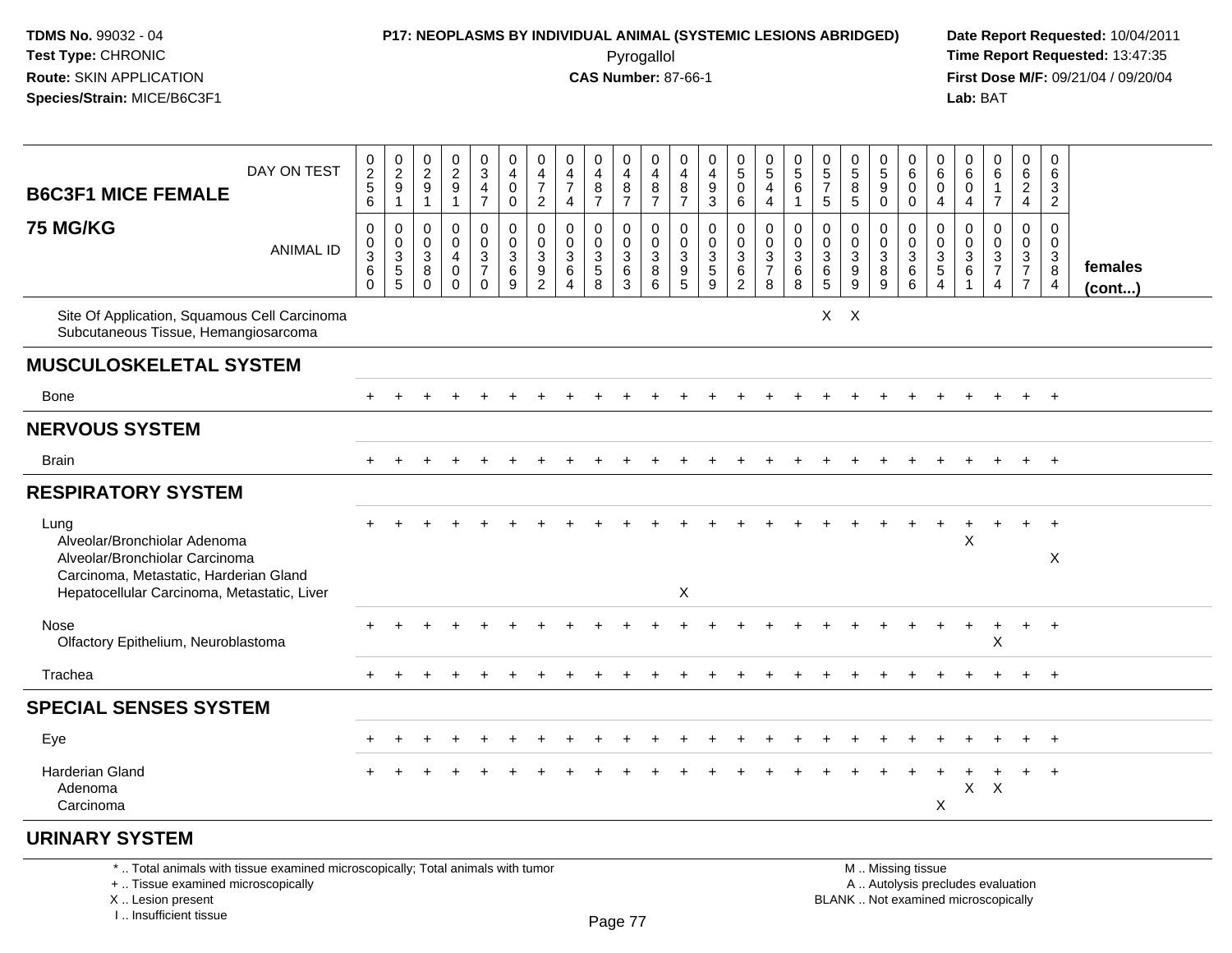### **P17: NEOPLASMS BY INDIVIDUAL ANIMAL (SYSTEMIC LESIONS ABRIDGED) Date Report Requested:** 10/04/2011

 Pyrogallol **Time Report Requested:** 13:47:35 **First Dose M/F:** 09/21/04 / 09/20/04<br>Lab: BAT **Lab:** BAT

| <b>B6C3F1 MICE FEMALE</b>                                   | DAY ON TEST      | $\frac{0}{2}$<br>5<br>6             | $\frac{0}{2}$<br>9                      | $\frac{0}{2}$<br>$\boldsymbol{9}$                                    | $\frac{0}{2}$<br>9                    | 0<br>$\ensuremath{\mathsf{3}}$<br>$\overline{4}$<br>$\overline{ }$ | 0<br>$\overline{\mathbf{4}}$<br>$\pmb{0}$<br>$\mathbf 0$ | $\mathsf{o}$<br>$\overline{\mathbf{4}}$<br>$\rightarrow$<br>$\overline{c}$ | 0<br>$\overline{4}$<br>$\overline{ }$                                  | 0<br>$\overline{\mathbf{4}}$<br>8<br>$\overline{ }$ | 0<br>4<br>8<br>$\rightarrow$ | $\frac{0}{4}$<br>8<br>$\overline{ }$ | U<br>$\overline{4}$<br>8<br>$\overline{ }$                             | 0<br>$\overline{4}$<br>$\boldsymbol{9}$<br>$\mathbf{3}$               | $\frac{0}{5}$<br>0<br>6            | 0<br>5<br>4<br>$\overline{4}$                                             | $\frac{0}{5}$<br>6 | $\frac{0}{5}$<br>$\overline{ }$<br>5 | 0<br>$\sqrt{5}$<br>8<br>$\sqrt{5}$             | 0<br>$\sqrt{5}$<br>$\boldsymbol{9}$<br>0      | 0<br>$\,6\,$<br>$\pmb{0}$<br>$\mathbf 0$       | 0<br>$\,6\,$<br>0<br>4   | $\begin{matrix} 0 \\ 6 \end{matrix}$<br>$\mathbf 0$<br>$\overline{4}$ | 0<br>$\,6\,$<br>$\rightarrow$      | $\mathbf 0$<br>$\,6\,$<br>$\boldsymbol{2}$<br>$\overline{\mathbf{4}}$ | $\mathbf 0$<br>$\,6\,$<br>3<br>$\overline{2}$         |                   |
|-------------------------------------------------------------|------------------|-------------------------------------|-----------------------------------------|----------------------------------------------------------------------|---------------------------------------|--------------------------------------------------------------------|----------------------------------------------------------|----------------------------------------------------------------------------|------------------------------------------------------------------------|-----------------------------------------------------|------------------------------|--------------------------------------|------------------------------------------------------------------------|-----------------------------------------------------------------------|------------------------------------|---------------------------------------------------------------------------|--------------------|--------------------------------------|------------------------------------------------|-----------------------------------------------|------------------------------------------------|--------------------------|-----------------------------------------------------------------------|------------------------------------|-----------------------------------------------------------------------|-------------------------------------------------------|-------------------|
| <b>75 MG/KG</b>                                             | <b>ANIMAL ID</b> | 0<br>$\pmb{0}$<br>3<br>$\,6\,$<br>0 | $_0^0$<br>$\sqrt{3}$<br>$\sqrt{5}$<br>5 | 0<br>$\mathbf 0$<br>$\ensuremath{\mathsf{3}}$<br>$\bf 8$<br>$\Omega$ | 0<br>$\pmb{0}$<br>4<br>$\pmb{0}$<br>0 | 0<br>$\pmb{0}$<br>3<br>$\overline{z}$<br>$\Omega$                  | $_0^0$<br>3<br>6<br>9                                    | $\mathsf 0$<br>$\mathbf{3}$<br>9<br>$\overline{2}$                         | 0<br>$\pmb{0}$<br>$\ensuremath{\mathsf{3}}$<br>$\,6$<br>$\overline{4}$ | $\mathbf{0}$<br>$\mathsf 0$<br>3<br>5<br>8          | $\mathbf 0$<br>3<br>6<br>3   | $^0_0$<br>3<br>8<br>6                | υ<br>$\mathbf 0$<br>$\ensuremath{\mathsf{3}}$<br>$\boldsymbol{9}$<br>5 | 0<br>$\mathbf 0$<br>$\ensuremath{\mathsf{3}}$<br>$\,$ 5 $\,$<br>$9\,$ | 0<br>0<br>3<br>6<br>$\overline{2}$ | 0<br>$\boldsymbol{0}$<br>$\ensuremath{\mathsf{3}}$<br>$\overline{7}$<br>8 | 0<br>3<br>6<br>8   | $\pmb{0}$<br>3<br>6<br>5             | 0<br>$\mathbf 0$<br>3<br>9<br>$\boldsymbol{9}$ | 0<br>0<br>$\ensuremath{\mathsf{3}}$<br>8<br>9 | 0<br>$\boldsymbol{0}$<br>3<br>$\,6\,$<br>$\,6$ | $\pmb{0}$<br>3<br>5<br>4 | 0<br>$\boldsymbol{0}$<br>$\sqrt{3}$<br>$\,6$                          | 0<br>0<br>3<br>$\overline{ }$<br>4 | $\mathbf 0$<br>$\pmb{0}$<br>$\frac{3}{7}$<br>$\overline{7}$           | 0<br>$\pmb{0}$<br>$\mathbf{3}$<br>8<br>$\overline{4}$ | females<br>(cont) |
| Kidney                                                      |                  |                                     |                                         |                                                                      |                                       |                                                                    |                                                          |                                                                            |                                                                        |                                                     |                              |                                      |                                                                        |                                                                       |                                    |                                                                           |                    |                                      |                                                |                                               |                                                |                          |                                                                       |                                    | $+$                                                                   | $+$                                                   |                   |
| <b>Urinary Bladder</b>                                      |                  | $+$                                 |                                         |                                                                      |                                       |                                                                    |                                                          |                                                                            |                                                                        |                                                     |                              |                                      |                                                                        |                                                                       |                                    |                                                                           |                    |                                      |                                                |                                               |                                                |                          | $+$                                                                   | $\pm$                              | $+$ $+$                                                               |                                                       |                   |
| <b>SYSTEMIC LESIONS</b>                                     |                  |                                     |                                         |                                                                      |                                       |                                                                    |                                                          |                                                                            |                                                                        |                                                     |                              |                                      |                                                                        |                                                                       |                                    |                                                                           |                    |                                      |                                                |                                               |                                                |                          |                                                                       |                                    |                                                                       |                                                       |                   |
| Multiple Organ<br>Histiocytic Sarcoma<br>Lymphoma Malignant |                  |                                     |                                         |                                                                      |                                       |                                                                    |                                                          |                                                                            |                                                                        |                                                     |                              |                                      |                                                                        |                                                                       |                                    |                                                                           |                    |                                      |                                                |                                               |                                                |                          |                                                                       |                                    | $+$<br>∧<br>∧                                                         | $+$                                                   |                   |

\* .. Total animals with tissue examined microscopically; Total animals with tumor

X .. Lesion present

<sup>+ ..</sup> Tissue examined microscopically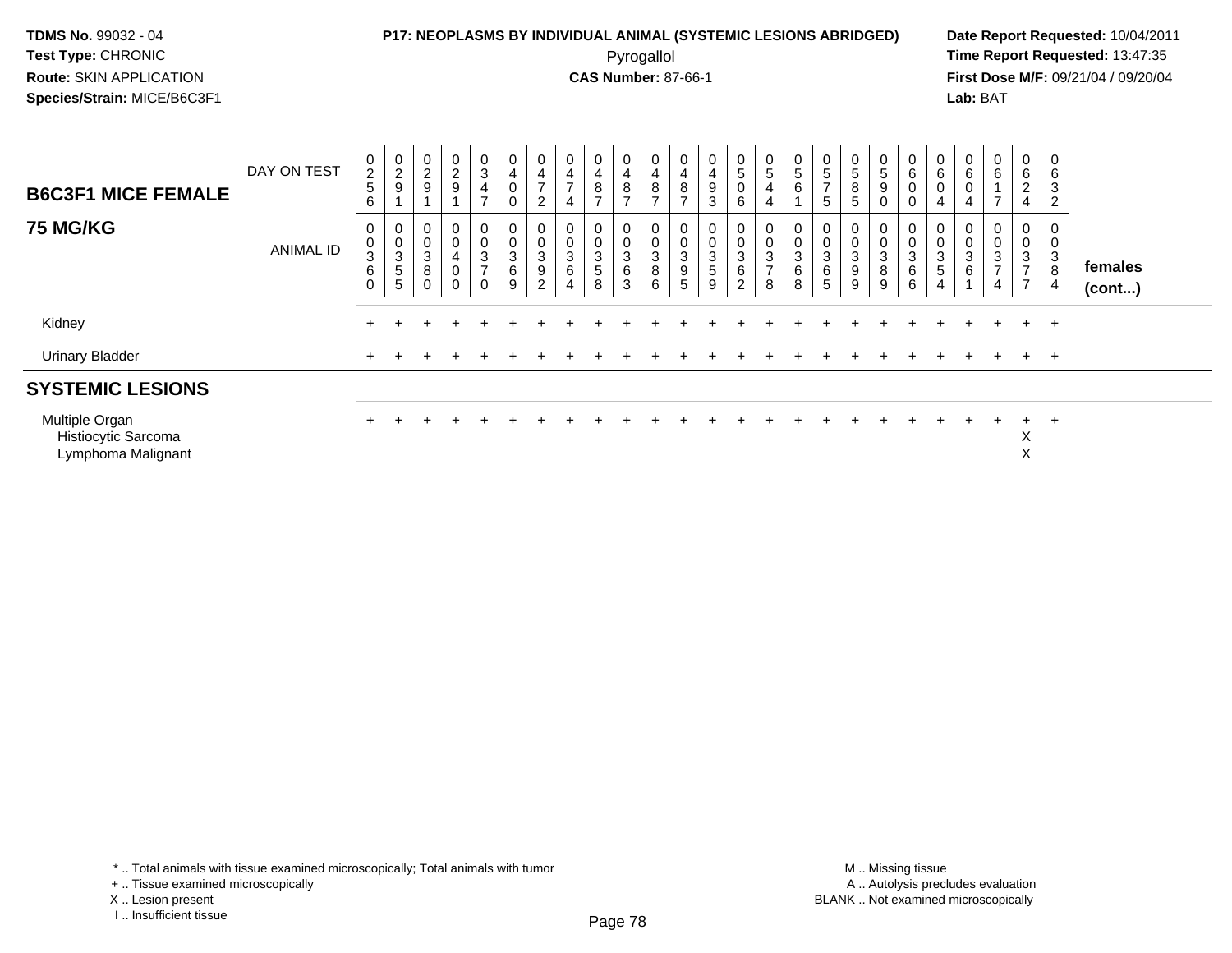#### **P17: NEOPLASMS BY INDIVIDUAL ANIMAL (SYSTEMIC LESIONS ABRIDGED) Date Report Requested:** 10/04/2011 Pyrogallol **Time Report Requested:** 13:47:35

**First Dose M/F:** 09/21/04 / 09/20/04<br>Lab: BAT **Lab:** BAT

| <b>B6C3F1 MICE FEMALE</b><br><b>75 MG/KG</b>                                                       | DAY ON TEST<br><b>ANIMAL ID</b> | $\begin{array}{c} 0 \\ 6 \end{array}$<br>$\overline{\mathbf{4}}$<br>$\mathbf{3}$<br>$\pmb{0}$<br>$\frac{0}{3}$<br>$\overline{9}$ | $\begin{array}{c} 0 \\ 6 \end{array}$<br>4<br>$\sqrt{5}$<br>$\mathbf 0$<br>$\mathbf 0$<br>3<br>$\, 8$<br>$\overline{7}$ | $\begin{array}{c} 0 \\ 6 \end{array}$<br>$\overline{\mathbf{4}}$<br>$6\phantom{1}$<br>$\mathbf 0$<br>$\mathbf 0$<br>$\begin{array}{c} 3 \\ 5 \\ 6 \end{array}$ | $_{6}^{\rm 0}$<br>4<br>6<br>$\mathbf 0$<br>$\mathsf{O}$<br>3<br>9<br>$\overline{A}$ | $066$<br>3<br>0<br>$\pmb{0}$<br>$\ensuremath{\mathsf{3}}$<br>$rac{6}{7}$ | $\begin{array}{c} 0 \\ 6 \end{array}$<br>$\,6\,$<br>$\boldsymbol{9}$<br>$\pmb{0}$<br>$\pmb{0}$<br>$\frac{3}{5}$ | $\begin{array}{c} 0 \\ 6 \end{array}$<br>$\overline{7}$<br>$\overline{4}$<br>$\pmb{0}$<br>$\pmb{0}$<br>$\frac{3}{7}$<br>$\overline{2}$ | $\begin{array}{c} 0 \\ 6 \end{array}$<br>$\bf 8$<br>$\overline{2}$<br>$\mathbf 0$<br>$\mathbf 0$<br>$\sqrt{3}$<br>$\frac{5}{7}$ | $\frac{0}{7}$<br>$\overline{c}$<br>9<br>$\mathbf 0$<br>$\mathbf 0$<br>$\frac{3}{5}$<br>$\mathbf{1}$ | $\frac{0}{7}$<br>$\boldsymbol{2}$<br>9<br>$\mathbf 0$<br>$\mathbf 0$<br>$\ensuremath{\mathsf{3}}$<br>$\overline{7}$<br>3 | $\frac{0}{7}$<br>$\overline{c}$<br>9<br>0<br>$\pmb{0}$<br>$\ensuremath{\mathsf{3}}$<br>$\overline{7}$<br>5 | $\frac{0}{7}$<br>$\overline{c}$<br>9<br>$\mathbf 0$<br>$\mathbf 0$<br>3<br>$\bf 8$ | $\frac{0}{7}$<br>$\overline{c}$<br>9<br>$\pmb{0}$<br>$\pmb{0}$<br>$\ensuremath{\mathsf{3}}$<br>$\frac{8}{2}$ | $\frac{0}{7}$<br>$\overline{2}$<br>9<br>0<br>$\mathbf 0$<br>3<br>8<br>5 | $\frac{0}{7}$<br>$\boldsymbol{2}$<br>9<br>$\pmb{0}$<br>$\frac{0}{3}$<br>$\bf 8$<br>8 | $\frac{0}{7}$<br>$\sqrt{2}$<br>9<br>$\mathbf 0$<br>$\mathbf 0$<br>$\mathsf 3$<br>9<br>$\Omega$ | $\frac{0}{7}$<br>$\sqrt{2}$<br>9<br>$\mathbf 0$<br>$\mathbf 0$<br>$\sqrt{3}$<br>$9\,$<br>6 | $\frac{0}{7}$<br>$\overline{c}$<br>$9\,$<br>0<br>$\mathbf 0$<br>3<br>$\boldsymbol{9}$<br>8 | $\frac{0}{7}$<br>$\mathbf{3}$<br>$\mathbf 0$<br>0<br>$\pmb{0}$<br>$\frac{3}{5}$ | $\frac{0}{7}$<br>3<br>$\mathbf 0$<br>$\mathbf 0$<br>$\mathbf 0$<br>3<br>$\overline{7}$ | $\frac{0}{7}$<br>$\ensuremath{\mathsf{3}}$<br>$\overline{0}$<br>0<br>$\pmb{0}$<br>$\frac{3}{7}$<br>6 | $\begin{array}{c} 0 \\ 7 \end{array}$<br>$\ensuremath{\mathsf{3}}$<br>$\mathsf{O}\xspace$<br>$\mathsf{O}\xspace$<br>$\mathbf 0$<br>$\begin{array}{c} 3 \\ 8 \\ 3 \end{array}$ | $\frac{0}{7}$<br>$_{\rm 0}^3$<br>$\mathbf 0$<br>$\mathsf{O}\xspace$<br>$_9^3$<br>$\overline{1}$ | $\begin{smallmatrix}0\\7\end{smallmatrix}$<br>$\mathbf 3$<br>$\mathbf 0$<br>$\mathbf 0$<br>$\mathbf 0$<br>$\mathbf{3}$<br>$\frac{9}{3}$ | $\pmb{0}$<br>$\overline{7}$<br>3<br>$\mathbf 0$<br>$\Omega$<br>$\mathbf 0$<br>3<br>9<br>$\overline{7}$ | * TOTALS                                              |
|----------------------------------------------------------------------------------------------------|---------------------------------|----------------------------------------------------------------------------------------------------------------------------------|-------------------------------------------------------------------------------------------------------------------------|----------------------------------------------------------------------------------------------------------------------------------------------------------------|-------------------------------------------------------------------------------------|--------------------------------------------------------------------------|-----------------------------------------------------------------------------------------------------------------|----------------------------------------------------------------------------------------------------------------------------------------|---------------------------------------------------------------------------------------------------------------------------------|-----------------------------------------------------------------------------------------------------|--------------------------------------------------------------------------------------------------------------------------|------------------------------------------------------------------------------------------------------------|------------------------------------------------------------------------------------|--------------------------------------------------------------------------------------------------------------|-------------------------------------------------------------------------|--------------------------------------------------------------------------------------|------------------------------------------------------------------------------------------------|--------------------------------------------------------------------------------------------|--------------------------------------------------------------------------------------------|---------------------------------------------------------------------------------|----------------------------------------------------------------------------------------|------------------------------------------------------------------------------------------------------|-------------------------------------------------------------------------------------------------------------------------------------------------------------------------------|-------------------------------------------------------------------------------------------------|-----------------------------------------------------------------------------------------------------------------------------------------|--------------------------------------------------------------------------------------------------------|-------------------------------------------------------|
| <b>ALIMENTARY SYSTEM</b>                                                                           |                                 |                                                                                                                                  |                                                                                                                         |                                                                                                                                                                |                                                                                     |                                                                          |                                                                                                                 |                                                                                                                                        |                                                                                                                                 |                                                                                                     |                                                                                                                          |                                                                                                            |                                                                                    |                                                                                                              |                                                                         |                                                                                      |                                                                                                |                                                                                            |                                                                                            |                                                                                 |                                                                                        |                                                                                                      |                                                                                                                                                                               |                                                                                                 |                                                                                                                                         |                                                                                                        |                                                       |
| Esophagus                                                                                          |                                 |                                                                                                                                  |                                                                                                                         |                                                                                                                                                                |                                                                                     |                                                                          |                                                                                                                 |                                                                                                                                        |                                                                                                                                 |                                                                                                     |                                                                                                                          |                                                                                                            |                                                                                    |                                                                                                              |                                                                         |                                                                                      |                                                                                                |                                                                                            |                                                                                            |                                                                                 |                                                                                        |                                                                                                      |                                                                                                                                                                               |                                                                                                 |                                                                                                                                         |                                                                                                        | 50                                                    |
| Gallbladder                                                                                        |                                 |                                                                                                                                  |                                                                                                                         |                                                                                                                                                                |                                                                                     |                                                                          |                                                                                                                 |                                                                                                                                        |                                                                                                                                 |                                                                                                     |                                                                                                                          |                                                                                                            |                                                                                    |                                                                                                              |                                                                         |                                                                                      |                                                                                                |                                                                                            |                                                                                            |                                                                                 |                                                                                        |                                                                                                      |                                                                                                                                                                               |                                                                                                 |                                                                                                                                         |                                                                                                        | 50                                                    |
| Intestine Large, Cecum<br>Leiomyoma                                                                |                                 |                                                                                                                                  |                                                                                                                         | X                                                                                                                                                              |                                                                                     |                                                                          |                                                                                                                 |                                                                                                                                        |                                                                                                                                 |                                                                                                     |                                                                                                                          |                                                                                                            |                                                                                    |                                                                                                              |                                                                         |                                                                                      |                                                                                                |                                                                                            |                                                                                            |                                                                                 |                                                                                        |                                                                                                      |                                                                                                                                                                               |                                                                                                 |                                                                                                                                         | $\div$                                                                                                 | 50<br>1                                               |
| Intestine Large, Colon                                                                             |                                 |                                                                                                                                  |                                                                                                                         |                                                                                                                                                                |                                                                                     |                                                                          |                                                                                                                 |                                                                                                                                        |                                                                                                                                 |                                                                                                     |                                                                                                                          |                                                                                                            |                                                                                    |                                                                                                              |                                                                         |                                                                                      |                                                                                                |                                                                                            |                                                                                            |                                                                                 |                                                                                        |                                                                                                      |                                                                                                                                                                               |                                                                                                 |                                                                                                                                         | $\div$                                                                                                 | 50                                                    |
| Intestine Large, Rectum                                                                            |                                 |                                                                                                                                  |                                                                                                                         |                                                                                                                                                                |                                                                                     |                                                                          |                                                                                                                 |                                                                                                                                        |                                                                                                                                 |                                                                                                     |                                                                                                                          |                                                                                                            |                                                                                    |                                                                                                              |                                                                         |                                                                                      |                                                                                                |                                                                                            |                                                                                            |                                                                                 |                                                                                        |                                                                                                      |                                                                                                                                                                               |                                                                                                 |                                                                                                                                         | $\ddot{}$                                                                                              | 50                                                    |
| Intestine Small, Duodenum                                                                          |                                 |                                                                                                                                  |                                                                                                                         |                                                                                                                                                                |                                                                                     |                                                                          |                                                                                                                 |                                                                                                                                        |                                                                                                                                 |                                                                                                     |                                                                                                                          |                                                                                                            |                                                                                    |                                                                                                              |                                                                         |                                                                                      |                                                                                                |                                                                                            |                                                                                            |                                                                                 |                                                                                        |                                                                                                      |                                                                                                                                                                               |                                                                                                 |                                                                                                                                         |                                                                                                        | 50                                                    |
| Intestine Small, Ileum<br>Hemangiosarcoma                                                          |                                 |                                                                                                                                  |                                                                                                                         |                                                                                                                                                                |                                                                                     |                                                                          |                                                                                                                 |                                                                                                                                        |                                                                                                                                 |                                                                                                     |                                                                                                                          |                                                                                                            |                                                                                    |                                                                                                              |                                                                         |                                                                                      |                                                                                                |                                                                                            |                                                                                            |                                                                                 | $\mathsf X$                                                                            |                                                                                                      |                                                                                                                                                                               |                                                                                                 |                                                                                                                                         |                                                                                                        | 50<br>1                                               |
| Intestine Small, Jejunum                                                                           |                                 |                                                                                                                                  |                                                                                                                         |                                                                                                                                                                |                                                                                     |                                                                          |                                                                                                                 |                                                                                                                                        |                                                                                                                                 |                                                                                                     |                                                                                                                          |                                                                                                            |                                                                                    |                                                                                                              |                                                                         |                                                                                      |                                                                                                |                                                                                            |                                                                                            |                                                                                 |                                                                                        |                                                                                                      |                                                                                                                                                                               |                                                                                                 |                                                                                                                                         | $+$                                                                                                    | 50                                                    |
| Liver<br>Hemangiosarcoma<br>Hepatocellular Adenoma                                                 |                                 |                                                                                                                                  | $\mathsf{X}$                                                                                                            |                                                                                                                                                                | X                                                                                   |                                                                          | $\boldsymbol{\mathsf{X}}$                                                                                       |                                                                                                                                        |                                                                                                                                 |                                                                                                     | $\times$                                                                                                                 |                                                                                                            |                                                                                    |                                                                                                              |                                                                         | X                                                                                    |                                                                                                |                                                                                            | X                                                                                          |                                                                                 | $\div$                                                                                 | X                                                                                                    |                                                                                                                                                                               |                                                                                                 |                                                                                                                                         | $\ddot{}$                                                                                              | 50<br>1                                               |
| Hepatocellular Adenoma, Multiple<br>Hepatocellular Carcinoma<br>Hepatocellular Carcinoma, Multiple |                                 |                                                                                                                                  |                                                                                                                         | Х<br>$\mathsf{X}$                                                                                                                                              | $X$ $X$                                                                             |                                                                          |                                                                                                                 |                                                                                                                                        | $\sf X$                                                                                                                         |                                                                                                     |                                                                                                                          |                                                                                                            |                                                                                    |                                                                                                              |                                                                         |                                                                                      | X                                                                                              | $\mathsf X$                                                                                |                                                                                            | X<br>$\times$                                                                   |                                                                                        |                                                                                                      |                                                                                                                                                                               | $X$ $X$                                                                                         |                                                                                                                                         | X                                                                                                      | 8<br>$\overline{7}$<br>$\overline{7}$<br>$\mathbf{1}$ |
| Mesentery                                                                                          |                                 | $\pm$                                                                                                                            | $\ddot{}$                                                                                                               | ٠                                                                                                                                                              |                                                                                     |                                                                          |                                                                                                                 | $+$                                                                                                                                    | $\overline{+}$                                                                                                                  |                                                                                                     | $\ddot{}$                                                                                                                |                                                                                                            |                                                                                    | $\ddot{}$                                                                                                    |                                                                         | $\ddot{}$                                                                            | $+$                                                                                            |                                                                                            |                                                                                            | $\ddot{}$                                                                       |                                                                                        |                                                                                                      | $\ddot{}$                                                                                                                                                                     | $+$                                                                                             |                                                                                                                                         | $\ddot{}$                                                                                              | 19                                                    |
| Pancreas                                                                                           |                                 |                                                                                                                                  |                                                                                                                         |                                                                                                                                                                |                                                                                     |                                                                          |                                                                                                                 |                                                                                                                                        |                                                                                                                                 |                                                                                                     |                                                                                                                          |                                                                                                            |                                                                                    |                                                                                                              |                                                                         |                                                                                      |                                                                                                |                                                                                            |                                                                                            |                                                                                 |                                                                                        |                                                                                                      |                                                                                                                                                                               |                                                                                                 |                                                                                                                                         |                                                                                                        | 50                                                    |
| Salivary Glands                                                                                    |                                 |                                                                                                                                  |                                                                                                                         |                                                                                                                                                                |                                                                                     |                                                                          |                                                                                                                 |                                                                                                                                        |                                                                                                                                 |                                                                                                     |                                                                                                                          |                                                                                                            |                                                                                    |                                                                                                              |                                                                         |                                                                                      |                                                                                                |                                                                                            |                                                                                            |                                                                                 |                                                                                        |                                                                                                      |                                                                                                                                                                               |                                                                                                 |                                                                                                                                         |                                                                                                        | 50                                                    |

\* .. Total animals with tissue examined microscopically; Total animals with tumor

+ .. Tissue examined microscopically

X .. Lesion present

I .. Insufficient tissue

M .. Missing tissue

y the contract of the contract of the contract of the contract of the contract of  $\mathsf A$  . Autolysis precludes evaluation

Lesion present BLANK .. Not examined microscopically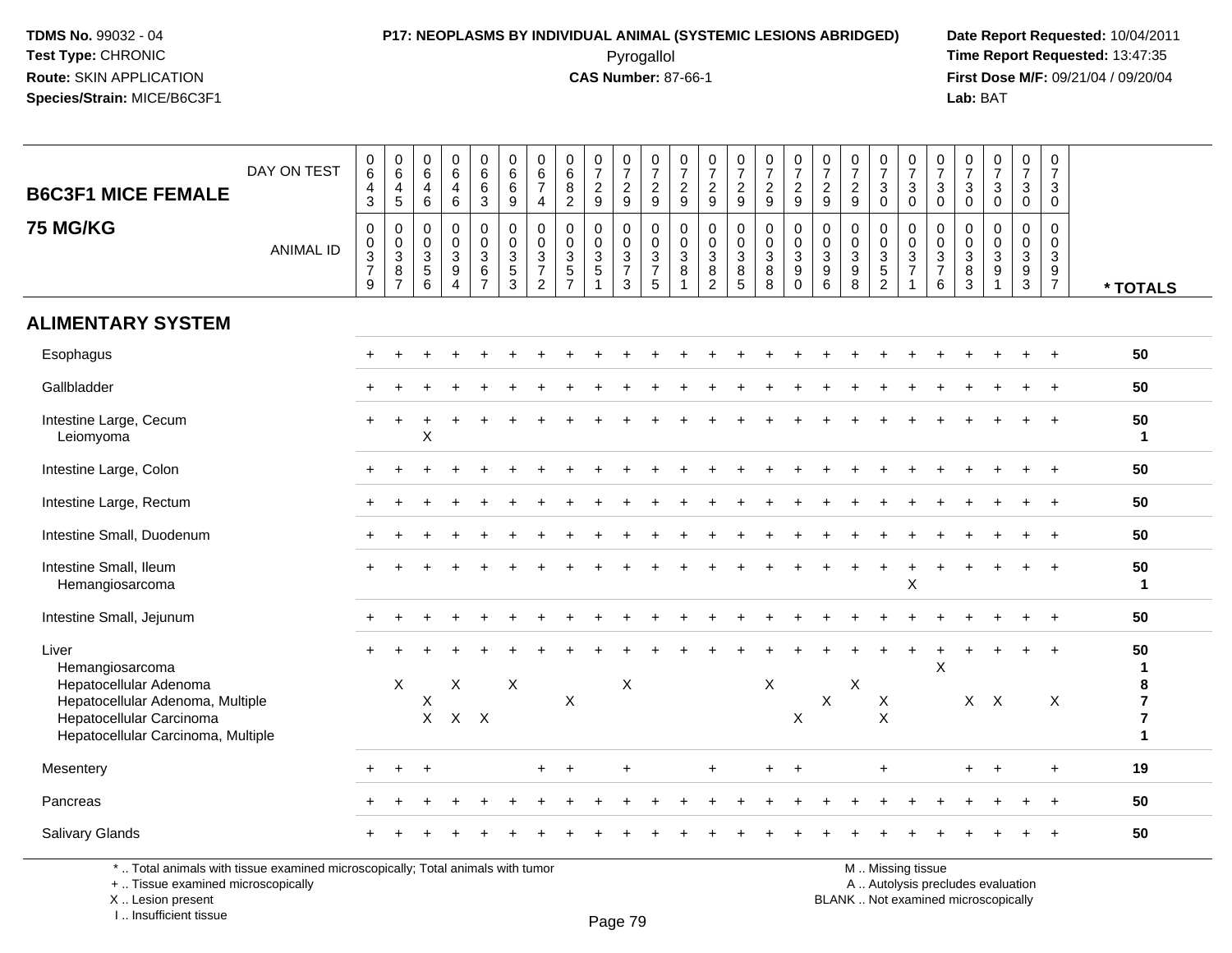I .. Insufficient tissue

#### **P17: NEOPLASMS BY INDIVIDUAL ANIMAL (SYSTEMIC LESIONS ABRIDGED) Date Report Requested:** 10/04/2011 Pyrogallol **Time Report Requested:** 13:47:35

**First Dose M/F:** 09/21/04 / 09/20/04<br>Lab: BAT **Lab:** BAT

| <b>B6C3F1 MICE FEMALE</b>                                                                                                                  | DAY ON TEST      | $\,0\,$<br>$\,6$<br>4<br>$\mathbf{3}$                          | $\boldsymbol{0}$<br>$\,6\,$<br>$\overline{4}$<br>$\,$ 5 $\,$ | 0<br>6<br>$\overline{4}$<br>6                     | 0<br>$6\phantom{.}6$<br>4<br>6            | $\begin{array}{c} 0 \\ 6 \end{array}$<br>$\,6\,$<br>3                      | $\pmb{0}$<br>6<br>6<br>9                                             | $\mathbf 0$<br>6<br>$\overline{7}$<br>$\overline{4}$              | $\pmb{0}$<br>6<br>8<br>2                                     | $\begin{array}{c} 0 \\ 7 \end{array}$<br>$\sqrt{2}$<br>9                        | $\frac{0}{7}$<br>$\sqrt{2}$<br>9                                             | 0<br>$\overline{7}$<br>$\overline{a}$<br>9 | 0<br>$\overline{7}$<br>$\sqrt{2}$<br>9       | $\begin{array}{c} 0 \\ 7 \end{array}$<br>$\sqrt{2}$<br>9            | $\frac{0}{7}$<br>$\sqrt{2}$<br>9                                           | $\frac{0}{7}$<br>$\overline{c}$<br>9          | 0<br>$\overline{7}$<br>$\overline{c}$<br>9 | $\pmb{0}$<br>$\overline{7}$<br>$\overline{c}$<br>9 | $\begin{array}{c} 0 \\ 7 \end{array}$<br>$\sqrt{2}$<br>9                            | $\frac{0}{7}$<br>$\ensuremath{\mathsf{3}}$<br>$\mathbf 0$                     | $\frac{0}{7}$<br>$\sqrt{3}$<br>$\mathbf 0$                              | 0<br>$\overline{7}$<br>$\ensuremath{\mathsf{3}}$<br>$\mathbf 0$ | $\pmb{0}$<br>$\overline{7}$<br>$\sqrt{3}$<br>$\mathbf 0$     | $\begin{smallmatrix}0\\7\end{smallmatrix}$<br>$\sqrt{3}$<br>$\mathbf 0$  | $\frac{0}{7}$<br>3<br>$\mathbf 0$                         | $\pmb{0}$<br>$\overline{7}$<br>3<br>$\mathbf 0$                             |                      |
|--------------------------------------------------------------------------------------------------------------------------------------------|------------------|----------------------------------------------------------------|--------------------------------------------------------------|---------------------------------------------------|-------------------------------------------|----------------------------------------------------------------------------|----------------------------------------------------------------------|-------------------------------------------------------------------|--------------------------------------------------------------|---------------------------------------------------------------------------------|------------------------------------------------------------------------------|--------------------------------------------|----------------------------------------------|---------------------------------------------------------------------|----------------------------------------------------------------------------|-----------------------------------------------|--------------------------------------------|----------------------------------------------------|-------------------------------------------------------------------------------------|-------------------------------------------------------------------------------|-------------------------------------------------------------------------|-----------------------------------------------------------------|--------------------------------------------------------------|--------------------------------------------------------------------------|-----------------------------------------------------------|-----------------------------------------------------------------------------|----------------------|
| 75 MG/KG                                                                                                                                   | <b>ANIMAL ID</b> | $\mathbf 0$<br>$\pmb{0}$<br>$\overline{3}$<br>7<br>$\mathsf g$ | $\mathbf 0$<br>0<br>$\overline{3}$<br>8<br>$\overline{7}$    | $\Omega$<br>$\mathbf 0$<br>$\mathbf{3}$<br>5<br>6 | $\mathbf 0$<br>$\mathbf 0$<br>3<br>9<br>4 | $\mathbf 0$<br>0<br>$\ensuremath{\mathsf{3}}$<br>$\,6\,$<br>$\overline{7}$ | $\mathbf 0$<br>0<br>$\ensuremath{\mathsf{3}}$<br>5<br>$\overline{3}$ | $\mathbf{0}$<br>$\Omega$<br>3<br>$\overline{7}$<br>$\overline{2}$ | $\Omega$<br>$\mathbf 0$<br>3<br>$\sqrt{5}$<br>$\overline{7}$ | 0<br>$\mathbf 0$<br>$\ensuremath{\mathsf{3}}$<br>$\overline{5}$<br>$\mathbf{1}$ | $\mathbf 0$<br>$\mathbf 0$<br>$\sqrt{3}$<br>$\boldsymbol{7}$<br>$\mathbf{3}$ | $\Omega$<br>0<br>3<br>$\overline{7}$<br>5  | $\Omega$<br>$\mathbf 0$<br>$\mathbf{3}$<br>8 | $\mathbf 0$<br>$\mathbf 0$<br>$\overline{3}$<br>8<br>$\overline{2}$ | $\mathbf 0$<br>0<br>$\ensuremath{\mathsf{3}}$<br>$\bf 8$<br>$\overline{5}$ | 0<br>0<br>$\ensuremath{\mathsf{3}}$<br>8<br>8 | 0<br>$\mathbf 0$<br>3<br>9<br>$\bar{0}$    | $\Omega$<br>$\Omega$<br>3<br>9<br>$6\phantom{1}$   | $\mathbf{0}$<br>$\mathbf 0$<br>$\ensuremath{\mathsf{3}}$<br>$9\,$<br>$\overline{8}$ | 0<br>$\mathbf 0$<br>$\ensuremath{\mathsf{3}}$<br>$\sqrt{5}$<br>$\overline{2}$ | $\Omega$<br>$\mathbf 0$<br>$\sqrt{3}$<br>$\overline{7}$<br>$\mathbf{1}$ | $\Omega$<br>$\Omega$<br>$\ensuremath{\mathsf{3}}$<br>7<br>6     | $\Omega$<br>$\mathbf 0$<br>$\sqrt{3}$<br>8<br>$\overline{3}$ | $\Omega$<br>$\mathbf 0$<br>$\overline{3}$<br>9                           | $\mathbf 0$<br>$\mathbf 0$<br>$\sqrt{3}$<br>$\frac{9}{3}$ | $\Omega$<br>$\mathbf 0$<br>$\ensuremath{\mathsf{3}}$<br>9<br>$\overline{7}$ | * TOTALS             |
| Stomach, Forestomach<br>Squamous Cell Papilloma                                                                                            |                  | $\ddot{}$                                                      |                                                              |                                                   |                                           |                                                                            |                                                                      | $\pm$                                                             | $\ddot{}$<br>X                                               |                                                                                 |                                                                              |                                            |                                              |                                                                     |                                                                            |                                               |                                            |                                                    |                                                                                     |                                                                               |                                                                         |                                                                 |                                                              |                                                                          | $\ddot{}$                                                 | $+$                                                                         | 50<br>$\mathbf{1}$   |
| Stomach, Glandular                                                                                                                         |                  |                                                                |                                                              |                                                   |                                           |                                                                            |                                                                      |                                                                   |                                                              |                                                                                 |                                                                              |                                            |                                              |                                                                     |                                                                            |                                               |                                            |                                                    |                                                                                     |                                                                               |                                                                         |                                                                 |                                                              |                                                                          | $\ddot{}$                                                 | $+$                                                                         | 50                   |
| <b>CARDIOVASCULAR SYSTEM</b>                                                                                                               |                  |                                                                |                                                              |                                                   |                                           |                                                                            |                                                                      |                                                                   |                                                              |                                                                                 |                                                                              |                                            |                                              |                                                                     |                                                                            |                                               |                                            |                                                    |                                                                                     |                                                                               |                                                                         |                                                                 |                                                              |                                                                          |                                                           |                                                                             |                      |
| <b>Blood Vessel</b>                                                                                                                        |                  |                                                                |                                                              |                                                   |                                           |                                                                            |                                                                      |                                                                   |                                                              |                                                                                 |                                                                              |                                            |                                              |                                                                     |                                                                            |                                               |                                            |                                                    |                                                                                     |                                                                               |                                                                         |                                                                 |                                                              |                                                                          |                                                           | $\overline{+}$                                                              | 50                   |
| Heart                                                                                                                                      |                  |                                                                |                                                              |                                                   |                                           |                                                                            |                                                                      |                                                                   |                                                              |                                                                                 |                                                                              |                                            |                                              |                                                                     |                                                                            |                                               |                                            |                                                    |                                                                                     |                                                                               |                                                                         |                                                                 |                                                              |                                                                          |                                                           |                                                                             | 50                   |
| <b>ENDOCRINE SYSTEM</b>                                                                                                                    |                  |                                                                |                                                              |                                                   |                                           |                                                                            |                                                                      |                                                                   |                                                              |                                                                                 |                                                                              |                                            |                                              |                                                                     |                                                                            |                                               |                                            |                                                    |                                                                                     |                                                                               |                                                                         |                                                                 |                                                              |                                                                          |                                                           |                                                                             |                      |
| <b>Adrenal Cortex</b>                                                                                                                      |                  |                                                                |                                                              |                                                   |                                           |                                                                            |                                                                      |                                                                   |                                                              |                                                                                 |                                                                              |                                            |                                              |                                                                     |                                                                            |                                               |                                            |                                                    |                                                                                     |                                                                               |                                                                         |                                                                 |                                                              |                                                                          |                                                           |                                                                             | 50                   |
| Adrenal Medulla                                                                                                                            |                  |                                                                |                                                              |                                                   |                                           |                                                                            |                                                                      |                                                                   |                                                              |                                                                                 |                                                                              |                                            |                                              |                                                                     |                                                                            |                                               |                                            |                                                    |                                                                                     |                                                                               |                                                                         |                                                                 |                                                              |                                                                          |                                                           |                                                                             | 50                   |
| Islets, Pancreatic                                                                                                                         |                  | $\ddot{}$                                                      |                                                              |                                                   |                                           |                                                                            |                                                                      |                                                                   |                                                              |                                                                                 |                                                                              |                                            |                                              |                                                                     |                                                                            |                                               |                                            |                                                    |                                                                                     |                                                                               |                                                                         |                                                                 |                                                              |                                                                          | $\ddot{}$                                                 | $\ddot{}$                                                                   | 50                   |
| Parathyroid Gland                                                                                                                          |                  | $\ddot{}$                                                      |                                                              |                                                   | м                                         |                                                                            |                                                                      |                                                                   |                                                              |                                                                                 |                                                                              |                                            |                                              |                                                                     |                                                                            |                                               |                                            |                                                    |                                                                                     |                                                                               |                                                                         |                                                                 |                                                              |                                                                          |                                                           | $\overline{+}$                                                              | 38                   |
| <b>Pituitary Gland</b><br>Pars Distalis, Adenoma                                                                                           |                  | $\ddot{}$                                                      |                                                              |                                                   |                                           |                                                                            | ÷                                                                    | ÷                                                                 | $\times$                                                     | ÷                                                                               | $\ddot{}$                                                                    | +<br>X                                     |                                              |                                                                     |                                                                            |                                               |                                            |                                                    |                                                                                     |                                                                               |                                                                         |                                                                 |                                                              |                                                                          | +                                                         | $+$                                                                         | 50<br>$\overline{2}$ |
| <b>Thyroid Gland</b>                                                                                                                       |                  |                                                                |                                                              |                                                   |                                           |                                                                            |                                                                      |                                                                   |                                                              |                                                                                 |                                                                              |                                            |                                              |                                                                     |                                                                            |                                               |                                            |                                                    |                                                                                     |                                                                               |                                                                         |                                                                 |                                                              |                                                                          |                                                           | $\ddot{}$                                                                   | 50                   |
| <b>GENERAL BODY SYSTEM</b>                                                                                                                 |                  |                                                                |                                                              |                                                   |                                           |                                                                            |                                                                      |                                                                   |                                                              |                                                                                 |                                                                              |                                            |                                              |                                                                     |                                                                            |                                               |                                            |                                                    |                                                                                     |                                                                               |                                                                         |                                                                 |                                                              |                                                                          |                                                           |                                                                             |                      |
| <b>NONE</b>                                                                                                                                |                  |                                                                |                                                              |                                                   |                                           |                                                                            |                                                                      |                                                                   |                                                              |                                                                                 |                                                                              |                                            |                                              |                                                                     |                                                                            |                                               |                                            |                                                    |                                                                                     |                                                                               |                                                                         |                                                                 |                                                              |                                                                          |                                                           |                                                                             |                      |
| <b>GENITAL SYSTEM</b>                                                                                                                      |                  |                                                                |                                                              |                                                   |                                           |                                                                            |                                                                      |                                                                   |                                                              |                                                                                 |                                                                              |                                            |                                              |                                                                     |                                                                            |                                               |                                            |                                                    |                                                                                     |                                                                               |                                                                         |                                                                 |                                                              |                                                                          |                                                           |                                                                             |                      |
| <b>Clitoral Gland</b>                                                                                                                      |                  |                                                                |                                                              |                                                   |                                           |                                                                            |                                                                      |                                                                   |                                                              |                                                                                 |                                                                              |                                            |                                              |                                                                     |                                                                            |                                               |                                            |                                                    |                                                                                     | $\ddot{}$                                                                     |                                                                         |                                                                 |                                                              |                                                                          | $\ddot{}$                                                 | $+$                                                                         | 49                   |
| *  Total animals with tissue examined microscopically; Total animals with tumor<br>+  Tissue examined microscopically<br>X  Lesion present |                  |                                                                |                                                              |                                                   |                                           |                                                                            |                                                                      |                                                                   |                                                              |                                                                                 |                                                                              |                                            |                                              |                                                                     |                                                                            |                                               |                                            |                                                    | M  Missing tissue                                                                   |                                                                               |                                                                         |                                                                 |                                                              | A  Autolysis precludes evaluation<br>BLANK  Not examined microscopically |                                                           |                                                                             |                      |

Lesion present BLANK .. Not examined microscopically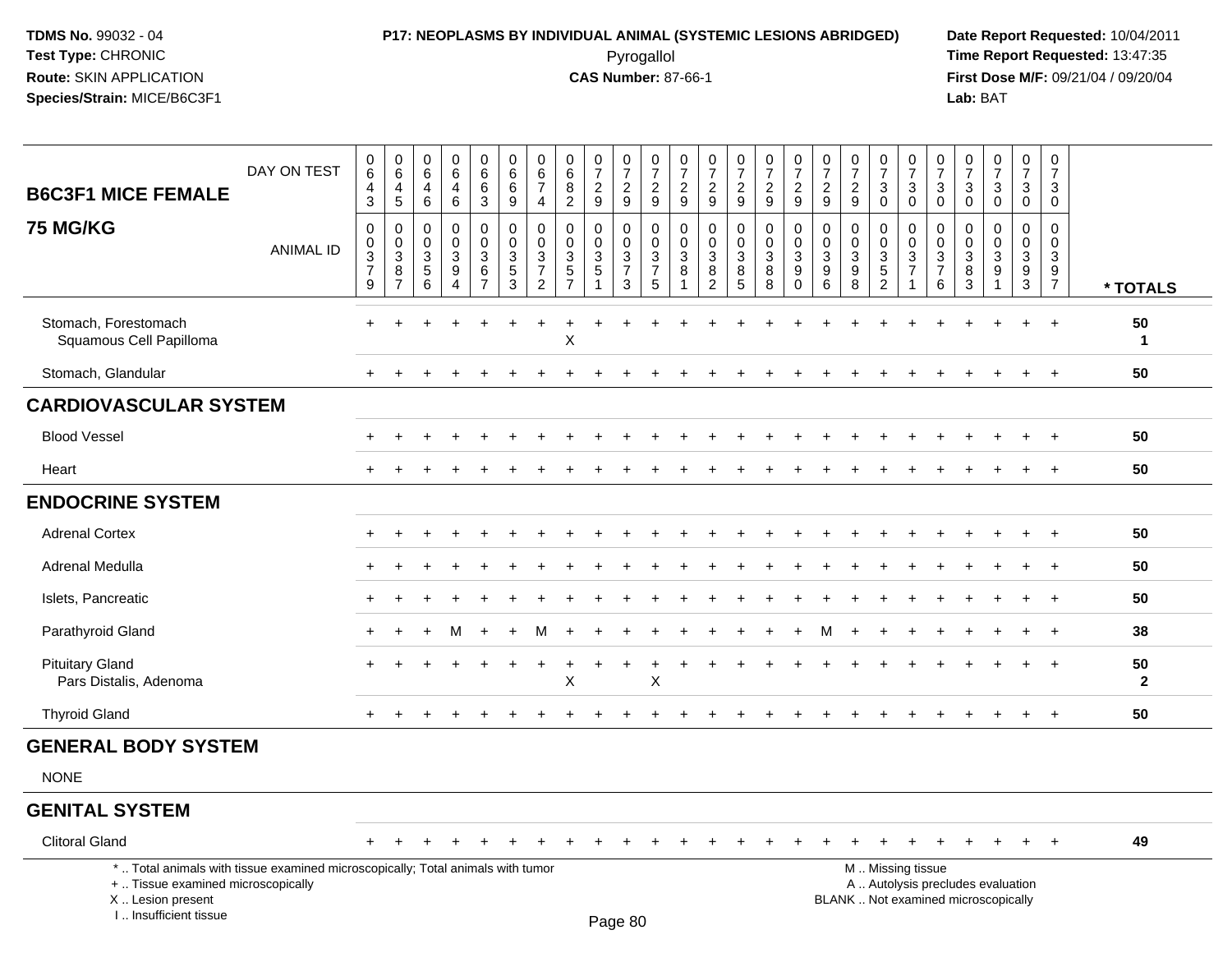I .. Insufficient tissue

#### **P17: NEOPLASMS BY INDIVIDUAL ANIMAL (SYSTEMIC LESIONS ABRIDGED) Date Report Requested:** 10/04/2011 Pyrogallol **Time Report Requested:** 13:47:35

**First Dose M/F:** 09/21/04 / 09/20/04<br>Lab: BAT **Lab:** BAT

| <b>B6C3F1 MICE FEMALE</b>                                                                                                                          | DAY ON TEST      | $\,0\,$<br>$\,6$<br>$\overline{4}$<br>$\mathbf{3}$                       | 0<br>6<br>4<br>5                             | 0<br>$\,6\,$<br>$\overline{4}$<br>6        | $\pmb{0}$<br>$6\phantom{a}$<br>$\overline{4}$<br>6                        | $\mathbf 0$<br>$6\phantom{1}$<br>6<br>3                         | $\pmb{0}$<br>$\,6\,$<br>6<br>9                                      | 0<br>$6\phantom{1}6$<br>$\overline{7}$<br>4               | $\pmb{0}$<br>$6\phantom{a}$<br>8<br>$\overline{c}$                           | $\frac{0}{7}$<br>$\overline{c}$<br>9              | $\frac{0}{7}$<br>$\overline{c}$<br>9                                 | $\begin{array}{c} 0 \\ 7 \end{array}$<br>$\boldsymbol{2}$<br>9       | 0<br>$\overline{7}$<br>$\overline{c}$<br>9           | $\frac{0}{7}$<br>$\boldsymbol{2}$<br>9                              | $\frac{0}{7}$<br>$\overline{c}$<br>9       | $\begin{array}{c} 0 \\ 7 \end{array}$<br>$\overline{c}$<br>9 | $\frac{0}{7}$<br>$\boldsymbol{2}$<br>9                     | $\begin{array}{c} 0 \\ 7 \end{array}$<br>$\boldsymbol{2}$<br>9 | $\begin{matrix} 0 \\ 7 \end{matrix}$<br>$\sqrt{2}$<br>9 | $\pmb{0}$<br>$\overline{7}$<br>3<br>$\mathbf 0$       | $\frac{0}{7}$<br>$\mathbf{3}$<br>$\mathbf 0$               | $\frac{0}{7}$<br>$\mathbf{3}$<br>$\mathbf 0$                                 | $\begin{array}{c} 0 \\ 7 \end{array}$<br>3<br>$\mathbf 0$ | $\begin{smallmatrix} 0\\7 \end{smallmatrix}$<br>$\mathbf{3}$<br>$\mathbf 0$ | $\frac{0}{7}$<br>3<br>$\mathbf 0$                                     | $\frac{0}{7}$<br>$\mathbf{3}$<br>$\mathbf 0$                                       |                                |
|----------------------------------------------------------------------------------------------------------------------------------------------------|------------------|--------------------------------------------------------------------------|----------------------------------------------|--------------------------------------------|---------------------------------------------------------------------------|-----------------------------------------------------------------|---------------------------------------------------------------------|-----------------------------------------------------------|------------------------------------------------------------------------------|---------------------------------------------------|----------------------------------------------------------------------|----------------------------------------------------------------------|------------------------------------------------------|---------------------------------------------------------------------|--------------------------------------------|--------------------------------------------------------------|------------------------------------------------------------|----------------------------------------------------------------|---------------------------------------------------------|-------------------------------------------------------|------------------------------------------------------------|------------------------------------------------------------------------------|-----------------------------------------------------------|-----------------------------------------------------------------------------|-----------------------------------------------------------------------|------------------------------------------------------------------------------------|--------------------------------|
| <b>75 MG/KG</b>                                                                                                                                    | <b>ANIMAL ID</b> | $\mathbf 0$<br>$\boldsymbol{0}$<br>$\overline{3}$<br>$\overline{7}$<br>9 | 0<br>0<br>$\mathbf 3$<br>8<br>$\overline{7}$ | 0<br>$\mathbf 0$<br>$\mathbf{3}$<br>5<br>6 | $\mathbf 0$<br>$\pmb{0}$<br>$\mathfrak{S}$<br>9<br>$\boldsymbol{\Lambda}$ | $\mathbf 0$<br>$\mathbf 0$<br>$\sqrt{3}$<br>6<br>$\overline{7}$ | $\mathbf 0$<br>$\mathbf 0$<br>$\mathfrak{Z}$<br>5<br>$\overline{3}$ | $\mathbf 0$<br>0<br>3<br>$\overline{7}$<br>$\overline{2}$ | $\mathbf 0$<br>$\pmb{0}$<br>$\ensuremath{\mathsf{3}}$<br>5<br>$\overline{7}$ | $\mathbf 0$<br>$\mathbf 0$<br>$\overline{3}$<br>5 | $\mathbf 0$<br>0<br>$\ensuremath{\mathsf{3}}$<br>$\overline{7}$<br>3 | $\mathbf 0$<br>$\boldsymbol{0}$<br>$\sqrt{3}$<br>$\overline{7}$<br>5 | $\mathbf 0$<br>$\mathbf 0$<br>$\mathbf{3}$<br>8<br>1 | $\mathbf 0$<br>$\mathbf 0$<br>$\mathfrak{Z}$<br>8<br>$\overline{2}$ | 0<br>$\pmb{0}$<br>$\mathfrak{Z}$<br>8<br>5 | $\mathbf 0$<br>$\mathbf 0$<br>$\overline{3}$<br>8<br>8       | $\mathbf 0$<br>$\pmb{0}$<br>$\sqrt{3}$<br>9<br>$\mathbf 0$ | $\mathbf 0$<br>$\mathbf 0$<br>$\mathbf{3}$<br>9<br>6           | $\mathbf 0$<br>$\mathbf 0$<br>$\sqrt{3}$<br>9<br>8      | 0<br>$\mathbf 0$<br>$\sqrt{3}$<br>5<br>$\overline{2}$ | 0<br>0<br>$\overline{3}$<br>$\overline{7}$<br>$\mathbf{1}$ | 0<br>$\mathsf{O}\xspace$<br>$\ensuremath{\mathsf{3}}$<br>$\overline{7}$<br>6 | $\mathbf 0$<br>$\mathbf 0$<br>$\sqrt{3}$<br>8<br>3        | $\mathbf 0$<br>$\Omega$<br>$\mathbf{3}$<br>9<br>1                           | $\mathbf 0$<br>$\mathbf 0$<br>3<br>$\boldsymbol{9}$<br>$\overline{3}$ | $\mathbf 0$<br>$\mathbf 0$<br>$\ensuremath{\mathsf{3}}$<br>$9\,$<br>$\overline{7}$ | * TOTALS                       |
| Ovary<br>Cystadenoma                                                                                                                               |                  | +                                                                        |                                              |                                            |                                                                           |                                                                 |                                                                     |                                                           |                                                                              |                                                   |                                                                      |                                                                      |                                                      |                                                                     |                                            |                                                              |                                                            |                                                                |                                                         |                                                       |                                                            |                                                                              |                                                           |                                                                             | $\div$                                                                | $\overline{1}$                                                                     | 50<br>$\mathbf 1$              |
| <b>Uterus</b><br>Polyp Stromal                                                                                                                     |                  |                                                                          |                                              |                                            |                                                                           |                                                                 |                                                                     |                                                           |                                                                              |                                                   |                                                                      |                                                                      |                                                      |                                                                     |                                            |                                                              |                                                            |                                                                |                                                         |                                                       |                                                            |                                                                              |                                                           |                                                                             |                                                                       |                                                                                    | 50<br>$\mathbf{1}$             |
| <b>HEMATOPOIETIC SYSTEM</b>                                                                                                                        |                  |                                                                          |                                              |                                            |                                                                           |                                                                 |                                                                     |                                                           |                                                                              |                                                   |                                                                      |                                                                      |                                                      |                                                                     |                                            |                                                              |                                                            |                                                                |                                                         |                                                       |                                                            |                                                                              |                                                           |                                                                             |                                                                       |                                                                                    |                                |
| <b>Bone Marrow</b>                                                                                                                                 |                  |                                                                          |                                              |                                            |                                                                           |                                                                 |                                                                     |                                                           |                                                                              |                                                   |                                                                      |                                                                      |                                                      |                                                                     |                                            |                                                              |                                                            |                                                                |                                                         |                                                       |                                                            |                                                                              |                                                           |                                                                             |                                                                       | $+$                                                                                | 50                             |
| Lymph Node<br>Mediastinal, Hemangiosarcoma, Metastatic,<br><b>Skin</b>                                                                             |                  |                                                                          |                                              |                                            |                                                                           |                                                                 |                                                                     |                                                           |                                                                              |                                                   |                                                                      |                                                                      | $\ddot{}$                                            |                                                                     |                                            |                                                              |                                                            | $\ddot{}$<br>$\times$                                          |                                                         |                                                       |                                                            |                                                                              | $\ddot{}$                                                 |                                                                             |                                                                       |                                                                                    | 29<br>$\mathbf{1}$             |
| Lymph Node, Mandibular                                                                                                                             |                  |                                                                          |                                              |                                            |                                                                           |                                                                 |                                                                     |                                                           |                                                                              |                                                   |                                                                      |                                                                      |                                                      |                                                                     |                                            |                                                              |                                                            |                                                                |                                                         |                                                       |                                                            |                                                                              |                                                           |                                                                             |                                                                       |                                                                                    | 50                             |
| Lymph Node, Mesenteric                                                                                                                             |                  |                                                                          |                                              |                                            |                                                                           |                                                                 |                                                                     |                                                           |                                                                              |                                                   |                                                                      |                                                                      |                                                      |                                                                     |                                            |                                                              |                                                            |                                                                |                                                         |                                                       |                                                            |                                                                              |                                                           |                                                                             |                                                                       |                                                                                    | 50                             |
| Spleen<br>Hemangiosarcoma                                                                                                                          |                  |                                                                          |                                              |                                            |                                                                           |                                                                 |                                                                     |                                                           |                                                                              |                                                   |                                                                      |                                                                      |                                                      |                                                                     |                                            |                                                              |                                                            | X                                                              |                                                         |                                                       |                                                            | X                                                                            |                                                           |                                                                             | ÷.                                                                    | $\overline{ }$                                                                     | 50<br>$\mathbf{2}$             |
| Thymus                                                                                                                                             |                  |                                                                          |                                              |                                            |                                                                           |                                                                 |                                                                     |                                                           |                                                                              |                                                   |                                                                      |                                                                      |                                                      |                                                                     |                                            |                                                              |                                                            |                                                                |                                                         |                                                       |                                                            |                                                                              |                                                           |                                                                             |                                                                       | $\overline{1}$                                                                     | 49                             |
| <b>INTEGUMENTARY SYSTEM</b>                                                                                                                        |                  |                                                                          |                                              |                                            |                                                                           |                                                                 |                                                                     |                                                           |                                                                              |                                                   |                                                                      |                                                                      |                                                      |                                                                     |                                            |                                                              |                                                            |                                                                |                                                         |                                                       |                                                            |                                                                              |                                                           |                                                                             |                                                                       |                                                                                    |                                |
| <b>Mammary Gland</b><br>Carcinoma                                                                                                                  |                  |                                                                          |                                              |                                            |                                                                           |                                                                 |                                                                     |                                                           |                                                                              |                                                   |                                                                      |                                                                      |                                                      |                                                                     |                                            |                                                              |                                                            |                                                                |                                                         |                                                       |                                                            |                                                                              |                                                           |                                                                             |                                                                       |                                                                                    | 50<br>$\mathbf{1}$             |
| Skin<br>Squamous Cell Carcinoma<br>Site Of Application, Carcinoma, Metastatic,<br><b>Uncertain Primary Site</b><br>Site Of Application, Hemangioma |                  |                                                                          |                                              |                                            |                                                                           |                                                                 |                                                                     |                                                           |                                                                              |                                                   |                                                                      |                                                                      |                                                      |                                                                     |                                            |                                                              |                                                            |                                                                |                                                         |                                                       |                                                            |                                                                              |                                                           |                                                                             |                                                                       |                                                                                    | 50<br>-1<br>-1<br>$\mathbf{1}$ |
| *  Total animals with tissue examined microscopically; Total animals with tumor<br>+  Tissue examined microscopically<br>X  Lesion present         |                  |                                                                          |                                              |                                            |                                                                           |                                                                 |                                                                     |                                                           |                                                                              |                                                   |                                                                      |                                                                      |                                                      |                                                                     |                                            |                                                              |                                                            |                                                                |                                                         |                                                       | M  Missing tissue                                          |                                                                              |                                                           | A  Autolysis precludes evaluation<br>BLANK  Not examined microscopically    |                                                                       |                                                                                    |                                |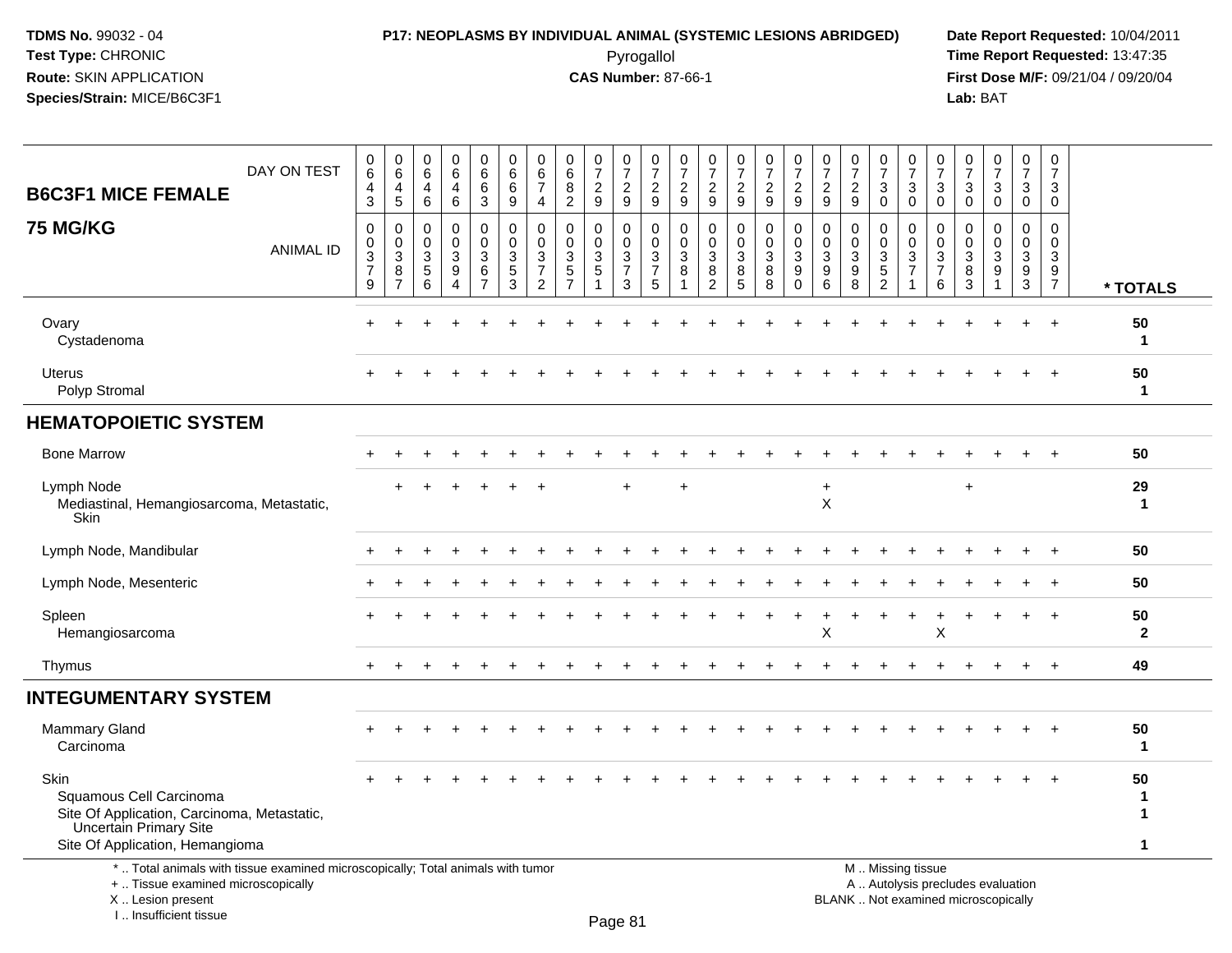### **P17: NEOPLASMS BY INDIVIDUAL ANIMAL (SYSTEMIC LESIONS ABRIDGED) Date Report Requested:** 10/04/2011

 Pyrogallol **Time Report Requested:** 13:47:35 **First Dose M/F:** 09/21/04 / 09/20/04<br>Lab: BAT **Lab:** BAT

|                                                                                                                         | DAY ON TEST      | 0<br>$\,6$<br>4                                                 | 0<br>$6\phantom{1}6$<br>4  | 0<br>$\,6$<br>4                                     | 0<br>6<br>4                                                         | 0<br>6<br>6                                        | 0<br>$\,6$<br>6                   | 0<br>6<br>7                                                          | 0<br>6<br>8                                      | 0<br>$\overline{7}$<br>$\overline{c}$ | 0<br>$\boldsymbol{7}$        | 0<br>$\overline{7}$                    | 0<br>$\overline{7}$         | 0<br>$\overline{7}$<br>$\overline{c}$                       | $\frac{0}{7}$                         | 0<br>$\overline{7}$                   | $\frac{0}{7}$<br>$\overline{c}$                      | $\frac{0}{7}$                                             | $\frac{0}{7}$<br>$\overline{c}$                           | $\frac{0}{7}$<br>3                                        | 0<br>$\boldsymbol{7}$             | 0<br>$\overline{7}$<br>3                  | 0<br>7<br>3                  | $\frac{0}{7}$<br>$\sqrt{3}$                                | 0<br>$\overline{7}$<br>3                       | 0<br>$\overline{7}$<br>3                                          |                                 |
|-------------------------------------------------------------------------------------------------------------------------|------------------|-----------------------------------------------------------------|----------------------------|-----------------------------------------------------|---------------------------------------------------------------------|----------------------------------------------------|-----------------------------------|----------------------------------------------------------------------|--------------------------------------------------|---------------------------------------|------------------------------|----------------------------------------|-----------------------------|-------------------------------------------------------------|---------------------------------------|---------------------------------------|------------------------------------------------------|-----------------------------------------------------------|-----------------------------------------------------------|-----------------------------------------------------------|-----------------------------------|-------------------------------------------|------------------------------|------------------------------------------------------------|------------------------------------------------|-------------------------------------------------------------------|---------------------------------|
| <b>B6C3F1 MICE FEMALE</b>                                                                                               |                  | $\mathbf{3}$                                                    | 5                          | 6                                                   | 6                                                                   | 3                                                  | 9                                 | $\overline{4}$                                                       | $\overline{2}$                                   | 9                                     | $\frac{2}{9}$                | $\frac{2}{9}$                          | $\frac{2}{9}$               | $\mathsf g$                                                 | $\frac{2}{9}$                         | $\frac{2}{9}$                         | $\overline{9}$                                       | $\frac{2}{9}$                                             | 9                                                         | $\mathbf 0$                                               | $_0^3$                            | $\mathbf 0$                               | 0                            | $\overline{0}$                                             | $\mathbf 0$                                    | $\mathbf 0$                                                       |                                 |
| <b>75 MG/KG</b>                                                                                                         | <b>ANIMAL ID</b> | $\mathbf 0$<br>$\mathbf 0$<br>$\sqrt{3}$<br>$\overline{7}$<br>9 | 0<br>$\mathbf 0$<br>3<br>8 | $\mathbf 0$<br>$\mathbf 0$<br>3<br>$\,$ 5 $\,$<br>6 | 0<br>0<br>$\ensuremath{\mathsf{3}}$<br>$\boldsymbol{9}$<br>$\Delta$ | 0<br>$\mathbf 0$<br>3<br>$\,6\,$<br>$\overline{7}$ | 0<br>$\mathbf 0$<br>$\frac{3}{5}$ | $\mathbf 0$<br>$\mathbf{0}$<br>3<br>$\overline{7}$<br>$\overline{2}$ | $\mathbf 0$<br>$\mathbf 0$<br>3<br>$\frac{5}{7}$ | 0<br>$\mathbf 0$<br>$\frac{3}{5}$     | 0<br>0<br>$\frac{3}{7}$<br>3 | 0<br>$\mathbf 0$<br>$\frac{3}{7}$<br>5 | 0<br>$\mathbf{0}$<br>3<br>8 | $\mathbf 0$<br>$\mathbf 0$<br>3<br>$\, 8$<br>$\overline{2}$ | 0<br>$\mathbf 0$<br>3<br>$\bf 8$<br>5 | 0<br>$\mathbf 0$<br>3<br>$\bf 8$<br>8 | 0<br>0<br>$\sqrt{3}$<br>$\boldsymbol{9}$<br>$\Omega$ | 0<br>$\mathbf 0$<br>$\mathbf{3}$<br>$\boldsymbol{9}$<br>6 | $\mathbf 0$<br>$\mathbf{0}$<br>3<br>$\boldsymbol{9}$<br>8 | 0<br>$\mathbf 0$<br>3<br>$\overline{5}$<br>$\overline{2}$ | 0<br>$\mathbf 0$<br>$\frac{3}{7}$ | 0<br>$\Omega$<br>3<br>$\overline{7}$<br>6 | 0<br>$\Omega$<br>3<br>8<br>3 | $\mathbf 0$<br>$\mathbf 0$<br>$\sqrt{3}$<br>$\overline{9}$ | 0<br>$\mathbf 0$<br>3<br>$\boldsymbol{9}$<br>3 | $\mathbf 0$<br>$\mathbf 0$<br>$\mathbf{3}$<br>9<br>$\overline{7}$ | * TOTALS                        |
| Site Of Application, Squamous Cell Carcinoma<br>Subcutaneous Tissue, Hemangiosarcoma                                    |                  |                                                                 |                            |                                                     |                                                                     |                                                    |                                   |                                                                      |                                                  | X                                     |                              |                                        |                             |                                                             |                                       |                                       |                                                      | X                                                         |                                                           |                                                           |                                   |                                           |                              |                                                            | X                                              |                                                                   | 4<br>1                          |
| <b>MUSCULOSKELETAL SYSTEM</b>                                                                                           |                  |                                                                 |                            |                                                     |                                                                     |                                                    |                                   |                                                                      |                                                  |                                       |                              |                                        |                             |                                                             |                                       |                                       |                                                      |                                                           |                                                           |                                                           |                                   |                                           |                              |                                                            |                                                |                                                                   |                                 |
| <b>Bone</b>                                                                                                             |                  |                                                                 |                            |                                                     |                                                                     |                                                    |                                   |                                                                      |                                                  |                                       |                              |                                        |                             |                                                             |                                       |                                       |                                                      |                                                           |                                                           |                                                           |                                   |                                           |                              |                                                            |                                                |                                                                   | 50                              |
| <b>NERVOUS SYSTEM</b>                                                                                                   |                  |                                                                 |                            |                                                     |                                                                     |                                                    |                                   |                                                                      |                                                  |                                       |                              |                                        |                             |                                                             |                                       |                                       |                                                      |                                                           |                                                           |                                                           |                                   |                                           |                              |                                                            |                                                |                                                                   |                                 |
| <b>Brain</b>                                                                                                            |                  |                                                                 |                            |                                                     |                                                                     |                                                    |                                   |                                                                      |                                                  |                                       |                              |                                        |                             |                                                             |                                       |                                       |                                                      |                                                           |                                                           |                                                           |                                   |                                           |                              |                                                            |                                                | $\div$                                                            | 50                              |
| <b>RESPIRATORY SYSTEM</b>                                                                                               |                  |                                                                 |                            |                                                     |                                                                     |                                                    |                                   |                                                                      |                                                  |                                       |                              |                                        |                             |                                                             |                                       |                                       |                                                      |                                                           |                                                           |                                                           |                                   |                                           |                              |                                                            |                                                |                                                                   |                                 |
| Lung<br>Alveolar/Bronchiolar Adenoma                                                                                    |                  |                                                                 |                            |                                                     |                                                                     |                                                    |                                   |                                                                      |                                                  | X                                     |                              |                                        |                             |                                                             |                                       |                                       |                                                      |                                                           |                                                           |                                                           |                                   |                                           |                              |                                                            |                                                |                                                                   | 50<br>2                         |
| Alveolar/Bronchiolar Carcinoma<br>Carcinoma, Metastatic, Harderian Gland<br>Hepatocellular Carcinoma, Metastatic, Liver |                  |                                                                 |                            |                                                     |                                                                     |                                                    |                                   |                                                                      | $\pmb{\times}$                                   |                                       |                              |                                        |                             |                                                             |                                       |                                       |                                                      | $\pmb{\times}$                                            |                                                           | X                                                         |                                   |                                           |                              |                                                            |                                                | X                                                                 | 3<br>$\mathbf{2}$               |
| Nose<br>Olfactory Epithelium, Neuroblastoma                                                                             |                  |                                                                 |                            |                                                     |                                                                     |                                                    |                                   |                                                                      |                                                  |                                       |                              |                                        |                             |                                                             |                                       |                                       |                                                      |                                                           |                                                           |                                                           |                                   |                                           |                              |                                                            |                                                |                                                                   | 50<br>1                         |
| Trachea                                                                                                                 |                  |                                                                 |                            |                                                     |                                                                     |                                                    |                                   |                                                                      |                                                  |                                       |                              |                                        |                             |                                                             |                                       |                                       |                                                      |                                                           |                                                           |                                                           |                                   |                                           |                              |                                                            |                                                |                                                                   | 50                              |
| <b>SPECIAL SENSES SYSTEM</b>                                                                                            |                  |                                                                 |                            |                                                     |                                                                     |                                                    |                                   |                                                                      |                                                  |                                       |                              |                                        |                             |                                                             |                                       |                                       |                                                      |                                                           |                                                           |                                                           |                                   |                                           |                              |                                                            |                                                |                                                                   |                                 |
| Eye                                                                                                                     |                  |                                                                 |                            |                                                     |                                                                     |                                                    |                                   |                                                                      |                                                  |                                       |                              |                                        |                             |                                                             |                                       |                                       |                                                      |                                                           |                                                           |                                                           |                                   |                                           |                              |                                                            |                                                |                                                                   | 50                              |
| Harderian Gland<br>Adenoma<br>Carcinoma                                                                                 |                  |                                                                 |                            |                                                     |                                                                     |                                                    | $\boldsymbol{\mathsf{X}}$         |                                                                      | X<br>X                                           |                                       |                              |                                        | $\mathsf X$                 |                                                             |                                       |                                       |                                                      |                                                           |                                                           |                                                           |                                   |                                           |                              |                                                            | $+$                                            | $\ddot{}$                                                         | 50<br>${\bf 5}$<br>$\mathbf{2}$ |
| <b>URINARY SYSTEM</b>                                                                                                   |                  |                                                                 |                            |                                                     |                                                                     |                                                    |                                   |                                                                      |                                                  |                                       |                              |                                        |                             |                                                             |                                       |                                       |                                                      |                                                           |                                                           |                                                           |                                   |                                           |                              |                                                            |                                                |                                                                   |                                 |
| *  Total animals with tissue examined microscopically; Total animals with tumor                                         |                  |                                                                 |                            |                                                     |                                                                     |                                                    |                                   |                                                                      |                                                  |                                       |                              |                                        |                             |                                                             |                                       |                                       |                                                      |                                                           | M  Missing tissue                                         |                                                           |                                   |                                           |                              |                                                            |                                                |                                                                   |                                 |

+ .. Tissue examined microscopically

 Lesion present BLANK .. Not examined microscopicallyX .. Lesion present

I .. Insufficient tissue

 M .. Missing tissuey the contract of the contract of the contract of the contract of the contract of  $\mathsf A$  . Autolysis precludes evaluation